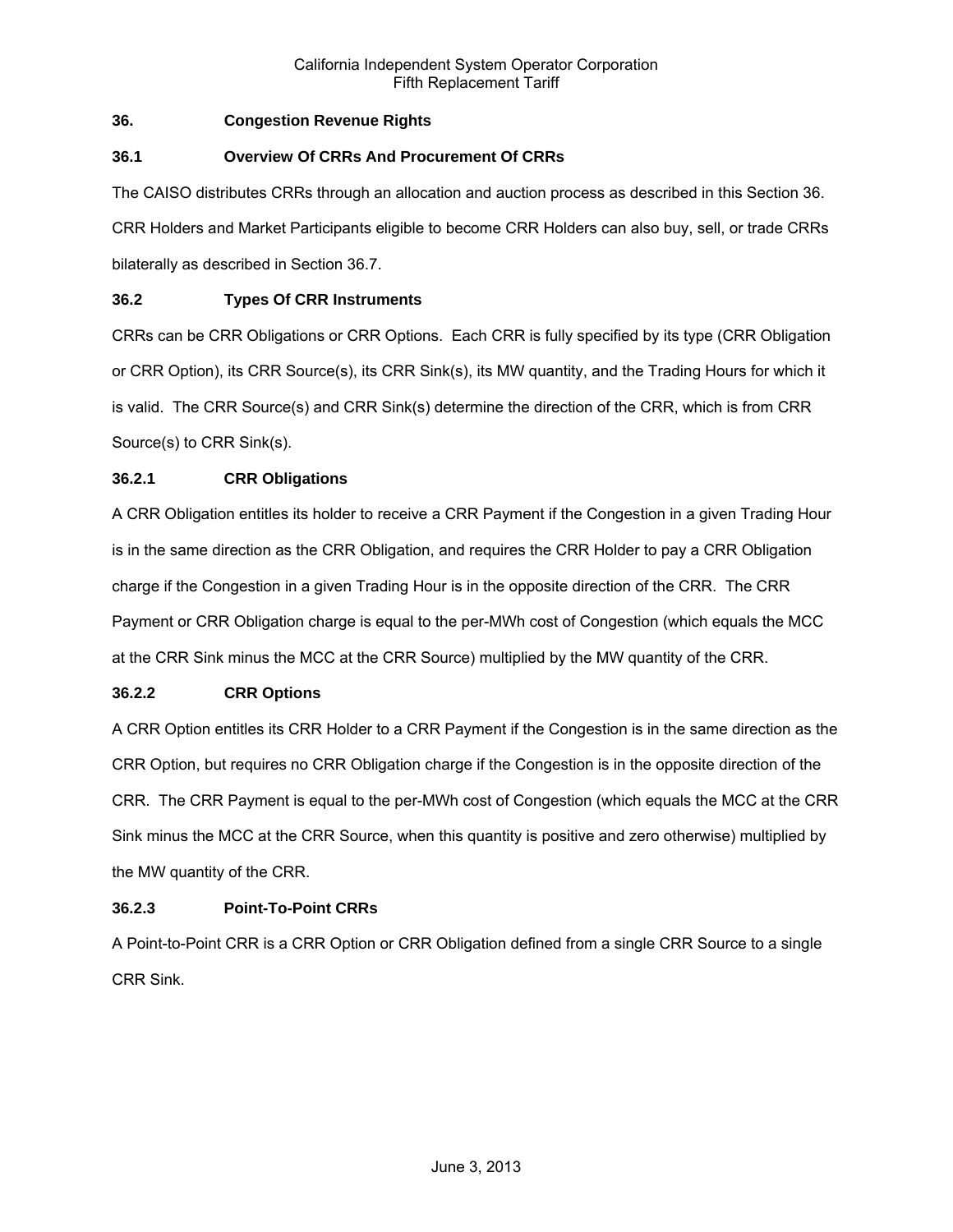# **36.2.4 [NOT USED]**

# **36.2.5 Monthly CRRs**

Monthly CRRs have a term of one month, are differentiated by time of use periods (on-peak and offpeak), and are available through the monthly CRR Allocation and CRR Auction processes in advance of each month.

# **36.2.6 Seasonal CRRs**

Seasonal CRRs have a term of three months, and are differentiated by the different time of use periods (on-peak and off-peak) for each day within a season. Seasonal CRRs are made available through the annual CRR Allocation and CRR Auction processes conducted each year prior to the year in which the Seasonal CRR applies.

# **36.2.7 Long Term CRRs**

Long Term CRRs have a term of ten years. Long Term CRRs are seasonal and are differentiated by the different time of use periods (on-peak and off-peak) for each day within a season. When Long Term CRRs are nominated and allocated they apply to the same season and time of use period for each year of the ten-year term and represent binding ten-year commitments by the CRR Holders that hold Long Term CRRs. Long Term CRRs are nominated and allocated to LSEs in Tier LT that is one tier in the sequence of tiers in the annual CRR Allocation process. Long Term CRRs are not available through the CRR Auction.

# **36.2.8 Full Funding Of CRRs**

All CRRs will be fully funded; provided however, that full funding of CRRs will be suspended if a System Emergency as described in Section 7.7.4, an Uncontrollable Force as described in Section 14, or a Participating TO's withdrawal of facilities or Entitlements from the CAISO Controlled Grid as described in Section 36.8.7 leaves the CAISO with inadequate revenues.

# **36.3 CRR Specifications**

# **36.3.1 Quantity**

CRRs are distributed and settled in no less than one-thousandth of a MW denomination.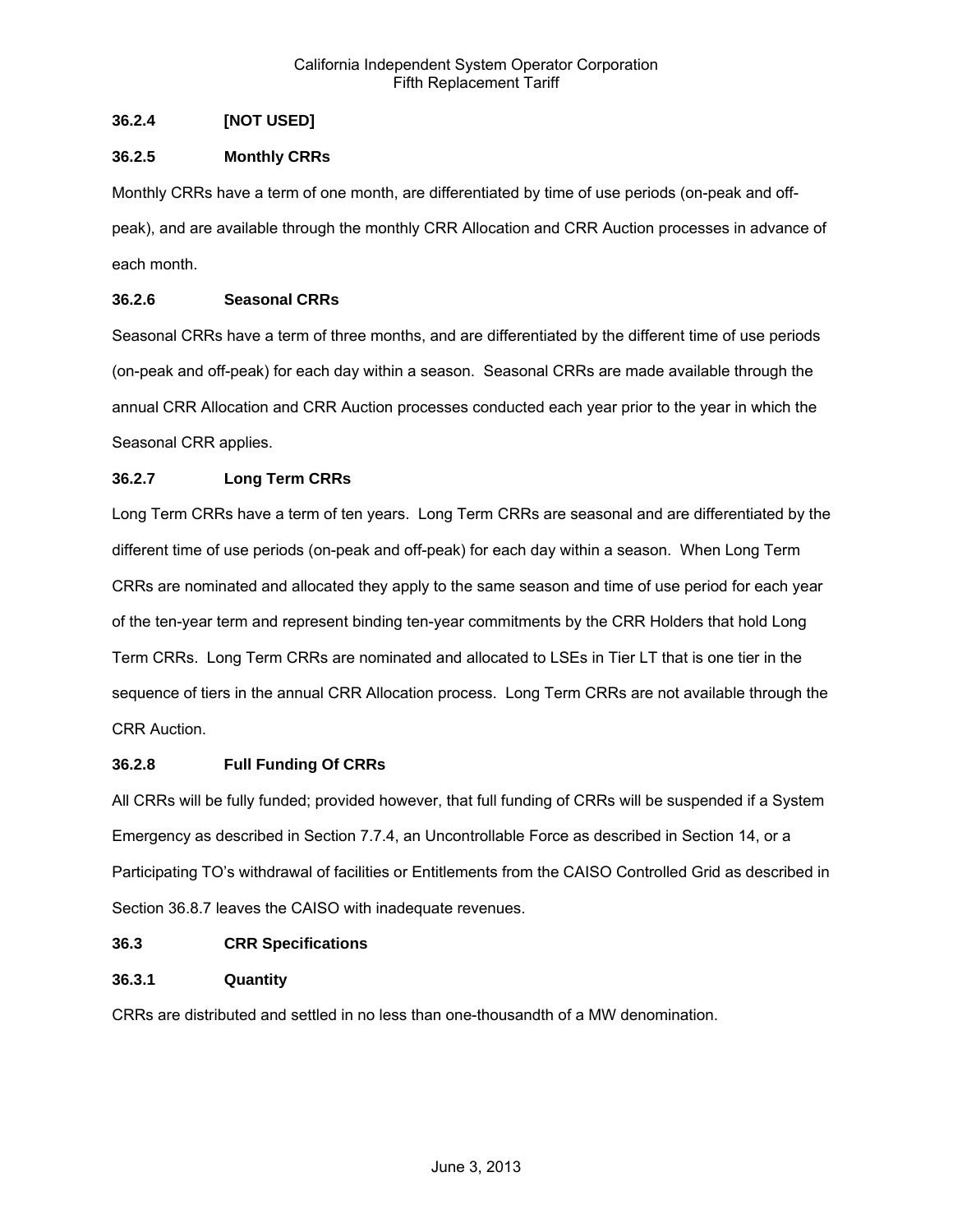# **36.3.2 Term**

CRRs are Monthly CRRs, Seasonal CRRs, Long Term CRRs or Merchant Transmission CRRs. For CRR purposes, the applicable seasons are conventional calendar quarters as defined in the Business Practice Manual.

# **36.3.3 On-Peak And Off-Peak Specifications**

CRRs are defined either for on-peak or off-peak hours as specified by the CAISO in the applicable Business Practice Manuals consistent with the WECC standards at the time of the relevant CRR Allocation or CRR Auction.

# **36.4 FNM For CRR Allocation And CRR Auction**

When the CAISO conducts its CRR Allocation and CRR Auction, the CAISO shall use the most up-to-date DC FNM which is based on the AC FNM used in the Day-Ahead Market. The Seasonal Available CRR Capacity shall be based on the DC FNM, taking into consideration the following, all of which are discussed in the applicable Business Practice Manual: (i) any long-term scheduled transmission Outages, (ii) TTC adjusted for any long-term scheduled derates, (iii) a downward adjustment due to TOR or ETC as determined by the CAISO, and (iv) the impact on transmission elements used in the annual CRR Allocation and Auction of (a) transmission Outages or derates that are not scheduled at the time the CAISO conducts the Seasonal CRR Allocation or Auction determined through a methodology that calculates the breakeven point for revenue adequacy based on historical Outages and derates, and (b) known system topology changes, both as further defined in the Business Practice Manuals. The Monthly Available CRR Capacity shall be based on the DC FNM, taking into consideration: (i) any scheduled transmission Outages known at least thirty (30) days in advance of the start of that month as submitted for approval consistent with the criteria specified in Section 36.4.3, (ii) adjustments to compensate for the expected impact of Outages that are not required to be scheduled thirty (30) days in advance, including unplanned transmission Outages, (iii) adjustments to restore Outages or derates that were applied for use in calculating Seasonal Available CRR Capacity but are not applicable for the current month, (iv) any new transmission facilities added to the CAISO Controlled Grid that were not part of the DC FNM used to determine the prior Seasonal Available CRR Capacity and that have already been placed in-service and energized at the time the CAISO starts the applicable monthly process, (v) TTC adjusted for any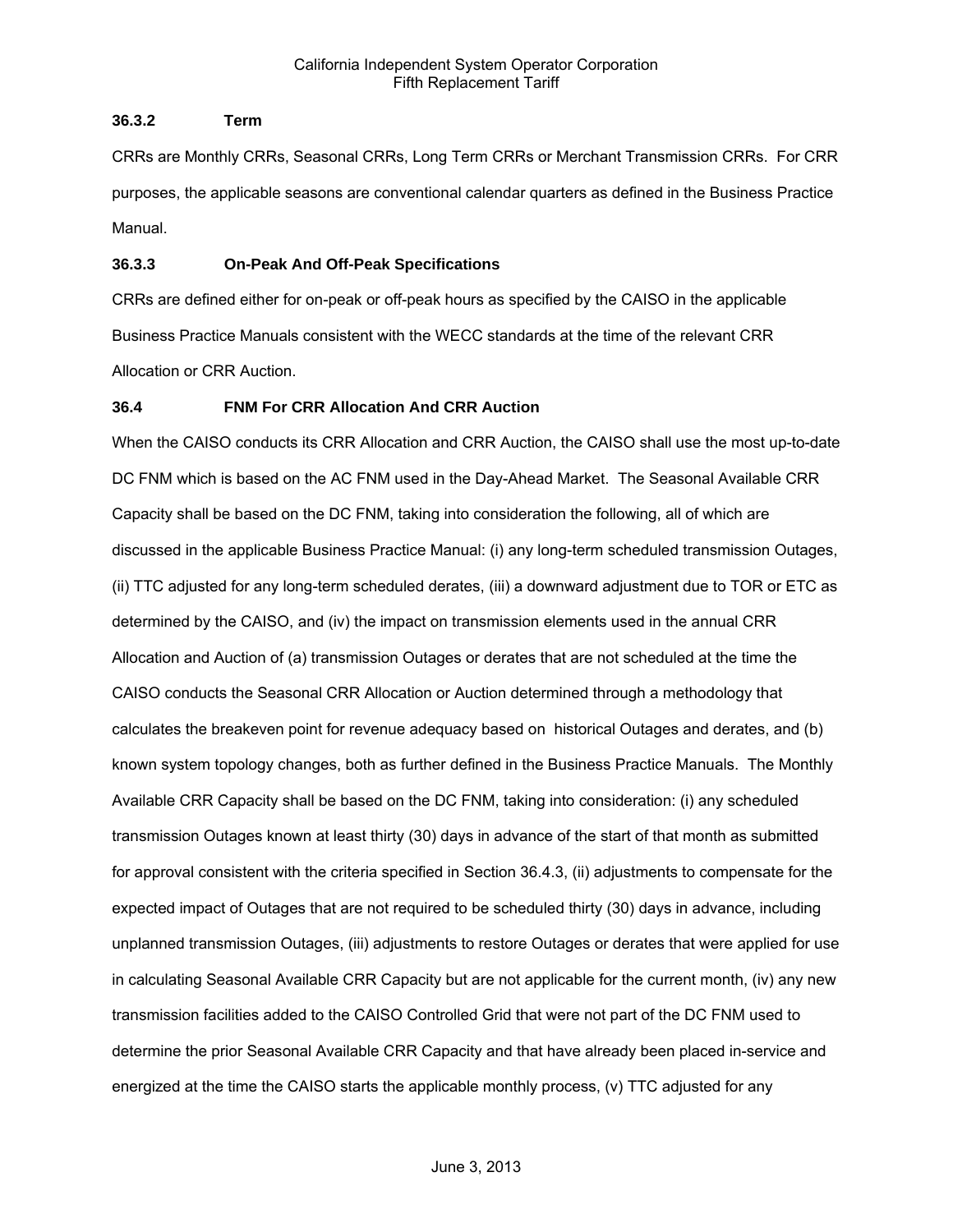scheduled derates or Outages for that month, and (vi) a downward adjustment due to TOR or ETC as determined by the CAISO. For the first monthly CRR Allocation and CRR Auction for CRR Year One, to account for any planned or unplanned Outages that may occur for the first month of CRR Year One, the CAISO will derate all flow limits, including Transmission Interface limits and normal thermal limits, based on statistical factors determined as provided in the Business Practice Manuals.

## **36.4.1 Transmission Capacity For CRR Allocation And CRR Auction**

With the exception of the Tier LT, the CAISO makes available seventy-five percent (75%) of Seasonal Available CRR Capacity for the annual CRR Allocation and CRR Auction processes, and one hundred percent (100%) of Monthly Available CRR Capacity for the monthly CRR Allocation and CRR Auction processes. The CAISO makes available sixty percent (60%) of Seasonal Available CRR Capacity in the Tier LT. Available capacity at Scheduling Points shall be determined in accordance with Section 36.8.4.2 for the purposes of CRR Allocation and CRR Auction of CRRs that have a CRR Source identified at a Scheduling Point. Before commencing with the annual or monthly CRR Allocation and CRR Auction processes, the CAISO may distribute Merchant Transmission CRRs and will model those as fixed injections and withdrawals on the DC FNM to be used in the allocation and auction. These fixed injections and withdrawals are not modified by the Simultaneous Feasibility Test. Similarly, before commencing the annual or monthly CRR Allocation and CRR Auction processes, the CAISO will model any previously allocated Long Term CRRs as fixed injections and withdrawals on the DC FNM to be used in the CRR Allocation and CRR Auction. These fixed injections and withdrawals are not modified by the Simultaneous Feasibility Test, which will ensure no degradation of previously allocated and outstanding Long Term CRRs due to the CRR Allocation and CRR Auction processes. Maintaining the feasibility of allocated Long Term CRRs over the length of their terms also is accomplished through the transmission planning process in Section 24.1.3.

## **36.4.2 Simultaneous Feasibility**

The annual and monthly CRR Allocation processes release CRRs to fulfill CRR nominations as fully as possible subject to a Simultaneous Feasibility Test. To the extent that nominations are not simultaneously feasible, the nominations are reduced in accordance with the CRR Allocation optimization formulation until simultaneous feasibility is achieved. The CRR Allocation optimization formulation,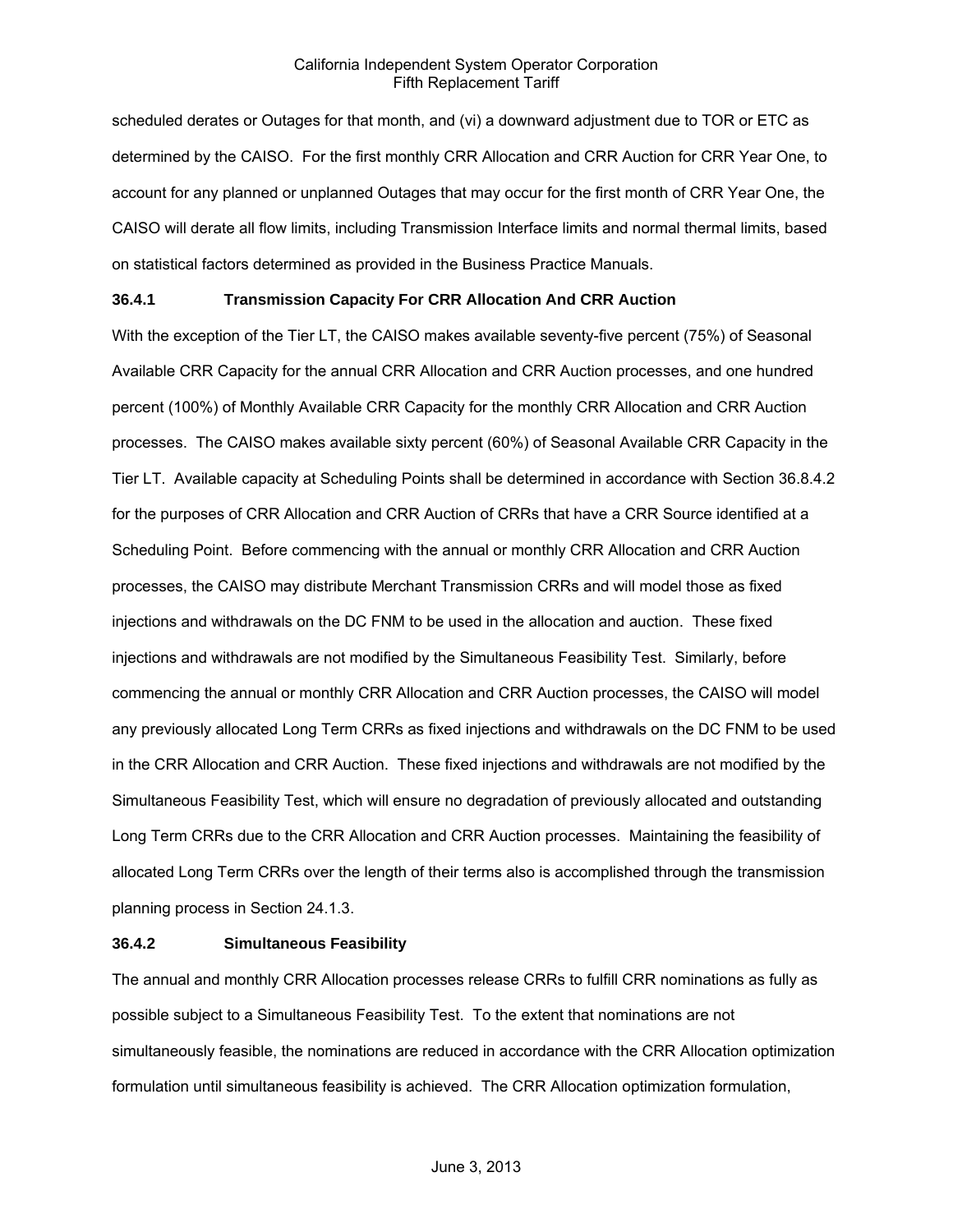detailed in the Business Practice Manuals, utilizes a weighted least squares objective function that applies pro-rated reductions in flows on a binding constraint based on squares of the Power Transfer Distribution Factor of each CRR nomination for the binding constraint. In addition to the adjustments in Section 36.4.1, the Simultaneous Feasibility Test for each CRR Allocation considers:

- (a) CRRs representing ETCs, Converted Rights and any TOR capacity that was not captured in the adjustments described in Section 36.4, which the CAISO deems necessary to prevent the Congestion Settlement of ETCs, Converted Rights, and TORs from causing revenue inadequacy of allocated and auctioned CRRs;
- (b) In the case of the monthly CRR Allocation, the CRRs already released for that month in the annual CRR Allocation and Auction; and,
- (c) The CRRs allocated in previous CRR Allocation tiers as described in Sections 36.8.3.1 through 36.8.3.6.

The CAISO will be responsible for submitting CRR nominations associated with ETC and Converted Rights Self-Schedules. These nominations will be Point-to-Point CRR nominations. The priority weights for these Point-to-Point CRR nominations will be given a higher value than the proxy bids associated with the nominations submitted by the CRR Allocation participants, if they are included in the same market run.

In the event that transmission Outages and derates modeled for the monthly CRR Allocation and CRR Auction render previously issued Seasonal CRRs infeasible, the CAISO will increase the transfer capacity on the overloaded facilities just enough to render all Seasonal CRRs issued for the month feasible without creating any additional capacity beyond what is needed for the feasibility of the Seasonal CRRs. The CAISO will announce these adjustments to the market prior to conducting the monthly CRR Allocation and CRR Auction so that Candidate CRR Holders can take these facts into consideration in preparing their nominations and bids.

# **36.4.3 Outages That May Affect CRR Revenue; Scheduling Requirements**

As provided in Section 9.3.6.3.2, Outages that may have a significant effect upon CRR revenue adequacy must be submitted for approval no less than thirty (30) days in advance of the first day of the month in which the Outage is proposed to begin. Outages that may have a significant effect upon CRR revenue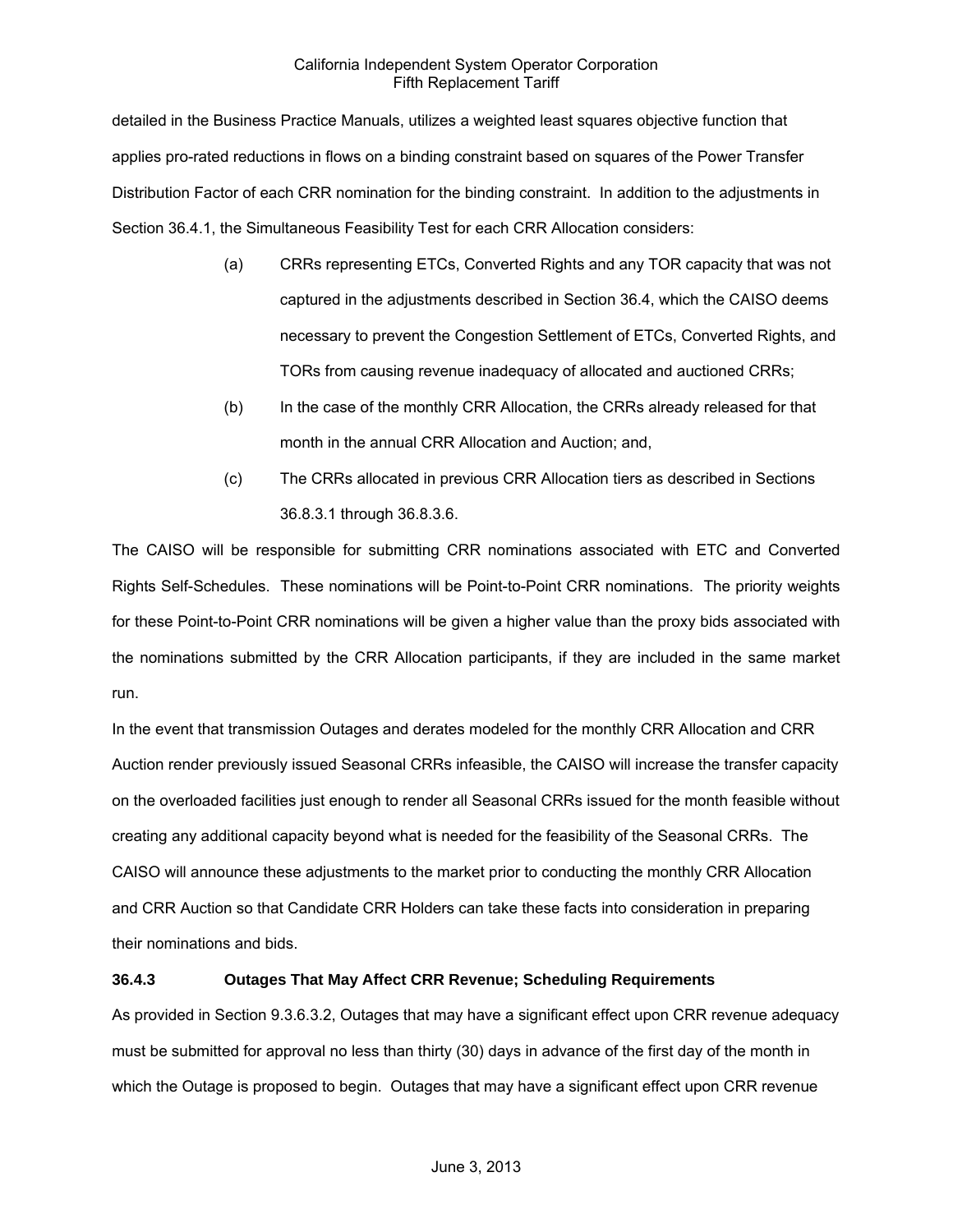adequacy are defined in terms of the type of facility and the planned duration of the Outage. Outages of the types of transmission facilities described below that extend beyond a twenty-four (24) hour period must be submitted for CAISO approval consistent with this 30-day advance submittal requirement. The types of transmission facilities on the CAISO Controlled Grid to which this 30-day advance submittal and approval requirement applies consist of transmission facilities that:

- (a) are rated above 200 kV; or
- (b) are part of any defined flow limit as described in a CAISO Operating Procedure; or
- (c) were out of service in the last three (3) years and for which the CAISO determined a special flow limit was needed for real-time operation.

A list of the transmission facilities that satisfy criteria (b) and (c) above is provided in the Operating Procedures. The list will be initially created in collaboration with the respective Participating TOs and will be reviewed by the CAISO in collaboration with the Participating TOs on an annual basis and revised as appropriate; provided, however, that the CAISO will ultimately determine the lines that are included in the list. The list will be reviewed by the CAISO on an annual basis and revised as appropriate. The following types of Outages need not be submitted for approval within this thirty-day time frame and will not be designated as Forced Outages if they otherwise comply with the requirements in Section 9.3.6: (1) Outages previously approved by CAISO that are moved within the same calendar month either by the CAISO or by request of the Participating TO; and (2) Outages associated with CAISO-approved allowable transmission maintenance activities during restricted maintenance operations as covered in CAISO Operating Procedures.

# **36.5 Candidate CRR Holder And CRR Holder Requirements**

Any entity that holds or intends to hold CRRs must register and qualify with the CAISO and comply with the other terms of this Section, regardless of whether they acquire CRRs by CRR Allocation, CRR Auction, the Secondary Registration System, or are assigned CRRs for Load Migration.

## **36.5.1 Creditworthiness Requirements**

All CRR Holders and Candidate CRR Holders must comply fully with all creditworthiness requirements as provided in Section 12 and Section 12.6 and as further developed in the applicable Business Practice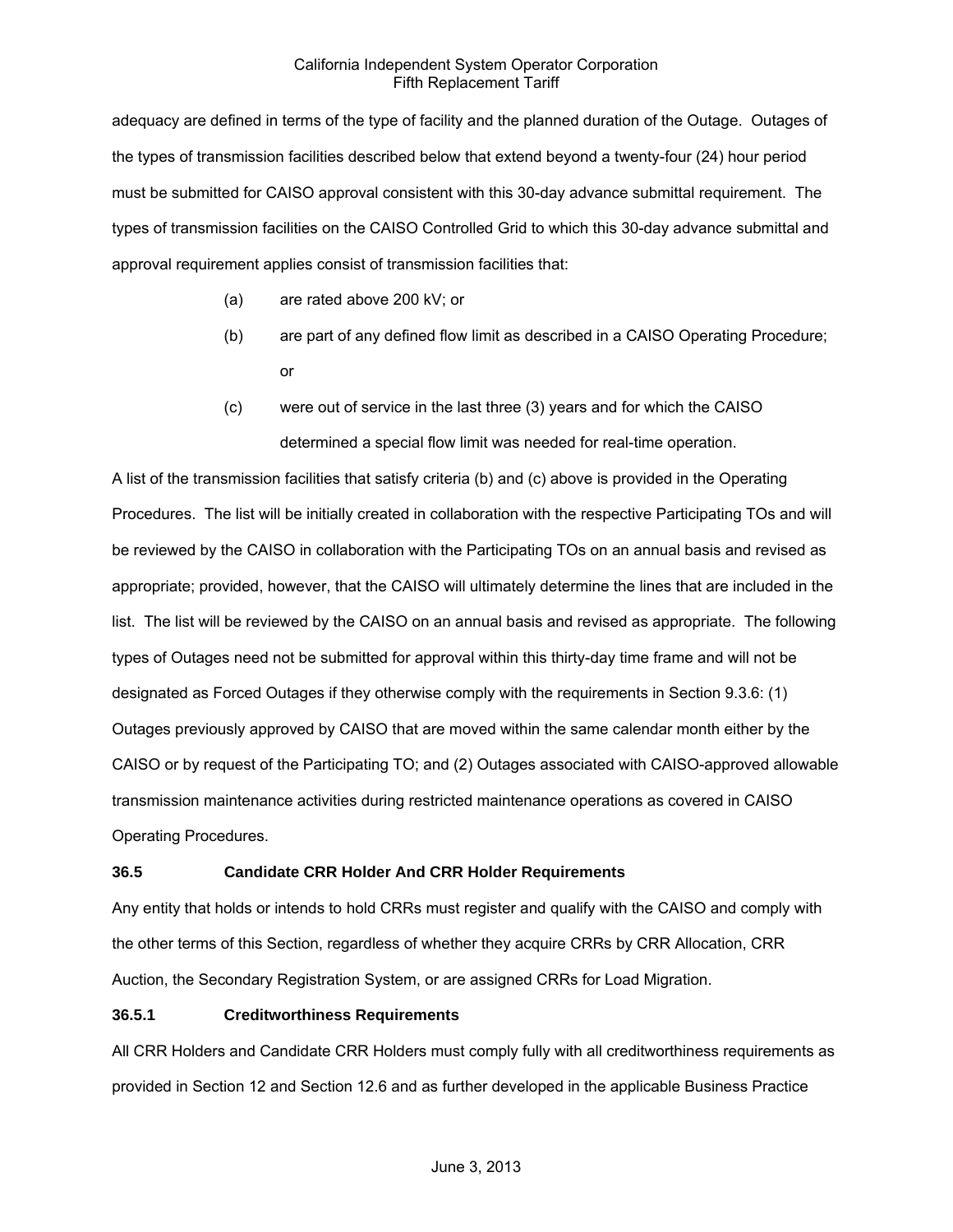Manuals. The amount of available credit for participating in a CRR Auction cannot exceed the entity's Aggregate Credit Limit as provided in Section 12.

# **36.5.2 Required Training**

CRR Holders and Candidate CRR Holders must attend a training class at least once prior to participating in the CRR Allocations or CRR Auctions. The CAISO may update training requirements annually or on an as-needed basis. Unless granted a waiver by the CAISO, Candidate CRR Holders and CRR Holders shall at all times have in their employment a person, or have obtained the services of a third party or consultant, that has attended the CAISO's CRR training class and shall notify the CAISO as soon as practicable of a change in such status.

**36.6 [NOT USED** 

# **36.7 Bilateral CRR Transactions**

# **36.7.1 Transfer Of CRRs**

# **36.7.1.1 General Provisions of CRR Transfers**

A CRR Holder may sell or otherwise transfer CRRs in increments of at least one-thousandth of a MW. Sales or other such transfers must be for at least a full day term consistent with the on-peak or off-peak specification of the CRR. The transferee may be any entity that is a Candidate CRR Holder or a CRR Holder consistent with the CAISO Tariff and the applicable Business Practice Manuals. All CRRs that are so sold or otherwise transferred by the CRR Holder continue to be subject to the relevant terms and conditions set forth in the CAISO Tariff and the applicable Business Practice Manuals.

# **36.7.1.2 Specific Provisions for Transfer of Long Term CRRs**

A CRR Holder that holds Long Term CRRs may sell or transfer through the Secondary Registration System MW portions and temporal segments of a Long Term CRR corresponding to the current calendar year as well as the calendar year covered by the most recently completed annual CRR Allocation. For such sales or transfers the Long Term CRR will be subject to the same limits on granularity that apply to Seasonal CRRs and Monthly CRRs, as specified in Section 36.7.1. A CRR Holder that holds Long Term CRRs may not transfer or sell through the Secondary Registration System any temporal segment of a Long Term CRR beyond the calendar year covered by the most recently completed annual CRR Allocation. For temporal segments beyond the year covered by the most recently completed annual CRR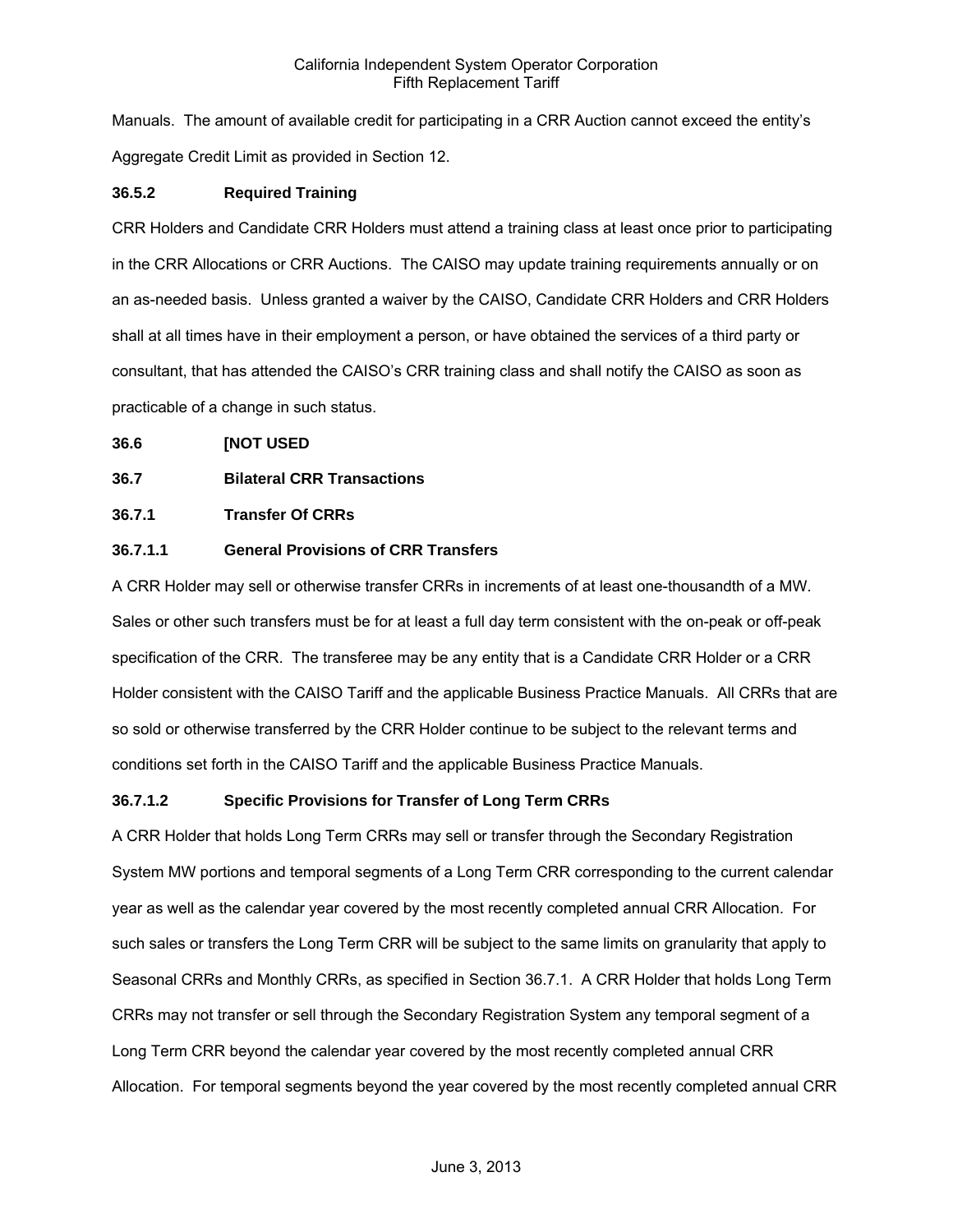Allocation, the CRR Holder to whom a Long Term CRR was originally allocated remains the holder of record of the entire Long Term CRR for CAISO Settlement purposes. Allocated Long Term CRRs represent binding ten-year commitments by a CRR Holder that holds Long Term CRRs and may not be terminated or otherwise modified by the CRR Holder prior to the end of the Long Term CRR's ten-year term.

# **36.7.2 Responsibility Of The CAISO**

The CAISO provides Market Participants a Secondary Registration System to facilitate and track CRR bilateral transactions. The bulletin board of the Secondary Registration System enables any entity that wishes to purchase or sell CRRs to post that information.

## **36.7.3 CRR Holder Reporting Requirement**

CRR Holders must report to the CAISO by way of the Secondary Registration System all bilateral CRR transactions consistent with the terms of this CAISO Tariff and the Business Practice Manuals. Both the transferor and the transferee of the CRRs must register the transfer of the CRR with the CAISO using the Secondary Registration System five (5) Business Days prior to the effective date of transfer of revenues associated with a CRR, or with sufficient time necessary for the CAISO to evaluate the creditworthiness of the transferor and transferee, whichever is shorter. The CAISO shall not transfer any Settlement related to any CRR until such time that the CRR transfer has been successfully recorded through the SRS and the transferee has met all the creditworthiness requirements as specified in Section 12 and Section 12.6. Both the transferor and transferee shall submit the following information to the Secondary Registration System: (i) the effective start and end dates of the transfer of the CRR; (ii) the identity of the transferor; (iii) the identity of the transferee; (iv) the quantity of CRRs being transferred; (v) the CRR Sources and CRR Sinks of the CRRs being transferred; and (vi) time of use period of the CRR. The transferee must meet all requirements of CRR Holders, including disclosure to the CAISO of all entities with which the transferee is affiliated that are CRR Holders or Market Participants as defined in Section 36.5.

## **36.8 CRR Allocation**

The CAISO allocates CRRs to Load Serving Entities serving Load internal to CAISO Balancing Authority Area, including MSS Operators as described in Section 36.10, as well as Qualified OBAALSEs. All CRRs allocated under the terms of this Section 36.8 will be CRR Obligations.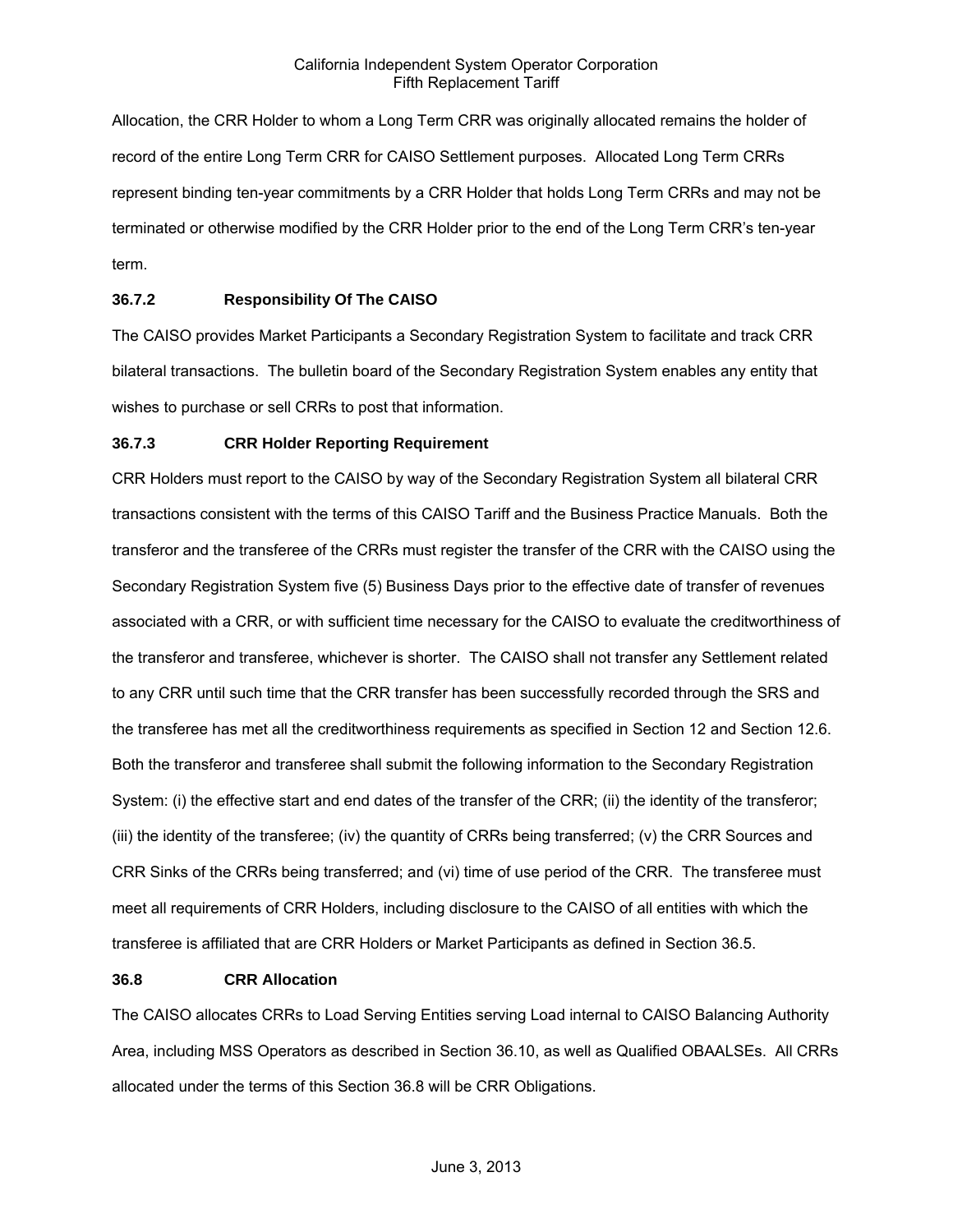## **36.8.1 Structure Of The CRR Allocation Process**

The CAISO conducts an annual CRR Allocation: (i) once a year for the entire year for Seasonal CRRs; and (ii) once a year for the ten-year term of Long Term CRRs. The annual CRR Allocation releases Seasonal CRRs and Long Term CRRs for four seasonal periods. The CAISO also conducts monthly CRR Allocations twelve times a year in advance of each month. Within each annual and monthly CRR Allocation process the CAISO performs distinct allocation processes for each on-peak and off-peak time of use specification. The CRR Allocation process for CRR Year One is a distinct process that differs from subsequent CRR Allocations as described in Sections 36.8.3.1 and 36.8.3.2. Each CRR Allocation procedure is based on nominations to the CAISO by LSEs or Qualified OBAALSEs eligible to receive CRRs. The CAISO performs adjustments to the Seasonal CRRs and Long Term CRRs allocated to LSEs as necessary to reflect Load Migration between LSEs, as described in Section 36.8.5. A timeline of the CRR Allocation and CRR Auction processes is contained in the BPMs.

#### **36.8.2 Load Eligible For CRRs And Eligible CRR Sinks**

Any entity that wishes to participate in the CRR Allocation process must provide information that demonstrates that it has an obligation to serve load. An LSE's eligibility for allocation of CRRs is measured by the quantity of Load that it serves that is exposed to Congestion Charges for the use of the CAISO Controlled Grid as determined in Sections 36.8.2.1 and 36.8.2.2. An OBAALSE's eligibility for allocation of CRRs is also measured by the quantity of load that it serves that is exposed to Congestion Charges for the use of the CAISO Controlled Grid as determined in Section 36.9.3. For LSEs, the information necessary may include, but is not limited to, Settlement Quality Meter Data or relevant documents filed with the California Energy Commission. For OBAALSEs, the necessary information may include, but is not limited to, historical tagged Real-Time Interchange Export Schedules and historical load data reflecting the load they serve that is exposed to Congestion Charges for the use of the CAISO Controlled Grid. In addition, each such OBAALSE shall support its data submission with a written sworn affidavit by an executive authorized to represent the OBAALSE attesting to the accuracy of the data, and the CAISO will have the right to audit the raw data and calculations used to develop the submitted data set. An LSE serving internal Load is eligible for CRRs up to its Seasonal CRR Eligible Quantity or Monthly CRR Eligible Quantity, which is derived from its Seasonal CRR Load Metric or Monthly CRR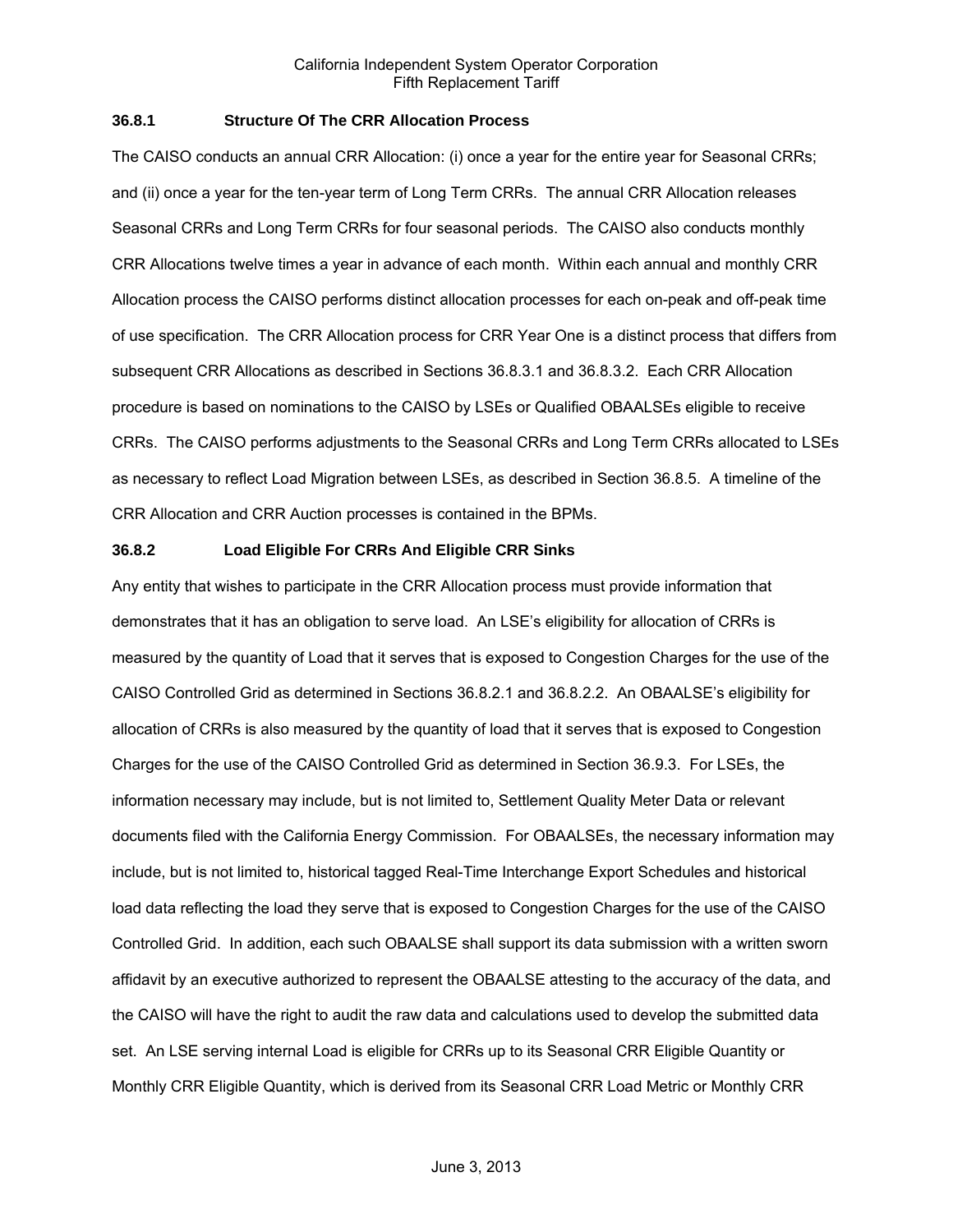Load Metric as described in Sections 36.8.2.1 and 36.8.2.2, respectively. Seasonal CRR Eligible Quantities and Monthly CRR Eligible Quantities for Qualified OBAALSEs are determined as provided in Section 36.9.3. These quantities are calculated for each LSE or Qualified OBAALSE separately for each combination of season and time of use period for the annual CRR Allocation process, and for each time of use period for each monthly CRR Allocation process, and for each CRR Sink at which the eligible LSE serves Load or the Qualified OBAALSE exports Energy from the CAISO Balancing Authority Area. MSS eligibility for CRRs will account for net or gross MSS Settlement in accordance with Section 4.9.13.1. If the MSS Operator elects net Settlement, LSEs for such MSS Load shall submit CRR Sink nominations at the MSS LAP. If the MSS elects for gross Settlement, LSEs for such MSS Load shall submit CRRs Sink nominations at the applicable Default LAP. Load that is Pumped-Storage Hydro Units but is not Participating Load may be scheduled and settled at a PNode or Custom Load Aggregation Point and therefore LSEs for such Load shall submit CRR Sink nominations at the applicable PNode or Custom Load Aggregation Point. Load that is a Participating Load that is also aggregated is scheduled and settled at a Custom Load Aggregation Point that is customized specifically for such Load and, therefore, LSEs for such Participating Load shall submit CRR Sink nominations at the Custom Load Aggregation Point. Load that is Participating Load is scheduled and settled at an individual PNode, and therefore LSEs for such Load shall submit CRR Sink nominations at the applicable PNode. Load that is non-Participating Load, is not Pumped-Storage Hydro Units, and is not Load associated with ETCs, TORs, or MSS Operators that elects net Settlement, is scheduled and settled at the Default LAP. Therefore, LSEs for such Load shall submit CRR Sink nominations at their assigned Default LAP or Default LAPs if the Load they serve is located in more than one Default LAP. In tier 2 and tier 3 of the annual process and tier 1 and tier 2 of the monthly process, such LSEs may also submit CRR Sink nominations at a Sub-LAP of their assigned Default LAP. The CAISO will make available, prior to the beginning of the CRR Allocation process but no later than thirty (30) days before the date on which the Candidate CRR Holders or CRR Holders will be required to submit their nominations for the CRR Allocation, a list of allowable CRR Sinks to be used in the allocation. The allowable CRR Sinks will be consistent with the applicable CRR FNM. In the event that unforeseen changes to network conditions arise after the thirty-day release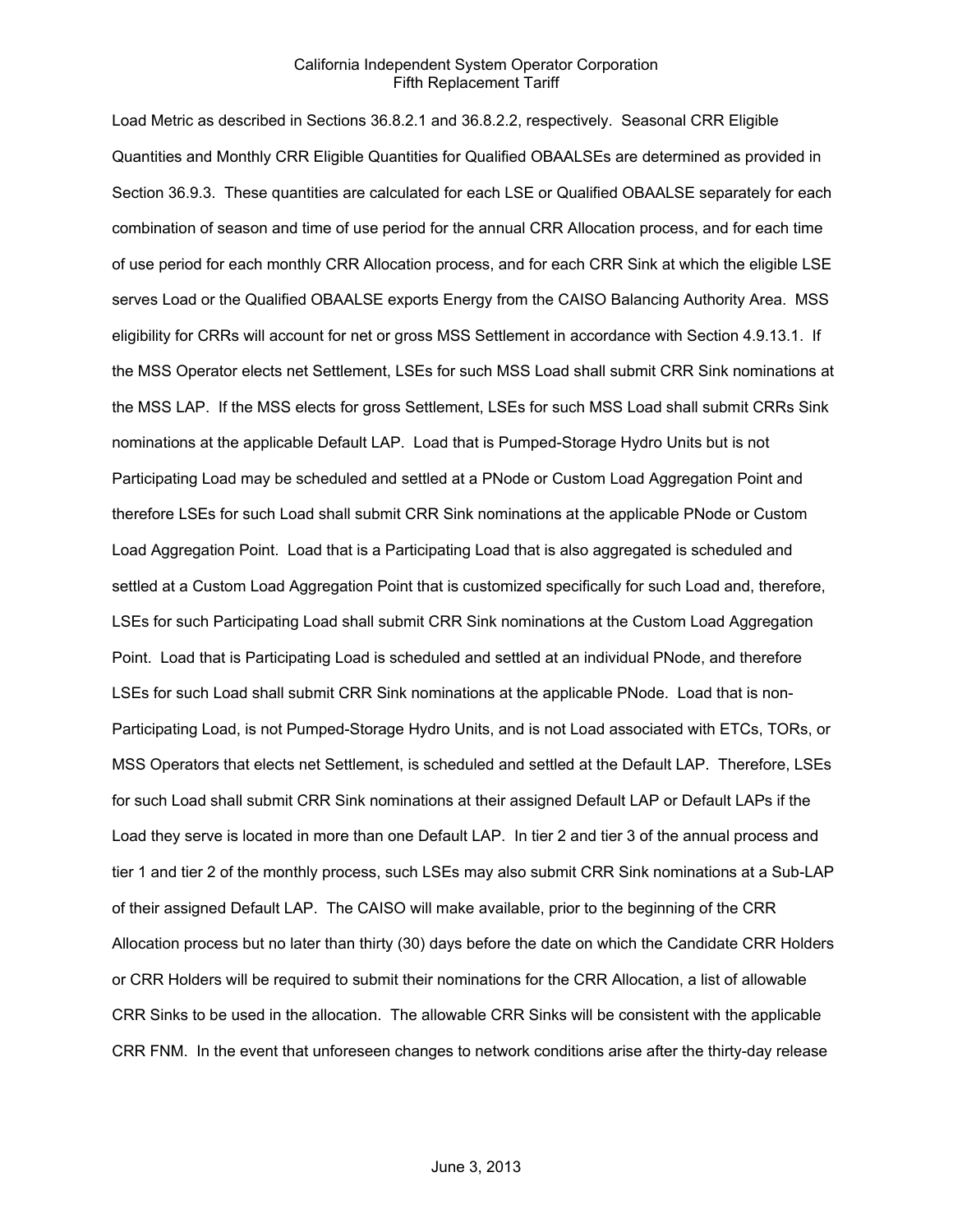of the list of allowable CRR Sinks and warrant revisions to that list, the CAISO will provide updates to the list prior to the closing of nominations for the CRR Allocation.

## **36.8.2.1 Seasonal CRR Eligible Quantity**

The CAISO constructs Load duration curves by season and time of use periods for the annual CRR Allocation process for each LSE based on the LSE's submission to the CAISO of its historical hourly Load data for the prior year, for each LAP within which the LSE serves Load. For load that is subject to variable and difficult-to-predict hydrological conditions, the LSE has the option to submit the load's five-year rolling average historical hourly load data and the CAISO will use the submitted five-year average data for constructing the load duration curves. Once the LSE has exercised this option, the LSE must continue to submit five-year rolling average historical hourly load data for the annual CRR Allocation process in subsequent years. An LSE's Seasonal CRR Load Metric for each season and time of use period is the MW level of Load that is exceeded only in 0.5% of the hours based on the LSE's historical Load data. In the event that the LSE has lost or gained net Load through Load Migration during the course of the prior year, the Seasonal CRR Load Metric will be adjusted to reflect the loss or gain in accordance with the applicable BPM. The CAISO calculates an LSE's Seasonal CRR Eligible Quantity by first adjusting that LSE's Seasonal CRR Load Metric based on load migration and subtracting the quantity of Load served by its TORs, ETCs, and Converted Rights to form the LSE's Adjusted Load Metric, and then multiplying the result by 0.75.

## **36.8.2.2 Monthly CRR Eligible Quantity**

## **36.8.2.2.1 Based on Load Forecast**

Each month, LSEs whose Load forecasts are verifiable in accordance with Section 36.8.6 will submit hourly Load forecast data for the relevant month. Each month the CAISO will use the LSE's submitted hourly Load forecast data for the relevant month to calculate two Load duration curves (one on-peak and one off-peak Load duration curve for the applicable month) to form the basis for monthly allocations for each CRR Sink in which the LSE serves Load. Each LSE's submitted hourly forecast data should reflect any Load growth that is not due to Load Migration as well as the effect of net Load Migration for that LSE. The Monthly CRR Load Metric for such Load is the MW level of Load that is exceeded only in 0.5% of the hours based on the LSE's submitted Load forecast. The CAISO will calculate an LSE's Monthly CRR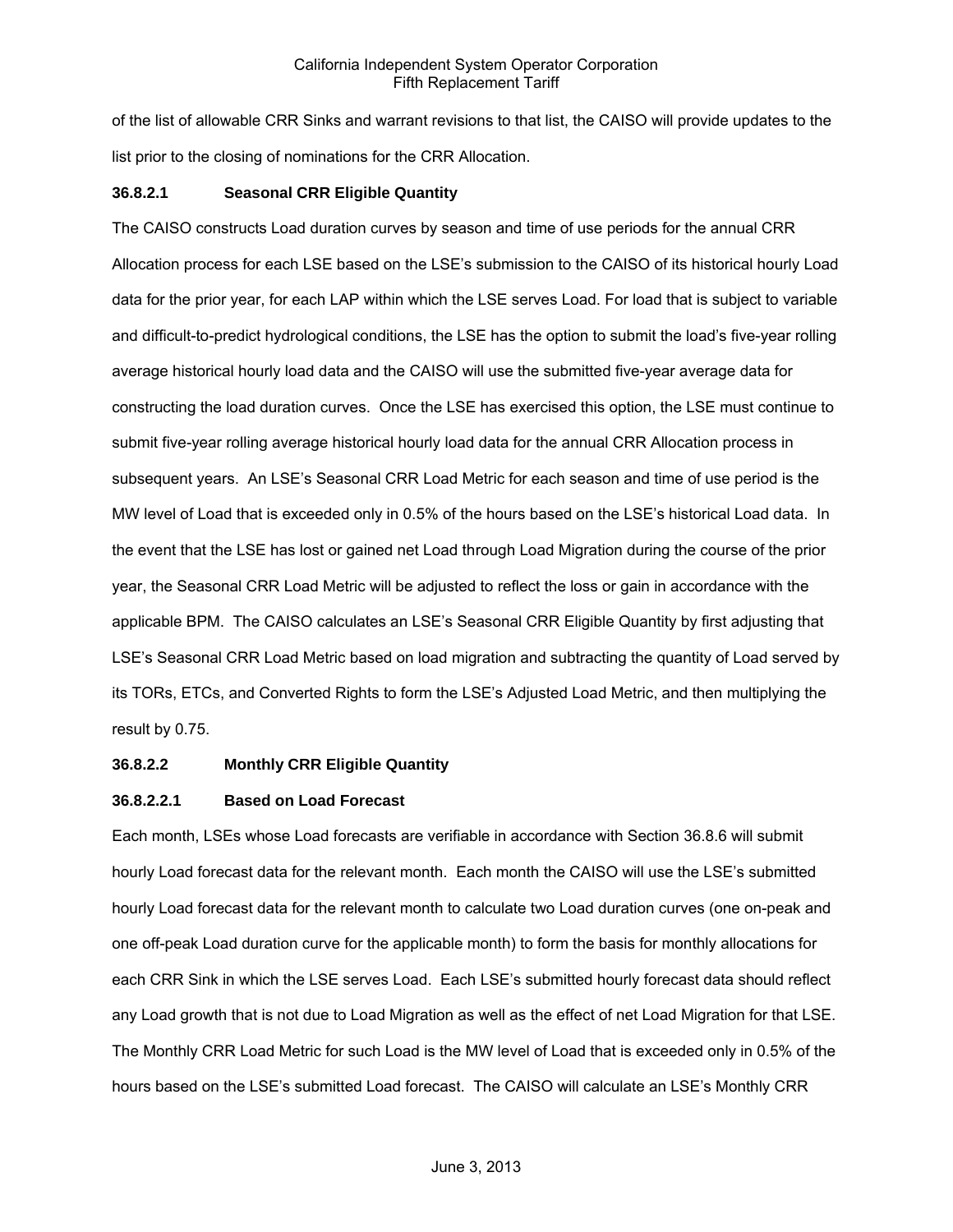Eligible Quantity by subtracting from that LSE's Monthly CRR Load Metric the quantity of Load served by its TORs, ETCs, and Converted Rights. In addition the CAISO will adjust the LSE's Monthly CRR Eligible Quantity, if such an adjustment is determined to be necessary pursuant to Section 36.8.6.

#### **36.8.2.2.2 Based on Historical Load Data**

An LSE that serves Load that is eligible for CRRs but for which its Load forecast is not verifiable in accordance with Section 36.8.6 shall, each month, submit to the CAISO five (5) years of prior hourly historical Load data for that Load for the same applicable month. Such LSE may submit fewer years of historical data for that Load if granted a waiver by the CAISO because five (5) years of such Load data does not exist. Each month the CAISO will use the LSE's submitted hourly historical Load data for the relevant month to calculate two (2) Load duration curves for each year of historical Load data (one onpeak and one off-peak Load duration curve for the applicable month) for each CRR Sink in which such Load is located. For each Load duration curve, the CAISO will calculate the MW level of Load that is exceeded only in 0.5% of the hours. The CAISO will calculate an LSE's Monthly CRR Eligible Quantity for each on-peak and off-peak period for such Load by averaging the 0.5% exceeded values for all years of submitted historical data, and then subtracting the quantity of Load served by its TORs, ETCs, and Converted Rights.

#### **36.8.3 CRR Allocation Process**

# **36.8.3.1 Annual CRR Allocation for CRR Year One**

The annual CRR Allocation process for CRR Year One consists of a sequence of four (4) tiers for each season and time of use period (on-peak and off-peak). Each tier will feature a SFT applied to the CRR nominations submitted by eligible LSEs or Qualified OBAALSEs, the results of which are provided by the CAISO to the respective LSEs or Qualified OBAALSEs prior to the LSEs or Qualified OBAALSEs submitting their nominations to the next tier. Allocations of CRRs in each tier are considered final once they are provided by the CAISO to the respective LSEs or Qualified OBAALSEs. After each tier, LSEs or Qualified OBAALSEs will have an amount of time as specified in the Business Practice Manual after their receipt of the results of each tier to submit their nominations for the next tier, if there is one. The annual CRR Allocation allows LSEs or Qualifed OBAALSEs to submit nominations for Seasonal CRRs up to their Seasonal CRR Eligible Quantities for each season of the relevant year, each time of use CRR Sink as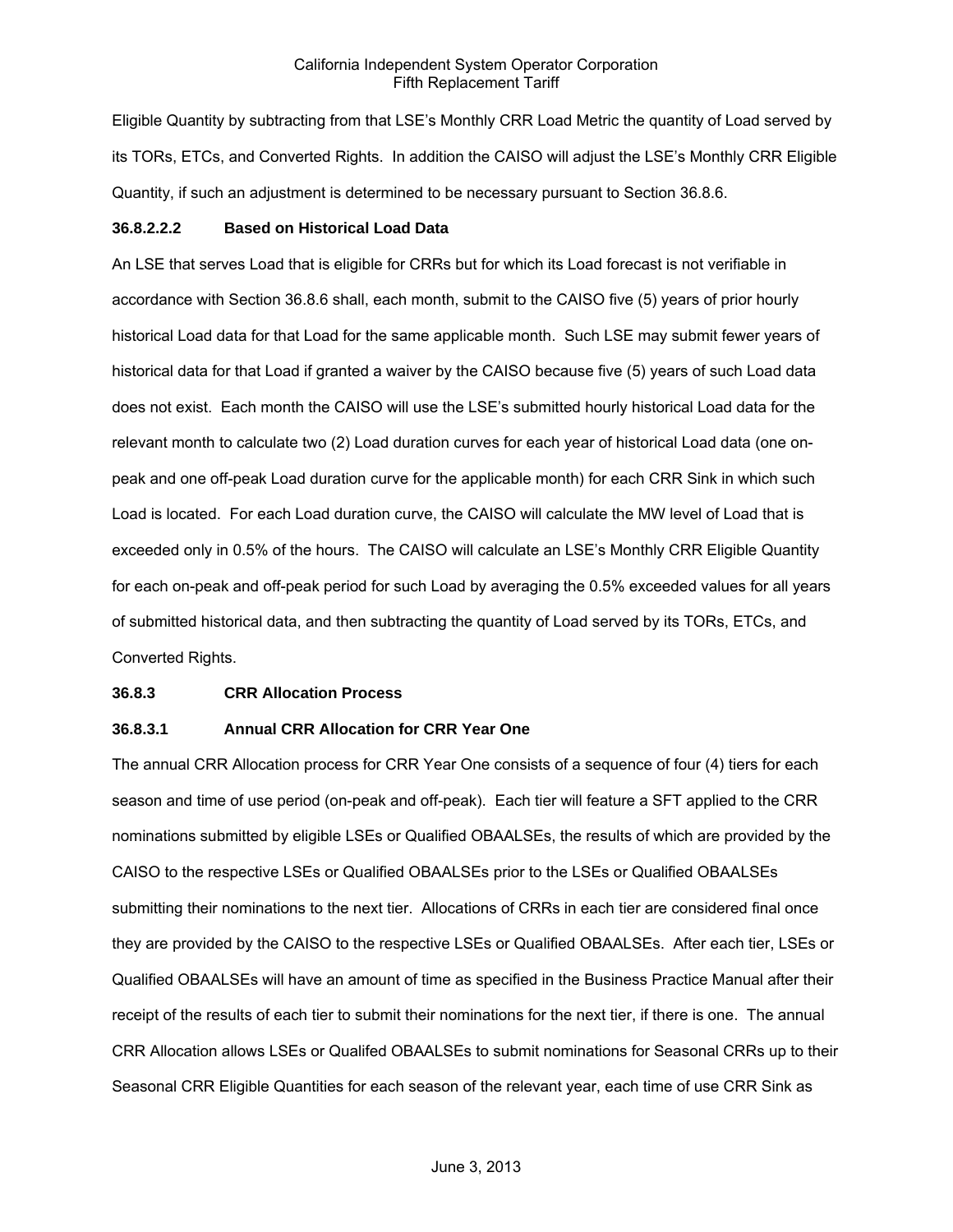provided in Sections 36.8.3.1.1, 36.8.3.1.2 and 36.8.3.1.4. The annual CRR Allocation also allows LSEs to submit nominations for Long Term CRRs up to twenty percent (20%) of their Adjusted Load Metric for each season, time of use period and each LAP; except that an LSE that demonstrates that more than twenty percent (20%) of its Adjusted Load Metric is covered by a combination of long-term procurement arrangements of ten (10) years or greater and ownership of Generation resources is able to submit nominations for a greater amount as specified in Section 36.8.3.1.3. As provided in Section 36.8.3.1.3.2, the annual CRR Allocation allows a Qualified OBAALSE to submit nominations for Long Term CRRs up to fifty percent (50%) of its Adjusted Load Metric for each season, time of use period and Scheduling Point provided that the Qualified OBAALSE demonstrates that all of its nominated Long Term CRR Sources are covered by a combination of long-term procurement arrangements of ten (10) years or greater and ownership of generation resources. The annual CRR Allocation for CRR Year One will be conducted in the following sequence of tiers:

**36.8.3.1.1** Tier 1. In tier 1, an LSE or a Qualified OBAALSE may nominate and the CAISO will allocate to the LSE or a Qualified OBAALSE Seasonal CRRs up to fifty percent (50%) of its Seasonal CRR Eligible Quantity for each season, time of use period and CRR Sink. An LSE or a Qualified OBAALSE can nominate Seasonal CRRs sourced at Trading Hubs in accordance with the LSE's or Qualified OBAALSE's verified CRR Sources. In running the SFT the CAISO shall disaggregate the Seasonal CRR nominations sourced at Trading Hubs as described in Section 36.8.4.1. All allocated CRRs that result from such disaggregation will be Point-to-Point CRRs each of whose CRR Source is a Generating Unit PNode that is an element of the Trading Hub.

**36.8.3.1.2** Tier 2. In tier 2, an LSE or a Qualified OBAALSE may nominate and the CAISO will allocate to the LSE or Qualified OBAALSE Seasonal CRRs up to seventy-five percent (75%) of its Seasonal CRR Eligible Quantity for each season, time of use period and CRR Sink, minus the quantity of CRRs allocated to that LSE or Qualified OBAALSE in tier 1. An LSE or a Qualified OBAALSE can nominate Seasonal CRRs sourced at Trading Hubs in accordance with the LSE's or Qualified OBAALSE's verified CRR Sources. In tier 2 an LSE or a Qualified OBAALSE with a verified Trading Hub CRR Source may nominate up to seventy-five (75%) of the Adjusted Verified CRR Source Quantity for that Trading Hub, minus the total MW quantity of Point-to-Point CRRs the LSE or Qualified OBAALSE was allocated in tier 1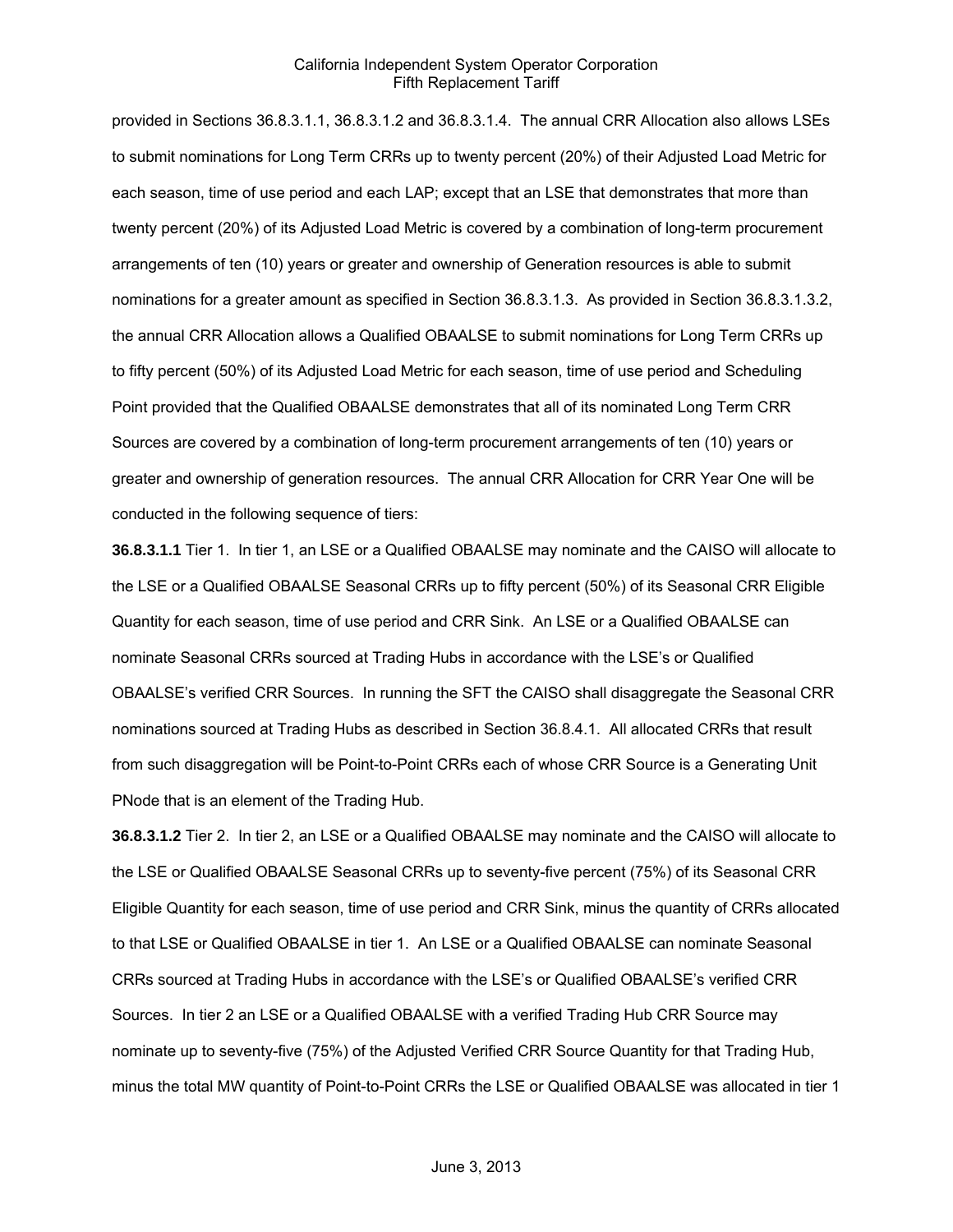as a result of its tier 1 nomination of CRRs sourced at that Trading Hub. In running the SFT the CAISO shall disaggregate the Seasonal CRR nominations sourced at Trading Hubs as described in Section 36.8.4.1. All allocated CRRs that result from such disaggregation will be Point-to-Point CRRs each of whose CRR Source is a Generating Unit PNode that is an element of the Trading Hub.

**36.8.3.1.3** Tier LT. Tier LT will follow tier 2 for CRR Year One. In Tier LT, an LSE or a Qualified OBAALSE may nominate Long Term CRRs from the Seasonal CRRs allocated in tiers 1 and 2 as provided in this Section 36.8.3.1. The cleared Point-to-Point CRRs awarded in tier 1 and tier 2 that resulted from disaggregated CRR nominations sourced at a Trading Hub may not be nominated in Tier LT in CRR Year One. Any Point-to-Point CRRs awarded as a result of disaggregated CRR nominations sourced at a Trading Hub, as described in Section 36.8.4.1, must be nominated as Trading Hub CRRs as described in this Section 36.8.3.1.3. In running the SFT the CAISO shall disaggregate the Seasonal CRR nominations sourced at Trading Hubs as described in Section 36.8.4.1. All allocated Long Term CRRs that result from such disaggregation will be Point-to-Point CRRs each of whose CRR Source is a Generating Unit PNode that is an element of the Trading Hub.

#### **36.8.3.1.3.1 Tier LT for LSEs**

The quantity of Seasonal CRRs that an LSE can nominate as Long Term CRRs is limited to twenty percent (20%) of the LSE's Adjusted Load Metric, except that an LSE that can demonstrate that more than twenty percent (20%) of its Adjusted Load Metric is covered by a combination of long-term procurement arrangements of ten (10) years or greater and ownership of Generation resources is able to submit nominations for a greater amount as provided in this section. Such demonstrations shall be provided by the requesting LSE to the CAISO through the submission of a written sworn declaration by an executive employee authorized to represent the LSE and attest to the accuracy of the data demonstration. As necessary, the CAISO may request, and such LSE must produce in a timely manner, documents in support of such declaration. If the LSE has demonstrated that more than twenty percent (20%) of its Adjusted Load Metric is covered by a combination of long-term procurement arrangements of ten (10) years or greater and ownership of Generation resources, the amount of Long Term CRRs that it may nominate is equal to the minimum of: (i) the sum of the owned resources and long-term procurement arrangements of ten (10) years or more and (ii) fifty percent (50%) of the LSE's Adjusted Load Metric.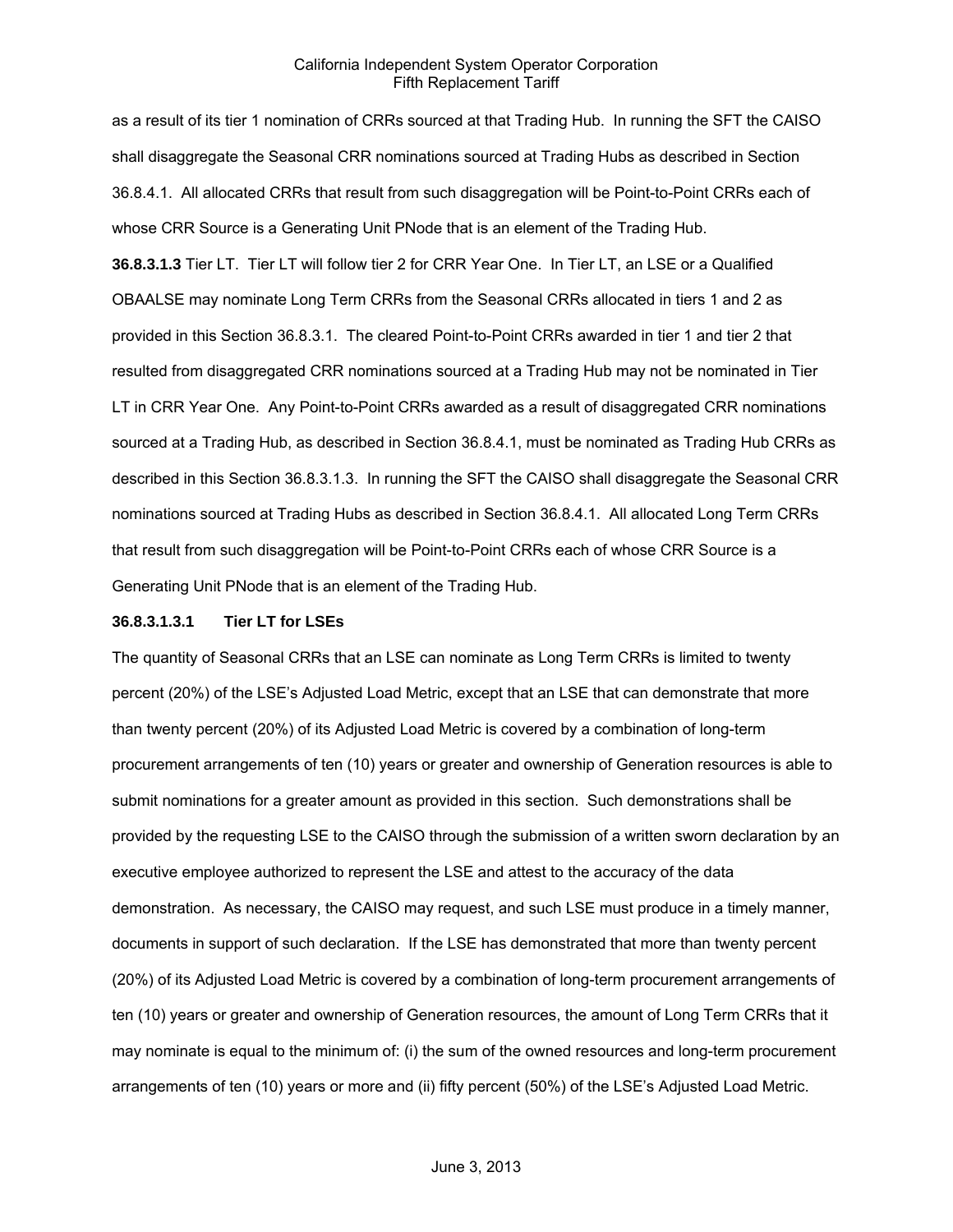If an LSE's combination of long-term procurement arrangements of ten (10) years or greater and ownership of generation resources is greater than twenty percent (20%) of its Adjusted Load Metric and the LSE nominates more than twenty percent (20%) of its Adjusted Load Metric as Long Term CRRs, then the CRR Sources for all of the LSE's Long Term CRR nominations must be sources associated with its demonstrated long-term procurement arrangements of ten (10) years or greater or its owned generation resources. Subject to the maximum quantities described above in this Section 36.8.3.1.3.1, an LSE can nominate CRRs sourced at a Trading Hub in Tier LT up to the total MW amount of the Pointto-Point CRRs the LSE was allocated in tiers 1 and 2 as a result of its disaggregated tier 1 and 2 nominations of CRRs sourced at that Trading Hub. Subject to the maximum quantities described above in this Section 36.8.3.1.3.1, an LSE can nominate CRRs sourced at a Trading Hub in Tier LT up to the total MW amount of the Point-to-Point CRRs the LSE was allocated in tiers 1 and 2 as a result of its disaggregated tier 1 and 2 nominations of CRRs sourced at that Trading Hub.

#### **36.8.3.1.3.2 Tier LT for Qualified OBAALSEs**

A Qualified OBAALSE may submit nominations for Long Term CRRs up to fifty percent (50%) of its Adjusted Load Metric for each season, time of use period and Scheduling Point. The Qualified OBAALSE must demonstrate that all of its nominated Long Term CRRs are supported by a combination of long-term procurement arrangements of ten (10) years or greater and ownership of generation resources. Such demonstrations shall be provided by the requesting Qualified OBAALSE to the CAISO through the submission of a written sworn declaration by an executive employee authorized to represent the Qualified OBAALSE attesting to the accuracy of the data demonstration. As necessary, the CAISO may request, and such Qualified OBAALSE must produce in a timely manner, documents in support of such declaration.

#### **36.8.3.1.3.3 Tier LT SFT**

After receiving nominations for Long Term CRRs from LSEs and Qualified OBAALSEs, the CAISO will run SFTs to ensure the feasibility of the nominated Long Term CRRs for the remaining nine years of the ten-year term of the Long Term CRR. The SFT runs in Tier LT will test the feasibility of only the Long Term CRR nominations and will not include in the analysis those Seasonal CRRs allocated in tiers 1 and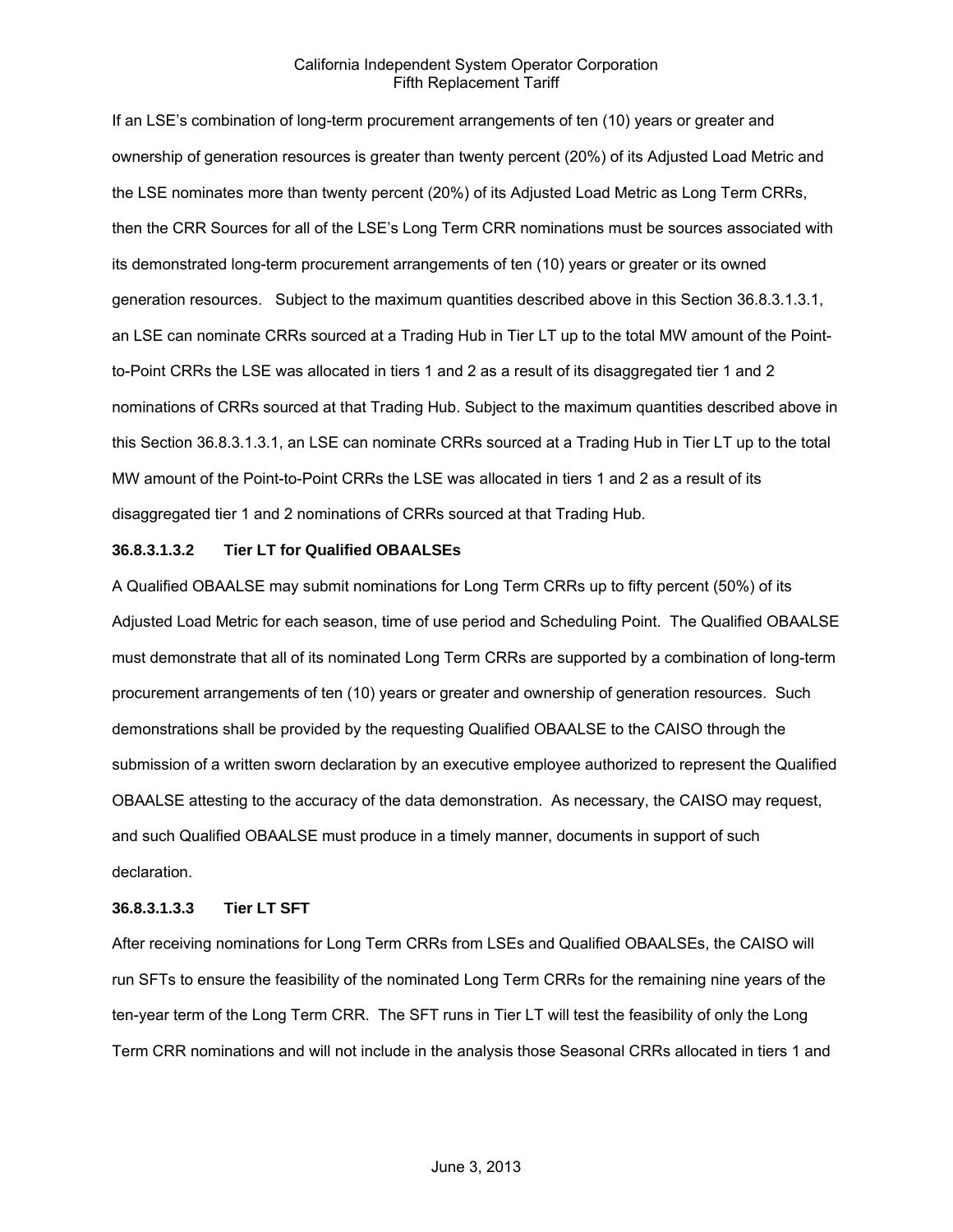2 that are not nominated as Long Term CRRs. The quantity of Long Term CRRs that can be allocated for any season and time of use period must be feasible for the entire ten-year term of the Long Term CRR. As a result of the Tier LT SFT runs, Long Term CRR nominations may not be fully allocated; however, such a result will not affect the CRR Year One validity of the Seasonal CRR allocated in tiers 1 and 2. The CAISO will inform the nominating entity of the results of the Tier LT SFTs before the deadline for submission of the tier 3 nominations.

**36.8.3.1.4** Tier 3. In tier 3, an LSE or a Qualified OBAALSE may nominate and the CAISO will allocate to the LSE or Qualified OBAALSE Seasonal CRRs up to one hundred percent (100%) of its Seasonal CRR Eligible Quantity for each season, minus the quantity of CRRs allocated to that LSE or Qualified OBAALSE in tiers 1 and 2. In tier 3, Sub-LAPs will be eligible CRR Sinks provided that the Sub-LAP is within the nominating LSE's Default LAP. An LSE or a Qualified OBAALSE can nominate Seasonal CRRs sourced at Trading Hubs. In running the SFT the CAISO shall disaggregate the Seasonal CRR nominations sourced at Trading Hubs as described in Section 36.8.4.1. All allocated CRRs that result from such disaggregation will be Point-to-Point CRRs each of whose CRR Source is a Generating Unit PNode that is an element of the Trading Hub. A Qualified OBAALSE can only nominate CRRs from its verified CRR Sources as provided in Section 36.8.3.4.

#### **36.8.3.2 Monthly CRR Allocation for CRR Year One**

The monthly CRR Allocation in CRR Year One shall consist of a sequence of two (2) tiers for each time of use period (on-peak and off-peak). The monthly CRR Allocation will distribute Monthly CRRs to each LSE or Qualified OBAALSE up to one hundred percent (100%) of its Monthly CRR Eligible Quantity, minus CRRs allocated to that LSE or Qualified OBAALSE in the annual CRR Allocation for the relevant month and time of use period. The monthly CRR Allocation for CRR Year One will be conducted as follows:

**36.8.3.2.1** Tier 1. In tier 1 of the monthly CRR Allocations, an LSE or a Qualified OBAALSE may nominate and the CAISO will allocate to the LSE or Qualified OBAALSE Monthly CRRs up to fifty percent (50%) of the difference between its Monthly CRR Eligible Quantity and the quantity of Seasonal CRRs and previously allocated Long Term CRRs that apply to that month and time of use period. An LSE or a Qualified OBAALSE can nominate Monthly CRRs sourced at Trading Hubs in accordance with the LSE's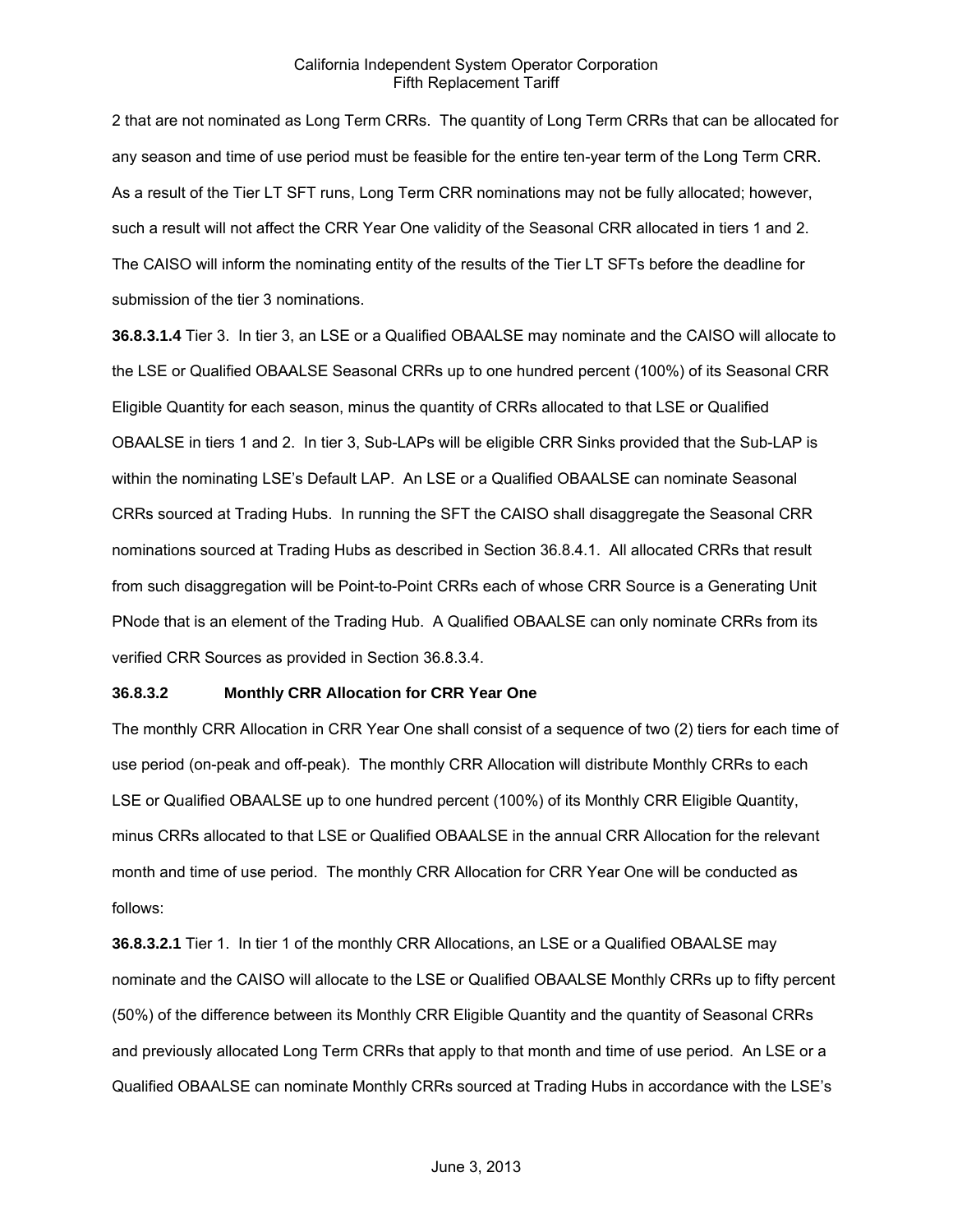or Qualified OBAALSE's verified CRR Sources. In running the SFT the CAISO shall disaggregate the Monthly CRR nominations sourced at Trading Hubs as described in Section 36.8.4.1. All allocated CRRs that result from such disaggregation will be Point-to-Point CRRs each of whose CRR Source is a Generating Unit PNode that is an element of the Trading Hub.

**36.8.3.2.2** Tier 2. In tier 2 of the monthly CRR Allocations, an LSE or a Qualified OBAALSE may nominate and the CAISO will allocate to the LSE or Qualified OBAALSE Monthly CRRs up to one hundred percent (100%) of the difference between its CRR Eligible Quantity and the quantity of Seasonal CRRs and previously allocated Long Term CRRs that apply to that month and time of use period, minus the quantity of CRRs the entity was allocated in tier 1 of the CRR Year One monthly CRR Allocation. An LSE or a Qualified OBAALSE can nominate Monthly CRRs sourced at Trading Hubs. In running the SFT the CAISO shall disaggregate the Monthly CRR nominations sourced at Trading Hubs as described in Section 36.8.4.1. In tier 2 of the monthly CRR Allocation, Sub-LAPs will be eligible CRR Sinks provided that the Sub-LAP is within the nominating LSE's Default LAP. A Qualfied OBAALSE can only nominate CRRs from its verified CRR Sources as provided in Section 36.8.3.4.2.

#### **36.8.3.3 [NOT USED]**

## **36.8.3.4 Source Verification**

Source verification is required for LSE CRR nominations in tiers 1 and 2 of the CRR Year One annual allocation process and in tier 1 of each CRR Year One monthly allocation process. Source verification is required for all Qualified OBAALSE CRR nominations in all tiers of all CRR Allocation processes.

#### **36.8.3.4.1 CRR Year One Source Verification for LSEs**

In CRR Year One, nominations for tier 1 and tier 2 of the annual CRR Allocation and tier 1 of the monthly CRR Allocations must be source verified for all LSEs. Prior to the beginning of the CRR Allocation process but no later than thirty (30) days before the date on which the Candidate CRR Holders or CRR Holders will be required to submit their nominations for the CRR Allocation, the CAISO will make available a list of allowable CRR Sources to be used in the CRR Allocation. The allowable CRR Sources will be consistent with the applicable CRR FNM. In the event that unforeseen changes to network conditions arise after the thirty-day release of the list of allowable CRR Sources and warrant revisions to that list, the CAISO will provide updates to the list prior to the closing of nominations for the CRR Allocation. An LSE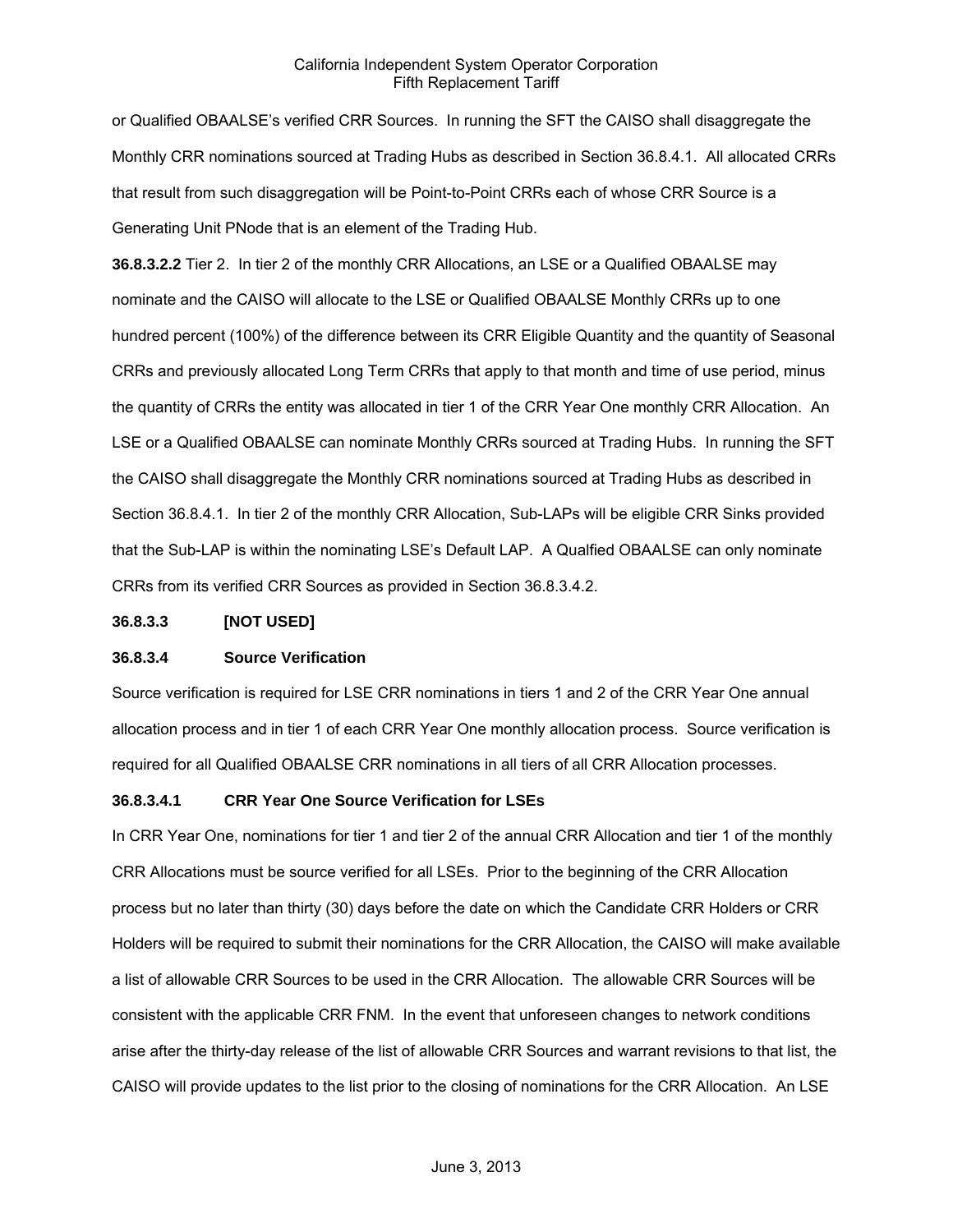must demonstrate that it could actually submit Bids, including Self-Schedules and Inter-SC Trades, for Energy from the locations to be nominated as CRR Sources to serve its Load either through ownership of, or contractual rights to receive Energy from, the relevant Generating Units, or a contract to take ownership of power at the relevant source, such as a Trading Hub or a Scheduling Point. For the second, third and fourth quarters of calendar year 2008 for CRR Year One, in conducting its source verification the CAISO will use data for the period beginning April 1, 2006 and ending December 31, 2006. For the first quarter of calendar year 2009 for CRR Year One, the CAISO will use data for the period beginning January 1, 2007 and ending March 31, 2007 as the basis for verification. Such demonstrations shall be provided by the requesting LSE to the CAISO through the submission of a written sworn declaration by an executive employee authorized to represent the LSE and attest to the accuracy of the data demonstration. As necessary, the CAISO may request, and such LSE must produce in a timely manner, documents in support of such declaration.

## **36.8.3.4.2 Source Verification for Qualified OBAALSEs**

All CRR nominations by Qualified OBAALSEs must be source verified. A Qualified OBAALSE's source verification will be based on its legitimate need showing as specified in Section 36.9.1.

## **36.8.3.4.3 Calculation of Verified CRR Source Quantity**

The Verified CRR Source Quantity associated with each verified CRR Source for a particular LSE or Qualified OBAALSE will be: (i) for an owned generation resource the PMax of the unit multiplied by the LSE's or Qualified OBAALSE's ownership share; (ii) for a contract with a generation resource, the hourly MWh of Energy specified in the contract averaged over all hours of the relevant time of use period, but no greater than the PMax of the unit; or (iii) for a contract that delivers Energy to a Trading Hub or Scheduling Point, the hourly MWh of energy specified in the contract for delivery from the supplier to the LSE or Qualified OBAALSE at the Trading Hub or Scheduling Point, averaged over all hours of the relevant time of use period. Energy contracts submitted by an LSE to demonstrate that the LSE can submit Bids, including Self-Schedules and Inter-SC Trades, for Energy from the nominated CRR Sources to serve its Load must be at least one month in duration. Energy contracts submitted by a Qualified OBAALSE to demonstrate that the Qualified OBAALSE can submit Bids, including Self-Schedules and Inter-SC Trades, for Energy from the nominated CRR Sources to serve its Load must be at least one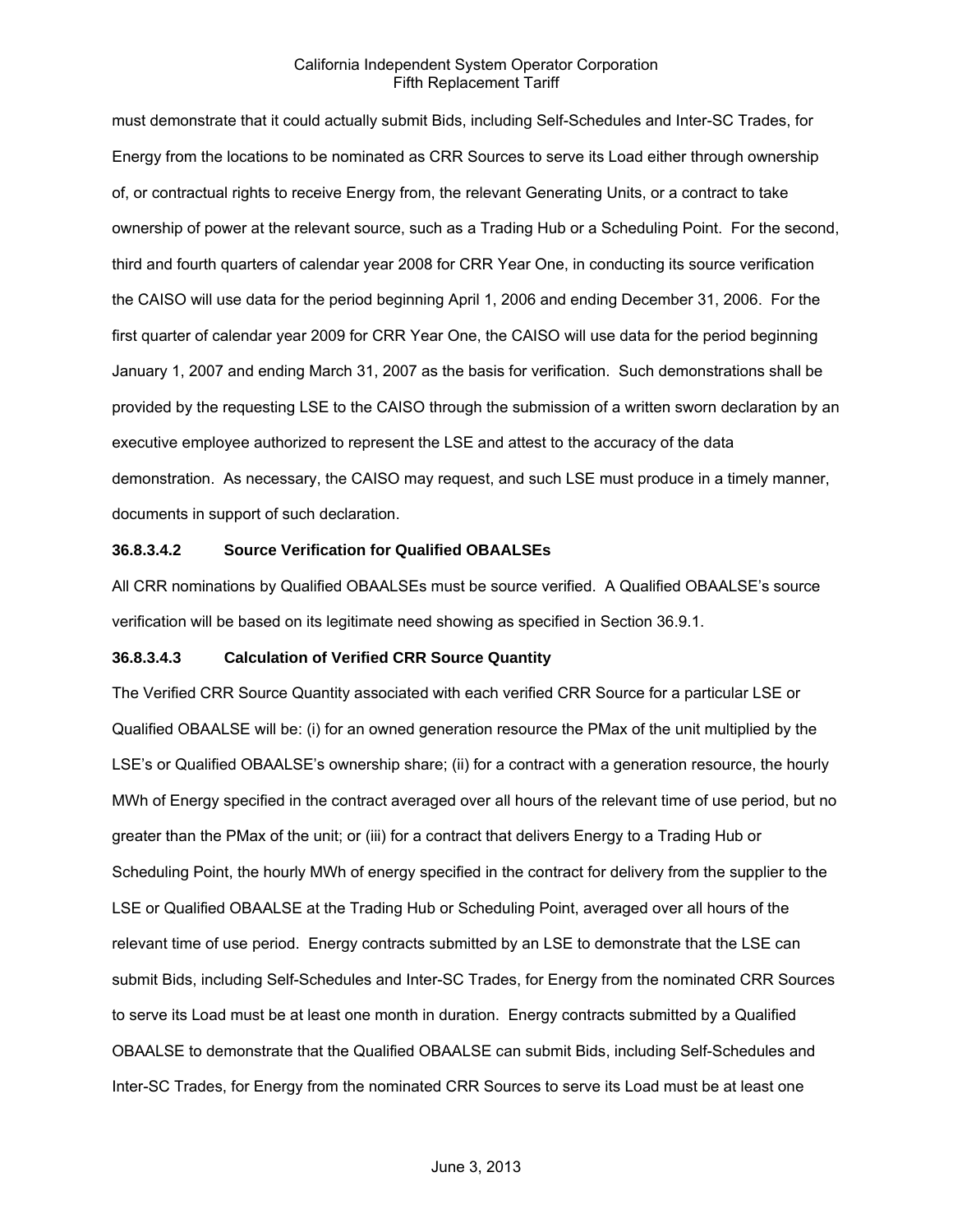month in duration to support nominations of Monthly and Seasonal CRRs, and at least ten (10) years in duration to support nominations of Long Tem CRRs. Nominations of CRRs for which the CRR Source is a Scheduling Point must be source verified in accordance with Section 36.8.4.2.

## **36.8.3.4.4 Calculation of Adjusted Verified CRR Source Quantity**

For nominations by an LSE and a Qualified OBAALSE, except for a Qualified OBAALSE's nomination of Long Term CRRs, the CAISO will consider a contract that covers a portion of a season (but not less than one month) to be acceptable verification, with the adjustment described below, for the entire season for which a CRR is nominated. The CAISO will also consider a contract not less than one month in duration that covers portions of two consecutive months to be acceptable verification, with the adjustment described below, for both of the months that are partially covered. In such cases, for a contract that covers only a portion of the season or month for which the LSE or Qualified OBAALSE wishes to nominate source-verified CRRs, the CAISO will calculate an Adjusted Verified CRR Source Quantity, which equals the Verified CRR Source Quantity times the ratio of the number of days covered by the contract for a particular month or season to the total number of days in that month or season, consistent with the time of use period of the CRRs being nominated. Contracts submitted by a Qualified OBAALSE to support nomination of Long Term CRRs must be at least ten (10) years in duration and cover the entire season of the Long Term CRR being nominated, and therefore the Adjusted Verified CRR Source Quantity calculation does not apply to such nominations.

## **36.8.3.5 Annual CRR Allocation Beyond CRR Year One**

The annual CRR Allocation for years beyond CRR Year One consists of a sequence of four (4) tiers for each season and time of use period (on-peak and off-peak). Allocations of CRRs in each tier are considered final once they are provided by the CAISO to the respective LSEs or Qualified OBAALSEs. After each tier, LSEs or Qualified OBAALSEs will have an amount of time as specified in the Business Practice Manual after their receipt of the results of each tier to submit their nominations for the next tier, if there is one. The annual CRR Allocation will allow LSEs or Qualified OBAALSEs to submit nominations up to their Seasonal CRR Eligible Quantities minus the quantity of previously allocated Long Term CRRs for each season of the relevant year, each time of use period and each CRR Sink at which they serve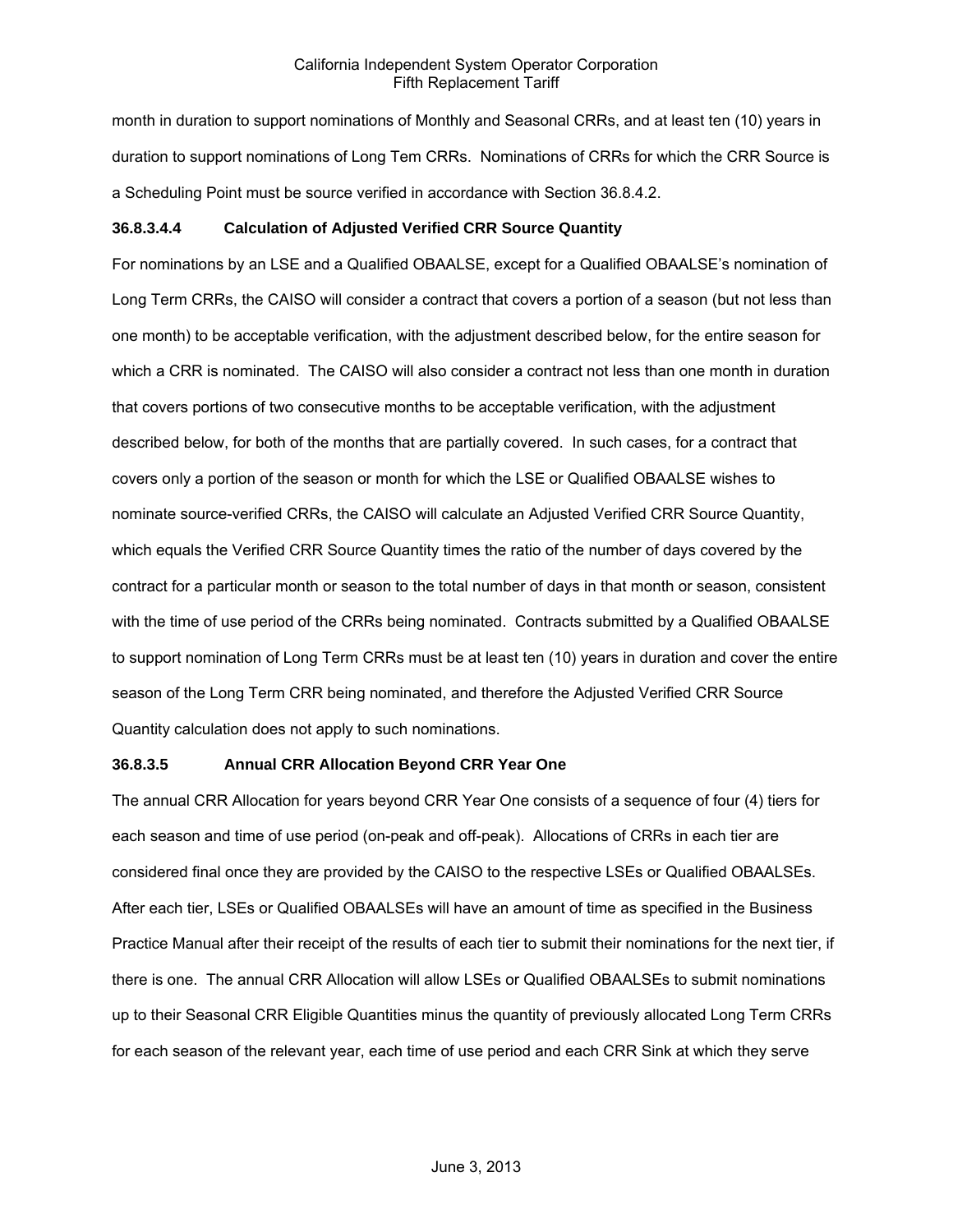Load. Annual CRR Allocations for years beyond CRR Year One will be conducted in the following sequence of tiers:

#### **36.8.3.5.1 Tier 1 – Priority Nomination Process**

Tier 1 of the annual CRR Allocation in years beyond CRR Year One will be a Priority Nomination Process through which CRR Holders may nominate some of the same CRRs that they were allocated in the immediately previous annual CRR Allocation process. As provided in Section 36.8.3.4.2, nominations by a Qualified OBAALSE in the PNP are subject to source verification. In all annual CRR Allocations after CRR Year One, an LSE or a Qualified OBAALSE may make PNP nominations up to the lesser of: (1) its Seasonal CRR Eligible Quantity multiplied by two-thirds; minus the quantity of Long Term CRRs for each season, time of use period and CRR Sink for that year; and minus the net MW amount of load migration CRRs valid for each season, time of use period and CRR sink for that year; or, (2) the total quantity of Seasonal CRRs allocated to that LSE in the previous annual CRR Allocation; plus the net quantity of load migration CRRs associated with the immediately preceding Seasonal CRR Allocations for the corresponding season, time of use, and CRR sink location; minus the quantity of Long Term CRRs allocated in the immediately preceding Seasonal CRR Allocation for each season, time of use period and CRR Sink; and minus the net MW amount of load migration CRRs valid for each season, time of use period and CRR sink for that year. In addition, an LSE's or Qualified OBAALSE's nomination of any particular CRR Source-CRR Sink combination in the PNP may not exceed the MW quantity of CRRs having that CRR Source and CRR Sink that the LSE or Qualified OBAALSE was allocated in the previous annual CRR Allocation, reduced by the MW quantity of those Long-Term CRRs with the same CRR Source and CRR Sink that were awarded in the prior year's Long-Term CRR allocation, for the same season and time of use period, and in the case of an LSE, adjusted for net Load loss or gain resulting from Load Migration as described in Section 36.8.5.2.2. An LSE or a Qualified OBAALSE may nominate CRRs awarded with a CRR Source at the Trading Hubs in the PNP. CRRs whose CRR Sink is a Sub-LAP are not eligible for nomination in the PNP. A CRR whose CRR Sink is a Custom LAP or PNode is eligible for nomination in the PNP. PNP Eligible Quantities are not affected by secondary transfers of CRRs, except as performed by the CAISO to reflect Load Migration as described in Section 36.8.5. That is, with the exception of transfers to reflect Load Migration: (i) an LSE or a Qualified OBAALSE may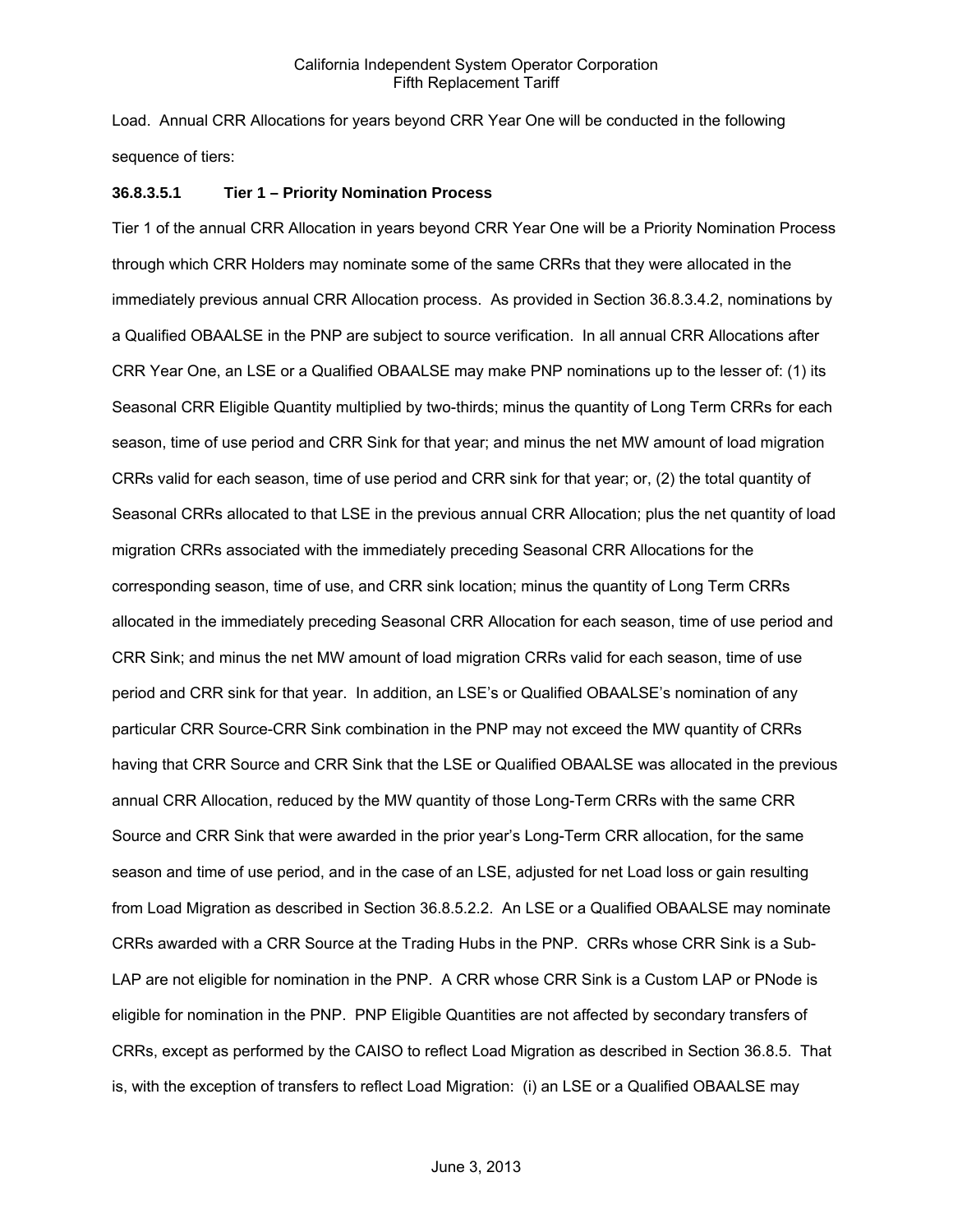nominate in the PNP a CRR it was allocated in the prior annual CRR Allocation even though it transferred that CRR to another party during the year, and (ii) an LSE or a Qualified OBAALSE may not nominate in the PNP a CRR that it received through a secondary transfer from another party. CRRs received through a CRR Auction are not eligible for nomination in the PNP. CRRs received as Offsetting CRRs to reflect Load Migration are not eligible for nomination in the PNP. The CAISO does not guarantee that all CRR nominations in the PNP will be allocated. The CAISO will conduct an SFT to determine whether all CRR nominations in the PNP are simultaneously feasible. If the SFT determines that all priority nominations are not simultaneously feasible, the CAISO will reduce the allocated CRRs until simultaneous feasibility is achieved.

#### **36.8.3.5.2 Tier LT**

In years subsequent to CRR Year One, Long Term CRRs will be allocated as provided in this section.

## **36.8.3.5.2.1 Tier LT for LSEs**

In Tier LT of CRR Year Two, an LSE may nominate Long Term CRRs from any of the Seasonal CRRs it was allocated in the PNP up to a maximum of thirty percent (30%) of the its Adjusted Load Metric, minus the quantity of previously allocated Long Term CRRs that are valid for that year; except that the LSE may nominate Long Term CRRs in amounts greater than thirty percent (30%) but no more than fifty percent (50%) of its Adjusted Load Metric if the LSE demonstrates that more than thirty percent (30%) of its Adjusted Load Metric is covered by a combination of long-term procurement arrangements of ten (10) years or greater and ownership of Generation resources. Such demonstrations shall be provided by the requesting LSE to the CAISO through the submission of a written sworn declaration by an executive employee authorized to represent the LSE and attest to the accuracy of the data demonstration. As necessary, the CAISO may request, and such LSE must produce in a timely manner, documents in support of such declaration. If the LSE has demonstrated that more than thirty percent (30%) of its Adjusted Load Metric is covered by a combination of long-term procurement arrangements of ten (10) years or greater and ownership of Generation resources, the amount of Long Term CRRs that it may nominate is equal to the minimum of: (i) the sum of the owned resources and long-term procurement arrangements of ten (10) years or more, minus the quantity of previously allocated Long Term CRRs that are valid for that CRR year, and (ii) fifty percent (50%) of the LSE's Adjusted Load Metric, minus the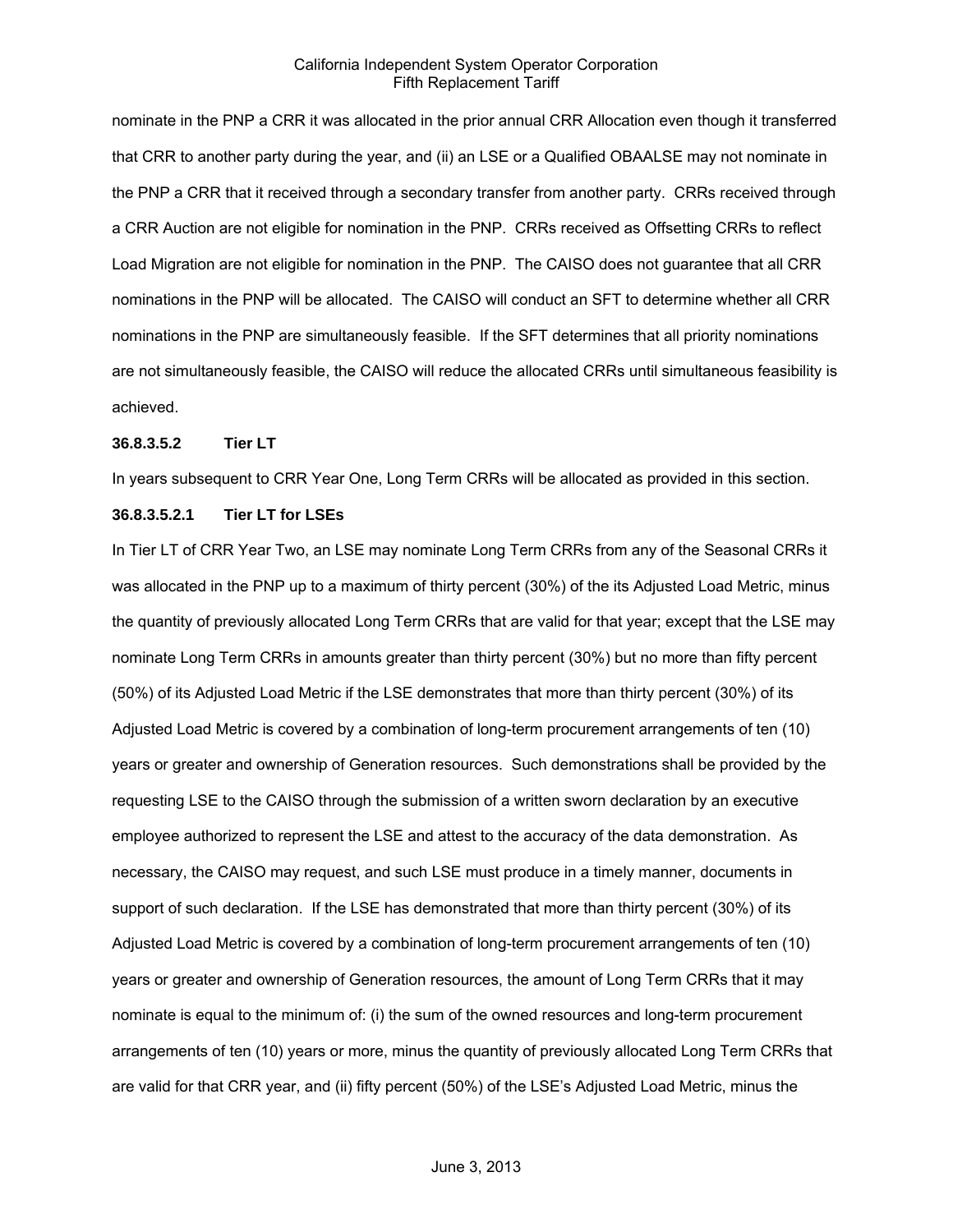quantity of previously allocated Long Term CRRs that are valid for that CRR year. In CRR Year Three, the limit on Long Term CRR nominations will increase by ten percent (10%) to forty percent (40%) of the eligible entity's Adjusted Load Metric but shall not exceed fifty percent (50%) of the Adjusted Load Metric. In CRR Year Three, an LSE may exceed the forty percent (40%) limit on Long Term CRR nominations if it demonstrates that its Adjusted Load Metric is covered by a combination of long-term procurement arrangements of ten (10) years or greater and ownership of Generation resources. The amount of Long Term CRRs that it may nominate is equal to the minimum of: (i) the sum of the owned resources and long-term procurement arrangements of ten (10) years or more, minus the quantity of previously allocated Long Term CRRs that are valid for that CRR year, and (ii) fifty percent (50%) of the LSE's Adjusted Load Metric, minus the quantity of previously allocated Long Term CRRs that are valid for that CRR year. In CRR Year Four and all subsequent years, an LSE may nominate Long Term CRRs from any of the Seasonal CRRs allocated in the PNP up to the maximum of fifty percent (50%) of its Adjusted Load Metric, minus the quantity of previously allocated Long Term CRRs that are valid for that year.

#### **36.8.3.5.2.2 Tier LT for Qualified OBAALSEs**

A Qualified OBAALSE may submit nominations for Long Term CRRs up to the portion of its Adjusted Load Metric for which it has demonstrated coverage by a combination of long-term procurement arrangements of ten (10) years or greater and ownership of generation resources, up to a maximum of fifty percent (50%) of its Adjusted Load Metric for each season, time of use period and Scheduling Point, minus the quantity of previously allocated Long Term CRRs that are valid for that CRR year. Such demonstrations shall be provided by the requesting Qualified OBAALSE to the CAISO through the submission of a written sworn declaration by an executive employee authorized to represent the Qualified OBAALSE and attest to the accuracy of the data demonstration. As necessary, the CAISO may request, and such Qualified OBAALSE must produce in a timely manner, documents in support of such declaration. Contracts submitted in support of OBAALSE nominations of Long Term CRRs must cover the entire season of the Long Term CRR being nominated.

#### **36.8.3.5.2.3 Tier LT SFT**

After receiving nominations for Long Term CRRs, the CAISO will run SFTs to ensure the feasibility of the nominated Long Term CRRs for the remaining nine years of the ten (10) year term of the Long Term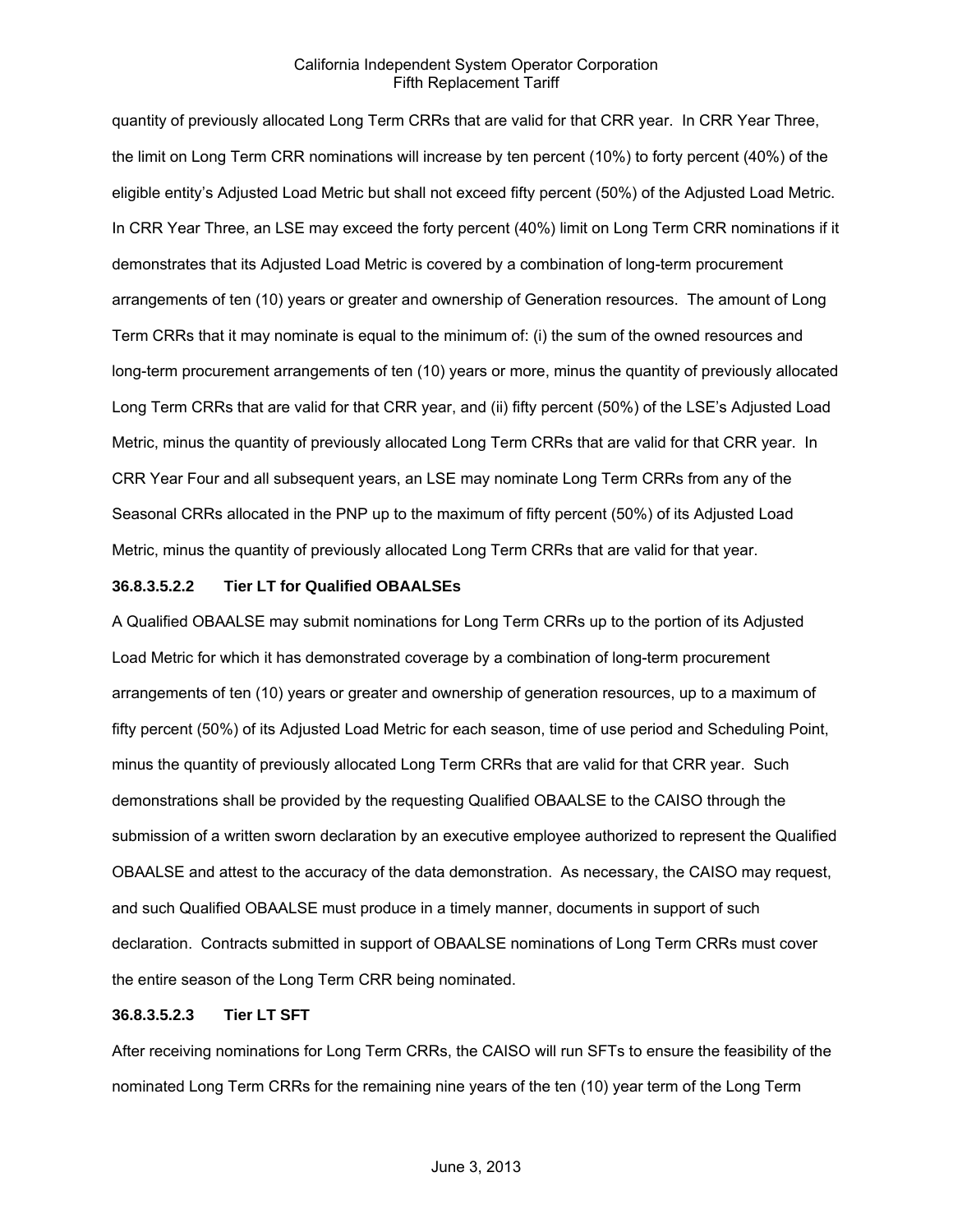CRR. The SFT run in Tier LT will test the feasibility of only the Long Term CRR nominations and will not include in the analysis those Seasonal CRRs allocated in the PNP that were not nominated as Long Term CRRs. The quantity of Long Term CRRs that can be allocated for any season and time of use period must be feasible for the entire ten (10) year term of the Long Term CRR. As a result of the Tier LT SFT runs, Long Term CRR nominations may not be fully allocated; however, such a result will not affect the validity of: (i) the Long Term CRRs allocated in previous years, or (ii) the Seasonal CRRs allocated in the PNP. The CAISO will inform nominating eligible entities of the results of the Tier LT SFTs before the deadline for submission of the tier 2 nominations.

**36.8.3.5.3 Tier 2** In tier 2 of the annual CRR Allocation, the CAISO will allocate Seasonal CRRs to each LSE and Qualfied OBAALSE up to two-thirds of its Seasonal CRR Eligible Quantity for each season, time of use period and CRR Sink, minus the quantity of: (i) CRRs allocated to that LSE or Qualified OBAALSE in tier 1, (ii) Long Term CRRs previously allocated to it that are valid for the CRR term currently being allocated, and (iii) the net MW amount of long-term Load Migrations CRRs assigned to the LSE that are valid for the term currently being allocated. In tier 2 of the annual CRR Allocation, Sub-LAPs will be eligible CRR Sinks provided that the Sub-LAP is within the nominating LSE's Default LAP. An LSE or a Qualified OBAALSE can nominate Seasonal CRRs sourced at Trading Hubs. In running the SFT the CAISO shall disaggregate the Seasonal CRR nominations sourced at Trading Hubs as described in Section 36.8.4.1.

**36.8.3.5.4 Tier 3.** In tier 3 of the annual CRR Allocation, the CAISO will allocate Seasonal CRRs to each LSE or Qualified OBAALSE up to one hundred percent (100%) of its Seasonal CRR Eligible Quantity for each season, time of use period and CRR Sink, minus the quantity of: (i) CRRs allocated to that LSE or Qualified OBAALSE in tiers 1 and 2, (ii) Long Term CRRs previously allocated to that eligible entity that are valid for the CRR term currently being allocated, and (iii) the net MW amount of long-term Load Migrations CRRs assigned to the LSE that are valid for the term currently being allocated. In tier 3 of the annual CRR Allocation, Sub-LAPs will be eligible CRR Sinks provided that the Sub-LAP is within the nominating LSE's Default LAP. An LSE or a Qualified OBAALSE can nominate Seasonal CRRs where the CRR Source is a Trading Hub. In running the SFT the CAISO shall disaggregate the Seasonal CRR nominations sourced at Trading Hubs as described in Section 36.8.4.1.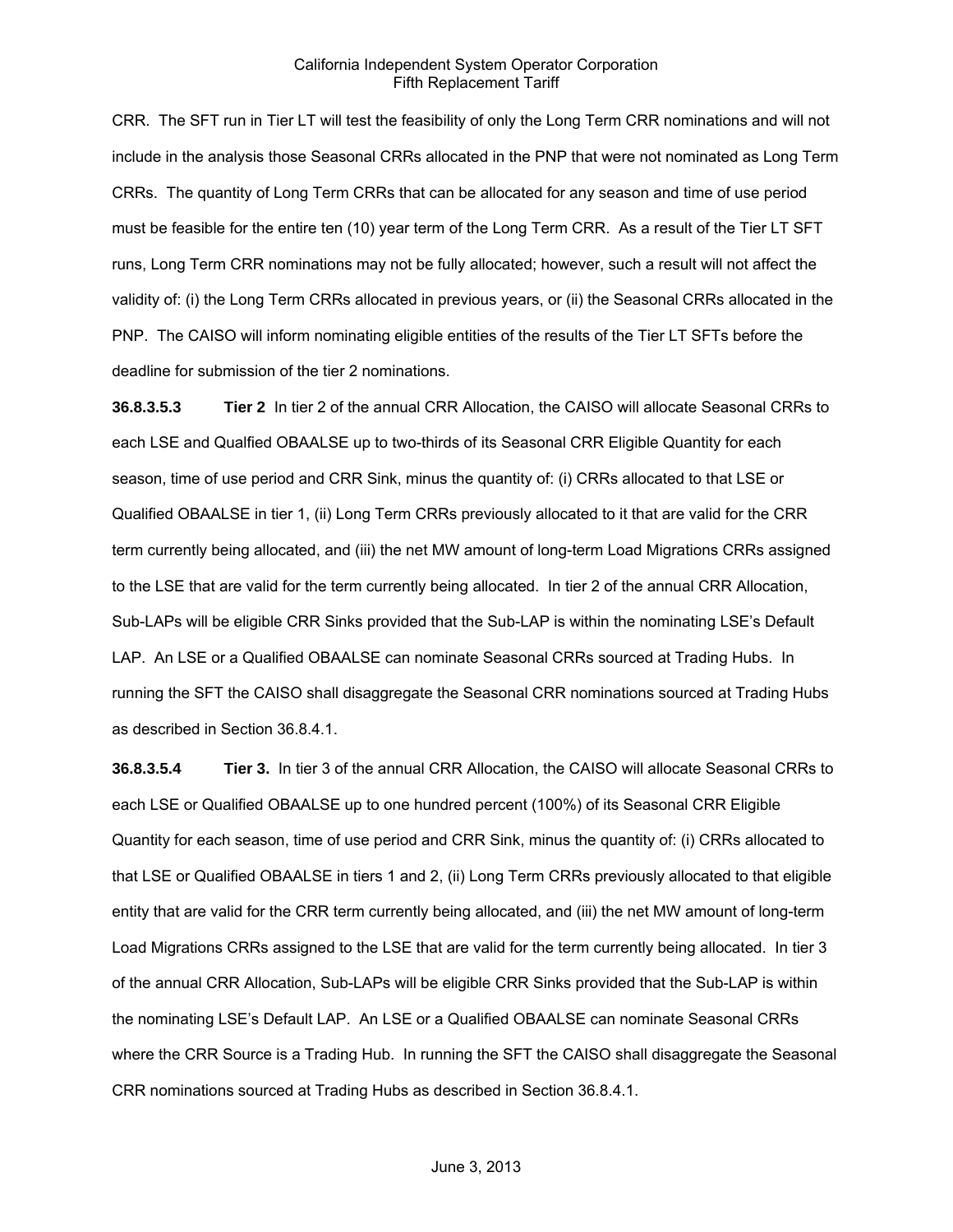# **36.8.3.5.5 Alternatives for Renewal of Long Term CRRs and for the Transition of Expiring ETCs and Converted Rights to Long Term CRRs**

Eligible entities may, in the final year of a Long Term CRR, nominate the identical CRR Source, CRR Sink, and MW terms of the expiring Long Term CRR in the PNP conducted that year, subject to any applicable quantity limitations specified in this Section 36. An eligible entity with an Existing Transmission Contract or Converted Rights that expire by the start of the year for which the CRR Allocation process is conducted may participate in the PNP as if its Existing Transmission Contract or Converted Rights sources and sinks were previously allocated Seasonal CRRs, subject to any applicable quantity limitations specified in this Section 36. In either case, if Seasonal CRRs are awarded to an LSE or a Qualified OBAALSE in the PNP based on its nomination of its expiring rights, such entity may then nominate those Seasonal CRRs in Tier LT of the same year's annual CRR Allocation process, subject to any applicable quantity limitations specified in this Section 36. Alternatively, CRR Holders of expiring LT CRRs, expiring Existing Transmission Contracts or expiring Converted Rights may bypass the tier 1 Priority Nomination Process and nominate their expiring rights as Long Term CRRs in Tier LT one year prior to the year of expiration, subject to any applicable quantity limitations specified in this Section 36. This alternative allows the holder of the expiring rights to nominate Long Term CRRs in the first Tier LT SFT in which the capacity corresponding to the expiring rights becomes available for the full nine (9) year period of the Tier LT SFT. For any entity who elects this alternative and obtains an allocated Long Term CRR, the length of the renewed Long Term CRR (or initial Long Term CRR in the case of expiring Existing Transmission Contracts or expiring Converted Rights) will be nine (9) years, corresponding to the years included in the Tier LT SFT.

# **36.8.3.6 Monthly CRR Allocation Beyond CRR Year One**

 The monthly CRR Allocation shall consist of a sequence of two (2) tiers of allocations for each time of use period (on-peak and off-peak). The monthly CRR Allocation will distribute Monthly CRRs and will allow an LSE and a Qualified OBAALSE to nominate CRRs up to one hundred percent (100%) of its Monthly CRR Eligible Quantity, minus the total of any Seasonal CRRs allocated in the annual CRR Allocation, and minus any holdings of Long Term CRRs that are valid for the month and time of use of the CRRs being nominated. All CRR nominations by Qualified OBAALSEs must be source verified.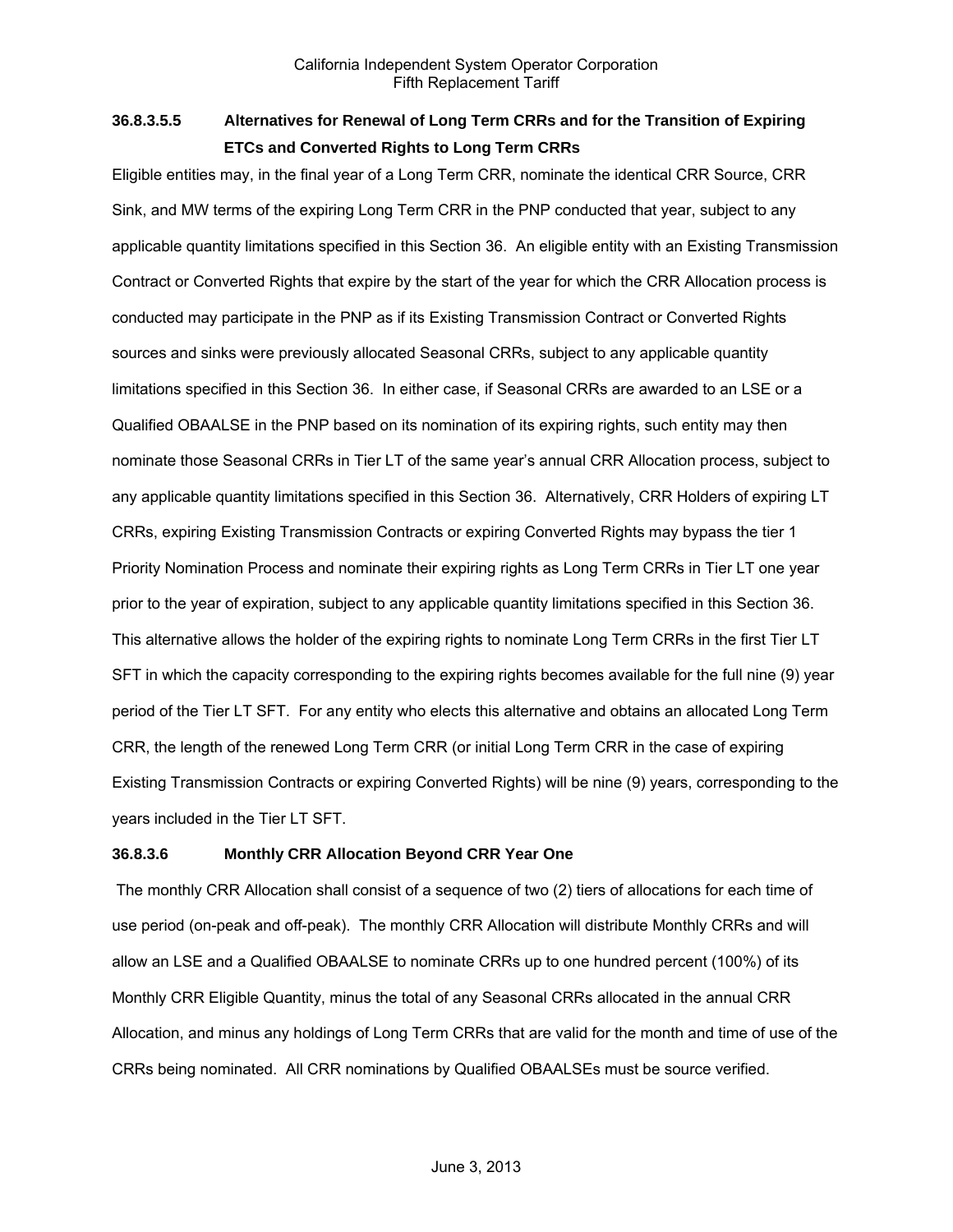**36.8.3.6.1** Tier 1 In tier 1 of the monthly CRR Allocations, each LSE or Qualified OBAALSE may nominate Monthly CRRs up to one-hundred percent (100%) of the difference between its Monthly CRR Eligible Quantity and the total of any Seasonal CRRs allocated in the annual CRR Allocation and any holdings of Long Term CRRs that are valid for the month and time of use of the CRRs being nominated. An LSE or a Qualified OBAALSE can nominate Monthly CRRs where the CRR Source is a Trading Hub. In tier 1 of the monthly CRR Allocation, Sub-LAPs will be eligible CRR Sinks, provided that the Sub-LAP is within the nominating LSE's Default LAP. In running the SFT the CAISO shall disaggregate the Monthly CRR nominations sourced at Trading Hubs as described in Section 36.8.4.1.

**36.8.3.6.2** Tier 2. In tier 2 of the monthly CRR Allocations, each LSE or Qualified OBAALSE may nominate Monthly CRRs up to one hundred percent (100%) of the difference between its Monthly CRR Eligible Quantity and the total of any Seasonal CRRs allocated in the annual CRR Allocation and any holdings of Long Term CRRs that are valid for the month and time of use of the CRRs being nominated, minus the quantity of CRRs allocated to that LSE or Qualified OBAALSE in tier 1 of the current monthly CRR Allocation. In tier 2 of the monthly CRR Allocation, Sub-LAPs will be eligible CRR Sinks, provided that the Sub-LAP is within the nominating LSE's Default LAP. An LSE or a Qualified OBAALSE can nominate Monthly CRRs sourced at Trading Hubs. In running the SFT the CAISO shall disaggregate the Monthly CRR nominations sourced at Trading Hubs as described in Section 36.8.4.1.

#### **36.8.4 Eligible Sources For CRR Allocation**

In the CRR Allocation processes for Seasonal CRRs, Monthly CRRs, and Long Term CRRs, nominated CRR Sources can be either PNodes (including Scheduling Points) or Trading Hubs, except that a Proxy Demand Resource cannot be a nominated CRR Source in a CRR Allocation process. An LSE or a Qualified OBAALSE may nominate up to one hundred percent (100%) of its Adjusted Verified CRR Source Quantities for Seasonal or Monthly CRRs in the combined tiers of the annual and monthly CRR Allocation processes as provided in this Section. For tiers 1 and 2 of the annual CRR Allocation in CRR Year One, an LSE may nominate CRRs from each of its verified CRR Sources in a quantity no greater than seventy-five percent (75%) of the Adjusted Verified CRR Source Quantity corresponding to each verified CRR Source. The LSE may then use tier 1 of the monthly CRR Allocations in CRR Year One to nominate up to the full one hundred percent (100%) of the Adjusted Verified CRR Source Quantity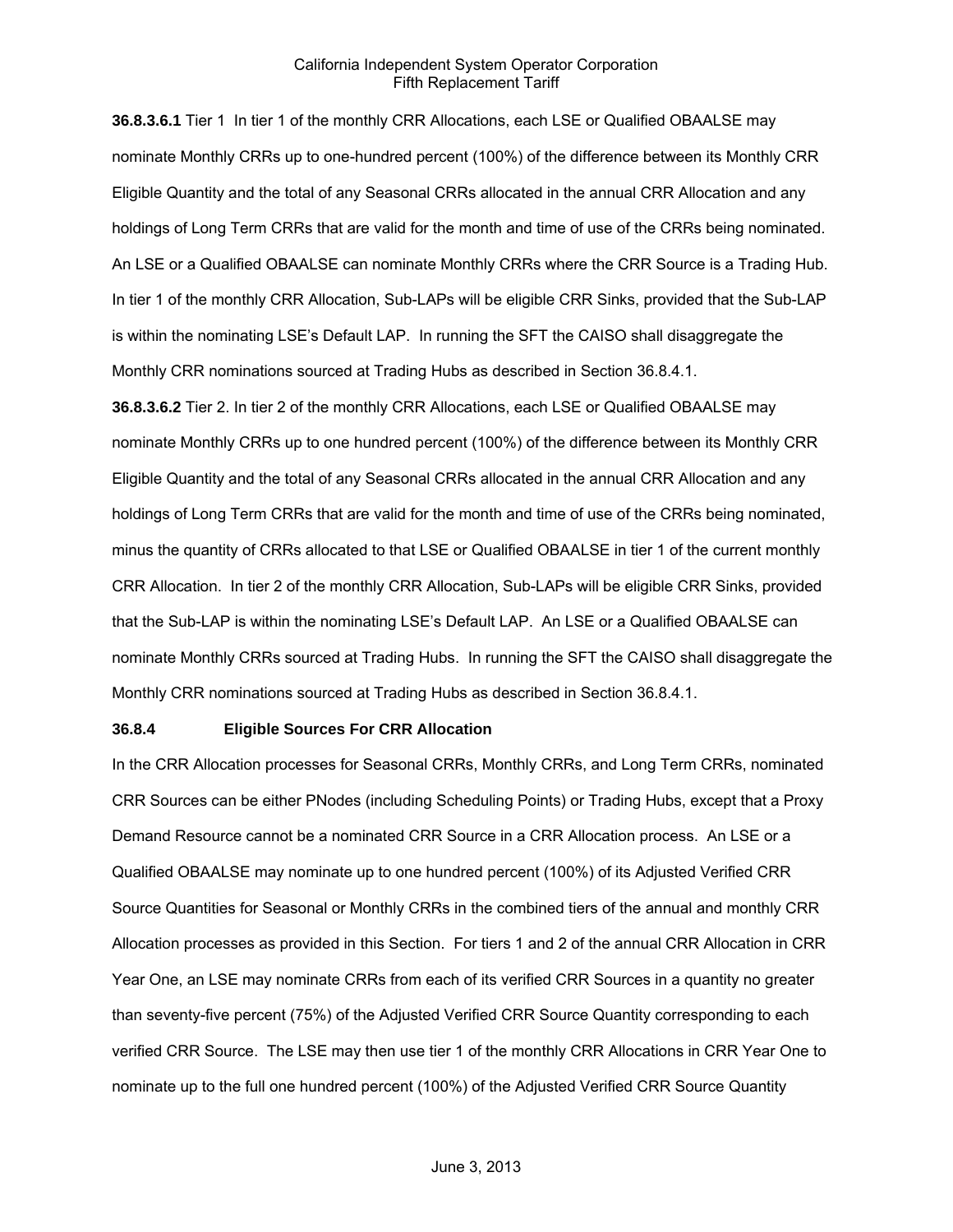corresponding to each verified CRR Source. In tiers 1, 2 and 3 of the annual CRR Allocation in each year in which it participates, a Qualified OBAALSE may nominate CRRs from each of its verified CRR Sources in a quantity no greater than seventy-five percent (75%) of the Adjusted Verified CRR Source Quantity corresponding to each CRR Source. The Qualified OBAALSE may then use tiers 1 and 2 of the monthly CRR Allocations in the same year to nominate up to the full one hundred percent (100%) of the Adjusted Verified CRR Source Quantity corresponding to each verified CRR Source.

#### **36.8.4.1 CRRs with Trading Hub Sources**

For purposes of the CRR Allocation processes the CAISO shall disaggregate CRR nominations with Trading Hub CRR Sources into Point-to-Point CRR nominations each of whose CRR Source is a Generating Unit PNode that is an element of the Trading Hub. In performing this disaggregation the MW quantity of each Point-to-Point CRR nomination will equal the MW quantity of the CRR nomination multiplied by the weighting factor of the corresponding Generating Unit PNode in the defined Trading Hub. The disaggregated, individual Point-to-Point CRRs will be used by the CAISO in conducting the SFTs for the nominated CRRs. In CRR years other than CRR Year One, an LSE may nominate in the PNP any Point-to-Point CRRs it was allocated the previous year as a result of Seasonal CRR nominations with Trading Hubs as CRR Sources, and may then nominate those Seasonal CRRs awarded in the PNP as Long Term CRRs in Tier LT. In CRR Year One, an LSE that was allocated individual Pointto-Point CRRs in tiers 1 and 2 as a result of nominating CRRs sourced at a Trading Hub must nominate CRRs sourced at Trading Hubs in Tier LT in accordance with Section 36.8.3.1.3.1. For Qualified OBAALSEs, all nominated CRR Sources must be source verified as specified in Section 36.9.1. Any Long Term CRRs allocated by the CAISO as a result of nominations of CRRs sourced at Trading Hubs will be Point-to-Point CRRs each of whose CRR Sources is a Generating Unit PNode that is an element of the Trading Hub. After Trading Hub CRRs are allocated in each annual and monthly CRR Allocation process, the CAISO shall combine the allocated CRRs into a Trading Hub CRR and issue counterflow CRRs to the holders of Trading Hub CRRs as necessary to maintain simultaneous feasibility. CRR Holders of such combined Trading Hub CRRs will be eligible to renew these Trading Hub CRRs in the Priority Nomination Process of the subsequent seasonal CRR Allocation process as described in this Section 36.8.4.1 and Section 36.8.3.5.1.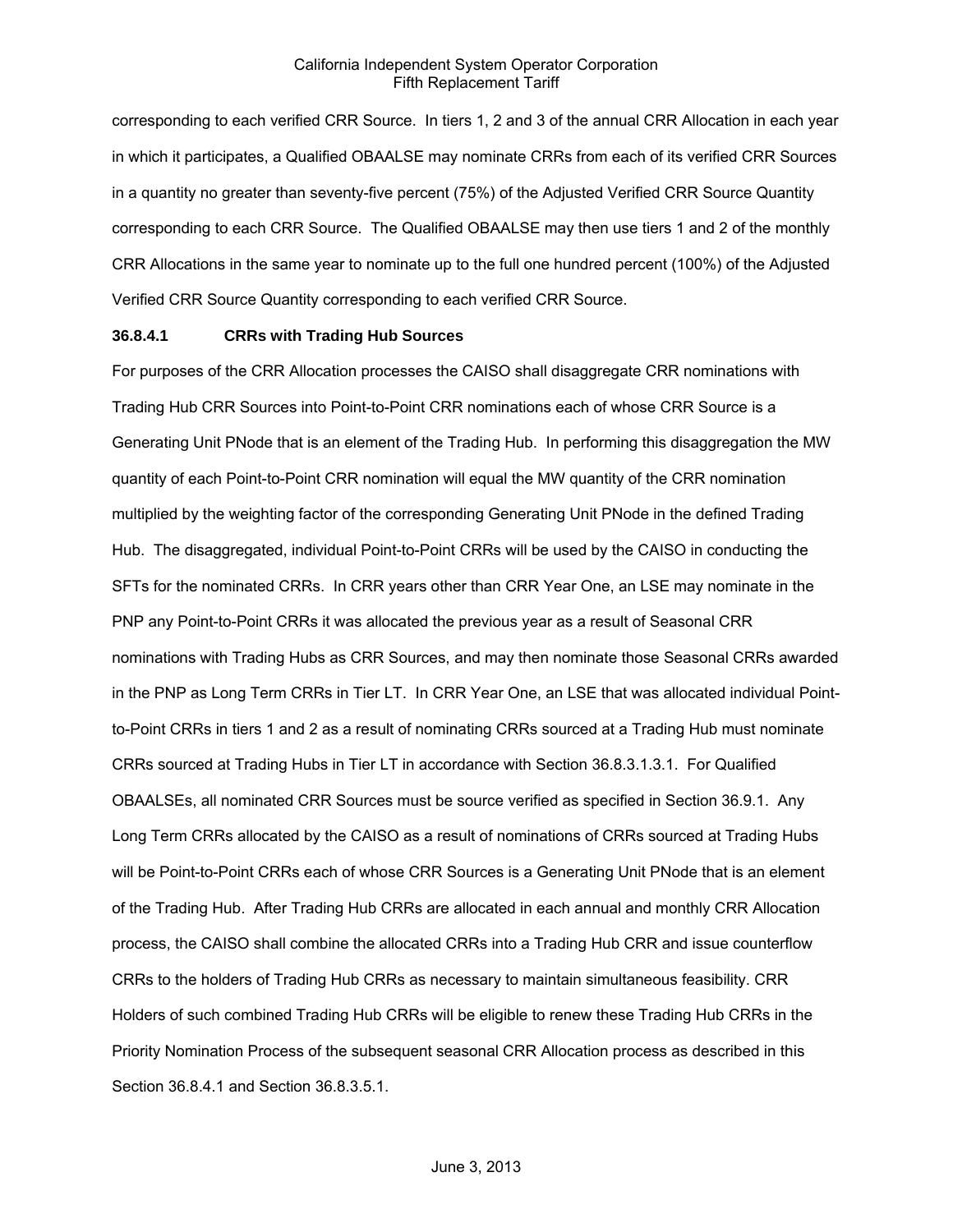## **36.8.4.2 Import CRRs**

An LSE or a Qualified OBAALSE may nominate Seasonal, Monthly or Long Term CRRs whose CRR Source is a Scheduling Point in the annual and monthly CRR Allocation in accordance with this Section.

#### **36.8.4.2.1 Scheduling Points as CRR Sources for LSEs in CRR Year One**

In CRR Year One, in tiers 1 and 2 of the annual CRR Allocation process an LSE may nominate Seasonal CRRs whose CRR Source is a Scheduling Point to the extent that it can demonstrate to the CAISO that, for the verification period stated in Section 36.8.3.4, it owned or was a party to a contract with a System Resource, and that it or the counter-party to the contract had procured appropriate transmission from the applicable transmission provider outside the CAISO to the Scheduling Point. In addition, also in tiers 1 and 2 of the annual CRR Allocation in CRR Year One, all LSEs eligible to nominate CRRs under this Section 36.8 may nominate as CRR Sources, without any verification, shares of the residual import CRR capacity at each Scheduling Point that remains after the completion of the CRR Source verification process. Each LSE's share of the residual import CRR capacity will be calculated as follows. Starting with the total capacity at each Scheduling Point that is available in the DC FNM for the annual CRR Allocation and CRR Auction processes, the CAISO will calculate the residual amount of capacity that remains at each Scheduling Point after subtracting the capacity accounted for by those Scheduling Point CRR Sources submitted by LSEs for verification that have been verified. The CAISO will then set aside fifty percent (50%) of this residual amount at each Scheduling Point for the annual CRR Auction, and will allow LSEs to nominate pro rata shares of the other fifty percent (50%) in proportion to their Seasonal CRR Eligible Quantities. In each monthly CRR Allocation during CRR Year One, CRR Source verification will be required in tier 1 as in the annual CRR Allocation process. Following the verification process, the CAISO will calculate and set aside for the monthly CRR Auction fifty percent (50%) of the import capacity that remains at each Scheduling Point after accounting for the verified Scheduling Point CRR Source submissions to the monthly process and the annual CRR Allocation and CRR Auction results for that month, and will allow LSEs to nominate in tier 1 Monthly CRRs with CRR Sources at each Scheduling Point in quantities up to their pro rata shares of the other fifty percent (50%) in proportion to their Monthly CRR Eligible Quantities.

#### **36.8.4.2.2 Scheduling Points as CRR Sources for LSEs Beyond CRR Year One**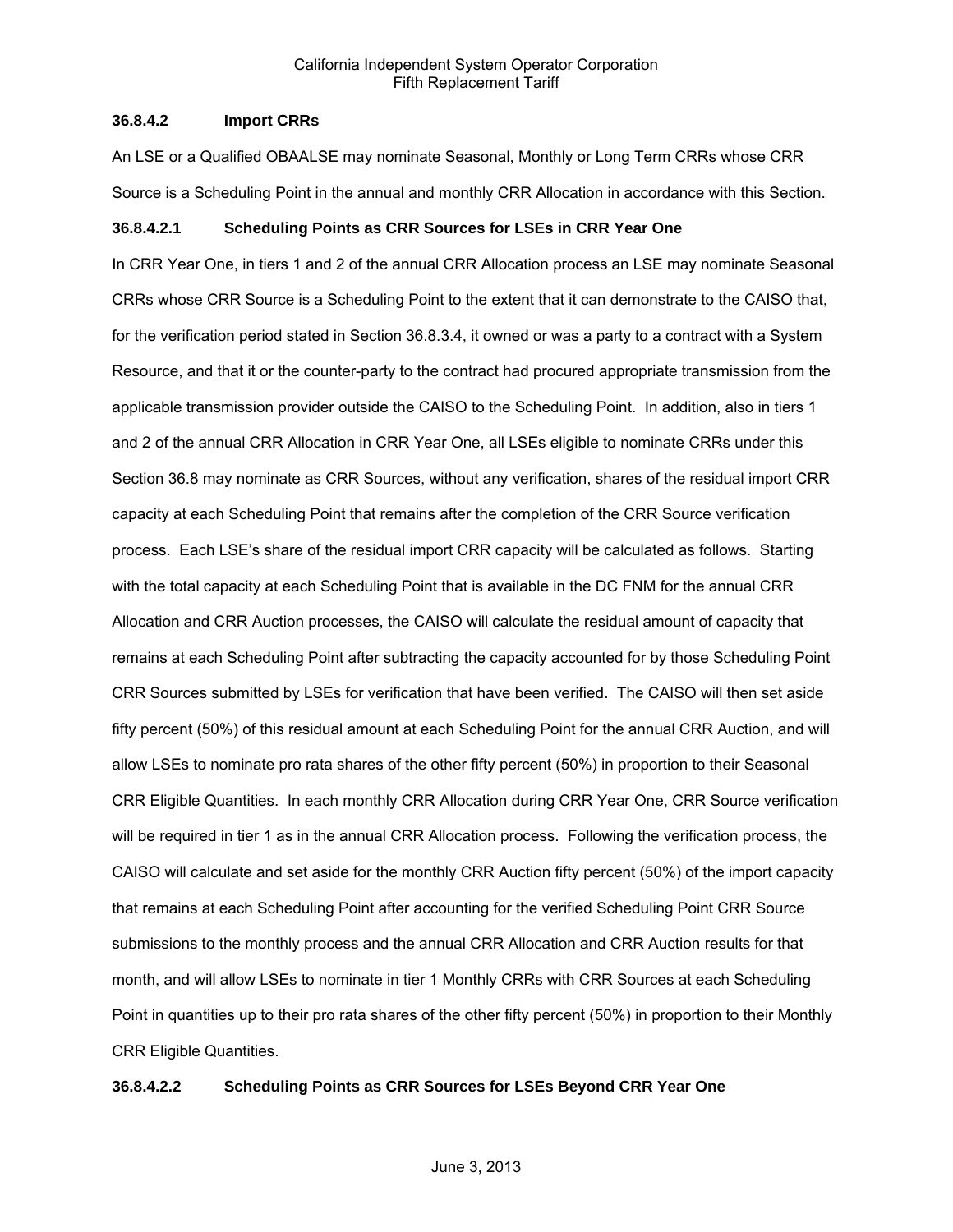In the annual CRR Allocation processes subsequent to CRR Year One, there will be no special provisions regarding CRR Sources at Scheduling Points in tiers 1 and 2 for LSEs. For tier 3 the CAISO will calculate and set aside for the annual CRR Auction fifty percent (50%) of the import capacity at each Scheduling Point that remains after the tier 1 and tier 2 CRR Allocations and after considering any previously allocated Long Term CRRs that are valid for that month as described in Section 36.4.1. In the monthly CRR Allocation processes subsequent to CRR Year One there will be no special provisions regarding CRR Sources at Scheduling Points in tier 1 for LSEs. For tier 2 the CAISO will calculate and set aside for the monthly CRR Auction fifty percent (50%) of the import capacity that remains at each Scheduling Point after accounting for the annual CRR Allocation and CRR Auction results for that month, any previously allocated Long Term CRRs that are valid for that month, and the results of tier 1 of the monthly CRR Allocation.

# **36.8.4.2.3 Scheduling Points as CRR Sources for Qualified OBAALSEs**

In the annual CRR Allocation process a Qualified OBAALSE may nominate CRRs whose CRR Source is a Scheduling Point to the extent it meets the requirements of Section 36.9.1.

## **36.8.5 Load Migration Between LSEs**

The CAISO shall track Load Migration between LSEs through Load Migration data provided to the CAISO by each UDC, MSS Operator or other entity that provides distribution serve to customers. Load Migration will be reflected in the hourly Load data and Load forecasts used by the CAISO to calculate the CRR Load Metrics and Seasonal CRR Eligible Quantities and Monthly CRR Eligible Quantities for each LSE, in accordance with procedures set forth in the applicable Business Practice Manual. Load Migration will be reflected in appropriate adjustments to each affected LSE's Seasonal CRR Eligible Quantities and Monthly CRR Eligible Quantities in subsequent annual and monthly CRR Allocations, as well as its PNP Eligible Quantities in the next annual CRR Allocation. LSEs that hold Seasonal CRRs or Long Term CRRs and that lose or gain Load through Load Migration must comply with Section 36.8.5.3 regarding the transfers of current CRR holdings to reflect Load Migration.

# **36.8.5.1 Tracking of Load Migration by CAISO**

The CAISO will implement all appropriate adjustments due to Load Migration on a monthly basis. In order to enable the CAISO to track Load Migration and determine the appropriate adjustments, each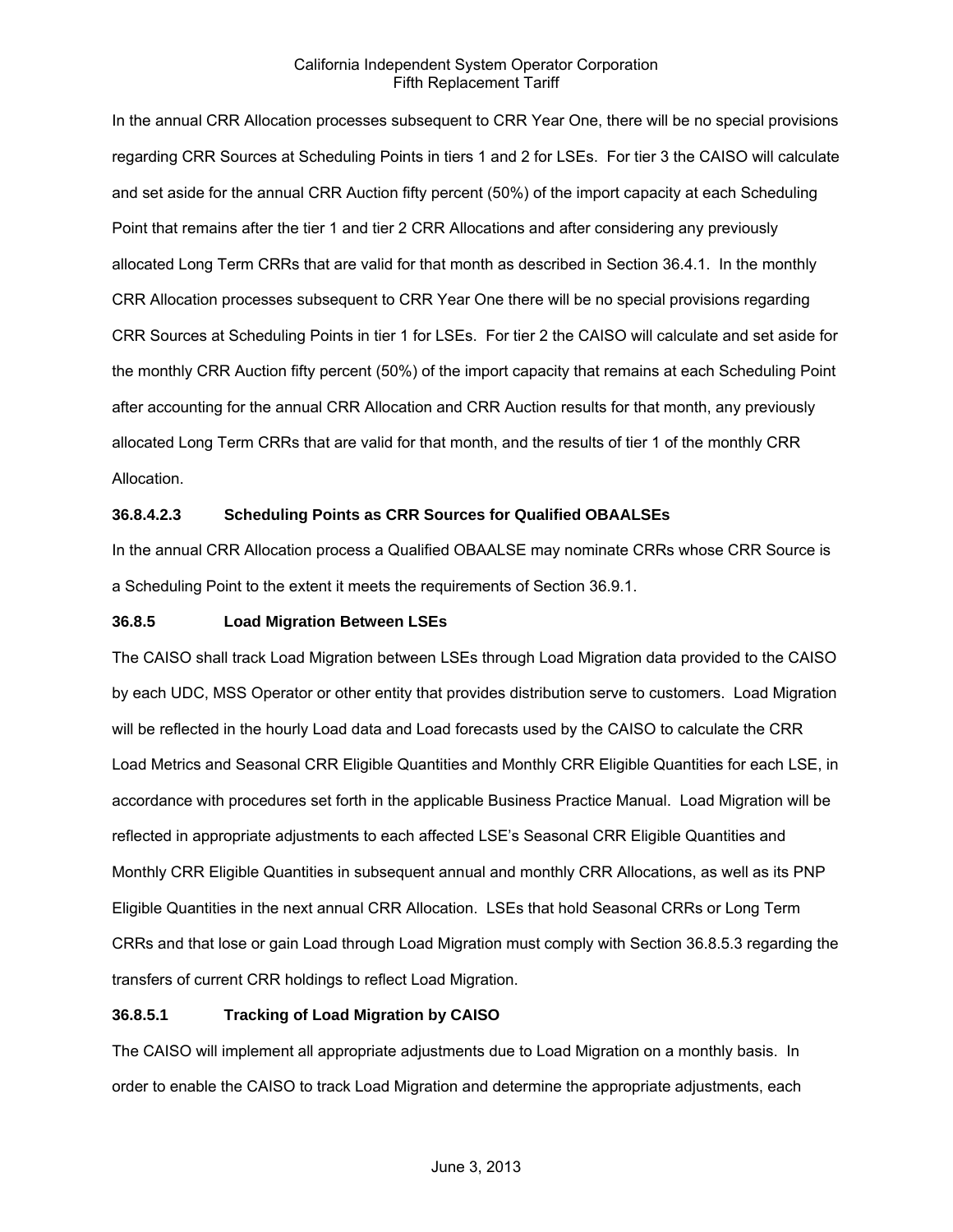UDC, MSS Operator, and other entity that provides distribution service to customers will provide to the CAISO the number of end-use customers that migrated in each of the customer classes in their service area. The end-use customer information provided to the CAISO by such parties shall be calculated based on the following details on each customer that migrates between LSEs: (i) customer identification information, (ii) information to establish the customer's retail customer class, (iii) the original and new LSEs serving the customer, (iv) the effective date of the Load Migration, and (v) the most recent twelve (12) months of billing data for the customer. Each UDC, MSS Operator and other entity that provides distribution service to customers will retain the details of the underlying calculations unless as requested by the CAISO pursuant to the dispute resolution process discussed in Section 36.8.5.7. The migration information provided to the CAISO by the parties shall consist of the number of customers served by each LSE in each retail customer class as of the start of each month, multiplied by the average consumption by customers in each retail customer class. Further details regarding the methodology used by the UDCs, MSSs, and other entities that provide distribution service to customers, to calculate this migration information to be supplied to the CAISO is set forth in the applicable Business Practice Manual. The CAISO will receive information from each UDC, MSS Operator, and other entity providing distribution service on an ongoing daily basis, and will perform the calculations for any appropriate adjustments due to Load Migration on a monthly basis. New CRRs allocated due to Load Migration in accordance with Section 36.8.5.3 will be made effective on the first day of the first month, following the CAISO's performance of the calculations, in which the Load Migration is effective by the first of the month.

## **36.8.5.2 Adjustments to CRR Eligible Quantities to Reflect Load Migration**

An LSE who loses or gains net Load through Load Migration in a given year will have its Seasonal CRR Eligible Quantities in the next annual CRR Allocation reduced or increased, respectively, in proportion to the net Load lost or gained through Load Migration. In addition, an LSE that loses Load through Load Migration in a given year will have its PNP Eligible Quantities reduced in proportion to the gross amount of Load lost through Load Migration. An LSE that gains Load through Load Migration in a given year will have its PNP Eligible Quantities increased in proportion to the amount of Load gained through Load Migration.

#### **36.8.5.3 Adjustments to Current CRR Holdings to Reflect Load Migration**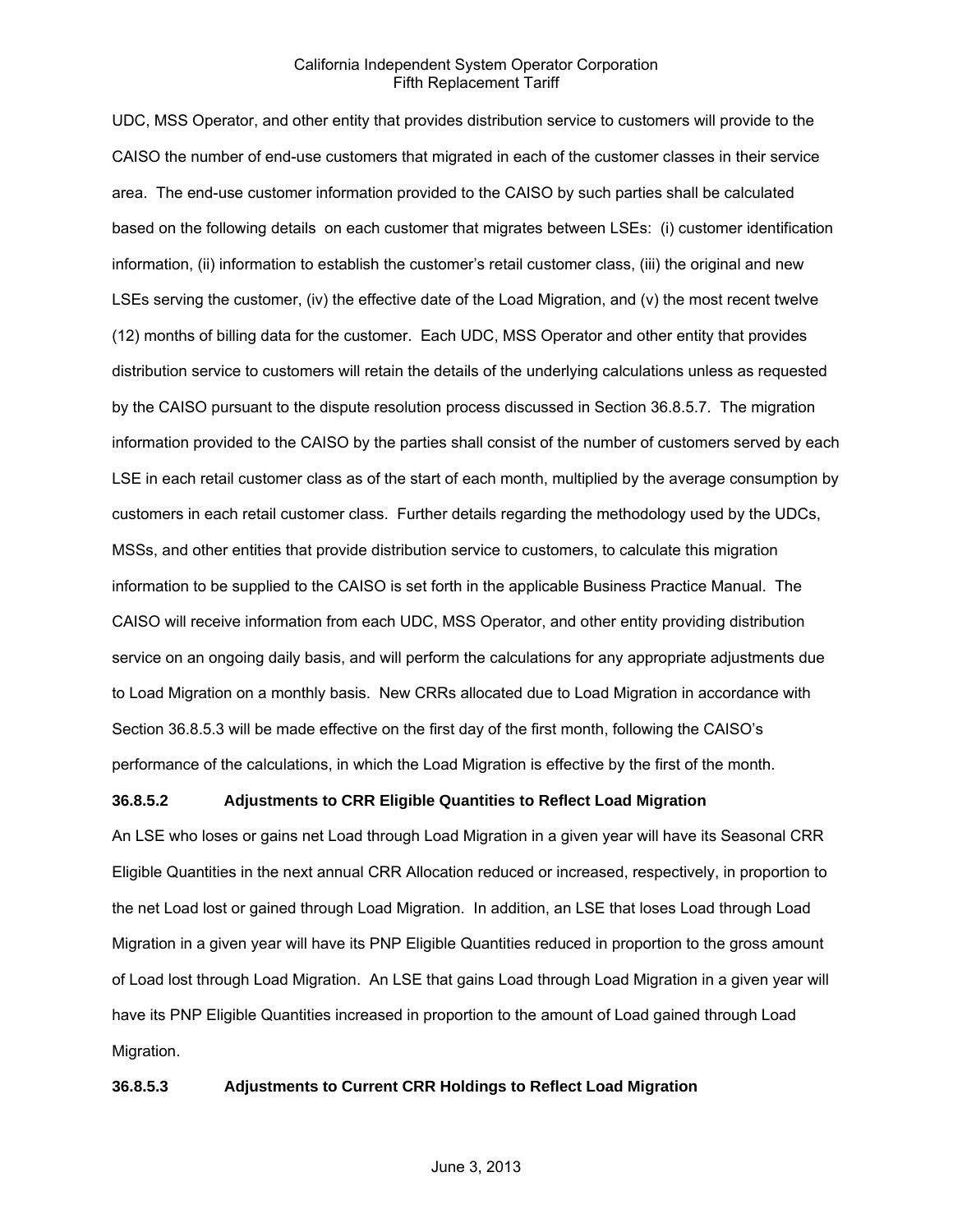Because in between CRR Allocations each LSE can both lose Load and gain Load between itself and multiple other LSEs, the CAISO will calculate and perform appropriate adjustments to current CRR holdings for each pair of LSEs affected by Load Migration to reflect the net amount of Load that migrated between those two LSEs during each Load Migration tracking period and for each LAP in which the LSEs serve Load. The CAISO will perform such calculations in accordance with the appropriate Business Practice Manual, and will perform the adjustments by creating and allocating equal and opposite sets of new CRRs for each pair of LSEs affected by Load Migration. The net Load gaining LSE of the pair will receive a set of new CRRs that match the CRR Sources and CRR Sinks of all the Seasonal CRRs and Long Term CRRs previously allocated to the net Load losing LSE of the pair, in MW quantities proportional to the net amount of the net Load losing LSE's Load that migrated to the net Load gaining LSE of the pair within each LAP in which the LSEs serve Load. The net Load losing LSE of the pair will receive a set of new Offsetting CRRs. After the assignment of Offsetting CRRs, the net Load losing LSE will still hold the CRRs it held before it was assigned the Offsetting CRRs. The Load gaining LSE may nominate its new Seasonal CRRs in the Priority Nomination Process of the next annual CRR Allocation process. The net Load losing LSE may not nominate in the Priority Nomination Process either: (i) the Seasonal CRRs corresponding to the new CRRs allocated to the Load gaining LSE, or (ii) the Offsetting CRRs allocated due to Load Migration. An LSE to which the CAISO allocates new CRRs to reflect Load Migration must be either a Candidate CRR Holder or a CRR Holder and meet all requirements applicable to such entities.

#### **36.8.5.4 Load Migration and Compliance with CAISO Credit Requirements**

To the extent that the credit requirements of an LSE as specified in Section 12 are updated by the allocation of new CRRs to reflect Load Migration, the LSE will have its respective credit requirements updated and any changes will be processed through the otherwise applicable credit and collateral processes delineated in Section 12 and the appropriate Business Practice Manuals. In the event that the Load gaining LSE is not a CRR Holder or Candidate CRR Holder at the time the Load Migration process takes place, then the Load Migration CRRs will not be transferred to that load gaining LSE and will not be financially settled. Instead, the unclaimed Load Migration CRRs will be absorbed within the CRR Balancing Account for the duration of the term of the Load Migration CRRs. In addition, the LSEs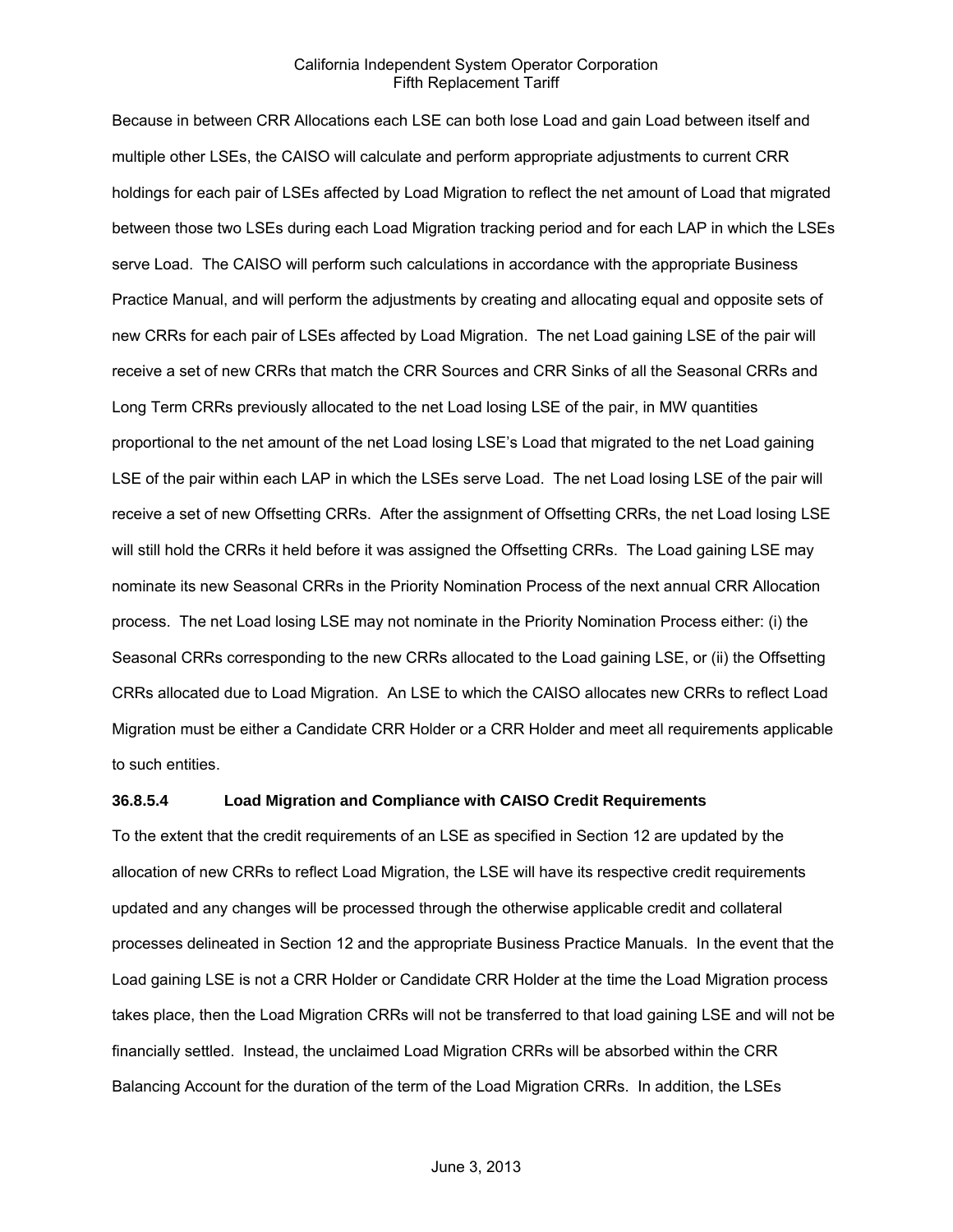affected by the Load Migration will not be eligible to nominate the transferred CRRs in subsequent Priority Nomination Tiers.

# **36.8.5.5 Load Migration Adjustment for CRR Year One**

For the CRR Year One CRR Allocation process, the CAISO will account for the cumulative Load Migration that takes place between the beginning of the CRR Year One CRR Allocation process and the first date that the Day-Ahead Market is operational as a single adjustment as described in the Business Practice Manuals.

# **36.8.5.6 Load Migration Reflected in the Monthly CRR Allocation Process**

An LSE who loses or gains net Load through Load Migration must reflect that loss or gain in the monthly Load forecasts it submits to the CAISO for determining its monthly CRR Eligible Quantities for future monthly CRR Allocations.

# **36.8.5.7 Dispute Resolution Mechanism Regarding Load Migration Data Transfers**

The CAISO shall provide the Load migration information referred to in Section 36.8.5.1 to the affected load-gaining or load-losing LSE. The data received by each affected LSE will be limited to the count of customers for which it is the load-gaining LSE, and the count of customers for which it is the load-losing LSE. The affected LSEs shall contact the CAISO and the UDC, MSS or other entities that provide distribution service to customers that calculate this migration information, of any dispute regarding the load migration data provided to the CAISO no later than four calendar days after the affected LSE has received the load migration data. In the event that the affected LSE and UDC, MSS or other entity that provide distribution service to customers, are unable to resolve the LSE's disagreement, the LSE and UDC, MSS, or other entity that provides distribution service to customers, will submit the dispute to the CAISO. During the consultations with the CAISO concerning the dispute, the CAISO may request the data specified in Section 36.8.5.1, on which the load migration data is based and may request explanations of the disputed data from the disputing parties. In the event that the CAISO needs to receive and review the relevant data, the CAISO will purge the data after the resolution of the dispute. In the event that the affected parties cannot agree to a resolution of the dispute prior to the expiration of the fourth calendar day after the data was provided to the load-gaining or load-losing LSE by the CAISO, the CAISO will decide either to: (1) recalculate, to the extent feasible, the aggregated count of transferring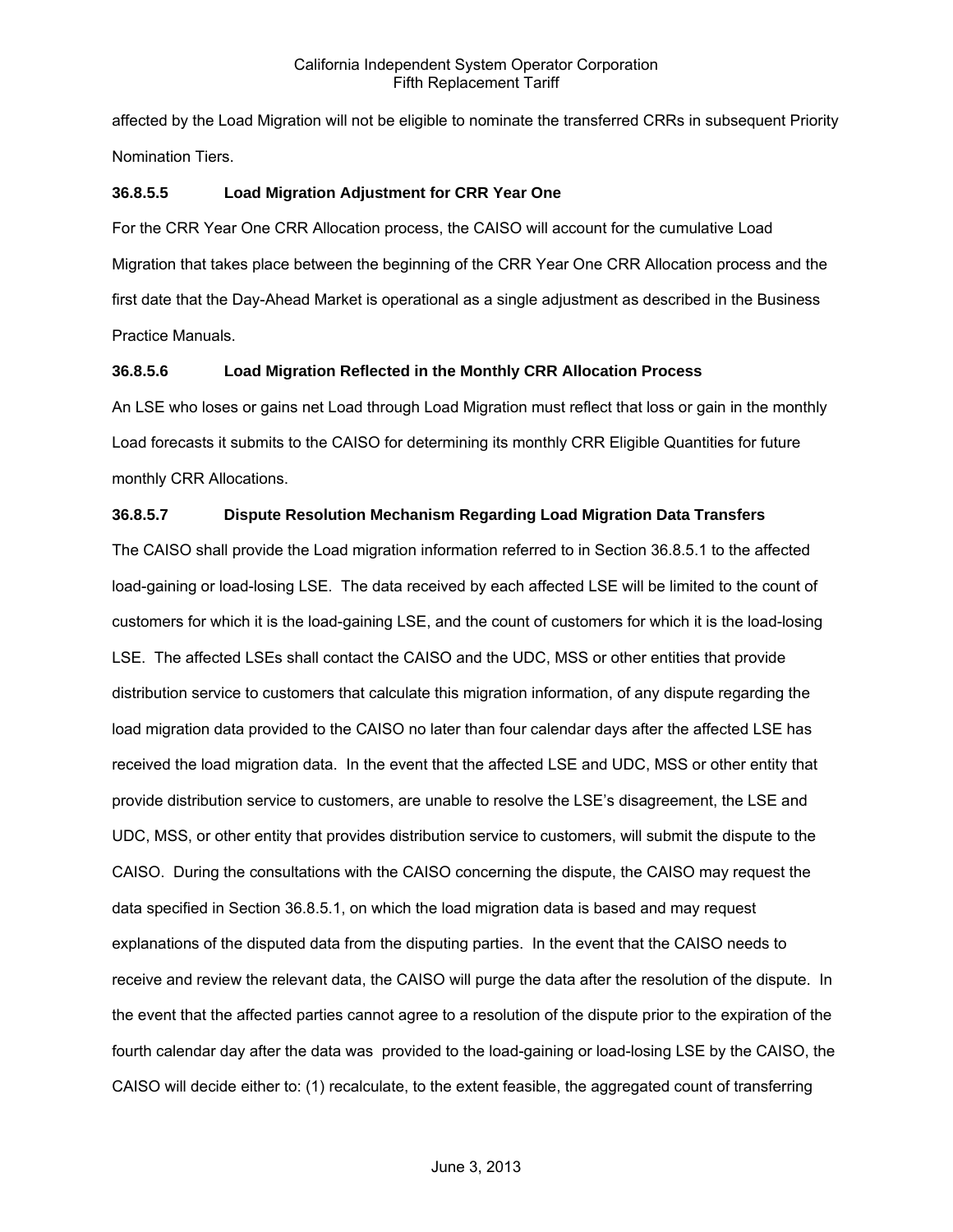customers and proceed with the subsequent steps based on that calculated amount; or (2) proceed with the amounts provided by the UDC, MSS or other entity that provides distribution service to customers. Nothing in this section should be construed to restrict the affected parties from seeking the dispute resolution mechanism available under Section 13; provided however, that in the interim the CAISO may proceed with the CRR processes defined in the CAISO Tariff based on the load migration amounts provided by the UDC, MSS or other entity that provides distribution service to customers. If the CAISO later determines that the resolution of the dispute requires a modification of the load-gaining or loadlosing LSE's rights, the CAISO will make the appropriate adjustments in any of the upcoming CRR Allocations, but will not make any retroactive adjustments to the load-gaining or load-losing LSE's rights.

#### **36.8.6 Load Forecasts Used To Calculate CRR MW Eligibility**

The CAISO will work closely with appropriate state and Local Regulatory Authorities and agencies to ensure that historical Load data and Load forecasts used to establish Seasonal CRR Eligible Quantities and Monthly CRR Eligible Quantities as provided in Section 36.8.2 are consistent with the Load data and Load forecasts used to establish resource adequacy requirements. For the purpose of this consistency assessment, the CAISO will consider the most current available Load data and Load forecasts submitted by the LSE to the applicable state, Local Regulatory Authorities and agencies, subject to the CAISO's ability to perform the consistency assessment and any necessary adjustments pursuant to Sections 36.8.2.1 and 36.8.2.2 within the CRR production time line as specified in the applicable Business Practice Manual.

## **36.8.7 Reconfiguration of CRRs**

#### **36.8.7.1 Long Term CRRs And PTO Withdrawal From CAISO Controlled Grid**

In the event a Participating TO gives the required notice and withdraws facilities or Entitlements from the CAISO Controlled Grid, the CAISO will reconfigure Long Term CRRs as necessary to reflect the CAISO Controlled Grid after the withdrawal. After reconfiguration, the CAISO will run SFTs on the reconfigured Long Term CRRs and, if necessary, reduce some of the reconfigured Long Term CRRs to ensure their feasibility. If the CRR Source and CRR Sink for an allocated Long Term CRR both are located within a departing Participating TO Service Territory, the Long Term CRR would expire on the effective date of the Participating TO's withdrawal.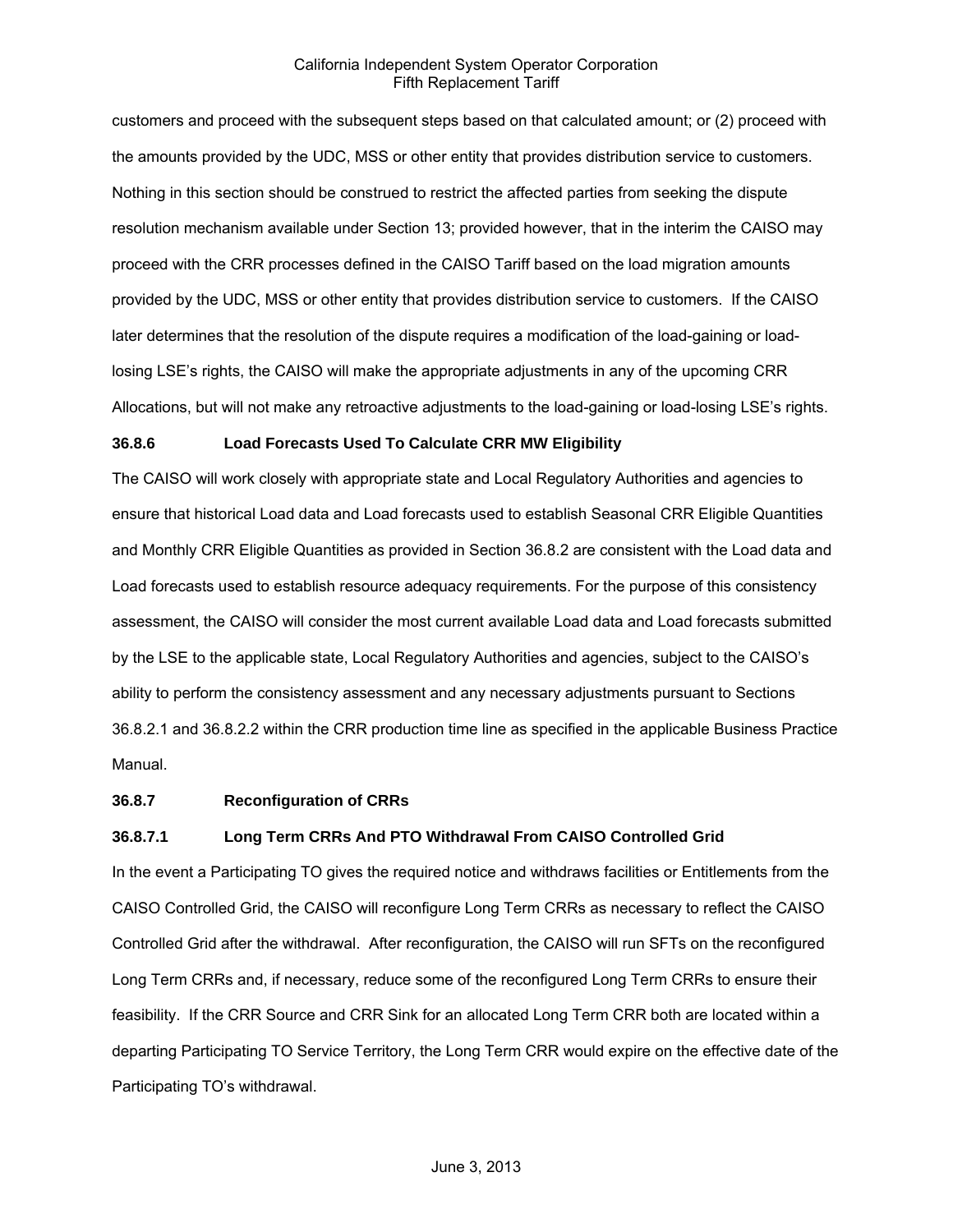# **36.8.7.2 Changes in Topology of the ISO Transmission Grid**

In the event that the CAISO experiences changes to the CAISO Controlled Grid within the term of outstanding annual CRRs, the CAISO will reconfigure outstanding Seasonal CRRs, as necessary, to reflect the changes to the CAISO Controlled Grid. After reconfiguration, the CAISO will run SFTs on the reconfigured Seasonal CRRs and, if necessary, reduce some of the reconfigured Seasonal CRRs to ensure their feasibility. If the CRR Source and CRR Sink for an allocated Seasonal CRR both are located within a departing Participating TO Service Territory, the Seasonal CRRs would expire on the effective date of the Participating TO's withdrawal.

The Priority Nomination Tier eligibility for the affected CRR Holders will be based on the MW quantity of the reconfigured Seasonal CRRs after ensuring the CAISO has conducted the Simultaneous Feasibility Test.

# **36.9 CRR Allocation To OBAALSEs**

OBAALSEs who wish to nominate and be allocated CRR Obligations in the same annual and monthly CRR Allocation processes described in Section 36.8 may do so subject to the provisions of this Section 36.9 and if such OBAALSEs are qualified and registered as Candidate CRR Holders or CRR Holders. An OBAALSE may participate in the CRR Allocation processes and be allocated CRRs to the extent that: (1) such OBAALSE makes a showing of legitimate need for the CRRs nominated as provided by Section 36.9.1; (2) such OBAALSE pre-pays or commits to pay the appropriate Wheeling Access Charge in the amount of MWs of CRRs nominated as provided in Section 36.9.2; (3) the external load for which CRRs are nominated will be exposed to CAISO Congestion charges because it is not served by Supply resources other than exports from the CAISO Balancing Authority Area; (4) the external load for which CRRs are nominated is not served through an ETC, TOR or Converted Rights by which it has been designated as eligible to receive the reversal of Congestion charges; (5) such OBAALSE complies with the verification requirements in Section 36.9.4; and (6) the nominated CRRs clear the relevant SFTs. An OBAALSE that participates in the CRR Allocation processes will be subject to the applicable rules governing the tiered structure of these processes. All CRRs allocated under the terms of this Section 36.9 will be CRR Obligations.

# **36.9.1 Showing Of Legitimate Need**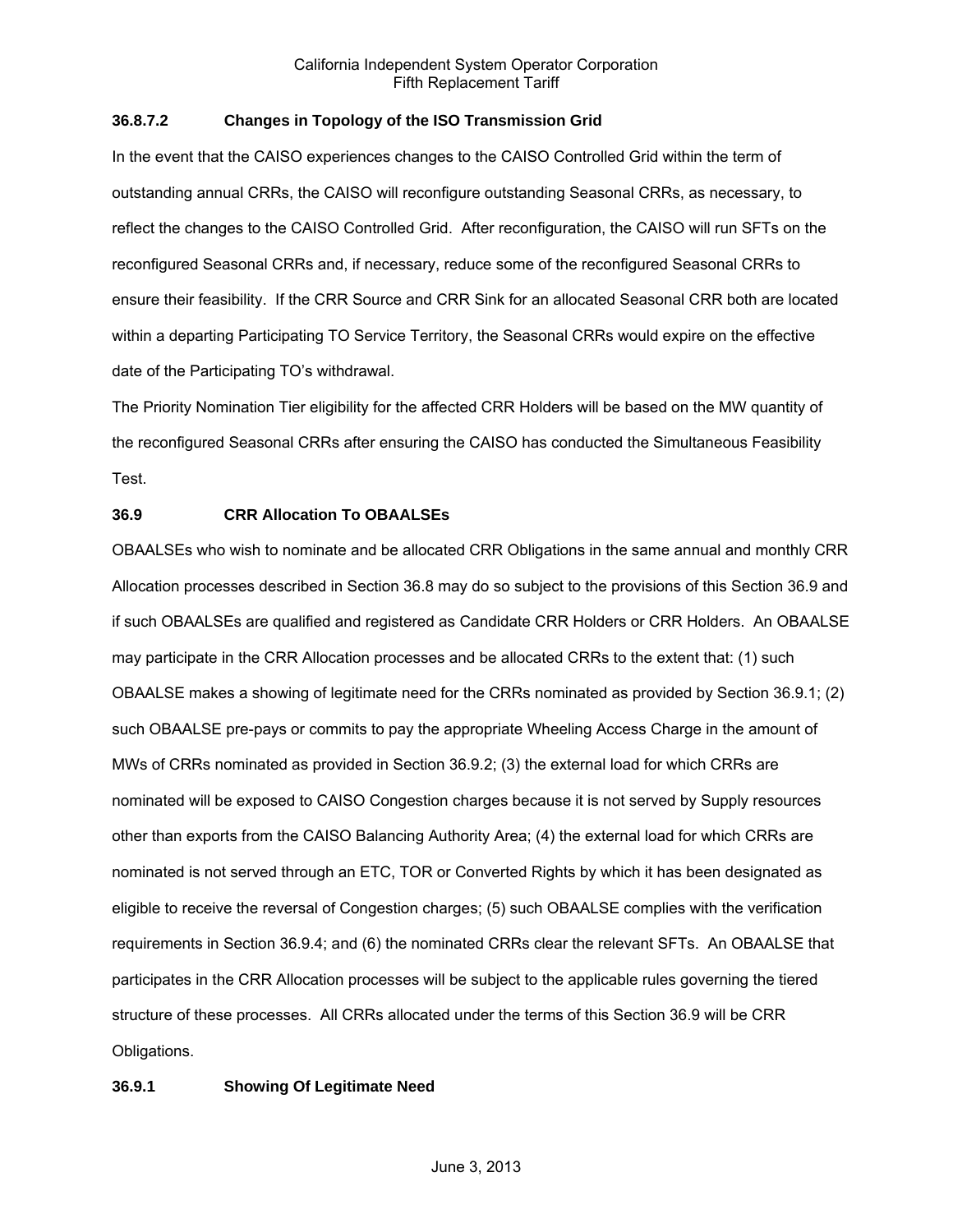An OBAALSE must make a showing to the CAISO of legitimate need to enable the CAISO to verify the CRR Sources it wants to nominate. All CRR nominations by OBAALSEs in all CRR years must be source verified based on the showing of legitimate need. The CAISO's verification of legitimate need will be based on demonstration by the OBAALSE of an executed Energy contract from a Generating Unit or System Resource that covers the time period of the CRRs nominated, or ownership of such Generating Unit or System Resource. For such CRR Sources the showing of legitimate need must be made for each CRR term for which the OBAALSE wants to nominate CRRs in a timely manner prior to the start of the relevant annual or monthly CRR Allocation process. For CRR Sources that will be verified based on generating resources located outside the CAISO Balancing Authority Area, a Scheduling Point must be nominated as the corresponding CRR Source. Generating resources located outside of the CAISO Balancing Authority Area to be used by the OBAALSE to verify a Scheduling Point as a CRR Source must not be located within the OBAALSE's own Balancing Authority Area. The Verified CRR Source Quantity and Adjusted Verified CRR Source Quantity corresponding to any CRR Source nominated by an OBAALSE will be calculated in accordance with Section 36.8.3.4, with the modification that for an OBAALSE these quantities will be calculated for each CRR Allocation process in which the Qualified OBAALSE wants to participate, consistent with the requirement for ongoing source verification based on a forward showing in conjunction with the OBAALSE's annual showing of legitimate need. For a CRR Source that is a Scheduling Point, pursuant to the legitimate need showing requirement, an OBAALSE must demonstrate that it has procured the appropriate transmission service from the transmission provider outside the CAISO Balancing Authority Area to the Scheduling Point that the OBAALSE intends to nominate as a CRR Source for the term of the CRR being nominated. Such demonstrations shall be provided by the OBAALSE to the CAISO through the submission of a written sworn declaration by an executive employee authorized to represent the OBAALSE and attest to the accuracy of the data demonstration. As necessary, the CAISO may request, and such OBAALSE must produce in a timely manner, documents in support of such declaration.

## **36.9.2 Prepayment Of Wheeling Access Charges**

## **36.9.2.1 Prepayment of Wheeling Access Charges for Allocated CRRs**

An OBAALSE will be required to prepay relevant Wheeling Access Charges, to be calculated as described in this section and further specified in the Business Practice Manual, for the full term of the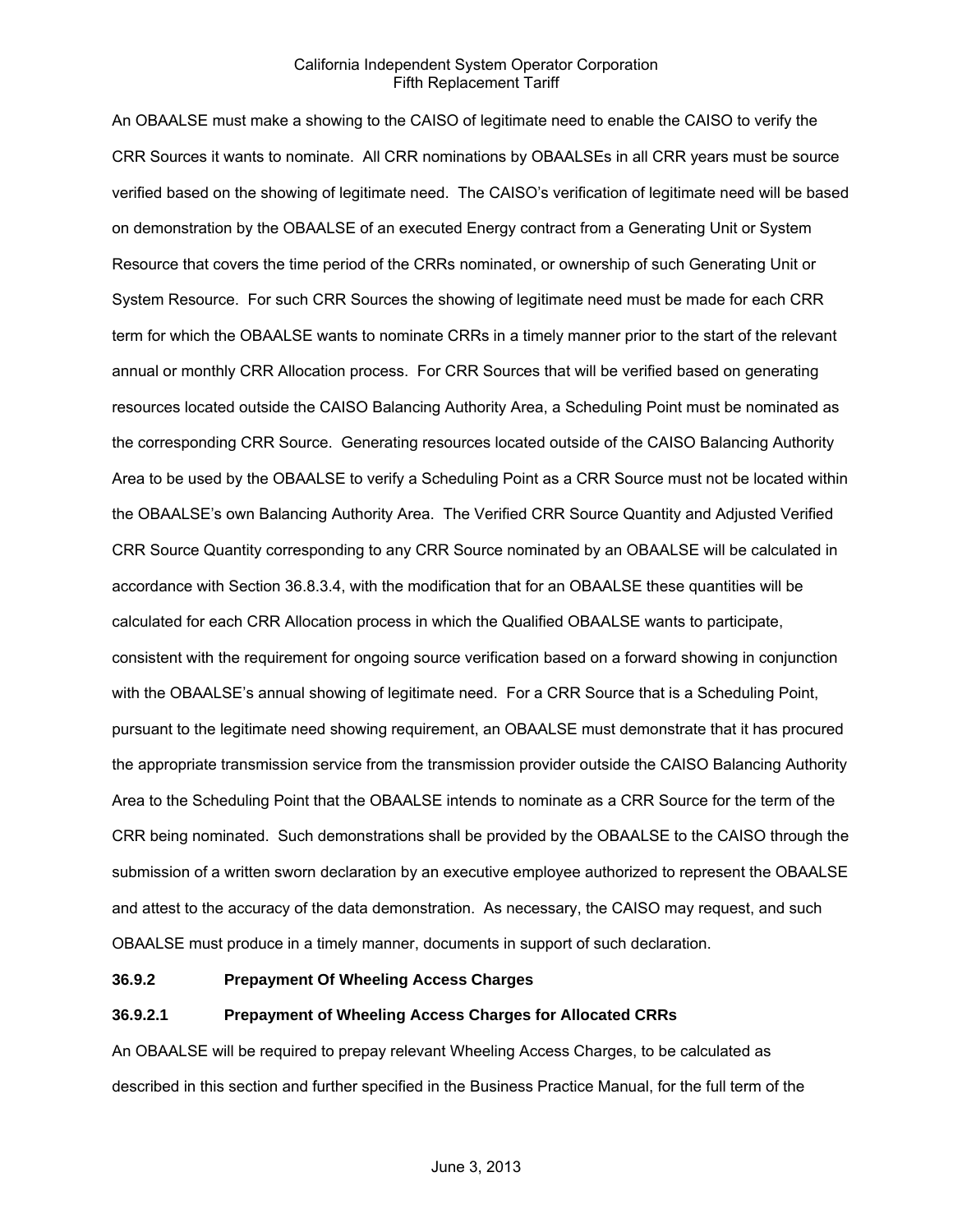Monthly CRRs, Seasonal CRRs and Long Term CRRs it intends to nominate in order to participate in the CRR Allocation processes and be allocated CRRs. To be eligible for the allocation of Seasonal CRRs or Monthly CRRs the OBAALSE must submit the full required prepayment and have it accepted by the CAISO prior to the OBAALSE's submission of nominations for the relevant annual or monthly CRR Allocation, except as provided below in Section 36.9.2.2. To be eligible for nominations of Long Term CRRs, the OBAALSE must submit the full prepayment and have it accepted by the CAISO prior to the OBAALSE's submission of nominations of Long Term CRRs in Tier LT, except as provided below in Section 36.9.2.2. For each MW of Monthly CRR, Seasonal CRR or Long Term CRR to be nominated the nominating OBAALSE must prepay one MW of the relevant Wheeling Access Charge, which equals the per-MWh WAC that is associated with the Scheduling Point the OBAALSE intends to nominate as a CRR Sink and that is expected at the time the CRR Allocation process is conducted to be applicable for the period of the CRR nominated, times the number of hours comprising the period of the CRR nominated as further specified in the applicable Business Practice Manual.

#### **36.9.2.2 Eligibility for Prepayment of WAC on an Annual or Monthly Basis**

An OBAALSE deemed creditworthy pursuant to the requirements of Section 12 may elect to prepay the determined WAC responsibility on a monthly basis for the Seasonal CRRs or Long Term CRRs that it seeks to be allocated, provided that such OBAALSE has demonstrated a commitment to pay the required WAC for the entire term of the CRRs sought by submitting to the CAISO a written sworn statement by an executive that can bind the entity. In order to be eligible for this option, the OBAALSE must submit and the CAISO must accept this sworn statement prior to the applicable CRR Allocation process in which the OBAALSE intends to nominate a CRR. An OBAALSE choosing to pay on a monthly basis shall make its monthly payments on a schedule specified in the applicable Business Practice Manual. An OBAALSE deemed creditworthy pursuant to the requirements of Section 12 may also elect to prepay its determined WAC responsibility associated with an allocated Long Term CRR on an annual basis, provided that such OBAALSE has demonstrated a commitment to pay for the entire term of the Long Term CRRs sought by submitting to the CAISO and the CAISO accepting a written sworn statement by an executive that can bind the entity. An OBAALSE choosing to pay such WAC obligation on an annual basis shall make its payment each year on a schedule specified in the applicable Business Practice Manual.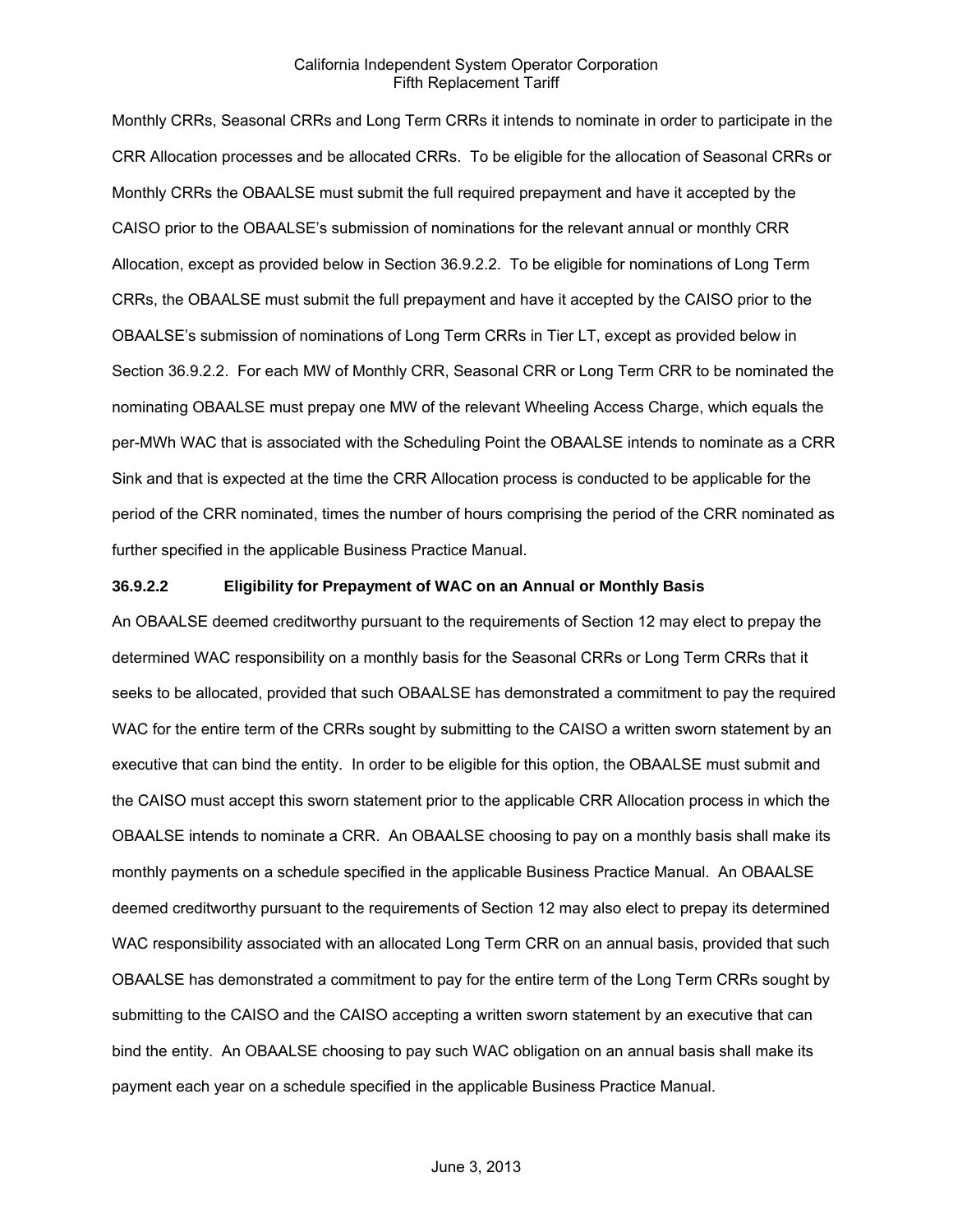# **36.9.2.3 Refund of Prepaid WAC for Unallocated CRRs**

To the extent that an OBAALSE prepays a quantity of the WAC and is not allocated the full amount of CRRs nominated, WAC prepayment for CRRs not allocated will be refunded by the CAISO within thirty (30) days following the completion of the relevant CRR Allocation process.

# **36.9.3 CRR Eligible Quantities**

The CAISO will calculate the Seasonal CRR Eligible Quantities and Monthly CRR Eligible Quantities for OBAALSEs as described in Section 36.8.2 with the following modifications. The OBAALSE must submit two (2) sets of hourly data from which the CAISO will construct Load duration curves for determining the Seasonal CRR Eligible Quantities and Monthly CRR Eligible Quantities. One set of hourly data must reflect the OBAALSE's historical hourly exports at the Scheduling Point that is the CRR Sink of the nominated CRRs. The historical hourly exports shall be based on the tagged Real-Time Interchange Export Schedules for the OBAALSE. An OBAALSE that wishes to nominate multiple Scheduling Points as CRR Sinks in the CRR Allocation process will have distinct CRR Eligible Quantities for each nominated Scheduling Point, and prior to each annual CRR Allocation process must submit historical hourly export data at each such Scheduling Point from which the CAISO will calculate the associated CRR Eligible Quantities. The second set of hourly data must reflect the prior year's hourly metered Load for the end-use customers the OBAALSE served outside the CAISO Balancing Authority Area and that were not served from sources other than exports from the CAISO Balancing Authority Area. The OBAALSE's Seasonal and Monthly CRR Eligible Quantities will be based on the lesser of (1) the total historical hourly export data for all Scheduling Points submitted as CRR Sinks, and (2) the hourly metered load for the external end-use customers served by the OBAALSE and that were not served from sources other than exports from the CAISO Balancing Authority Area. An OBAALSE also must demonstrate that it has firm transmission rights pursuant to the tariffs of intervening transmission providers from its Scheduling Point sink to the end-use customers in the OBAALSE's Balancing Authority Area. The OBAALSE shall support its data submission and the demonstration of transmission rights to its end-use customers with a sworn affidavit by an executive employee authorized to represent the OBAALSE and attest to the accuracy of the data and demonstration. As necessary, the CAISO may request, and such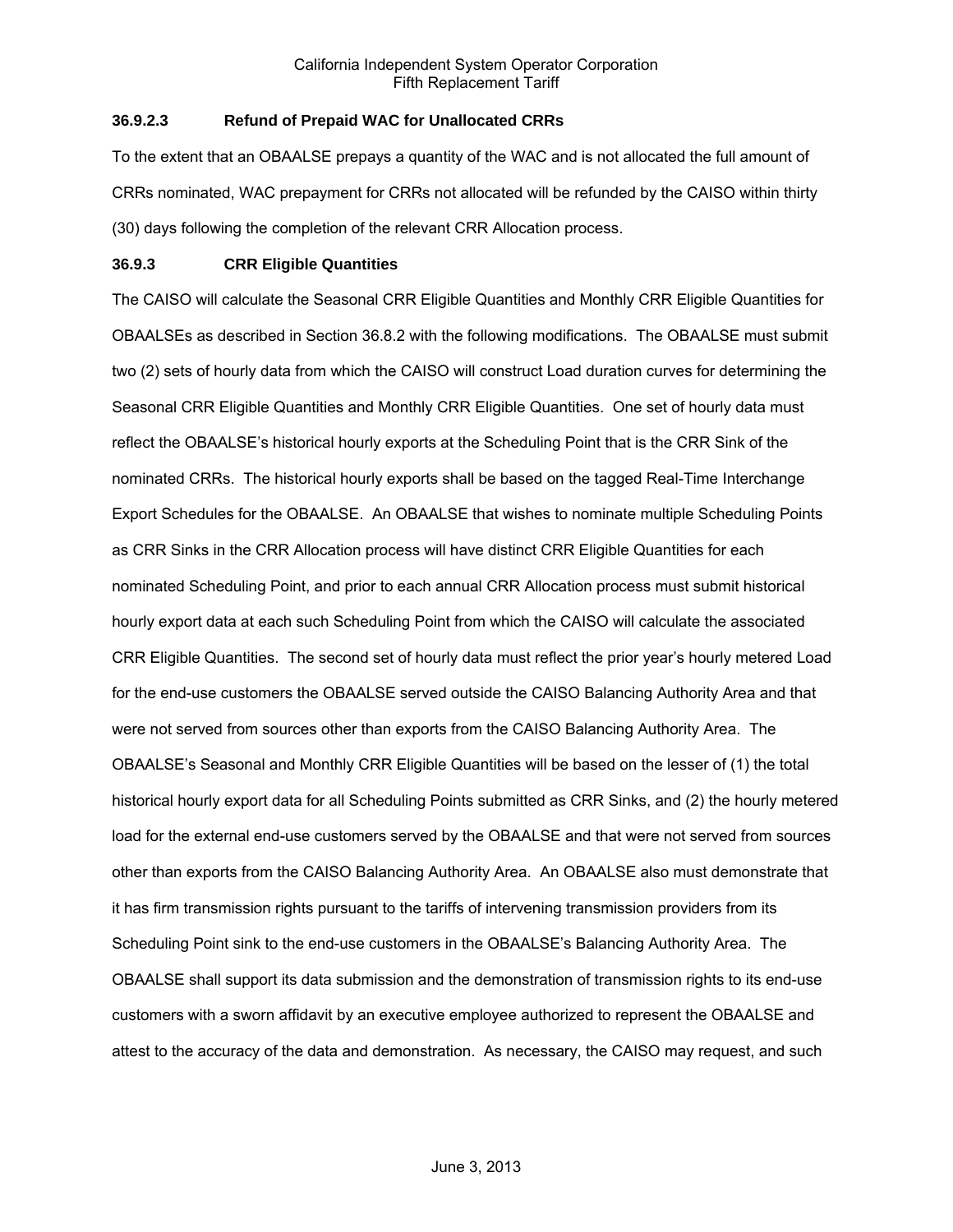OBAALSE must produce in a timely manner, the raw data and calculations used to develop the submitted data set and the demonstration of transmission rights to its end-use customers.

#### **36.9.4 Eligible CRR Sources And Sinks**

Eligible CRR Sources will be the PNodes of the Generating Units or Scheduling Points for which the OBAALSE has made a legitimate need showing as described above in Section 36.9.1. Eligible CRR Sinks will be the Scheduling Points for which the CAISO has established Seasonal and Monthly CRR Eligible Quantities as described in Section 36.9.3. An OBAALSE nominating CRRs having CRR Sources internal to the CAISO Balancing Authority Area will be limited to seventy-five percent (75%) of each of its corresponding Adjusted Verified CRR Source Quantities in all tiers of the annual CRR Allocation process in CRR Year One and in subsequent years. An OBAALSE nominating CRRs having CRR Sources external to the CAISO Balancing Authority Area will be limited to seventy-five percent (75%) of each of its corresponding Adjusted Verified CRR Source Quantities in all tiers of the annual CRR Allocation process in CRR Year One. In CRR years subsequent to CRR Year One, the OBAALSE may renew previously allocated CRRs having external CRR Sources, subject to the applicable quantity limitations and other requirements specified in this Section 36.

#### **36.9.5 Priority Nomination Process**

CRRs allocated pursuant to this Section 36.9 shall be eligible for nomination in the Priority Nomination Process to the extent that the requirements of this Section 36.9 are met at the time of the relevant CRR Allocation.

#### **36.10 CRR Allocation To Metered Subsystems**

An MSS Operator that elects gross Settlement may participate in the CRR Allocation processes and be allocated CRR Obligations. An MSS Operator that elects net Settlement may participate in the CRR Allocation processes and be allocated CRRs, except that its Seasonal CRR Eligible Quantities and Monthly CRR Eligible Quantities will reflect its net Load and its allocated CRRs will use MSS-LAPs as CRR Sinks. The MSS Operator will be required to submit to the CAISO the appropriate hourly historical net Load data and net Load forecast data from which the CAISO will construct net Load duration curves to determine the Seasonal CRR Eligible Quantities and Monthly CRR Eligible Quantities.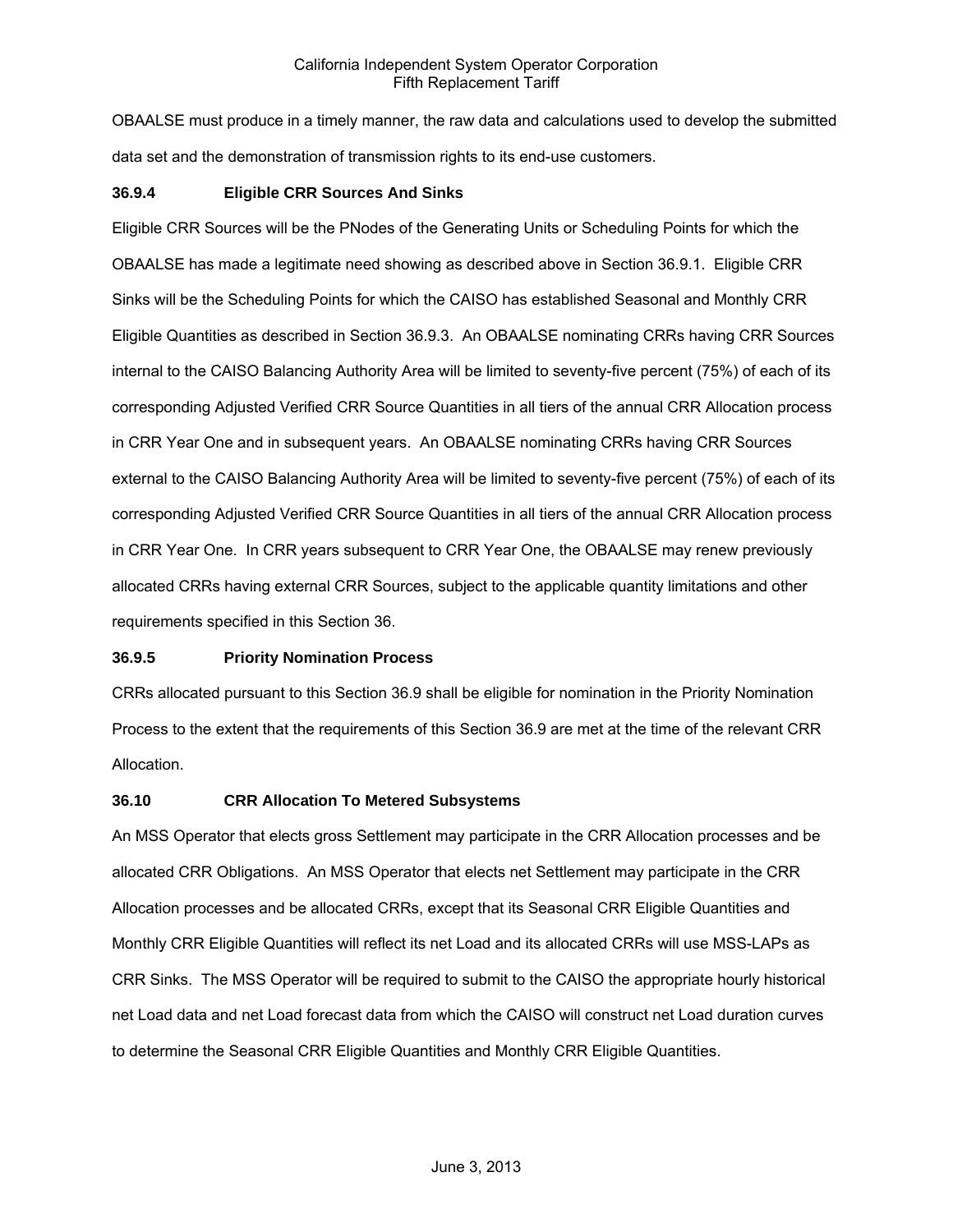## **36.11 CRR Allocation To Merchant Transmission Facilities**

Project Sponsors of Merchant Transmission Facilities who turn such facilities over to CAISO Operational Control and do not recover the cost of the transmission investment through the CAISO's Access Charge or WAC or other regulatory cost recovery mechanism may be allocated, at the Project Sponsor's election, either CRR Options or CRR Obligations that reflect the contribution of the facility to grid transfer capacity as determined below.

## **36.11.1 Eligibility For Merchant Transmission CRRs**

The Project Sponsor of a Merchant Transmission Facility shall be entitled to receive Merchant Transmission CRRs as determined in accordance with this Section 36.11. A Merchant Transmission CRR allocated through this process is effective for thirty (30) years or for the pre-specified intended life of the Merchant Transmission Facility, whichever is less. Merchant Transmission CRRs represent binding commitments for thirty (30) years or for the pre-specified intended life of the Merchant Transmission Facility, whichever is less. The binding commitment by a CRR Holder that holds Merchant Transmission CRRs may not be terminated or otherwise modified by the CRR Holder prior to the end of the term of the Merchant Transmission CRR.

#### **36.11.2 Procedure For Allocating Merchant Transmission CRRs**

No less than forty-five (45) days prior to the in-service date of a Merchant Transmission Facility, the Project Sponsor of the facility will inform the CAISO of the In-Service Date of the facility and that the Project Sponsor will be requesting Merchant Transmission CRRs associated with the Merchant Transmission Facility. The CAISO will complete the Merchant CRR Allocation after the In-Service Date of the facility and will allocate Merchant Transmission CRRs whose payment stream will be retroactive back to the In-Service Date.

#### **36.11.3 CRRs Allocated To A Transmission Facility Project Sponsor**

#### **36.11.3.1 Nominations of Merchant Transmission CRRs**

The Project Sponsor of a Merchant Transmission Facility must submit nominations for Merchant Transmission CRRs at least twenty-one (21) days prior to the In-Service Date of the facility. The Project Sponsor may nominate up to five (5) individual, Point-to-Point CRRs for each of the two (2) on-peak and off-peak time of use periods. Each of the individual, point-to-point nominations must specify: (i) a single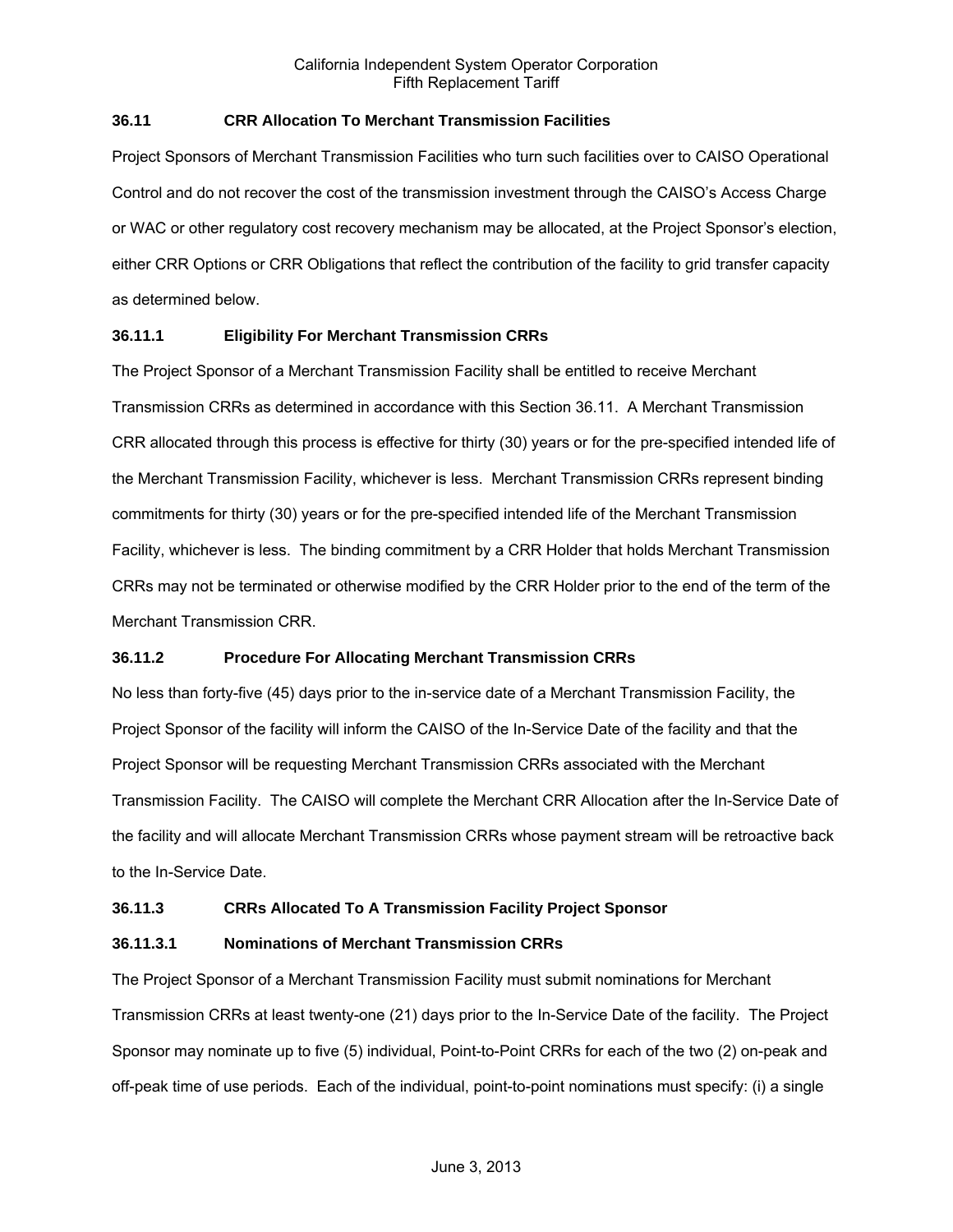CRR Source location; (ii) a single CRR Sink location, (iii) a MW quantity; (iv) a time of use period (onpeak or off-peak); and (v) a CRR type, either CRR Options or CRR Obligations.

# **36.11.3.2 Methodology to Determine Merchant Transmission CRRs**

The CAISO shall determine the incremental Merchant Transmission CRRs associated with a Merchant Transmission Facility pursuant to this Section 36.11.3.2. The determination will include an assessment of the simultaneous feasibility of the incremental Merchant Transmission CRRs and all other outstanding CRRs. The CAISO will determine the feasible incremental Merchant Transmission CRRs using a threestep process.

## **36.11.3.2.1 Step One: the Capability of the Existing Transmission System**

In step one the CAISO will determine the base CRR capability of the system using a Simultaneous Feasibility Test that incorporates as Fixed CRRs all existing Encumbrances through the end of the CRR year for which the annual CRR Allocation and CRR Auction processes have already been conducted, including Encumbrances for the month covered by the most recently conducted monthly CRR Allocation and CRR Auction processes. This analysis will determine the extent to which the nominated Merchant Transmission CRRs are feasible on the existing transmission system absent the Merchant Transmission Facility. As a result of this analysis, the CAISO will create temporary test CRR Options to reserve grid capacity that the Project Sponsor of the Merchant Transmission Facility is not eligible to receive. The temporary test CRR Options will have the same CRR Source and CRR Sink pairs as the Merchant Transmission CRR nominations submitted by the Project Sponsor.

# **36.11.3.2.2 Step Two: Mitigation of Impacts on Existing Encumbrances**

In the second step, the CAISO will add the proposed Merchant Transmission Facility to the DC FNM and run a SFT using the Fixed CRRs. The second step will ensure that the addition of a Merchant Transmission Facility does not negatively impact any existing Encumbrances through the end of the CRR year for which the annual CRR Allocation and Auction process for Annual CRRs has already been conducted, including encumbrances for the month covered by the most recently conducted monthly CRR Allocation and CRR Auction processes. For any impacts identified in this step the Project Sponsor of the Merchant Transmission Facility will be required to mitigate the impacts for the same period. The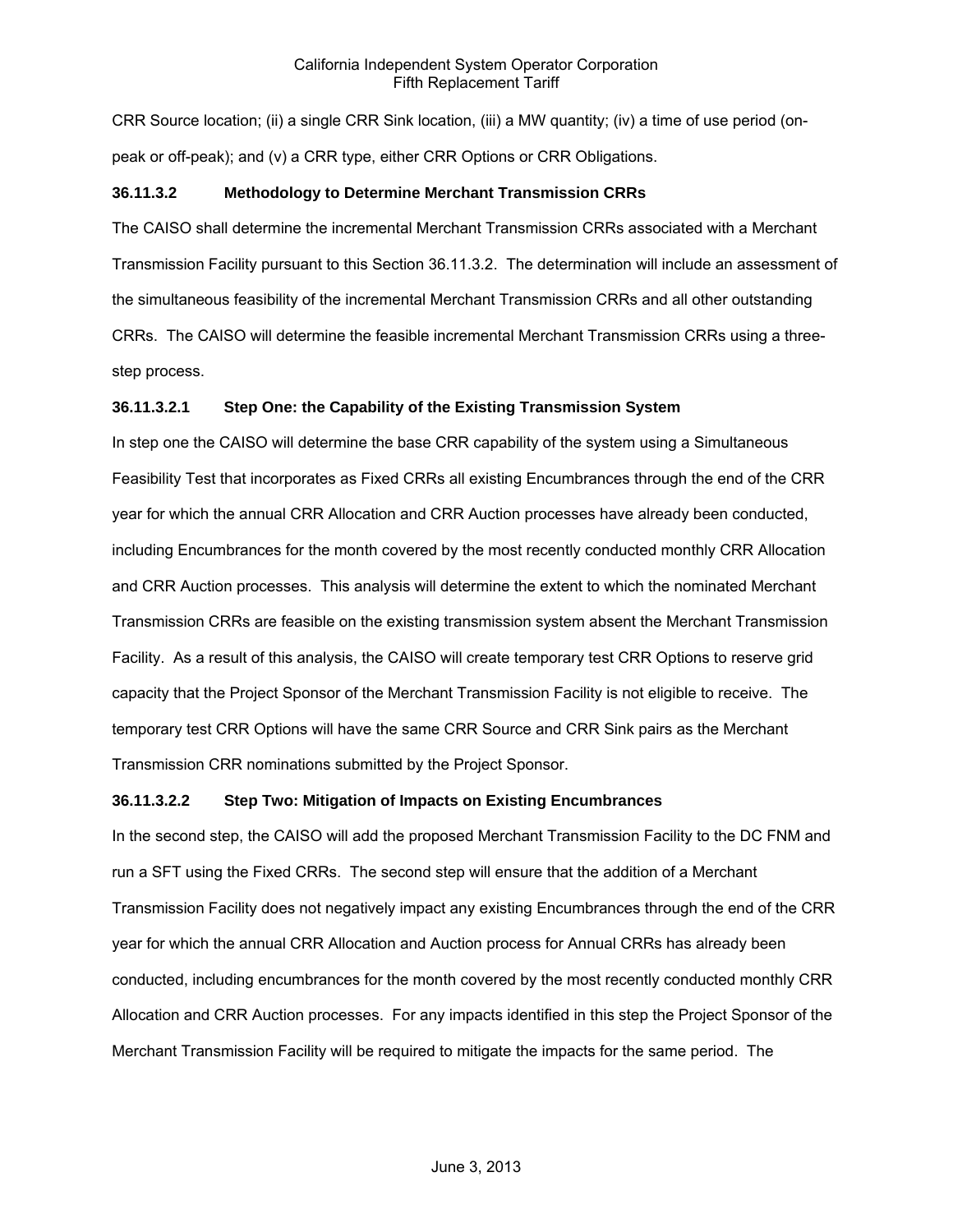mitigation can include having the Project Sponsor of the Merchant Transmission Facility hold counterflow CRRs that maintain the feasibility of the existing encumbrances over the same period.

#### **36.11.3.2.3 Step Three: the Incremental Merchant Transmission CRRs**

In the third step, the CAISO will determine the Merchant Transmission CRRs to be allocated to the Project Sponsor of the Merchant Transmission Facility. The CAISO will determine the capability of the system to award incremental Merchant Transmission CRRs using a DC FNM that incorporates the proposed Merchant Transmission Facility. The CAISO will conduct separate SFTs for each time of use period and season, as needed. For each time of use period and season, as needed, the CAISO will perform a SFT. The SFT includes all existing Encumbrances for the month covered by the most recently conducted CRR Allocation and CRR Auction processes for Monthly CRRs including any temporary test CRRs from step one and any counterflow CRRs from step two. Each SFT will consider the entire set of Merchant Transmission CRR nominations for the time of use period and will solve to award Merchant Transmission CRRs to the Project Sponsor of the Merchant Transmission Facility, subject to simultaneous feasibility. The nominated Merchant Transmission CRRs that are feasible in the SFT for each time of use period will be allocated to the Project Sponsor of the Merchant Transmission Facility.

#### **36.12 [NOT USED]**

#### **36.13 CRR Auction**

The CAISO shall conduct CRR Auctions on an annual and monthly basis subsequent to each annual and monthly CRR Allocation process. Candidate CRR Holders may bid to purchase and may acquire CRR Obligations, and may sell CRRs, through the CAISO's annual and monthly CRR Auctions in accordance with the provisions of this Section 36.13. CRR Auction results shall be settled as provided in Section 11.2.4.3.

#### **36.13.1 Scope Of The CRR Auctions**

The CAISO will conduct a CRR Auction corresponding to and subsequent to the completion of each CRR Allocation process, and prior to the start of the period to which the auctioned CRRs will apply. Each CRR Auction will release CRRs having the same seasons, months and time of use specifications as the CRRs released in the corresponding CRR Allocation. Each CRR Auction will utilize the same DC FNM that was utilized in the corresponding CRR Allocation. For each CRR Auction, the CRRs allocated in the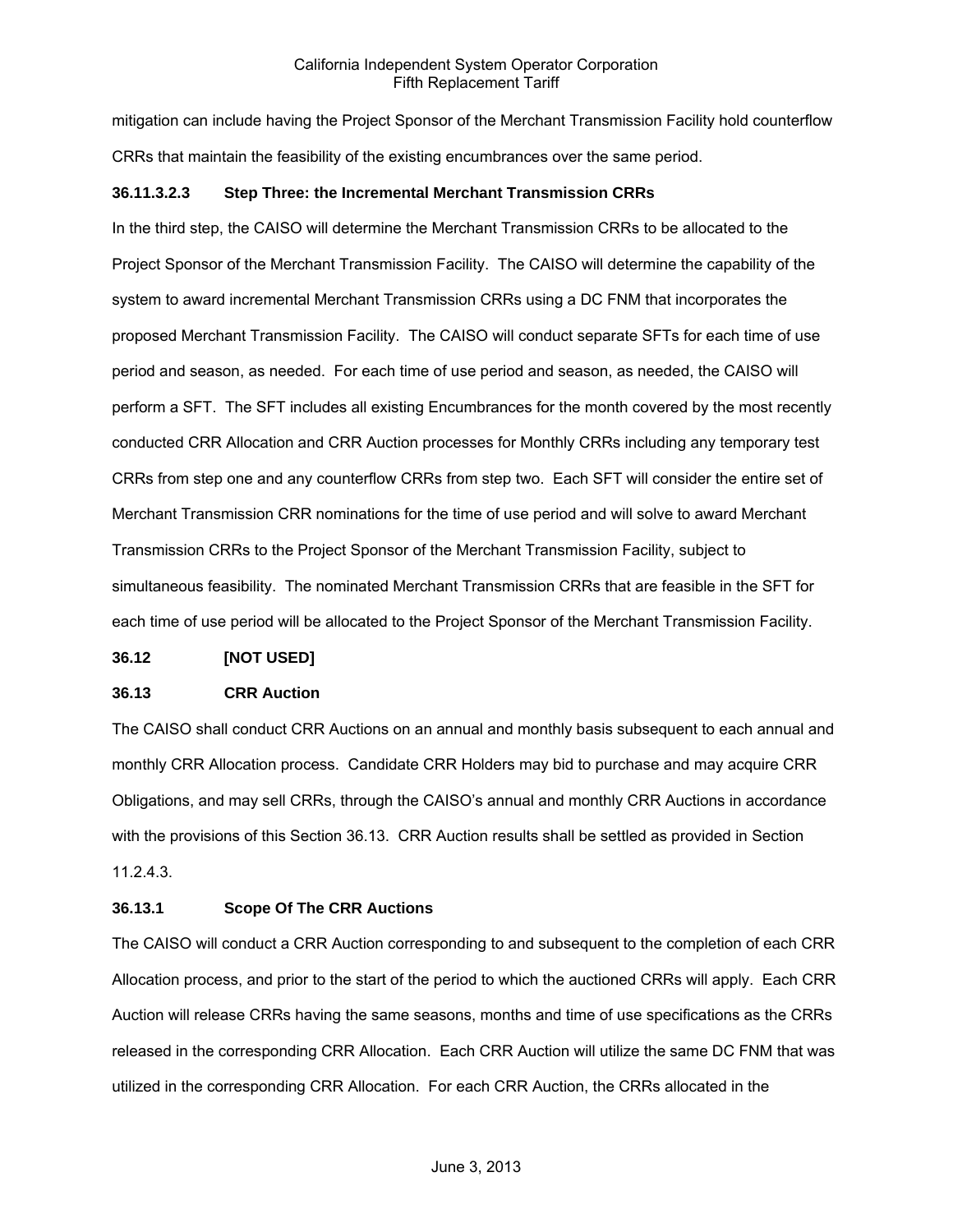corresponding CRR Allocation will be modeled as fixed injections and withdrawals on the DC FNM and will not be adjusted by the SFT in the CRR Auction process. Thus the CRR Auction will release only those CRRs that are feasible given the results of the corresponding CRR Allocation. CRRs released in a CRR Auction will be indistinguishable from CRRs released in the corresponding CRR Allocation for purposes of settlement and secondary trading. The following additional provisions apply. First, participants in the CRR Auctions will have more choices regarding CRR Sources and CRR Sinks than are eligible for nomination in the CRR Allocations, as described in Section 36.13.5. Second, to the extent a Market Participant receives CRRs in both a CRR Allocation and the corresponding CRR Auction, the CRRs obtained in the CRR Auction will not be eligible for nomination in the PNP. Third, in CRR Year One the CRR Auction cannot be used by CRR Holders to offer for sale CRRs they acquired in a prior CRR Allocation, CRR Auction or through the Secondary Registration System. In the annual and monthly CRR Auction processes for years following CRR Year One, CRR Holders may offer for sale any CRRs held by such holders, subject to the limitations on sale and transfer of Long Term CRRs specified in Section 36.7.1.2. Merchant Transmission CRRs that are CRR Options may be offered for sale in the annual and monthly CRR Auctions for years following CRR Year One, subject to the same temporal limitations that apply to Long Term CRRs as specified in Section 36.7.1.2. As further described in Section 36.13.4, sales of CRRs in the CRR Auctions are accomplished through the submission of a CRR bid to procure a counterflow CRR of the CRR to be liquidated.

#### **36.13.2 Responsibilities Of The CAISO Prior To Each CRR Auction**

The CAISO shall publish on the CAISO Website a notice of upcoming CRR Auctions at least seven (7) days prior to the CRR Auction. The CAISO will also provide additional information needed by CRR Auction participants in accordance with the provisions of Section 6.5.1.

# **36.13.3 CRR Holder Creditworthiness**

All Market Participants are eligible to acquire CRRs by participating in the CRR Auction, provided that the Market Participant has met all the CRR Holder requirements described in Section 36.5, the creditworthiness provisions in Section 12 and Section 12.6 and the relevant Business Practice Manual.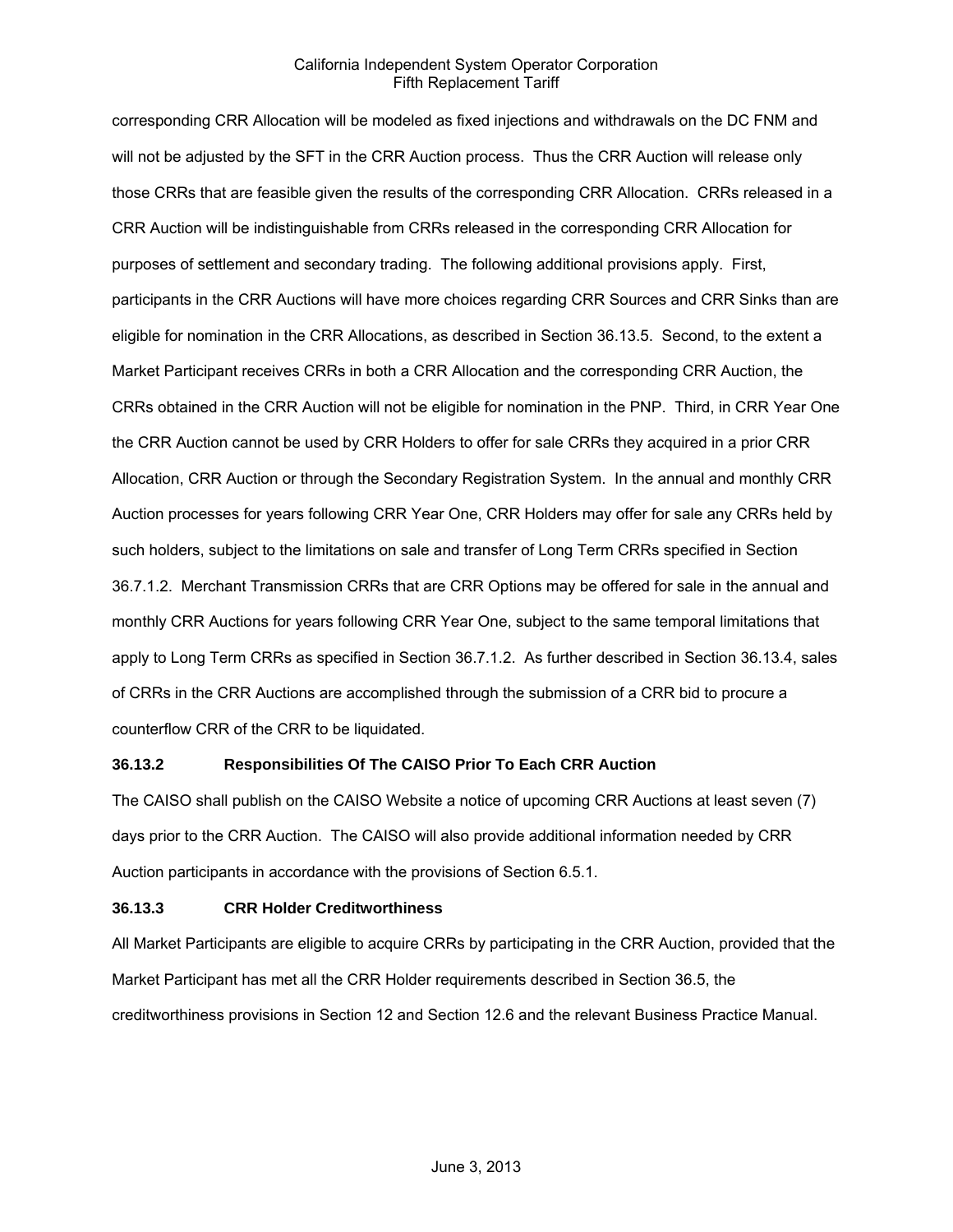## **36.13.4 Bids In The CRR Auctions**

Bids to purchase CRRs shall be submitted in accordance with the requirements set out in this Section 36.13.4 and as further specified in the applicable Business Practice Manuals. Once submitted to the CAISO, CRR bids may not be cancelled or rescinded by the Market Participant after the CRR Auction is closed. Market Participants may bid for Point-to-Point CRRs. Each bid for a Point-to-Point CRR shall specify:

- (a) The associated month or season and time of use period;
- (b) The associated CRR Source and CRR Sink;
- (c) A monotonically non-increasing piecewise linear bid curve in quantities (denominated in thousandths of a MW) and prices (\$/MW).

Bid prices in all CRR bids may be negative. Sales of CRRs in the CRR Auctions are accomplished through the submission of a CRR bid to procure a counterflow CRR of the CRR to be liquidated. If such bids for sale of CRRs are cleared through the CRR Auction, the entitlements rights of the CRR Holder that sold the CRR in this manner are effectively liquidated.

#### **36.13.5 Eligible Sources And Sinks For CRR Auction**

Allowable CRR Sources for CRRs acquired/sold in the CRR Auction will be PNodes, Scheduling Points, Trading Hubs, LAPs, MSS-LAPs and Sub-LAPs. Allowable CRR Sinks for CRRs acquired/sold in the CRR Auction will be PNodes, Scheduling Points, Trading Hubs, LAPs, MSS-LAPs and Sub-LAPs.

#### **36.13.6 Clearing Of The CRR Auction**

The SFT used to clear the CRR Auction will utilize the same DC FNM and optimization algorithm as the corresponding CRR Allocation, except that nominations to the CRR Auction will have associated pricequantity bid curves. The CRR Auction SFT will use the bid prices in determining which CRRs to award when not all nominations are simultaneously feasible, will select the set of simultaneously feasible CRRs with the highest total auction value as determined by the CRR bids, and will calculate nodal prices at each PNode of the DC FNM. In the event that there are two (2) or more identical bids for a specific combination of CRR Source and CRR Sink that affect an overloaded constraint, the CRR Auction optimization cannot distinguish these bids based on either effectiveness or price and therefore the CRR Auction optimization will award each CRR bidder a pro rata share of the CRRs that can be awarded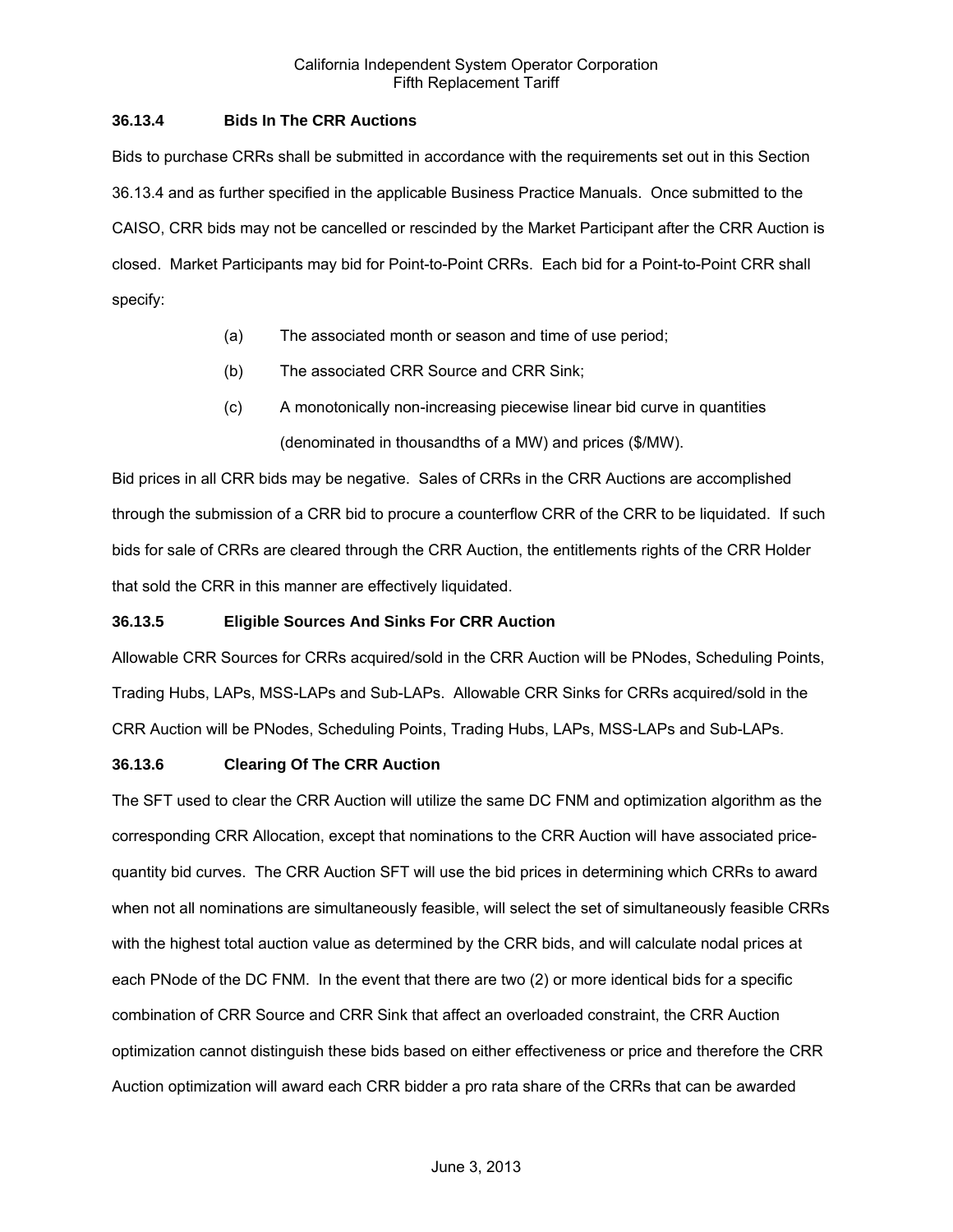based on the bid MW amounts. Based on the nodal prices calculated by the CRR Auction SFT, the CRR Market Clearing Price per MW for a specific CRR in most cases will equal the nodal price at the CRR Source minus the nodal price at the CRR Sink. In certain anomalous cases as further described in the Business Practice Manuals, the CRR Market Clearing Price will be based on the CRR MWs cleared and the shadow price for each binding constraint at the specified location.

## **36.13.7 Announcement Of CRR Auction Results**

Within five (5) Business Days after the close of a CRR Auction, the CAISO shall post the results. The results shall include but are not limited to the MW quantity, the CRR Source and CRR Sink for each CRR awarded, the nodal prices calculated by the CRR Auction SFT, and the parties to whom the CRRs were awarded. The CAISO shall not disclose prices specified in any CRR bid.

## **36.14 CRR Implications Of New IBAAs Or Modifying Existing IBAAs**

# **36.14.1 Coordination Of IBAA Changes With Release Of CRRs**

To the extent practicable, the CAISO will coordinate future IBAA changes, including establishment of new IBAAs and modifications to existing IBAAs, with the annual CRR Allocation and CRR Auction processes. Where feasible, the CAISO will implement the FNM containing the IBAA changes for use in the CAISO Markets beginning with the markets for a Trading Day of January 1 of a new calendar year and, consistent with Section 6.5.1, will provide Market Participants all the IBAA modeling and pricing details as part of the FNM information package that is made available for CRR purposes prior to the CAISO conducting the annual CRR Allocation and CRR Auction process for that calendar year. As a result, all CRRs released in that process will be based upon the same FNM for IBAAs that will be used in the CAISO Markets when the released CRRs and the IBAA changes become effective. In the event that there is a need to implement an IBAA change other than on January 1, the CAISO will incorporate the IBAA change into the FNM for the monthly CRR Allocation and CRR Auction process for the first month in which the IBAA change will take effect. In all cases the CAISO will follow the provisions of this Section 36.14 for assessing and mitigating impacts on any Previously-Released CRRs.

# **36.14.2 Modifications To CRR Settlement To Reflect Ibaa Changes**

To the extent an IBAA change, including the establishment of a new IBAA or a change to an existing IBAA, modifies the pricing for Settlement purposes of IFM scheduled transactions between the CAISO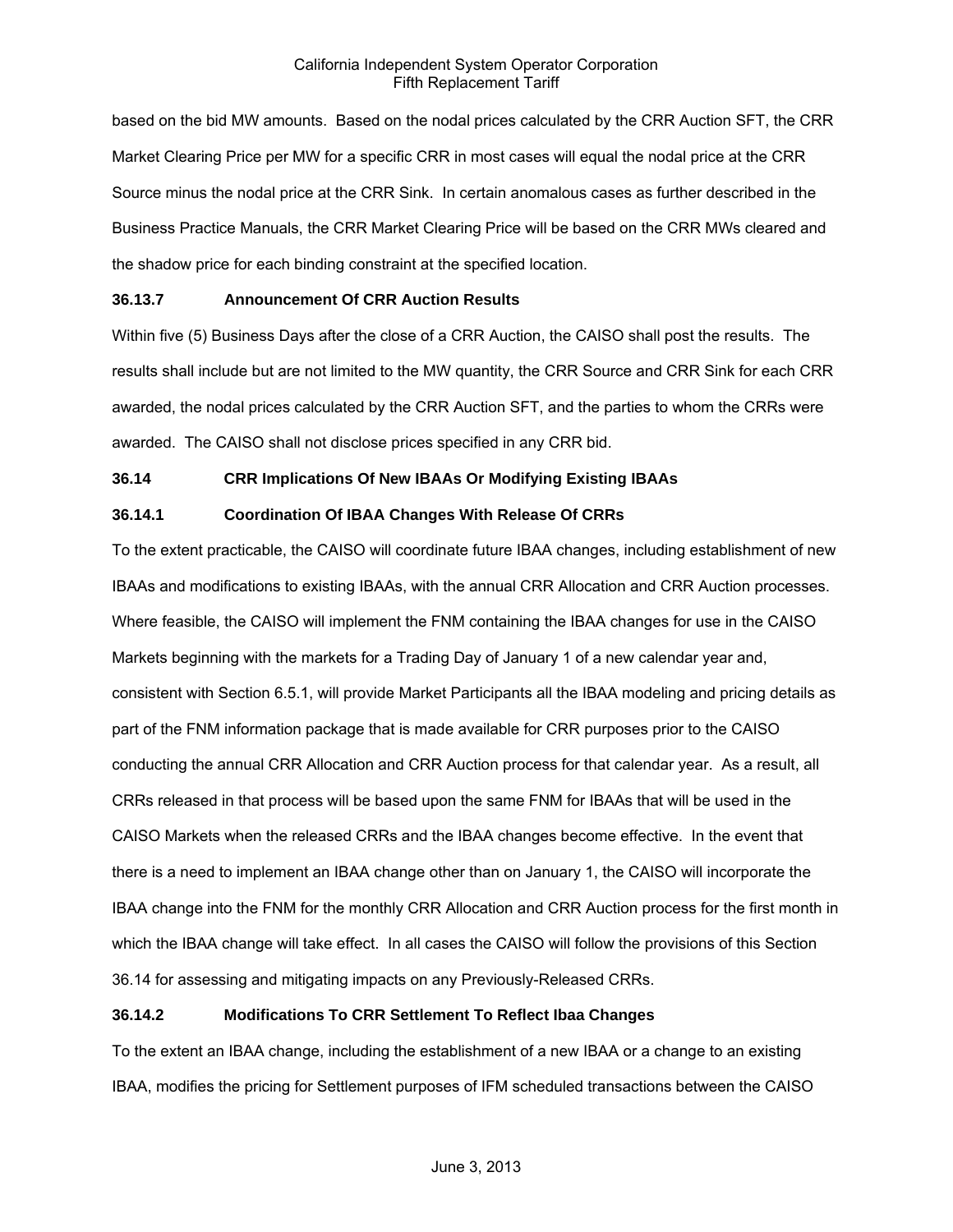Balancing Authority Area and the IBAA, the Settlement of certain Previously-Released CRRs may no longer be consistent with the modified IFM Settlement. A CRR Holder of a Previously-Released CRR whose CRR Source or CRR Sink is affected by an IBAA change may make a one-time election either to (a) modify the Settlement of the affected CRR Source or CRR Sink to conform to the revised IFM pricing associated with the IBAA change, or (b) retain the original CRR Source or CRR Sink specification of the Previously-Released CRR. The CRR Holder of such a CRR must make the one-time election prior to the first CRR Allocation and CRR Auction process that incorporates the IBAA change in the CRR FNM, in accordance with the process time line specified in the applicable Business Practice Manual. If the IBAA change is implemented to coincide with the beginning of a calendar year and is coordinated with the annual CRR Allocation and CRR Auction process for that year, as described in Section 36.14.1, the provisions discussed herein apply only to Previously-Released CRRs that are Long Term CRRs and Previously-Released CRRs that are Seasonal CRRs obtained through the CRR Allocation and are eligible for PNP nomination. In the event that the IBAA change is implemented in the CAISO Markets other than on January 1, then these provisions apply also to any Previously-Released CRRs that are Seasonal CRRs effective for the remainder of the year in which the IBAA change is implemented.

#### **36.14.3 IBAA Change Impact On Adequacy Of Previously-Released CRRs**

It is possible that, as a result of modifying the CRR Sources or CRR Sinks of Previously-Released CRRs as provided in Section 36.14.2, the entire set of Previously-Released CRRs may no longer be simultaneously feasible. Any such violation of simultaneous feasibility may or may not lead to a revenue shortfall, that is, a deficiency over the course of a month between the IFM Congestion Charge and the amount of funds needed to fully settle the CRRs that are in effect for that month. Consistent with Section 11.2.4.4.1, any revenue shortfall that may result from IBAA-related changes to CRR Sources and CRR Sinks would be funded through the relevant daily CRR Balancing Account.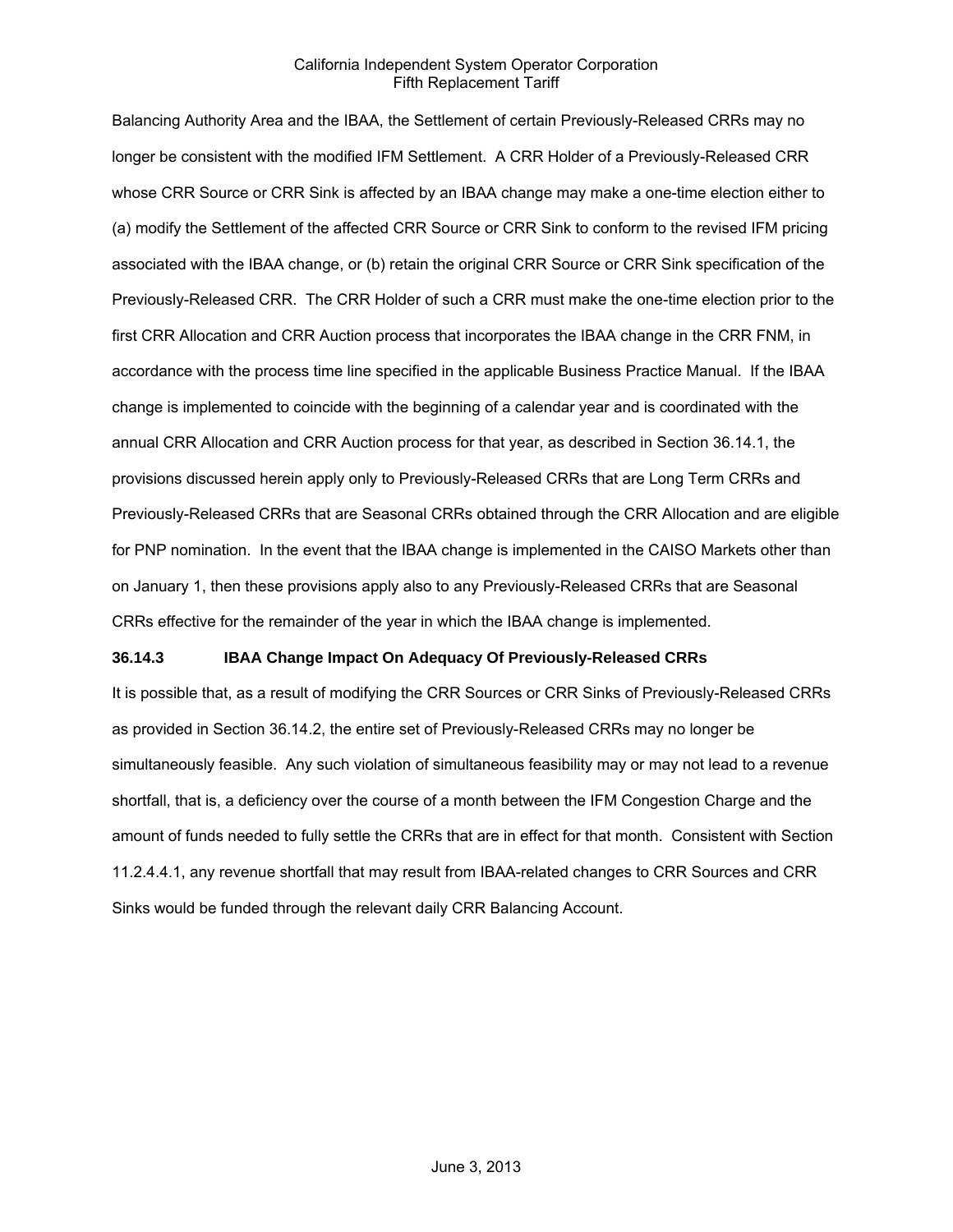# **36.15 [NOT USED]**

- **37. Rules Of Conduct**
- **37.1 Objectives, Definitions, And Scope**

#### **37.1.1 Purpose**

Section 37 sets forth the guiding principles for participation in the markets administered by the CAISO. The specified Rules of Conduct are intended to provide fair notice to Market Participants of the conduct expected of them, to provide an environment in which all parties may participate on a fair and equal basis, to redress instances of gaming and other instances of anticompetitive behavior, and thereby to foster confidence of Market Participants, ratepayers and the general public in the proper functioning of the CAISO markets.

## **37.1.2 Objectives**

The objectives of this CAISO Tariff are to:

- (a) Provide clear Rules of Conduct specifying the behavior expected of Market Participants; and
- (b) For those Rules of Conduct involving objectively identifiable behavior, establish in advance the Sanctions for violation of the specified Rules of Conduct.

# **37.1.3 Application Of Other Remedies**

The activities and remedies authorized under this Section 37 are in addition to any other actions or relief that may be available to the CAISO elsewhere in the CAISO Tariff or under law, regulation or order. Nothing in this Section 37 limits or should be construed to limit the right of the CAISO to take action or seek relief otherwise available to it, and such action or relief may be pursued in addition to the action or relief specified in this Section 37.

#### **37.1.4 [NOT USED]**

#### **37.1.5 Administration**

The CAISO shall administer the following Rules of Conduct specified herein: Section 37.4.1, Section 37.4.2, Section 37.4.3, Section 37.5.2, Section 37.6.1, Section 37.6.2, and Section 37.6.3. FERC shall administer the following Rules of Conduct specified herein: Section 37.2.1, Section 37.2.3, Section 37.2.4, and Section 37.3.1.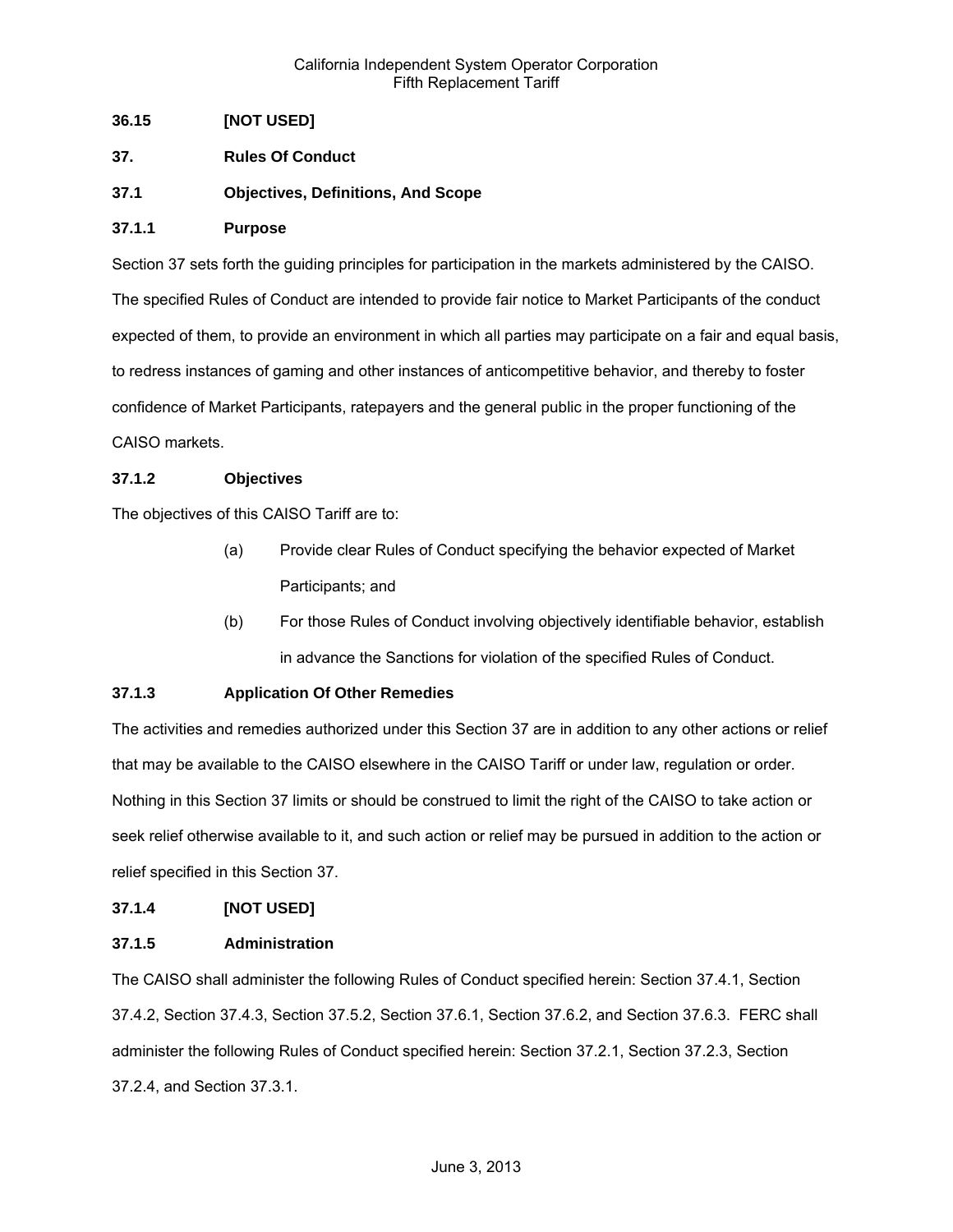# **37.2 Comply With Operating Orders**

# **37.2.1 Compliance With Orders Generally**

# **37.2.1.1 Expected Conduct**

Market Participants must comply with operating orders issued by the CAISO as authorized under the CAISO Tariff. For purposes of enforcement under this Section 37.2, an operating order shall be an order(s) from the CAISO directing a Market Participant to undertake, a single, clearly specified action (e.g., the operation of a specific device, or change in status of a particular Generating Unit) that is intended by the ISO to resolve a specific operating condition. Deviation from an ADS Dispatch Instruction shall not constitute a violation of this Section 37.2.1.1. A Market Participant's failure to obey an operating order containing multiple instructions to address a specific operating condition will result in a single violation of Section 37.2. If some limitation prevents the Market Participant from fulfilling the action requested by the CAISO then the Market Participant must promptly and directly communicate the nature of any such limitation to the CAISO.

- **37.2.1.2 [NOT USED]**
- **37.2.2 [NOT USED]**
- **37.2.2.1 [NOT USED]**
- **37.2.2.2 [NOT USED]**
- **37.2.3 Operations & Maintenance Practices**

# **37.2.3.1 Expected Conduct**

Market Participants shall undertake such operating and maintenance practices as necessary to avoid contributing to a major Outage or prolonging response time to a major Outage. For the purposes of this Section 37.2.3.1, a major Outage is an Outage that affects at least ten (10) percent of the Load served by the Distribution System of a UDC or any Outage that results in major damage to the CAISO Controlled Grid or to the health and safety of personnel.

- **37.2.3.2 [NOT USED]**
- **37.2.4 Resource Adequacy Availability**
- **37.2.4.1 Expected Conduct**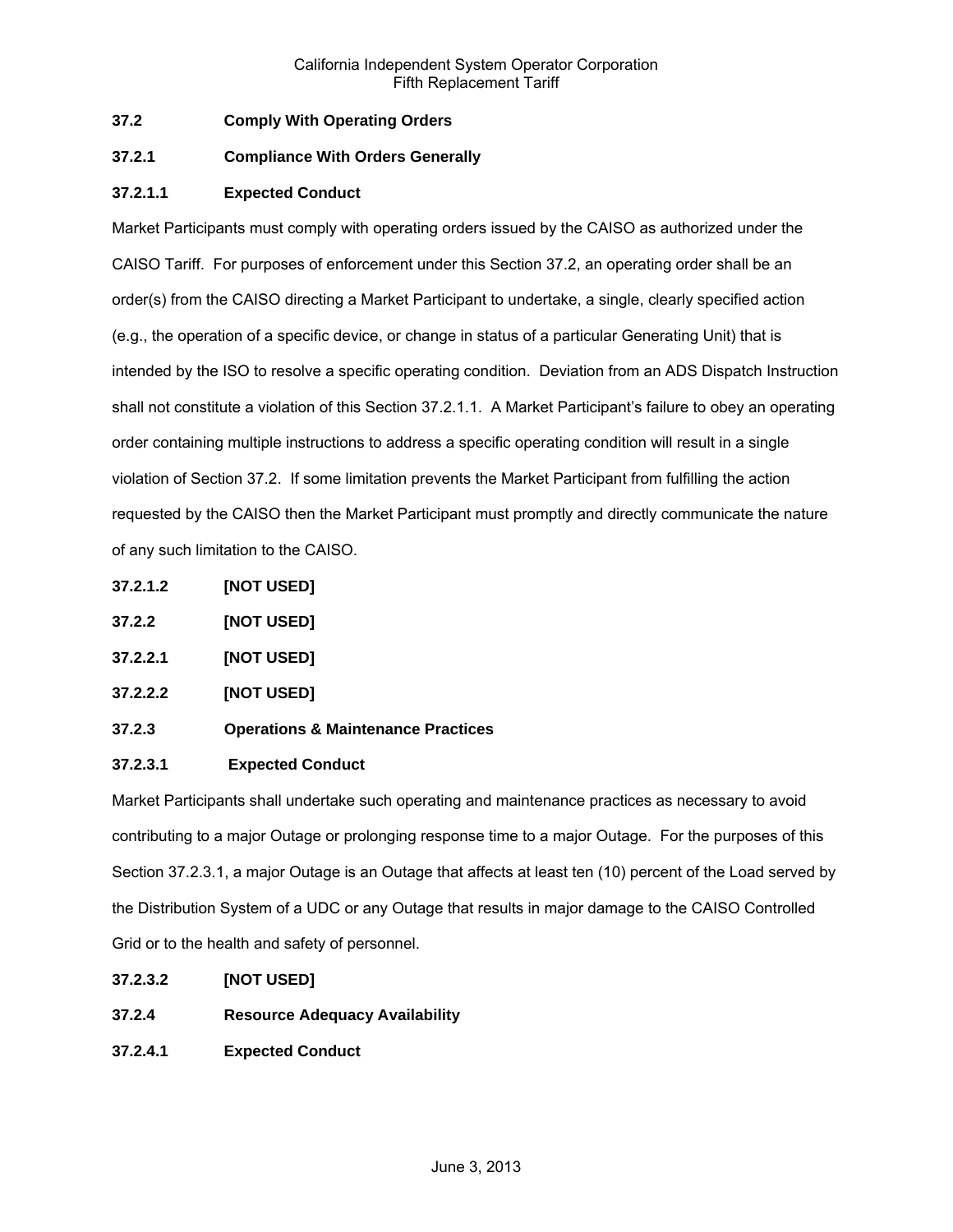Subject to Section 40, a Market Participant shall start a Generating Unit listed as a Resource Adequacy Resource and bring it on-line and/or available consistent with a DAM or RUC commitment or Real-Time Dispatch Instructions and once started up, shall not shut down a Generating Unit listed as a Resource Adequacy Resource in a manner that is inconsistent with a DAM or RUC commitment or Real-Time Dispatch Instructions, unless the CAISO releases the Generating Unit after the RUC process is completed, or a derate or Outage prevents the Generating Unit from being on-line and available.

- **37.2.4.2 [NOT USED]**
- **37.2.5 [NOT USED]**
- **37.2.6 [NOT USED]**
- **37.3 Submit Feasible Bids And Submissions To Self-Provide**
- **37.3.1 Bidding Generally**

# **37.3.1.1 Expected Conduct**

Market Participants must submit Bids for Energy, RUC Capacity and Ancillary Services and Submissions to Self-Provide an Ancillary Service from resources that are reasonably expected to be available and capable of performing at the levels specified in the Bid, and to remain available and capable of so performing based on all information that is known to the Market Participant or should have been known to the Market Participant at the time of submission. HASP Intertie Schedules for import or export Energy are not subject to the foregoing requirement, but failure to deliver on such HASP Intertie Schedules can be subject to referral by DMM under Section 11.1, Appendix P where the failure to deliver is suspected to be a Market Violation.

# **37.3.1.2 [NOT USED]**

# **37.3.2 Exceptions**

The submission of a Bid or of a Submission to Self-Provide Ancillary Services that causes, or that the CAISO expects to cause Congestion shall not, by itself, constitute a violation of Section 37.3.1.

- **37.4 Comply With Availability Reporting Requirements**
- **37.4.1 Reporting Availability**
- **37.4.1.1 Expected Conduct**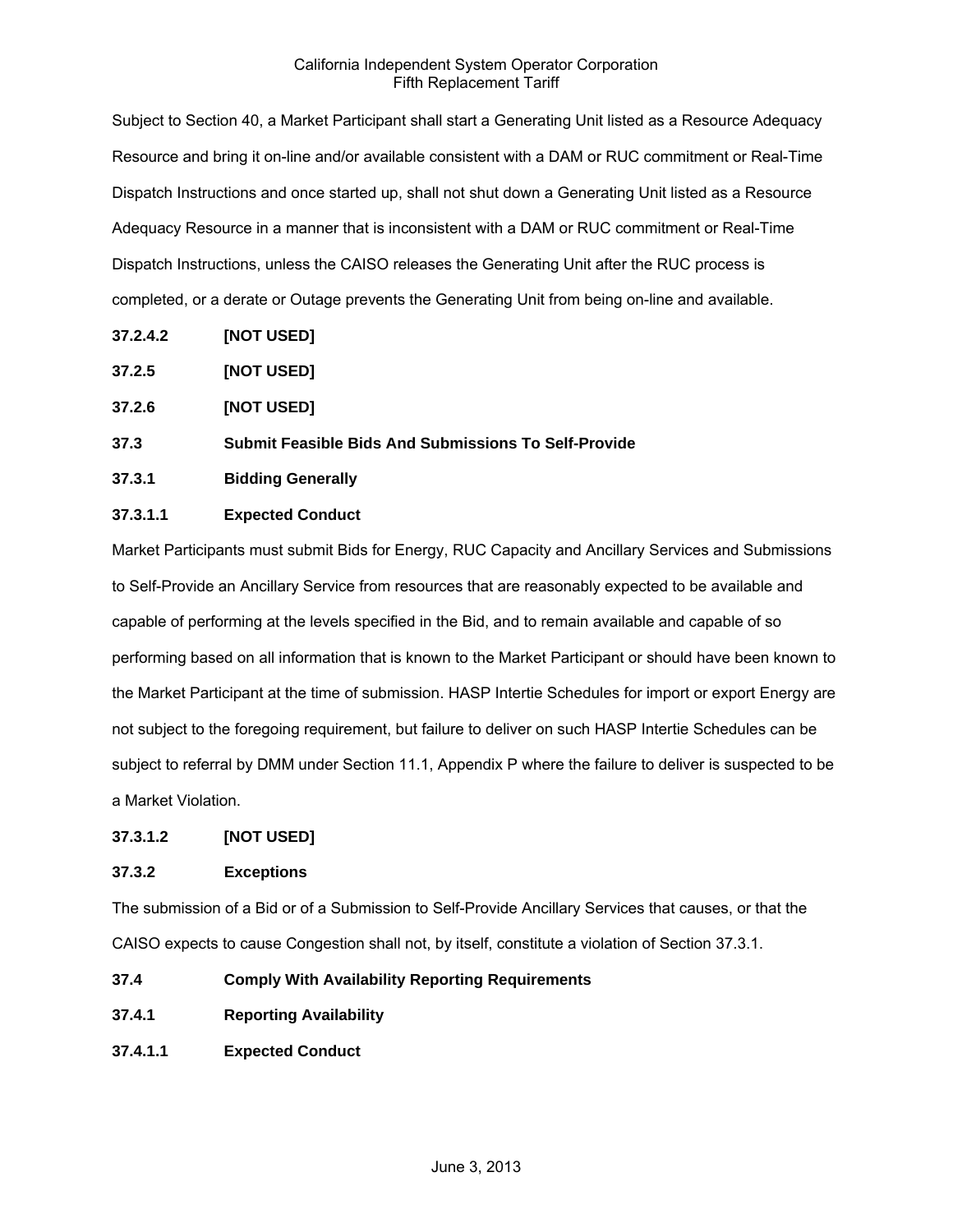A Market Participant shall notify the CAISO Control Center of any Outage reportable pursuant to Section 9.3.10.3.1 of a Generating Unit subject to Section 4.6 within sixty (60) minutes after the Outage is discovered.

# **37.4.1.2 Sanctions**

A "violation" for purposes of this Section shall mean each failure to notify the CAISO Control Center about an Outage of a Generating Unit within sixty (60) minutes after the Outage is discovered, as required by Section 37.4.1, except that (a) for each Generating Unit, the first such failure in a calendar month shall not constitute a violation, and (b) for each Generating Unit, multiple failures in the same calendar day shall constitute a single violation. The Sanctions for a violation of Section 37.4.1 shall be as follows:

- (a) for each Generating Unit that is the subject of a violation, the Sanction for the first violation in a calendar month shall be a warning letter;
- (b) for each Generating Unit that is the subject of a violation, the Sanction for the second and subsequent violations in a calendar month will be a financial penalty, as follows:
	- (i) if the Generating Unit has not been the subject of a financial penalty for a previous violation within twelve (12) months of the instant violation, the Sanction will be \$1,000;
	- (ii) if the Generating Unit has been the subject of one financial penalty for a previous violation within twelve (12) months of the instant violation, the Sanction will be \$2,000;
	- (iii) if the Generating Unit has been the subject of two or more financial penalties for previous violations within twelve (12) months of the instant violation, the Sanction will be \$5,000.

# **37.4.2 Scheduling And Final Approval Of Outages**

# **37.4.2.1 Expected Conduct**

A Market Participant shall not undertake an Outage except as approved by the CAISO Outage Coordination Office in accordance with Section 9.3.2, Section 9.3.9, and Section 9.3.6.6. A Market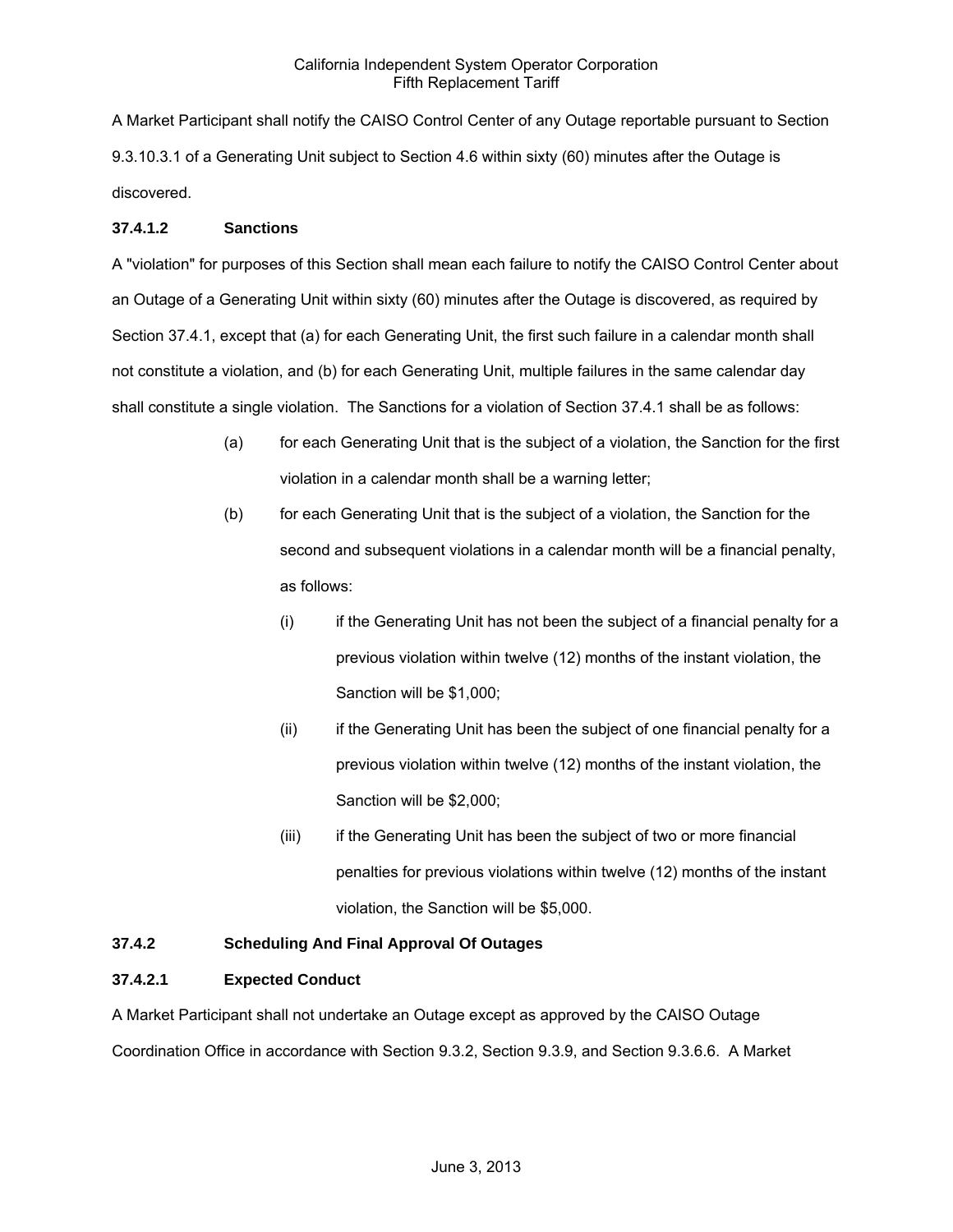Participant shall not commence any Outage without obtaining final approval from the CAISO Control Center in accordance with Sections 9.3.9 and 9.3.10.

# **37.4.2.2 Sanctions**

The Sanctions for a violation of Section 37.4.2 shall be as follows: for the first violation within a rolling twelve (12) month period, \$5,000; for subsequent violations within a rolling twelve (12) month period, \$10,000. A "violation" shall mean each Outage undertaken for which all required approvals were not obtained.

## **37.4.3 Explanation Of Forced Outages**

## **37.4.3.1 Expected Conduct**

As required by Section 9.3.10.6, a Market Participant must provide a detailed explanation of a Forced Outage within two (2) Business Days after the Operator initially notifies the CAISO pursuant to Section 9.3.10.3.1 of the change in maximum output capability. To enable the CAISO to review the explanation submitted by the Operator and to prepare a report on the Forced Outage, the CAISO may request that the Market Participant submit additional information regarding the Forced Outage. An Operator must provide information requested by the CAISO within four (4) Business Days of the CAISO's request for the submission of additional information regarding the Forced Outage.

#### **37.4.3.2 Sanctions**

The Sanction for failing to provide an explanation of Forced Outage within the deadline established in Section 37.4.3.1 and Section 9.3.10.6 shall be \$500 per day for each day the explanation is late. The Sanction for failing to provide a response to a request for additional information regarding the Forced Outage within the deadline established in the request for additional information shall be as specified in Section 37.6.1.

#### **37.4.4 Enhancements And Exceptions**

Except as otherwise specifically provided, penalty amounts shall be tripled for any violation of Section 37.4.1 through Section 37.4.3 that occurs during a CAISO System Emergency. Violations of the above rules that result in circumstances in which an Uninstructed Deviation Penalty under Section 11.23 is assessed shall not be subject to Sanction under this Section. 37.4.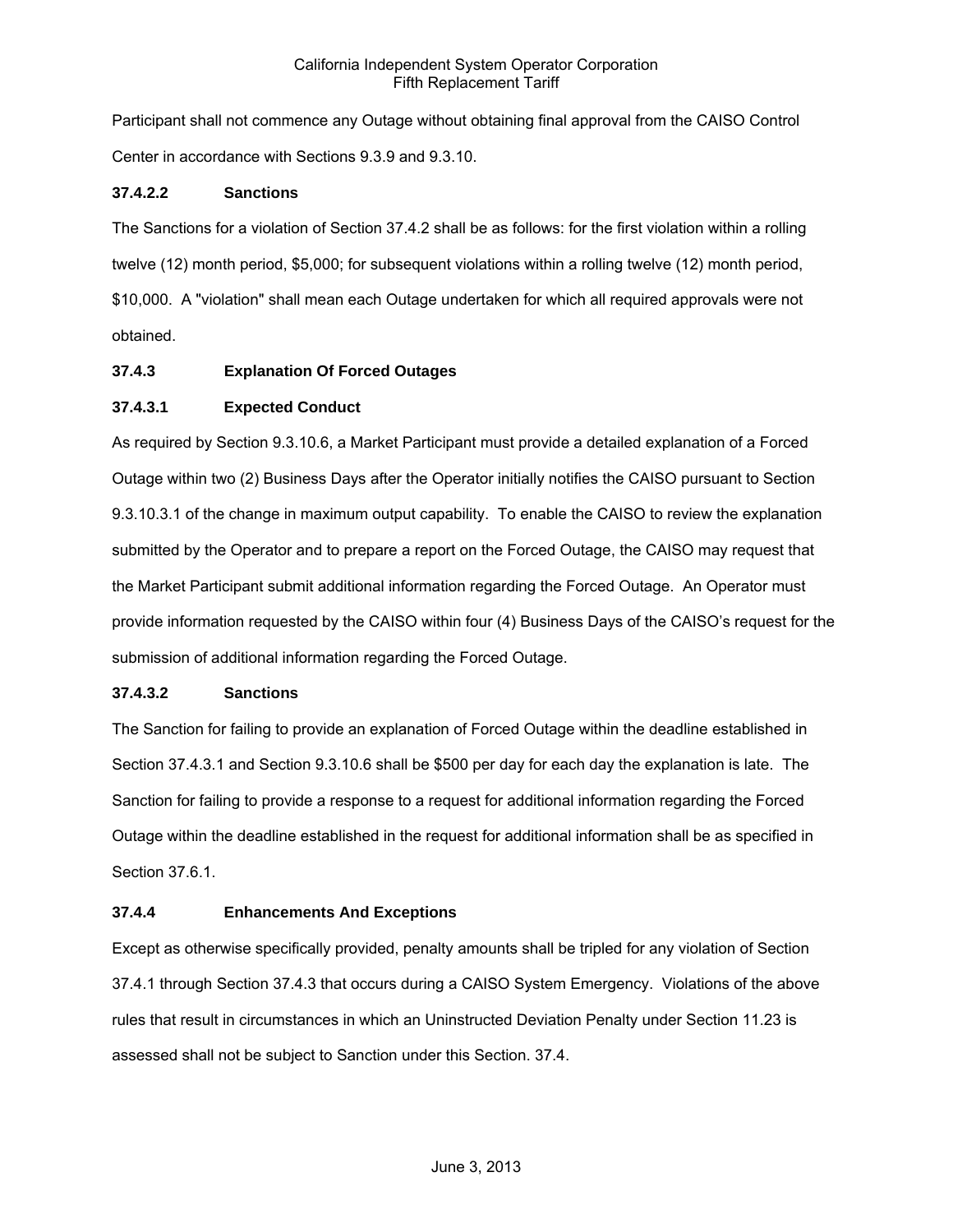- **37.5 Provide Factually Accurate Information**
- **37.5.1 [NOT USED]**
- **37.5.1.2 [NOT USED]**
- **37.5.2 Inaccurate or Late Actual SQMD**

# **37.5.2.1 Expected Conduct**

Market Participants shall provide complete and accurate Settlement Quality Meter Data for each Trading Hour and shall correct any errors in such data no later than forty-eight (48) Business Days after the Trading Day (T+48B). Failure either to submit complete and accurate Actual Settlement Quality Meter Data or to replace Estimated Settlement Quality Meter Data with complete and accurate Actual Settlement Quality Meter Data by T+48B is late Actual Settlement Quality Meter Data and shall be a violation of this rule. The failure to provide complete and accurate Actual Settlement Quality Meter Data, as required by Section 10.3.6 that causes an error to exist in such Settlement Quality Meter Data after forty-eight (48) Business Days after the Trading Day (T+48B) shall be a violation of this rule. Scheduling Coordinators that fail to submit Scheduling Coordinator Estimated Settlement Quality Meter Data that is complete and based on a good faith estimate that reasonably represents Demand and/or Generation quantities for each Settlement Period as required by Section 10 shall be a violation of this rule and may be referred to DMM for investigation.

#### **37.5.2.2 Sanctions**

Violations under this Section 37.5.2 shall be subject to Sanction described in Section 37.11.

# **37.5.2.3 Disposition of Sanction Proceeds**

For purposes of redistributing collected market adjustments, any amounts collected under this provision shall be applied first to those parties affected by the conduct. Any excess amounts shall be disposed of as set forth in Section 37.9.4.

- **37.6 Provide Information Required By CAISO Tariff**
- **37.6.1 Required Information Generally**

# **37.6.1.1 Expected Conduct**

Except as provided below in Section 37.6.4 (Review by FERC), all information that is required to be submitted to the CAISO under the CAISO Tariff must be submitted by the specified deadline. For the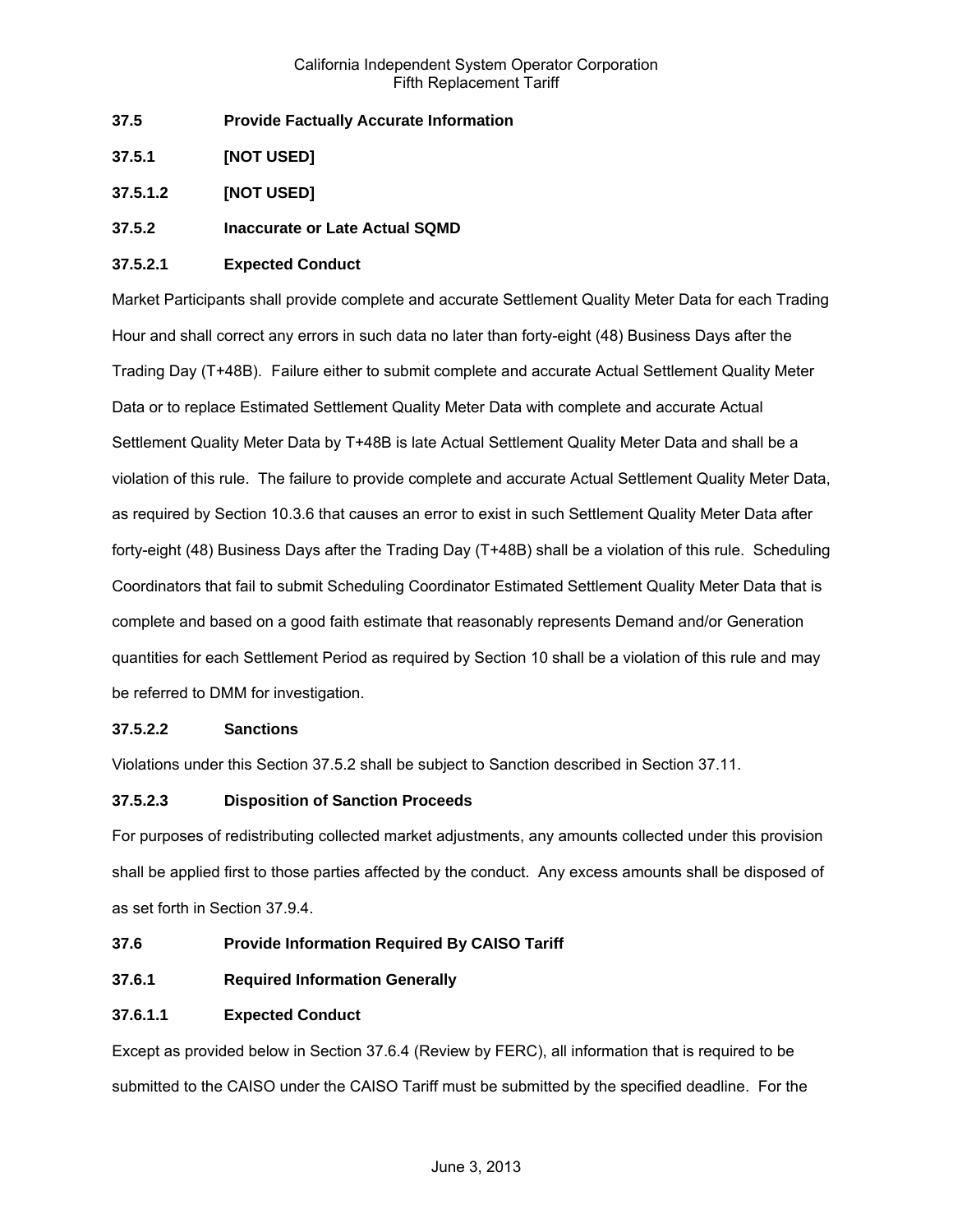purposes of this Section 37.6.1.1, the specified deadline is either the deadline established directly in the CAISO Tariff or, where the CAISO Tariff does not establish a specific deadline, by the deadline that the CAISO has authority to establish under the CAISO Tariff.

# **37.6.1.2 Sanctions**

Except as otherwise provided below, in Section 37.6.2 and Section 37.6.3, the Sanction for a violation of Section 37.6.1.1 shall be \$500 for each day that the required information is late.

# **37.6.2 Investigation Information**

# **37.6.2.1 Expected Conduct**

Except as provided below in Section 37.6.4 (Review by FERC), Market Participants must submit information in response to a written request by the CAISO for information requested in the course of an investigation authorized by the CAISO by the deadline established in the request by the CAISO.

# **37.6.2.2 Sanctions**

The Sanction for a violation of Section 37.6.2 shall be as follows: for the first violation in a rolling twelve (12) month period, \$1000/day; for the second violation in a rolling twelve (12) month period, \$2000/day; for the third and subsequent violations in a rolling twelve (12) month period, \$5000/day. For purposes of this subsection, a violation shall be each failure to provide a full response to a written request and the Sanction shall be determined from the date that the response was due until a full response to the request is received.

# **37.6.3 Audit Materials**

# **37.6.3.1 Expected Conduct**

Except as provided below in Section 37.6.4 (Review by FERC), Market Participants shall comply with the CAISO's audit and/or test procedures authorized pursuant to Section 10.3.10, and further shall perform and submit an annual self-audit as required by the procedures the ISO establishes pursuant to Section 10.3.10, including procedures established relating to the deadline for submitting the required audit.

# **37.6.3.2 Sanctions**

For failure to submit an audit report as required by Section 10.3.10.1, the Sanction shall be \$1000/day until such report is received by the CAISO. For all other violations of this rule the Sanctions shall be as follows: for the first violation in a rolling twelve (12) month period, \$1000/day; for the second violation in a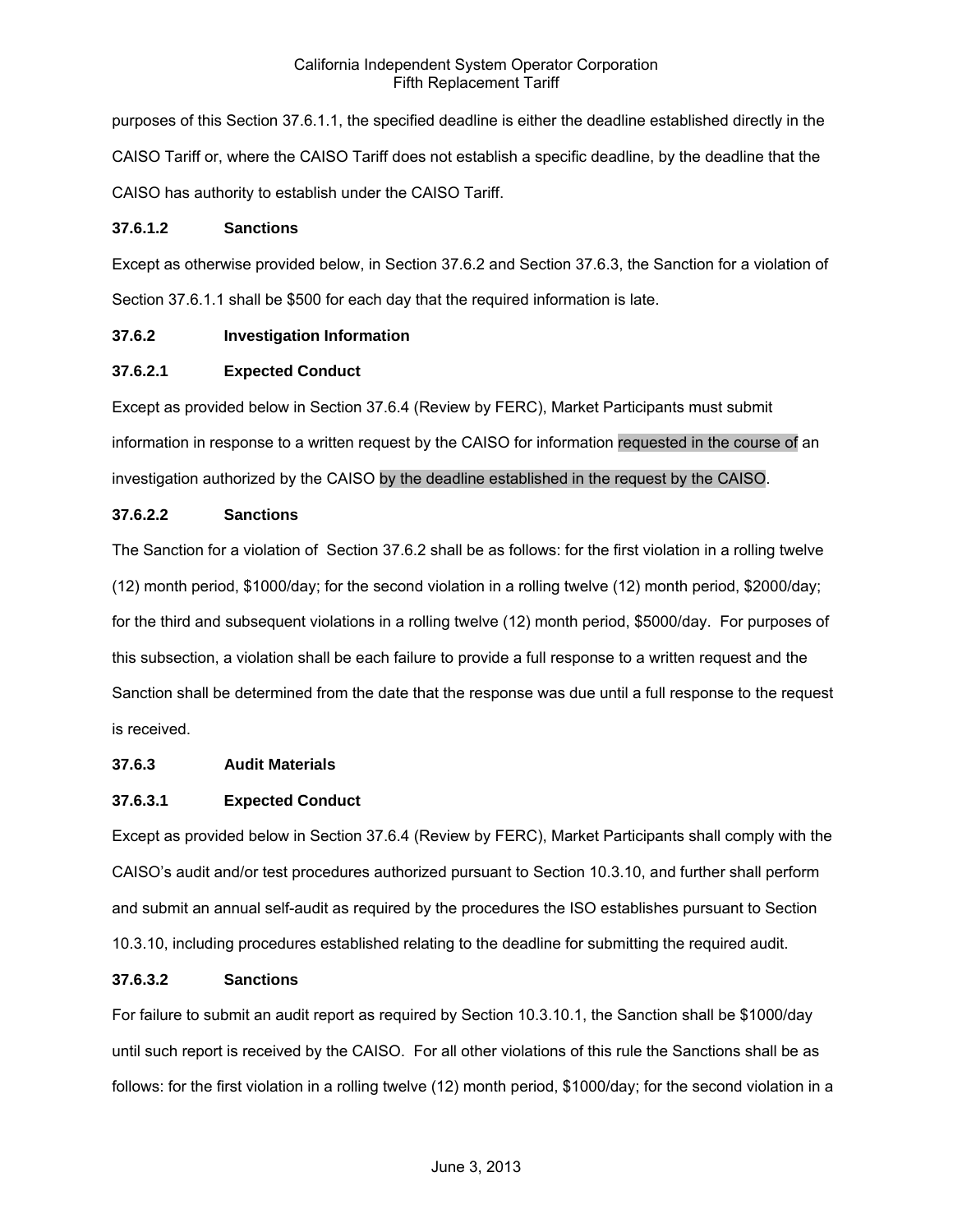rolling twelve (12) month period, \$2000/day; for the third and subsequent violations in a rolling twelve (12) month period, \$5000/day. For purposes of this subsection, a "violation" shall be each failure to provide all information required under the audit or test, from the date that the information was due until all required information is received by the CAISO.

# **37.6.4 Review By FERC**

A Market Participant who objects to an information, audit or test obligation that is enforceable under Section 37.6.1, Section 37.6.2 or Section 37.6.3 above shall have the right immediately (and in all events, no later than the due date for the information) to seek review of the obligation with FERC. In the event that such review is sought, the time for submitting the response or other information to the CAISO shall be tolled until FERC resolves the issue.

# **37.7 [NOT USED]**

# **37.8 Process For Investigation And Enforcement**

# **37.8.1 Purpose; Scope**

The provisions of this Section 37.8 set forth the procedures by which the CAISO will independently investigate potential violations of the Rules of Conduct and administer enforcement activities. Except as hereinafter provided the provisions of this section apply to the Rules of Conduct set forth in Sections 37.2 through 37.6.

# **37.8.2 Referrals To FERC**

Section 37.2.1, Section 37.2.3, Section 37.2.4, and Section 37.3.1 shall be enforced by FERC, in accordance with FERC's rules and procedures. Pursuant to Section 11 of Appendix P, DMM shall refer suspected violations of Section 37.2.1, Section 37.2.3, Section 37.2.4, and Section 37.3.1 to FERC. For violations of this Section 37 that are enforced by FERC, Section 37.8.3, Section 37.8.4, Section 37.8.5, Section 37.8.6, Section 37.8.7, Section 37.8.8, Section 37.8.9, and Section 37.8.10 shall not apply to any investigation DMM may conduct of a suspected Market Violation to FERC.

# **37.8.3 Investigation**

The CAISO shall conduct a reasonable investigation seeking available facts, data, and other information relevant to the potential Rules of Conduct violation.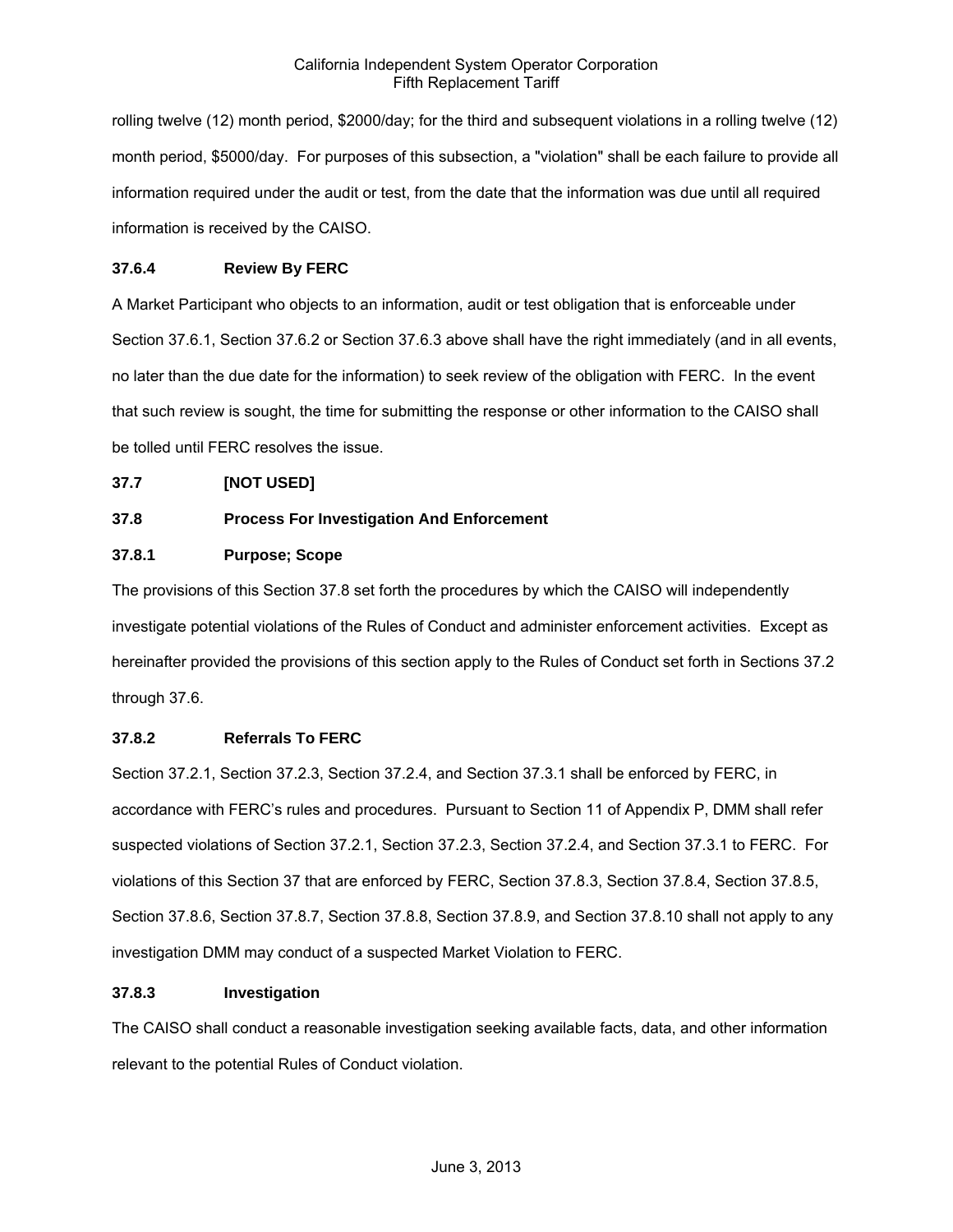## **37.8.4 Notice**

The CAISO shall provide notice of the investigation in sufficient detail to allow for a meaningful response to the Scheduling Coordinator and, as limited below, to all Market Participants the Scheduling Coordinator represents that are the subject(s) of the investigation. The CAISO shall contact the Market Participant(s) that may be involved, so long as the CAISO has sufficient objective information to identify and verify the role of the Market Participant(s) in the potential Rules of Conduct violation. Such Market Participant(s) will likely have an existing contractual relationship with the CAISO (e.g., UDC, MSS, CAISO Metered Entity, Participating Transmission Owner, Participating Generator, Participating Load, or Demand Response Provider).

# **37.8.5 Opportunity To Present Evidence**

The CAISO shall provide an opportunity to the Market Participant(s) that are the subject(s) of the investigation to present any issues of fact or other information relevant to the potential Rules of Conduct violation being investigated. The CAISO shall consider all such information or data presented.

# **37.8.6 Results Of Investigation**

The CAISO shall notify the Market Participant(s) that are the subject(s) of the investigation of the results of the investigation. The Market Participant(s) shall have thirty (30) days to respond to the findings of the CAISO before the CAISO makes a determination of whether a Sanction is required by this CAISO Tariff.

# **37.8.7 Statement Of Findings And Conclusions**

Where the investigation results in a Sanction, the CAISO shall state its findings and conclusions in writing, and will make such writing available to the Scheduling Coordinator and, as provided in Section 37.8.4, to the Market Participant(s) that are the subject(s) of the investigation.

# **37.8.8 Officer Representative**

Where an investigation results in a Sanction by the CAISO, the CAISO shall direct its notice of such result to a responsible representative of the Scheduling Coordinator and, as provided in Section 37.8.4, to the Market Participant(s) that are the subject(s) of the investigation at the officer level.

# **37.8.9 Record Of Investigation**

Where an investigation results in a Sanction, the CAISO will maintain a record of the investigation until its decision has been finally reviewed, if review is sought, or until the period for seeking review has expired.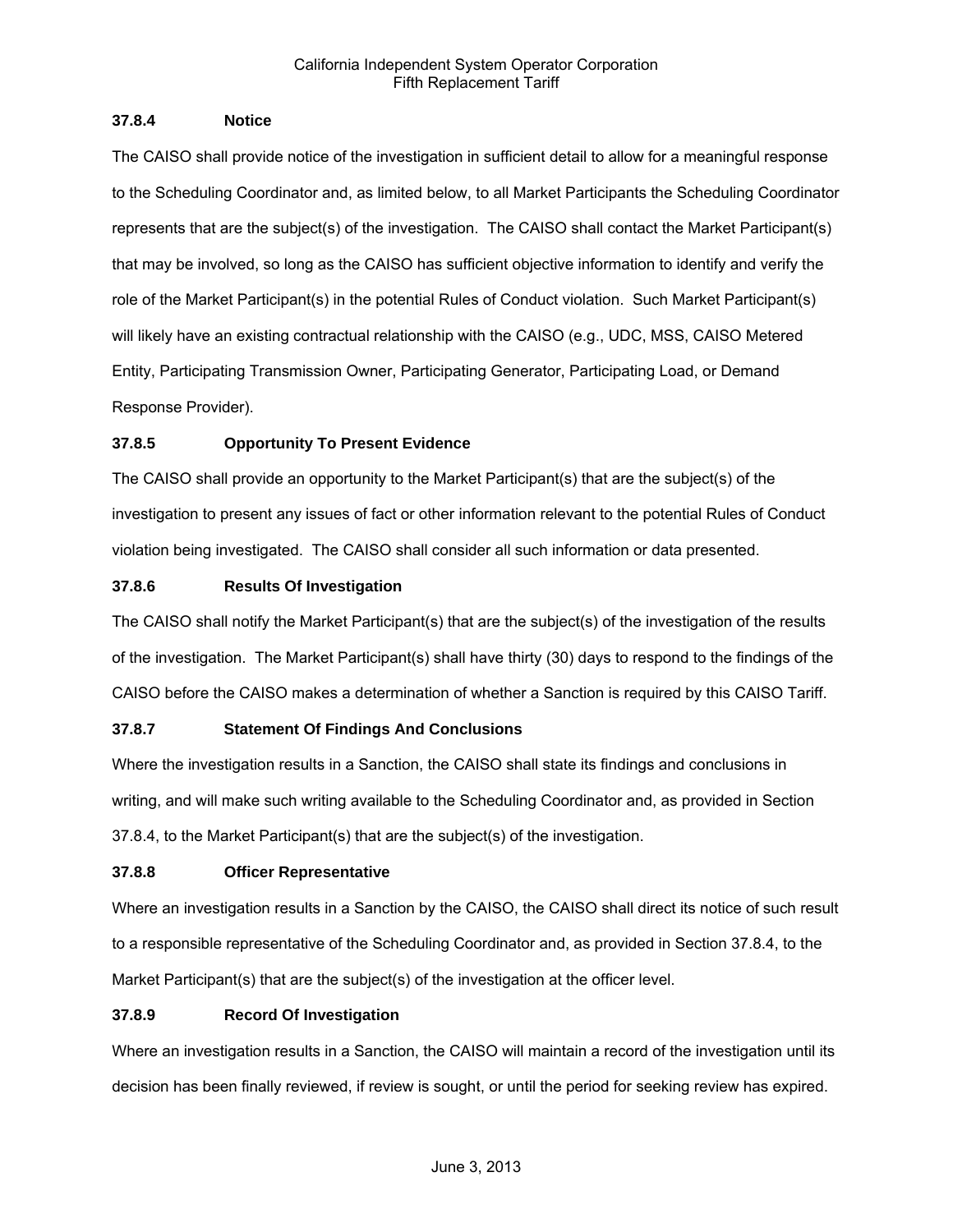# **37.8.10 Review Of Determination**

A Market Participant that receives a Sanction may obtain immediate review of the CAISO's determination by directly appealing to FERC, in accordance with FERC's rules and procedures. In such case, the applicable Scheduling Coordinator shall also dispute the Recalculation Settlement Statement containing the financial penalty, in accordance with Section 11. The Recalculation Settlement Statement dispute and appeal to FERC must be made in accordance with the timeline for raising disputes specified in Section 11.29.8. The penalty will be tolled until FERC renders its decision on the appeal. The disposition by FERC of such appeal shall be final, and no separate dispute of such Sanction may be initiated under Section 13, except as provided in Section 37.9.3.4. For the purpose of applying the time limitations set forth in Section 37.10.1, a Sanction will be considered assessed when it is included on a Recalculation Settlement Statement, whether or not the CAISO accepts a Scheduling Coordinator's dispute of such Recalculation Settlement Statement pending resolution of an appeal to FERC in accordance with this section or Section 37.9.3.3.

## **37.9 Administration Of Sanctions**

#### **37.9.1 Assessment; Waivers And Adjustments**

Penalty amounts for violation of these Rules of Conduct shall be calculated as specified in Section 37.4.1.2, Section 37.4.2.2, Section 37.4.3.2, Section 37.4.4, Section 37.5.2.2, Section 37.6.1.2, Section 37.6.2.2, and Section 37.6.3.2.

- **37.9.2 [NOT USED]**
- **37.9.2.1 [NOT USED]**
- **37.9.2.2 [NOT USED]**
- **37.9.2.3 [NOT USED]**
- **37.9.2.4 [NOT USED]**
- **37.9.2.5 [NOT USED]**
- **37.9.2.6 [NOT USED]**
- **37.9.3 Settlement**
- **37.9.3.1 Settlement Statements**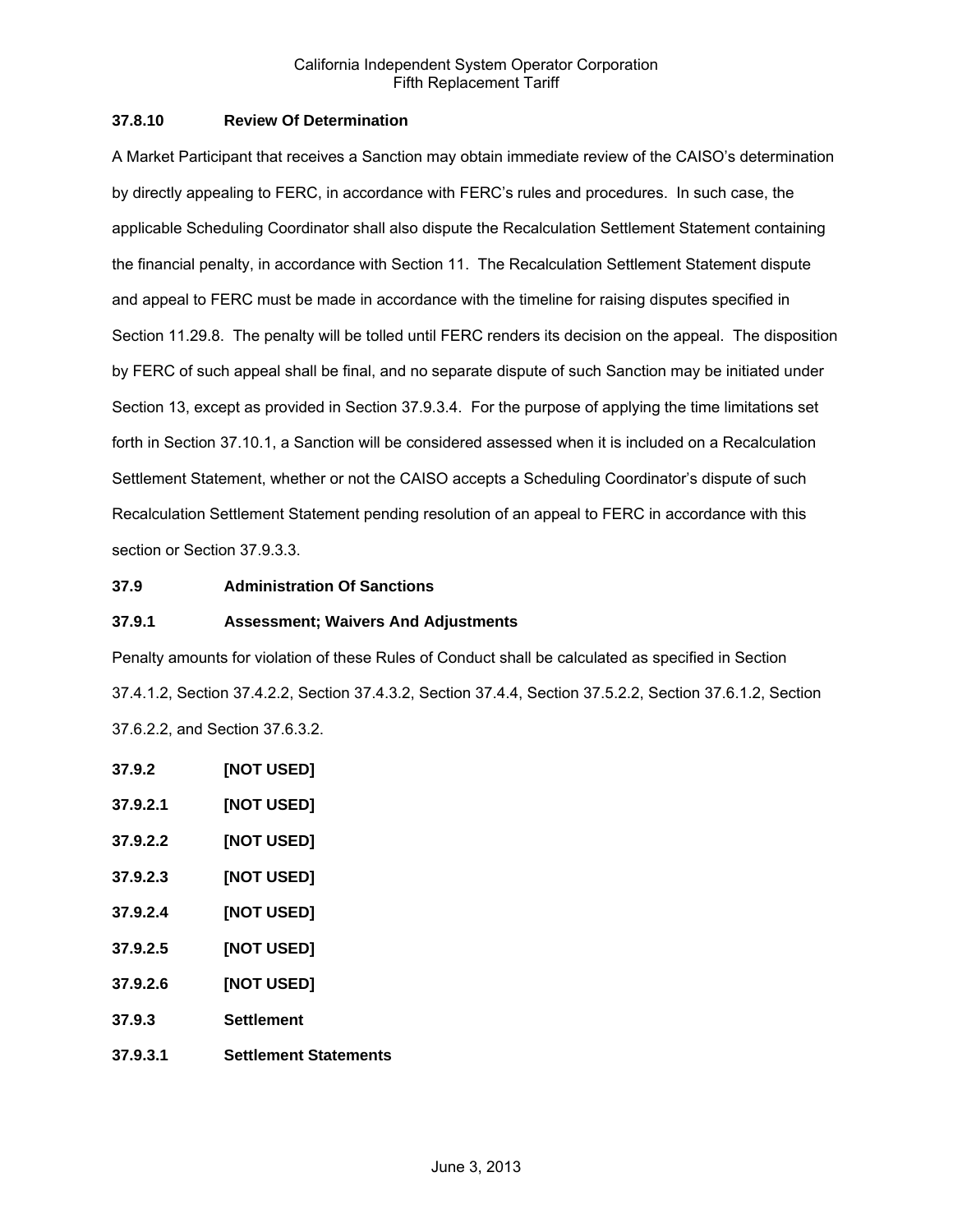The CAISO will administer any penalties issued under this Section 37 through Recalculation Settlement Statements, as relevant, issued to the responsible Scheduling Coordinator by the CAISO. Before invoicing a financial penalty through the Settlement process, the CAISO will provide a description of the penalty to the responsible Scheduling Coordinator and all Market Participants the Scheduling Coordinator represents that are liable for the penalty, when the CAISO has sufficient objective information to identify and verify responsibility of such Market Participants. The description shall include the identity of the Market Participant that committed the violation and the amount of the penalty.

#### **37.9.3.2 Payment**

Except as provided in Section 37.8.10 or Section 37.9.3.3 below, the Scheduling Coordinator shall be obligated to pay all penalty amounts reflected on Settlement Statements to the CAISO pursuant to the CAISO's Settlement process, as set forth in Section 11.

#### **37.9.3.3 Other Responsible Party**

Where a party or parties other than the Scheduling Coordinator is responsible for the conduct giving rise to a penalty reflected on a Settlement Statement, and where the Scheduling Coordinator bears no responsibility for the conduct, such other party or parties ultimately shall be liable for the penalty. Under such circumstances, the Scheduling Coordinator shall use reasonable efforts to obtain payment of the penalty from the responsible party(ies) and to remit such payment to the CAISO in the ordinary course of the Settlement process. In the event that the responsible party(ies) wish to dispute the penalty, or the Scheduling Coordinator otherwise is unable to obtain payment from the responsible parties, the Scheduling Coordinator shall notify the CAISO and dispute the Settlement Statement. The CAISO promptly shall notify FERC. If the CAISO finds that a Market Participant separate from the Scheduling Coordinator that is unable to obtain payment from the responsible party(ies) is solely responsible for a violation, the Scheduling Coordinator that is unable to obtain payment may net its payment of its Invoice amount by the amount of the penalty in question. The CAISO may refuse to offer further service to any responsible party that fails to pay a penalty, unless excused under the terms of the CAISO Tariff, by providing notice of such refusal to the Scheduling Coordinator. Following such notice, the Scheduling Coordinator shall be liable for any subsequent penalties assessed on account of such responsible party.

**37.9.3.4 [NOT USED]**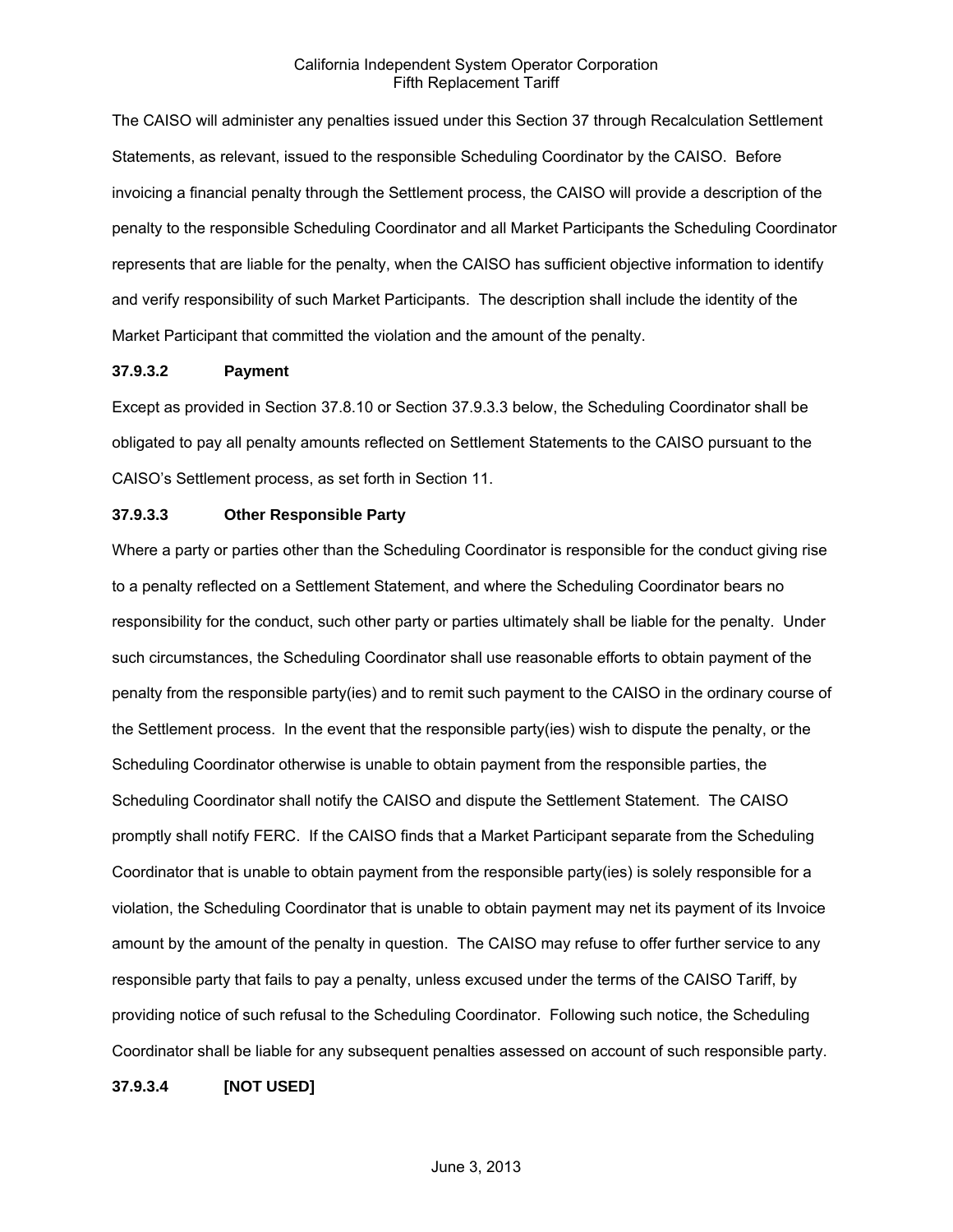## **37.9.4 Disposition Of Proceeds**

The CAISO shall collect penalties assessed pursuant to this Section 37.9 and deposit such amounts in an interest bearing trust account. After the end of each calendar year, the CAISO shall distribute the penalty amounts together with interest earned through payments to Scheduling Coordinators as provided herein. For the purpose of this Section 37.9.4, "eligible Market Participants" shall be those Market Participants that were not assessed a financial penalty pursuant to this Section 37 during the calendar year. Each Scheduling Coordinator that paid GMC during the calendar year will identify, in a manner to be specified by the CAISO, the amount of GMC paid by each Market Participant for whom that Scheduling Coordinator provided service during that calendar year. The total amount assigned to all Market Participants served by that Scheduling Coordinator in such calendar year (including the Scheduling Coordinator itself for services provided on its own behalf), shall equal the total GMC paid by that Scheduling Coordinator.

The CAISO will calculate the payment due each Scheduling Coordinator based on the lesser of the GMC actually paid by all eligible Market Participants represented by that Scheduling Coordinator, or the product of a) the amount in the trust account, including interest, and b) the ratio of the GMC paid by each Scheduling Coordinator for eligible Market Participants, to the total of such amounts paid by all Scheduling Coordinators. Each Scheduling Coordinator is responsible for distributing payments to the eligible Market Participants it represented in proportion to GMC collected from each eligible Market Participant.

Prior to allocating the penalty proceeds, the CAISO will obtain FERC's approval of its determination of eligible Market Participants and their respective shares of the trust account proceeds. If the total amount in the trust account to be so allocated exceeds the total GMC obligation of all eligible Market Participants, then such excess shall be treated in accordance with Section 11.29.9.6.3.

#### **37.10 Miscellaneous**

# **37.10.1 Time Limitation**

An investigation of events potentially subject to Sanction by the CAISO under this Section 37 must be commenced within ninety (90) days of discovery of the events. Sanctions may be assessed under this Section 37 up to one year after discovery of the events constituting the violation, but no later than three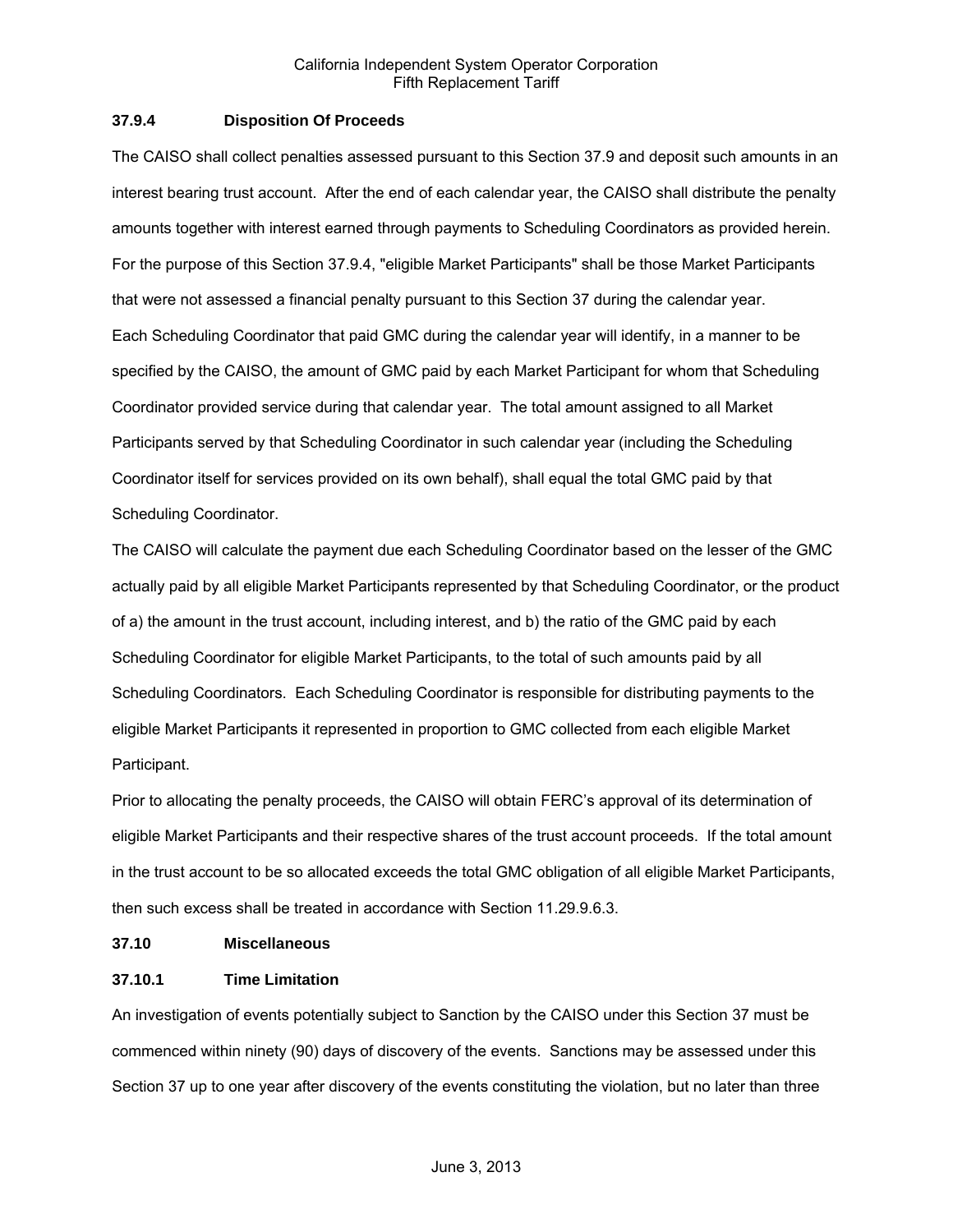years after the date of the violation. Nothing in this section shall limit the rights or liabilities of any party under any other provision of applicable laws, regulations or tariff provisions.

## **37.10.2 No Limitation On Other Rights**

Nothing contained in this Section 37 shall limit the ability of the CAISO to collect information from Market Participants or to establish new provisions pursuant to Section 15.

#### **37.11 Method For Calculating Penalties**

## **37.11.1 Inaccurate or Late Actual SQMD Penalty**

There is no Sanction for the submission of inaccurate or late Actual Settlement Quality Meter Data used for a Recalculation Settlement Statement T+ 12B. However, failure by a Scheduling Coordinator, under a specific SCID, to submit Actual Settlement Quality Meter Data or to replace Estimated Settlement Quality Meter Data with Actual Settlement Quality Meter Data by forty-eight (48) Business Days after the Trading Day (T+48B) for one or more scheduled Resource IDs for a given Trading Day is late Actual Settlement Quality Meter Data and constitutes a Rule of Conduct violation. The Sanction is \$1,000 and the Scheduling Coordinator is required to submit Actual Settlement Quality Meter Data during the period specified in Section 10.3.6.4 for Recalculation Settlement Statement T+9M. Where a Scheduling Coordinator fails to submit Actual Settlement Quality Meter Data or to replace Estimated Settlement Quality Meter Data with Actual Settlement Quality Meter Data by T+48B for one or more scheduled Resource IDs for a given Trading Day and that Scheduling Coordinator also fails to submit Actual Settlement Quality Meter Data during the period specified in Section 10.3.6.3 for Recalculation Settlement Statement T+9M, then the Scheduling Coordinator shall also be levied a Sanction of \$3,000. The submission by a Scheduling Coordinator of Actual Settlement Quality Meter Data that causes an error to exist in such Actual Settlement Quality Meter Data after T+48B shall constitute inaccurate Actual Settlement Quality Meter Data and is a Rule of Conduct violation. The Sanction is \$1,000. All violations of this Section 37.11.1 shall be found per SCID per Trading Day and all Sanctions assessed under this Section 37.11.1 shall be levied per SCID per Trading Day. Accordingly, for any given trade date, one Scheduling Coordinator may be found to have committed multiple violations of, and may be assessed multiple Sanctions under, this Section 37.11.1

# **37.11.2 Inaccurate Actual SQMD Penalty Without Recal. Settl Stmt.**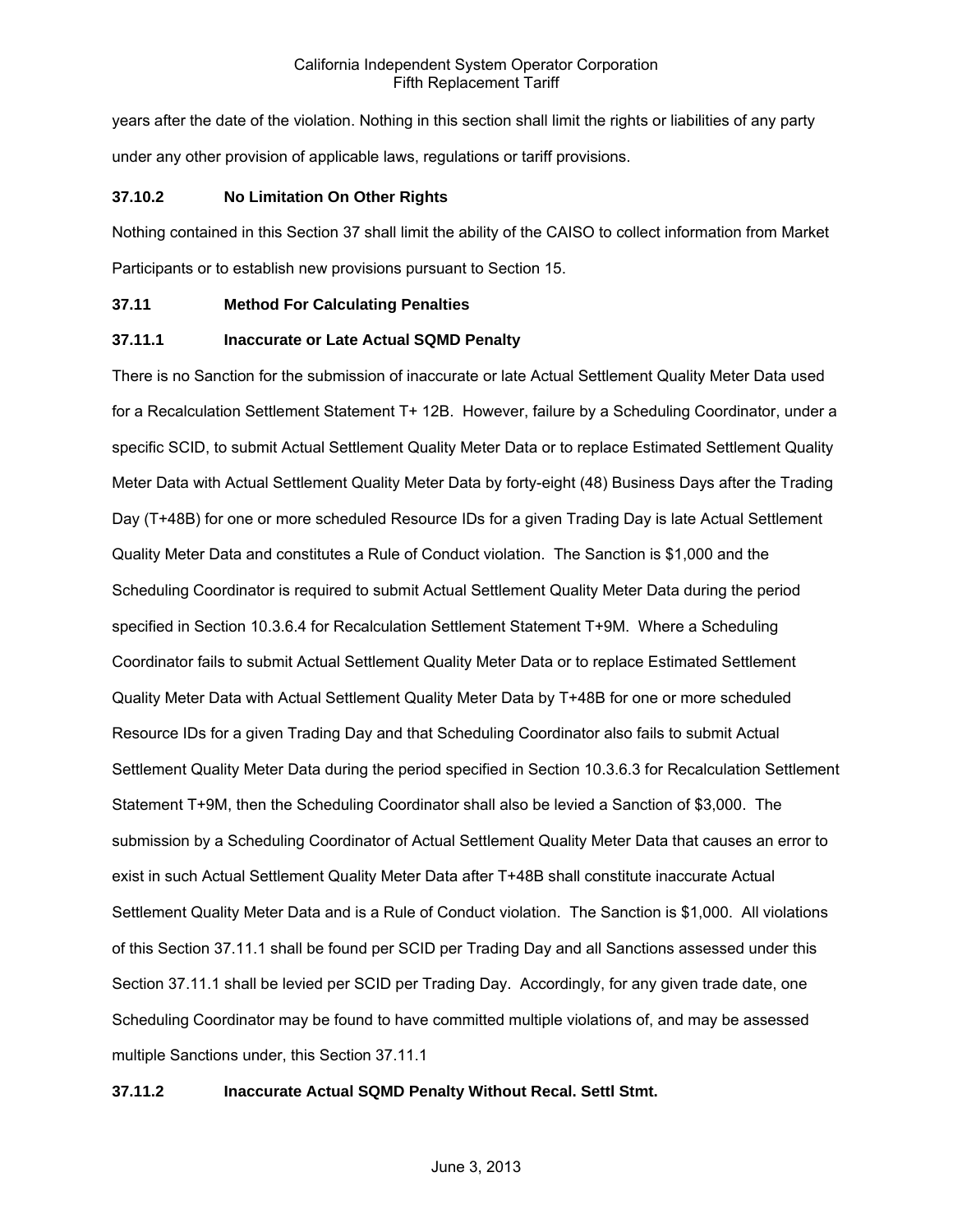If the CAISO does not perform a Recalculation Settlement Statement or re-run, for cases of inaccurate Actual Settlement Quality Meter Data, the penalty will be a market adjustment and a Sanction. The Sanction shall be \$1,000. The market adjustment approximates the financial impact on the market; however, it does not completely reflect all the Settlement consequences of inaccurately submitted Meter Data. The approximated value of the inaccurate Meter Data in question will be calculated and returned to the market based on the average of the pro rata share of Unaccounted for Energy (UFE) charged in the utility Service Area during the period of the inaccurate Meter Data event. If the error is to the detriment of the responsible Scheduling Coordinator (e.g., under-reported Generation or over-reported Demand), and the CAISO does not produce a Recalculation Settlement Statement or perform a re-run, then no market adjustment will be made but the Sanction of \$1,000 still shall be levied.

For the market adjustment, the applicable price will be the greater of: (1) the simple average of the relevant twelve (12) five-minute LMPs for each hour in which inaccurate Meter Data occurred; or (2) \$10/MWh. The LMP used will be the value posted on OASIS for each Trading Hour of the applicable Trading Day.

#### **38. Market Monitoring**

To comply with Commission Order No. 719, P 392, Section 38 has been consolidated with, and moved to, Appendix O (for the MSC) and Appendix P (for DMM). Where a provision in Appendix O or Appendix P is cross-referenced in another section or appendix of this Tariff, the language in Appendix O or Appendix P shall govern in the event of any conflict.

#### **39. Market Power Mitigation Procedures**

#### **39.1 Intent Of CAISO Mitigation Measures; Additional FERC Filings**

These CAISO market power mitigation measures ("Mitigation Measures") are intended to provide the means for the CAISO to mitigate the market effects of any conduct that would substantially distort competitive outcomes in the CAISO Markets while avoiding unnecessary interference with competitive price signals. These Mitigation Measures are intended to minimize interference with an open and competitive market, and thus to permit, to the maximum extent practicable, price levels to be determined by competitive forces under the prevailing market conditions. To that end, the Mitigation Measures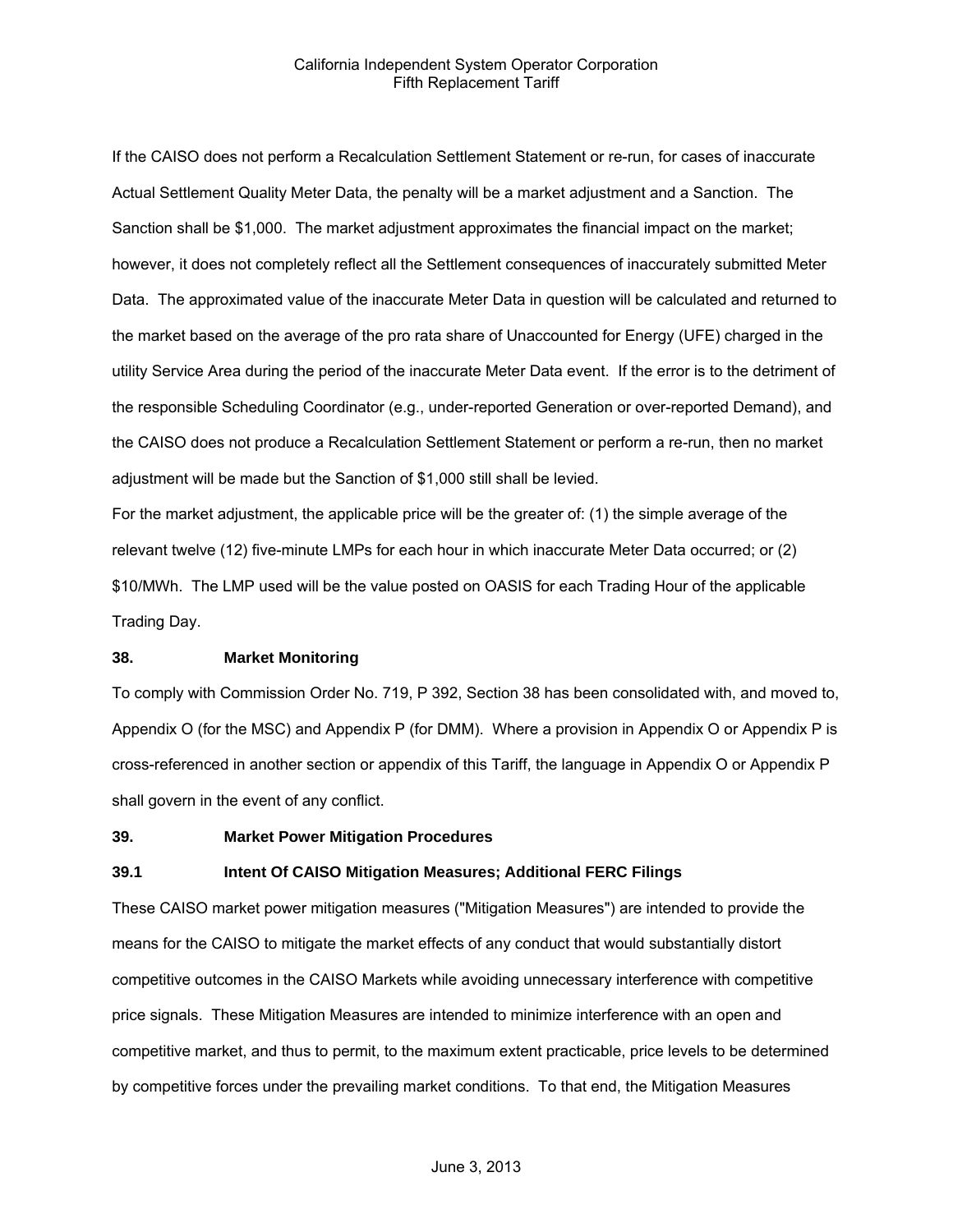authorize the mitigation only of specific conduct identified through explicit procedures specified below. In addition, the CAISO shall monitor the markets it administers for conduct that it determines constitutes an abuse of market power but is not addressed by the market power mitigation procedures specified below. If the CAISO identifies any such conduct, it shall make a filing under Section 205 of the Federal Power Act, 16 U.S.C. § 824d, with FERC requesting authorization to apply appropriate mitigation measures. Any such filing shall identify the particular conduct the CAISO believes warrants mitigation, shall propose a specific mitigation measure for the conduct, and shall set forth the CAISO's justification for imposing that mitigation measure.

#### **39.2 Conditions For The Imposition Of Mitigation Measures**

#### **39.2.1 Conduct Inconsistent With Competitive Conduct**

In general, the CAISO shall consider a Market Participant's conduct to be inconsistent with competitive conduct if the conduct would not be in the economic interest of the Market Participant in the absence of market power. The categories of conduct that are inconsistent with competitive conduct include, but may not be limited to, the four categories of conduct specified in Section 39.3 below.

#### **39.3 Categories Of Conduct That May Warrant Mitigation**

# **39.3.1 Conduct Regarding Bidding, Scheduling Or Facility Operation**

Mitigation Measures may be applied to bidding, scheduling or operation of an Electric Facility or as specified in Section 39.3.1. The following categories of conduct, whether by a single firm or by multiple firms acting in concert, may cause a material effect on prices or generally the outcome of the CAISO Markets if exercised from a position of market power. Accordingly, the CAISO shall monitor the CAISO Markets for the following categories of conduct, and shall impose appropriate Mitigation Measures if such conduct is detected and the other applicable conditions for the imposition of Mitigation Measures are met:

> (1) Physical withholding of an Electric Facility, in whole or in part, that is, not offering to sell or schedule the output of or services provided by an Electric Facility capable of serving a CAISO Market. Such withholding may include, but not be limited to: (i) falsely declaring that an Electric Facility has been forced out of service or otherwise become totally or partially unavailable, (ii) refusing to offer Bids for an Electric Facility when it would be in the economic interest, absent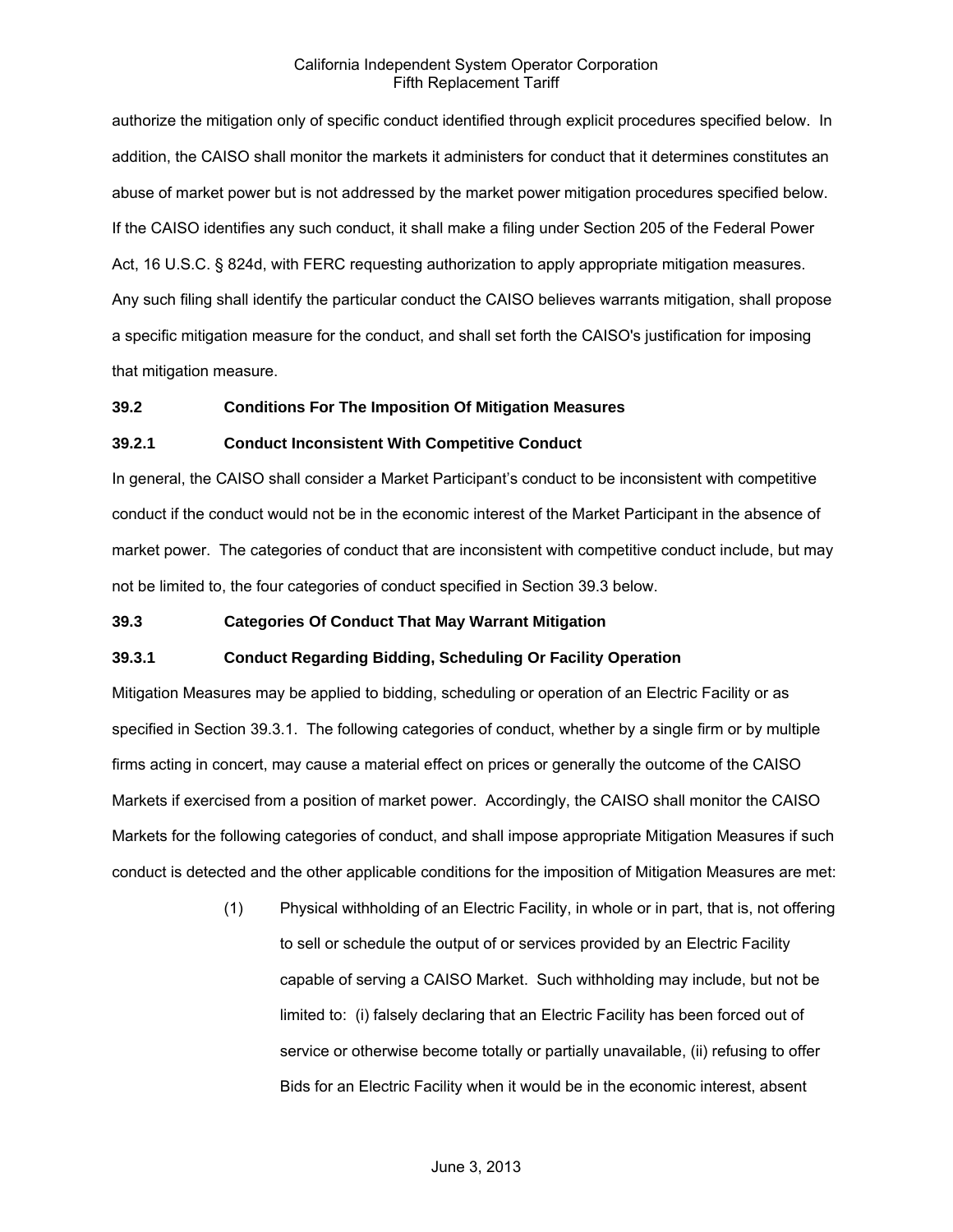market power, of the withholding entity to do so, (iii) declining Bids called upon by the CAISO (unless the CAISO is informed in accordance with established procedures that the relevant resource for which the Bid is submitted has undergone a forced outage or derate), or (iv) operating a Generating Unit in Real-Time to produce an output level that is less than the Dispatch Instruction.

- (2) Economic withholding of an Electric Facility, that is, submitting Bids for an Electric Facility that are unjustifiably high (relative to known operational characteristics and/or the known operating cost of the resource) so that: (i) the Electric Facility is not or will not be dispatched or scheduled, or (ii) the Bids will set LMPs.
- (3) Uneconomic production from an Electric Facility, that is, increasing the output of an Electric Facility to levels that would otherwise be uneconomic in order to cause, and obtain benefits from, a Transmission Constraint.
- (4) Bidding practices that distort prices or uplift charges away from those expected in a competitive market, such as registering Start-Up Cost and Minimum Load Cost data or submitting Bid Costs on behalf of an Electric Facility that are unjustifiably high (relative to known operational characteristics and/or the known operating cost of the resource) or misrepresenting the physical operating capabilities of an Electric Facility resulting in uplift payments or prices significantly in excess of actual costs.

#### **39.3.2 Market Effects Of Rules, Standards, Procedures, Other Items**

Mitigation Measures may also be imposed to mitigate the market effects of a rule, standard, procedure, design feature, or known software imperfection of a CAISO Market that allows a Market Participant to manipulate market prices or otherwise impair the efficient operation of that market, pending the revision of such rule, standard, procedure design feature, or software defect to preclude such manipulation of prices or impairment of efficiency.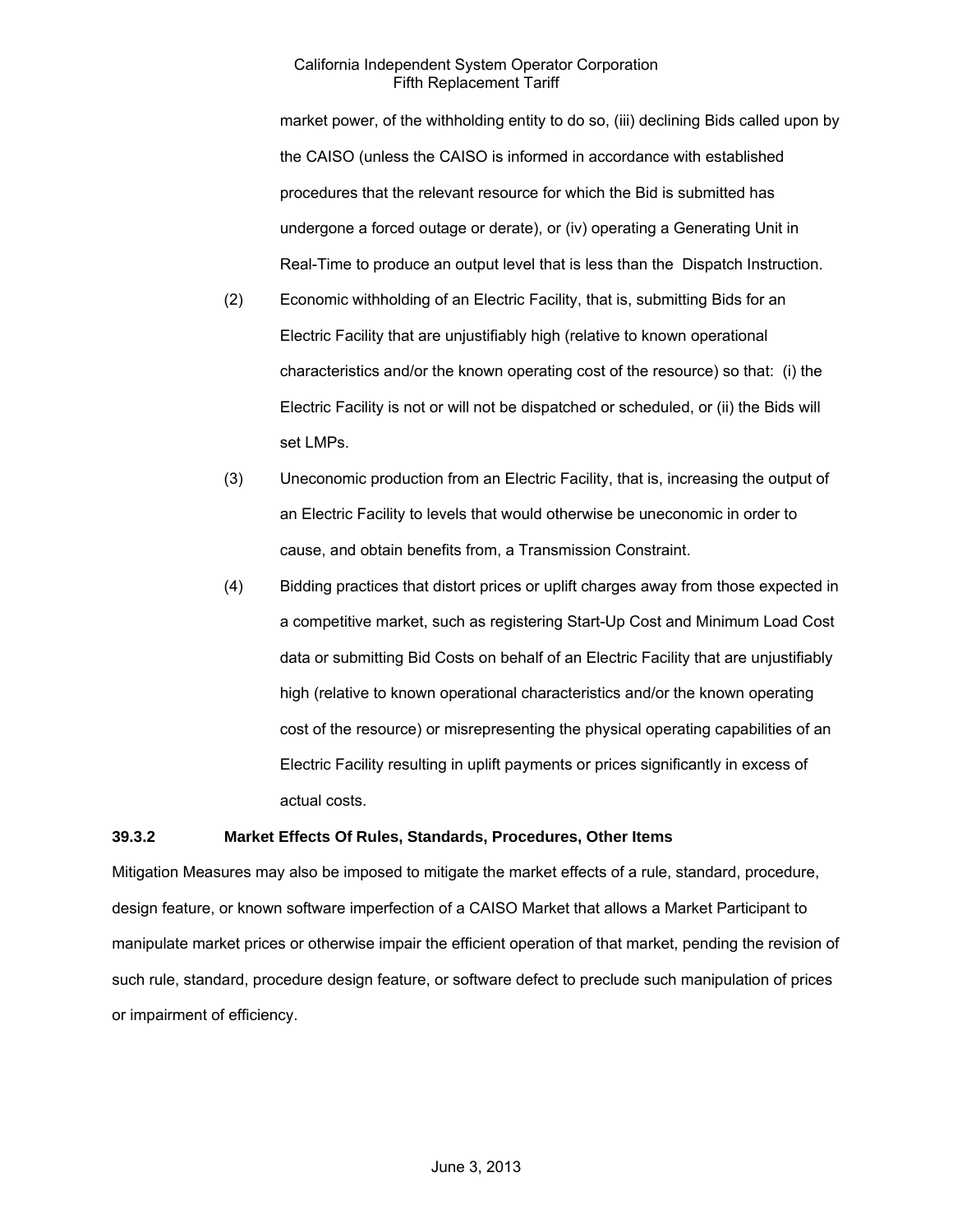# **39.3.3 Using Different Prices In Other Markets Not Uncompetitive**

Taking advantage of opportunities to sell at a higher price or buy at a lower price in a market other than a CAISO Market shall not be deemed a form of withholding or otherwise inconsistent with competitive conduct.

# **39.3.4 Foregoing Category List Subject To Amendment As Appropriate**

The CAISO shall monitor CAISO Markets for other categories of conduct, whether by a single firm or by multiple firms acting in concert, that have material effects on prices in a CAISO Market or other payments. The CAISO shall seek to amend the foregoing list as may be appropriate to include any such conduct that would substantially distort or impair the competitiveness of any of the CAISO Markets.

# **39.4 Sanctions For Physical Withholding**

The CAISO may report a Market Participant the CAISO determines to have engaged in physical withholding, including providing the CAISO false information regarding derating or outage of an Electric Facility, to the Federal Energy Regulatory Commission in accordance with Section 9.3.10.5. In addition, a Market Participant that fails to operate a Generating Unit in conformance with CAISO Dispatch Instructions shall be subject to the penalties set forth in Section 11.23.

# **39.5 FERC-Ordered Measures**

In addition to any mitigation measures specified above, the CAISO shall administer, and apply when appropriate in accordance with their terms, such other mitigation measures as it may be directed to implement by order of the FERC.

# **39.6 Rules Limiting Certain Energy, AS, And RUC Bids**

# **39.6.1 Maximum Bid Prices**

Notwithstanding any other provision of this CAISO Tariff, maximum Bid price provisions of Section 39 shall apply to limit, Energy Bids, RUC Availability Bids, and Ancillary Service Bids as specified below.

# **39.6.1.1 Maximum Price for Energy Bids**

For the twelve (12) months following the effective date of this Section, the maximum Energy Bid prices shall be \$500/MWh. After the twelfth month following the effective date of this Section, the maximum Energy Bid price shall be \$750/MWh. After the twenty-fourth month following the effective date of this Section, the maximum Energy Bid price shall be \$1,000/MWh.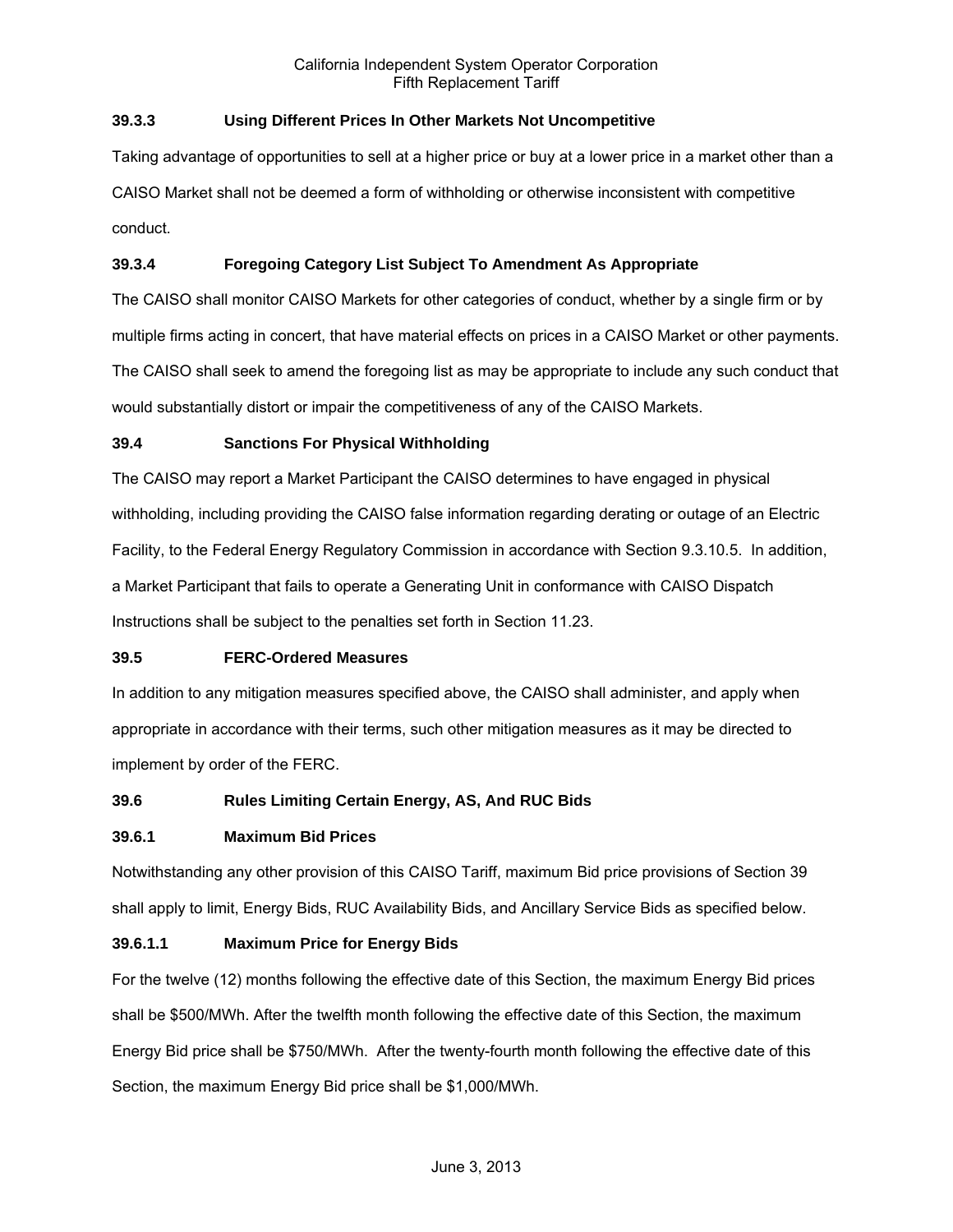# **39.6.1.2 Maximum RUC Availability Bid Prices**

The maximum RUC Availability Bid price shall be \$250/MW/h.

# **39.6.1.3 Maximum Ancillary Services Bid Prices**

The maximum level for Ancillary Services Bid prices shall be \$250/MWh.

## **39.6.1.3.1 Maximum Regulation Mileage Bid Price**

The maximum Mileage Bid price shall be \$50.

# **39.6.1.4 Minimum Bid Price for Energy Bids**

Energy Bids into the CAISO Markets less than -\$30/MWh are not eligible to set any LMP. If the CAISO dispatches a resource with an Energy Bid less than -\$30/MWh, the Scheduling Coordinator on behalf of the resource will be eligible to be paid the Bid price upon the submission of detailed information justifying the cost components of the Bid to the CAISO and FERC no later than seven (7) days after the end of the month in which the Bid was submitted. The CAISO will treat such information as confidential and will apply the procedure in Section 20.4 with regard to requests for disclosure of such information. The CAISO shall pay Scheduling Coordinators for amounts in excess of -\$30/MWh minimum Bid price upon FERC acceptance of the information justifying the cost components. Virtual Bids may not be less than -\$30/MWh.

# **39.6.1.5 Minimum Bid Price for Ancillary and RUC Bids**

Ancillary Service Bids and RUC Availability Bids submitted into CAISO markets must have Bid prices not less than \$0/MW/h.

#### **39.6.1.5.1 Minimum Regulation Mileage Bid Prices**

Regulation Mileage Bids submitted into CAISO markets must have Bid prices not less than \$0.

#### **39.6.1.6 Maximum Start-Up Cost and Minimum Load Cost Registered Cost Values**

The maximum Start-Up Cost and Minimum Load Cost values registered in the Master File by Scheduling Coordinators for resources that elect the Registered Cost option in accordance with Section 30.4 will be limited to 200% of the Projected Proxy Cost. The Projected Proxy Cost will include a gas price component and, if eligible, a projected Greenhouse Gas Allowance Price component calculated as set forth in this Section 36.6.1.6.

# **39.6.1.6.1 Gas Price Component of Projected Proxy Cost**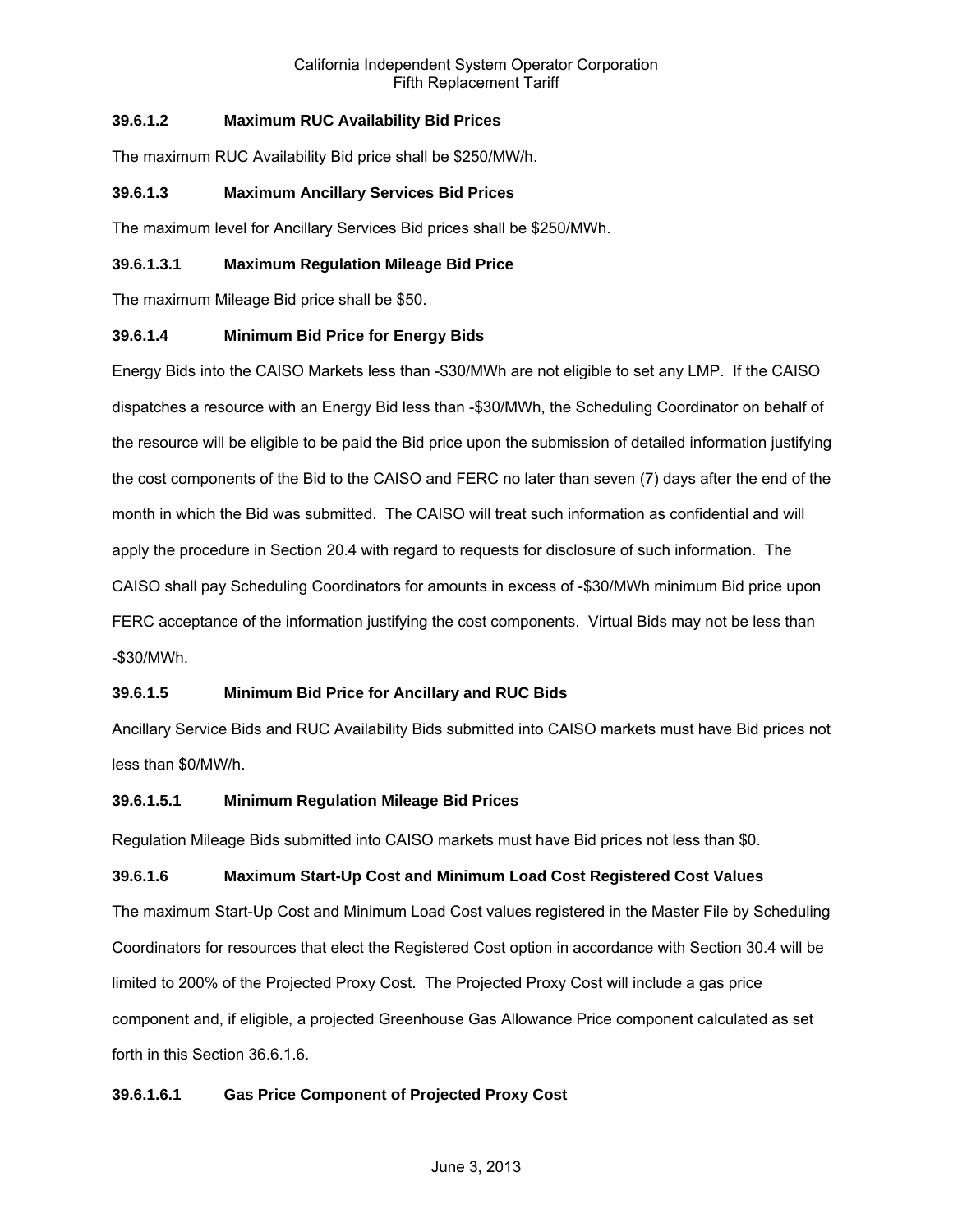For natural gas-fired resources, the CAISO will calculate a gas price to be used in establishing maximum Start-Up Costs and Minimum Load Costs after the twenty-first day of each month and post it on the CAISO Website by the end of each calendar month. The price will be applicable for Scheduling Coordinators electing the Registered Cost option until a new gas price is calculated and posted on the CAISO Website. The gas price will be calculated as follows:

- (1) Daily closing prices for monthly natural gas futures contracts at Henry Hub for the next calendar month are averaged over the first twenty-one (21) days of the month, resulting in a single average for the next calendar month.
- (2) Daily prices for futures contracts for basis swaps at identified California delivery points, are averaged over the first twenty-one (21) days of the month for the identified California delivery points as set forth in the Business Practice Manual.
- (3) For each of the California delivery point, the average Henry Hub and basis swap prices are combined and will be used as the baseline gas price applicable for calculating the caps for Start-Up and Minimum Load costs for resources electing the Registered Cost option. The most geographically appropriate will apply to a particular resource.
- (4) The applicable intra-state gas transportation charge as set forth in the Business Practice Manual will be added to the baseline gas price for each resource that elects the Registered Cost option to create a final gas price for calculating the caps for Start-Up and Minimum Load Costs for each such resource.

For non-natural gas-fired resources, the Projected Proxy Costs for Start-Up Costs and Minimum Load Costs will be calculated using the information contained in the Master File used for calculating the Proxy Cost, as set forth in the Business Practice Manual.

# **39.6.1.6.2 Projected Greenhouse Gas Allowance Price**

For resources that are registered with the California Air Resources Board as having a greenhouse gas compliance obligation, the CAISO will calculate a projected Greenhouse Gas Allowance Price component to be used in establishing maximum Start-Up Costs and Minimum Load Costs after the twenty-first day of each month and will post it on the CAISO Website by the end of that month. The projected Greenhouse Gas Allowance Price component will be applicable for Scheduling Coordinators electing the Registered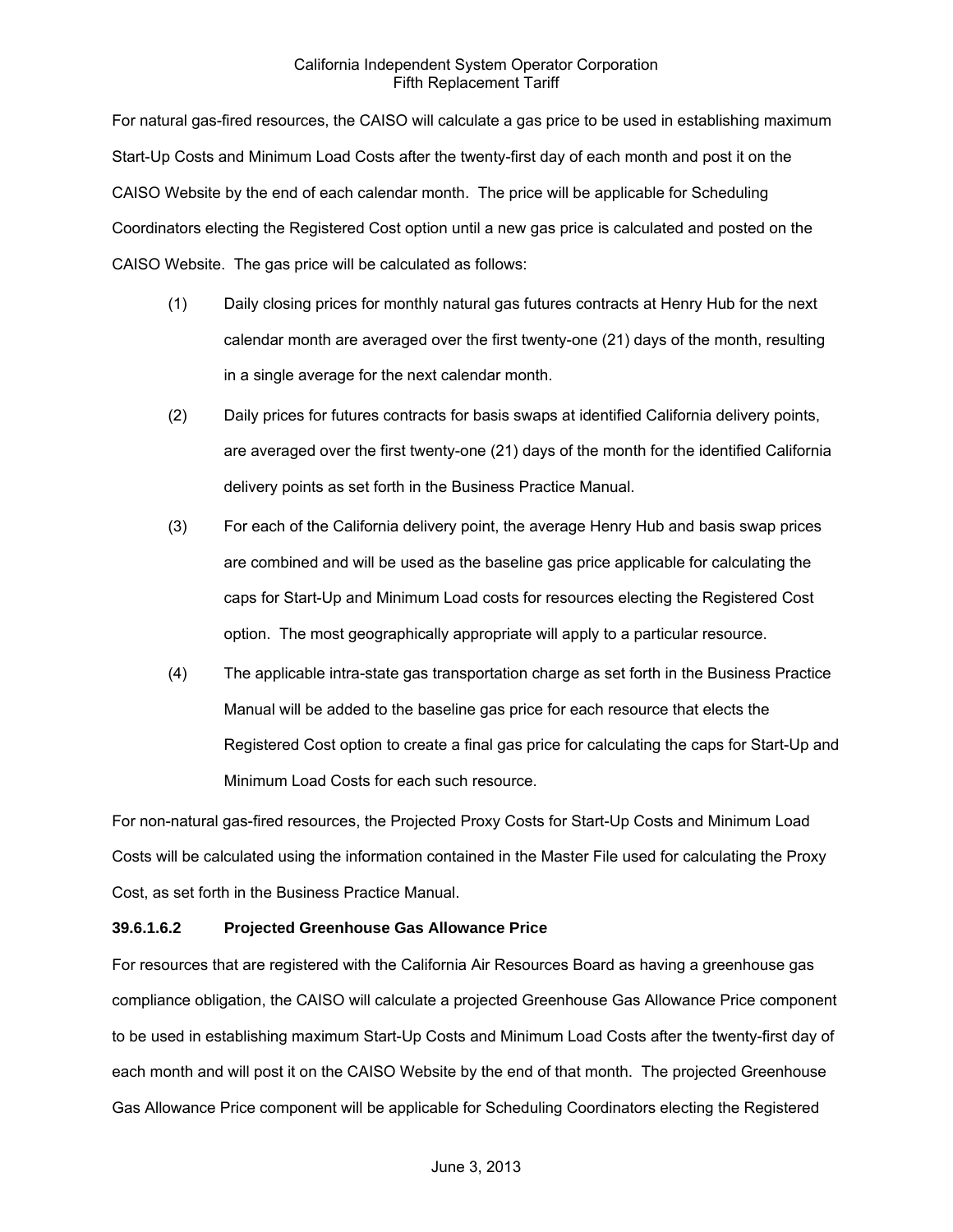Cost option until a new projected Greenhouse Gas Allowance Price component is calculated and posted on the CAISO Website. The projected Greenhouse Gas Allowance Price component will be calculated by averaging the applicable daily Greenhouse Gas Allowance Prices calculated over the first twenty (20) days of the month using the methodology set forth in Section 39.7.1.1.1.4.

# **39.7 Local Market Power Mitigation For Energy Bids**

Local Market Power Mitigation is based on the assessment and designation of Transmission Constraints as competitive or non-competitive pursuant to Section 39.7.2. The local market power mitigation processes are described in Section 31.2 for the DAM, Section 33.4 for the HASP, and Section 34.2.3 for the RTM utilizing Default Energy Bids calculated pursuant to one of the options set forth in Section 39.7.1.

# **39.7.1 Calculation Of Default Energy Bids**

Default Energy Bids shall be calculated by the CAISO, for the on-peak hours and off-peak hours for both the DAM and RTMs, pursuant to one of the methodologies described in this Section. The Scheduling Coordinator for each Generating Unit owner or Participating Load must rank order the following options of calculating the Default Energy Bid starting with its preferred method. The Scheduling Coordinator must provide the data necessary for determining the Variable Costs unless the Negotiated Rate Option precedes the Variable Cost Option in the rank order, in which case the Scheduling Coordinator must have a negotiated rate established with the Independent Entity charged with calculating the Default Energy Bid. If no rank order is specified for a Generating Unit or Participating Load, then the default rank order of (1) Variable Cost Option, (2) Negotiated Rate Option, (3) LMP Option will be applied. For the first ninety (90) days after changes to resource status and MSG Configurations as specified in Section 27.8.3, including the first ninety (90) days after the effective date of Section 27.8.3, the Default Energy Bid option for the resource is limited to the Negotiated Rate Option or the Variable Cost Option.

#### **39.7.1.1 Variable Cost Option**

For natural gas-fueled units, the Variable Cost Option will calculate the Default Energy Bid by adding incremental cost (comprised of incremental fuel cost plus a greenhouse gas cost adder if applicable) with variable operation and maintenance cost, adding ten percent (10%) to the sum, and adding a Bid Adder if applicable. For non-natural gas-fueled units, the Variable Cost Option will calculate the Default Energy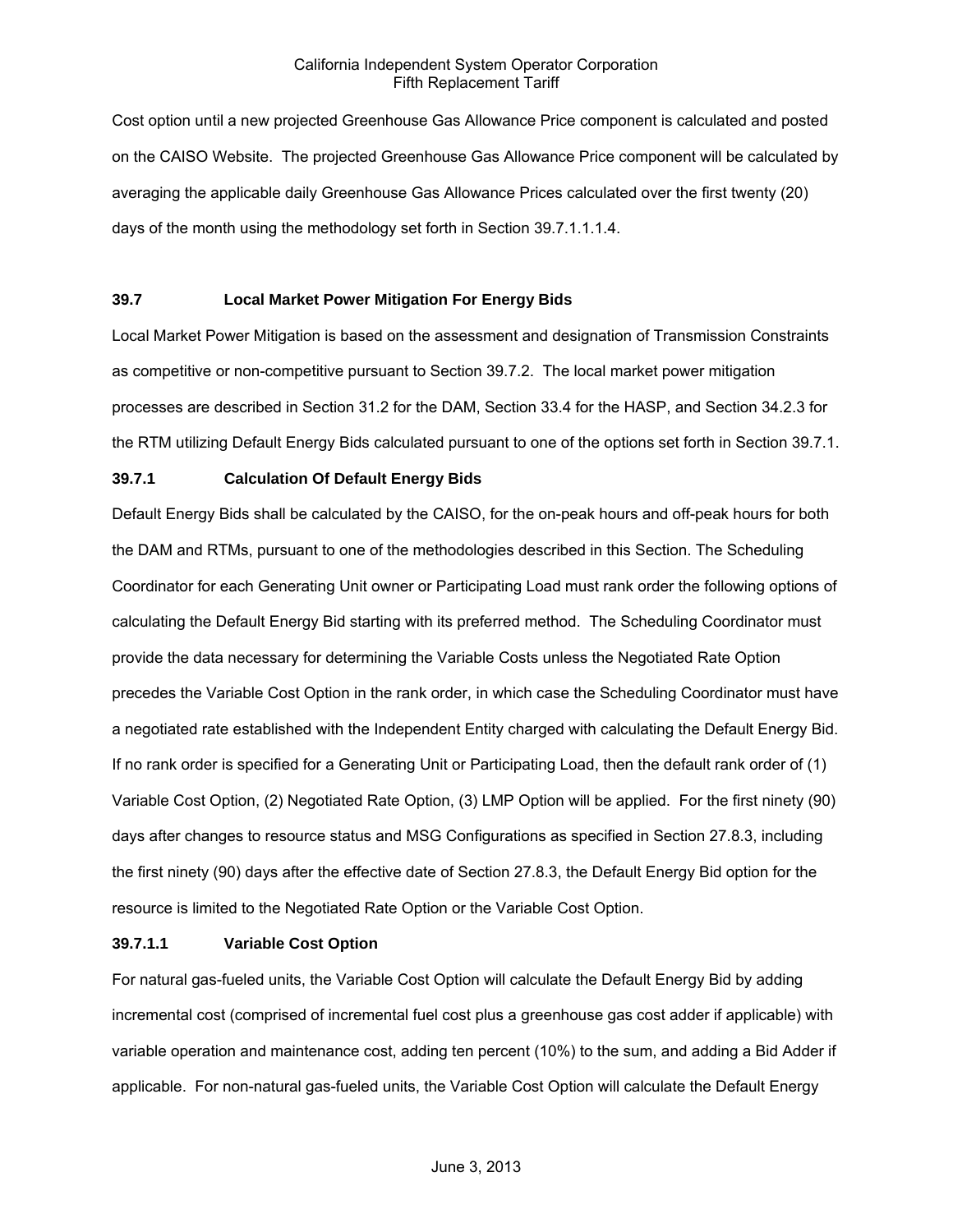Bid by summing incremental fuel cost plus ten percent (10%) of fuel cost plus a Bid Adder if applicable.

#### **39.7.1.1.1 Incremental Cost Calculations Under the Variable Cost Option**

#### **39.7.1.1.1.1 Natural Gas-Fired Resources**

(a) Calculation of incremental fuel cost - For natural gas-fueled units, incremental fuel cost is calculated based on an incremental heat rate curve multiplied by the natural gas price calculated as described below.

Resource owners shall submit to the CAISO average heat rates (Btu/kWh) measured for at least two (2) and up to eleven (11) generating operating points (MW), where the first and last operating points refer to the minimum and maximum operating levels (i.e., PMin and PMax), respectively. The average heat rate curve formed by the (Btu/kWh, MW) pairs is a piece-wise linear curve between operating points, and two (2) average heat rate pairs yield one (1) incremental heat rate segment that spans two (2) consecutive operating points. The incremental heat rates (Btu/kWh) in the incremental heat rate curve are calculated by converting the average heat rates submitted by resource owners to the CAISO to requirements of heat input (Btu/h) for each of the operating points and dividing the changes in requirements of heat input from one (1) operating point to the next by the changes in MW between two (2) consecutive operating points as specified in the Business Practice Manual. For each segment representing operating levels below eighty (80) percent of the unit's PMax, the incremental heat rate is limited to the maximum of the average heat rates for the two (2) operating points used to calculate the incremental heat rate segment.

The unit's final incremental fuel cost curve is calculated by multiplying this incremental heat rate curve by the applicable natural gas price, and then, if necessary, applying a leftto-right adjustment to ensure that the final incremental cost curve is monotonically nondecreasing. Heat rate and cost curves shall be stored, updated, and validated in the Master File.

(b) Calculation of greenhouse gas cost adder - For each natural gas-fired resource registered with the California Air Resources Board as having a greenhouse gas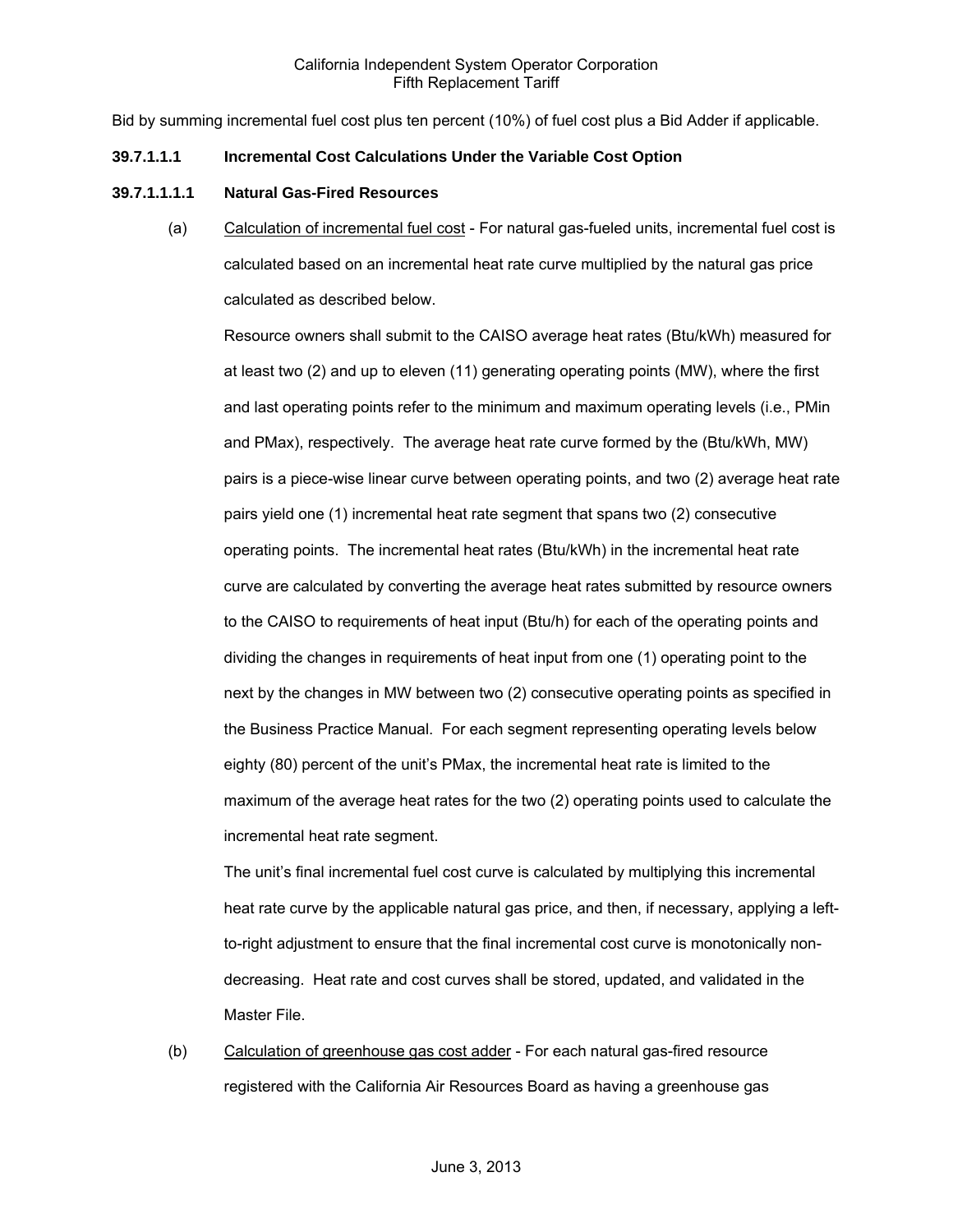compliance obligation, the CAISO will calculate a greenhouse gas cost adder as the product of the resource's incremental heat rate, the greenhouse gas emissions rate authorized by the California Air Resources Board, and the applicable Greenhouse Gas Allowance Price.

#### **39.7.1.1.1.2 Non-Natural Gas-Fired Resources**

For non-natural gas-fueled units, incremental fuel cost is calculated based on an average cost curve as described below.

Resource owners for non-natural gas-fueled units shall submit to the CAISO average fuel costs (\$/MW) measured for at least two (2) and up to eleven (11) generating operating points (MW), where the first and last operating points refer to the minimum and maximum operating levels (i.e., PMin and PMax), respectively. The average cost curve formed by the (\$/MWh, MW) pairs is a piece-wise linear curve between operating points, and two (2) average cost pairs yield one (1) incremental cost segment that spans two (2) consecutive operating points. For each segment representing operating levels below eighty (80) percent of the unit's PMax, the incremental cost rate is limited to the maximum of the average cost rates for the two (2) operating points used to calculate the incremental cost segment. The unit's final incremental fuel cost curve is then adjusted, if necessary, applying a left-to-right adjustment to ensure that the final incremental cost curve is monotonically non-decreasing. Cost curves will include greenhouse gas allowance costs for each non-natural gas-fired resource registered with the California Air Resources Board as having a greenhouse gas compliance obligation, as provided to the CAISO by the Scheduling Coordinator for the resource. Cost curves shall be stored, updated, and validated in the Master File.

# **39.7.1.1.1.3 Calculation of Natural Gas Price**

To calculate the natural gas price, the CAISO will use different gas price indices for the Day-Ahead Market and the Real-Time Market and each gas price index will be calculated using at least two prices from two or more of the following publications: Natural Gas Intelligence, SNL Energy/BTU's Daily Gas Wire, Platt's Gas Daily, and the Intercontinental Exchange. If a gas price index is unavailable for any reason, the CAISO will use the most recent available gas price index. For the Day-Ahead Market, the CAISO will update the gas price index between 19:00 and 22:00 Pacific Time using natural gas prices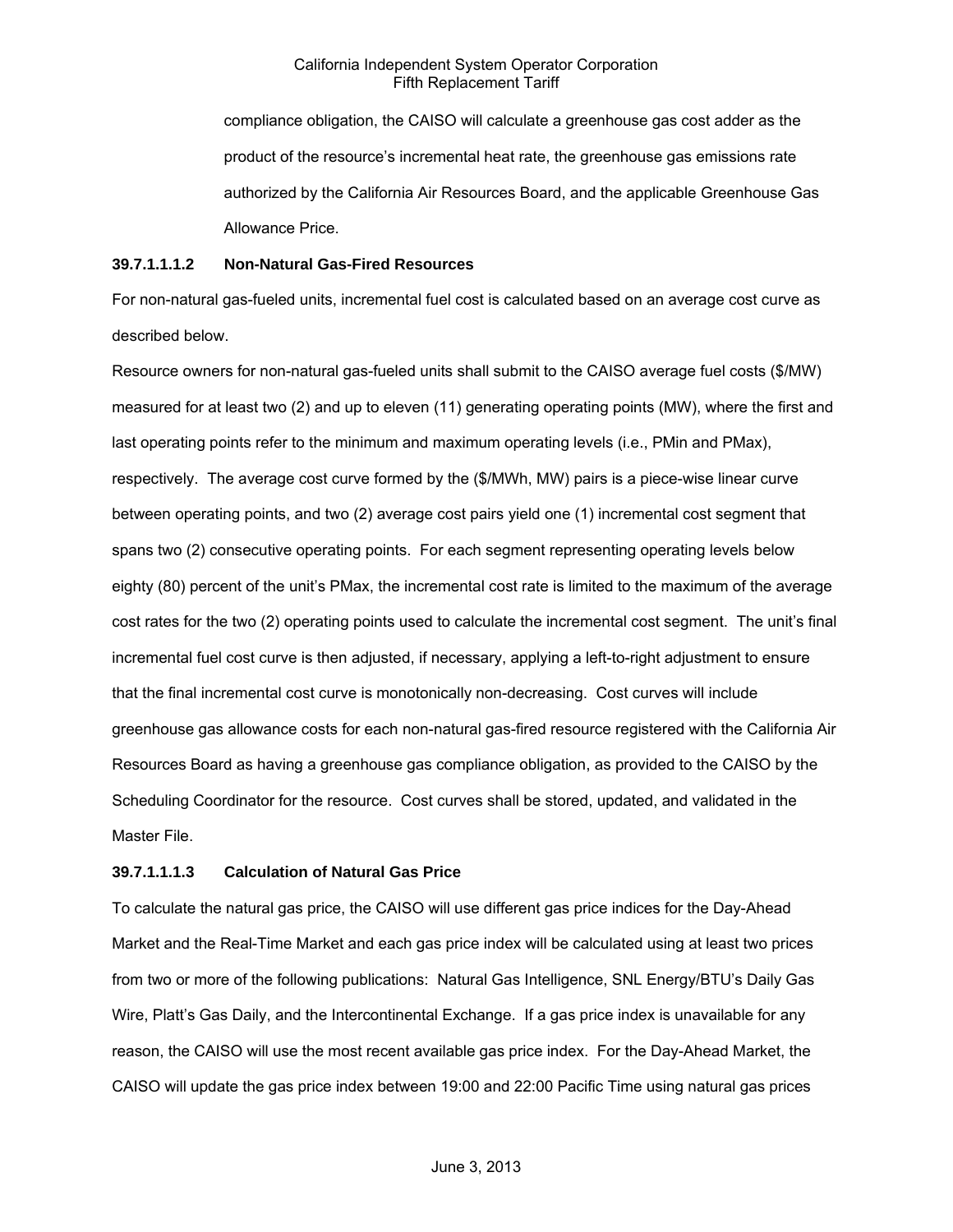published on the day that is two (2) days prior to the applicable Trading Day, unless gas prices are not published on that day, in which case the CAISO will use the most recently published prices that are available. For the Real-Time Market, the CAISO will update gas price indices between the hours of 19:00 and 22:00 Pacific Time using natural gas prices published one (1) day prior to the applicable Trading Day, unless gas prices are not published on that day, in which case the CAISO will use the most recently published prices that are available.

#### **39.7.1.1.1.4 Calculation of Greenhouse Gas Allowance Price**

To calculate the Greenhouse Gas Allowance Price, the CAISO will use different greenhouse gas price indices for the Day-Ahead Market and the Real-Time Market and each greenhouse gas price index will be calculated on a daily basis using at least two prices from two or more of the following publications: the Intercontinental Exchange, Platt's Daily, and ARGUS. If a greenhouse gas price index is unavailable for any reason, the CAISO will use the most recent available greenhouse gas price index. For the Day-Ahead Market, the CAISO will update the greenhouse gas price index between 19:00 and 22:00 Pacific Time using prices for greenhouse gas allowances published on the day that is two (2) days prior to the applicable Trading Day, unless prices for greenhouse gas allowances are not published on that day, in which case the CAISO will use the most recently published prices for greenhouse gas allowances that are available. For the Real-Time Market, the CAISO will update greenhouse gas price indices between the hours of 19:00 and 22:00 Pacific Time using prices for greenhouse gas allowances published one (1) day prior to the applicable Trading Day, unless prices for greenhouse gas allowances are not published on that day, in which case the CAISO will use the most recently published prices for greenhouse gas allowances that are available. The CAISO will calculate each Greenhouse Gas Allowance Price during a year using prices for greenhouse gas allowances from that same year.

#### **39.7.1.1.2 Variable Operation and Maintenance Cost Under the Variable Cost Option**

The default value for the variable operation and maintenance cost portion will vary by fuel source or technology as follows: (1) solar \$0.00/MWh; (2) nuclear \$1.00/MWh; (3) coal \$2.00/MWh; (4) wind \$2.00/MWh; (5) hydro \$2.50/MWh; (6) natural gas-fired combined cycle and steam units \$2.80/MWh; (7) geothermal \$3.00 WMh; (8) landfill gas \$4.00/MWh; (9) combustion turbines and reciprocating engines \$4.80/MWh; and (10) biomass \$5.00/MWh. Resource specific values may be negotiated with the CAISO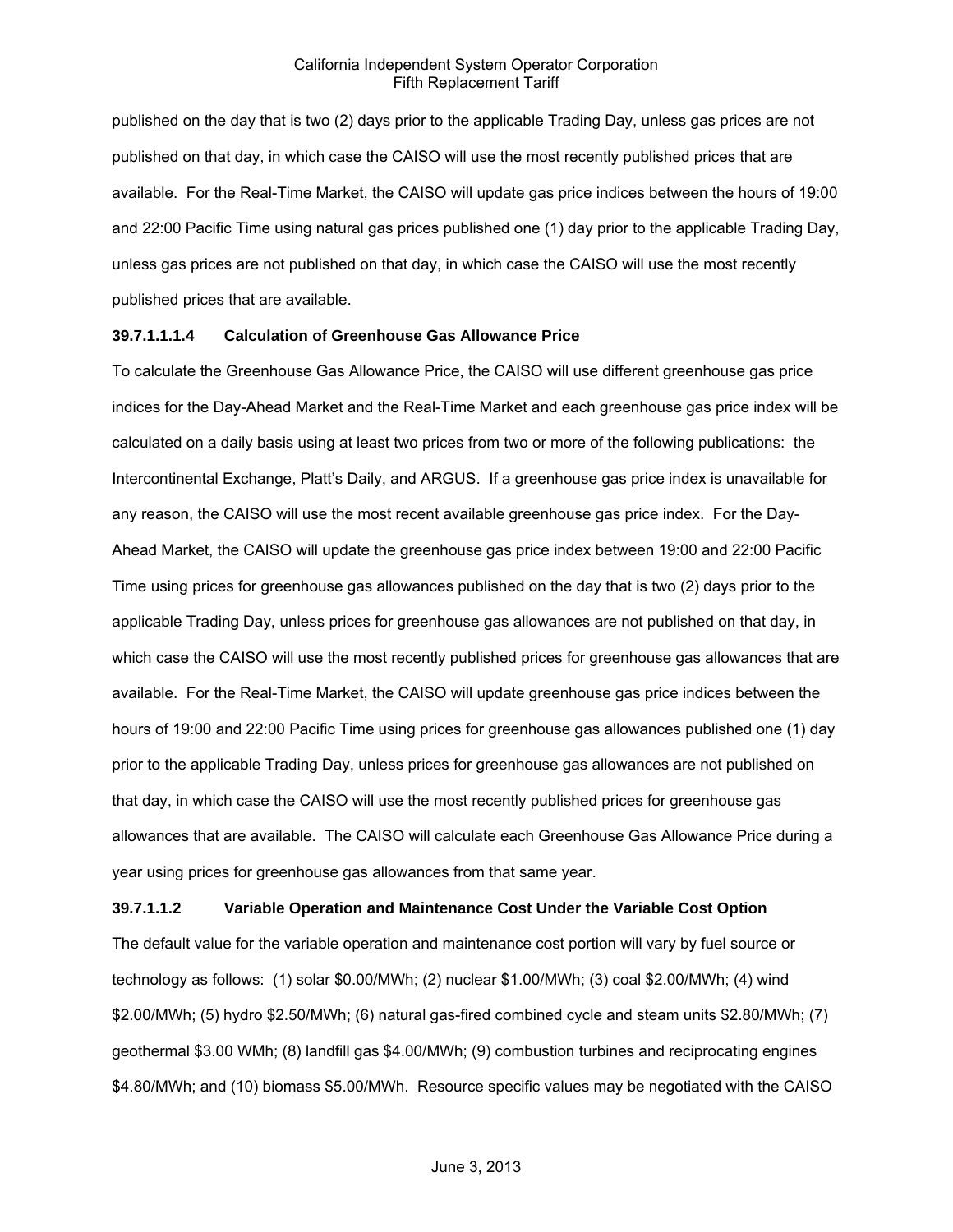or the Independent Entity charged with calculating the Default Energy Bid. Default operation and maintenance values as well as any negotiated values will also be used to calculate Minimum Load Costs pursuant to Section 30.4.

#### **39.7.1.2 LMP Option**

The CAISO will calculate the LMP Option for the Default Energy Bid as a weighted average of the lowest quartile of LMPs at the Generating Unit PNode in periods when the unit was Dispatched during the preceding ninety (90) day period for which LMPs that have passed the price validation and correction process set forth in Section 35 are available. The weighted average will be calculated based on the quantities Dispatched within each segment of the Default Energy Bid curve. Each Bid segment created under the LMP Option for Default Energy Bids will be subject to a feasibility test, as set forth in a Business Practice Manual, to determine whether there are a sufficient number of data points to allow for the calculation of an LMP based Default Energy Bid. The feasibility test is designed to avoid excessive volatility of the Default Energy Bid under the LMP Option that could result when calculated based on a relatively small number of prices.

### **39.7.1.3 Negotiated Rate Option**

# **39.7.1.3.1 Submission Process**

Scheduling Coordinators that elect the Negotiated Rate Option for the Default Energy Bid shall submit a proposed Default Energy Bid along with supporting information and documentation as described in a BPM. Within ten (10) Business Days of receipt, the CAISO or an Independent Entity selected by the CAISO will provide a written response. If the CAISO or Independent Entity accepts the proposed Default Energy Bid, it will become effective within three (3) Business Days from the date of acceptance by the CAISO and remain in effect until: (1) the Default Energy Bid is modified by FERC; (2) the Default Energy Bid is modified by mutual agreement of the CAISO and the Scheduling Coordinator; or (3) the Default Energy Bid expires, is terminated or is modified pursuant to any agreed upon term or condition or pertinent FERC order.

If the CAISO or Independent Entity selected by the CAISO does not accept the proposed Default Energy Bid, the CAISO or Independent Entity selected by the CAISO and the Scheduling Coordinator shall enter a period of good faith negotiations that terminates sixty (60) days following the date of submission of a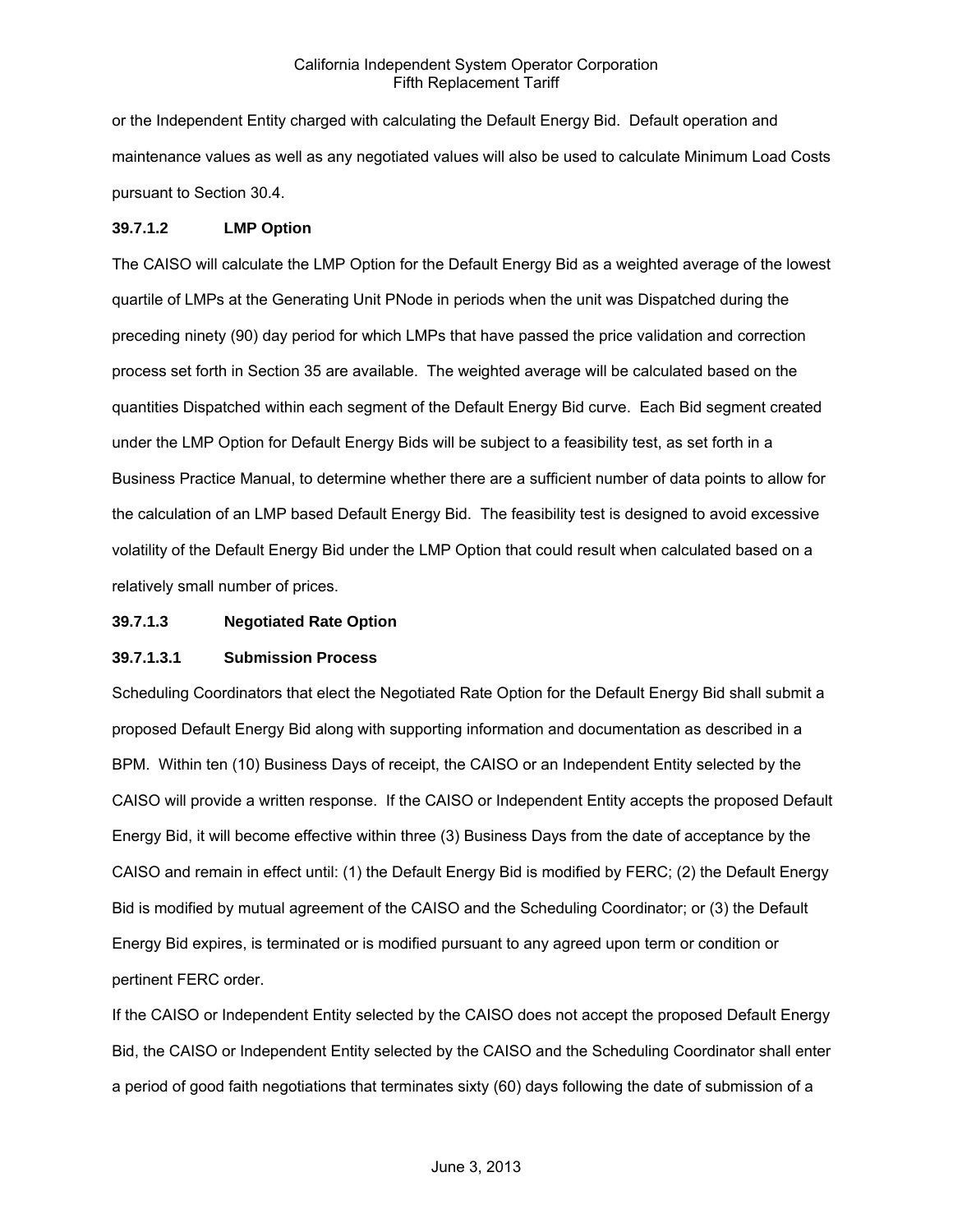proposed Default Energy Bid by a Scheduling Coordinator. If at any time during this period, the CAISO or Independent Entity selected by the CAISO and the Scheduling Coordinator agree upon the Default Energy Bid, it will be become effective within three (3) Business Days of the date of agreement and remain in effect until: (1) the Default Energy Bid is modified by FERC; (2) the Default Energy Bid is modified by mutual agreement of the CAISO and the Scheduling Coordinator; or (3) the Default Energy Bid expires, is terminated or is modified pursuant to any agreed upon term or condition or pertinent FERC order.

If by the end of the sixty (60)-day period the CAISO or Independent Entity selected by the CAISO and the Scheduling Coordinator fail to agree on the Default Energy Bid to be used under the Negotiated Rate Option, the Scheduling Coordinator has the right to file a proposed Default Energy Bid with FERC pursuant to Section 205 of the Federal Power Act.

During the sixty (60)-day period following the submission of a proposed negotiated Default Energy Bid by a Scheduling Coordinator, and pending FERC's acceptance in cases where the CAISO or Independent Entity selected by the CAISO fail to agree on the Default Energy Bid for use under the Negotiated Rate Option and the Scheduling Coordinator filed a proposed Default Energy Bid with FERC pursuant to Section 205 of the Federal Power Act, the Scheduling Coordinator has the option of electing to use any of the other options available pursuant to Section 39.7. If the Scheduling Coordinator does not elect to use any of the other options available pursuant to Section 39.7, or if sufficient data do not exist to calculate a Default Energy Bid using any of these options, the CAISO may establish a temporary Default Energy Bid as specified in Section 39.7.1.5.

#### **39.7.1.3.2 Informational Filings With FERC**

The CAISO shall make an informational filing with FERC of any Default Energy Bids negotiated pursuant to this section, any temporary Default Energy Bids established pursuant to Section 39.7.1.5, or any custom operations and maintenance adders negotiated pursuant to Section 39.7.1.1.2, no later than seven (7) days after the end of the month in which the Default Energy or operations and maintenance values were established.

#### **39.7.1.4 Frequently Mitigated Unit Option**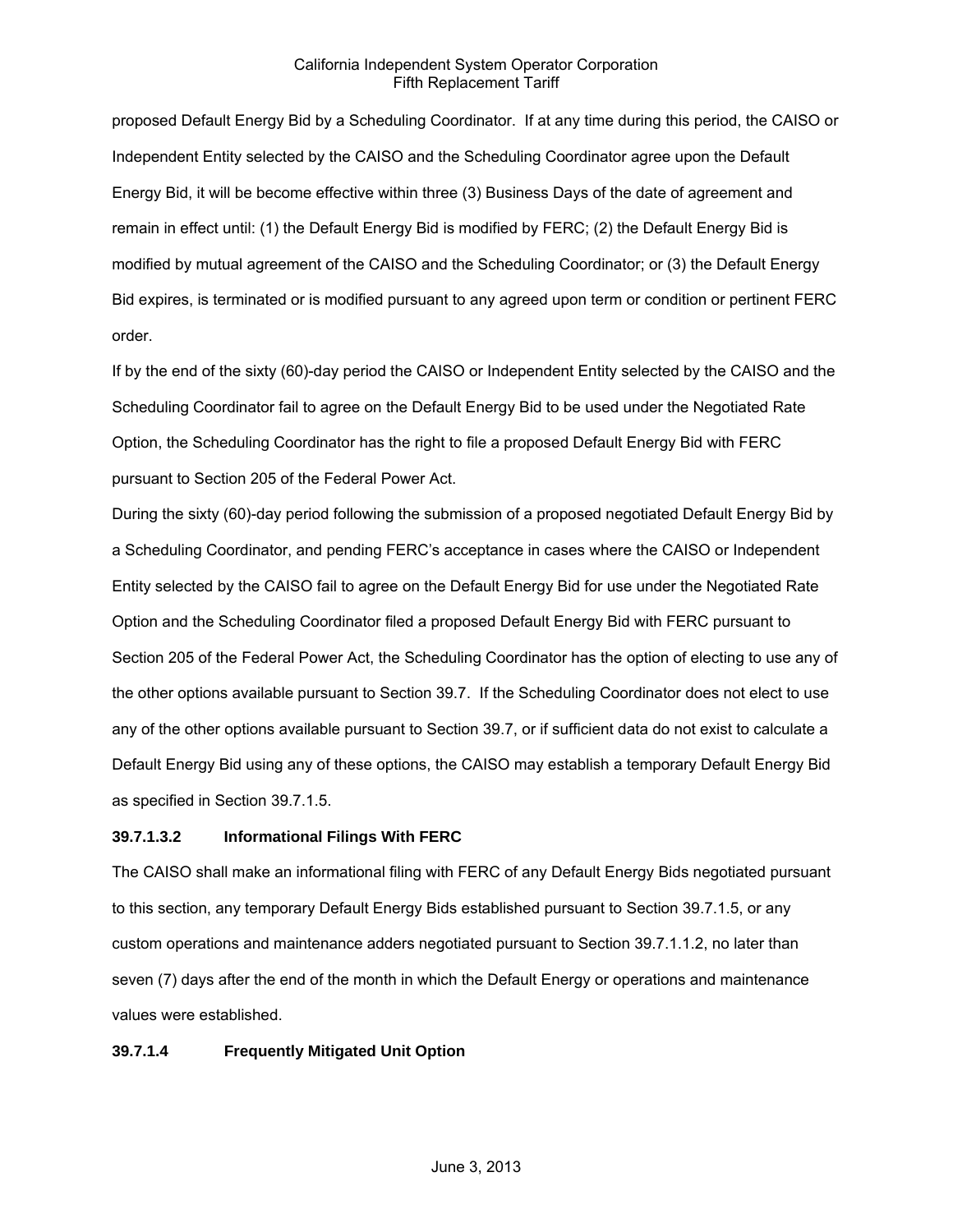A Frequently Mitigated Unit that is eligible for a Bid Adder may select a fourth Default Energy Bid option, which is equal to the Variable Cost Option plus the Bid Adder as described in Section 39.7.

#### **39.7.1.5 Temporary Default Energy Bid**

If the Scheduling Coordinator does not elect to use any of the other options available pursuant to Section 39.7.1, or if sufficient data do not exist to calculate a Default Energy Bid using any of the available options, the CAISO will first seek to obtain from the Scheduling Coordinator any additional data required for calculating the Default Energy Bid options available pursuant to 39.7.1. If the provision of additional data by a Scheduling Coordinator results in additional or modified Default Energy Bid options pursuant to 39.7.1, the Scheduling Coordinator will have another opportunity to elect one of these options as its temporary Default Energy Bid. If the Scheduling Coordinator does not elect to use any of the options available pursuant to Section 39.7.1, or if sufficient data still do not exist to calculate a Default Energy Bid using any of the available options, the CAISO may establish a temporary Default Energy Bid based on one or more of the following: (1) operating cost data, opportunity cost, and other appropriate input from the Market Participant; (2) the CAISO's estimated operating costs of the Electric Facility, taking the best information available to the CAISO; (3) an appropriate average of competitive Bids of one or more similar Electric Facilities; or (4) any of the other options for determining a Default Energy Bid for which data are available.

# **39.7.1.6 Default Energy Bids for RMR Units**

The available capacity in excess of the Maximum Net Dependable Capacity (MNDC) specified in the RMR Contract up to the maximum generation capacity (PMax) is subject to Local Market Power Mitigation. The Scheduling Coordinator for the RMR Unit must rank order its preferences between the Variable Cost Option, the LMP Option, and the Negotiated Rate Option, which shall be the default rank order if no rank order is specified by the Scheduling Coordinator. These preferences will be used to determine the Default Energy Bids for the capacity between the MNDC and PMax. RMR Proxy Bids for RMR Units based on contractually specified costs are used in lieu of Default Energy Bids for the contractual RMR Unit capacity between the minimum generating capacity (PMin) and the MNDC. The CAISO or Independent Entity will concatenate these two calculation methodologies (for calculating RMR Proxy Bids and Default Energy Bids for RMR Units) and will adjust them for monotonicity without lowering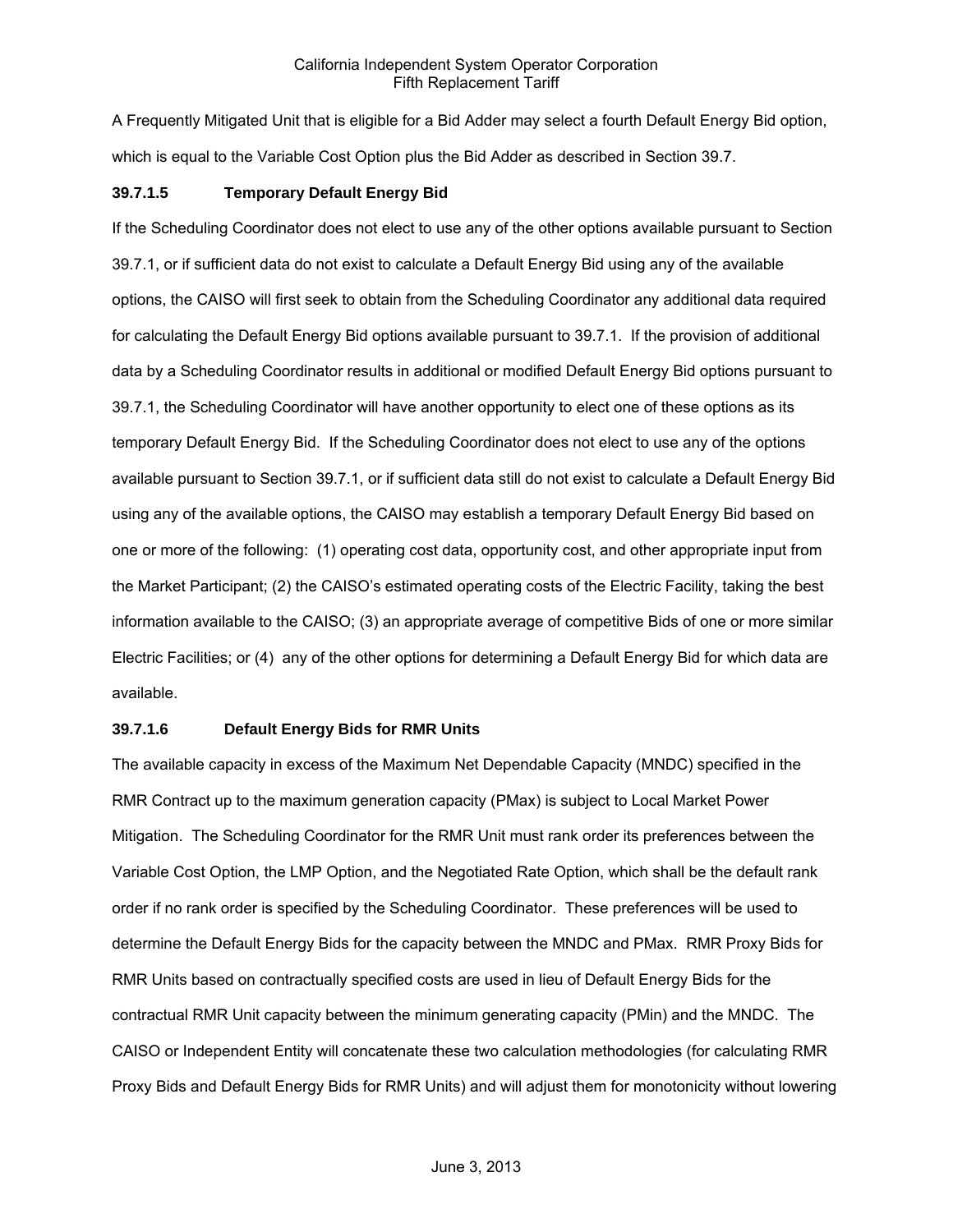any price on either curve to create a single Energy Bid Curve to be used in the MPM processes as described in Sections 31 and 33 for the DAM and RTM, respectively. RMR Units are not eligible to receive a Bid Adder pursuant to Section 39.8 for contractual RMR Unit capacity between PMin and MNDC.

## **39.7.2 Competitive Path Designation**

## **39.7.2.1 Timing of Assessments**

For the DAM, HASP, and RTM, the CAISO will make assessments and designations of whether Transmission Constraints are competitive or non-competitive as part of the MPM runs associated with the DAM, HASP, and RTM, respectively. Only binding Transmission Constraints determined by the MPM process will be assessed in the applicable market.

## **39.7.2.2 Criteria**

Subject to Section 39.7.3, for the DAM, HASP, and RTM, a Transmission Constraint will be noncompetitive only if the Transmission Constraint fails the dynamic competitive path assessment pursuant to this Section 39.7.2.2.

- (a) Transmission Constraints for the DAM As part of the MPM process associated with the DAM, the CAISO will designate a Transmission Constraint for the DAM as noncompetitive when the fringe supply of counter-flow to the Transmission Constraint from all portfolios of suppliers that are not identified as potentially pivotal is less than the demand for counter-flow to the Transmission Constraint. For purposes of determining whether to designate a Transmission Constraint as non-competitive pursuant to this Section 39.7.2.2(a):
	- (i) Counter-flow to the Transmission Constraint means the delivery of Power from a resource to the system load distributed reference bus. If counter-flow to the Transmission Constraint is in the direction opposite to the market flow of Power to the Transmission Constraint, the counter-flow to the Transmission Constraint is calculated as the shift factor multiplied by the resource's scheduled Power. Otherwise, counter-flow to the Transmission Constraint is zero.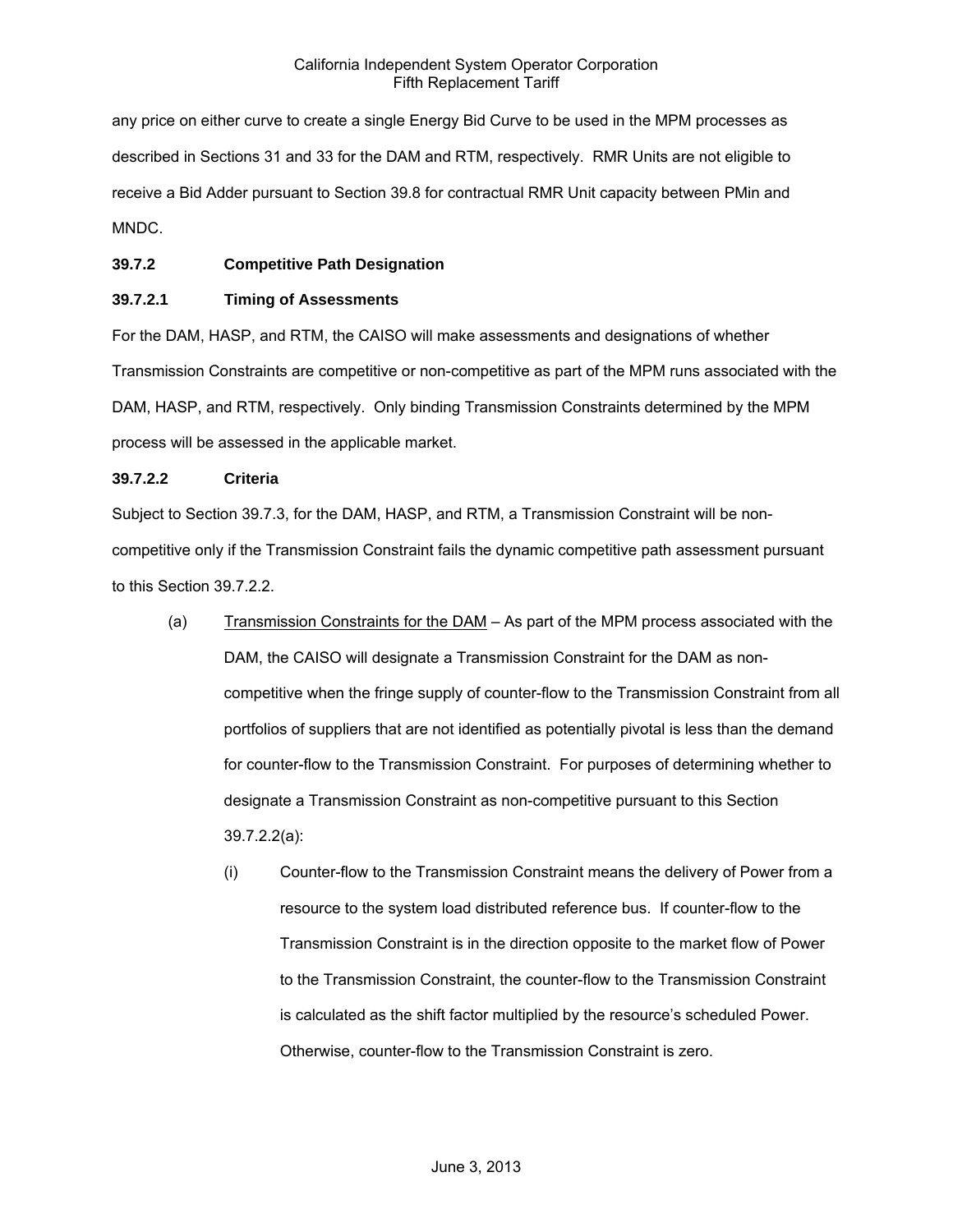- (ii) Fringe supply of counter-flow to the Transmission Constraint means all available capacity from internal resources not controlled by the identified potentially pivotal suppliers and all internal Virtual Supply Awards not controlled by the identified potentially pivotal suppliers that provide counter-flow to the Transmission Constraint. Available capacity reflects the highest capacity of a resource's Energy Bid adjusted for Self-Provided Ancillary Services and derates.
- (iii) Demand for counter-flow to the Transmission Constraint means all internal dispatched Supply and Virtual Supply Awards that provide counter-flow to the Transmission Constraint.
- (iv) Potentially pivotal suppliers mean the three (3) portfolios of net sellers that control the largest quantity of counter-flow supply to the Transmission Constraint.
- (v) Portfolio means the effective available internal generation capacity under the control of the Scheduling Coordinator and/or Affiliate determined pursuant to Section 4.5.1.1.12 and all effective internal Virtual Supply Awards of the Scheduling Coordinator and/or Affiliate. Effectiveness in supplying counter-flow is determined by scaling generation capacity and/or Virtual Supply Awards by the shift factor from that location to the Transmission Constraint being tested.
- (vi) A portfolio of a net seller means any portfolio that is not a portfolio of a net buyer. A portfolio of a net buyer means a portfolio for which the average daily net value of Measured Demand minus Supply over a twelve (12) month period is positive. The average daily net value is determined for each portfolio by subtracting, for each Trading Day, Supply from Measured Demand and then averaging the daily value for all Trading Days over the twelve (12) month period. The CAISO will calculate whether portfolios are portfolios of net buyers in the third month of each calendar quarter and the calculations will go into effect at the start of the next calendar quarter. The twelve (12) month period used in this calculation will be the most recent twelve (12) month period for which data is available. The specific mathematical formula used to perform this calculation will be set forth in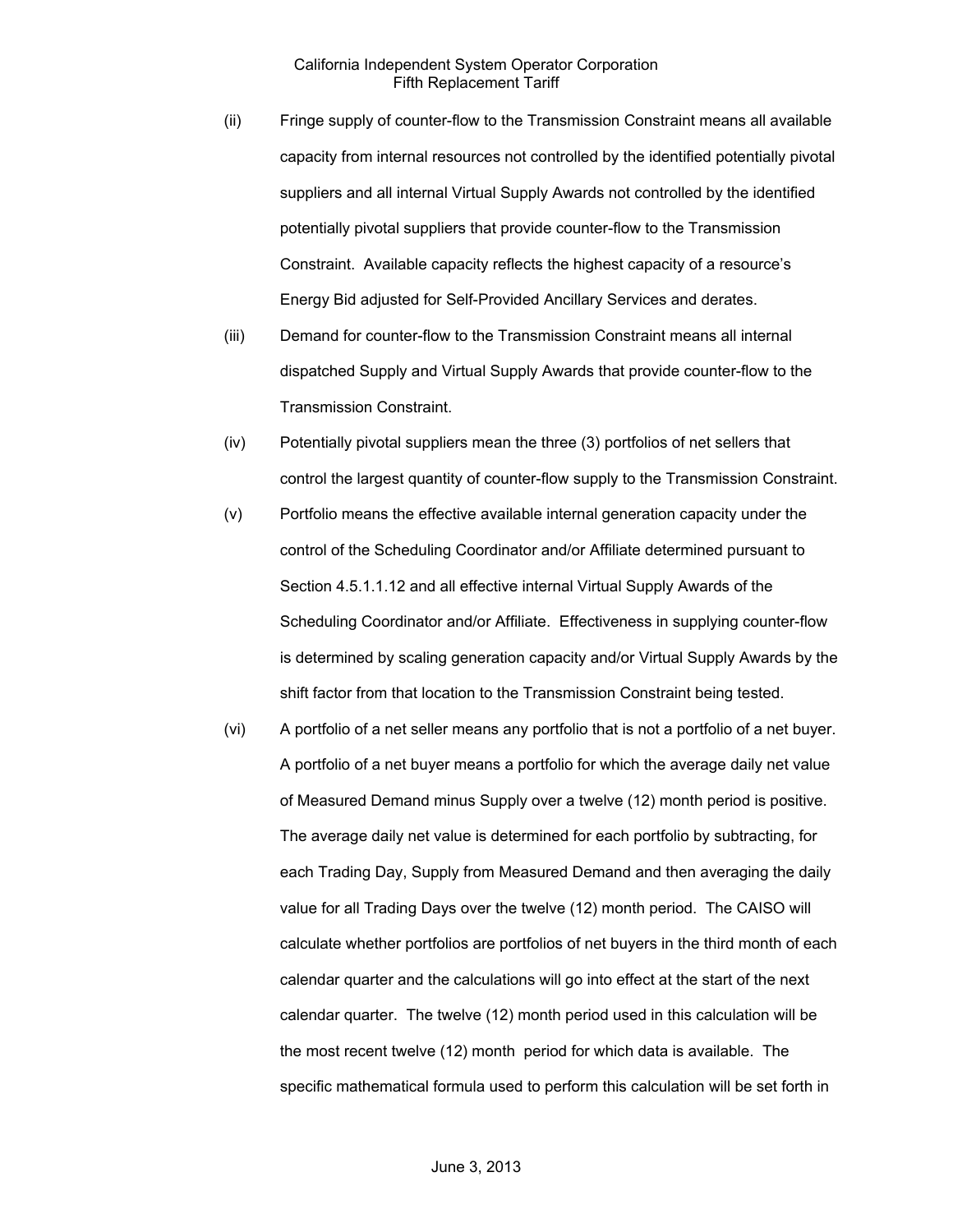a Business Practice Manual. Market Participants without physical resources will be deemed to be net sellers for purposes of this Section 39.7.2.2(a)(vi).

- (vii) In determining which Scheduling Coordinators and/or Affiliates control the resources in the three (3) identified portfolios, the CAISO will include resources and Virtual Supply Awards directly associated with all Scheduling Coordinator ID Codes associated with the Scheduling Coordinators and/or Affiliates, as well as all resources that the Scheduling Coordinators and/or Affiliates control pursuant to Resource Control Agreements registered with the CAISO as set forth Section 4.5.1.1.13. Resources identified pursuant to Resource Control Agreements will only be assigned to the portfolio of the Scheduling Coordinator that has control of the resource or whose Affiliate has control of the resource pursuant to the Resource Control Agreements.
- (b) Transmission Constraints for the HASP and RTM As part of the MPM processes associated with the HASP and RTM, the CAISO will designate a Transmission Constraint for the HASP or RTM as non-competitive when the sum of the supply of counter-flow from all portfolios of potentially pivotal suppliers to the Transmission Constraint and the fringe supply of counter-flow to the Transmission Constraint from all portfolios of suppliers that are not identified as potentially pivotal is less than the demand for counterflow to the Transmission Constraint. For purposes of determining whether to designate a Transmission Constraint as non-competitive pursuant to this Section 39.7.2.2(b):
	- (i) Counter-flow to the Transmission Constraint has the meaning set forth in Section 39.7.2.2(a)(i).
	- (ii) Supply of counter-flow from all portfolios of potentially pivotal suppliers to the Transmission Constraint means the minimum available capacity from internal resources controlled by the identified potentially pivotal suppliers that provide counter-flow to the Transmission Constraint. The minimum available capacity for the current market interval will reflect the greatest amount of capacity that can be physically withheld. The minimum available capacity is the lowest output level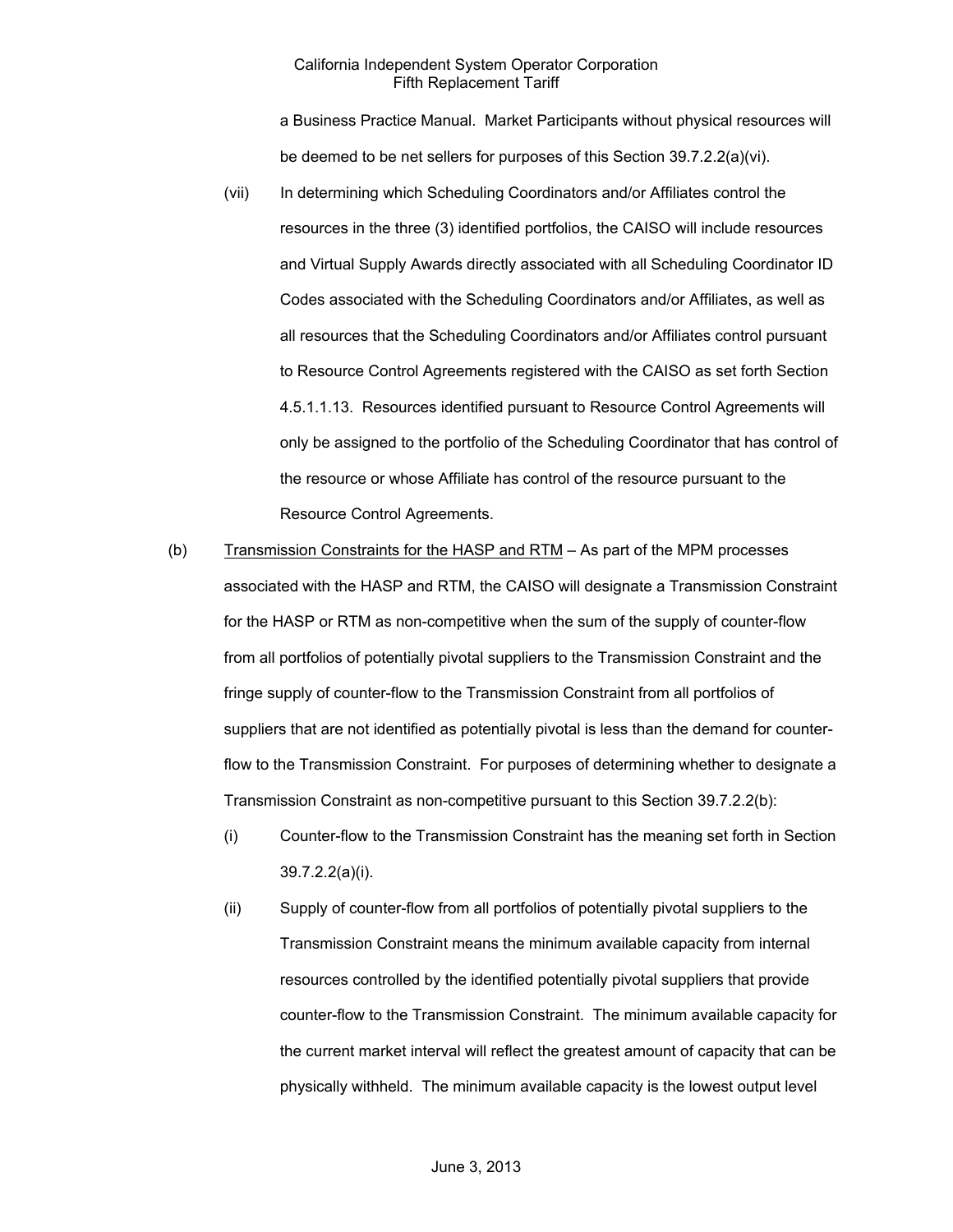the resource could achieve in the current market interval given its dispatch in the last market interval and limiting factors including Minimum Load, Ramp Rate, Self-Provided Ancillary Services, Ancillary Service Awards (in the Real-Time Market only), and derates.

- (iii) Potentially pivotal suppliers mean the three (3) portfolios of net sellers that control the largest quantity of counter-flow supply to the Transmission Constraint that can be withheld. Counter-flow supply to the Transmission Constraint that can be withheld reflects the difference between the highest capacity and the lowest capacity of a resource's Energy Bid (not taking into account the Ramp Rate of the resource), measured from the Dispatch Operating Point for the resource in the immediately preceding fifteen (15) minute interval of the HASP (taking into account the Ramp Rate of the resource), adjusted for Self-Provided Ancillary Services and derates in determining whether to designate a Transmission Constraint as non-competitive for the HASP, or adjusted for Ancillary Service Awards and derates in determining whether to designate a Transmission Constraint as non-competitive for the RTM. In determining whether to designate a Transmission Constraint as non-competitive for the HASP, counter-flow supply to the Transmission Constraint that can be withheld also reflects the PMin of each Short Start Unit with a Start-Up Time of sixty (60) minutes or less that was off-line in the immediately preceding fifteen (15) minute interval of the HASP. In determining whether to designate a Transmission Constraint as non-competitive for the RTM, counter-flow supply to the Transmission Constraint that can be withheld also reflects the PMin of each Short Start Unit with a Start-Up Time of fifteen (15) minutes or less that was offline in the immediately preceding fifteen (15) minute interval.
- (iv) Portfolio means the effective available internal generation capacity under the control of the Scheduling Coordinator and/or Affiliate determined pursuant to Sections 4.5.1.1.12 and 39.7.2.2(a)(vii). Effectiveness in supplying counter-flow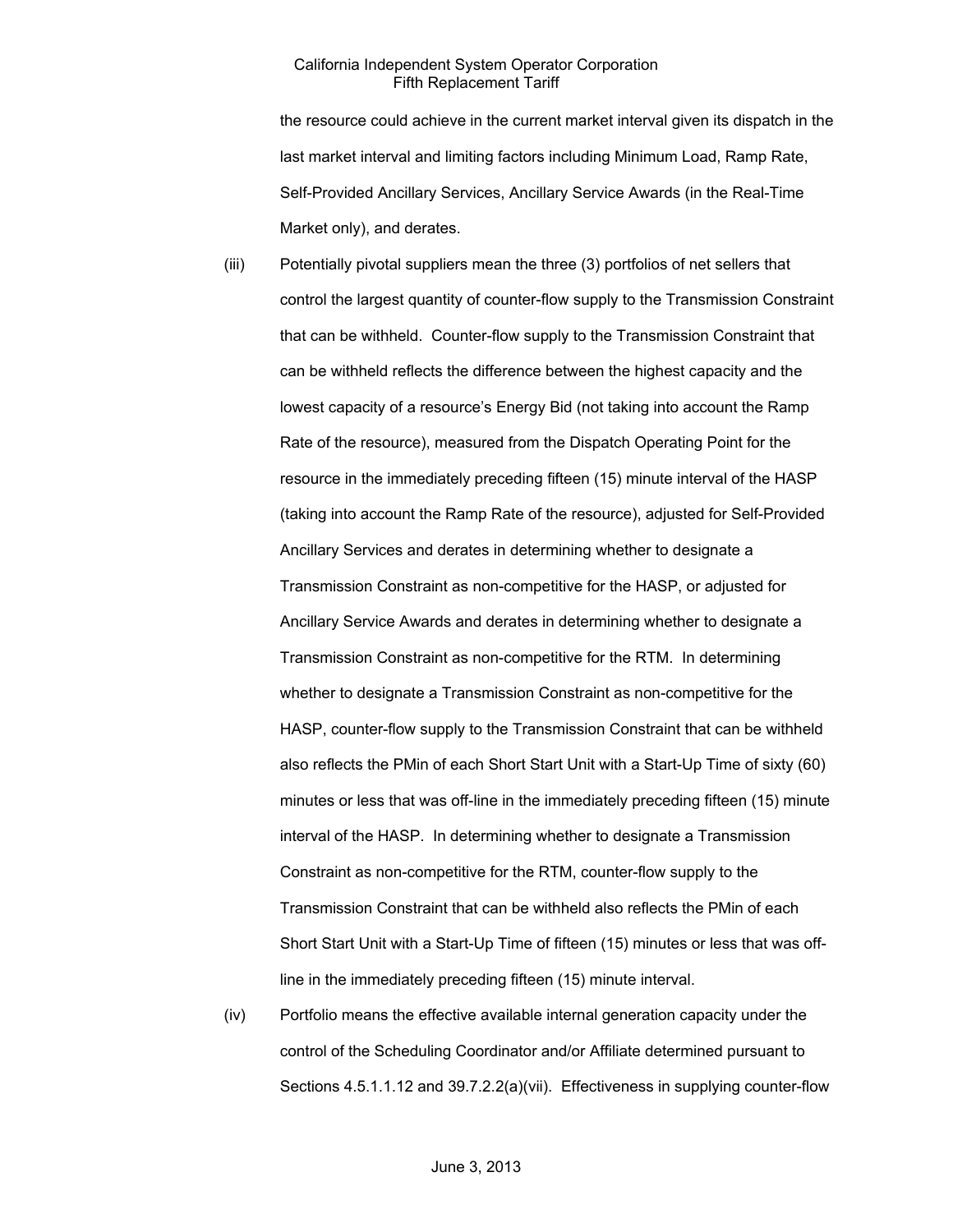is determined by scaling generation capacity by the shift factor from that location to the Transmission Constraint being tested.

- (v) A portfolio of a net seller has the meaning set forth in Section 39.7.2.2(a)(vi).
- (vi) Fringe supply of counter-flow to the Transmission Constraint means all available capacity from internal resources not controlled by the identified potentially pivotal suppliers that provide counter-flow to the Transmission Constraint. Available capacity reflects the highest capacity of a resource's Energy Bid (not taking into account the Ramp Rate of the resource), measured from the Dispatch Operating Point for the resource in the immediately preceding fifteen (15) minute interval of the HASP (taking into account the Ramp Rate of the resource), adjusted for Self-Provided Ancillary Services and derates in determining whether to designate a Transmission Constraint as non-competitive for the HASP, or adjusted for Ancillary Service Awards and derates in determining whether to designate a Transmission Constraint as non-competitive for the RTM.
- (vii) Demand for counter-flow to the Transmission Constraint means all internal dispatched Supply that provides counter-flow to the Transmission Constraint.

#### **39.7.3 Default Competitive Path Designations**

The CAISO will maintain default competitive path designation sets for the Day-Ahead Market and for the HASP/Real-Time Market, which the CAISO will use in order to determine the competitiveness or noncompetitiveness of Transmission Constraints under two circumstances: (1) in the event of a failure of the CAISO Markets software to perform an assessment of whether Transmission Constraints are competitive or non-competitive pursuant to Section 39.7.2; and (2) in order to determine whether Exceptional Dispatches are related to a non-competitive Transmission Constraint for purposes of mitigation of Exceptional Dispatches of resources under Section 39.10(1). Default competitive path designations will be determined pursuant to the methodology set forth in this Section 39.7.3 and will be updated no less frequently than once every seven (7) days. Until the CAISO has developed sufficient information to develop default competitive path designations, the CAISO will continue to utilize the most recent list of competitive path designations determined prior to the effective date of this tariff provision.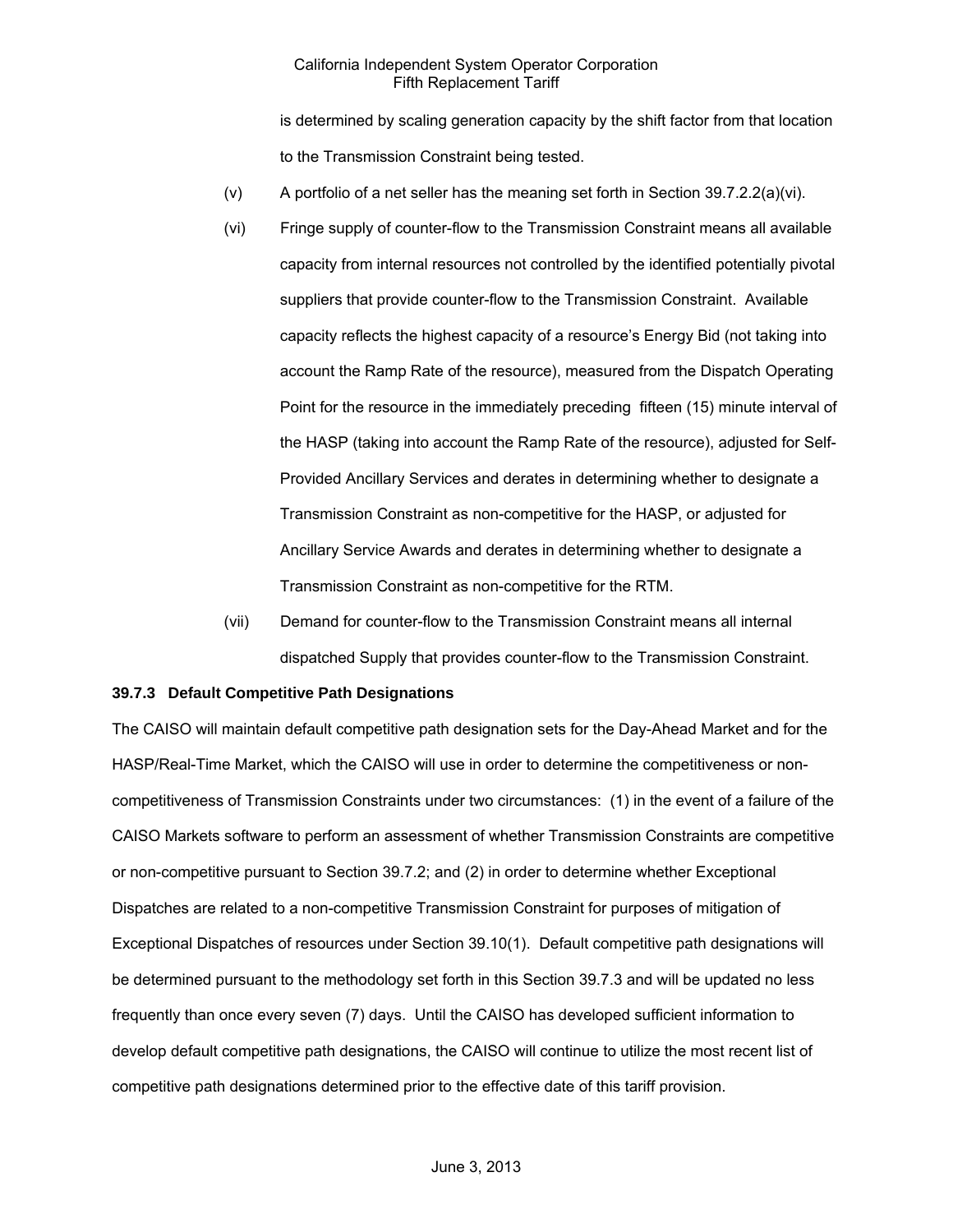### **39.7.3.1 Methodology for Determining Day-Ahead Default Competitive Path Designations for Transmission Constraints Other Than Path 15 and Path 26 Transmission Constraints**

The CAISO will designate a Transmission Constraint other than the Path 15 Transmission Constraint or the Path 26 Transmission Constraint as competitive for purposes of determining default competitive path designations for the Day-Ahead Market only if both of the following conditions are met:

- (1) Congestion occurred on the Transmission Constraint in ten (10) or more hours of the days for which the Transmission Constraint was tested for competitiveness pursuant to Section 39.7.2; and
- (2) the Transmission Constraint was deemed competitive pursuant to Section 39.7.2 in seventy-five (75) percent or more of the instances in which the Transmission Constraint was binding when tested. These calculations will be made utilizing data from the Day-Ahead Market for the most recent sixty (60) Trading Days for which data is available. The CAISO will designate a Transmission Constraint other than the Path 15 Transmission Constraint or the Path 26 Transmission Constraint as non-competitive if the CAISO lacks sufficient data to determine whether the occurrences set forth in Sections 39.7.3.1(1) and 39.7.3.1(2) took place on the Transmission Constraint over the sixty (60) Trading Day period.

### **39.7.3.2 Methodology for Determining HASP/RTM Default Competitive Path Designations for Transmission Constraints Other Than Path 15 and Path 26 Transmission Constraints**

The CAISO will designate a Transmission Constraint other than the Path 15 Transmission Constraint or the Path 26 Transmission Constraint as competitive for purposes of determining default competitive path designations for the HASP/RTM only if both of the following conditions are met:

(1) Congestion occurred on the Transmission Constraint in ten (10) or more of the hours for which the Transmission Constraint was tested for competitiveness pursuant to Section 39.7.2; and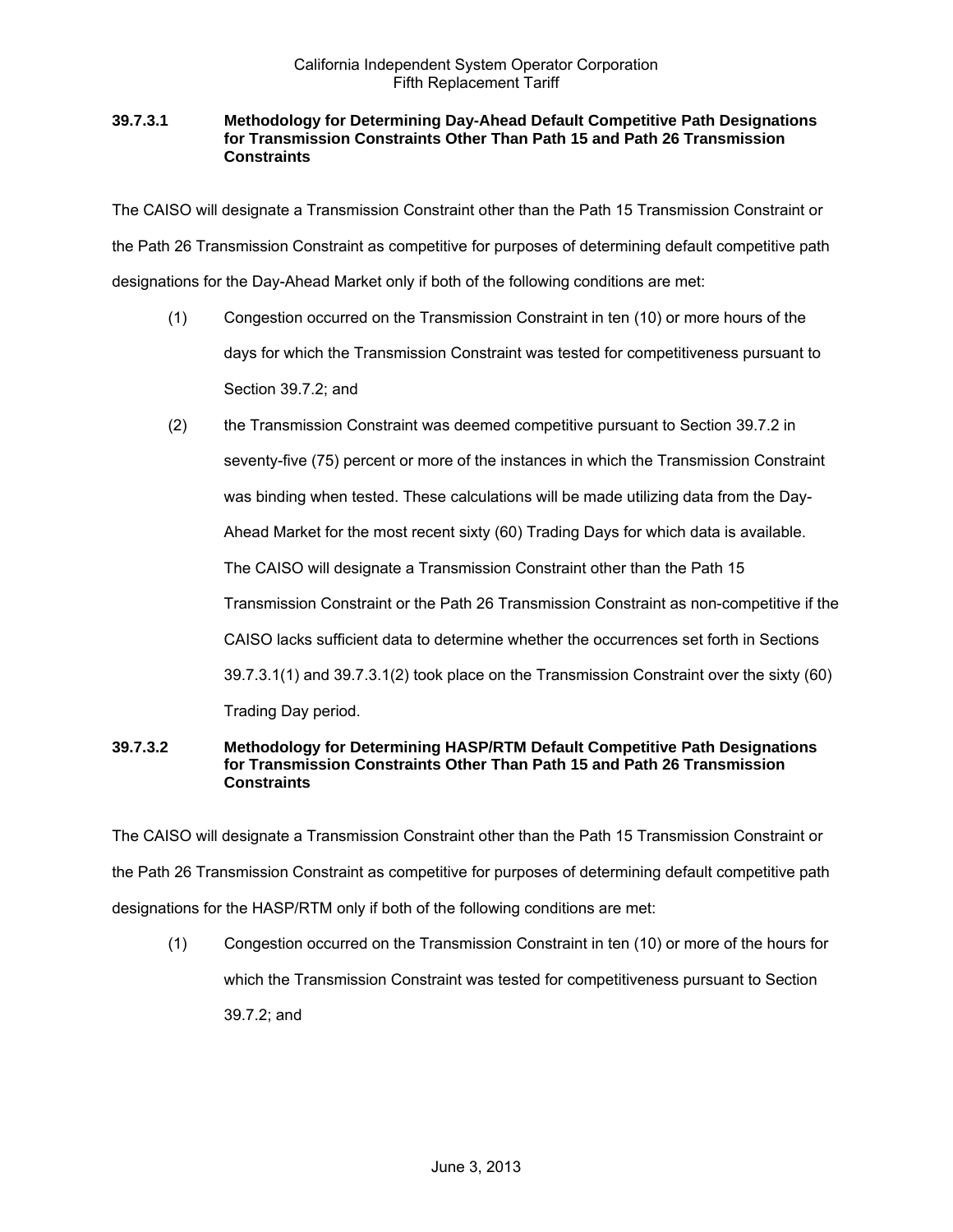(2) the Transmission Constraint was deemed competitive pursuant to Section 39.7.2 in seventy-five (75) percent or more of the instances in which the Transmission Constraint was binding when tested.

These calculations will be made utilizing data from the Real-Time Market for the most recent sixty (60) Trading Days for which data is available. If the Transmission Constraint was binding during any 15 minute interval during an hour, then the Transmission Constraint will be deemed to be binding for the entire hour. If the Transmission Constraint was determined to be non-competitive during any 15-minute interval during an hour, then the Transmission Constraint will be deemed to be non-competitive for the entire hour. The CAISO will designate a Transmission Constraint other than the Path 15 Transmission Constraint or the Path 26 Transmission Constraint as non-competitive if the CAISO lacks sufficient data to determine whether the occurrences set forth in Sections 39.7.3.2(1) and 39.7.3.2(2) took place on the Transmission Constraint over the sixty (60) Trading Day period.

# **39.7.3.3 Methodology for Determining Day-Ahead Default Competitive Path Designations for Path 15 and Path 26 Transmission Constraints**

The CAISO will designate the Path 15 Transmission Constraint or the Path 26 Transmission Constraint as competitive for purposes of determining default competitive path designations for the Day-Ahead Market unless both of the following conditions are met:

- (1) Congestion occurred on the Transmission Constraint in ten (10) or more hours of the days for which the Transmission Constraint was tested for competitiveness pursuant to Section 39.7.2; and
- (2) the Transmission Constraint was deemed competitive pursuant to Section 39.7.2 in fewer than seventy-five (75) percent of the instances in which the Transmission Constraint was binding when tested.

These calculations will be made utilizing data from the MPM for the Day-Ahead Market for the most recent sixty (60) Trading Days for which data is available. The CAISO will designate the Path 15 Transmission Constraint or the Path 26 Transmission Constraint as competitive if the CAISO lacks sufficient data to determine whether the occurrences set forth in Sections 39.7.3.3(1) and 39.7.3.3(2) took place on the Transmission Constraint over the sixty (60) Trading Day period.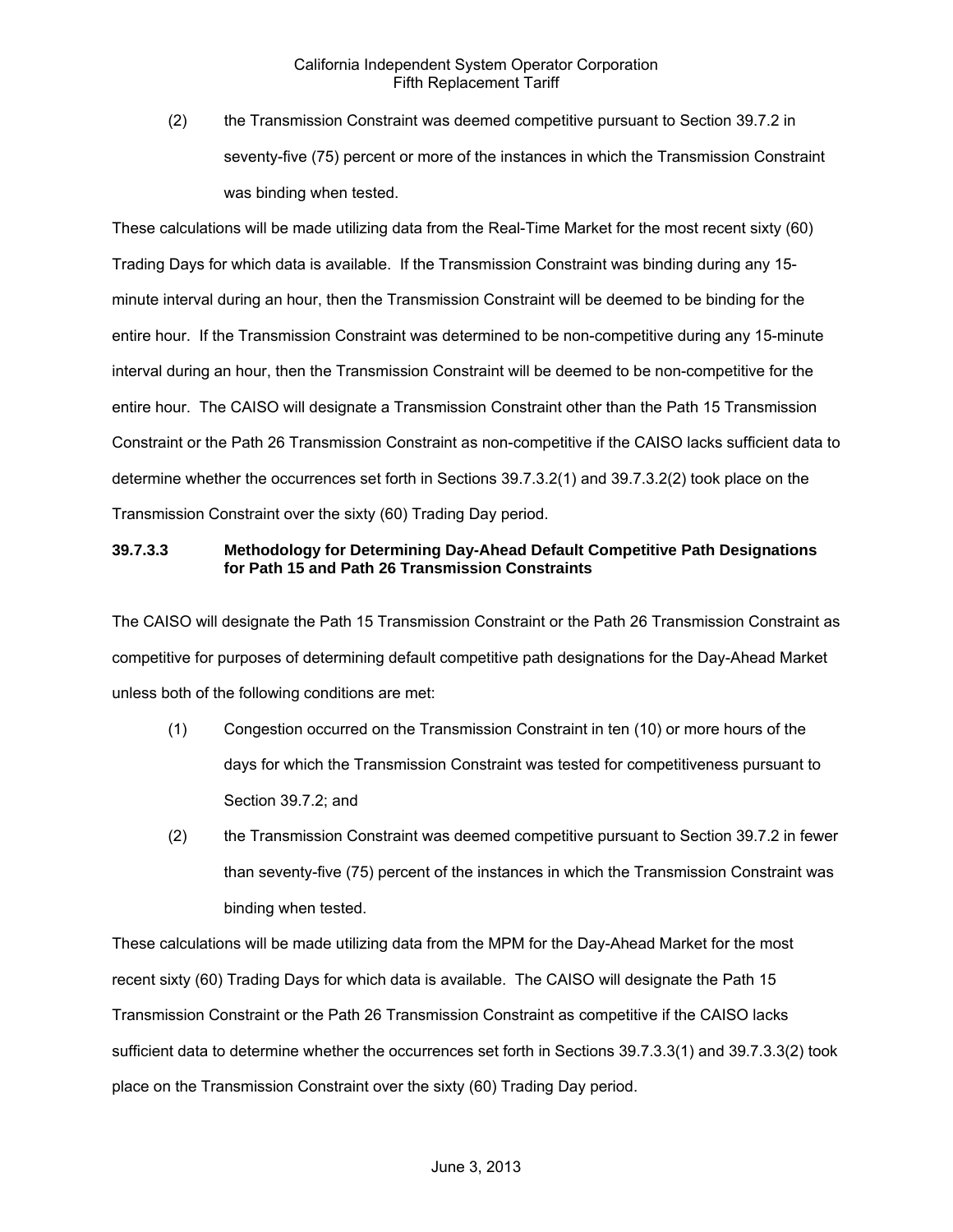# **39.7.3.4 Methodology for Determining HASP/RTM Default Competitive Path Designations for Path 15 and Path 26 Transmission Constraints**

The CAISO will designate the Path 15 Transmission Constraint or the Path 26 Transmission Constraint as competitive for purposes of determining default competitive path designations for the HASP/RTM unless both of the following conditions are met:

- (1) Congestion occurred on the Transmission Constraint in ten (10) or more of the hours for which the Transmission Constraint was tested for competitiveness pursuant to Section 39.7.2; and
- (2) the Transmission Constraint was deemed competitive pursuant to Section 39.7.2 in fewer than seventy-five (75) percent of the instances in which the Transmission Constraint was binding when tested.

These calculations will be made utilizing data from the MPM for the Real-Time Market for the most recent sixty (60) Trading Days for which data is available. If the Transmission Constraint was binding during any 15-minute interval during an hour, then the Transmission Constraint will be deemed to be binding for the entire hour. If the Transmission Constraint was determined to be non-competitive during any 15-minute interval during an hour, then the Transmission Constraint will be deemed to be non-competitive for the entire hour. The CAISO will designate the Path 15 Transmission Constraint or the Path 26 Transmission Constraint as competitive if the CAISO lacks sufficient data to determine whether the occurrences set forth in Sections 39.7.3.4(1) and 39.7.3.4(2) took place on the Transmission Constraint over the sixty (60) Trading Day period.

# **39.8 Eligibility For Bid Adder**

A Scheduling Coordinator submitting Bids for Generating Units is eligible to have a Bid Adder applied to a Generating Unit for the next operating month if the criteria in Section 39.8.1 are met as determined on a monthly basis in the preceding month.

# **39.8.1 Bid Adder Eligibility Criteria**

To receive a Bid Adder, a Generating Unit must: (i) have a Mitigation Frequency that is greater than eighty (80) percent in the previous twelve (12) months; and (ii) must not have a contract to be a Resource Adequacy Resource for its entire Net Qualifying Capacity, or be designated under the CPM for its entire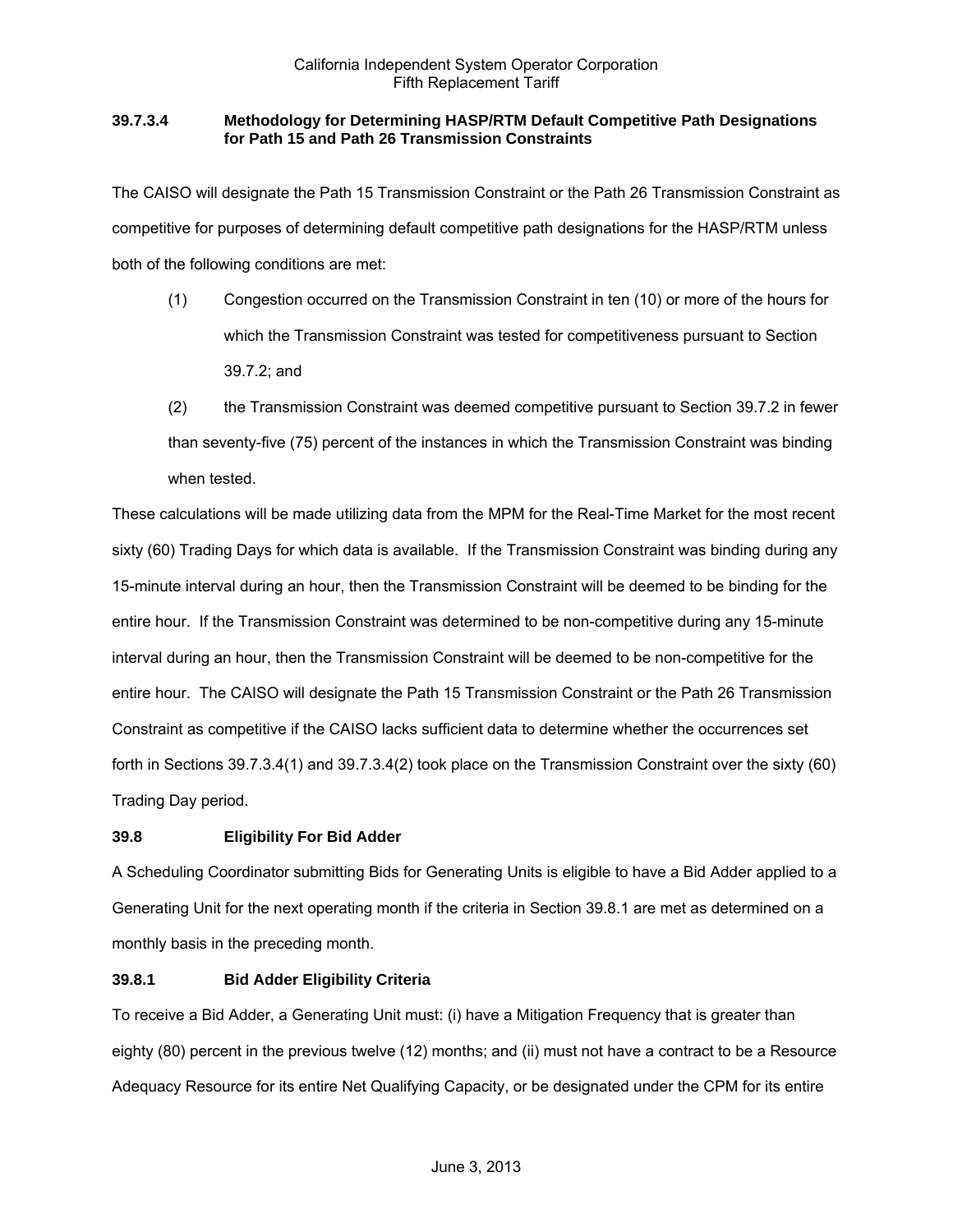Eligible Capacity, or be subject to an obligation to make capacity available under this CAISO Tariff. If a Generating Unit is designated under the CPM for a portion of its Eligible Capacity, the provisions of this section apply only to the portion of the capacity not designated. Scheduling Coordinators for Generating Units seeking to receive Bid Adders must further agree to be subject to the Frequently Mitigated Unit option for a Default Energy Bid. Run hours are those hours during which a Generating Unit has positive metered output. Generating Units that received RMR Dispatches and/or incremental Bids dispatched out of economic merit order to manage local Congestion in an hour prior to the effective date of this Section will have that hour counted as a mitigated hour in their Mitigation Frequency. After the first twelve (12) months from the effective date of this Section, the Mitigation Frequency will be based entirely on a Generating Unit being mitigated under the MPM procedures in Sections 31 and 33.

#### **39.8.2 New Generating Units**

For new Generating Units, with less than twelve (12) months of operation, determination of eligibility for the Bid Adder will be based on data beginning with the first date the Generating Unit participated in the CAISO Markets through the end date of the period for which the Mitigation Frequency is being calculated. The 200 run hour criteria will be pro-rated for the proportion of a twelve (12)-month period that the new Generating Unit submitted effective Bids in the CAISO markets.

#### **39.8.3 Bid Adder Values**

The value of the Bid Adder will be either: (i) a unit-specific value determined in consultation with the CAISO or an independent entity selected by the CAISO, or (ii) a default Bid Adder of \$24/MWh. For Generating Units with a portion of their capacity identified as meeting an LSE's Resource Adequacy Requirements, that Generating Unit's Bid Adder value will be reduced by the percent of the Generating Unit's capacity that is identified as meeting an LSE's Resource Adequacy Requirements. The reduced Bid Adder will be applied to that Generating Unit's entire Default Energy Bid Curve.

#### **39.9 CRR Monitoring And Affiliate Disclosure Requirements**

The CAISO will monitor the CRR holdings and CAISO Markets activity for anomalous market behavior, gaming, or exercise of market power resulting from CRR ownership concentrations that are not aligned with actual transmission usage as a result of secondary market auction outcomes. If the CAISO identifies such behavior it may seek FERC approval to impose position limits on the total number or MW quantity of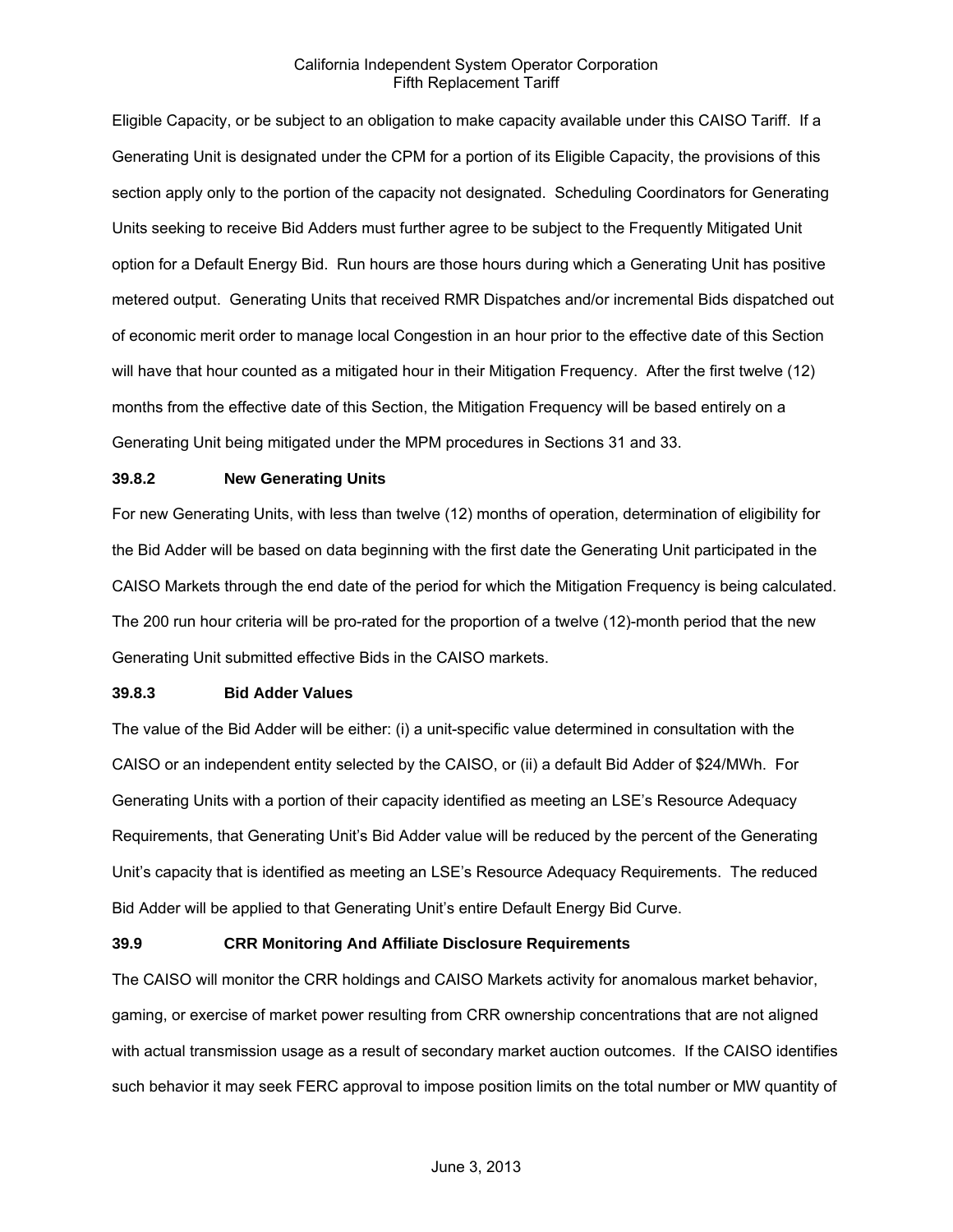CRRs that may be held by any single entity and its Affiliates. Each CRR Holder or Candidate CRR Holder must notify the CAISO of any Affiliate that is a CRR Holder, Candidate CRR Holder, or Market Participant, any Affiliate that participates in an organized electricity market in North America, and any guarantor of any such Affiliate.

### **39.10 Mitigation Of Exceptional Dispatches Of Resources**

The CAISO shall apply Mitigation Measures to Exceptional Dispatches of resources when such resources are committed or dispatched under Exceptional Dispatch for purposes of: (1) addressing reliability requirements related to non-competitive Transmission Constraints; (2) ramping resources with Ancillary Services Awards or RUC Capacity to a dispatch level that ensures their availability in Real-Time; (3) ramping resources to their Minimum Dispatchable Level in Real-Time; and (4) addressing unit-specific environmental constraints not incorporated into the Full Network Model or the CAISO's market software that affect the dispatch of Generating Units in the Sacramento Delta and are commonly known as "Delta Dispatch".

### **39.10.1 Measures For Resources Eligible For Supplemental Revenues**

In all cases where a resource is subject to Mitigation Measures under Section 39.10, and the resource is eligible for supplemental revenues pursuant to Section 39.10.3, Exceptional Dispatch Energy delivered by the resource shall be settled as set forth in either Section 11.5.6.7.1 or Section 11.5.6.7.3, whichever is applicable.

# **39.10.2 Resources Not Eligible For Supplemental Revenues**

In all cases where a resource is subject to Mitigation Measures under Section 39.10, and the resource is not eligible for supplemental revenues pursuant to Section 39.10.3, Exceptional Dispatch Energy delivered by the resource shall be settled as set forth in either Section 11.5.6.7.2 or Section 11.5.6.7.3, whichever is applicable.

# **39.10.3 Eligibility For Supplemental Revenues**

Except as provided in Section 39.10.4, a resource that is committed or dispatched under Exceptional Dispatch shall be eligible for supplemental revenues only during such times that the resource meets all of the following criteria: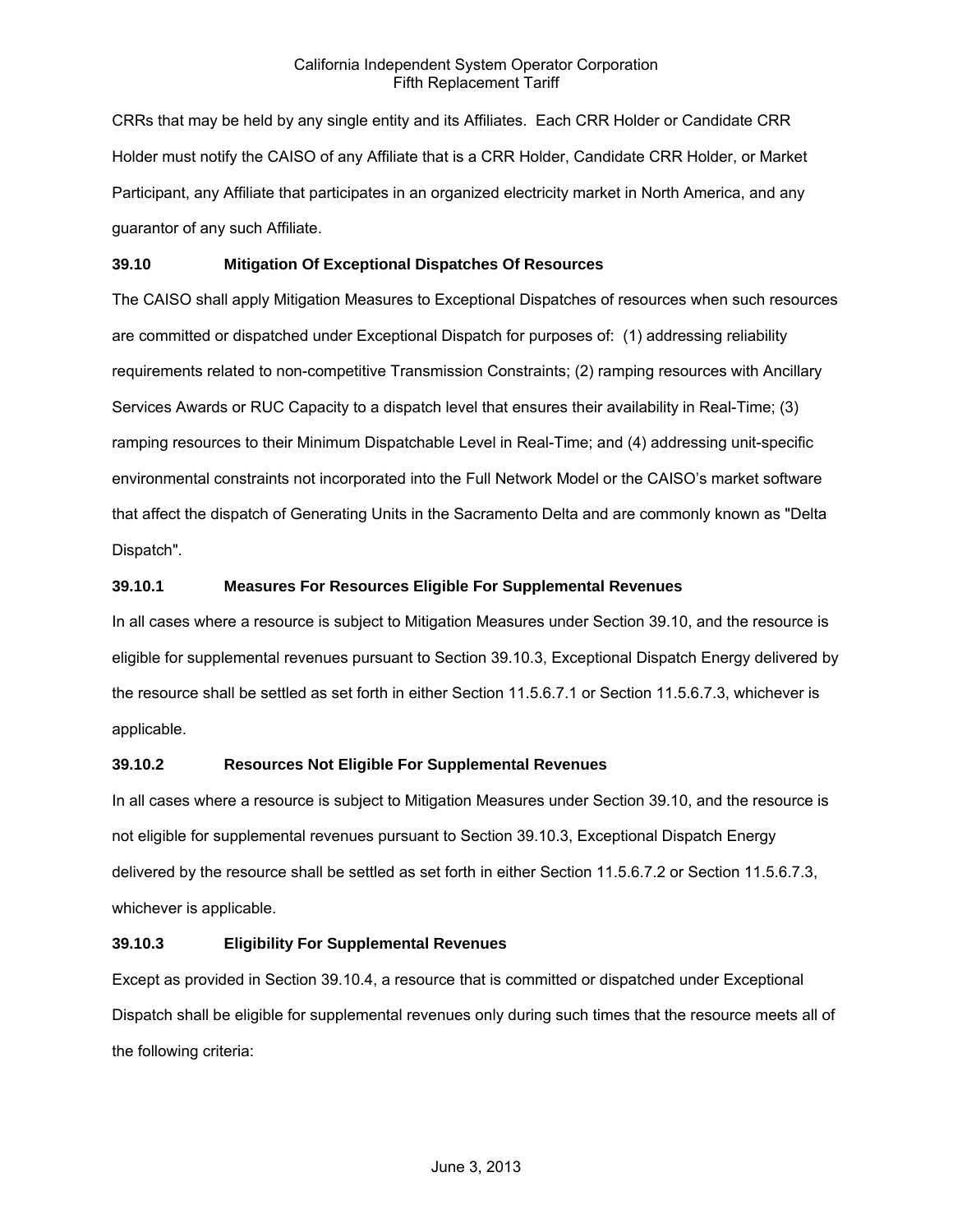- (i) the resource has notified the CAISO, at least seven days prior to the calendar month in which the Exceptional Dispatch occurs, that the resource has chosen to receive supplemental revenues in lieu of an Exceptional Dispatch CPM designation under Section 43.1.5;
- (ii) the resource has been mitigated under Section 39.10;
- (iii) the resource is not under an RMR Contract, is not designated as CPM Capacity, and is not a Resource Adequacy Resource, unless the resource is a Partial Resource Adequacy Resource or a partial CPM resource, and the Exceptional Dispatch requires non-RA Capacity or non-CPM Capacity, in which case only the capacity not committed as Resource Adequacy Capacity or CPM Capacity is eligible for supplemental revenues; and
- (iv) the resource has a Bid in the IFM, HASP, and RTM for the applicable Operating Day or Operating Hour in which the resource is committed or dispatched under Exceptional Dispatch.

### **39.10.4 Limitation On Supplemental Revenues**

Supplemental revenues authorized under this Section 39.10 shall not exceed within a 30-day period (this 30-day period begins on the day of the first Exceptional Dispatch of the resource and re-starts on the day of the first Exceptional Dispatch of the resource following the end of any prior 30-day period) the difference between any monthly CPM Capacity Payments due the resource for the 30-day period (calculated according to the ratio of the actual number of days that the resource had capacity designated as CPM Capacity during the 30-day period to the total number of days in the month) and the monthly CPM Capacity Payment, without any CPM Availability Factor adjustment, for which the resource would be eligible pursuant to Section 43.6 had its entire capacity less any Resource Adequacy Capacity been designated as an CPM resource.

# **39.10.5 Calculation Of Exceptional Dispatch Supplemental Revenues**

The amount of Exceptional Dispatch supplemental revenues accrued by a resource within any 30-day period as defined in Section 39.10.4 shall be a running total of the sum of supplemental revenues received during that 30-day period. The calculation of supplemental revenues accrued by a resource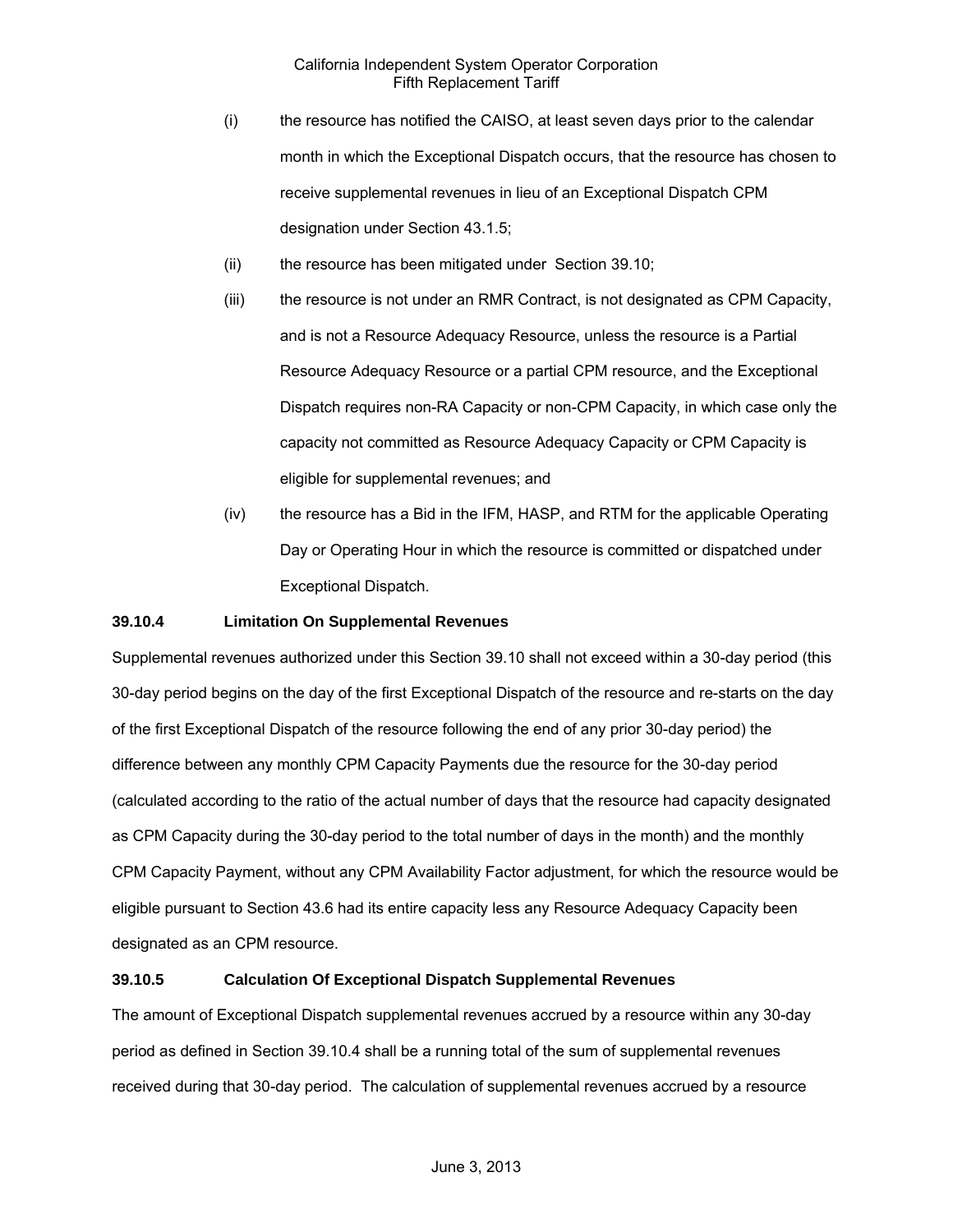within a 30-day period is based on the higher of (a) the Energy Bid price for the resource minus the Default Energy Bid price for the resource or (b) the Resource-Specific Settlement Interval LMP minus the Default Energy Bid price for the resource. The greater of (a) or (b) is multiplied by the amount of Energy provided by the resource under Exceptional Dispatch, and the results of that multiplication are summed across the successive hours of the 30-day period. Once the resource has reached the limit on supplemental revenues described in Section 39.10.4 based on the calculation above, then the Settlement for the resource will be as provided in Section 11.5.6.7.2 and the resource will not be eligible for additional supplemental revenues for the rest of the 30-day period.

# **39.11 Market Power Mitigation Applicable to Virtual Bidding**

# **39.11.1 Affiliate Disclosure Requirements**

Each Convergence Bidding Entity must satisfy the Affiliate disclosure requirements set forth in Section 4.14.2.1.

# **39.11.2 Monitoring of Virtual Bidding Activity**

The CAISO and DMM will monitor virtual bidding activity for anomalous market behavior, gaming, or the exercise of market power.

# **40. Resource Adequacy Demonstration For All SCs In The CAISO BAA**

# **40.1 Applicability**

A Load Serving Entity, and its Scheduling Coordinator, shall be exempt from this Section 40 during the next Resource Adequacy Compliance Year, if the metered peak Demand of the Load Serving Entity did not exceed one (1) MW during the twelve months preceding the last date on which the Load Serving Entity can make the election in Section 40.1.1 for the next Resource Adequacy Compliance Year. This Section 40 shall apply to all other Load Serving Entities and their respective Scheduling Coordinators. For purposes of Section 40, a Load Serving Entity shall not include any entity satisfying the terms of California Public Utilities Code Section 380(j)(3).

# **40.1.1 Election Of Load Serving Entity Status**

On an annual basis, in the manner and schedule set forth in the Business Practice Manual, the Scheduling Coordinator for a Load Serving Entity, not exempt under Section 40.1, shall inform the CAISO whether each such LSE elects to be either: (i) a Reserve Sharing LSE or (ii) a Modified Reserve Sharing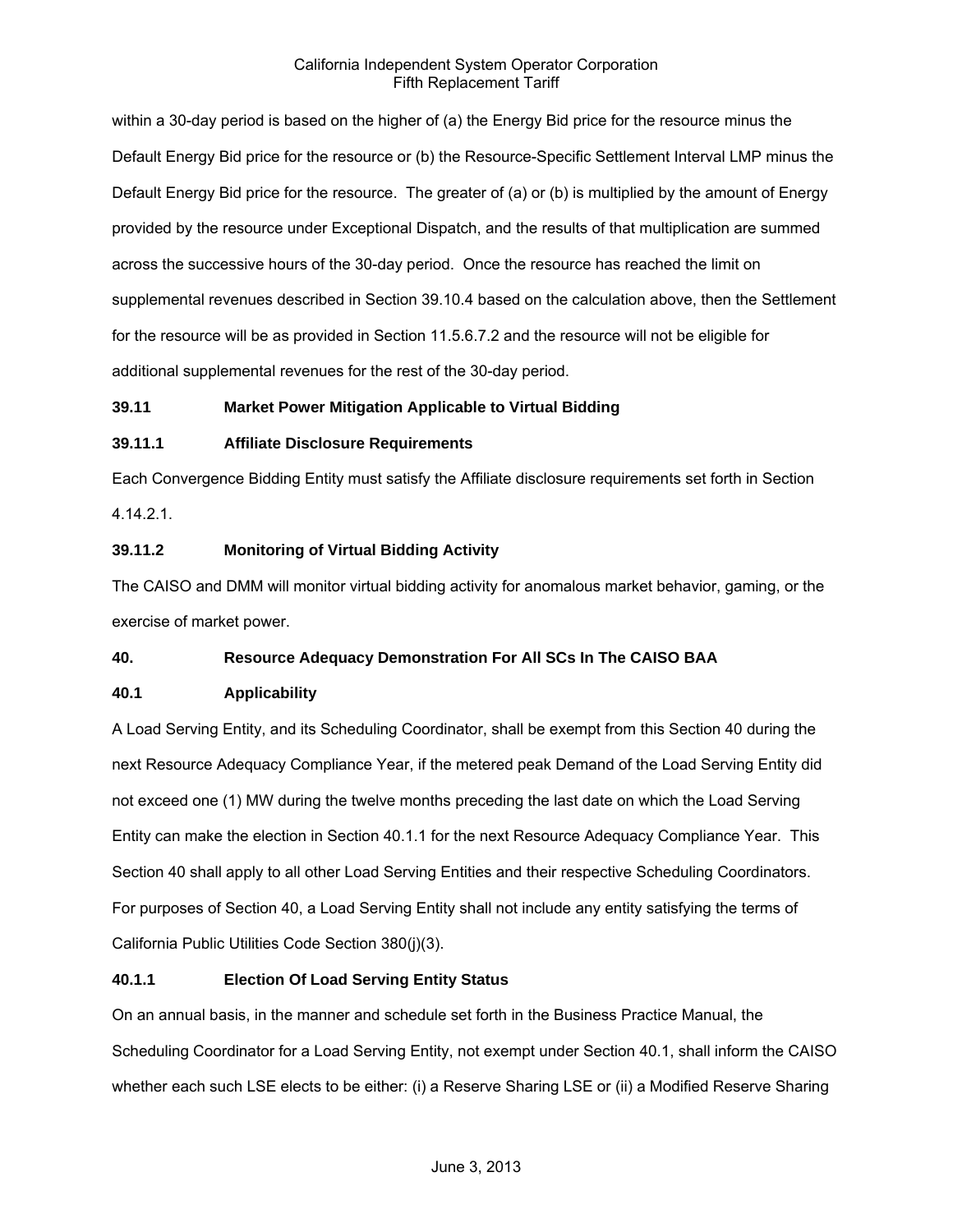LSE. A Scheduling Coordinator for a Load following MSS is not required to make an election under this Section. Scheduling Coordinators for Load following MSSs are subject solely to Sections 40.2.4, 40.3, and with respect to their Local Capacity Area Resources identified in accordance with Section 40.2.4, Section 40.9.

The CAISO may confirm with the CPUC, Local Regulatory Authority, or federal agency, as applicable, the accuracy of the election by the Scheduling Coordinator for any LSE under its respective jurisdiction, or, in the absence of any election by the Scheduling Coordinator, the desired election for any LSE under its jurisdiction. The determination of the CPUC, Local Regulatory Authority, or federal agency will be deemed binding by the CAISO on the Scheduling Coordinator and the LSE. If the Scheduling Coordinator and CPUC, Local Regulatory Authority, or federal agency, as appropriate, fail to make the election on behalf of an LSE in accordance with the Business Practice Manual, the LSE shall be deemed a Reserve Sharing LSE.

### **40.2 Information Requirements For Resource Adequacy Programs**

# **40.2.1 Reserve Sharing LSEs**

# **40.2.1.1 Requirements for CPUC Load Serving Entities Electing Reserve Sharing LSE Status**

- (a) The Scheduling Coordinator for a CPUC Load Serving Entity electing Reserve Sharing LSE status must provide the CAISO with all information or data to be provided to the CAISO as required by the CPUC and pursuant to the schedule adopted by the CPUC, except that the monthly Resource Adequacy Plans or the same information as required to be included in the monthly Resource Adequacy Plans, plus any other information the CAISO requires as identified in the Business Practice Manual, shall be submitted to the CAISO no less than 45 days in advance of the first day of the month covered by the plan, as provided in Section 40.2.1.1(e).
- (b) Where the information or data provided to the CAISO under Section 40.2.1.1(a) does not include Reserve Margin(s), then the provisions of Section 40.2.2.1(b) shall apply.
- (c) Where the information or data provided to the CAISO under Section 40.2.1.1(a)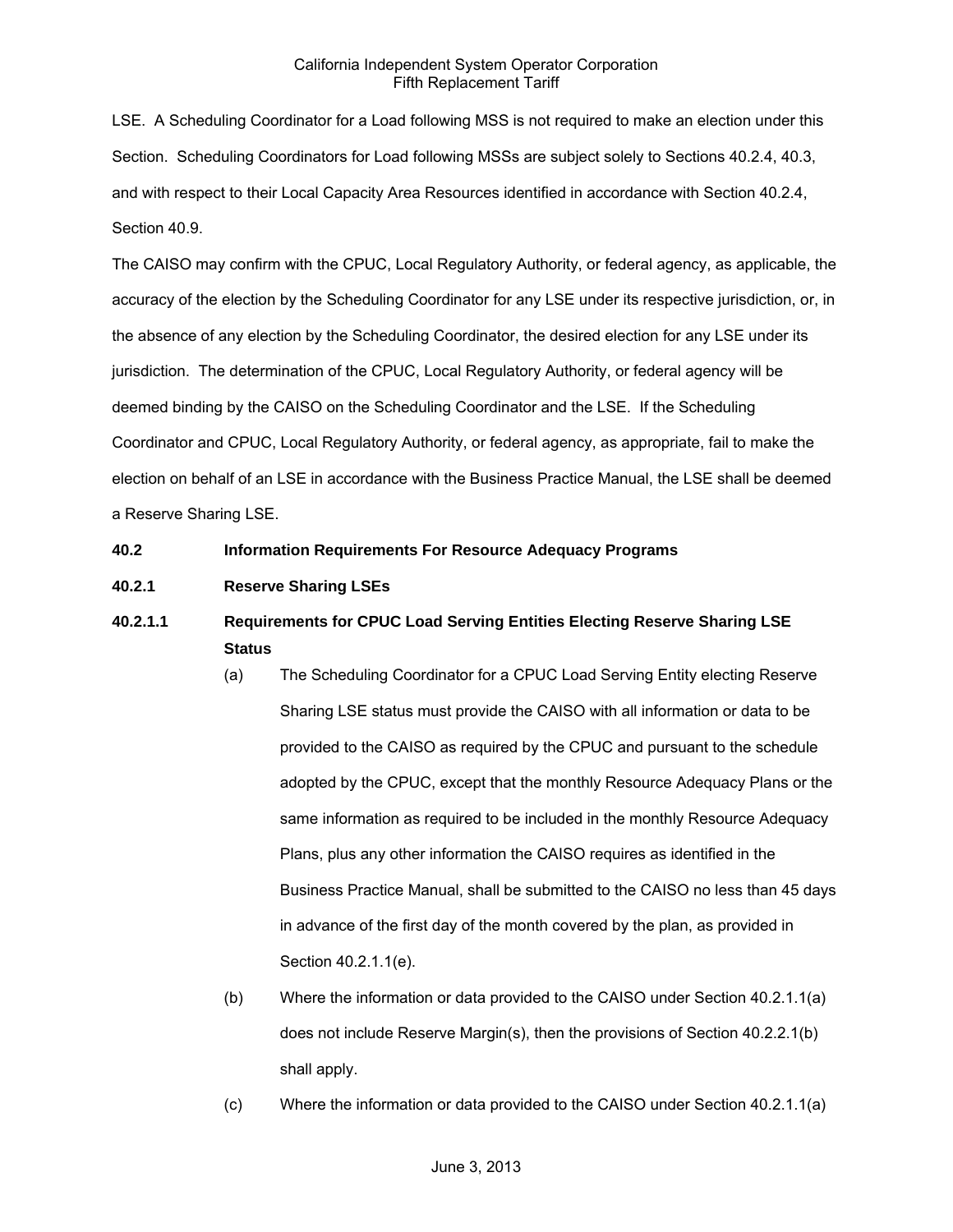does not include criteria for determining qualifying resource types and their Qualifying Capacity, then the provisions of Section 40.8 shall apply.

- (d) Where the information or data provided to the CAISO under Section 40.2.1.1(a) does not include annual and monthly Demand Forecast requirements, then the provisions of Section 40.2.2.3 shall apply.
- (e) Where the information or data provided to the CAISO under Section 40.2.1.1(a) does not include annual and monthly Resource Adequacy Plan requirements, or where there is a requirement to submit monthly Resource Adequacy Plans but the submission date is less than 45 days in advance of the first day of the month covered by the plan, then Section 40.2.2.4 shall apply.
- (f) Notwithstanding Section 40.2.1.1(a) and (e), for the resource adequacy month of January 2013, the monthly Resource Adequacy Plans or the same information as required to be included in the monthly Resource Adequacy Plans, plus any other information the CAISO requires as identified in the Business Practice Manual, shall be submitted to the CAISO no later than November 20, 2012, which is 42 days in advance of the first day of the month.

# **40.2.2 Non-CPUC LSEs Electing Reserve Sharing LSE Status**

# **40.2.2.1 Reserve Margin**

- (a) The Scheduling Coordinator for a Non-CPUC Load Serving Entity electing Reserve Sharing LSE status must provide the CAISO with the Reserve Margin(s) adopted by the appropriate Local Regulatory Authority or federal agency for use in the annual Resource Adequacy Plan and monthly Resource Adequacy Plans listed as a percentage of the Demand Forecasts developed in accordance with Section 40.2.2.3.
- (b) For the Scheduling Coordinator for a Non-CPUC Load Serving Entity for which the appropriate Local Regulatory Authority or federal agency has not established a Reserve Margin(s) or a CPUC Load Serving Entity subject to Section 40.2.1.1(b) that has elected Reserve Sharing LSE status, the Reserve Margin for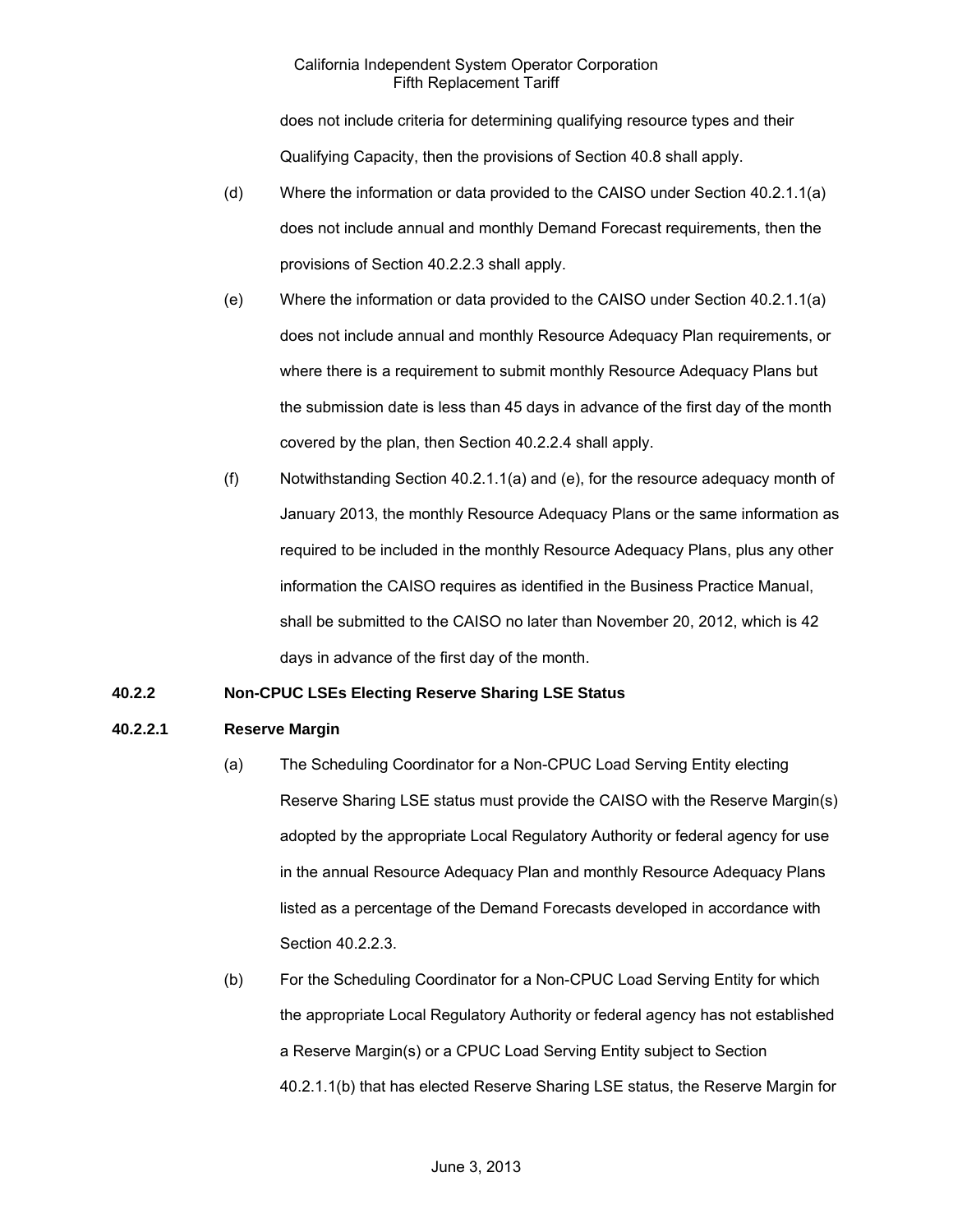each month shall be no less than fifteen percent (15%) of the LSE's peak hourly Demand for the applicable month, as determined by the Demand Forecasts developed in accordance with Section 40.2.2.3.

# **40.2.2.2 Qualifying Capacity Criteria**

The Scheduling Coordinator for a Non-CPUC Load Serving Entity electing Reserve Sharing LSE status must provide the CAISO with a description of the criteria adopted by the Local Regulatory Authority or federal agency for determining qualifying resource types and the Qualifying Capacity from such resources and any modifications thereto as they are implemented from time to time. The Reserve Sharing LSE may elect to utilize the criteria set forth in Section 40.8.

### **40.2.2.3 Demand Forecasts**

The Scheduling Coordinator for a Non-CPUC Load Serving Entity or CPUC Load Serving Entity subject to Section 40.2.1.1(b) electing Reserve Sharing LSE status must provide annual and monthly Demand Forecasts on the schedule and in the reporting format(s) set forth in the Business Practice Manual. The annual and monthly Demand Forecasts shall utilize the annual and monthly coincident peak Demand determinations provided by the California Energy Commission for such Load Serving Entity, which will be calculated from the Demand Forecast information submitted to the California Energy Commission by each Reserve Sharing LSE; or (ii) if the California Energy Commission does not produce coincident peak Demand Forecasts for the Load Serving Entity, the annual and monthly coincident peak Demand Forecasts produced by the CAISO for such Load Serving Entity in accordance with its Business Practice Manual. Scheduling Coordinators must provide data and information, as may be requested by the CAISO, necessary to develop or support the Demand Forecasts required by this Section.

# **40.2.2.4 Annual and Monthly Resource Adequacy Plans**

The Scheduling Coordinator for a Non-CPUC Load Serving Entity or a CPUC Load Serving Entity subject to Section 40.2.1.1(b) electing Reserve Sharing LSE status must provide annual and monthly Resource Adequacy Plans for such Load Serving Entity, as follows:

(a) Each annual Resource Adequacy Plan must be submitted to the CAISO on a schedule and in the reporting format(s) set forth in the Business Practice Manual. The annual Resource Adequacy Plan must, at a minimum, set forth the Local Capacity Area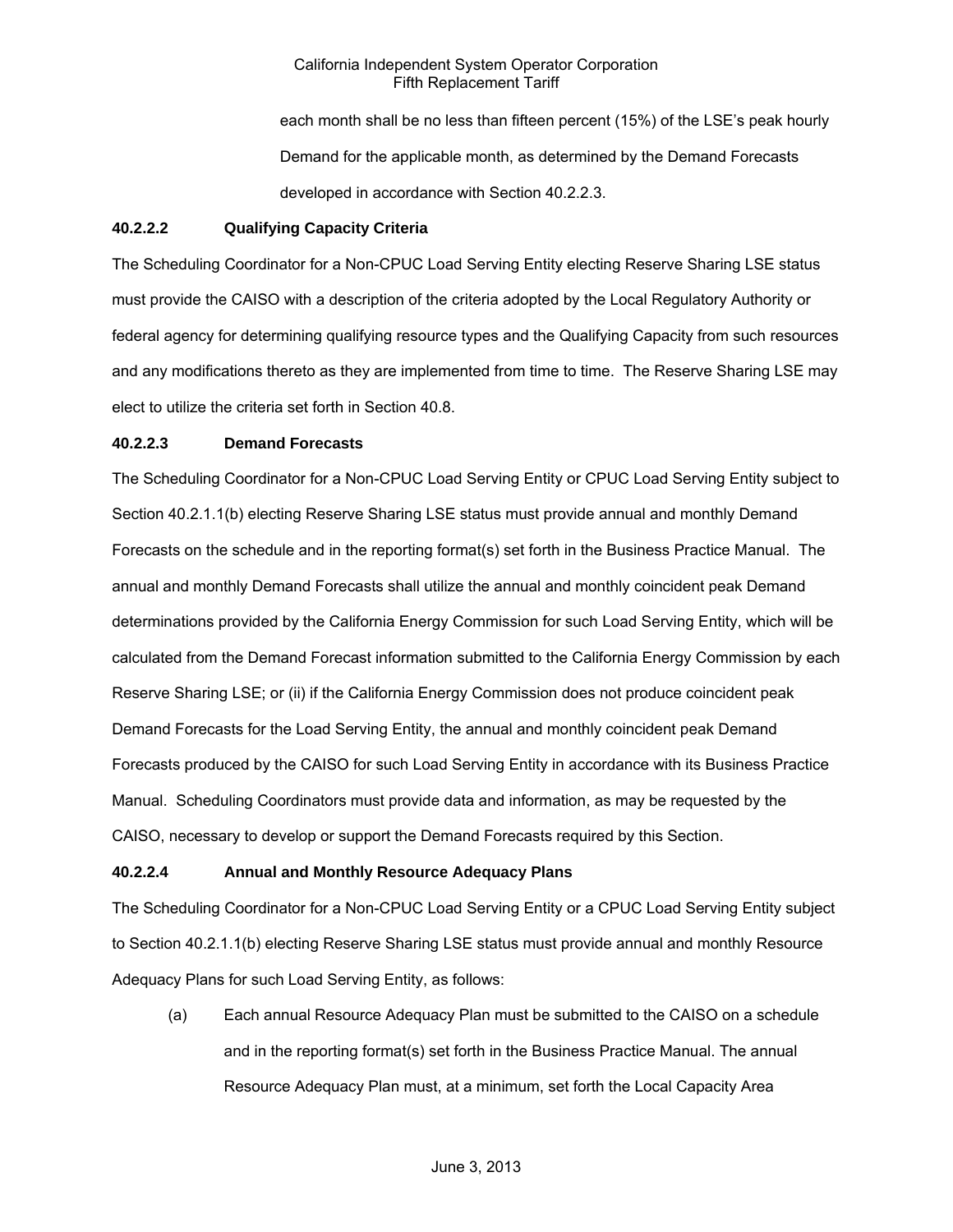Resources, if any, procured by the Load Serving Entity as described in Section 40.3.

- (b) Each monthly Resource Adequacy Plan or the same information as required to be included in the monthly Resource Adequacy Plan, plus any other information the CAISO requires as identified in the Business Practice Manual, must be submitted to the CAISO at least 45 days in advance of the first day of the month covered by the plan, and in accordance with the schedule and in the reporting format(s) set forth in the Business Practice Manual. The monthly Resource Adequacy Plan must identify all resources, including Local Capacity Area Resources, the Load Serving Entity will rely upon to satisfy the applicable month's peak hour Demand of the Load Serving Entity as determined by the Demand Forecasts developed in accordance with Section 40.2.2.3 and applicable Reserve Margin. Resource Adequacy Plans must utilize the Net Qualifying Capacity requirements of Section 40.4.
- (c) The Scheduling Coordinator for the Load Serving Entity may submit at any time from 45 days through 11 days in advance of the relevant month, a revision to its monthly Resource Adequacy Plan to correct an error in the plan. The CAISO will not accept any revisions to a monthly Resource Adequacy Plan from 10 days in advance of the relevant month through the end of the month, unless the Scheduling Coordinator for the Load Serving Entity demonstrates good cause for the change and explains why it was not possible to submit the change earlier.
- (d) In order to ensure that the CAISO's outage replacement determination remains accurate, the Scheduling Coordinator for the Load Serving Entity that submits a revision to its monthly Resource Adequacy Plan to correct an error must include in the revision a MW amount of Resource Adequacy Capacity for each day of month that is no less than the MW amount of Resource Adequacy Capacity included in its original plan for each day of the month.
- (e) In order to ensure that the amount of Resource Adequacy Capacity required to be included in the Load Serving Entity's Resource Adequacy Plan is operationally available to the CAISO throughout the resource adequacy month, the Load Serving Entity that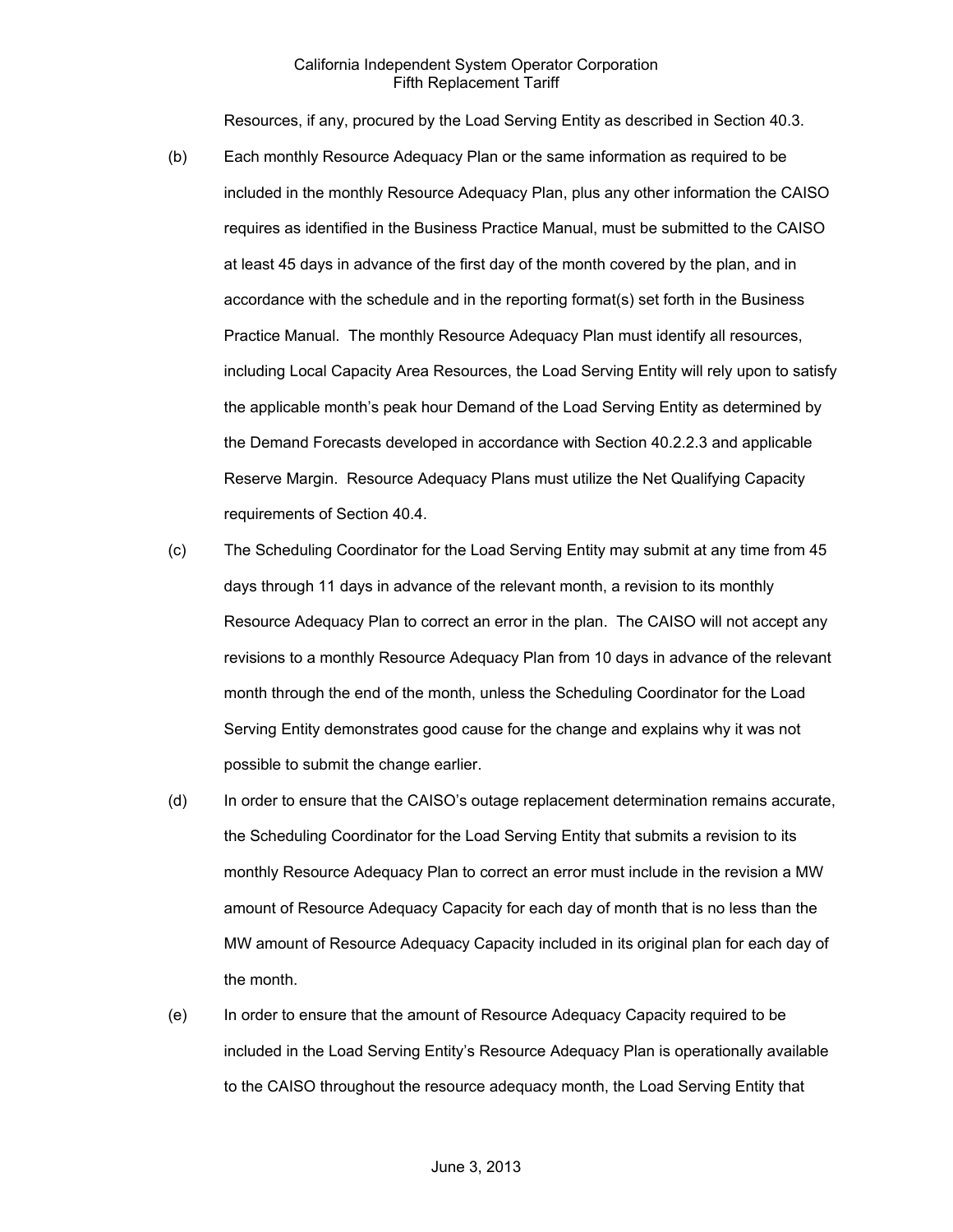submits the monthly Resource Adequacy Plan is subject to the replacement requirement in Section 9.3.1.3.1.

(f) Notwithstanding Section 40.2.2.4(b), for the resource adequacy month of January 2013, the monthly Resource Adequacy Plans or the same information as required to be included in the monthly Resource Adequacy Plans, plus any other information the CAISO requires as identified in the Business Practice Manual, shall be submitted to the CAISO no later than November 20, 2012, which is 42 days in advance of the first day of the month. Notwithstanding Section 40.2.2.4(c), for the resource adequacy month of January 2013, the Scheduling Coordinator for the Load Serving Entity may submit at any time from 42 days through 11 days in advance of the relevant month, a revision to its monthly Resource Adequacy Plan to correct an error in the plan.

# **40.2.3 Modified Reserve Sharing LSEs**

### **40.2.3.1 Reserve Margin**

- (a) The Scheduling Coordinator for a Load Serving Entity electing Modified Reserve Sharing LSE status must provide the CAISO with the Reserve Margin(s) adopted by the CPUC, Local Regulatory Authority, or federal agency, as appropriate, for use in the annual Resource Adequacy Plan and monthly Resource Adequacy Plans listed as a percentage of the Demand Forecasts developed in accordance with Section 40.2.3.3.
- (b) For the Scheduling Coordinator for a Load Serving Entity electing Modified Reserve Sharing LSE status for which the CPUC, Local Regulatory Authority, or federal agency, as appropriate, has not established a Reserve Margin, the Reserve Margin shall be no less than fifteen percent (15%) of the applicable month's peak hour Demand of the Load Serving Entity, as determined by the Demand Forecasts developed in accordance with Section 40.2.3.3.

#### **40.2.3.2 Qualifying Capacity**

The Scheduling Coordinator for a Load Serving Entity electing Modified Reserve Sharing LSE status must provide the CAISO with a description of the criteria for determining qualifying resource types and the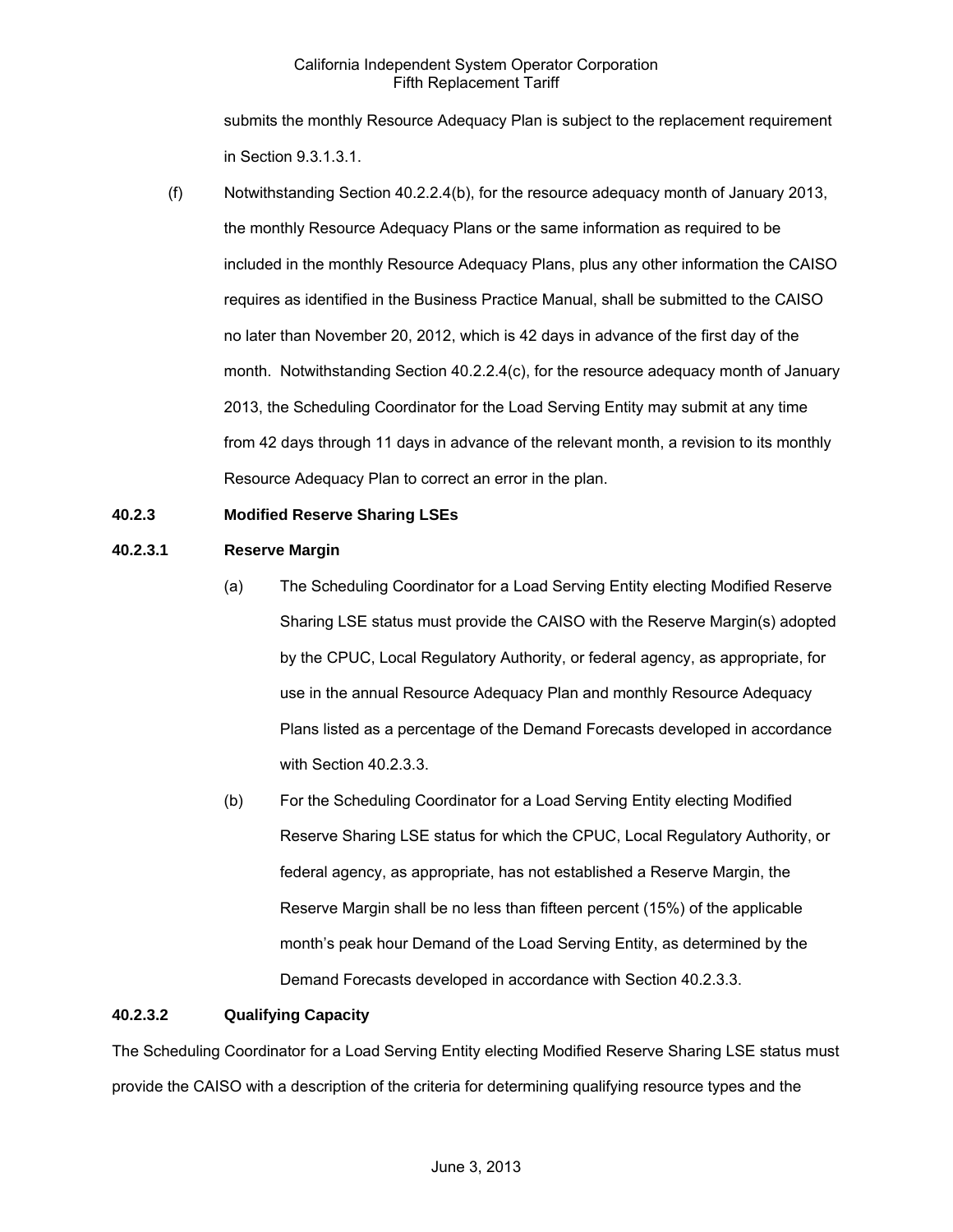Qualifying Capacity from such resources and any modifications thereto as they are implemented from time to time. The Modified Reserve Sharing LSE may elect to utilize the criteria set forth in Section 40.8.

### **40.2.3.3 Demand Forecasts**

- (a) The Scheduling Coordinator for a Load Serving Entity electing Modified Reserve Sharing LSE status must provide annual and monthly Demand Forecasts on the schedule and in the reporting format(s) set forth in the Business Practice Manual. The annual and monthly Demand Forecasts shall utilize the annual and monthly coincident peak Demand determinations provided by the California Energy Commission for such Load Serving Entity, which will be calculated from Demand Forecast data submitted to the California Energy Commission by each Modified Reserve Sharing LSE; or (ii) if the California Energy Commission does not produce coincident peak Demand Forecasts for the Load Serving Entity, the annual and monthly coincident peak Demand Forecasts produced by the CAISO for such Load Serving Entity in accordance with its Business Practice Manual. Scheduling Coordinators must provide data and information, as may be requested by the CAISO, to develop or support the Demand Forecast required by this Section 40.2.3.3(b).
- (b) The Scheduling Coordinator for a Load Serving Entity electing Modified Reserve Sharing LSE status must submit, on the schedule and in the reporting format set forth in the Business Practice Manual, hourly Demand Forecasts for each Trading Hour of the next Trading Day for each Modified Reserve Sharing LSE represented. The Scheduling Coordinator for a Load Serving Entity electing Modified Reserve Sharing LSE status must provide data or supporting information, as requested by the CAISO, for the Demand Forecasts required by this Section 40.2.3.3(b) for each Modified Reserve Sharing LSE served by the Scheduling Coordinator and a description of the criteria upon which the Demand Forecast was developed, and any modifications thereto as they are implemented from time to time.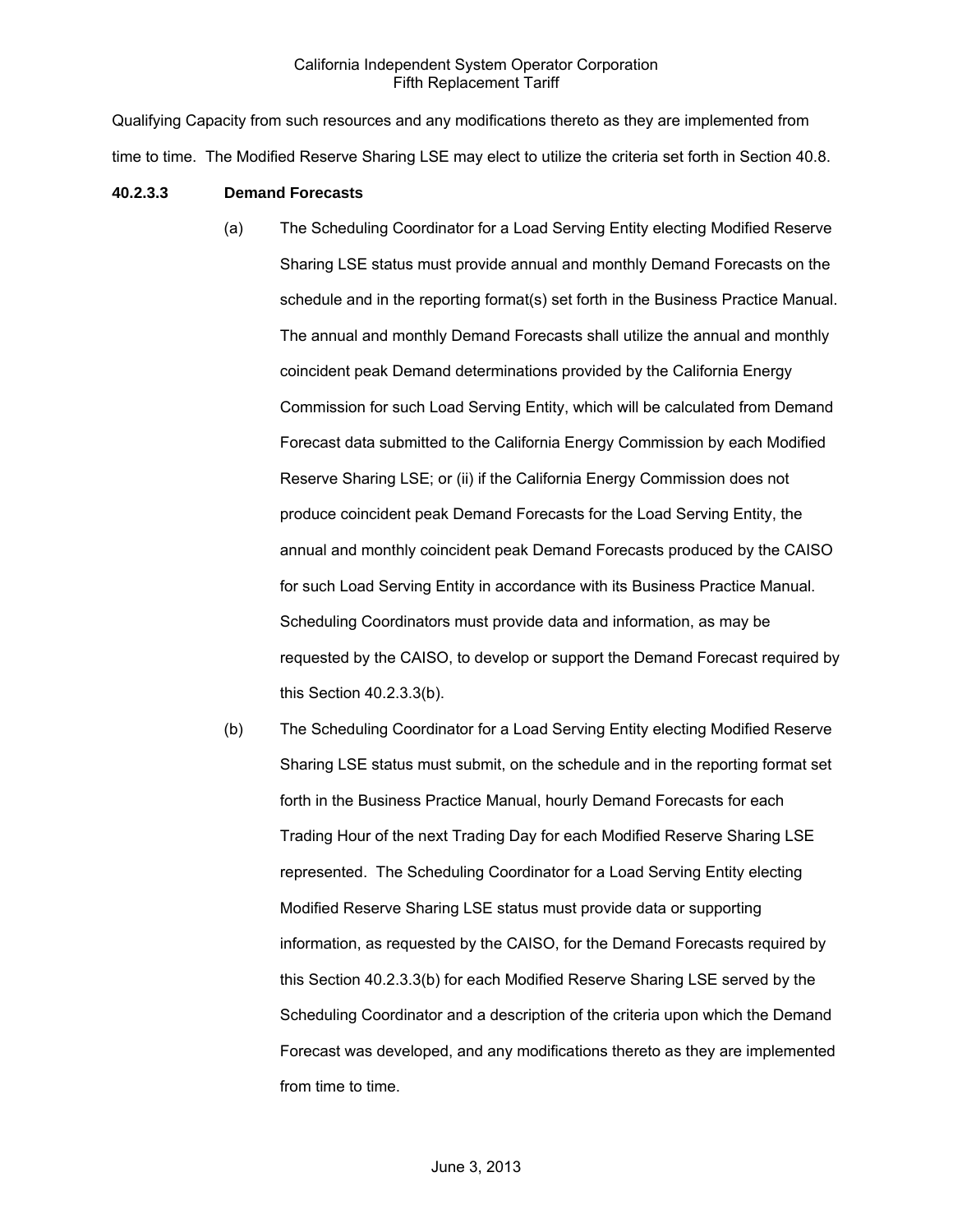## **40.2.3.4 Annual and Monthly Resource Adequacy Plans**

The Scheduling Coordinator for a Load Serving Entity electing Modified Reserve Sharing LSE status must provide annual and monthly Resource Adequacy Plans, for each Modified Reserve Sharing LSE served by the Scheduling Coordinator, as follows:

- (a) Each annual Resource Adequacy Plan must be submitted to the CAISO on a schedule and in the reporting format(s) set forth in the Business Practice Manual. The annual Resource Adequacy Plan must, at a minimum, set forth the Local Capacity Area Resources, if any, procured by the Modified Reserve Sharing LSE as described in Section 40.3.
- (b) Each monthly Resource Adequacy Plan or the same information as required to be included in the monthly Resource Adequacy Plan, plus any other information the CAISO requires as identified in the Business Practice Manual, must be submitted to the CAISO at least 45 days in advance of the first day of the month covered by the plan, and in accordance with the schedule and in the reporting format(s) set forth in the Business Practice Manual. The monthly Resource Adequacy Plan must identify the resources the Modified Reserve Sharing LSE will rely upon to satisfy its forecasted monthly Demand and Reserve Margin as set forth in Section 40.2.3.1, for the relevant reporting period and must utilize the Net Qualifying Capacity requirements of Section 40.4.
- (c) The Scheduling Coordinator for the Load Serving Entity may submit, at any time from 45 days through 11 days in advance of the relevant month, a revision to its monthly Resource Adequacy Plan to correct an error in the plan. The CAISO will not accept any revisions to a monthly Resource Adequacy Plan from 10 days in advance of the relevant month through the end of the month, unless the Scheduling Coordinator for the Load Serving Entity demonstrates good cause for the change and explains why it was not possible to submit the change earlier.
- (d) In order to ensure that the CAISO's outage replacement determination remains accurate, the Scheduling Coordinator for the Load Serving Entity that submits a revision to its monthly Resource Adequacy Plan to correct an error must include in the revision a MW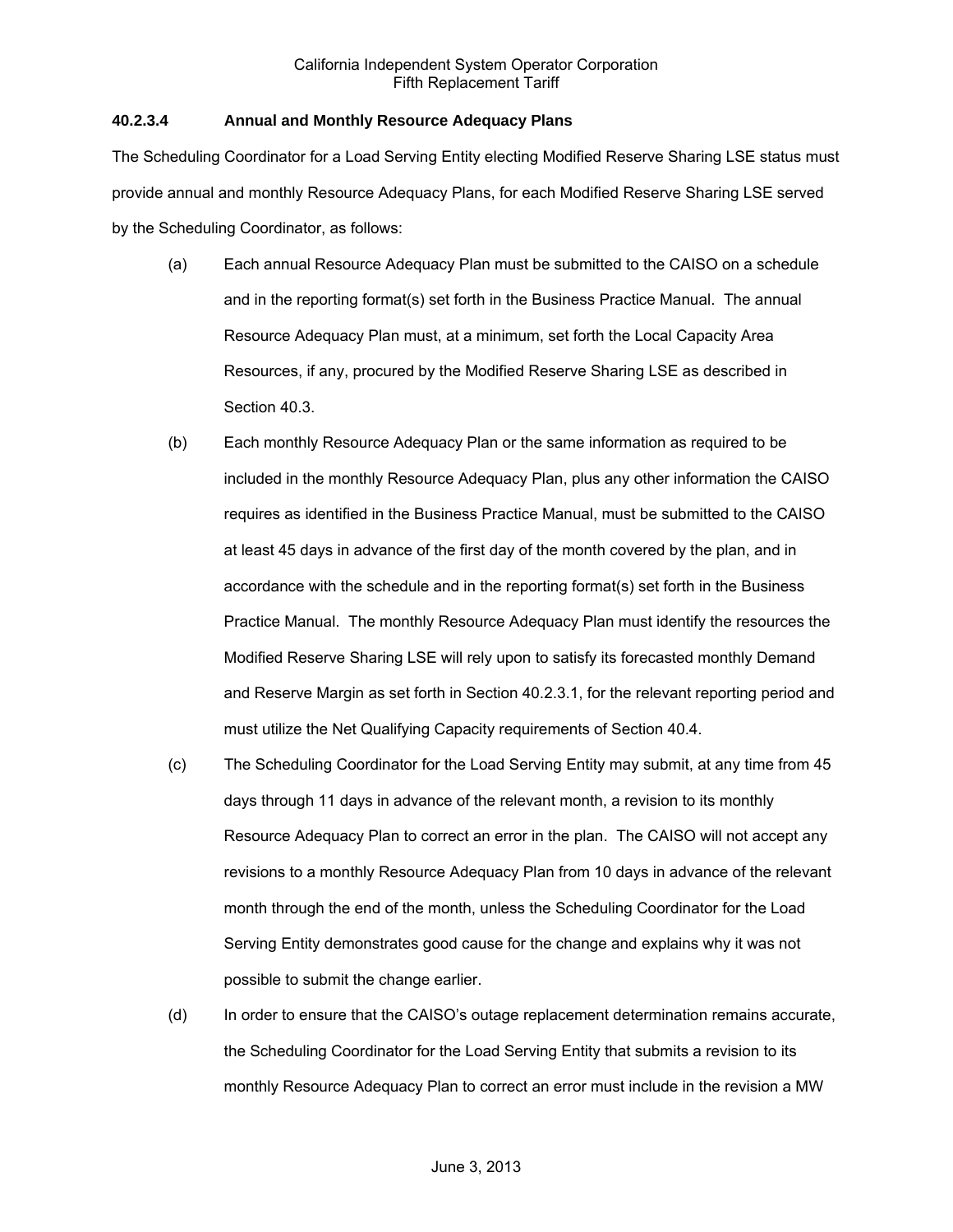amount of Resource Adequacy Capacity for each day of month that is no less than the MW amount of Resource Adequacy Capacity included in its original plan for each day of the month.

- (e) In order to ensure that the Resource Adequacy Capacity required to be included in the Load Serving Entity's monthly Resource Adequacy Plan is operationally available to the CAISO throughout the resource adequacy month, the Load Serving Entity that submits the monthly Resource Adequacy Plan is subject to the replacement requirement in Section 9.3.1.3.1.
- (f) Notwithstanding Section 40.2.3.4(b), for the resource adequacy month of January 2013, the monthly Resource Adequacy Plans or the same information as required to be included in the monthly Resource Adequacy Plans, plus any other information the CAISO requires as identified in the Business Practice Manual, shall be submitted to the CAISO no later than November 20, 2012, which is 42 days in advance of the first day of the month. Notwithstanding Section 40.2.3.4(c), for the resource adequacy month of January 2013, the Scheduling Coordinator for the Load Serving Entity may submit at any time from 42 days through 11 days in advance of the relevant month, a revision to its monthly Resource Adequacy Plan to correct an error in the plan.

### **40.2.4 Load Following MSS**

A Scheduling Coordinator for a Load following MSS must provide an annual Resource Adequacy Plan that sets forth, at a minimum, the Local Capacity Area Resources, if any, procured by the Load following MSS as described in Section 40.3. The annual Resource Adequacy Plan shall utilize the annual coincident peak Demand determination provided by the California Energy Commission for such Load following MSS using Demand Forecast data submitted to the California Energy Commission by the Load following MSS, or, if the California Energy Commission does not produce coincident peak Demand Forecasts for the Load following MSS, the annual coincident peak Demand Forecast produced by the CAISO for such Load following MSS in accordance with its Business Practice Manual using Demand Forecast data submitted to the CAISO by the Load following MSS. The Local Capacity Area Resources identified by the annual Resource Adequacy Plan submitted by the Load following MSS shall be subject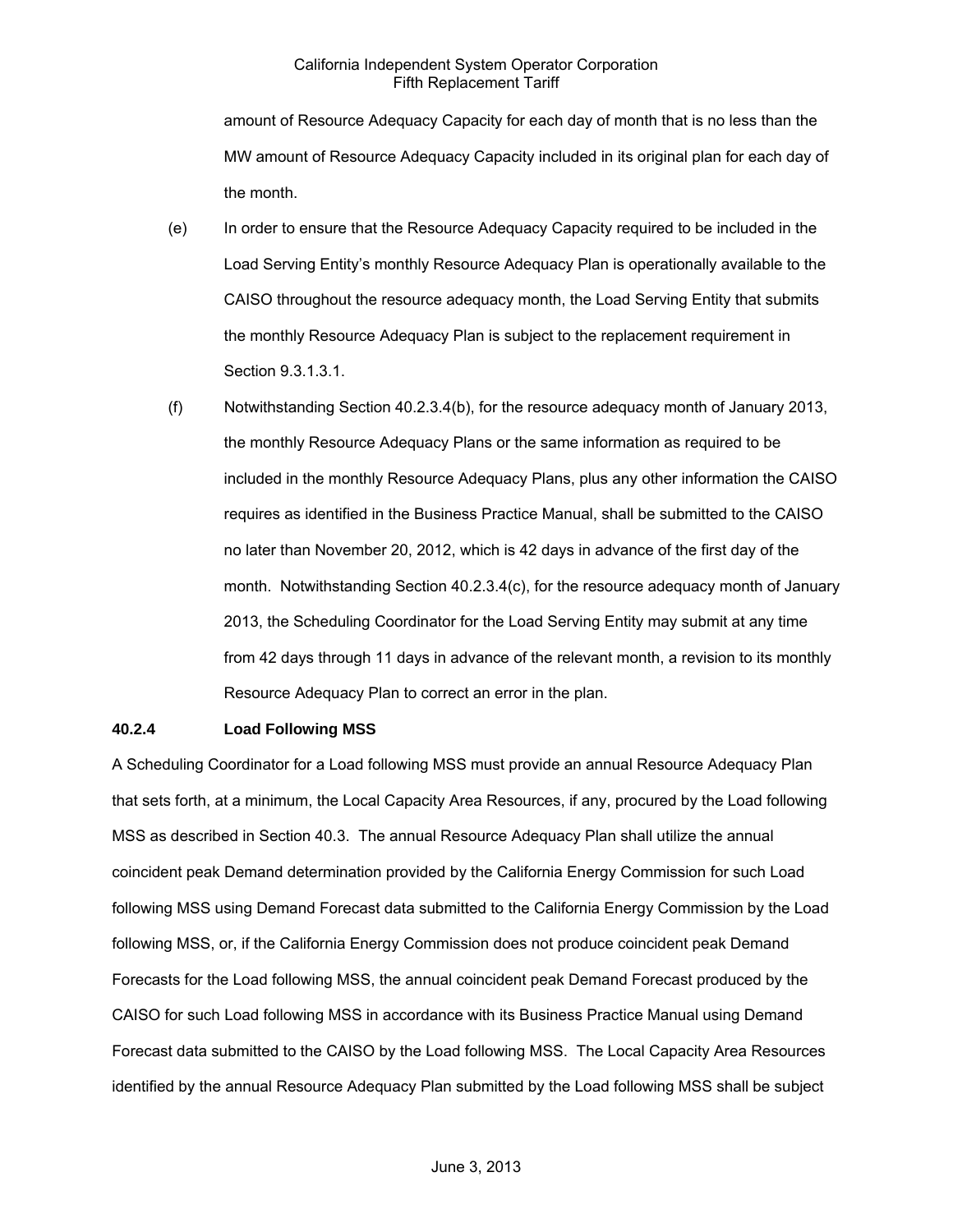to the Availability Standards, Non-Availability Charge, and Availability Incentive Payment specified in Section 40.9.

### **40.3 Local Capacity Area Resource Requirements For SCs For LSEs**

### **40.3.1 Local Capacity Technical Study**

On an annual basis, pursuant to the schedule set forth in the Business Practice Manual, the CAISO will, perform, and publish on the CAISO Website the Local Capacity Technical Study. The Local Capacity Technical Study shall identify Local Capacity Areas, determine the minimum amount of Local Capacity Area Resources in MW that must be available to the CAISO within each identified Local Capacity Area, and identify the Generating Units within each identified Local Capacity Area. The CAISO shall collaborate with the CPUC, Local Regulatory Authorities within the CAISO Balancing Authority Area, federal agencies, and Market Participants to ensure that the Local Capacity Technical Study is performed in accordance with this Section 40.3 and to establish for inclusion in the Business Practice Manual other parameters and assumptions applicable to the Local Capacity Technical Study and a schedule that provides for: (i) reasonable time for review of a draft Local Capacity Technical Study, (ii) reasonable time for Participating TOs to propose operating solutions, and (iii) release of the final Local Capacity Technical Study no later than 120 days prior to the date annual Resource Adequacy Plans must be submitted under this Section 40.

### **40.3.1.1 Local Capacity Technical Study Criteria**

The Local Capacity Technical Study will determine the minimum amount of Local Capacity Area Resources needed to address the Contingencies identified in Section 40.3.1.2. In performing the Local Capacity Technical Study, the CAISO will apply those methods for resolving Contingencies considered appropriate for the performance level that corresponds to a particular studied Contingency, as provided in NERC Reliability Standards TPL-001-0, TPL-002-0, TPL-003-0, and TPL-004-0, as augmented by CAISO Reliability Criteria in accordance with the Transmission Control Agreement and Section 24.2.1. The CAISO Reliability Criteria shall include:

> (1) Time Allowed for Manual Readjustment: This is the amount of time required for the Operator to take all actions necessary to prepare the system for the next Contingency. This time should not be less than thirty (30) minutes.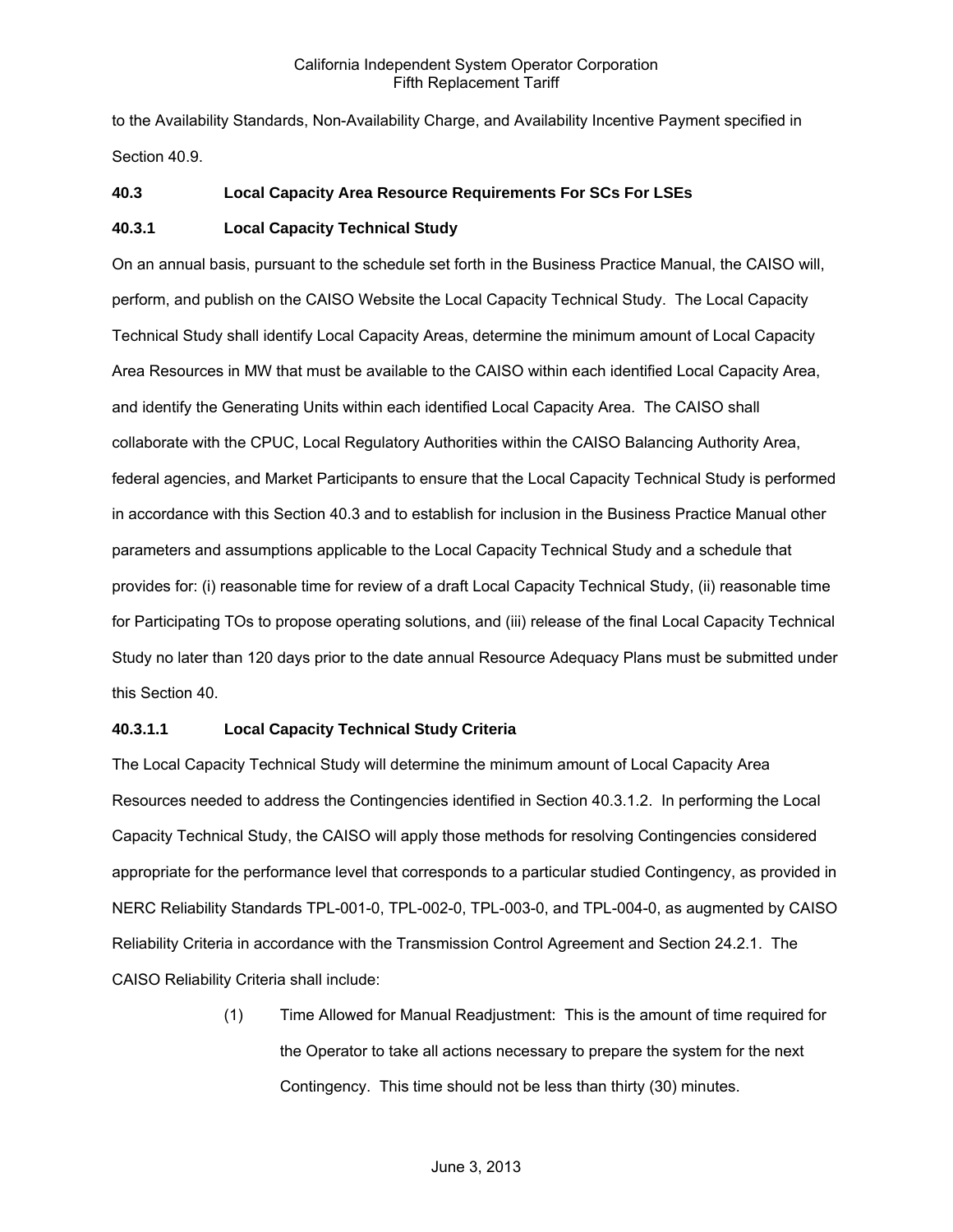(2) No voltage collapse or dynamic instability shall be allowed for a Contingency in

Category D – extreme event (any B1-4 system readjusted (Common Mode) L-2),

as listed in Section 40.3.1.2.

# **40.3.1.2 Local Capacity Technical Study Contingencies.**

| The Local Capacity Technical Study shall assess the following |
|---------------------------------------------------------------|
| Contingencies:                                                |
| <b>Contingency Component(s)</b>                               |
| NERC/WECC Performance Level A - No Contingencies              |
| NERC/WECC Performance Level B - Loss of a single element      |
| 1. Generator (G-1)                                            |
| 2. Transmission Circuit (L-1)                                 |
| 3. Transformer (T-1)                                          |
| 4. Single Pole (dc) Line                                      |
| 5. G-1 system readjusted L-1                                  |
| NERC/WECC Performance Level C - Loss of two or more elements  |
| 3. L-1 system readjusted G-1                                  |
| 3. G-1 system readjusted T-1 or T-1 system readjusted G-1     |
| 3. L-1 system readjusted T-1 or T-1 system readjusted L-1     |
| 3. G-1 system readjusted G-1                                  |
| 3. L-1 system readjusted L-1                                  |
| 4. Bipolar (dc) Line                                          |
| 5. Two circuits (Common Mode) L-2                             |
| WECC-S3. Two generators (Common Mode) G-2                     |
| D - Extreme event - loss of two or more elements              |
| Any B1-4 system readjusted (Common Mode) L-2                  |
|                                                               |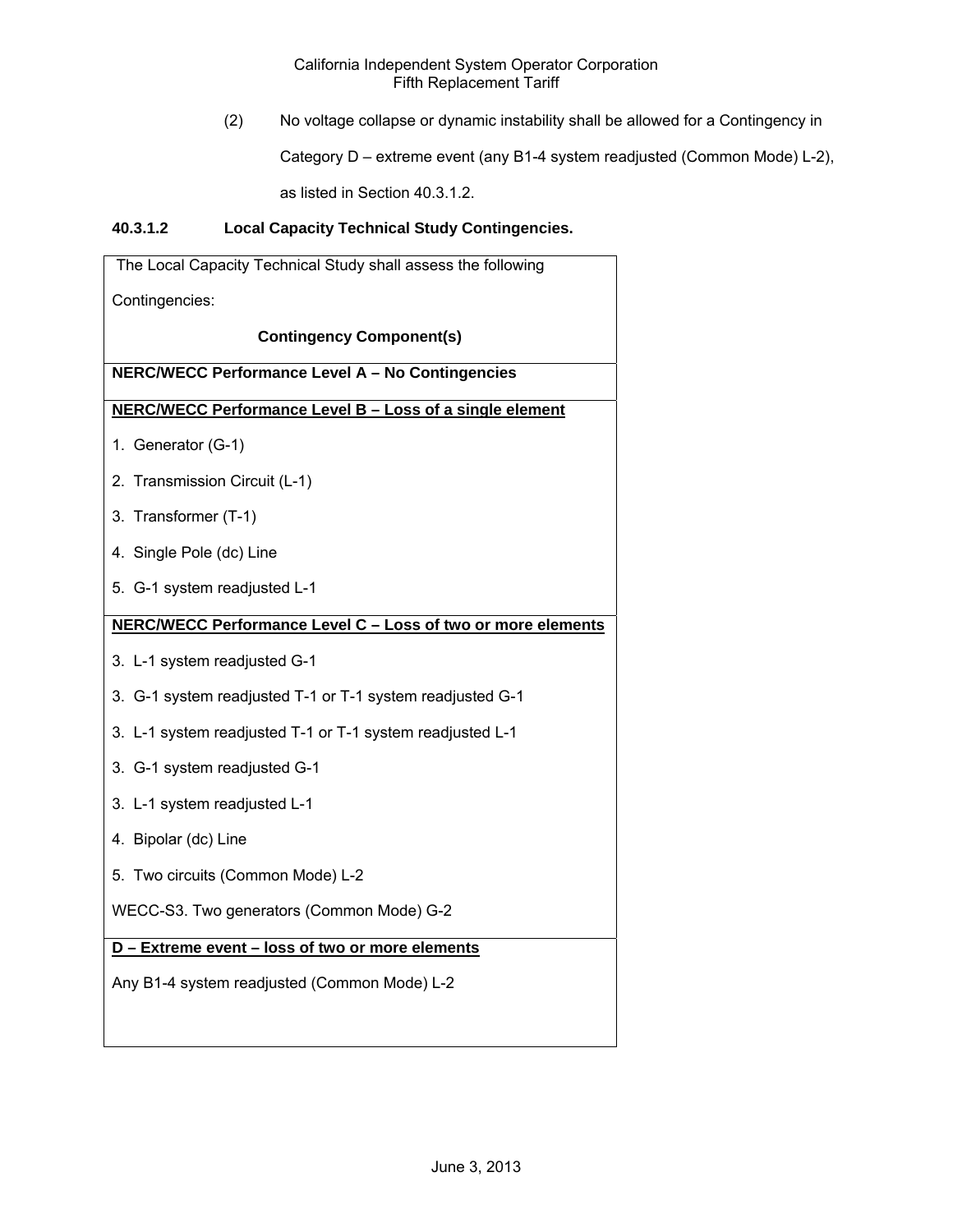### **40.3.2 Allocation Of Local Capacity Area Resource Obligations**

The CAISO will allocate responsibility for Local Capacity Area Resources to Scheduling Coordinators for Load Serving Entities in the following sequential manner:

- (a) The responsibility for the aggregate Local Capacity Area Resources required for all Local Capacity Areas within each TAC Area as determined by the Local Capacity Technical Study will be allocated to all Scheduling Coordinators for Load Serving Entities that serve Load in the TAC Area in accordance with the Load Serving Entity's proportionate share of the LSE's TAC Area Load at the time of the CAISO's annual coincident peak Demand set forth in the annual peak Demand Forecast for the next Resource Adequacy Compliance Year as determined by the California Energy Commission. Expressed as a formula, the allocation of Local Area Capacity Resource obligations will be as follows: (∑ Local Capacity Area MW in TAC Area from the Local Capacity Technical Study) \* (LSE Demand in TAC Area at CAISO annual coincident peak Demand)/(Total TAC Area Demand at the time of CAISO annual coincident peak Demand). This will result in a MW responsibility for each Load Serving Entity for each TAC Area in which the LSE serves Load. The LSE may meet its MW responsibility, as assigned under this Section, for each TAC Area in which the LSE serves Load by procurement of that MW quantity in any Local Capacity Area in the TAC Area.
- (b) For Scheduling Coordinators for Non-CPUC Load Serving Entities, the Local Capacity Area Resource obligation will be allocated based on Section 40.3.2(a) above.
- (c) For Scheduling Coordinators for CPUC Load Serving Entities, the CAISO will allocate the Local Capacity Area Resource obligation based on an allocation methodology, if any, adopted by the CPUC. However, if the allocation methodology adopted by the CPUC does not fully allocate the total sum of each CPUC Load Serving Entity's proportionate share calculated under Section 40.3.2(a), the CAISO will allocate the difference to all Scheduling Coordinators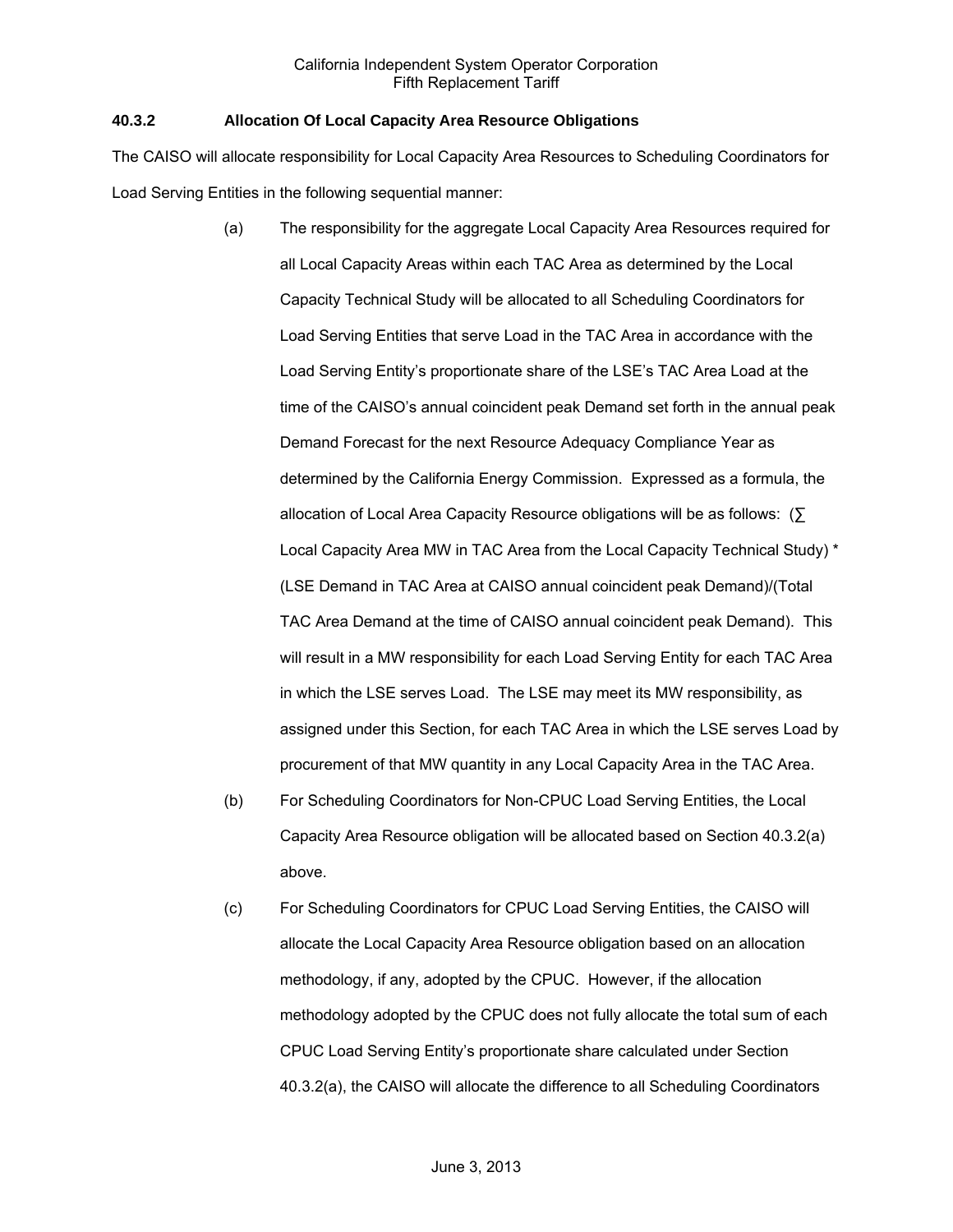for CPUC Load Serving Entities in accordance with their proportionate share calculated under 40.3.2(a). If the CPUC does not adopt an allocation methodology, the CAISO will allocate Local Capacity Area Resources to Scheduling Coordinators for CPUC Load Serving Entities based on Section 40.3.2(a).

Once the CAISO has allocated the total responsibility for Local Capacity Area Resources, the CAISO will inform the Scheduling Coordinator for each LSE of the LSE's specific allocated responsibility for Local Capacity Area Resources in each TAC Area in which the LSE serves Load.

# **40.3.3 Procurement Of Local Capacity Area Resources By LSEs**

Nothing in this Section 40 obligates any Scheduling Coordinator to demonstrate on behalf of a Load Serving Entity that the Load Serving Entity has procured Local Capacity Area Resources to satisfy capacity requirements for each Local Capacity Area identified in the technical study. Scheduling Coordinators for Load Serving Entities may aggregate responsibilities for procurement of Local Capacity Area Resources. If a Load Serving Entity has procured Local Capacity Area Resources that satisfy generation capacity requirements for Local Capacity Areas, the Scheduling Coordinator for such Load Serving Entity shall include this information in its annual and monthly Resource Adequacy Plan(s).

#### **40.3.4 [NOT USED]**

# **40.4 General Requirements On Resource Adequacy Resources**

# **40.4.1 Eligible Resources And Determination Of Qualifying Capacity**

The CAISO shall use the criteria provided by the CPUC or Local Regulatory Authority to determine and verify, if necessary, the Qualifying Capacity of all Resource Adequacy Resources; however, to the extent a resource is listed by one or more Scheduling Coordinators in their Resource Adequacy Plans, which apply the criteria of more than one Local Regulatory Authority that leads to conflicting Qualifying Capacity values for that resource, the CAISO will accept the methodology that results in the highest Qualifying Capacity value. Only if the CPUC, Local Regulatory Authority, or federal agency has not established any Qualifying Capacity criteria, or chooses to rely on the criteria in this CAISO Tariff, will the provisions of Section 40.8 apply.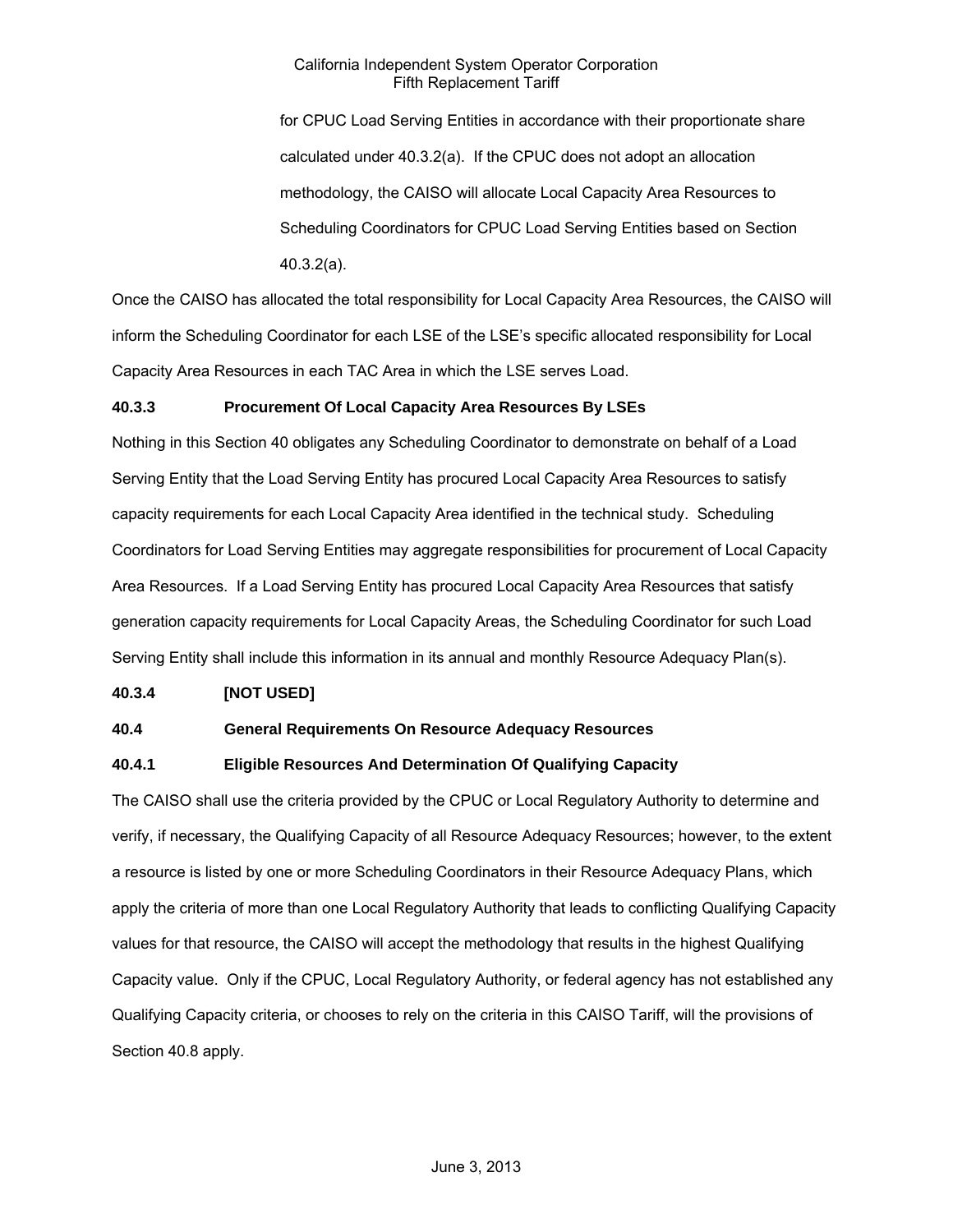## **40.4.2 Net Qualifying Capacity Report**

The CAISO shall produce an annual report posted to the CAISO Website on the schedule set forth in the Business Practice Manual that sets forth the Net Qualifying Capacity of all Participating Generators. All other Resource Adequacy Resources may be included in the annual report under Section 40.4.2 upon their request. The Net Qualifying Capacity of any resource included in the annual report, once posted to the CAISO Website, shall not be reduced by the CAISO for the next Resource Adequacy Compliance Year. Any change proposed to be made to a Net Qualifying Capacity value for a resource included in a prior annual report shall be explained, and any test results or analyses underlying the change provided, to the Scheduling Coordinator within ten (10) days of the CAISO's determination that a change to the resource's Net Qualifying Capacity is appropriate, which also must be at least fifteen (15) days prior to the posting on the CAISO Website of the annual report. Any disputes as to the CAISO's determination regarding Net Qualifying Capacity shall be subject to the CAISO ADR Procedures.

# **40.4.3 General Qualifications For Supplying Net Qualifying Capacity**

Resource Adequacy Resources included in a Resource Adequacy Plan submitted by a Scheduling Coordinator on behalf of a Load Serving Entity serving Load in the CAISO Balancing Authority Area must:

- (1) Be available for testing by the CAISO to validate Qualifying Capacity, which can be no less than a resource's PMin even if the resource's contractual Resource Adequacy Capacity is less than its PMin, and determine Net Qualifying Capacity for the next Resource Adequacy Compliance Year;
- (2) Provide any information requested by the CAISO to apply the performance criteria to be adopted by the CAISO pursuant to Section 40.4.5;
- (3) Submit Bids into the CAISO Markets as required by this CAISO Tariff;
- (4) Be in compliance, as of the date that the CAISO performs any testing or otherwise determines Net Qualifying Capacity for the next Resource Adequacy Compliance Year, with the criteria for Qualifying Capacity established by the CPUC, relevant Local Regulatory Authority, or federal agency and provided to the CAISO; and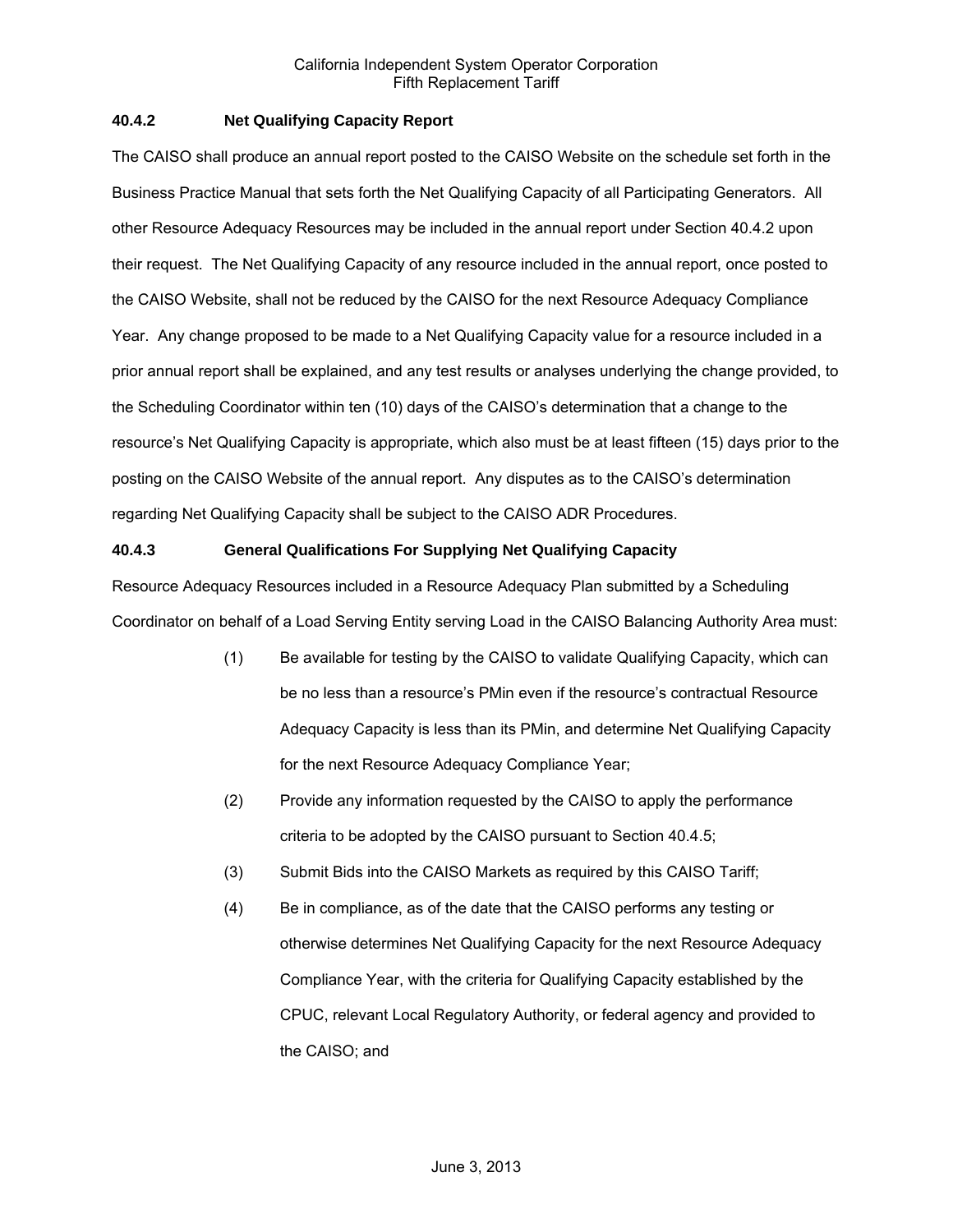- (5) Be subject to Sanctions for non-performance as specified in the CAISO Tariff; and
- (6) For a resource with contractual Resource Adequacy Capacity less than PMin, make the PMin available to the CAISO for commitment or dispatch at PMin, subject to Section 11.8 provisions for Bid Cost Recovery, so that the resource's Resource Adequacy Capacity can be utilized as required by this CAISO Tariff.

# **40.4.4 Reductions For Testing**

In accordance with the procedures specified in the Business Practice Manual, the Generating Unit of a Participating Generator or other Generating Units, System Units or Loads of Participating Loads or Proxy Demand Resources included in a Resource Adequacy Plan submitted by a Scheduling Coordinator on behalf of a Load Serving Entity can have its Qualifying Capacity reduced, for purposes of the Net Qualifying Capacity annual report under Section 40.4.2 for the next Resource Adequacy Compliance Year, if a CAISO testing program determines that it is not capable of supplying the full Qualifying Capacity amount.

#### **40.4.5 Reductions For Performance Criteria**

No later than 12 months after the effective date of this Section 40, the CAISO will issue a report outlining a proposal with respect to performance criteria for Resource Adequacy Resources. The CAISO will collaborate with the CPUC and other Local Regulatory Authorities to develop the performance criteria to be submitted to FERC. The Scheduling Coordinator for a Resource Adequacy Resource shall provide or make available to the CAISO, subject to the confidentiality provisions of this CAISO Tariff, all documentation requested by the CAISO to determine, develop or implement the performance criteria, including, but not limited to, NERC Generating Availability Data System data.

#### **40.4.6 Reductions For Deliverability**

#### **40.4.6.1 Deliverability Within the CAISO Balancing Authority Area**

In order to determine Net Qualifying Capacity from Resource Adequacy Resources subject to this Section 40.4, the CAISO will determine that a Resource Adequacy Resource is available to serve the aggregate of Load by means of a deliverability study. Documentation explaining the CAISO's deliverability analysis will be posted on the CAISO Website. The deliverability study will be performed annually and shall focus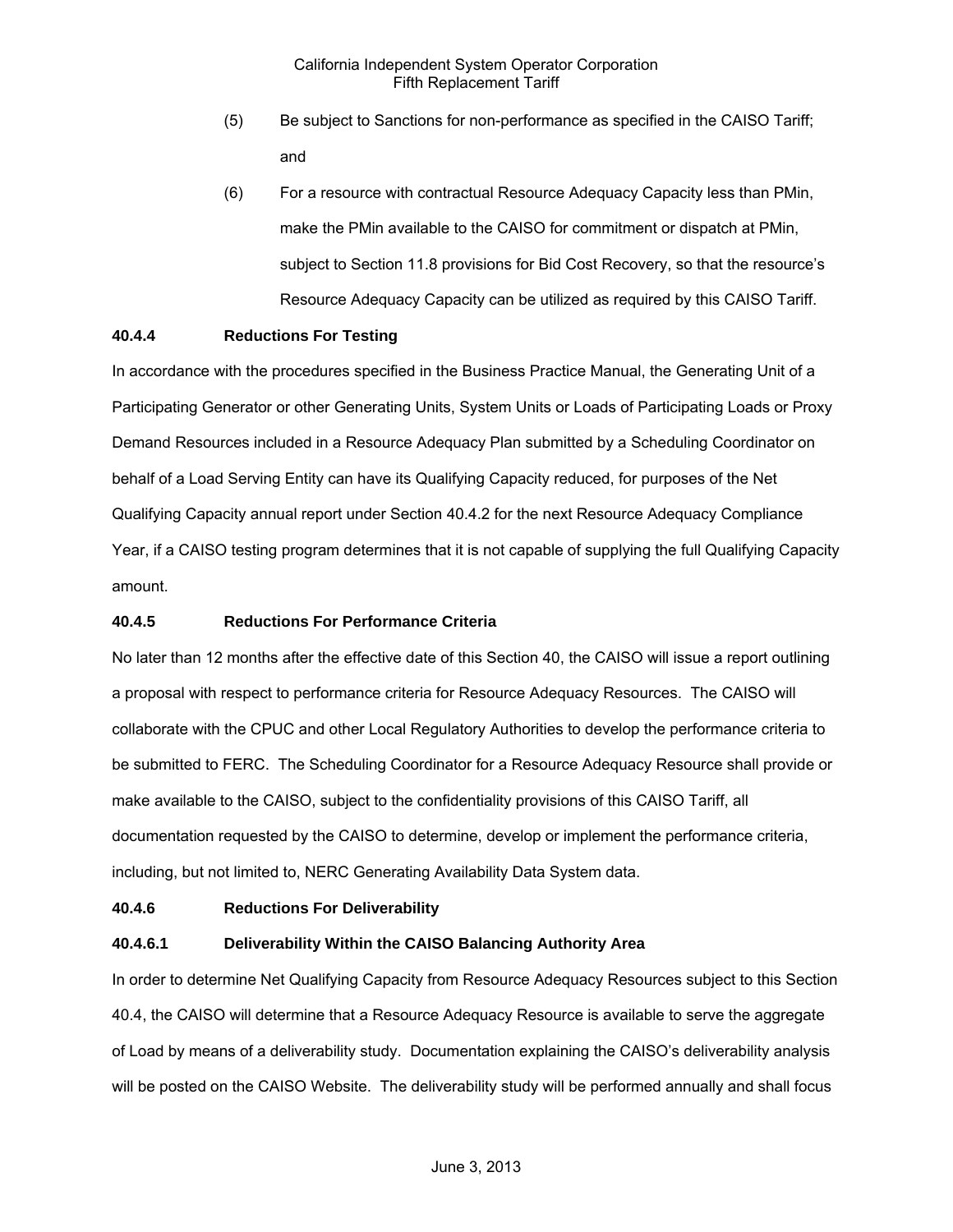on peak Demand conditions. The results of the deliverability study shall be incorporated into the Net Qualifying Capacity annual report under Section 40.4.2 and will be effective for the next Resource Adequacy Compliance Year. To the extent the deliverability study shows that the Qualifying Capacity is not deliverable to the aggregate of Demand under the conditions studied, the Qualifying Capacity of the Resource Adequacy Resource will be reduced on a MW basis for the capacity that is undeliverable. Resources will be electrically grouped in a manner consistent with the CAISO Deliverability Assessment methodology posted on the CAISO Website. For Resource Adequacy Resources in the same electrical group which have identified deliverability constraints, the Qualifying Capacity of the Resource Adequacy Resources that obtained Full Capacity Deliverability Status or partial deliverability through Section 8.2 of Appendix Y to this CAISO Tariff will be reduced prior to reducing the Qualifying Capacity of those resources which were originally provided Full Capacity Deliverability Status pursuant to inclusion in an Interconnection Study Cycle under Appendix Y to this CAISO Tariff.

#### **40.4.6.2 Deliverability of Imports**

#### **40.4.6.2.1 Available Import Capability Assignment Process**

For Resource Adequacy Plans covering any period after December 31, 2007, total Available Import Capability will be assigned on an annual basis for a one-year term to Load Serving Entities serving Load in the CAISO Balancing Authority Area and other Market Participants through their respective Scheduling Coordinators, as described by the following sequence of steps. However, should the CPUC modify by decision its compliance period from January to December of the calendar year to May through April of the calendar year, the CAISO shall extend the effectiveness of the assignment for Resource Adequacy Compliance Year 2008 through April 2009.

Step 1: Determination of Maximum Import Capability on Interties into the CAISO Balancing Authority Area: The CAISO shall establish the Maximum Import Capability for each Intertie into the CAISO Balancing Authority Area, and will post those values on the CAISO Website in accordance with the schedule and process set forth in the Business Practice Manual.

Step 2: Determination of Available Import Capability by Accounting for Existing Contracts and Transmission Ownership Rights Held by Out-of- Balancing Authority Area LSEs: For each Intertie, the Available Import Capability will be determined by subtracting from the Maximum Import Capability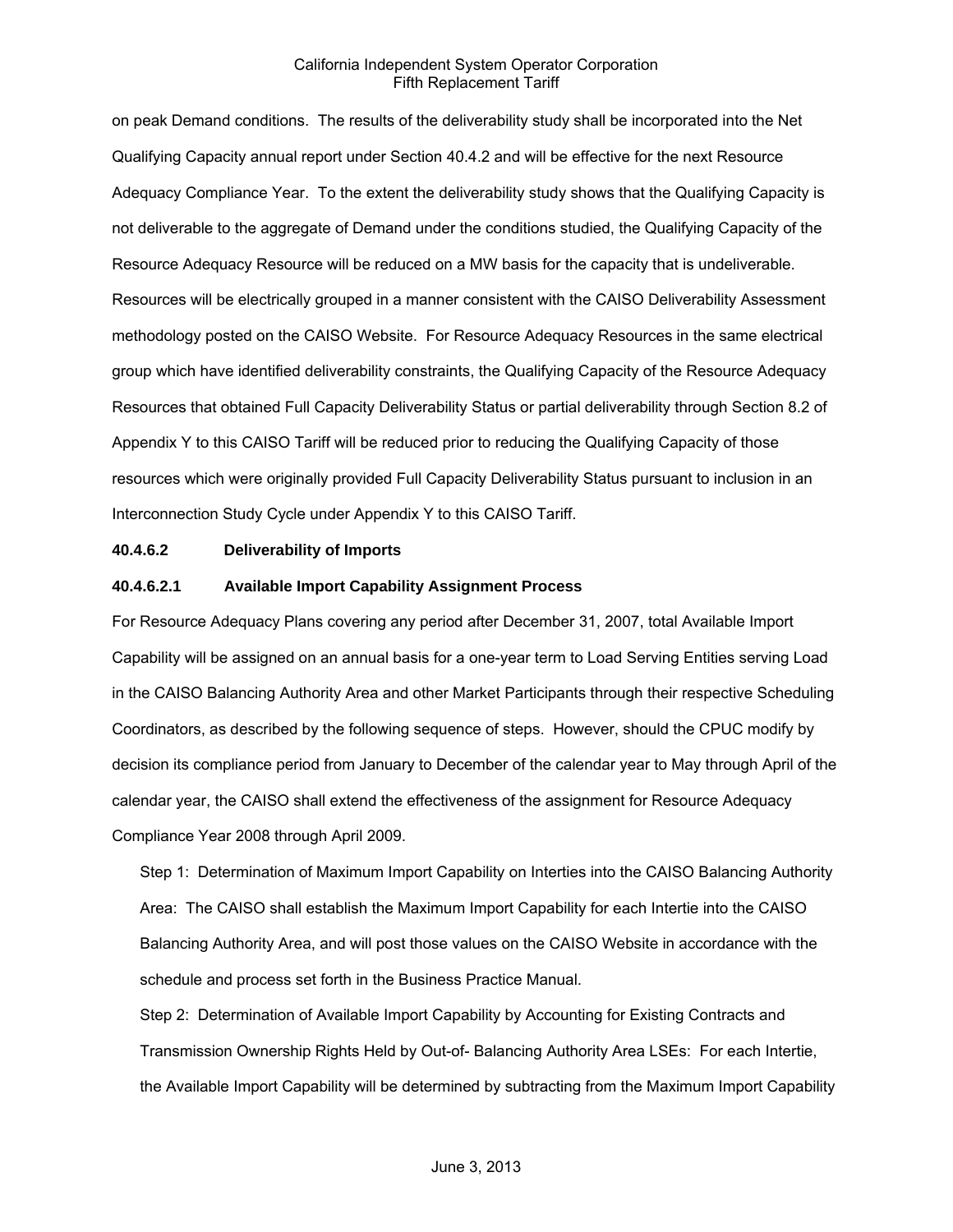established in Step 1 for each Intertie the import capability on each Intertie associated with (i) Existing Contracts and (ii) Transmission Ownership Rights held by load serving entities that do not serve Load within the CAISO Balancing Authority Area. The remaining sum of all Intertie Available Import Capability is the Total Import Capability. Total Import Capability shall be used to determine the Load Share Quantity for each Load Serving Entity that serves Load within the CAISO Balancing Authority Area.

Step 3: Determination of Existing Contract Import Capability by Accounting for Existing Contracts and Transmission Ownership Rights Held by CAISO Balancing Authority Area LSEs: From the Available Import Capability remaining on each Intertie after Step 2 above, Existing Contracts and Transmission Ownership Rights held by Load Serving Entities that serve Load within the CAISO Balancing Authority Area shall be reserved for the holders of such commitments and will not be subject to reduction under any subsequent steps in this Section. The import capability reserved pursuant to this Step 3 is the Existing Contract Import Capability.

Step 4: Assignment of Pre-RA Import Commitments: From the Available Import Capability remaining on each Intertie after reserving Existing Contract Import Capability under Step 3 above, the CAISO will assign to Load Serving Entities serving Load within the CAISO Balancing Authority Area Pre-RA Import Commitment Capability on a particular Intertie based on Pre-RA Import Commitments in effect (where a supplier has an obligation to deliver the Energy or make the capacity available) at any time during the Resource Adequacy Compliance Year for which the Available Import Capability assignment is being performed. The Pre-RA Import Commitment will be assigned to the Intertie selected by the Load Serving Entity during the Resource Adequacy Compliance Year 2007 import capability assignment process, which was required to be based on the Intertie upon which the Energy or capacity from the Pre-RA Import Commitment had been primarily scheduled or, for a Pre-RA Import Commitment without a scheduling history at the time of the Resource Adequacy Compliance Year 2007 import capability assignment process, the primary Intertie upon which the Energy or capacity was anticipated to be scheduled. To the extent a Pre-RA Import Commitment was not presented during the Resource Adequacy Compliance Year 2007 import capability assignment process, the Load Serving Entity shall select the Intertie upon which the Pre-RA Import Commitment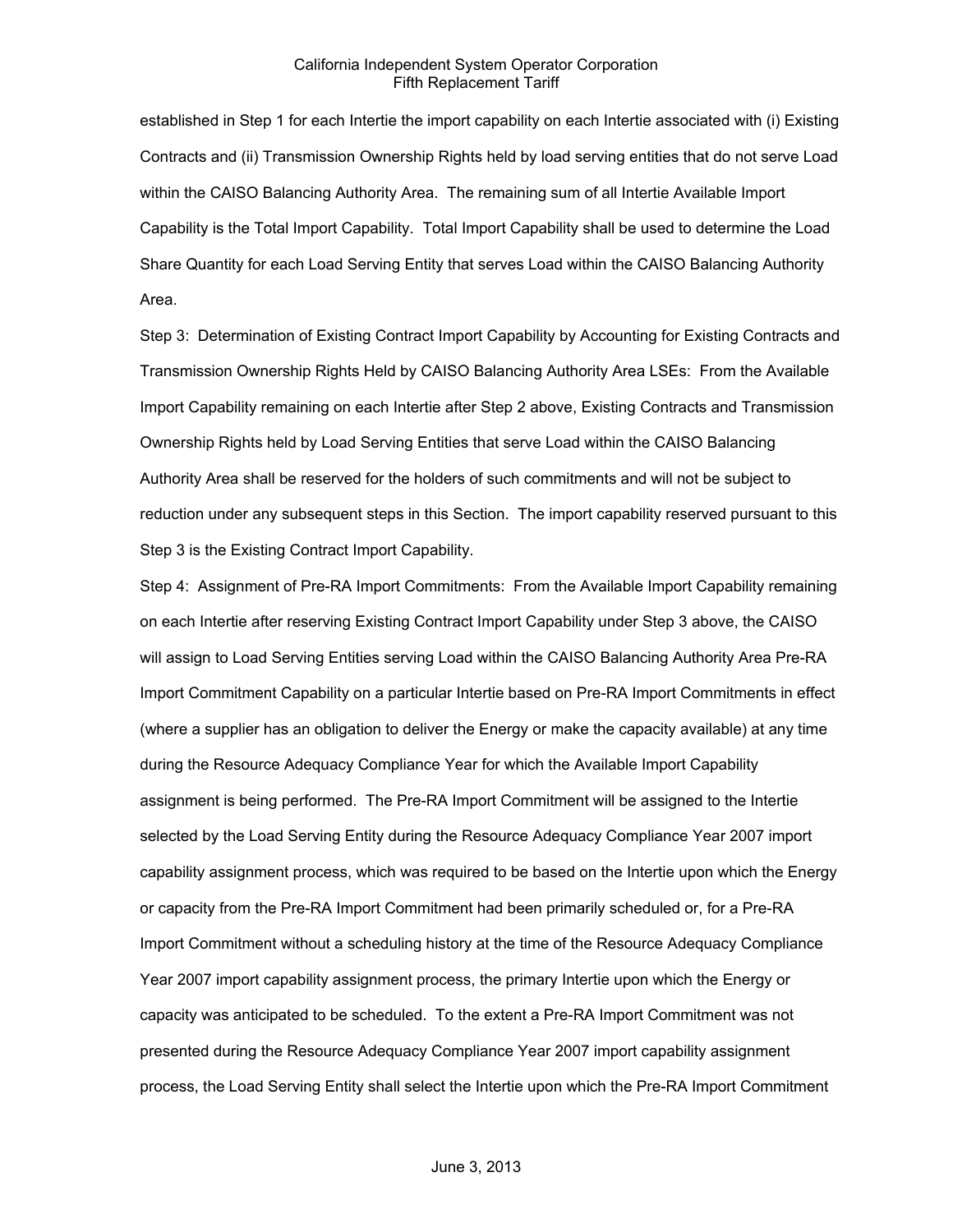is primarily anticipated to be scheduled during the term of the Pre-RA Import Commitment and that selection shall be utilized in future annual Available Import Capability assignment processes. If a Pre-RA Import Commitment submitted on behalf of a LSE with Existing Contract Import Capability is assigned under this Section to the same Intertie on which the LSE holds Existing Contract Import Capability, the Pre-RA Import Commitment will be assumed to deliver over the Existing Contract Import Capability until exhausted, unless the LSE can demonstrate otherwise.

To the extent a particular Intertie becomes over requested with Pre-RA Import Commitments due to either Pre-RA Import Commitments not included in the Resource Adequacy Compliance Year 2007 import capability assignment process or changes in system conditions that decrease the Maximum Import Capability of the Intertie, such that the MW represented in all Pre-RA Import Commitments utilizing the Intertie exceed the Intertie's Available Import Capability in excess of that reserved for Existing Contracts and Transmission Ownership Rights under Steps 2 and 3, the Pre-RA Import Commitments will be assigned Pre-RA Import Commitment Capability, based on the Import Capability Load Share Ratio of each Load Serving Entity submitting Pre-RA Import Commitments on the particular Intertie. To the extent this initial assignment of Pre-RA Import Commitment Capability has not fully assigned the Available Import Capability of the particular over requested Intertie, the remaining Available Import Capability on the over requested Intertie will be assigned until fully exhausted based on the Import Capability Load Share Ratio of each Load Serving Entity whose submitted Pre-RA Import Commitment has not been fully satisfied by the previous Import Capability Load Share Ratio assignment iteration. The Available Import Capability assigned pursuant to this Step 4 is the Pre-RA Import Commitment Capability.

Step 5: Assignment of Remaining Import Capability Limited by Load Share Quantity: The Total Import Capability remaining after Step 4 will be assigned only to Load Serving Entities serving Load within the CAISO Balancing Authority Area that have not received Existing Contract Import Capability and Pre-RA Import Commitment Capability under Steps 3 and 4, that exceed the Load Serving Entity's Load Share Quantity. Only the MW quantity of any Pre-RA Import Commitment Capability assigned to Existing Contract Import Capability under Step 4 that exceeds the Existing Contract Import Capability on the particular Intertie will be counted for purposes of this Step 5. This Total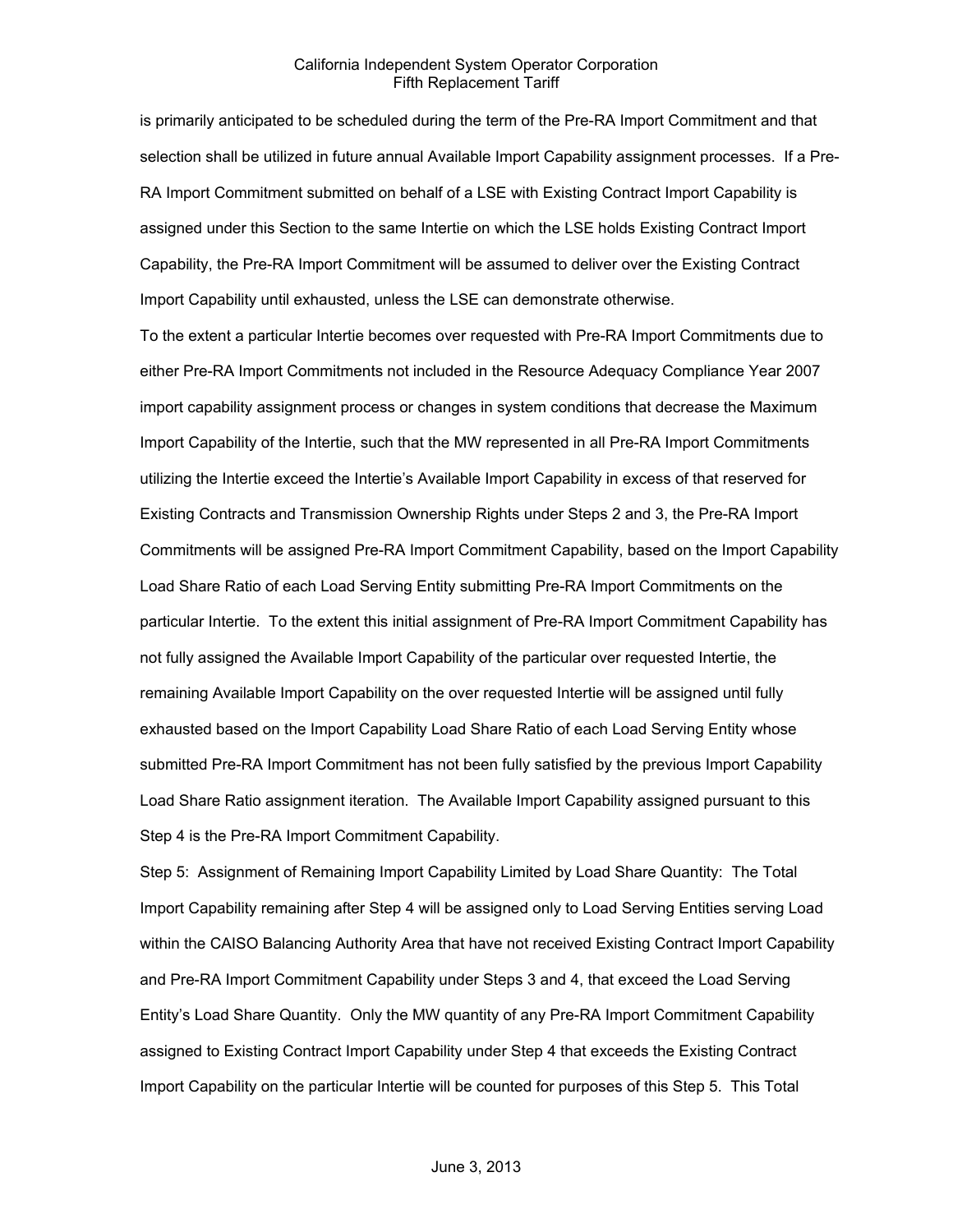Import Capability will be assigned until fully exhausted to those Load Serving Entities eligible to receive an assignment under this Step based on each Load Serving Entity's Import Capability Load Share Ratio up to, but not in excess of, its Load Share Quantity. The quantity of Total Import Capability assigned to the Load Serving Entity under this Step is the Load Serving Entity's Remaining Import Capability. This Step 5 does not assign Remaining Import Capability on a specific Intertie. Step 6: CAISO Posting of Assigned and Unassigned Capability: Following the completion of Step 5, the CAISO will post to the CAISO Website, in accordance with the schedule set forth in the Business Practice Manual the following information:

- (a) The Total Import Capability;
- (b) The quantity in MW of Existing Contracts and Transmission Ownership Rights assigned to each Intertie, distinguishing between Existing Contracts and Transmission Ownership Rights held by Load Serving Entities within the CAISO Balancing Authority Area and those held by load serving entities outside the CAISO Balancing Authority Area;
- (c) The aggregate quantity in MW, and identity of the holders, of Pre-RA Import Commitments assigned to each Intertie; and
- (d) The aggregate quantity in MW of Available Import Capability after Step 4, the identity of the Interties with Available Import Capability, and the MW quantity of Available Import Capability on each such Intertie.

Step 7: CAISO Notification of LSE Assignment Information: Following the completion of Step 5, in accordance with the schedule set forth in the Business Practice Manual, the CAISO will notify the Scheduling Coordinator for each Load Serving Entity of:

- (a) The Load Serving Entity's Import Capability Load Share;
- (b) The Load Serving Entity's Load Share Quantity; and
- (c) The amount of, and Intertie on which, the Load Serving Entity's Existing Contract Import Capability and Pre-RA Import Commitment Capability, as applicable, has been assigned; and
- (d) The Load Serving Entity's Remaining Import Capability.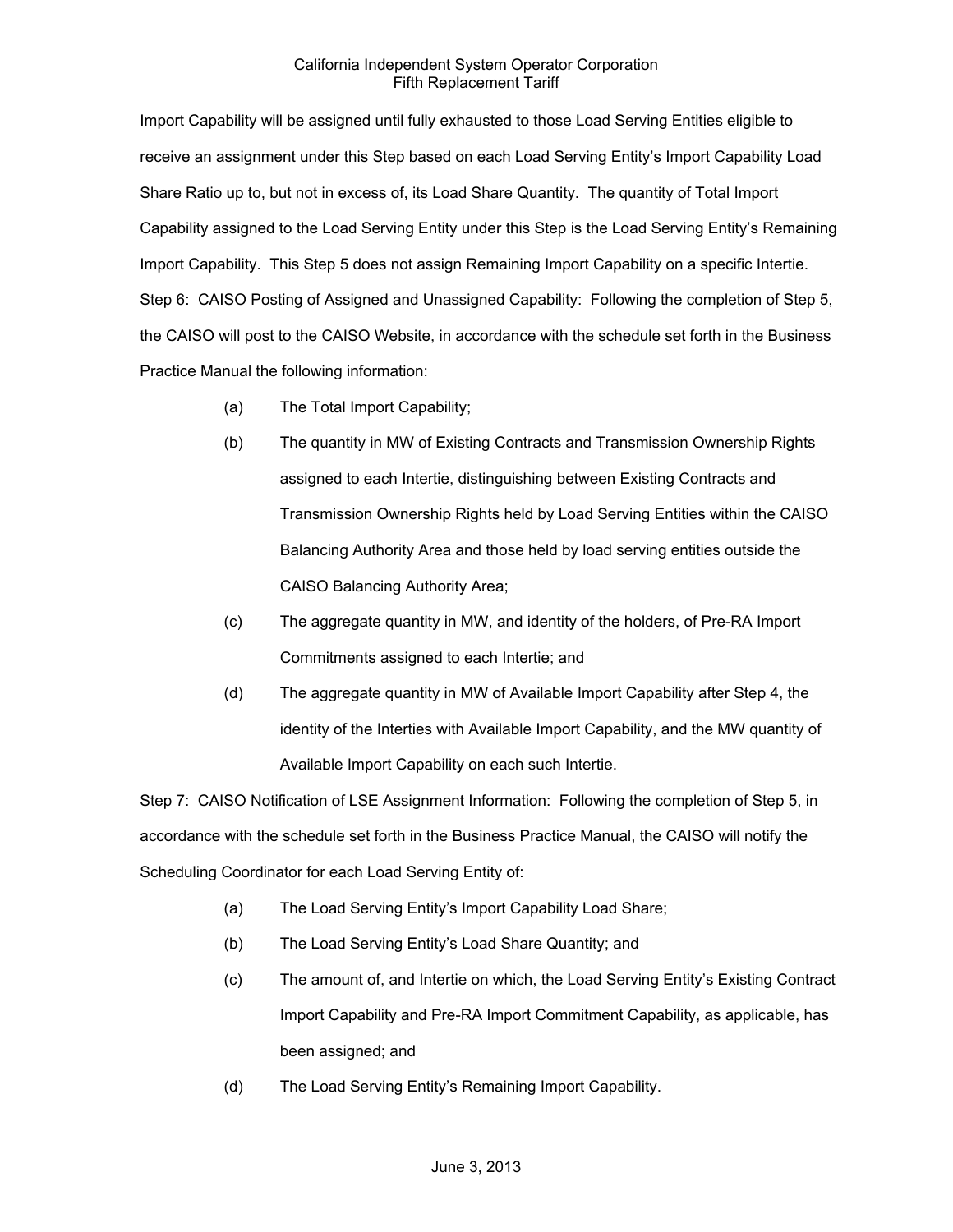Step 8: Transfer of Import Capability: In accordance with the schedule set forth in the Business Practice Manual, a Load Serving Entity shall be allowed to transfer some or all of its Remaining Import Capability to any other Load Serving Entity or Market Participant. The CAISO will accept transfers among LSEs and Market Participants only to the extent such transfers are reported to the CAISO, in accordance with the schedule set forth in the Business Practice Manual and through the CAISO's Import Capability Transfer Registration Process, by the entity receiving the Remaining Import Capability who must set forth (1) the name of the counter-parties, (2) the MW quantity, (3) term of transfer, and (4) price on a per MW basis. The CAISO will post to the CAISO Website by August 8, 2007 for Resource Adequacy Compliance Year 2008 and for subsequent Resource Adequacy Compliance Years in accordance with the schedule set forth in the Business Practice Manual the information on transfers of Remaining Import Capability received under this Step 8.

Step 9: Initial Scheduling Coordinator Request to Assign Remaining Import Capability by Intertie: In accordance with the schedule set forth in the Business Practice Manual, the Scheduling Coordinator for each Load Serving Entity or Market Participant shall notify the CAISO of its request to assign its post-trading Remaining Import Capability on a MW basis per available Intertie. Total requests for assignment of Remaining Import Capability by a Scheduling Coordinator cannot exceed the sum of the post-traded Remaining Import Capability of its Load Serving Entities. The CAISO will honor the requests to the extent an Intertie has not been over requested. If an Intertie is over requested, the requests for Remaining Import Capability on that Intertie will be assigned based on each Load Serving Entity's Import Capability Load Share Ratio in the same manner as set forth in Step 4. A Market Participant without an Import Capability Load Share will be assigned the Import Capability Load Share equal to the average Import Capability Load Share of those Load Serving Entities from which it received transfers of Remaining Import Capability.

Step 10: CAISO Notification of Initial Remaining Import Capability Assignments and Unassigned Capability: In accordance with the schedule set forth in the Business Practice Manual, the CAISO will: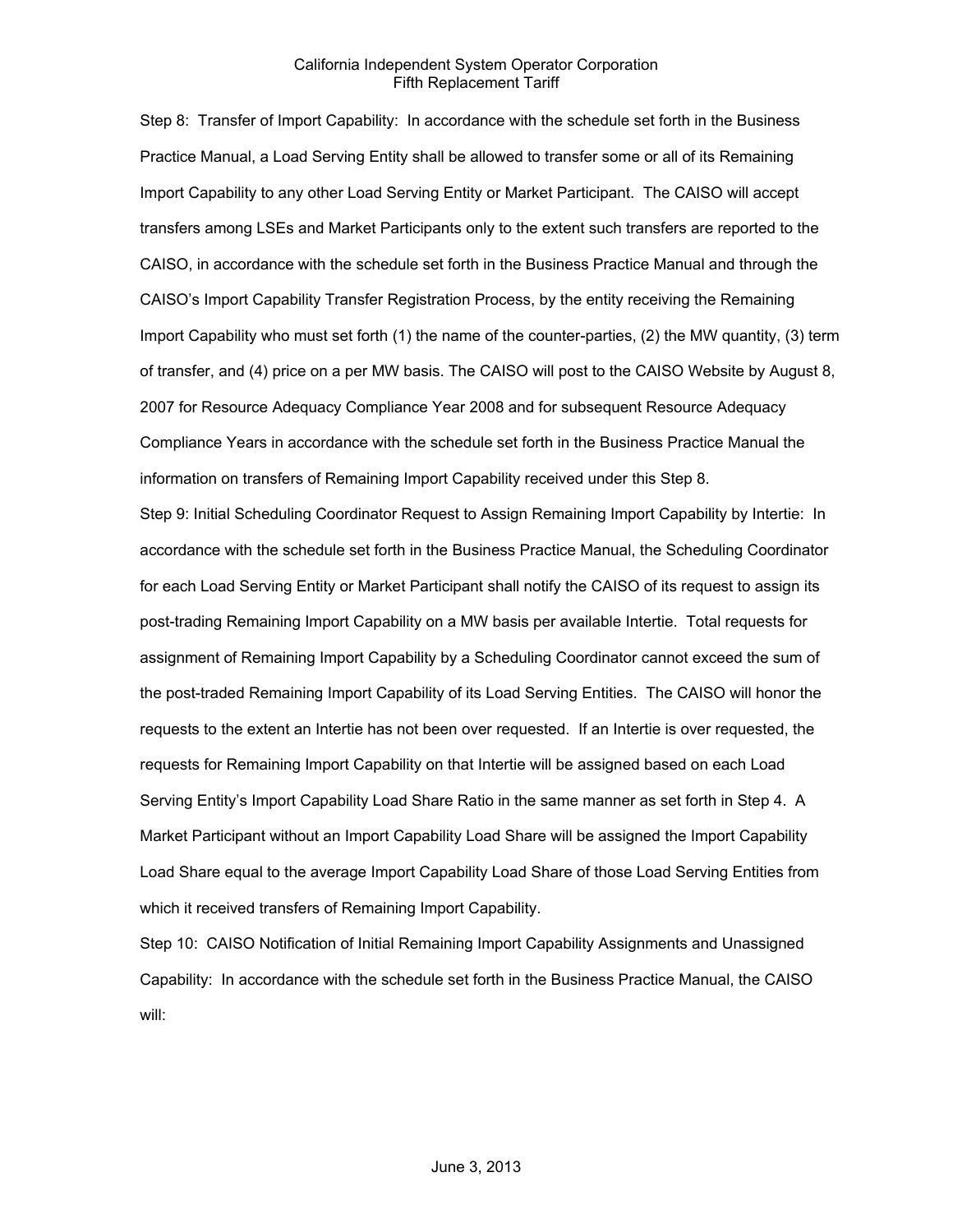- (a) Notify the Scheduling Coordinator for each Load Serving Entity or Market Participant of the Load Serving Entity or Market Participant's accepted request(s) for assigning Remaining Import Capability under Step 9; and
- (b) Publish on the CAISO Website aggregate unassigned Available Import Capability, if any, the identity of the Interties with unassigned Available Import Capability, and the MW quantity of Available Import Capability, on each such Intertie.

Step 11: Secondary Scheduling Coordinator Request to Assign Remaining Import Capability by Intertie: To the extent Remaining Import Capability remains unassigned as disclosed by Step 10, in accordance with the schedule set forth in the Business Practice Manual, Scheduling Coordinators for Load Serving Entities or Market Participants shall notify the CAISO of their requests to assign any remaining Remaining Import Capability on a MW per available Intertie basis. The CAISO will honor the requests to the extent an Intertie has not been over requested. If an Intertie is over requested, the requests on that Intertie will be assigned based on each Load Serving Entity or Market Participant's Import Capability Load Share Ratio, as used in Steps 4 and 9. Step 12: Notification of Secondary Remaining Import Capability Assignments and Unassigned Capability: In accordance with the schedule set forth in the Business Practice Manual, the CAISO will:

- (a) Notify the Scheduling Coordinator for each Load Serving Entity or Market Participant of the Load Serving Entity or Market Participant's accepted request(s) for assigning Remaining Import Capability under Step 11; and
- (b) Publish on the CAISO Website unassigned aggregate Available Import Capability, if any, the identity of the Interties with Available Remaining Import Capability, and the MW quantity of Availability Import Capability on each such Intertie.

Step 13: Requests for Balance of Year Unassigned Available Import Capability: To the extent total Available Import Capability remains unassigned as disclosed by Step 12, Scheduling Coordinators for Load Serving Entities or Market Participants may notify the CAISO at any time, except as limited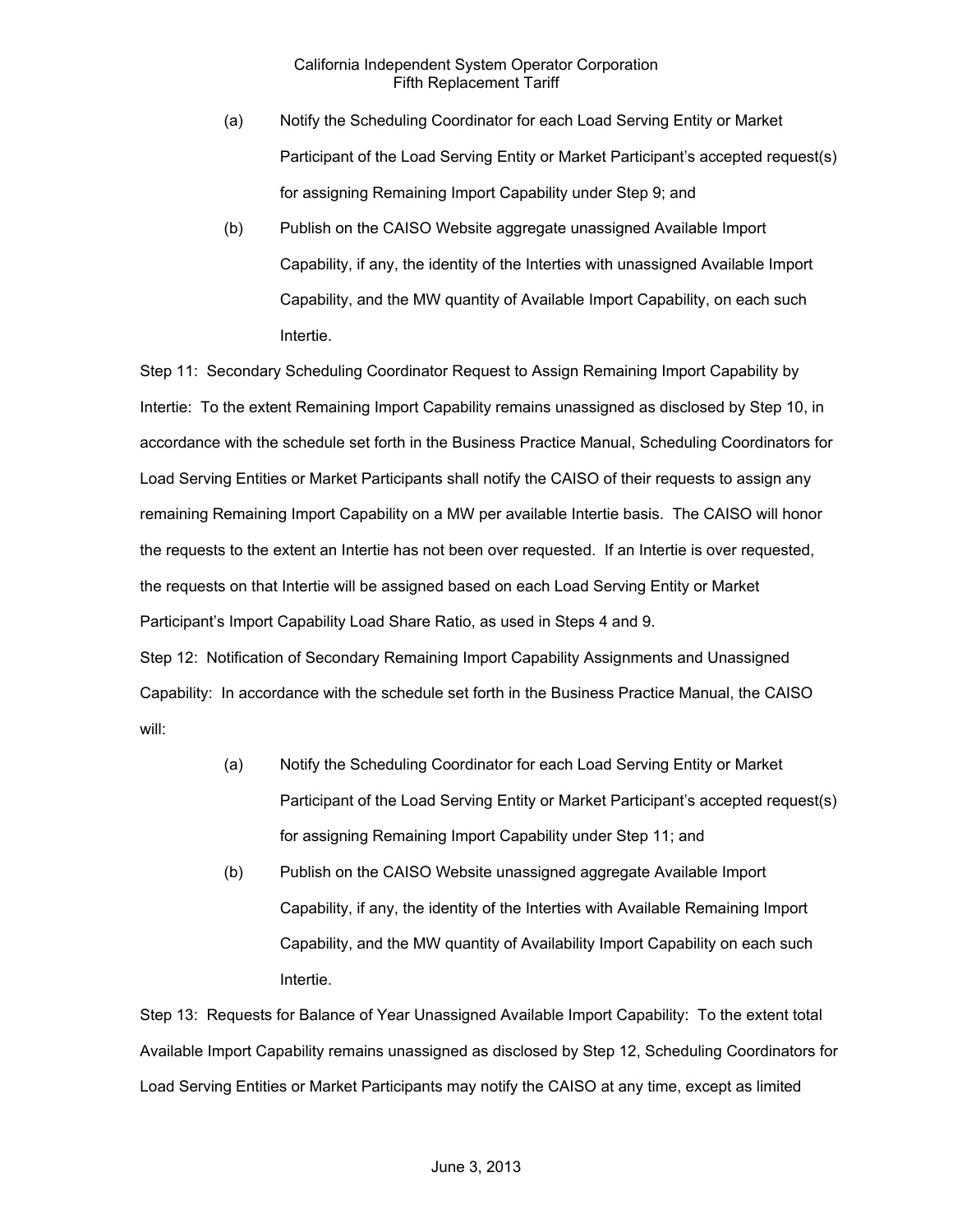herein, of a request for unassigned Available Import Capability on a specific Intertie on a per MW basis. Each request must include the identity of Load Serving Entity or Market Participant on whose behalf the request is made. The CAISO will accept only two (2) requests per calendar week from any Scheduling Coordinator on behalf of a single Load Serving Entity or other Market Participant. The CAISO will honor requests in priority of the time requests from Scheduling Coordinators were received until the Intertie is fully assigned and without regard to any Load Serving Entity's Load Share Quantity. Any honored request shall be for the remainder of the Resource Adequacy Compliance Year; however, any notification by the CAISO of acceptance of the request in accordance with this Section after the 20th calendar day of any month shall not be permitted to be included in the Load Serving Entity's Resource Adequacy Plan submitted in the same month as the acceptance. The CAISO shall provide an electronic means, either through the Import Capability Transfer Registration Process or otherwise, of notifying the Scheduling Coordinator of the time the request was deemed received by the CAISO and, within seven (7) days of receipt of the request, whether the request was honored. If honored, it shall be the responsibility of the Scheduling Coordinator and its Load Serving Entity to notify the CPUC or applicable Local Regulatory Authority of the acceptance of the request for unassigned Available Import Capability. If the request is not honored because the Intertie requested was fully assigned, the request will be deemed rejected and the Scheduling Coordinator, if it still seeks to obtain unassigned Available Import Capability, will be required to submit a new request for unassigned Available Import Capability on a different Intertie. The CAISO will update on its website the list of unassigned Available Import Capability by Intertie in accordance with the schedule set forth in the Business Practice Manual.

This multi-step process for assignment of Total Import Capability does not guarantee or result in any actual transmission service being assigned and is only used for determining the import capability that can be credited towards satisfying the Reserve Margin of a Load Serving Entity under this Section 40. Upon the request of the CAISO, Scheduling Coordinators must provide the CAISO with information on Pre-RA Import Commitments and any transfers or sales of assigned Total Import Capability.

### **40.4.6.2.2 Bilateral Import Capability Transfers and Registration Process**

**40.4.6.2.2.1 Eligibility Registration for Bilaterial Import Capability Transfers**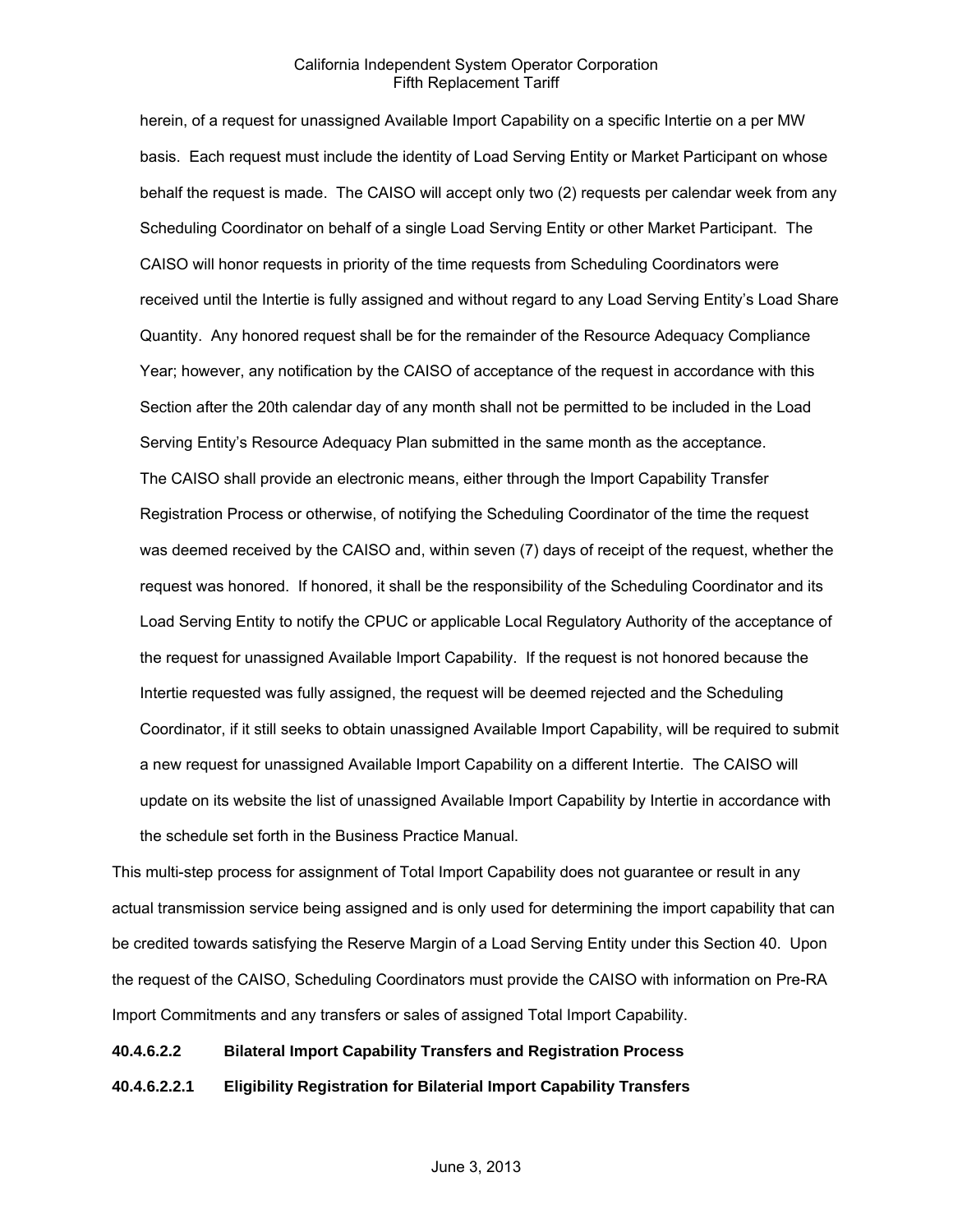To be eligible to engage in any bilateral assignment, sale, or other transfer of Remaining Import Capability under Step 8 of Section 40.4.6.2.1 or Section 40.4.6.2.2.2 or Existing Contract Import Capability, and Pre-RA Import Commitment Capability under Section 40.6.2.2.2, a Load Serving Entity or other Market Participant must provide the CAISO through the Import Capability Transfer Registration Process the following information:

- (a) Name of the Load Serving Entity or Market Participant
- (b) E-mail contact information

The CAISO will post to the CAISO Website the information received under this Section on a monthly basis in accordance with the schedule set forth in the Business Practice Manual. Any assignment, sale, or other transfer of Existing Contract Import Capability, Pre-RA Import Commitment Capability, or Remaining Import Capability may only be made by or to a Load Serving Entity or Market Participant whose information received under this Section has been posted to the CAISO Website prior to the date of the assignment, sale, or other transfer of the Existing Contract Import Capability, Pre-RA Import Commitment Capability, or Remaining Import Capability. It shall be the exclusive responsibility of the Scheduling Coordinator for the Load Serving Entity or Market Participant to ensure that the information posted to the CAISO Website under this Section is accurate and up to date.

# **40.4.6.2.2.2 Reporting Process for Bilateral Import Capability Transfers**

This Section shall apply to all transfers of Existing Contract Import Capability, Pre-RA Import Commitment Capability, or Remaining Import Capability other than that provided for in Step 8 of Section 40.4.6.2.1. Any Load Serving Entity or other Market Participant that has obtained Existing Contract Import Capability, Pre-RA Import Commitment Capability, or Remaining Import Capability may assign, sell, or otherwise transfer such Existing Contract Import Capability, Pre-RA Import Commitment Capability, or Remaining Import Capability in MW increments. The import capability subject to each transfer shall remain on the Intertie assigned pursuant to Section 40.4.6.2.1.

The Scheduling Coordinator for the Load Serving Entity or Market Participant receiving the transferred Existing Contract Import Capability, Pre-RA Import Commitment Capability, or Remaining Import Capability must report the transfer to the CAISO through the CAISO's Import Capability Transfer Registration Process by providing the following information: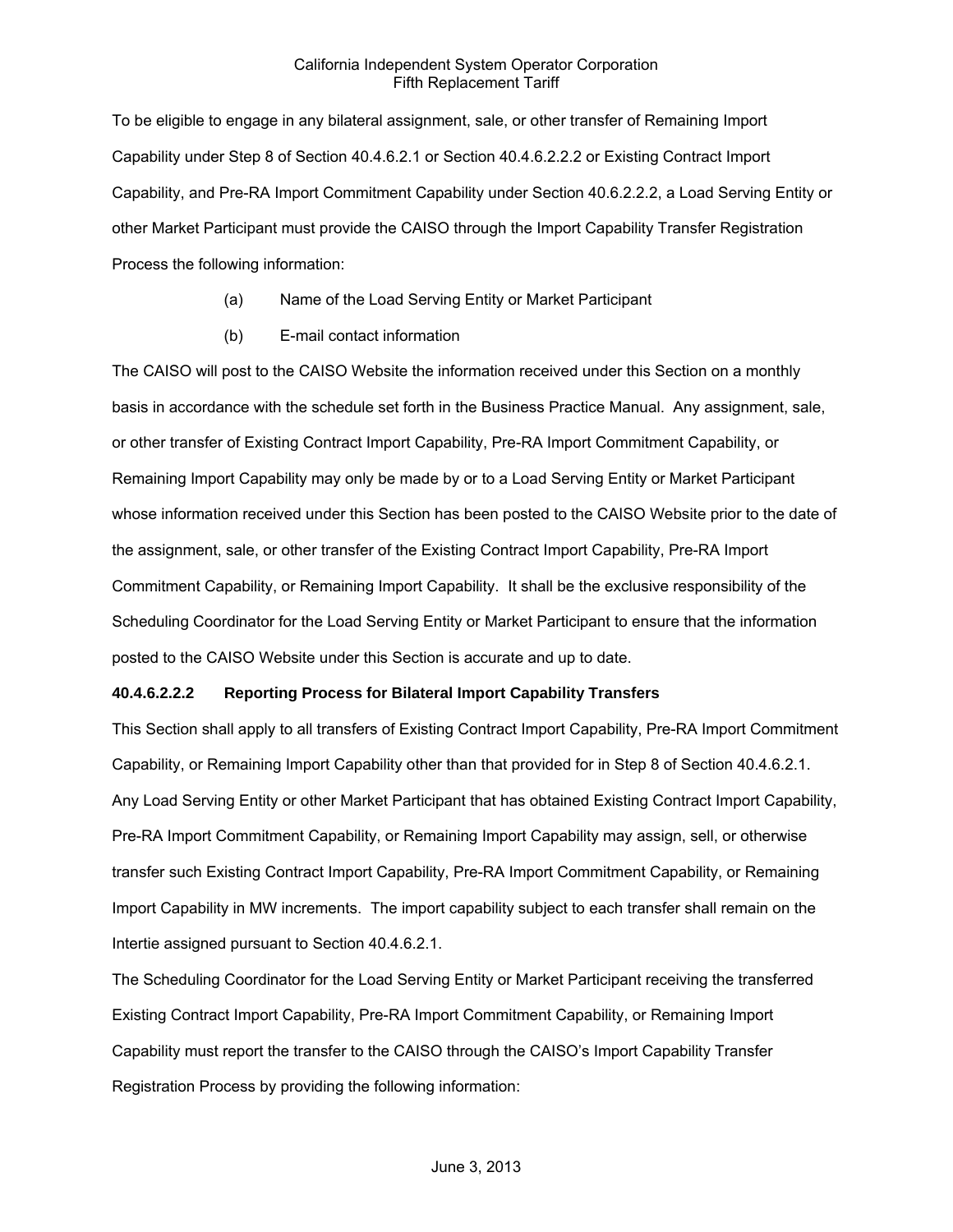- (a) Identity of the counter-party(ies);
- (b) The MW quantity;
- (c) The Intertie on which the Existing Contract Import Capability, Pre-RA Import Commitment Capability, or Remaining Import Capability was assigned;
- (d) Term of the transfer;
- (e) Price on a per MW basis; and
- (f) Whether the import capability assignment being transferred is Existing Contract Import Capability, Pre-RA Import Commitment Capability, or Remaining Import Capability.

The CAISO will promptly post to the CAISO Website the information on transfers received under this Section except for the information received pursuant to subpart (f) of this Section. On a quarterly basis, the CAISO shall also report to FERC the transfer information received under this Section and Step 8 of Section 40.4.6.2.1. Transfer information received in accordance with this Section after the 20th calendar day of any month shall not be permitted to be included in the Load Serving Entity's Resource Adequacy Plan submitted in the same month as the transfer submission.

# **40.4.6.2.2.3 Other Import Capability Information Postings**

The CAISO will post to the CAISO Website on a monthly basis in accordance with the schedule set forth in the Business Practice Manual, for each Intertie, the holder and that holder's quantity in MW of import capability assigned on the particular Intertie as of the reporting date.

 The CAISO will also post to the CAISO Website following submission of the annual Resource Adequacy Plans under Sections 40.2.1.1, 40.2.2.4, 40.2.3.4, and 40.2.4, for each Intertie, by a "yes" or "no" designation, whether each holder of import capability assigned on the particular Intertie has fully included the assigned import capability in the holder's annual Resource Adequacy Plans.

# **40.4.6.3 Deliverability of Distributed Generation**

The CAISO will perform an annual Deliverability Assessment, as described in Section 40.4.6.3.1, to determine MW quantities of Potential DGD at specific Nodes of the CAISO Controlled Grid for Distributed Generation Facilities seeking interconnection to the Distribution System of a Utility Distribution Company under either CPUC Rule 21 or a wholesale distribution access tariff, where such interconnection and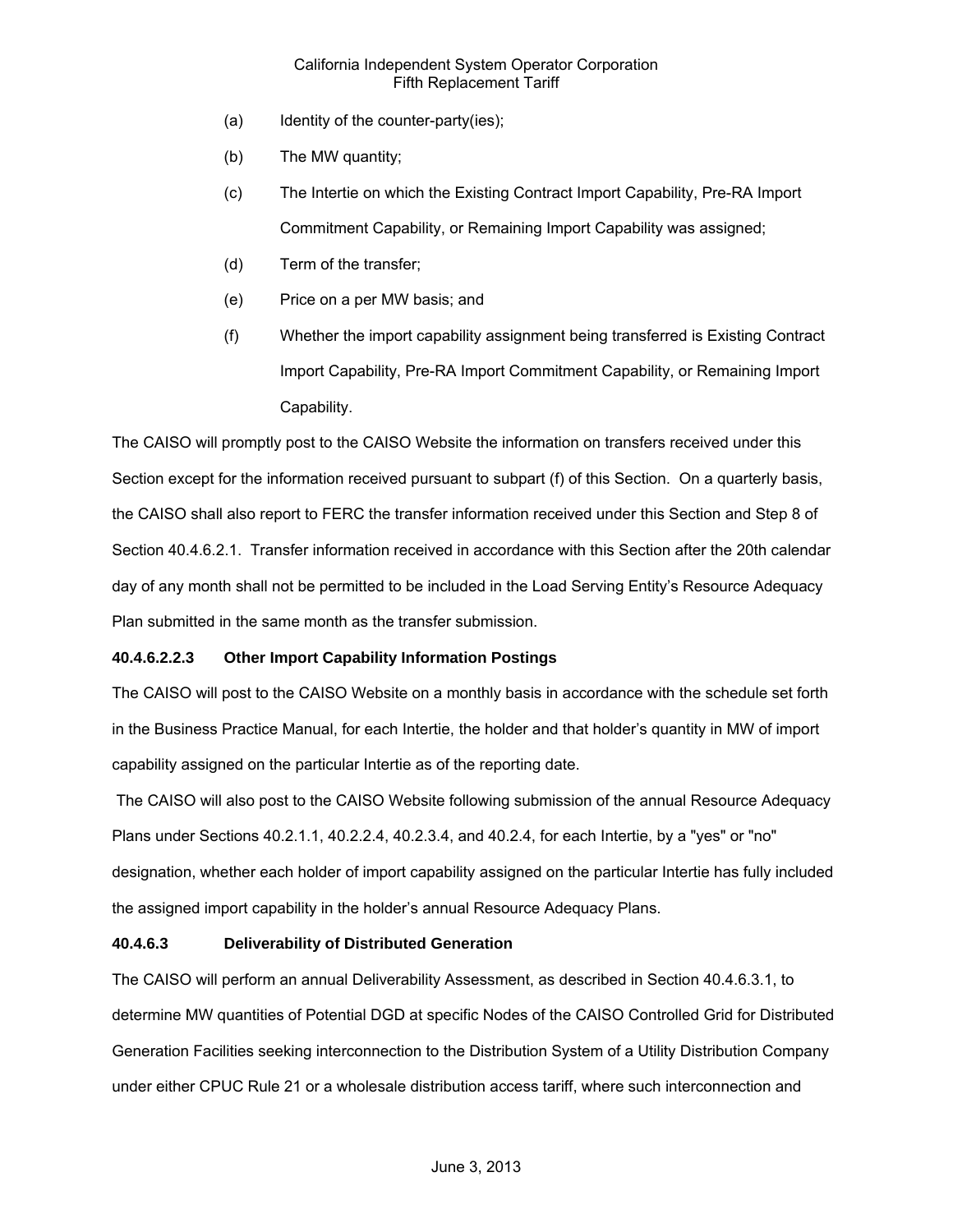Potential DGD can be provided:

- (i) without any additional Delivery Network Upgrades (although Reliability Network Upgrades, Distribution Upgrades or other mitigation may be needed);
- (ii) without the need for the CAISO to conduct any further Deliverability Assessment; and
- (iii) without degrading the Deliverability of Generation in Commercial Operation, proposed Generating Facilities in the CAISO Interconnection queue, or the Distributed Generation Facilities of interconnection customers under a wholesale distribution access tariff who have previously requested Full Capacity or Partial Capacity Deliverability Status.

As described in Section 40.4.6.3.2, following the CAISO's publication of the nodal Potential DGD quantities resulting from the Deliverability Assessment, the CAISO will apportion the identified Potential DGD to Local Regulatory Authorities for their assignment of Full Capacity Deliverability Status or Partial Capacity Deliverability Status to specific Distributed Generation Facilities.

This Section 40.4.6.3 is intended to supplement, and not to preclude or limit, the ability of an interconnection customer for a Distributed Generation Facility to seek and receive Full Capacity Deliverability Status or Partial Capacity Deliverability Status through a CPUC Rule 21 or wholesale distribution access tariff. Nothing in this Section 40.4.6.3 is intended to relieve the interconnection customer for a Distributed Generation Facility from the requirements to request and achieve interconnection to the Distribution System through the appropriate CPUC Rule 21 or wholesale distribution access tariff.

#### **40.4.6.3.1 Deliverability Assessment to Determine Potential DGD**

This Section describes the annual Deliverability Assessment the CAISO will perform to determine nodal MW amounts of Potential DGD to be apportioned to Local Regulatory Authorities in accordance with Section 40.4.6.3.2. The Deliverability Assessment and its results will be based on the assumption that the Distributed Generation Facilities that are eventually assigned Deliverability Status under this Section 40.4.6.3 complete all requirements for interconnection to the Distribution System under the appropriate CPUC Rule 21 or wholesale distribution access tariff and that these Distributed Generation Facilities will be supported by needed Reliability Network Upgrades, Distribution Upgrades or other mitigation that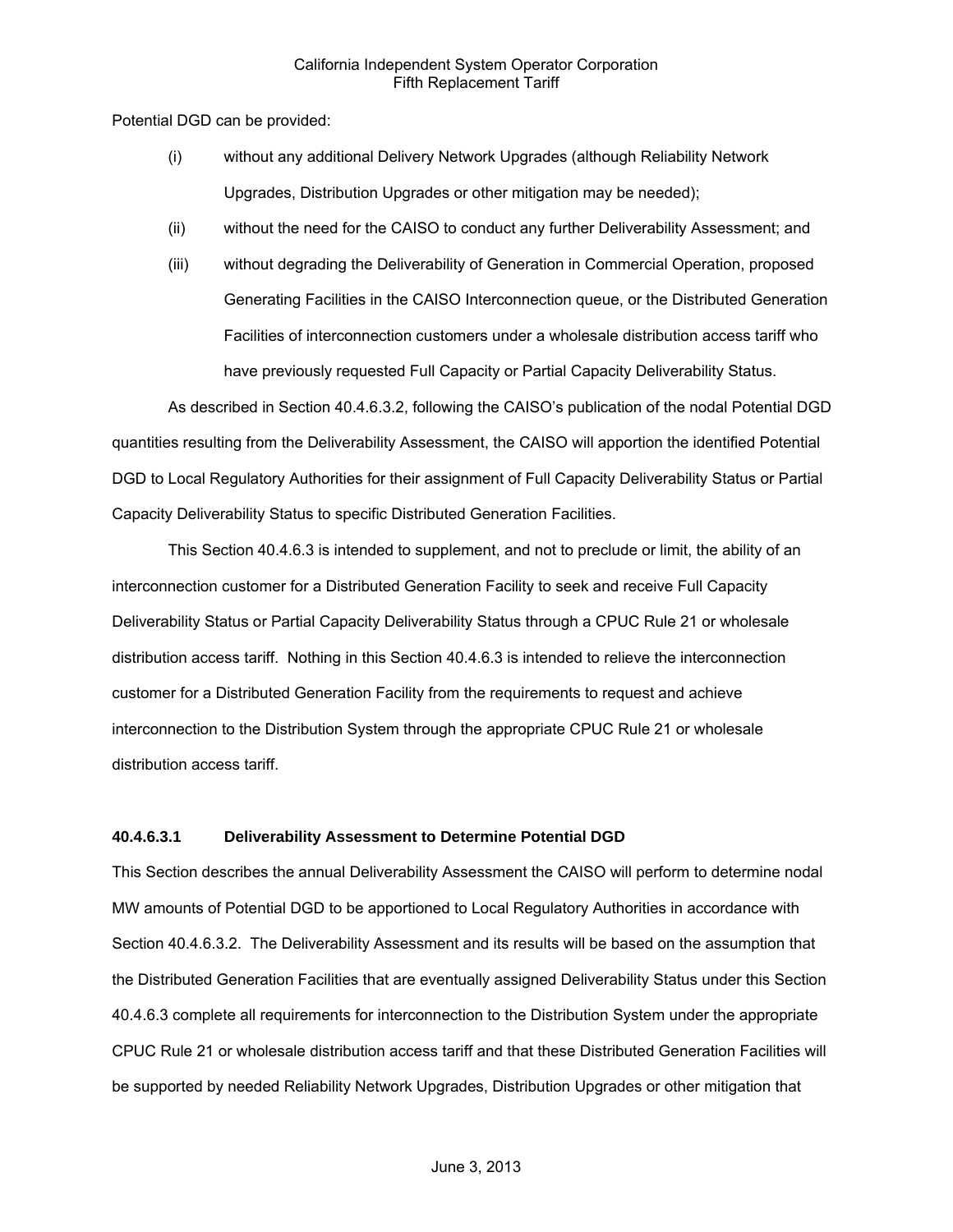would be needed to safely and reliably interconnect to the Distribution System and deliver Energy from the Distribution System to the appropriate CAISO Controlled Grid Node.

## **40.4.6.3.1.1 Developing the Assessment Model**

To develop the base case model for the Potential DGD Deliverability Assessment, the CAISO will include:

- (i) The most recent GIP or GIDAP Queue Cluster Phase II Interconnection Study deliverability power flow base case;
- (ii) Those Generating Facilities that have obtained Deliverability using the annual full capacity deliverability option under either Section 8.2 of the GIP or Section 9.2 of the GIDAP;
- (iii) Transmission additions and upgrades approved in the final comprehensive Transmission Plan for the most recent Transmission Planning Process cycle;
- (iv) Any Generating Facilities in the most recent GIDAP Phase I Interconnection Study that have been determined to be deliverable in accordance with their requested Deliverability Status and were not assigned any Delivery Network Upgrade costs in the Phase I Interconnection Study;
- (v) Delivery Network Upgrades that have received governmental approvals or for which Construction Activities have commenced;
- (vi) The MW amounts of resources interconnected to the distribution system for distributed generation Nodes contained in the most recent Transmission Planning Process base portfolio, except that the CAISO will remove each Node (by using a zero MW value) located within electrical areas for which the most recently completed GIP or GIDAP Phase I or Phase II Interconnection Study has identified a need for a Delivery Network Upgrade or for which the most recent Phase II Interconnection Study identified and then removed a Delivery Network Upgrade to support Deliverability for MW amounts in the Interconnection queue;
- (vii) Actual distributed generation development based on the MW amount of distributed generation in applicable Utility Distribution Company wholesale distribution access tariff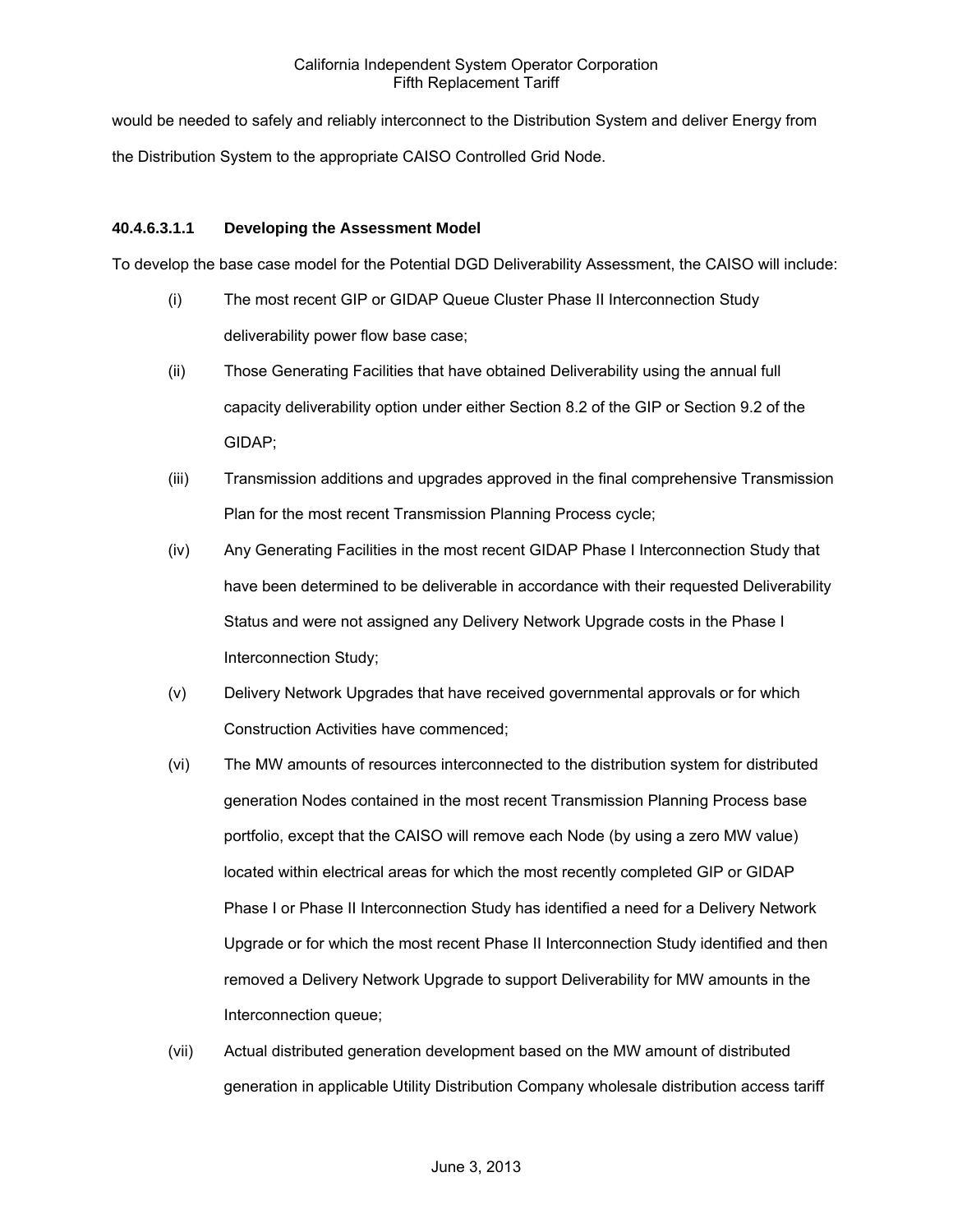interconnection queues and non-net-energy-metering resources in any Utility Distribution Company CPUC Rule 21 interconnection queue;

- (viii) Information provided by each Local Regulatory Authority identifying existing and anticipated distributed generation procurement of Load Serving Entities within its jurisdiction; and
- (ix) Other information that the CAISO, in its reasonable discretion, determines is necessary.

### **40.4.6.3.1.2 Performing the Potential DGD Deliverability Assessment**

The CAISO will perform the Potential DGD Deliverability Assessment using the Deliverability Assessment procedures described in GIDAP Section 6.3.2 to determine the availability of transmission system capability, as reflected in the study model described above, to provide Deliverability Status for targeted amounts of additional distributed generation at given Nodes of the CAISO Controlled Grid. Except for Nodes that the CAISO removes by assigning a zero MW value pursuant to Section 40.4.6.3.1.1(vi), the targeted amounts of additional distributed generation at each Node shall be at least as large as the maximum of the corresponding nodal MW amounts determined in accordance with Sections 40.4.6.3.1.1(vi), 40.4.6.3.1.1(vii) or 40.4.6.3.1.1(viii). The CAISO may use larger targeted amounts as it deems appropriate to enhance the information provided by the Potential DGD Deliverability Assessment. The Potential DGD Deliverability Assessment will preserve modeled transmission system capability to provide requested levels of deliverability for the Generating Facilities of Interconnection Customers or the Distributed Generation Facilities of interconnection customers under a wholesale distribution access tariff who have previously requested Full Capacity or Partial Capacity Deliverability Status. Therefore, at each Node where all modeled Generating Facilities, including the distributed generation target amounts, cannot be simultaneously Dispatched to the modeled output levels corresponding to their Full Capacity or Partial Capacity Deliverability Status without violating operating limits of the CAISO Controlled Grid, the CAISO will reduce the modeled distributed generation target amounts as needed to achieve a feasible Dispatch.

#### **40.4.6.3.1.3 Publishing Results of the Potential DGD Deliverability Assessment**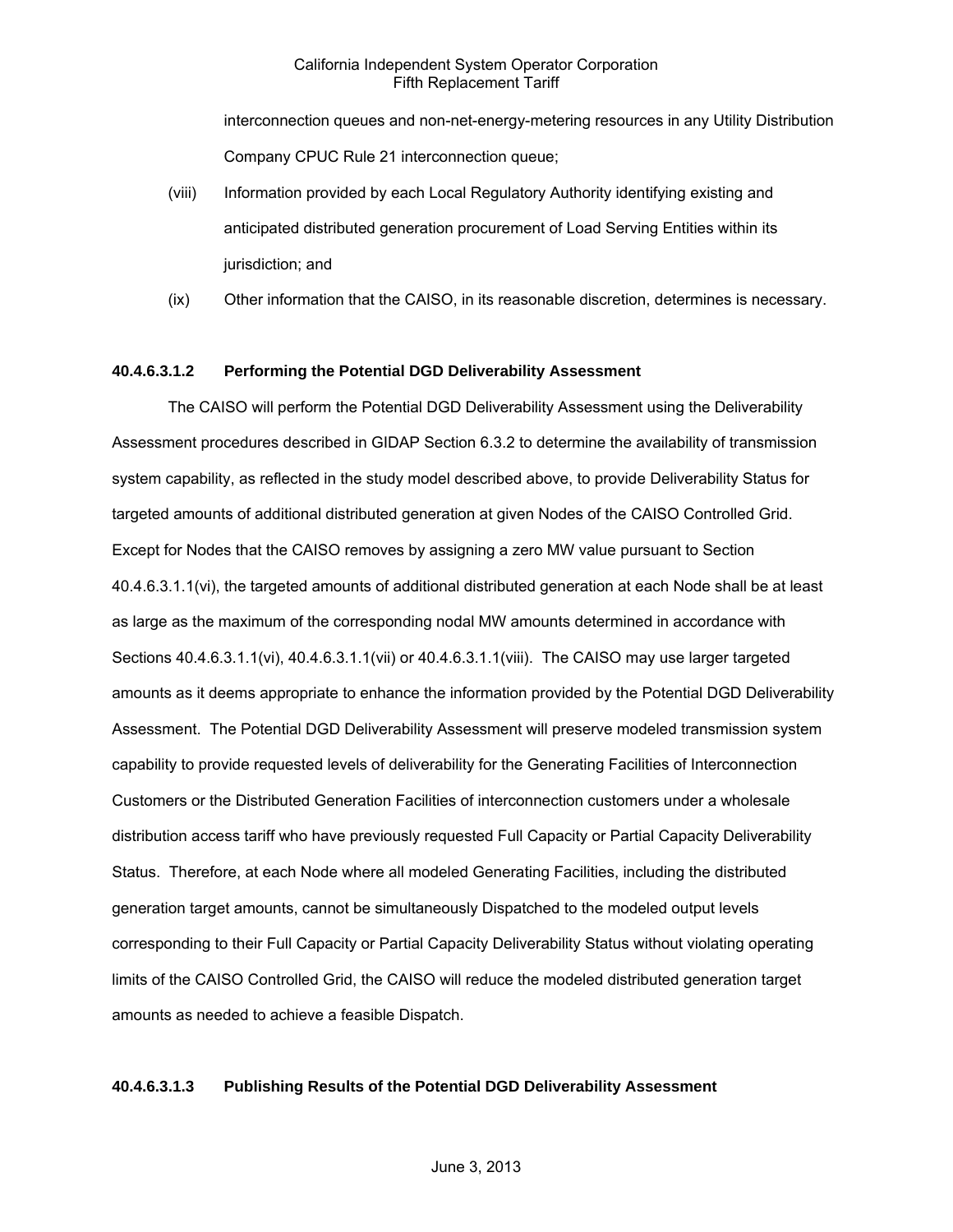The CAISO will publish the results of the Potential DGD Deliverability Assessment by posting on the CAISO Website. The results will identify all Nodes modeled in the assessment with the corresponding nodal MW amounts of Potential DGD that (a) were studied as targeted amounts in the Potential DGD Deliverability Assessment; (b) were found to be deliverable in the Potential DGD Deliverability Assessment; and (c) are available for apportionment to Local Regulatory Authorities in accordance with Section 40.4.6.3.2. The nodal MW amounts of Potential DGD available for apportionment to Local Regulatory Authorities will not exceed the maximum of the corresponding nodal MW amounts determined in accordance with Sections 40.4.6.3.1.1(vi), 40.4.6.3.1.1(vii) or 40.4.6.3.1.1(viii), even though the amounts that were studied and found to be deliverable may be larger.

# **40.4.6.3.2 Apportionment of Potential DGD to LRAs**

Following the annual determination of Potential DGD as described in Section 40.4.6.3.1, the CAISO will apportion the Potential DGD to LRAs for assignment of Deliverability Status to Distributed Generation Facilities. The CAISO will perform the apportionment through a three-round nomination process described in this Section. The CAISO will provide a generic timetable for the process in the Reliability Requirements BPM, and will issue a market notice each year setting out a specific schedule for this process.

### **40.4.6.3.2.1. Determining LRA Shares of Potential DGD**

At the start of each annual cycle for apportionment of Potential DGD to LRAs, the CAISO will determine each LRA's MW share of the total system-wide Potential DGD on the CAISO Controlled Grid, which is the sum of all the nodal Potential DGD MW quantities resulting from the Deliverability Assessment under Section 40.4.6.3.1. Each LRA's share will be based on the LRA's share of system peak load forecast attributable to those LSEs subject to that LRA's jurisdiction, using the Load Forecast for the next Resource Adequacy Compliance Year. The LRA's share determined in this manner will represent the LRA's initial eligibility to use a MW quantity of the total CAISO system-wide Potential DGD to assign Deliverability Status to specific Distributed Generation Facilities, without reference to any particular Nodes or electrical locations. Apportionment to LRAs of Potential DGD at specific Nodes will be performed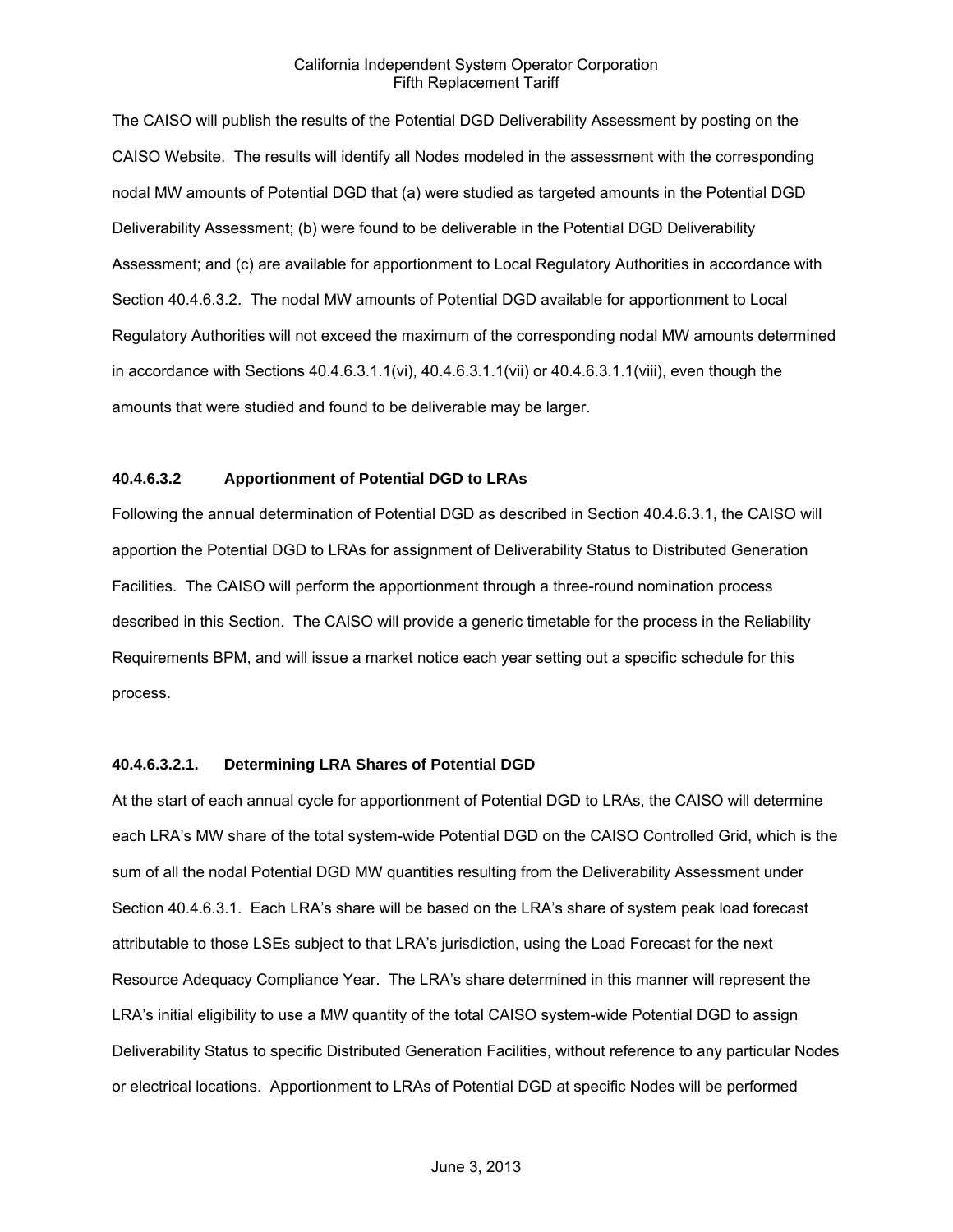through the three-stage nomination process described below.

As part of the CAISO's determination of LRA shares, the CAISO will also determine each LRA's share of nodal Potential DGD MW for Nodes at which LSEs for more than one LRA serve Load. For each such Node the CAISO will determine each affected LRA's share of the nodal Potential DGD MW determined in the assessment based on the share of the nodal Load attributable to the LSEs subject to each LRA's jurisdiction, except for Nodes where the following conditions apply:

- (i) The Load under the jurisdiction of one of the affected LRAs is located entirely at that one Node, whereas the Load under the jurisdiction of the other affected LRA is located at multiple Nodes on the CAISO Controlled Grid; and
- (ii) For the LRA whose Load is located entirely at the one Node, the LRA's Load ratio share of the nodal Potential DGD, as described above, is less than the LRA's share of the total system-wide Potential DGD on the CAISO Controlled Grid. This condition means that limiting the LRA's apportionment to the nodal Load ratio share described above would prevent the LRA from obtaining, at the Node where its Load is located, the full amount of system-wide Potential DGD on the CAISO Controlled Grid for which it is eligible.

For a Node where the above two conditions apply, the share of the nodal Potential DGD for the LRA whose Load is located entirely at that Node will equal the lesser of (a) the entire MW quantity of Potential DGD at that Node, or (b) the LRA's Load ratio share of the system-wide Potential DGD on the CAISO Controlled Grid as described above.

After completing the initial determination of eligibility for shares of Potential DGD as described above, the CAISO will notify the LRAs of the results.

# **40.4.6.3.2.2. Bilateral Transfers of Potential DGD**

An LRA shall be entitled to transfer all or a portion of its MW share of Potential DGD at one or more specific Nodes to another LRA, in quantities no smaller than 1 MW. Both LRAs participating in such a transfer shall notify the CAISO of the transfer, and the CAISO will reflect the transfer in the apportionment process only after receiving notification from both LRAs. LRAs may engage in such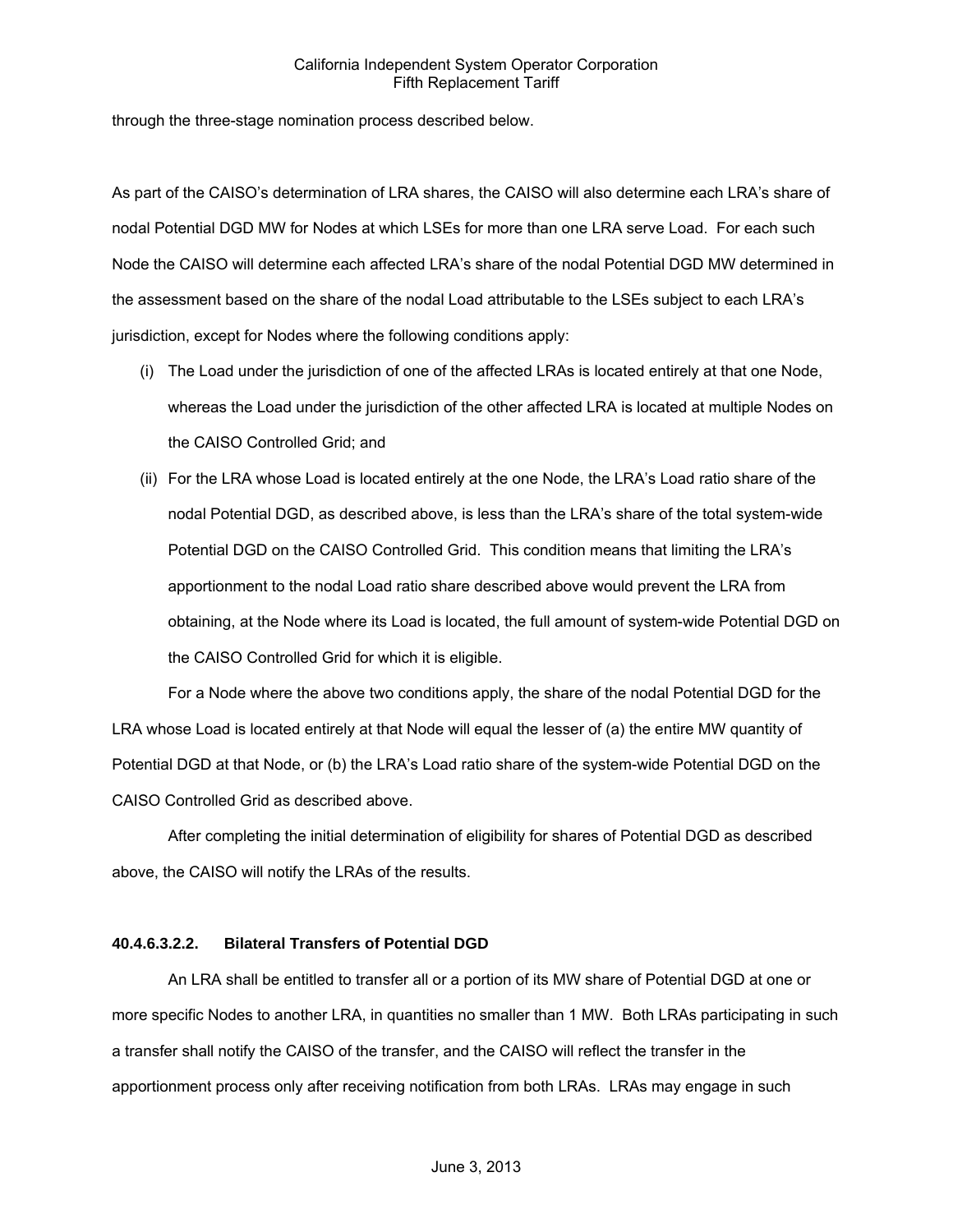transfers during the period from the date they received notification of their shares under Section 40.4.6.3.2.1 through the end of third round of LRA nominations.

### **40.4.6.3.2.3 Apportionment Through LRA Nominations**

Each LRA seeking to assign Deliverability Status to specific Distributed Generation Facilities through this Section 40.4.6.3 shall submit nominations, in the form of MW quantities of Potential DGD at specific Nodes of the CAISO Controlled Grid, to the CAISO to utilize portions of its share of the total CAISO system-wide MW of Potential DGD. If an LRA does not submit such nominations, or nominates less than the MW amount for which it is eligible, the CAISO will not apportion Potential DGD beyond the amounts nominated.

There shall be three rounds of nominations. In any given round, and for all rounds cumulatively, each LRA's total nominations cannot exceed its share of the total system-wide MW quantity of Potential DGD on the CAISO Controlled Grid, and its nodal nomination at any Node where the LSEs of more than one LRA serve Load cannot exceed its share of the Potential DGD at that Node as determined under Section 40.4.6.3.2.1, except where its share at that Node has been increased as a result of bilateral transfers under Section 40.4.6.3.2.2.

### First Round Nominations

Following the CAISO's notification of LRA shares determined under Section 40.4.6.3.2.1, each LRA shall submit its first round nominations to the CAISO by a date that will be specified in the market notice for the current cycle of this process. In the first round, the LRA may only nominate Nodes at which LSEs under its jurisdiction serve Load. Following the submission of nominations, the CAISO will validate that all nominations comply with this limitation and the eligibility limitations stated above, will notify the submitting LRA of any invalid nominations and will allow the LRA an opportunity to adjust and resubmit its nomination. Once the CAISO has ensured that all LRA nominations are valid in accordance with this Section, the CAISO will approve all validated first round nominations.

Following the CAISO's receipt and validation of the first round nominations and in accordance with the schedule set forth in the market notice for the current cycle, the CAISO will apportion Potential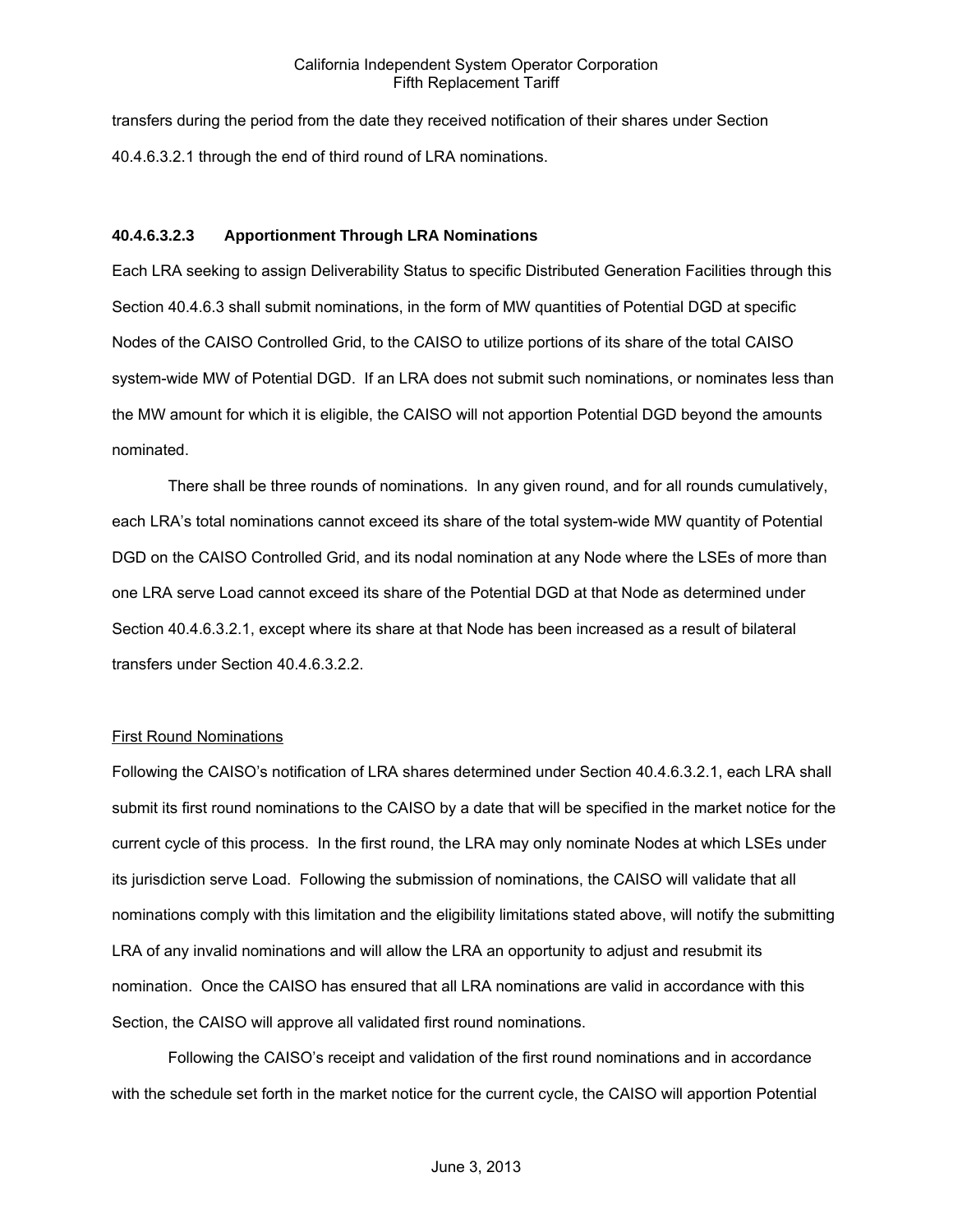DGD to LRAs in accordance with their nominations and will notify the LRAs that their first round nominations have been approved. The CAISO will then publish on the CAISO Website any MW quantities of Potential DGD at specific Nodes that were not apportioned in the first round.

#### **Second Round Nominations**

Each LRA may submit a second round nomination to the CAISO to the extent that the LRA has not yet been apportioned the full MW quantity of Potential DGD for which it is eligible under Section 40.4.6.3.2.1, as modified by any applicable bilateral transfers. In the second round, LRA nominations are not restricted only to those Nodes at which LSEs jurisdictional to the LRA serve Load. Thus an LRA could nominate Potential DGD at a Node where there is no Load at all, or at a Node where another LRA serves Load and that LRA did not nominate all the available Potential DGD at that Node in the first round. For a Node where the combined second round nominations of multiple LRAs exceed the remaining Potential DGD at the Node, the CAISO will apportion shares of the remaining Potential DGD at the Node to LRAs in proportion to their Load ratio shares of system-wide Potential DGD as determined under Section 40.4.6.3.2.1. In addition, the LRA shares of nodal Potential DGD at Nodes where the LSEs of more than one LRA serve load, as determined under Section 40.4.6.3.2.1, will still apply in the second round. Following receipt and validation by the CAISO of second round nominations, the CAISO will apportion any available Potential DGD based on the LRA nominations.

The CAISO will notify LRAs of the outcome of the second round nominations and will publish on the CAISO Website any nodal Potential DGD amounts that were not apportioned through the second round.

#### Third Round Nominations

Each LRA may submit a third round nomination to the CAISO to the extent that the LRA has not yet been apportioned the full MW quantity of Potential DGD for which it is eligible under Section 40.4.6.3.2.1, as modified by any applicable bilateral transfers. In the third round, LRA nominations are not restricted only to those Nodes at which LSEs jurisdictional to the LRA serve Load, subject to the same provisions as specified above for second round nominations. Following receipt and validation by the CAISO of third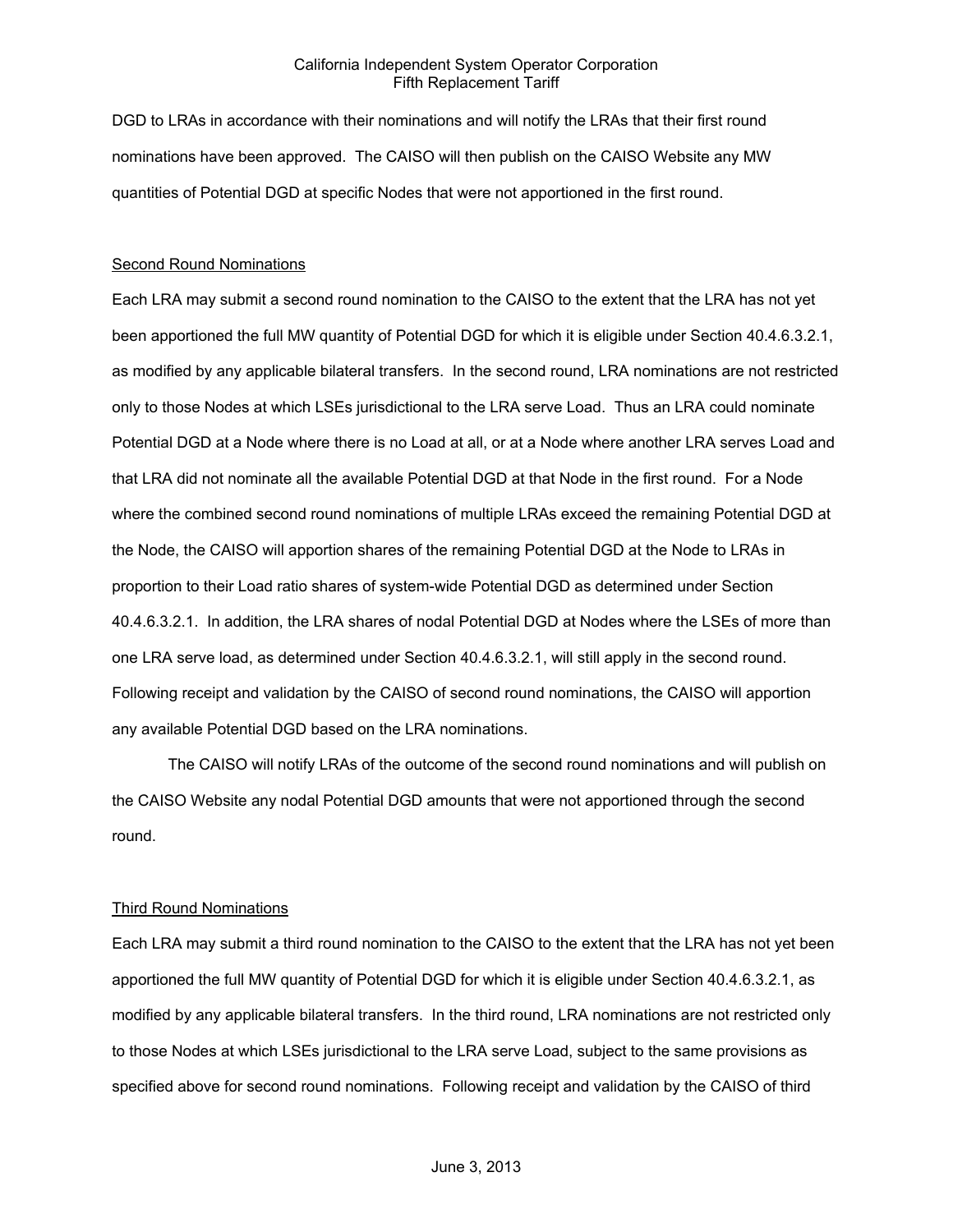round nominations, the CAISO will apportion any available Potential DGD based on the LRA nominations, and will notify LRAs of the outcome of the third round nominations.

# **40.4.6.3.3 Assignment of Deliverability Status to Distributed Generation Facilities**

Before the start of the next CAISO cycle of the process described in this Section 40.4.6.3, and in accordance with a CAISO market notice setting out the schedule for the new cycle, each LRA should report the following information to the CAISO:

- (i) Any assignment of Deliverability Status to specific Distributed Generation Facilities using Potential DGD that the LRA was apportioned in a prior annual cycle; and
- (ii) Any revocations or re-assignments of Deliverability Status as a result of a failure to meet LRAspecified retention criteria on the part of a Distributed Generation Facility that was previously assigned Deliverability Status under this Section 40.4.6.3 and had not yet achieved commercial operation.

Upon receipt of this information the CAISO will validate that the LRA's assignments of Deliverability Status to specific Distributed Generation Facilities is consistent with the MW quantities of Potential DGD at specific Nodes that were apportioned to the LRA and with the CAISO's methodology for associating the Deliverability Status of a specific generating resource type with a MW quantity of Potential DGD.

# **40.4.6.3.4 Associating MW of Potential DGD with Deliverability Status of a Distributed Generation Facility**

As described further in the Generator Interconnection Business Practice Manual, the association of a MW quantity of Potential DGD at a specific Node with the Deliverability Status of a specific Distributed Generation Facility shall be commensurate with the MW Energy production level appropriate to the type of generating resource comprising the facility modeled in the Deliverability Assessment, the qualifying capacity determination method for that resource type, the installed capacity of the facility, and the Deliverability Status (Full Capacity or Partial Capacity) to be assigned to the facility. If the CAISO identifies an inconsistency between an LRA's use of its apportioned Potential DGD to assign Deliverability Status to a Distributed Generation Facility and the CAISO's methodology for associating MW amounts of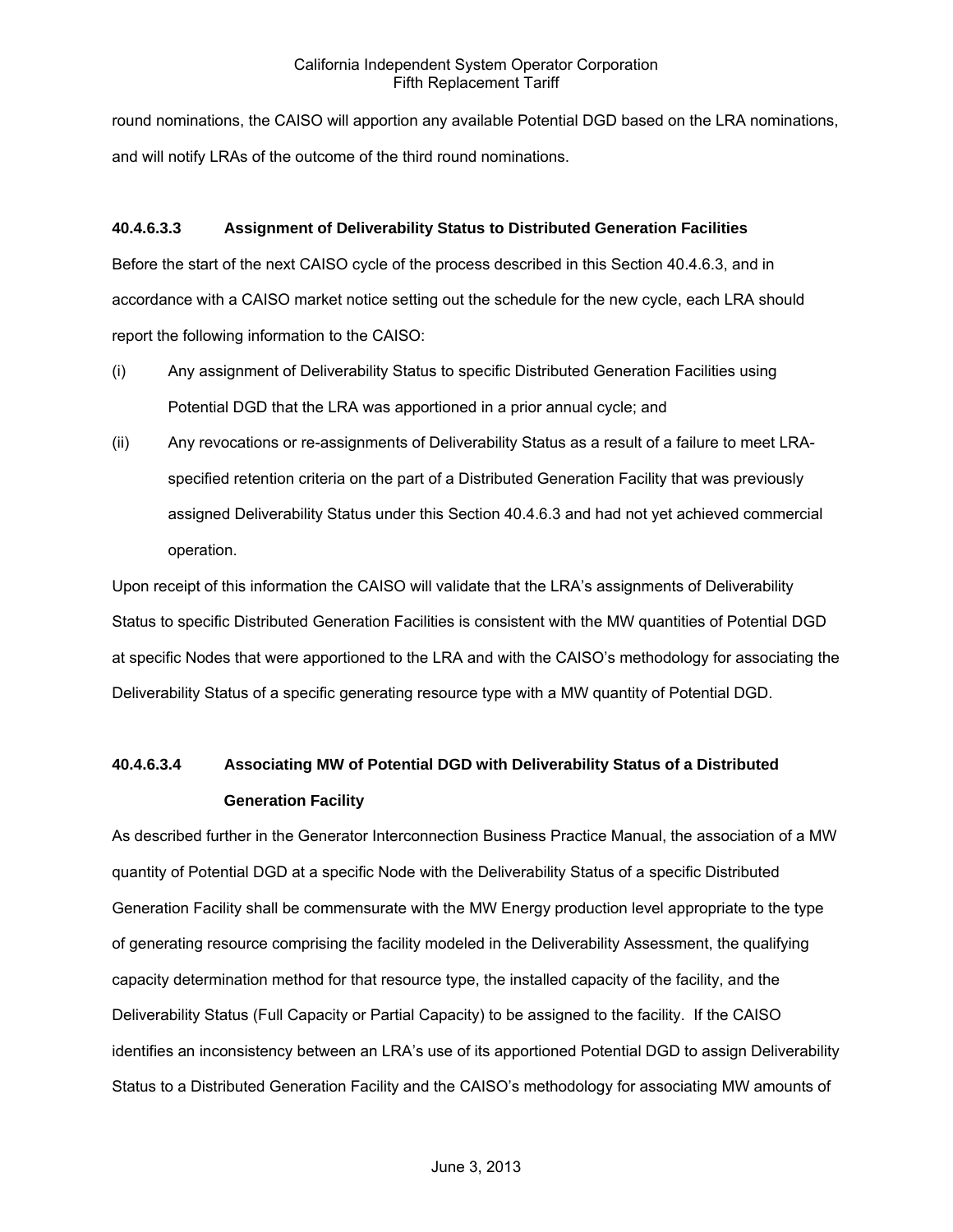Potential DGD with the Deliverability Status of a Distributed Generation Facility, the CAISO will notify the LRA, and the LRA in consultation with the CAISO will adjust its assignments of Deliverability Status as needed.

#### **40.4.6.3.5 Unapportioned Potential DGD and Unassigned Deliverability Status**

If an LRA does not nominate the full MW quantity of Potential DGD for which it is eligible under Section 40.4.6.3.2.1 as modified by any bilateral transfers, the CAISO will not apportion to the LRA any Potential DGD beyond the amounts the LRA nominated and will not preserve any unapportioned amount of Potential DGD beyond the current cycle of this process. If an LRA does not, by the start of the next cycle, fully utilize the MW quantity of Potential DGD it was apportioned in the previous cycle to assign Deliverability Status to specific Distributed Generation Facilities, the CAISO will preserve the apportioned but unassigned Potential DGD for that LRA through the next cycle. The CAISO will make reasonable effort in performing the process described in this Section 40.4.6.3 to enable each LRA to be apportioned its load ratio share of total CAISO system-wide Potential DGD on a cumulative basis through successive cycles. The CAISO cannot guarantee, however, that MW quantities of Potential DGD that were available but not apportioned to an LRA in one cycle will be fully available in the next cycle, due to changing conditions on the CAISO Controlled Grid and the need for this process to be coordinated with the CAISO's Transmission Planning Process, GIP and GIDAP.

#### **40.4.6.3.6 Deliverability Status of Distributed Generation Facilities**

Subject to the requirements specified in Section 40.4.6.3.7, once an LRA has assigned Deliverability Status to a specific Distributed Generation Facility and reported such assignment to the CAISO, and the CAISO has validated and accepted the reported information as specified under Section 40.4.6.3.3, the Deliverability Status becomes an attribute of the Distributed Generation Facility to which it was assigned. Once that Distributed Generation Facility has achieved Commercial Operation, it will retain that Deliverability Status for as long it remains in Commercial Operation. Prior to the facility achieving Commercial Operation, however, the LRA may revoke the assignment of Deliverability Status if the facility fails to meet LRA-specified criteria for retaining such assignment, and may re-assign the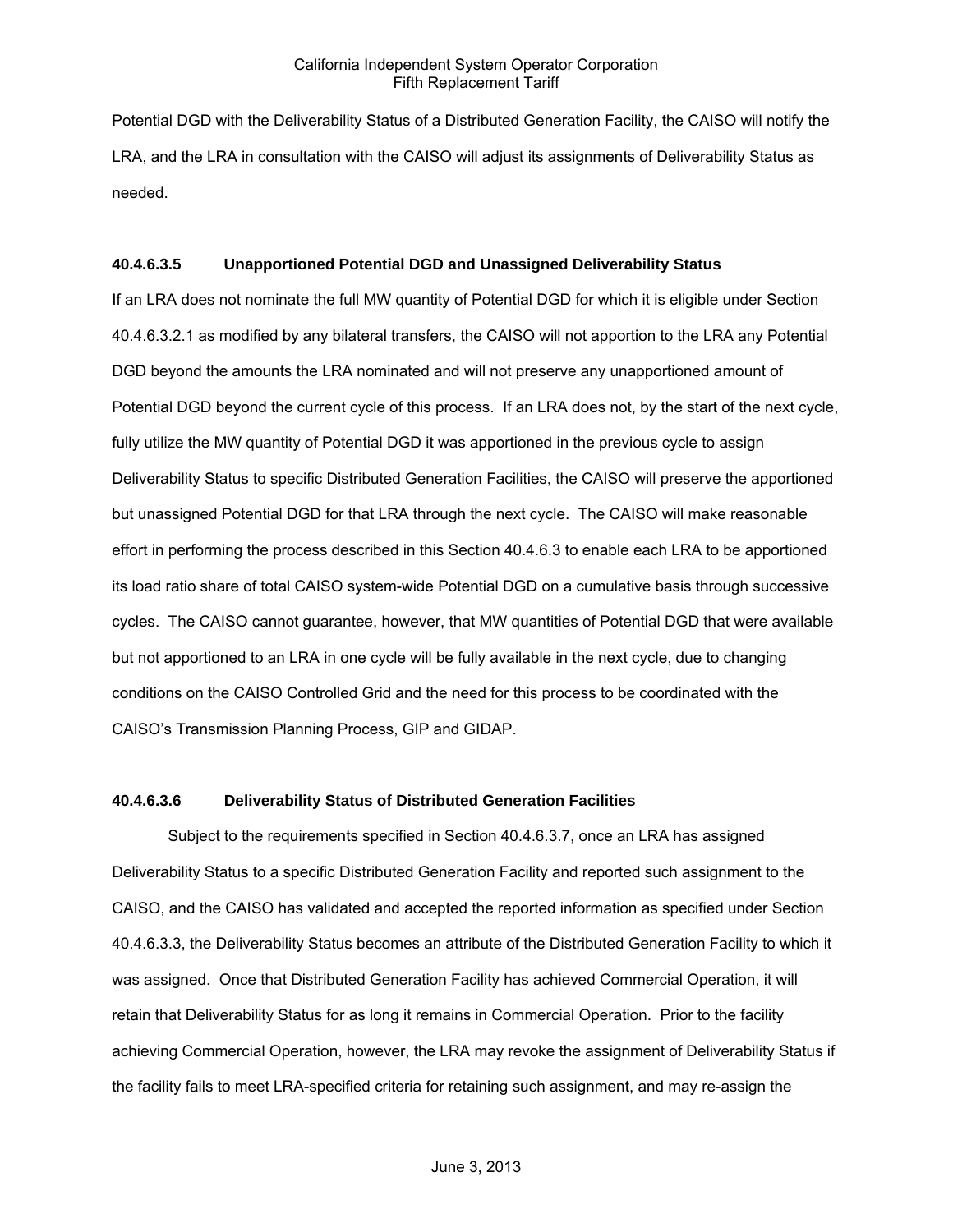Deliverability Status to another Distributed Generation Facility, provided that the new Distributed Generation Facility is connected to the Distribution System below the same Node on the CAISO Controlled Grid and utilizes no more MW of Potential DGD than the original Distributed Generation Facility. Each LRA that utilizes the provisions of this Section 40.4.6.3 shall provide to the CAISO a description of its retention criteria and its process for revoking an assignment of Deliverability Status from a facility that it determines has failed to meet such criteria. The CAISO will post these descriptions on its web site in conjunction with other documentation regarding the implementation of this Section 40.4.6.3. The LRA must report any such revocations and reassignments to the CAISO, as provided in Section 40.4.6.3.3, and must identify for each such revocation the specific criteria on which the revocation was based.

# **40.4.6.3.7 Additional Requirements**

Assignment of Deliverability Status to any Distributed Generation Facility under this Section 40.4.6.3 is expressly conditioned upon the Distributed Generation Facility's interconnection customer submitting the appropriate interconnection request under the applicable CPUC Rule 21 or wholesale distribution access tariff, completion of such process and achieving Commercial Operation, and completion of all required Reliability Network Upgrades, Distribution Upgrades, or other mitigation that would be needed to safely and reliably interconnect to the Distribution System and deliver Energy from the Distribution System to the appropriate CAISO Controlled Grid Node. In addition, the amount of Resource Adequacy Capacity the Distributed Generation Facility may provide in any given Resource Adequacy Compliance Year is subject to annual Net Qualifying Capacity determination, as specified in Section 40.4.6.1.

# **40.4.7 Submission Of Supply Plans**

# **40.4.7.1 Schedule for Submission of Supply Plans**

Scheduling Coordinators representing Resource Adequacy Resources supplying Resource Adequacy Capacity shall provide the CAISO with annual and monthly Supply Plans, as follows:

(a) The annual Supply Plan shall be submitted to the CAISO on the schedule set forth in the Business Practice Manual and shall verify their agreement to provide Resource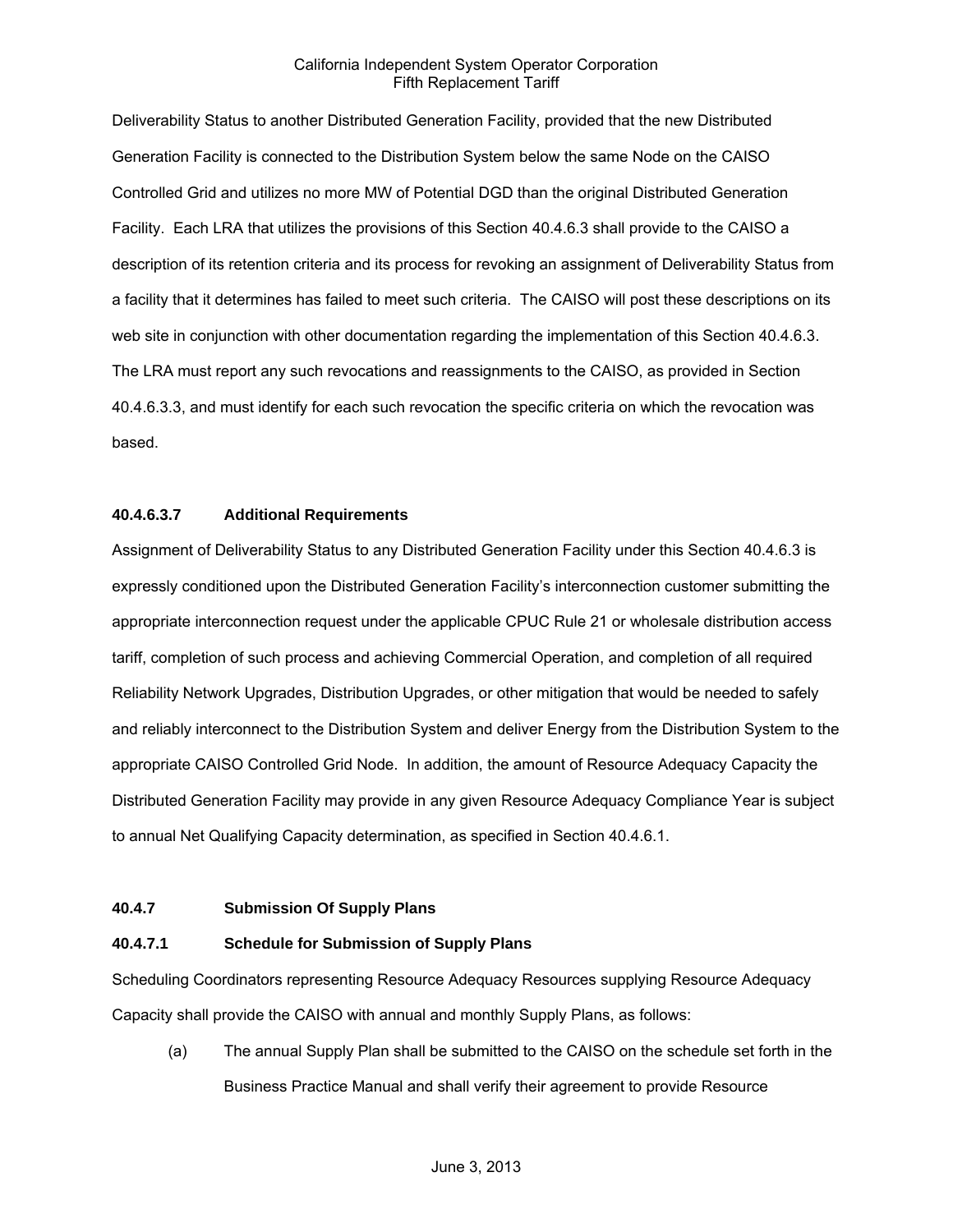Adequacy Capacity during the next Resource Adequacy Compliance Year.

- (b) The monthly Supply Plans or the same information as required to be included in the monthly Supply Plan, plus any other information the CAISO requires as identified in the Business Practice Manual, shall be submitted to the CAISO at least 45 days in advance of the first day of the month covered by the plan, and in accordance with the schedule and in the reporting format(s) set forth in the Business Practice Manual, and shall verify their agreement to provide Resource Adequacy Capacity during that resource adequacy month.
- (c) The Scheduling Coordinator for the Resource Adequacy Resource may submit, at any time from 45 days through 11 days in advance of the relevant month, a revision to its monthly Supply Plan to correct an error in the plan. The CAISO will not accept any revisions to a monthly Supply Plan from 10 days in advance of the relevant month through the end of the month, unless the Scheduling Coordinator for the Resource Adequacy Resource demonstrates good cause for the change and explains why it was not possible to submit the change earlier.
- (d) The monthly Supply Plan may indicate the willingness of the resource to offer capacity for procurement as backstop capacity under the Capacity Procurement Mechanism pursuant to Section 43, and provide the identity of the resource, the available capacity amount, the time periods when the capacity is available, and other information as may be specified in the Business Practice Manual.
- (e) Notwithstanding Section 40.4.7.1(b), for the resource adequacy month of January 2013, the monthly Supply Plans or the same information as required to be included in the monthly Supply Plans, plus any other information the CAISO requires as identified in the Business Practice Manual, shall be submitted to the CAISO no later than November 20, 2012, which is 42 days in advance of the first day of the month. Notwithstanding Section 40.2.2.4(c), for the resource adequacy month of January 2013, the Scheduling Coordinator for the resource adequacy resource may submit at any time from 42 days through 11 days in advance of the relevant month, a revision to its monthly Supply Plan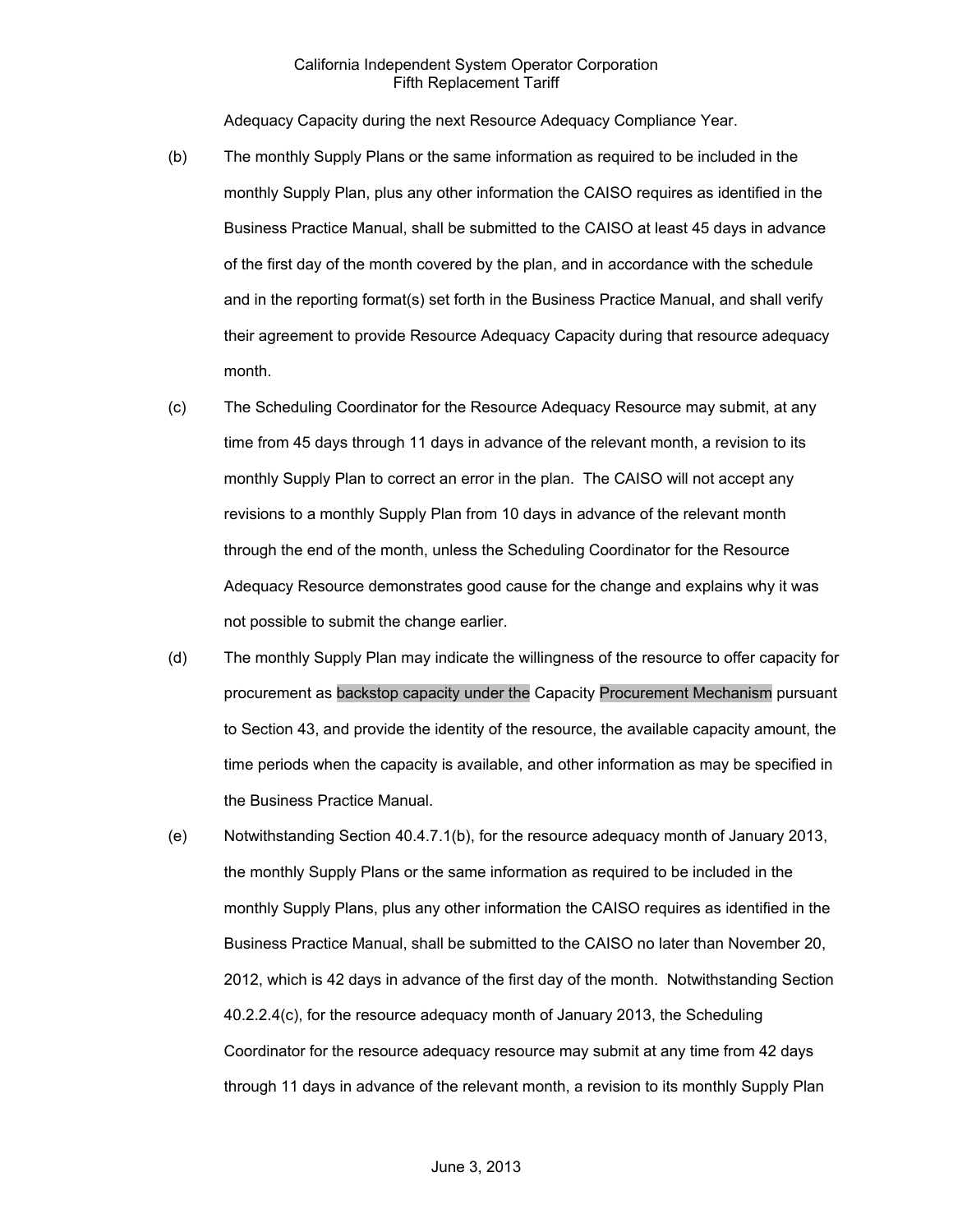to correct an error in the plan.

# **40.4.7.2 Form of Supply Plans**

The Supply Plan must be in the form of the template provided on the CAISO Website, which shall include an affirmative representation by the Scheduling Coordinator submitting the Supply Plan that the CAISO is entitled to rely on the accuracy of the information provided in the Supply Plan to perform those functions set forth in this Section 40.

# **40.4.7.3 Validation of Supply Plans**

The CAISO shall be entitled to take reasonable measures to validate the accuracy of the information submitted in Supply Plans under this Section. Supply Plan validation measures may include the following:

- (a) The CAISO may compare a Resource Adequacy Resource's Resource Adequacy Capacity against the Resource Adequacy Resource's Net Qualifying Capacity, if applicable. To the extent the Resource Adequacy Capacity of a Resource Adequacy Resource included in a Supply Plan is greater than the Resource Adequacy Resource's Net Qualifying Capacity, the CAISO will notify the respective Scheduling Coordinators for the Resource Adequacy Resource and each Load Serving Entity that has included the Resource Adequacy Resource in its Resource Adequacy Plan that the Resource Adequacy Capacity from the Resource Adequacy Resource shall be reduced to the Resource Adequacy Resource's Net Qualifying Capacity and that it will be considered a mismatch under Section 40.7. If the CAISO is not advised as to how the reduction in Resource Adequacy Capacity to conform with the Resource Adequacy Resource's Net Qualifying Capacity shall be allocated among each Load Serving Entity that included the Resource Adequacy Resource on its Resource Adequacy Plan, the CAISO will apply a pro rata reduction based on the Supply Plan.
- (b) The CAISO may verify whether the Resource Adequacy Capacity listed in the monthly Supply Plan is scheduled to take an Approved Maintenance Outage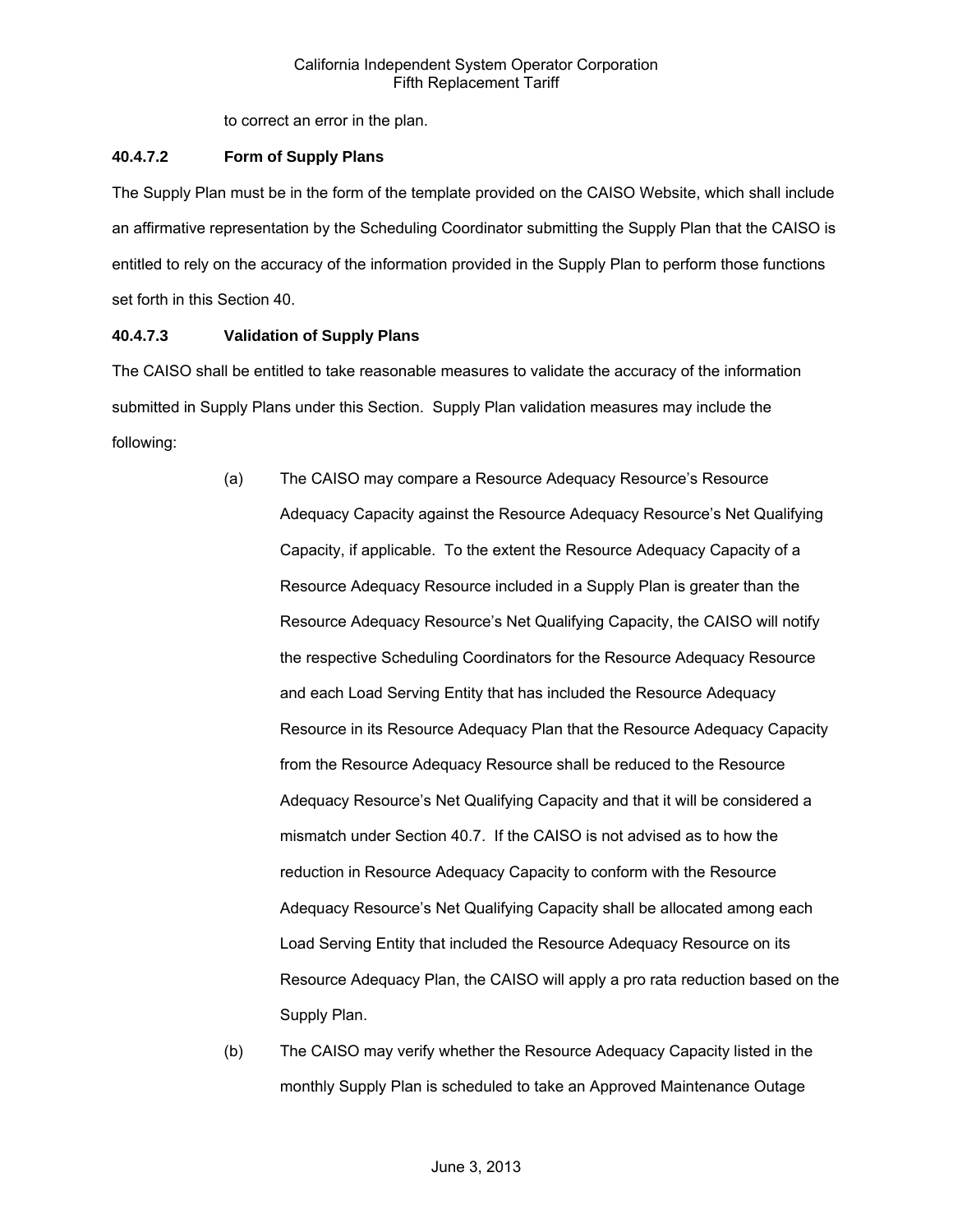during the month. To the extent the Resource Adequacy Capacity of a Resource Adequacy Resource included in a Supply Plan is greater than the Resource Adequacy Capacity designated for the resource in the Resource Adequacy Plan, or includes Resource Adequacy Capacity that is scheduled to take an Approved Maintenance Outage during the month, the CAISO will notify the Scheduling Coordinator for the Resource Adequacy Resource and the respective Scheduling Coordinators for each Load Serving Entity that has included the Resource Adequacy Resource in its Resource Adequacy Plan that there is a discrepancy, which will be treated as a mismatch under Section 40.7. To the extent the Resource Adequacy Capacity of a Resource Adequacy Resource included in a Supply Plan is less than the Resource Adequacy Capacity designated for the resource in the Resource Adequacy Plan, or includes Resource Adequacy Capacity that is scheduled for an Approved Maintenance Outage during the month, the CAISO will notify the Local Regulatory Authority, the Scheduling Coordinator for the Resource Adequacy Resource, and the respective Scheduling Coordinators for each Load Serving Entity that has included the Resource Adequacy Resource in its Resource Adequacy Plan that there is a discrepancy, which will be treated as a mismatch under Section 40.7.

(c) Other errors or inaccuracies identified by the CAISO in a Supply Plan shall be treated as a mismatch under Section 40.7.

Disputes regarding the CAISO's determination of Net Qualifying Capacity shall be subject to Section 40.5.2. The provisions of this Section shall not affect a Resource Adequacy Resource's Net Qualifying Capacity posted by the CAISO under Section 40.5.2.

### **40.5 Requirements Applying To Modified Reserve Sharing LSEs Only**

### **40.5.1 Day Ahead Scheduling And Bidding Requirements**

(1) Scheduling Coordinators on behalf of Modified Reserve Sharing LSEs serving Load within the CAISO Balancing Authority Area for whom they submit Demand Bids shall submit into the IFM Bids or Self-Schedules for Demand equal to one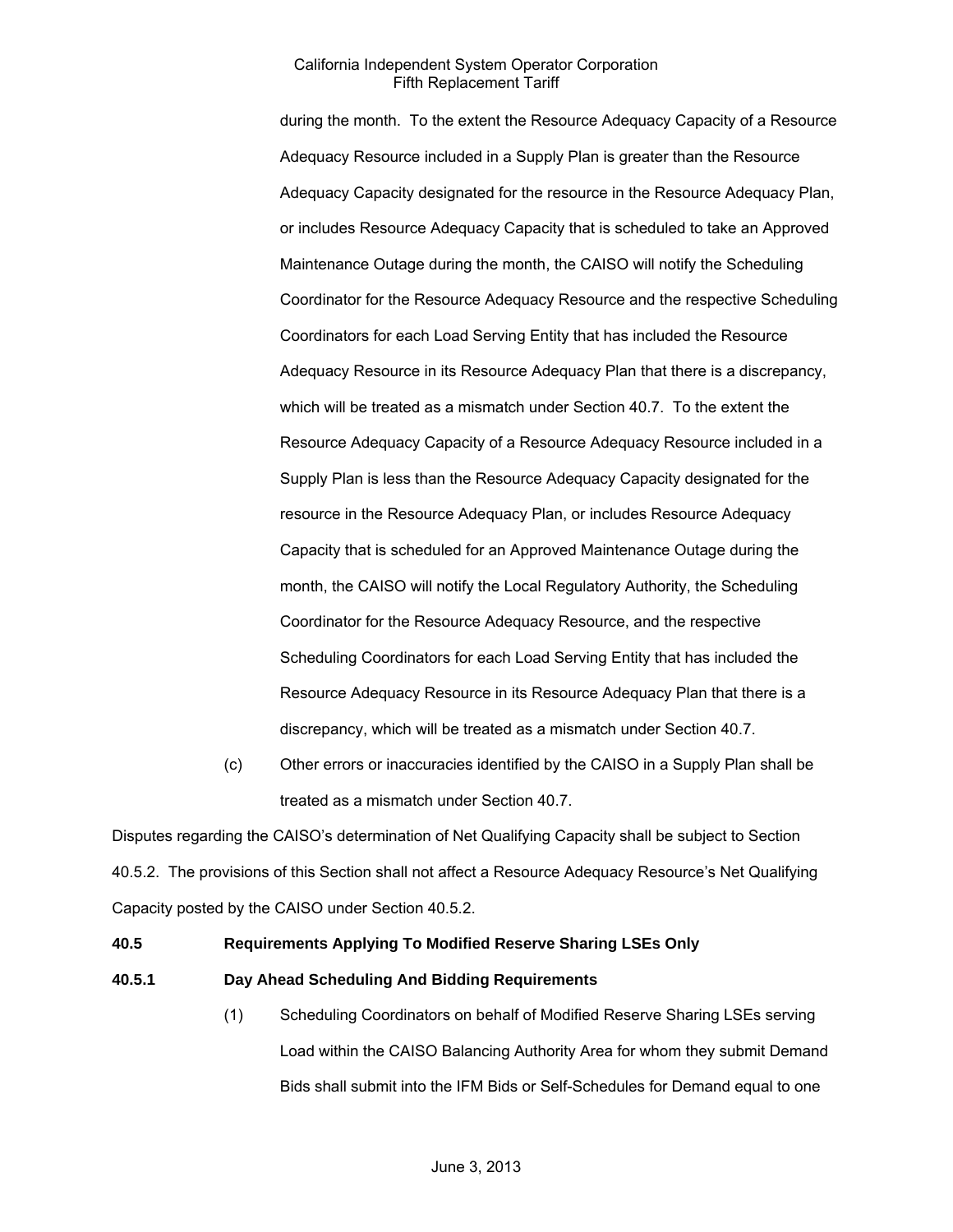hundred (100) percent and for Supply equal to one hundred and fifteen (115) percent of the hourly Demand Forecasts for each Modified Reserve Sharing LSE it represents for each Trading Hour for the next Trading Day. Subject to Section 40.5.5, the resources included in a Self-Schedule or a Bid in each Trading Hour to satisfy one hundred and fifteen (115) percent of the Modified Reserve Sharing LSE's hourly Demand Forecasts will be deemed Resource Adequacy Resources and (a) shall be comprised of those resources listed in the Modified Reserve Sharing LSE's monthly Resource Adequacy Plan and (b) shall include all Local Capacity Area Resources listed in the Modified Reserve Sharing LSE's annual Resource Adequacy Plan, if any, except to the extent the Local Capacity Area Resources, if any, are unavailable due to any Outages or reductions in capacity reported to the CAISO in accordance with this CAISO Tariff.

(i) Local Capacity Area Resources physically capable of operating must submit: (a) Economic Bids for Energy and/or Self-Schedules for all their Resource Adequacy Capacity and (b) Economic Bids for Ancillary Services and/or a Submission to Self-Provide Ancillary Services for all of their Resource Adequacy Capacity that is certified to provide Ancillary Services. For Local Resource Adequacy Capacity that is certified to provide Ancillary Services and is not covered by a Submission to Self-Provide Ancillary Services, the resource must submit Economic Bids for each Ancillary Service for which the resource is certified. For Resource Adequacy Capacity subject to this requirement for which no Economic Energy Bid or Self-Schedule has been submitted, the CAISO shall insert a Generated Bid in accordance with Section 40.6.8. For Resource Adequacy Capacity subject to this requirement for which no Economic Bids for Ancillary Services or Submissions to Self-Provide Ancillary Services have been submitted, the CAISO shall insert a Generated Bid in accordance with Section 40.6.8 for each Ancillary Service the resource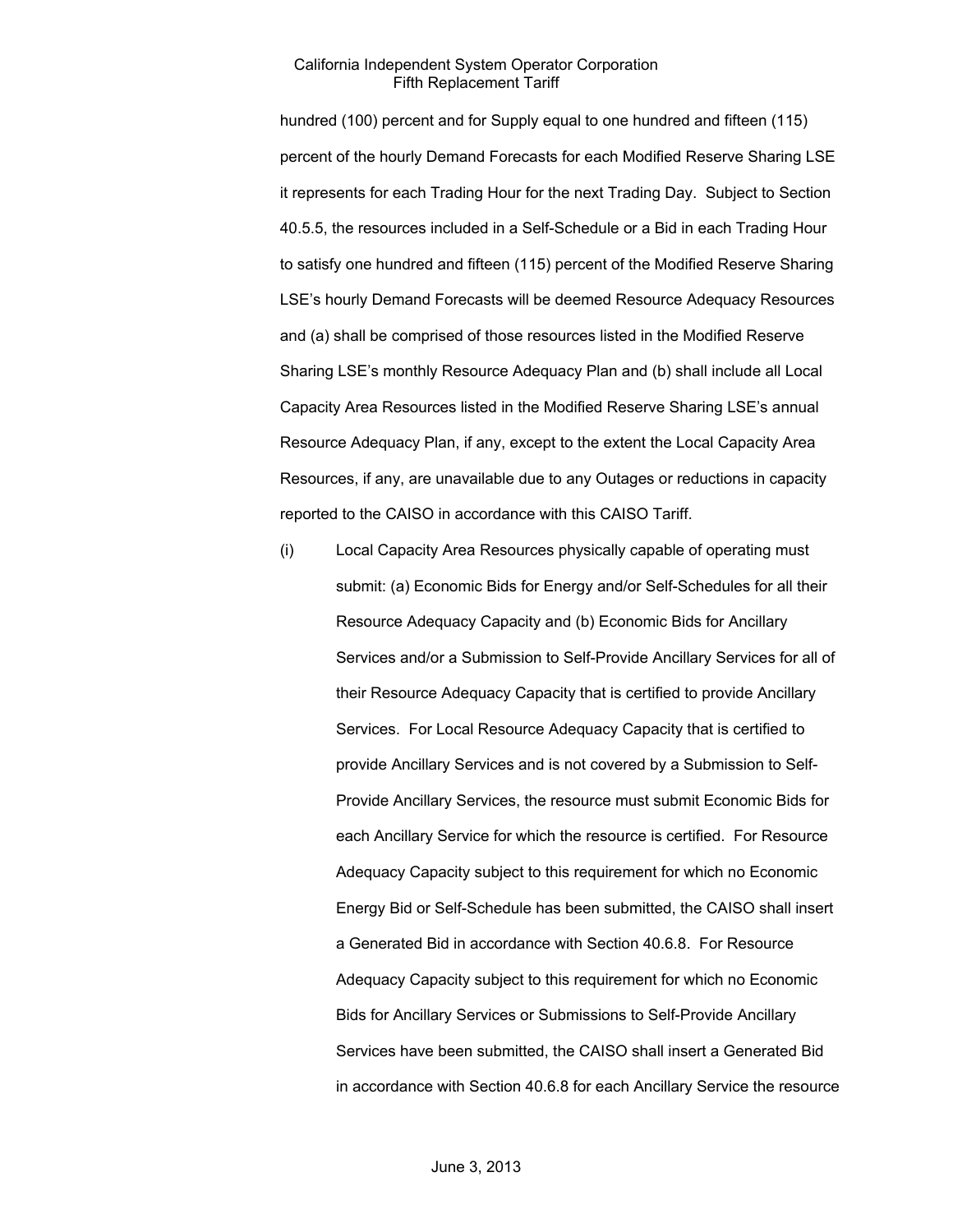is certified to provide. However, to the extent the Generating Unit providing Local Capacity Area Resource capacity constitutes a Use-Limited Resource under Section 40.6.4, the provisions of Section 40.6.4 will apply.

- (ii) Resource Adequacy Resource must participate in the RUC to the extent that the resource has available Resource Adequacy Capacity that was offered into the IFM and is not reflected in an IFM Schedule. Resource Adequacy Capacity participating in RUC will be optimized using zero dollar (\$0/MW-hour) RUC Availability Bid.
- (iii) Capacity from Resource Adequacy Resources selected in RUC will not be eligible to receive a RUC Availability Payment.
- (iv) Through the IFM co-optimization process, the CAISO will utilize available Local Capacity Area Resource Adequacy Capacity to provide Energy or Ancillary Services in the most efficient manner to clear the Energy market, manage congestion and procure required Ancillary Services. In so doing the IFM will honor submitted Energy Self-Schedules of the Local Capacity Area Resource Adequacy Capacity of the Modified Reserve Sharing LSE unless the CAISO is unable to satisfy one hundred (100) percent of the Ancillary Services requirements. In such cases the CAISO may curtail all or a portion of a submitted Energy Self-Schedule to allow Ancillary Service-certified Local Capacity Area Resource Adequacy Capacity to be used to meet the Ancillary Service requirements. The CAISO will not curtail for the purpose of meeting Ancillary Service requirements a Self-Schedule of a resource internal to a Metered Subsystem that was submitted by the Scheduling Coordinator for that Metered Subsystem. If the IFM reduces the Energy Self-Schedule of Resource Adequacy Capacity to provide an Ancillary Service, the Ancillary Service Marginal Price for that Ancillary Service will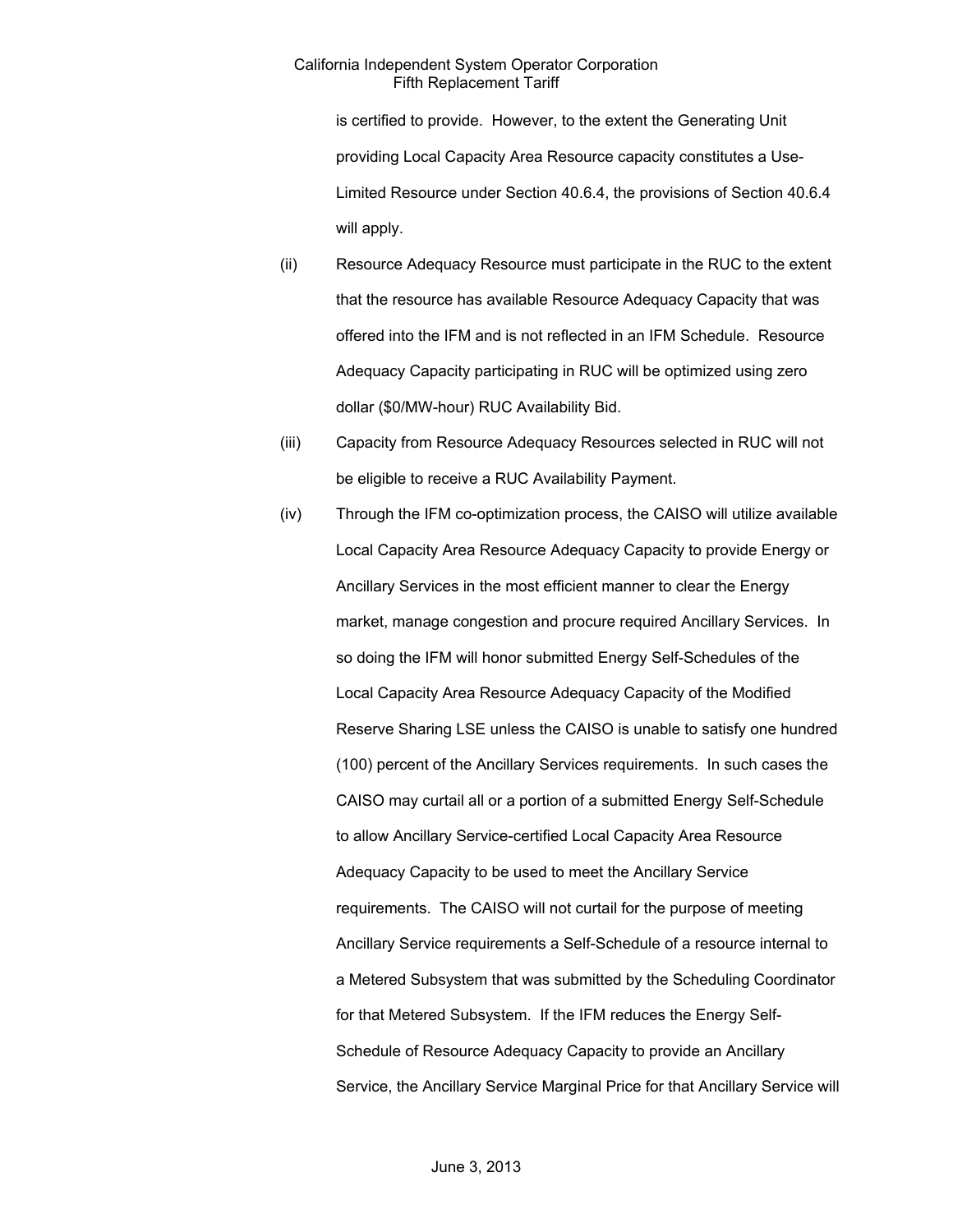be calculated in accordance with Section 27.1.2 using the Ancillary Service Bids submitted by the Scheduling Coordinator for the Resource Adequacy Resource or inserted by the CAISO pursuant to this Section 40.5.1, and using the resource's Generated Energy Bid to determine the Resource Adequacy Resource's opportunity cost of Energy. If the Scheduling Coordinator for the Modified Reserve Sharing LSE's Resource Adequacy Resource believes that the opportunity cost of Energy based on the Resource Adequacy Resource's Generated Energy Bid is insufficient to compensate for the resource's actual opportunity cost, the Scheduling Coordinator may submit evidence justifying the increased amount to the CAISO and to the FERC no later than seven (7) days after the end of the month in which the submitted Energy Self-Schedule was reduced by the CAISO to provide an Ancillary Service. The CAISO will treat such information as confidential and will apply the procedures in Section 20.4 of this CAISO Tariff with regard to requests for disclosure of such information. The CAISO shall pay the higher opportunity costs after those amounts have been approved by FERC.

- (2) Resource Adequacy Resources of Modified Reserve Sharing LSEs that do not clear in the IFM or are not committed in RUC shall have no further offer requirements in HASP or Real-Time, except under System Emergencies as provided in this CAISO Tariff.
- (3) Resource Adequacy Resources committed by the CAISO must maintain that commitment through Real-Time. In the event of a Forced Outage on a Resource Adequacy Resource committed in the Day-Ahead Market to provide Energy, the Scheduling Coordinator for the Modified Reserve Sharing LSE will have up to the next HASP bidding opportunity, plus one hour, to replace the lesser of: (i) the committed resource suffering the Forced Outage, (ii) the quantity of Energy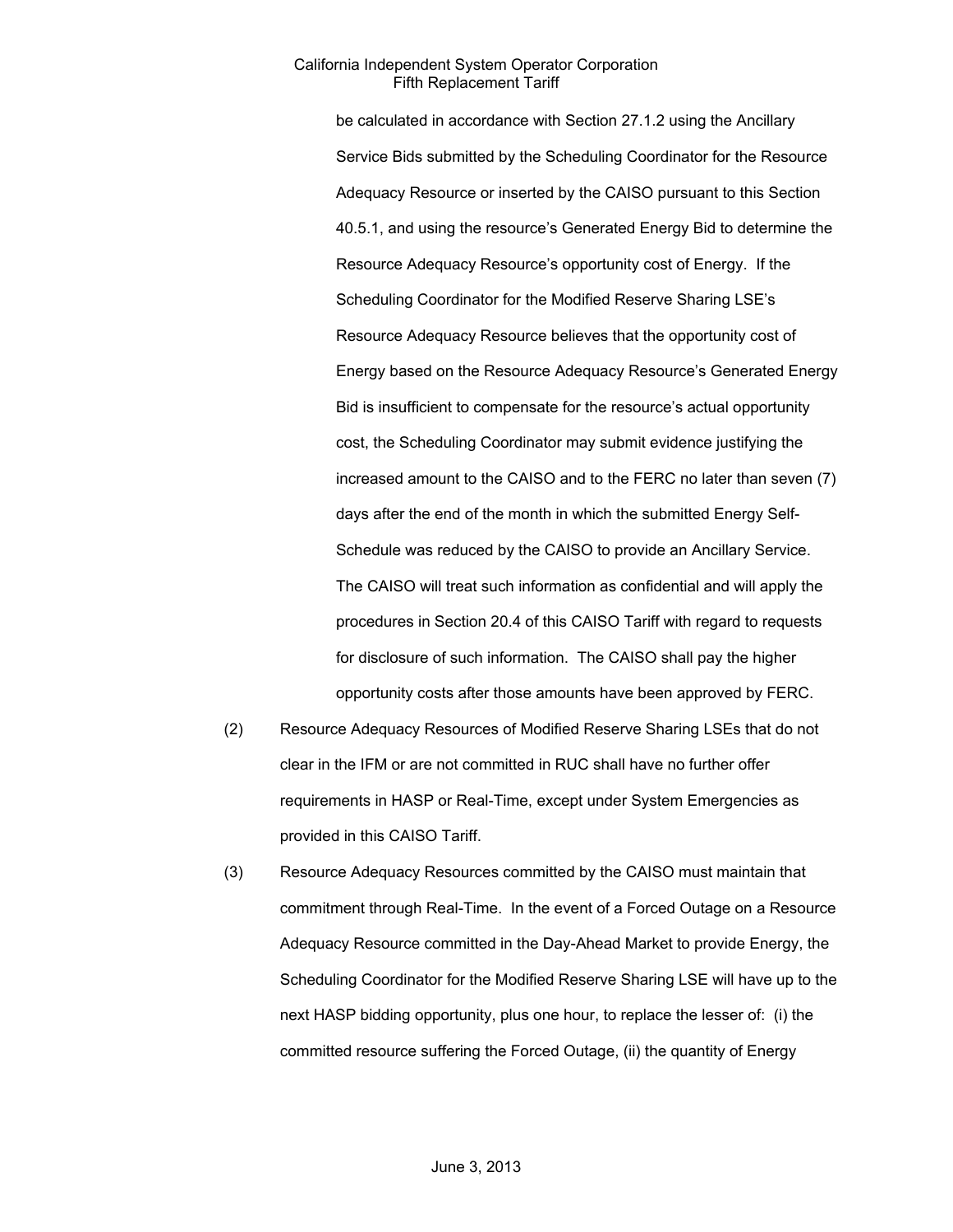committed in the Day-Ahead Market, or (iii) one hundred and seven (107) percent of the hourly forecast Demand.

### **40.5.2 Demand Forecast Accuracy**

On a monthly basis, the CAISO will review Meter Data to evaluate the accuracy or quality of the hourly Day-Ahead Demand Forecasts submitted by the Scheduling Coordinator on behalf of Modified Reserve Sharing LSEs. If the CAISO determines, based on its review, that one or more Demand Forecasts materially under-forecasts the Demand of the Modified Reserve Sharing LSEs for whom the Scheduling Coordinator schedules, after accounting for weather adjustments, the CAISO will notify the Scheduling Coordinator of the deficiency and will cooperate with the Scheduling Coordinator and Modified Reserve Sharing LSE(s) to revise its Demand Forecast protocols or criteria. If the material deficiency affects ten (10) hourly Demand Forecasts over a minimum of two (2) non-consecutive Business Days within a month, the CAISO may: (i) inform State of California authorities including, but not necessarily limited to, the California Legislature, and identify the Modified Reserve Sharing LSE(s) represented by the Scheduling Coordinator and (ii) assign to the Scheduling Coordinator responsibility for all tier 1 RUC charges as specified in Section 11.8.6.5 to address the uncertainty caused by the Scheduling Coordinator's deficient hourly Demand Forecasts until the deficiency is addressed.

### **40.5.3 Requirement To Make Resources Available In System Emergency**

Scheduling Coordinators for Modified Reserve Sharing LSEs that are MSS Operators shall make resources available to the CAISO during a System Emergency in accordance with the provisions of their Metered Subsystem Agreement. Scheduling Coordinators for all other Modified Reserve Sharing LSEs shall make available to the CAISO upon a warning or emergency notice of an actual or imminent System Emergency all resources that have not submitted a Self-Schedule or Economic Bid in the IFM that were listed in the Modified Reserve Sharing LSE's monthly Resource Adequacy Plan that are physically capable of operating without violation of any applicable law.

#### **40.5.4 Consequence Of Failure To Meet Scheduling Obligation**

(1) If the Scheduling Coordinator for the Modified Reserve Sharing LSE fails to submit a Self-Schedule or submit Bids equal to 115% of its hourly Demand Forecasts for each Trading Hour for the next Trading Day in the IFM and RUC,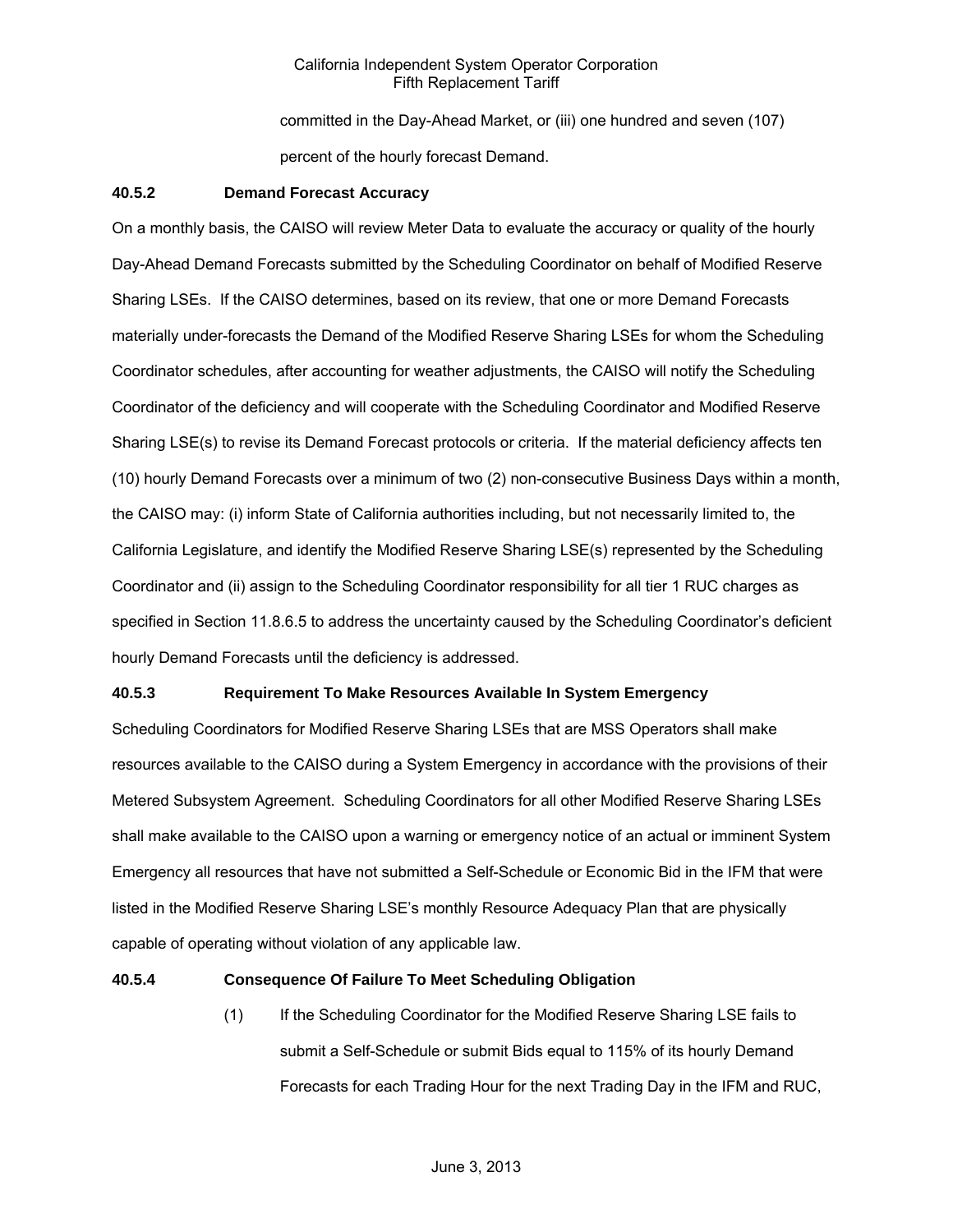the Scheduling Coordinator will be charged a capacity surcharge of three times the price of the relevant Day-Ahead Hourly LAP LMP in the amount of the shortfall. To the extent the Scheduling Coordinator for the Modified Reserve Sharing LSE schedules imports on one or more Scheduling Points in an aggregate megawatt amount greater than its aggregate import deliverability allocation under Section 40.4.6.2, the quantity of megawatts in excess of its import deliverability allocation will not count toward satisfying the Modified Reserve Sharing LSE's scheduling obligation, unless it clears the Day-Ahead Market.

- (2) If the Scheduling Coordinator for the Modified Reserve Sharing LSE cannot fulfill its obligations under Section 40.5.1(3), the Scheduling Coordinator for the Modified Reserve Sharing LSE will be charged a capacity surcharge of two times the average of the six (6) Settlement Interval LAP prices for the hour in the amount of the shortfall. Energy scheduled in the HASP will not net against, or be used as a credit to correct, any failure to fulfill the Day-Ahead IFM hourly scheduling and RUC obligation in Section 40.5.1(1).
- (3) Any Energy surcharge received by the CAISO pursuant to this Section 40.5.4 shall be allocated to Scheduling Coordinators representing other Load Serving Entities in proportion to each such Scheduling Coordinator's Measured Demand during the relevant Trading Hour(s) to the aggregate CAISO Measured Demand during the relevant Trading Hour(s).

## **40.5.5 Substitution Of Resources**

Subject to the provisions of this Section 40.5, the Scheduling Coordinator for a Modified Reserve Sharing LSE may substitute for its Resource Adequacy Resources listed in its monthly Resource Adequacy Plan provided:

- (1) Substitutions must occur no later than the close of the IFM; and
- (2) Resources eligible for substitution are either imports or capacity from non-Resource Adequacy Resources or Resource Adequacy Resources with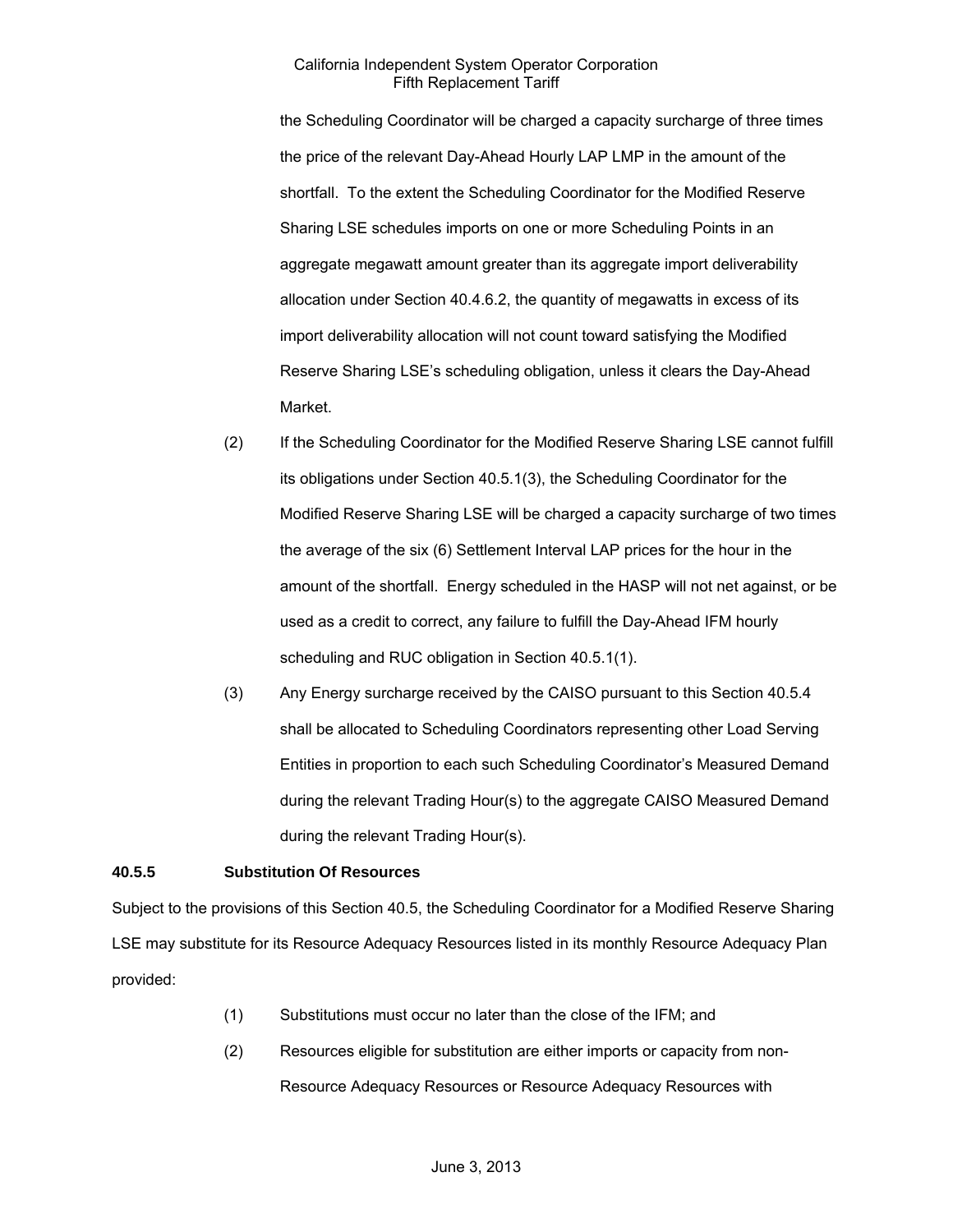additional available capacity defined as Net Qualifying Capacity in excess of previously sold Resource Adequacy Capacity; however a Local Capacity Area Resource may be substituted only with capacity from non-Resource Adequacy Resources located in the same Local Capacity Area.

### **40.6 Requirements For SCs And Resources For Reserve Sharing LSEs**

This Section 40.6 does not apply to Resource Adequacy Resources of Load following MSSs and those entities that participate in the Modified Reserve Sharing LSE program under Section 40.5. Scheduling Coordinators supplying Resource Adequacy Capacity shall make the Resource Adequacy Capacity listed in the Scheduling Coordinator's monthly Supply Plans under Section 40.4.7 available to the CAISO each hour of each day of the reporting month in accordance with this Section 40.6 and Section 9.3.1.3.

#### **40.6.1 Day-Ahead Availability**

Scheduling Coordinators supplying Resource Adequacy Capacity shall make the Resource Adequacy Capacity, except for that subject to Section 40.6.4, available Day-Ahead to the CAISO as follows:

> (1) Resource Adequacy Resources physically capable of operating must submit: (a) Economic Bids for Energy and/or Self-Schedules for all their Resource Adequacy Capacity and (b) Economic Bids for Ancillary Services and/or a Submission to Self-Provide Ancillary Services in the IFM for all of their Resource Adequacy Capacity that is certified to provide Ancillary Services. For Resource Adequacy Capacity that is certified to provide Ancillary Services and is not covered by a Submission to Self-Provide Ancillary Services, the resource must submit Economic Bids for each Ancillary Service for which the resource is certified. For Resource Adequacy Capacity subject to this requirement for which no Economic Energy Bid or Self-Schedule has been submitted, the CAISO shall insert a Generated Bid in accordance with Section 40.6.8. For Resource Adequacy Capacity subject to this requirement for which no Economic Bids for Ancillary Services or Submissions to Self-Provide Ancillary Services have been submitted, the CAISO shall insert a Generated Bid in accordance with Section 40.6.8 for each Ancillary Service the resource is certified to provide.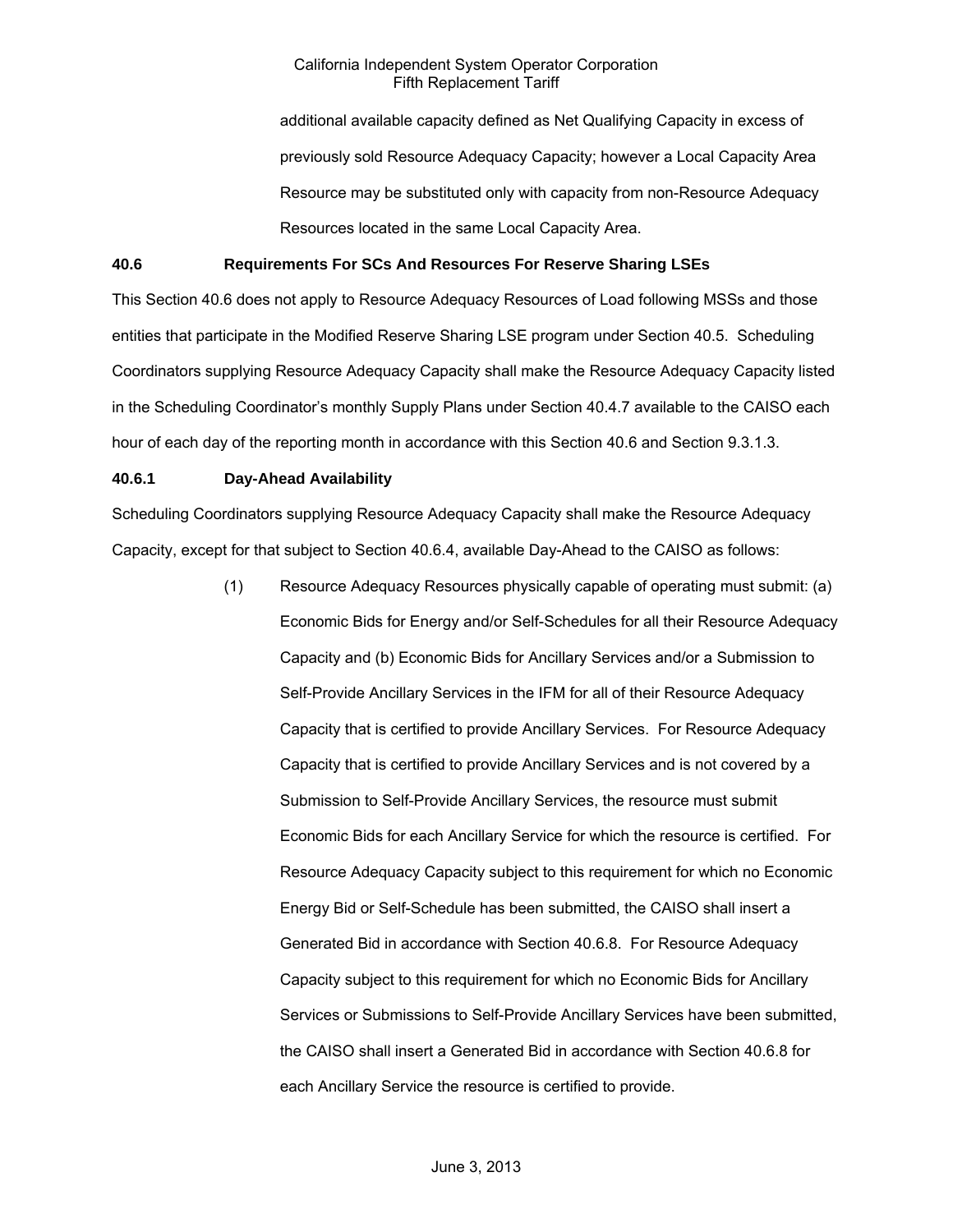- (2) Resource Adequacy Resources that are Extremely Long-Start Resources must make themselves available to the CAISO by complying with the Extremely Long-Start Commitment Process under Section 31.7 or otherwise committing the ELS Resource upon instruction from the CAISO, if physically capable. Once the ELS Resource is committed by the CAISO, it is subject to the provisions of this Section 40.6.1 regarding Day-Ahead Availability and Section 40.6.2 regarding Real-Time Availability for the Trading Days for which it was committed.
- (3) Resource Adequacy Resources must be available except for limitations specified in the Master File, legal or regulatory prohibitions or as otherwise required by this CAISO Tariff or by Good Utility Practice.
- (4) Through the IFM co-optimization process, the CAISO will utilize available Resource Adequacy Capacity to provide Energy or Ancillary Services in the most efficient manner to clear the Energy market, manage congestion and procure required Ancillary Services. In so doing, the IFM will honor submitted Energy Self-Schedules of Resource Adequacy Capacity unless the CAISO is unable to satisfy one hundred percent (100%) of the Ancillary Services requirements. In such cases, the CAISO may curtail all or a portion of a submitted Energy Self-Schedule to allow Ancillary Service-certified Resource Adequacy Capacity to be used to meet the Ancillary Service requirements. The CAISO will not curtail for the purpose of meeting Ancillary Service requirements a Self-Schedule of a resource internal to a Metered Subsystem that was submitted by the Scheduling Coordinator for that Metered Subsystem. If the IFM reduces the Energy Self-Schedule of Resource Adequacy Capacity to provide an Ancillary Service, the Ancillary Service Marginal Price for that Ancillary Service will be calculated in accordance with Section 27.1.2 using the Ancillary Service Bids submitted by the Scheduling Coordinator for the Resource Adequacy Resource or inserted by the CAISO pursuant to this Section 40.6.1, and using the resource's Generated Energy Bid to determine the Resource Adequacy Resource's opportunity cost of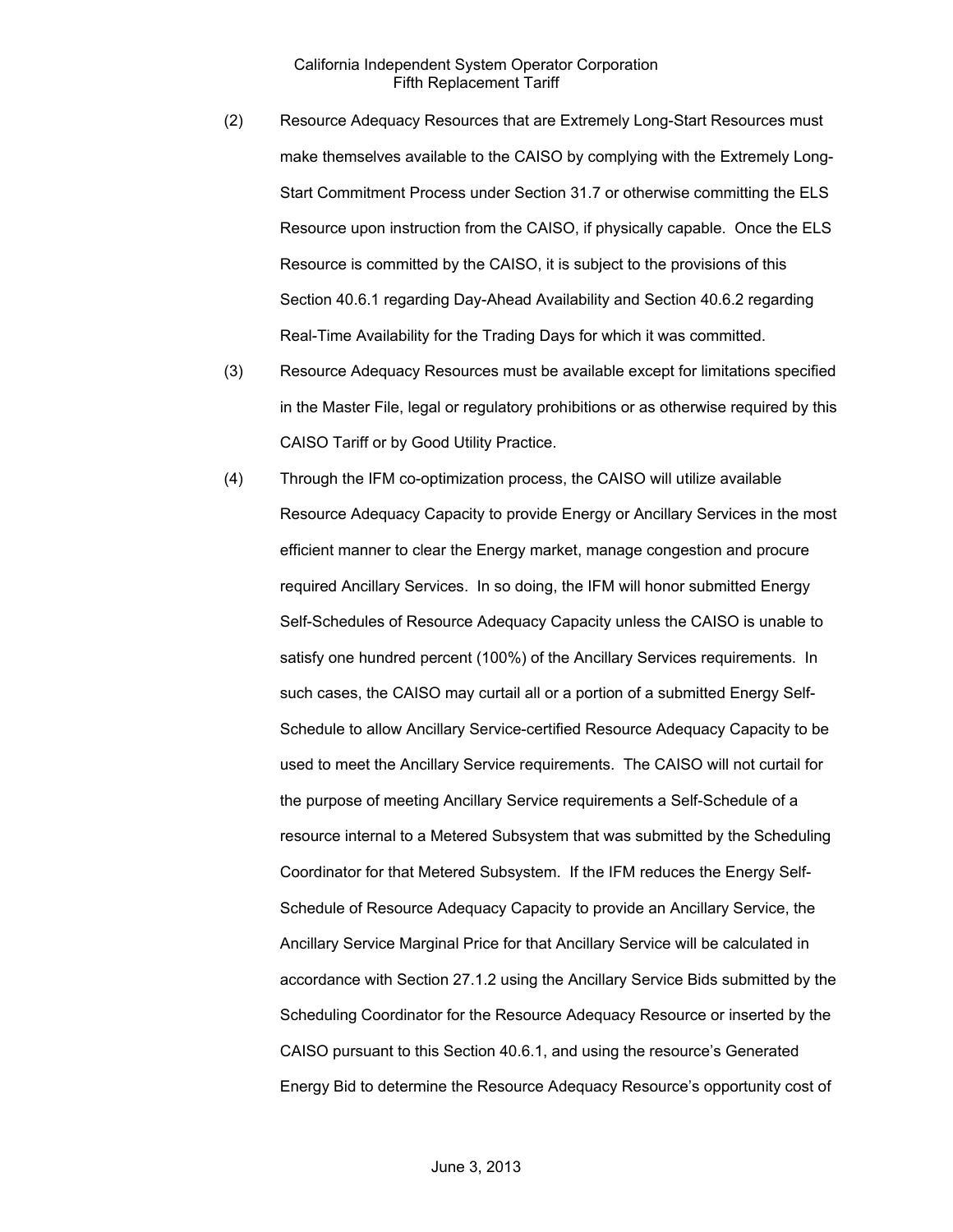Energy. If the Scheduling Coordinator for the Resource Adequacy Resource believes that the opportunity cost of Energy based on the Resource Adequacy Resource's Generated Energy Bid is insufficient to compensate for the resource's actual opportunity cost, the Scheduling Coordinator may submit evidence justifying the increased amount to the CAISO and to the FERC no later than seven (7) days after the end of the month in which the submitted Energy Self-Schedule was reduced by the CAISO to provide an Ancillary Service. The CAISO will treat such information as confidential and will apply the procedures in Section 20.4 of this CAISO Tariff with regard to requests for disclosure of such information. The CAISO shall pay any higher opportunity costs approved by FERC.

- (5) A Resource Adequacy Resources must participate in the RUC to the extent that the resource has available Resource Adequacy Capacity that is not reflected in an IFM Schedule. Resource Adequacy Capacity participating in RUC will be optimized using a zero dollar (\$0/MW-hour) RUC Availability Bid.
- (6) Capacity from Resource Adequacy Resources selected in RUC will not be eligible to receive a RUC Availability Payment.

### **40.6.2 Real-Time Availability**

Resource Adequacy Resources that have received an IFM Schedule for Energy or Ancillary Services or a RUC Schedule for all or part of their Resource Adequacy Capacity must remain available to the CAISO through Real-Time for Trading Hours for which they receive an IFM or RUC Schedule, including any Resource Adequacy Capacity of such resources that is not included in an IFM Schedule or RUC Schedule, except for Resource Adequacy Capacity that is subject to Section 40.6.4. Short Start Units or Long Start Units that are Resource Adequacy Resources that do not have an IFM Schedule or a RUC Schedule for any of their Resource Adequacy Capacity for a given Trading Hour may be required to be available to the CAISO through Real-Time as specified in Sections 40.6.3 and 40.6.7. Resource Adequacy Resources with Resource Adequacy Capacity that is required to be available to the CAISO through Real-Time and does not have an IFM Schedule or a RUC Schedule for a given Trading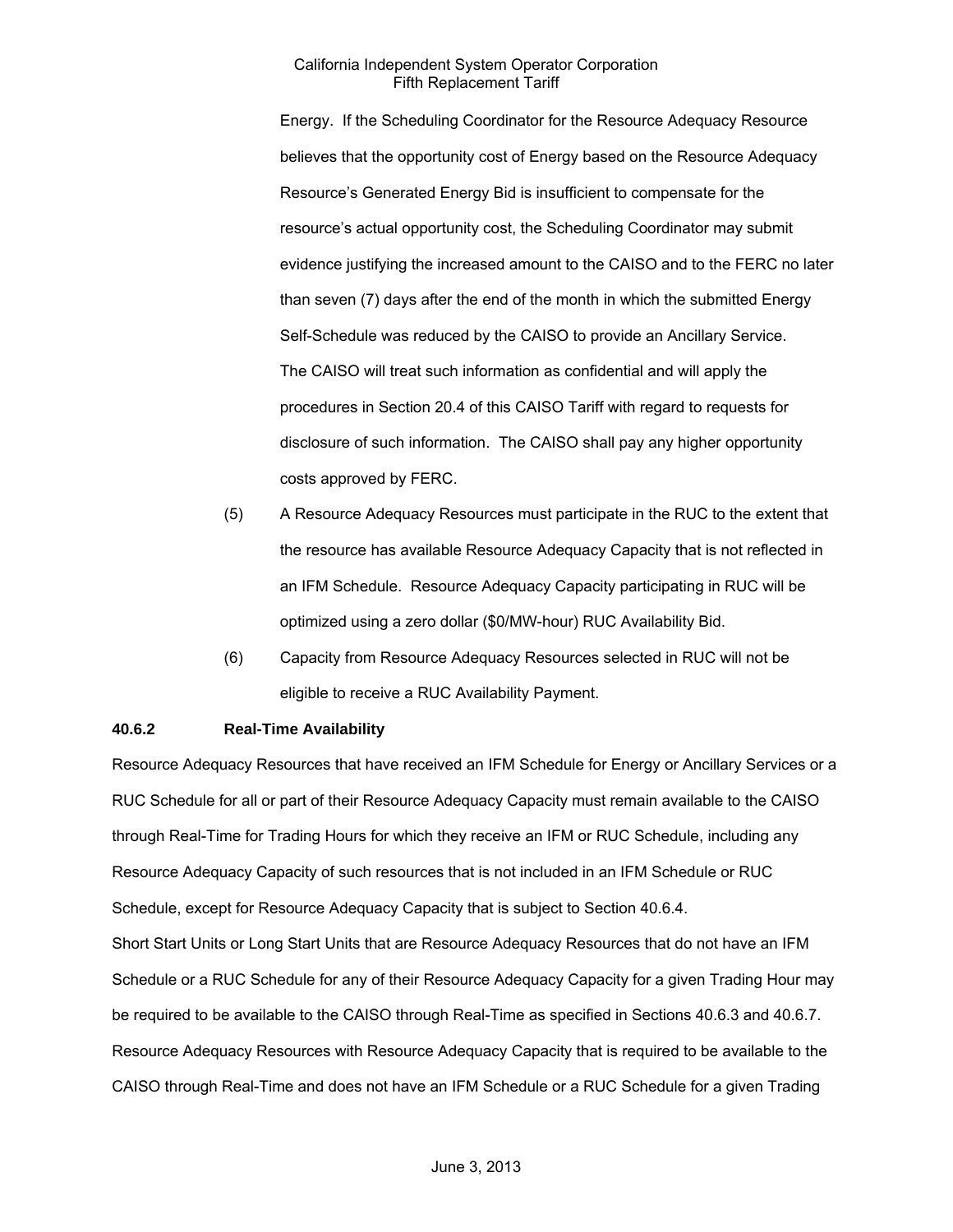Hour must submit to the RTM for that Trading hour: (a) Energy Bids and Self-Schedules for the full amount of the available Resource Adequacy Capacity, including capacity for which it has submitted Ancillary Services Bids or Submissions to Self-Provide Ancillary Services; and (b) Ancillary Services Bids and Submissions to Self-Provide Ancillary Services for the full amount of the available Ancillary Servicecertified Resource Adequacy Capacity and for each Ancillary Service for which the resource is certified, including capacity for which it has submitted Energy Bids and Self-Schedules. The CAISO will insert Generated Bids in accordance with Section 40.6.8 for any Resource Adequacy Capacity subject to the above requirements for which the resource has failed to submit the appropriate bids to the RTM. The CAISO will honor submitted Energy Self-Schedules of Resource Adequacy Capacity unless the CAISO is unable to satisfy one hundred (100) percent of its Ancillary Services requirements. In such cases, the CAISO may curtail all or a portion of a submitted Energy Self-Schedule to allow Ancillary Service-certified Resource Adequacy Capacity to be used to meet the Ancillary Service requirements, as long as such curtailment does not lead to a real-time shortfall in energy supply. If the CAISO reduces a submitted Real-Time Energy Self-Schedule for Resource Adequacy Capacity when that capacity is needed to meet an Ancillary Services requirement, the Ancillary Service Marginal Price for that capacity will be calculated in accordance with Sections 27.1.2 and 40.6.1.

### **40.6.3 Additional Availability Requirements For Short Start Units**

A Short Start Unit that is a Resource Adequacy Resource and that does not have an IFM Schedule or a RUC Schedule for any of its capacity for a given Trading Hour is required to participate in the Real Time Market in accordance with Section 40.6.2. Such a resource that is also a Use-Limited Resource subject to Section 40.6.4 is required, consistent with their applicable use plan, to submit Economic Bids or Self Schedules for Resource Adequacy Capacity into the Real Time Market.

The CAISO may waive these availability obligations for a Short Start Unit that does not have an IFM Schedule or a RUC Schedule based on the procedure to be published on the CAISO Website.

### **40.6.4 Use-Limited Resources Additional Availability Requirements**

#### **40.6.4.1 Registration of Use-Limited Resources**

Hydroelectric Generating Units, Proxy Demand Resources, and Participating Load, including Pumping Load, are deemed to be Use-Limited Resources for purposes of this Section 40 and are not required to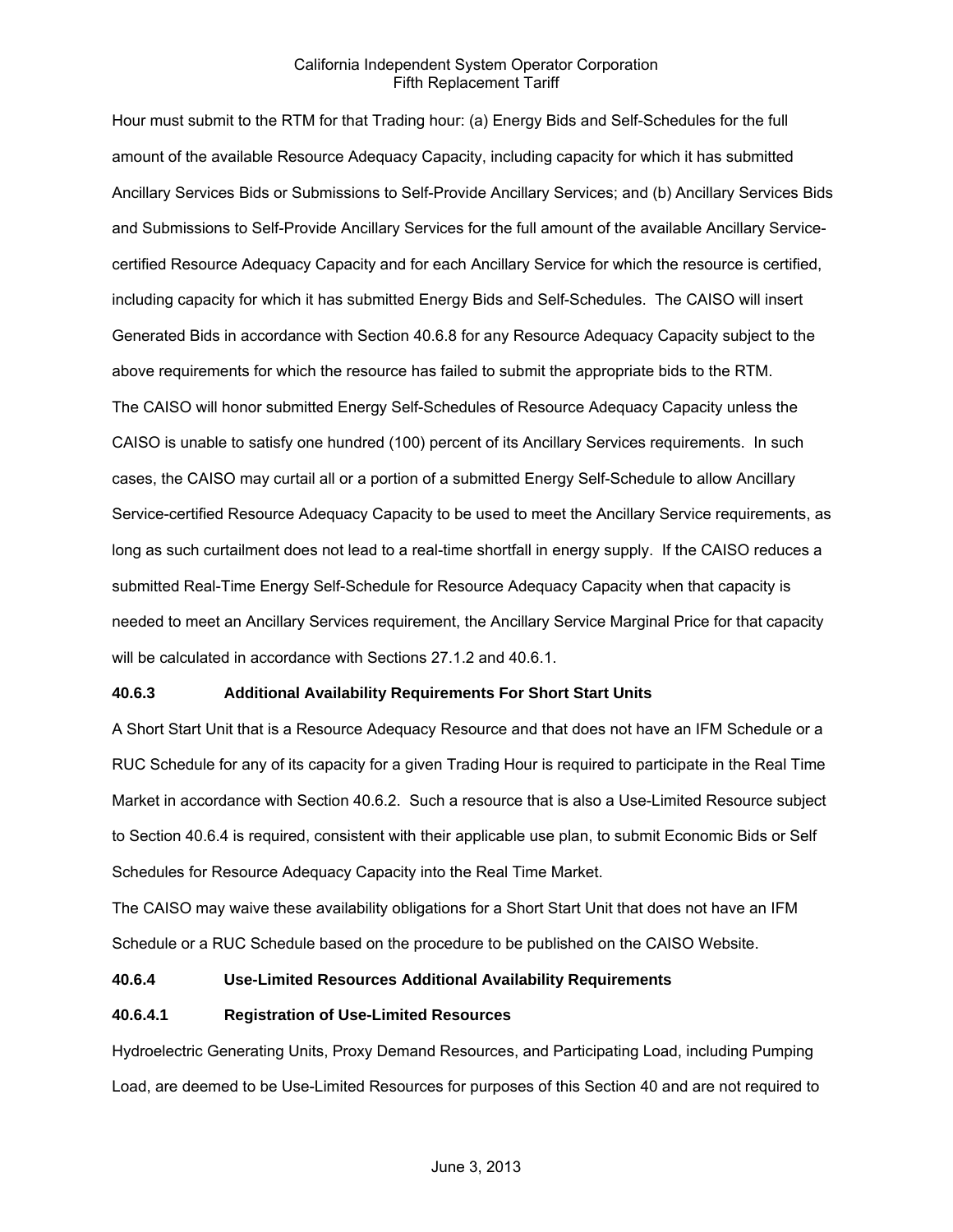submit the application described in this Section 40.6.4.1. Scheduling Coordinators for other Use-Limited Resources, must provide the CAISO an application in the form specified on the CAISO Website requesting registration of a specifically identified resource as a Use-Limited Resource. This application shall include specific operating data and supporting documentation including, but not limited to:

- (1) a detailed explanation of why the resource is subject to operating limitations;
- (2) historical data to show attainable MWhs for each 24-hour period during the preceding year, including, as applicable, environmental restrictions for NOx, SOx, or other factors; and
- (3) further data or other information as may be requested by the CAISO to understand the operating characteristics of the unit.

Within five (5) Business Days after receipt of the application, the CAISO will respond to the Scheduling Coordinator as to whether or not the CAISO agrees that the facility is eligible to be a Use-Limited Resource. If the CAISO determines the facility is not a Use-Limited Resource, the Scheduling Coordinator may challenge that determination in accordance with the CAISO ADR Procedures.

### **40.6.4.2 Use Plan**

The Scheduling Coordinator shall provide for the following Resource Adequacy Compliance Year a proposed annual use plan for each Use-Limited Resource that is a Resource Adequacy Resource. The proposed annual use plan will delineate on a month-by-month basis the total MWhs of Generation, total run hours, expected daily supply capability (if greater than four hours) and the daily Energy limit, operating constraints, and the timeframe for each constraint. The CAISO will have an opportunity to discuss the proposed annual use plan with the Scheduling Coordinator and suggest potential revisions to meet reliability needs of the system. The Scheduling Coordinator shall then submit its final annual use plan. Scheduling Coordinators for Use-Limited Resources must submit the proposed and final annual use plans in accordance with the schedule set forth in the Business Practice Manual. The Scheduling Coordinator will be able to update the projections made in the annual use plan in the monthly Resource Adequacy Plans. Hydroelectric Generating Units and Pumping Load will be able to update use plans intra-monthly as necessary to reflect evolving hydrological and meteorological conditions. The annual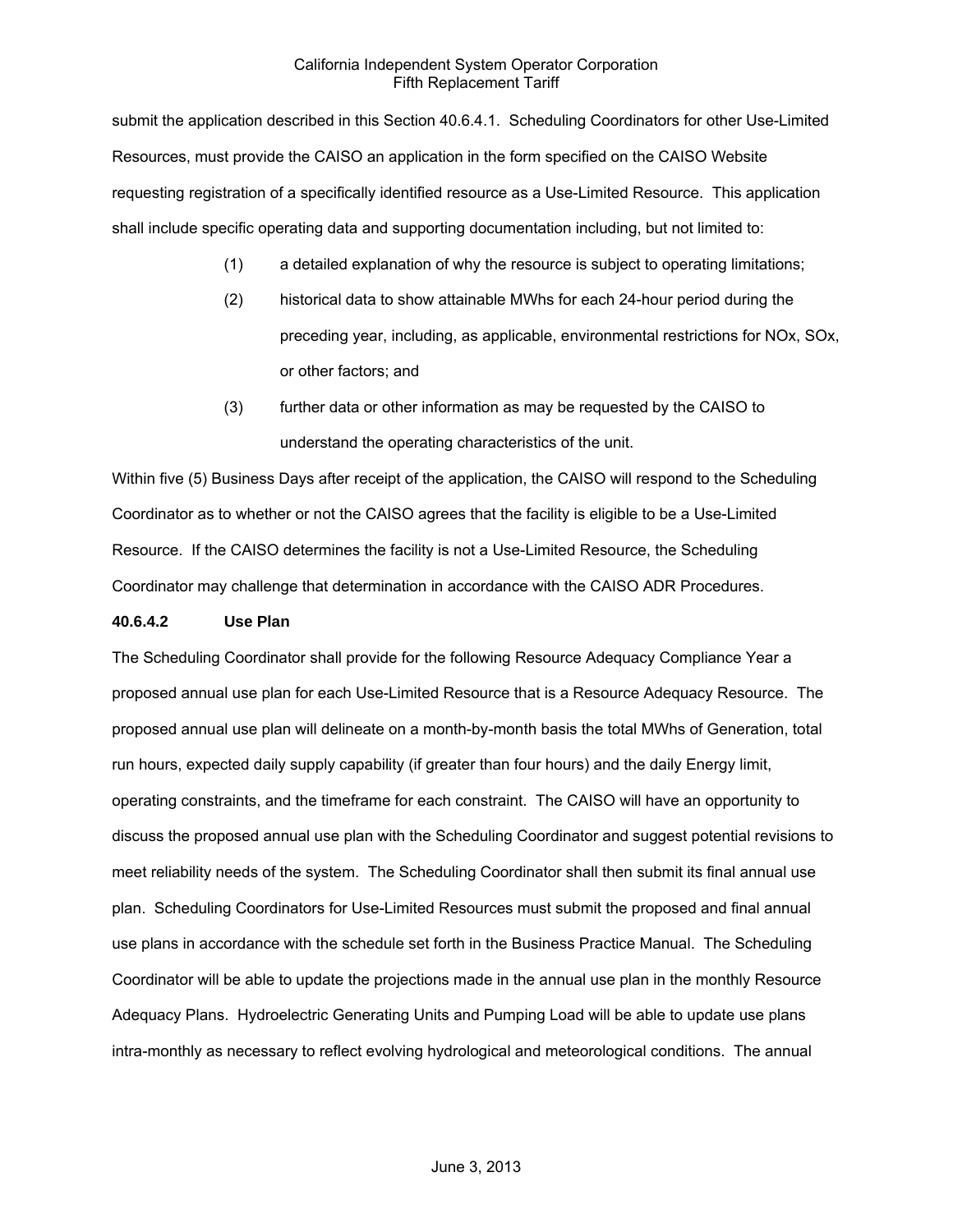use plan must reflect the potential operation of the Use-Limited Resource at a level no less than the minimum criteria set forth by the Local Regulatory Authority for qualification of the resource.

# **40.6.4.3 Bidding Requirements on Use-Limited Resources**

# **40.6.4.3.1 Non-Hydro and Dispatchable Use-Limited Resources**

Use-Limited Resources, other than those subject to the provisions of 40.6.4.3.2, must submit a Supply Bid or Self-Schedule for their Resource Adequacy Capacity in the Day-Ahead Market whenever the Use-Limited Resources are physically capable of operating in accordance with their operating criteria, including environmental or other regulatory requirements. Use-Limited Resources will also provide a daily Energy limit as part of their Day-Ahead Market offer to enable the CAISO to schedule them for the period in which they are capable of providing the Energy. To the extent that the daily Energy limit has been reached through Self-Schedules, no further action will be taken by the CAISO, unless rescheduling of the Energy is necessary for System Reliability. Use-Limited Resources will attempt to reschedule the Energy in recognition of the System Reliability concern, to the extent that the change is possible without violating a Use-Limited Resource's operating criteria.

# **40.6.4.3.2 Hydro and Non-Dispatchable Use-Limited Resources**

Hydroelectric Generating Units, Pumping Load, and Non-Dispatchable Use-Limited Resources shall submit Self-Schedules or Bids in the Day-Ahead Market for their expected available Energy or their expected as-available Energy, as applicable, in the Day-Ahead Market and HASP. Such resources shall also revise their Self-Schedules or submit additional Bids in HASP based on the most current information available regarding expected Energy deliveries. Hydroelectric Generating Units, Pumping Load, and Non-Dispatchable Use-Limited Resources will not be subject to commitment in the RUC process. The CAISO will retain discretion as to whether a particular resource should be considered a Non-Dispatchable Use-Limited Resource, and this decision will be made in accordance with the provisions of Section 40.6.4.1.

### **40.6.4.3.3 Availability of Use-Limited Resources During System Emergencies**

All Use-Limited Resources remain subject to Section 7.7.2.3 regarding System Emergencies to the extent the Use-Limited Resource is owned or controlled by a Participating Generator.

### **40.6.4.3.4 Availability of Intermittent Resources**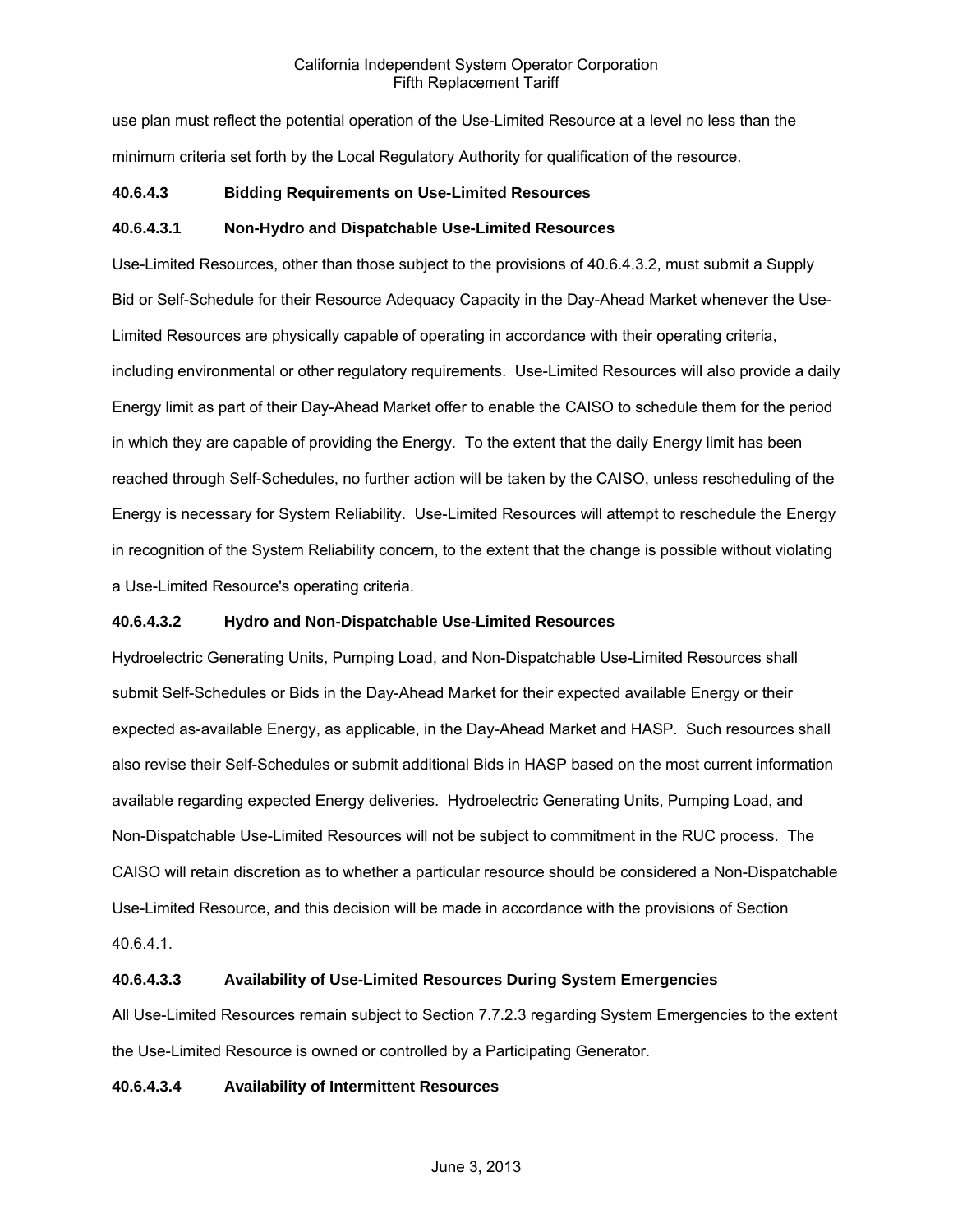Any Eligible Intermittent Resource that provides Resource Adequacy Capacity may, but is not required to, submit Bids in the Day-Ahead Market.

### **40.6.5 Additional Availability Requirements For System Resources**

In the IFM, the multi-hour block constraints of a System Resource, other than a System Resource capable of submitting a Dynamic Schedule or a Resource-Specific System Resource, are honored in the optimization. Such a resource that is also a Resource Adequacy Resource must be capable of hourly scheduling by the CAISO in RUC if it is not fully scheduled in the IFM. If such a Resource Adequacy Resource is scheduled in the RUC, the CAISO will schedule the resource in the HASP for each hour of the resource's RUC schedule without regard to the multi-hour block constraint that was submitted to the IFM. For an existing System Resource that provides Resource Adequacy Capacity through a call-option that expires prior to the close of the IFM, such a System Resource listed on a Resource Adequacy Plan must be reported to the CAISO for consideration in the Extremely Long-Start Commitment Process.

# **40.6.5.1 Additional Availability Requirements for Dynamic and Non-Dynamic Resource-Specific System Resources**

A Dynamic or Non-Dynamic Resource-Specific System Resource that supplies Resource Adequacy Capacity, and is not otherwise a Use-Limited Resource under Section 40.6.4, will be subject to the requirements of Sections 40.6.1, 40.6.2 and either Section 40.6.3 as a Short Start Unit or Section 40.6.7 as a Long Start Unit based upon the Dynamic Resource-Specific System Resource's registered physical operating characteristics.

### **40.6.5.2 Dynamic Non-Resource-Specific System Resources**

A Dynamic non-Resource-Specific System Resource that provides Resource Adequacy Capacity will be subject to the provisions of 40.6.1 and 40.6.2.

# **40.6.6 Requirements For Partial Resource Adequacy Resources**

Only that output of a Partial Resource Adequacy Resource that is designated by a Scheduling Coordinator as Resource Adequacy Capacity in its monthly or annual Supply Plan shall have an availability obligation to the CAISO. Exports being supported by non-Resource Adequacy Capacity from a Partial Resource Adequacy Resource that becomes unavailable or unusable shall be considered as an export of non-Resource Adequacy Capacity based on the pro-rata allocation of derated capacity of the Partial Resource Adequacy Resource as follows: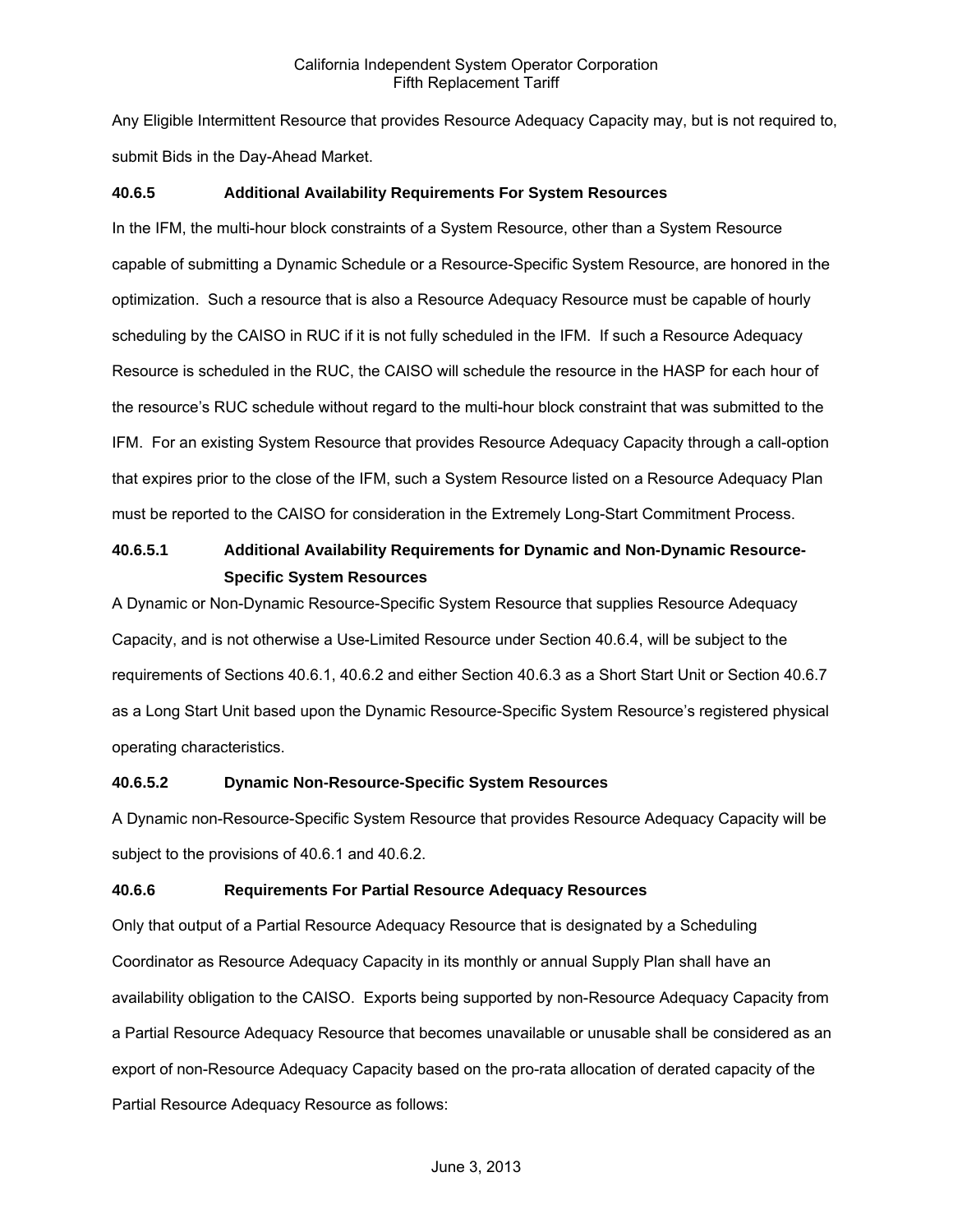- (a) Resource Adequacy Capacity [(Resource Adequacy Capacity/PMax Capacity of Resource Adequacy Resource) x MW Derate or Outage]; or
- (b) [1- (Resource Adequacy Capacity/PMax Capacity of Resource Adequacy Resource)] x De-rated PMax].

### **40.6.7 Release Of Long Start Units**

Long Start Units not committed in the Day-Ahead Market will be released from any further obligation to submit Self-Schedules or Bids for the relevant Operating Day. Scheduling Coordinators for Long Start Units are not precluded from self-committing the unit after the Day-Ahead Market and submitting a Self-Schedule for Wheeling-Out in the HASP, unless precluded by terms of their contracts.

# **40.6.8 Use Of Generated Bids**

Prior to completion of the Day-Ahead Market, the CAISO will determine if Resource Adequacy Capacity subject to the requirements of Sections 40.5.1 or 40.6.1 and for which the CAISO has not received notification of an Outage has not been reflected in a Bid and will insert a Generated Bid for such capacity into the CAISO Day-Ahead Market. Prior to running the Real-Time Market, the CAISO will determine if Resource Adequacy Capacity subject to the requirements of Section 40.6.2 and for which the CAISO has not received notification of an Outage has not been reflected in a Bid and will insert a Generated Bid for such capacity into the Real-Time Market. If a Scheduling Coordinator for an RA Resource submits a partial bid for the resource's RA Capacity, the CAISO will insert a Generated Bid only for the remaining RA Capacity. In addition, the CAISO will determine if all dispatchable Resource Adequacy Capacity from Short Start Units, not otherwise selected in the IFM or RUC, is reflected in a Bid into the Real-Time Market and will insert a Generated Bid for any remaining dispatchable Resource Adequacy Capacity for which the CAISO has not received notification of an Outage. As provided in the Business Practice Manuals, a Generated Bid for Energy will be calculated and will include a greenhouse gas cost adder for a resource registered with the California Air Resources Board as having a greenhouse gas compliance obligation. A Generated Bid for Ancillary Services will equal zero dollars (\$0/MW-hour). Notwithstanding any of the provisions of Section 40.6.8 set forth above, the CAISO will not insert any Bid in the Real-Time Market required under this Section 40 for a Resource Adequacy Resource that is a Use-Limited Resource unless the resource submits an Energy Bid and fails to submit an Ancillary Service Bid.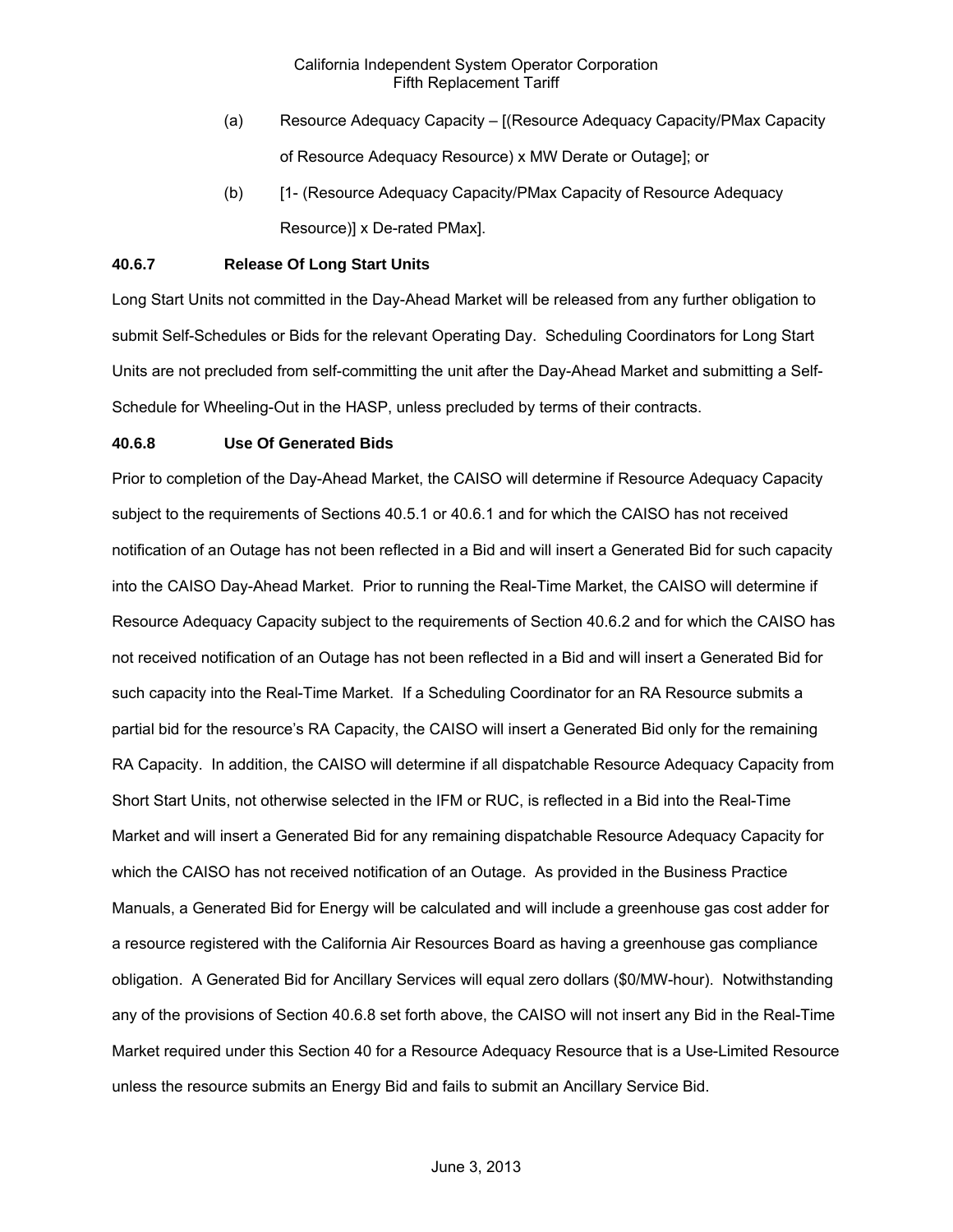# **40.6.8.1 Generated Bids for NRS-RA Resources**

Generated Bids to be submitted by the CAISO pursuant to Section 40.6.8 for non-Resource-Specific System Resources that provide Resource Adequacy capacity shall be calculated in accordance with this Section.

# **40.6.8.1.1 Calculation Options for Generated Bids**

The Scheduling Coordinator for each non-Resource Specific System Resource that provides Resource Adequacy Capacity shall select the price taker option, LMP-based option, or negotiated price option as the methodology for calculating the Generated Bids to be submitted by the CAISO under Section 40.6.8 for both the DAM and RTMs. If no selection is made, the CAISO will apply the price taker option to calculate the Generated Bids. For the first ninety (90) days after a resource becomes a non-Resource-Specific System Resource, the calculation of Generated Bids for Resource Adequacy capacity is limited to the price taker option or negotiated price option.

# **40.6.8.1.2 Price Taker Option**

The price taker option is a Generated Bid of \$0/MWh plus the CAISO's estimate of the applicable grid management charge per MWh based on the gross amount of MWh scheduled in the DAM and HASP.

# **40.6.8.1.3 LMP-Based Option**

The LMP-based option calculates the Generated Bid as the weighted average of the lowest quartile of LMPs, at the Intertie point designated for the non-Resource-Specific System Resource's Resource Adequacy Capacity in the Supply Plan, during periods in which the resource was dispatched in the preceding ninety (90) days for which LMPs that have passed the price validation and correction process set forth in Section 35 are available. The weighted average will be calculated based on the quantities Dispatched within each segment of the Generated Bid curve. Each Bid segment created under the LMPbased option for Generated Bids will be subject to a feasibility test, as set forth in a Business Practice Manual, to determine whether there are a sufficient number of data points to allow for the calculation of an LMP-based Generated Bid. The feasibility test is designed to avoid excessive volatility of the Generated Bid under the LMP-based option that could result when calculated based on a relatively small number of prices. If the Scheduling Coordinator for the non-Resource Specific System Resource elects the LMP-based method, it must additionally select either the price-taker method or the negotiated-rate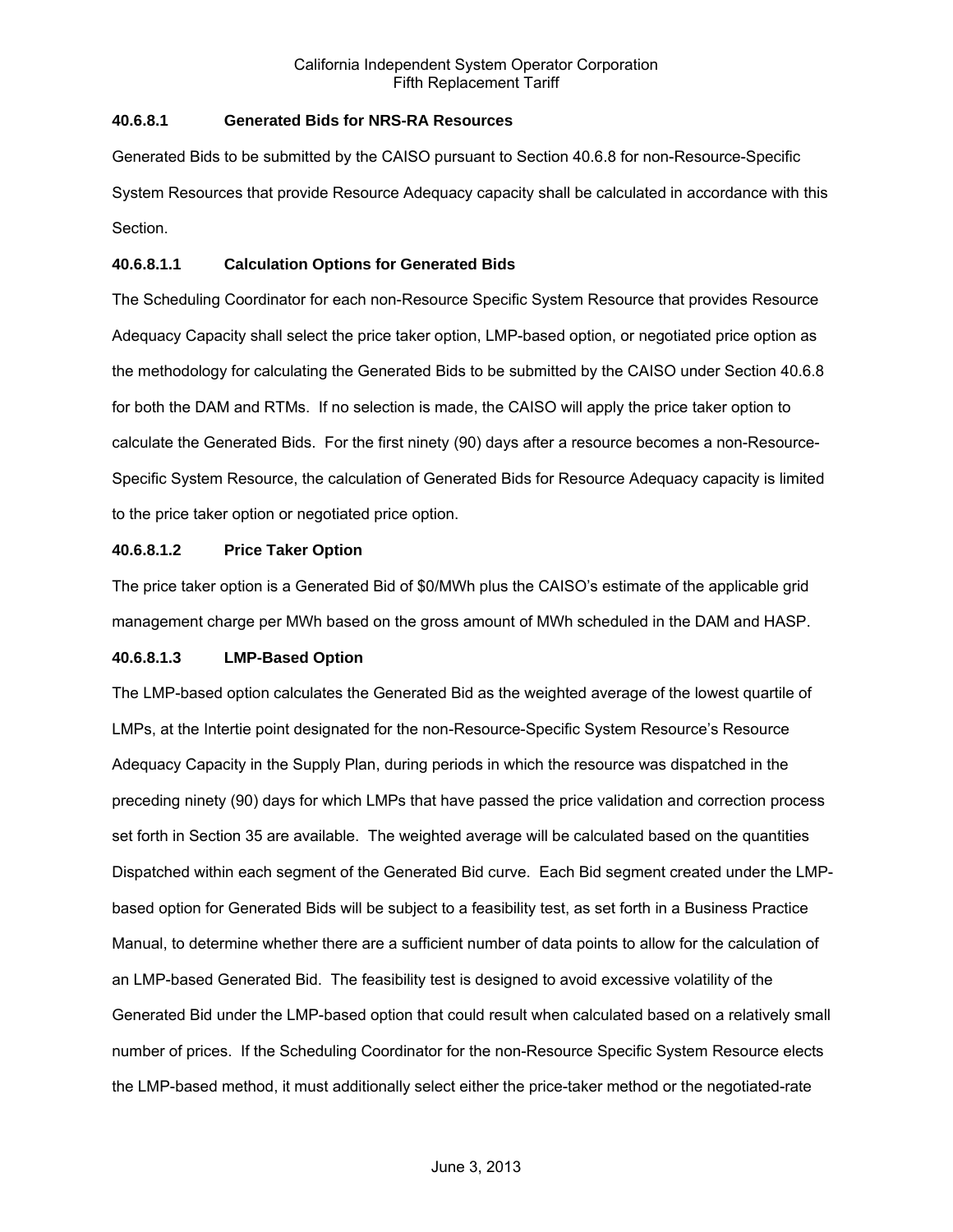method as the alternative calculation method for the Generated Bids in the event that the feasibility test fails for the LMP-based method.

### **40.6.8.1.4 Negotiated Price Option**

Under the negotiated price option, a Scheduling Coordinator shall submit a proposed Generated Bid along with supporting information and documentation as described in a Business Practice Manual. Within ten (10) Business Days of receipt, the CAISO or an Independent Entity selected by the CAISO will provide a written response. If the CAISO or Independent Entity accepts the proposed Generated Bid, it will become effective within three (3) Business Days from the date of acceptance by the CAISO and remain in effect until: (1) the Generated Bid is modified by FERC; (2) the Generated Bid is modified by mutual agreement of the CAISO and the Scheduling Coordinator; or (3) the Generated Bid expires, is terminated or is modified pursuant to any agreed upon term or condition or pertinent FERC order. If the CAISO or Independent Entity selected by the CAISO does not accept the proposed Generated Bid, the CAISO or Independent Entity selected by the CAISO and the Scheduling Coordinator shall enter a period of good faith negotiations that terminates sixty (60) days following the date of submission of a proposed Generated Bid by a Scheduling Coordinator. If at any time during this period, the CAISO or Independent Entity selected by the CAISO and the Scheduling Coordinator agree upon the Generated Bid, it will be become effective within three (3) Business Days of the date of agreement and remain in effect until: (1) the Generated Bid is modified by FERC; (2) the Generated Bid is modified by mutual agreement of the CAISO and the Scheduling Coordinator; or (3) the Generated Bid expires, is terminated or is modified pursuant to any agreed upon term or condition or pertinent FERC order.

If by the end of the sixty (60) day period the CAISO or Independent Entity selected by the CAISO and the Scheduling Coordinator fail to agree on the Generated Bid to be used under the negotiated price option, the Scheduling Coordinator has the right to file a proposed Generated Bid with FERC pursuant to Section 205 of the Federal Power Act.

During the sixty (60) day period following the submission of a proposed negotiated Generated Bid by a Scheduling Coordinator, and pending FERC's acceptance in cases where the CAISO or Independent Entity selected by the CAISO fail to agree on the Generated Bid for use under the negotiated price option and the Scheduling Coordinator filed a proposed Generated Bid with FERC pursuant to Section 205 of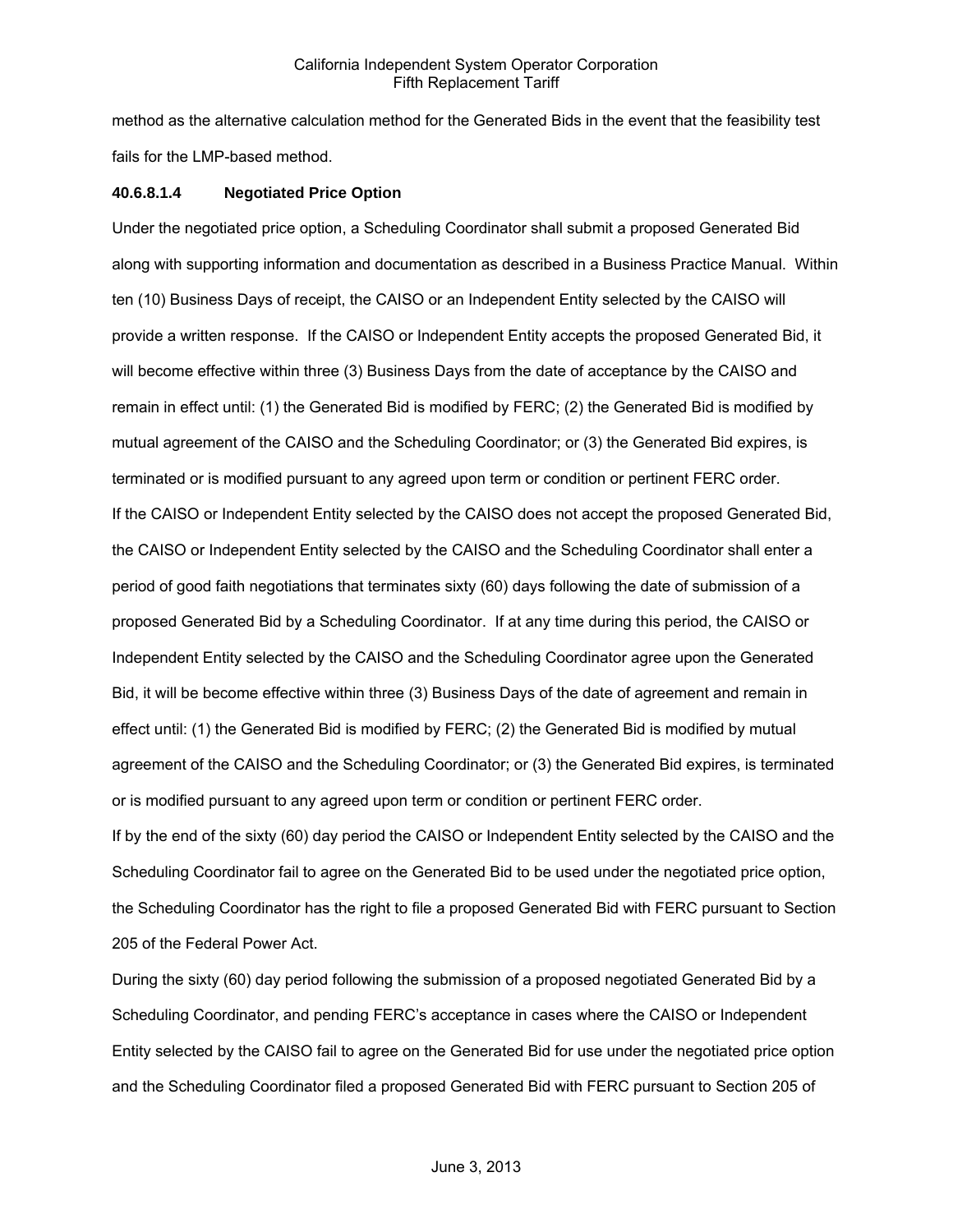the Federal Power Act, the Scheduling Coordinator has the option of electing to use any of the other options available pursuant to this Section.

The CAISO shall make an informational filing with FERC of any Generated Bids negotiated pursuant to this Section no later than seven (7) days after the end of the month in which the Generated Bids were established.

# **40.6.8.1.5 Partial Bids**

If a Scheduling Coordinator for a non-Resource-Specific System Resource that provides Resource Adequacy Capacity submits a bid for a MW quantity less than the Resource Adequacy Capacity identified in the resource's Supply Plan, the CAISO will insert a Generated Bid only for the remaining Resource Adequacy Capacity by extending the last segment of the resource's bid curve to the full quantity (MWh) of the Resource Adequacy obligation.

# **40.6.8.1.6 Subset-of-Hours Contracts**

The CAISO will submit Generated Bids for non-Resource-Specific System Resources that provide Resource Adequacy Capacity subject to a Subset-of-Hours Contract during only those hours in which the resource is contractually obligated to make the Resource Adequacy Capacity available and the CAISO has not received either notification of an Outage or a Bid for such capacity. If the Scheduling Coordinator for the non-Resource Specific System Resource submits a Bid for part of the Resource Adequacy Capacity subject to a Subset-of-Hours Contract for any hour the resource is contractually obligated to provide the Resource Adequacy Capacity, the CAISO will insert a Generated Bid only for the remaining Resource Adequacy Capacity. Non-Resource-Specific System Resources that provide Resource Adequacy Capacity subject to a Subset-of-Hours Contract must meet the technical interface specifications and submit contractual information as required by a Business Practice Manual.

# **40.6.9 Grandfathered Firm Liquidated Damages Contracts Requirements**

Resource Adequacy Capacity represented by a Firm Liquidated Damages Contract and relied upon by a Scheduling Coordinator in a monthly or annual Resource Adequacy Plan shall be submitted as a Self-Schedule or Bid in the Day-Ahead IFM to the extent such scheduling right exists under the Firm Liquidated Damages Contract.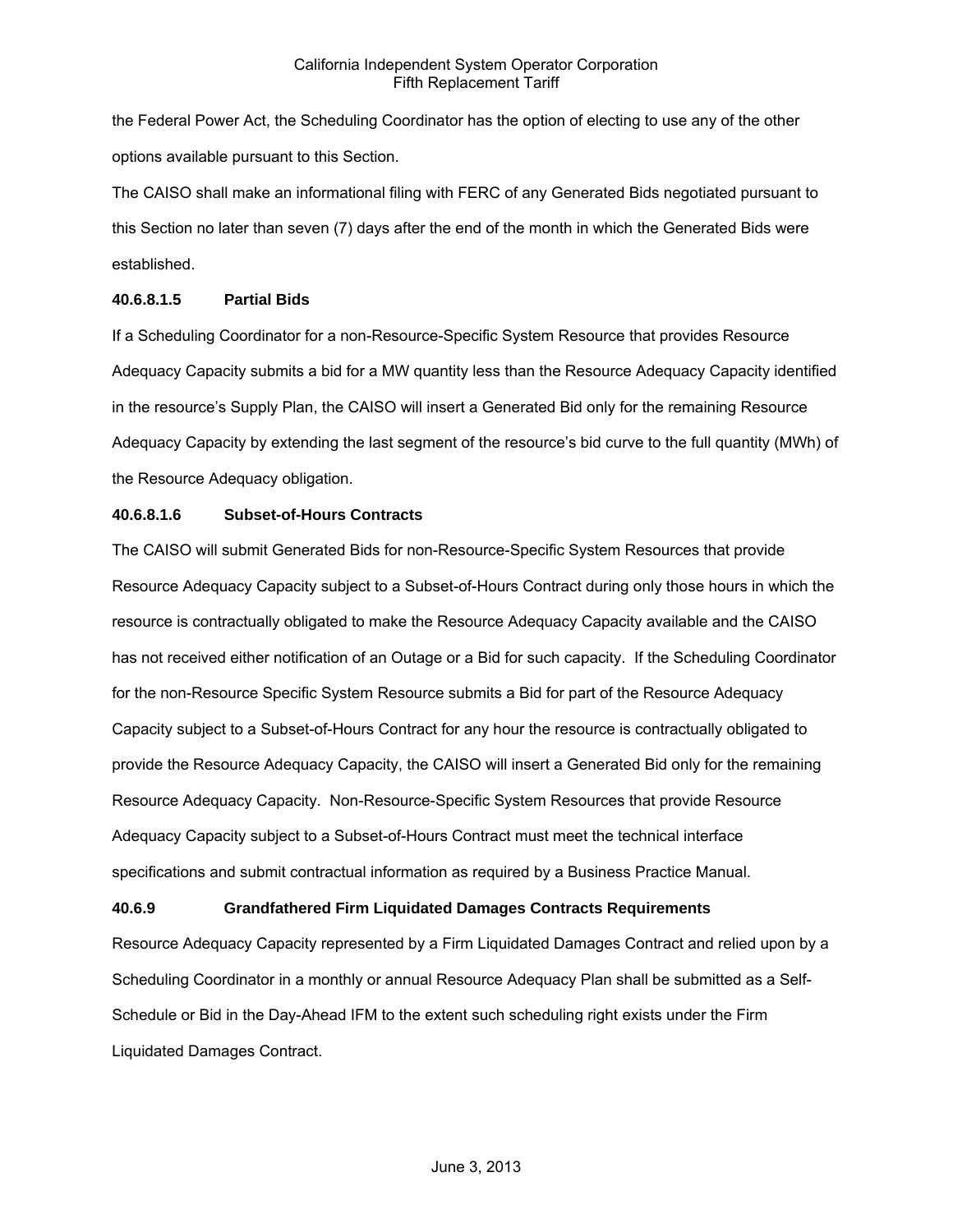# **40.6.10 Exports Of Energy From Resource Adequacy Capacity**

Resource Adequacy Capacity may be utilized to serve an Export Bid. An Export Bid may be submitted into the CAISO Markets and be cleared by the Energy being provided by Resource Adequacy Capacity.

# **40.6.11 Curtailment Of Exports In Emergency Situations**

At its sole discretion, the CAISO may curtail exports from Resource Adequacy Capacity to prevent or alleviate a System Emergency. An Export Bid or a Self-Schedule to provide exports included in a binding Schedule accepted in the IFM or HASP will not be distinguished from a Demand Bid or Self-Schedule to serve Load within the CAISO Balancing Authority Area included in a binding Schedule accepted in the IFM or HASP for purposes of curtailment under this Section, except as consistent with Good Utility Practice.

# **40.6.12 Participating Loads and Proxy Demand Resources**

Participating Loads or Proxy Demand Resources that are included in a Resource Adequacy Plan and Supply Plan, if the Scheduling Coordinator for the Participating Loads or Proxy Demand Resources is not the same as that for the Load Serving Entity, will be administered by the CAISO in accordance with the terms and conditions established by the CPUC or the Local Regulatory Authority.

# **40.7 Compliance**

The CAISO will evaluate Resource Adequacy Plans and Supply Plans as follows:

(a) The CAISO will evaluate whether each annual and monthly Resource Adequacy Plan submitted by a Scheduling Coordinator on behalf of a Load Serving Entity demonstrates Resource Adequacy Capacity sufficient to satisfy the Load Serving Entity's (i) allocated responsibility for Local Capacity Area Resources under Section 40.3.2 and (ii) applicable Demand and Reserve Margin requirements. If the CAISO determines that a Resource Adequacy Plan does not demonstrate Local Capacity Area Resources sufficient to meet its allocated responsibility under Section 40.3.2, compliance with applicable Demand and Reserve Margin requirements, or compliance with any other resource adequacy requirement in this Section 40 or adopted by the CPUC, Local Regulatory Authority, or federal agency, as applicable, the CAISO will notify the relevant Scheduling Coordinator, CPUC, Local Regulatory Authority, or federal agency with jurisdiction over the relevant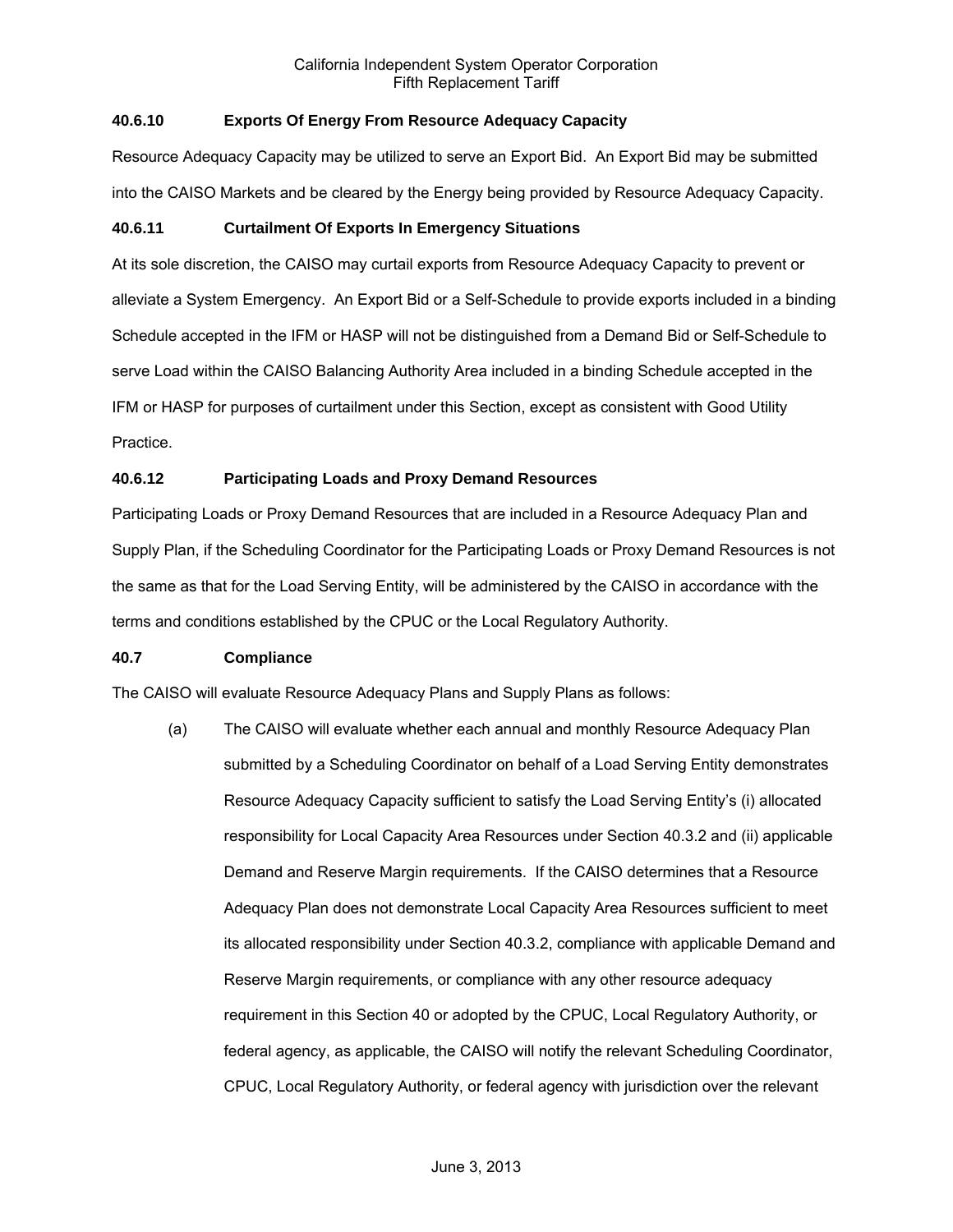Load Serving Entity, or in the case of a mismatch between Resource Adequacy Plan(s) and Supply Plan(s), the relevant Scheduling Coordinators, in an attempt to resolve any deficiency in accordance with the procedures set forth in the Business Practice Manual. The notification will be made at least 25 days in advance of the first day of the month covered by the plan and will include the reasons the CAISO believes a deficiency exists. If the deficiency relates to the demonstration of Local Capacity Area Resources in a Load Serving Entity's annual Resource Adequacy Plan, and the CAISO does not provide a written notice of resolution of the deficiency as set forth in the Business Practice Manual, the Scheduling Coordinator for the Load Serving Entity may demonstrate that the identified deficiency is cured by submitting a revised annual Resource Adequacy Plan within thirty (30) days of the beginning of the Resource Adequacy Compliance Year. For all other identified deficiencies, at least ten (10) days prior the effective month of the relevant Resource Adequacy Plan, the Scheduling Coordinator for the Load Serving Entity shall (i) demonstrate that the identified deficiency is cured by submitting a revised Resource Adequacy Plan or (ii) advise the CAISO that the CPUC, Local Regulatory Authority, or federal agency, as appropriate, has determined that no deficiency exists.

(b) The CAISO will evaluate whether each monthly Resource Adequacy Plan submitted by a Scheduling Coordinator on behalf of a Load Serving Entity demonstrates operationally available Resource Adequacy Capacity, excluding capacity scheduled to take an Approved Maintenance Outage during the resource adequacy month, that is equal to or greater than the Load Serving Entity's applicable forecasted monthly Demand and Reserve Margin. For each day of the month where the CAISO determines that the criteria set forth in Section 9.3.1.3.2.3(b) is not met, if a monthly Resource Adequacy Plan (i) includes capacity scheduled to take an Approved Maintenance Outage on that day that has not been replaced pursuant to Sections 9.3.1.3.1, or 9.3.1.3.2, and (ii) does not demonstrate operationally available Resource Adequacy Capacity equal to or greater than the Load Serving Entity's applicable forecasted monthly Demand and Reserve Margin, the CAISO will require outage replacement and will provide notice of the outage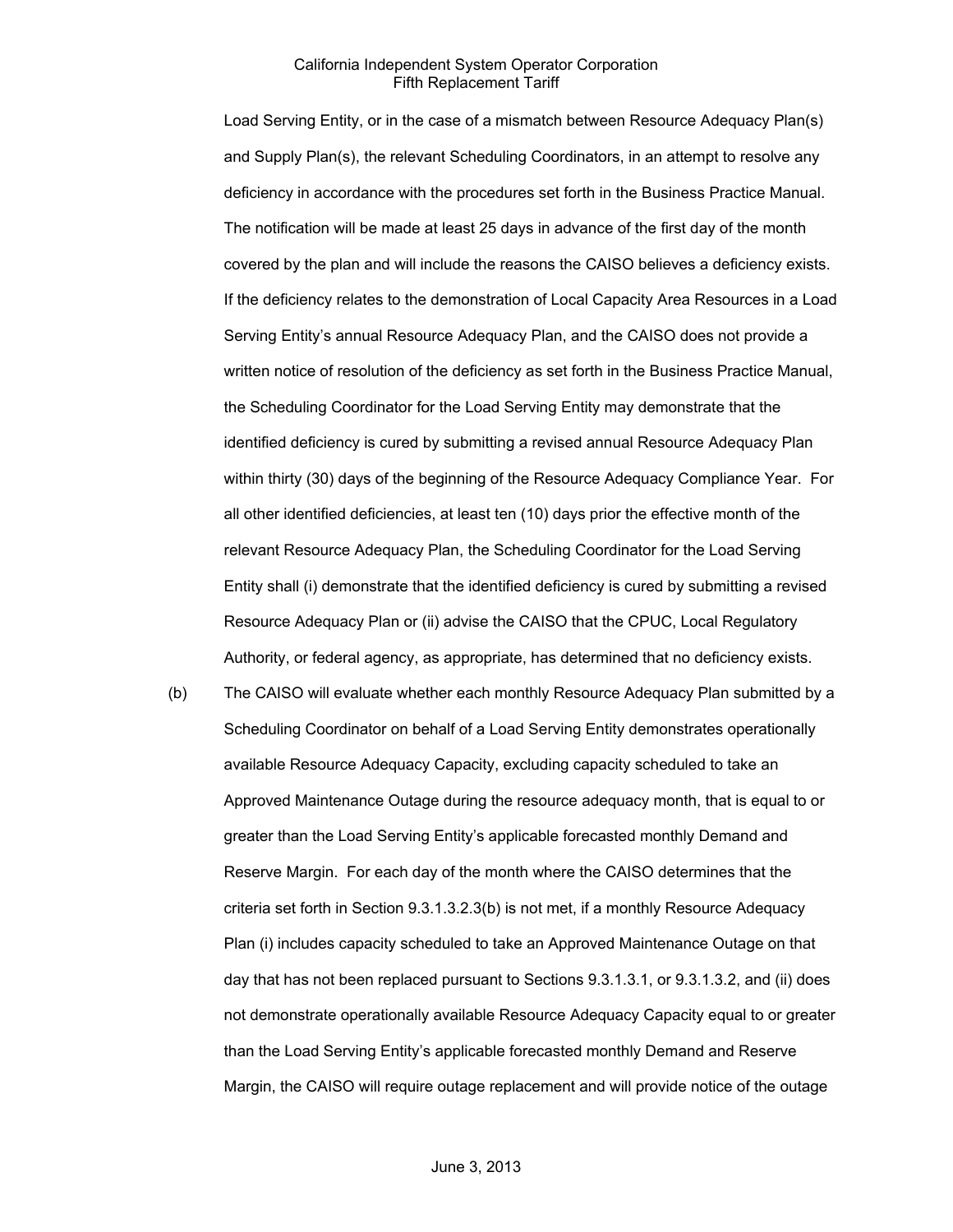replacement requirement to the Local Regulatory Authority, the Scheduling Coordinator for the Load Serving Entity, and the Scheduling Coordinator for the Resource Adequacy Resource scheduled to take the Approved Maintenance Outage. The notification will be made at least 25 days in advance of the first day of the month covered by the plan and will include the reasons why the CAISO believes an outage replacement requirement exists. At least eleven (11) days prior to the resource adequacy month, the Scheduling Coordinator for either the Load Serving Entity or the Resource Adequacy Resource may demonstrate that the identified outage replacement requirement is cured by submitting to the CAISO a revision or update to the monthly Resource Adequacy Plan or Supply Plan, as applicable. If neither the Scheduling Coordinator for the Load Serving Entity nor the Scheduling Coordinator for the Resource Adequacy Resource timely advises the CAISO that the identified outage replacement requirement is cured, the CAISO may exercise its authority to procure backstop capacity under the Capacity Procurement Mechanism pursuant to Section 43.

(c) In the case of a mismatch between Resource Adequacy Plan(s) and Supply Plan(s), if resolved, the relevant Scheduling Coordinator(s) must provide the CAISO with revised Resource Adequacy Plan(s) or Supply Plans, as applicable, at least ten (10) days prior to the effective month. If the CAISO is not advised that the deficiency or mismatch is resolved at least ten (10) days prior to the effective month, the CAISO will use the information contained in the Supply Plan to set the obligations of Resource Adequacy Resources under this Section 40 and/or to assign any costs incurred under this Section 40 and Section 43.

#### **40.7.1 Other Compliance Issues**

Scheduling Coordinators representing Generating Units, System Units or System Resources supplying Resource Adequacy Capacity that fail to provide the CAISO with an annual or monthly Supply Plan, as applicable, as set forth in Section 40.7, shall be subject to Section 37.6.1. Further, Scheduling Coordinators representing Generating Units, System Units or System Resources supplying Resource Adequacy Capacity that fail to provide the CAISO with information required for the CAISO to determine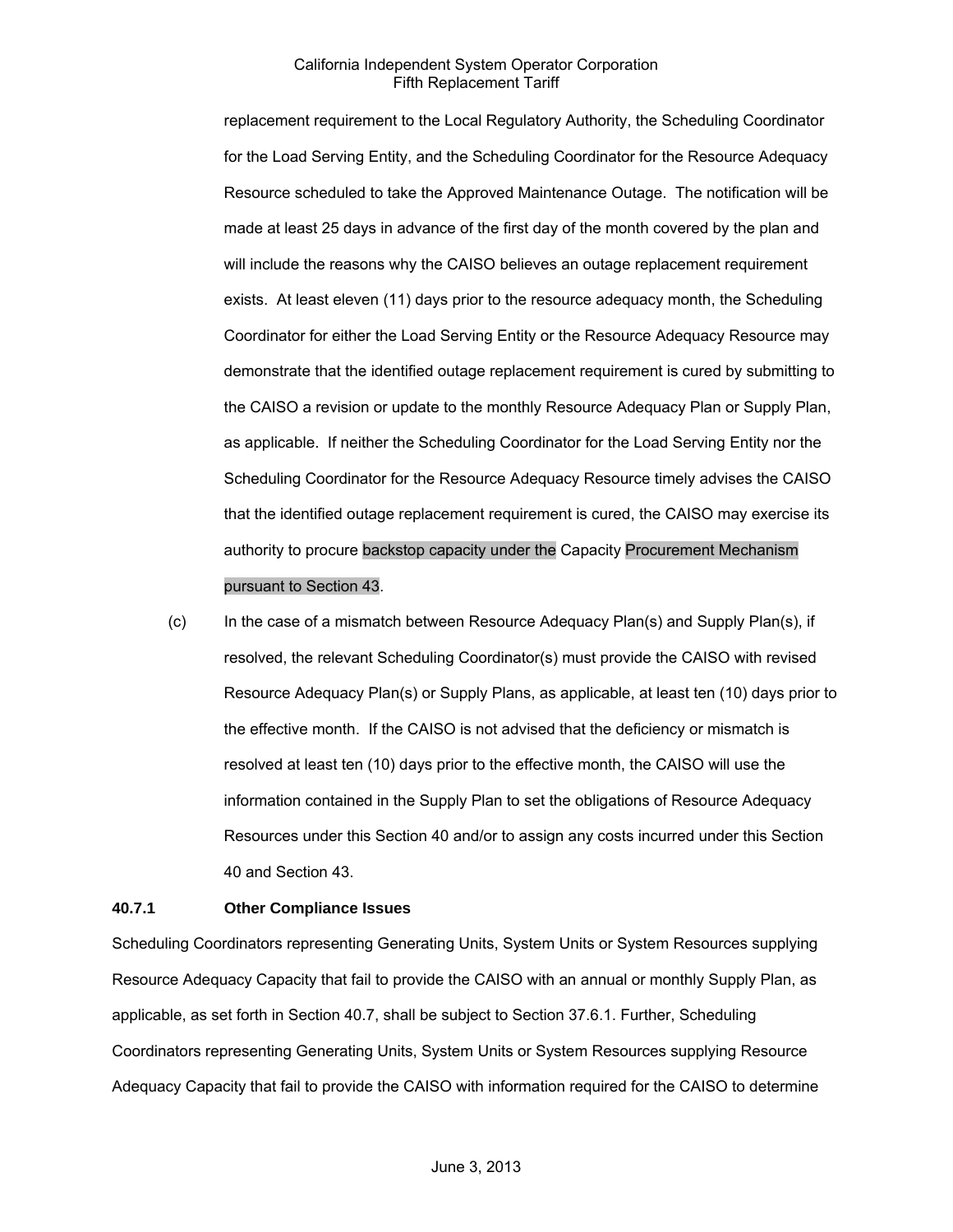Net Qualifying Capacity shall not be eligible for inclusion in the Net Qualifying Capacity annual report under Section 40.4.2 for the next Resource Adequacy Compliance Year and shall be subject to any applicable Sanctions under Section 37.6.1.

#### **40.7.2 Penalties For Non-Compliance**

The failure of a Resource Adequacy Resource or Resource Adequacy Capacity to be available to the CAISO in accordance with the requirements of this Section 40 or Section 9.3.1.3, and the failure to operate a Resource Adequacy Resource by placing it online or in a manner consistent with a submitted Bid or Generated Bid shall be subject to the applicable Sanctions set forth in Section 37.2.4. However, any failure of the Resource Adequacy Resource to satisfy any obligations prescribed under this Section 40 or Section 9.3.1.3 during a Resource Adequacy Compliance Year for which Resource Adequacy Capacity has been committed to a Load Serving Entity shall not limit in any way, except as otherwise established under Section 40.4.5 or requirements of the CPUC, Local Regulatory Authority, or federal agency, as applicable, the ability of the Load Serving Entity to whom the Resource Adequacy Capacity has been committed to use such Resource Adequacy Capacity for purposes of satisfying the resource adequacy requirements of the CPUC, Local Regulatory Authority, or federal agency, as applicable. In addition, a Reserve Sharing LSE shall not be subject to any sanctions, penalties, or other compensatory obligations under this Section 40 on account of a Resource Adequacy Resource's satisfaction or failure to satisfy its obligations under this Section 40 or Section 9.3.1.3.

#### **40.8 CAISO Default Qualifying Capacity Criteria**

#### **40.8.1 Applicability**

The criteria in this Section 40.8 shall apply only: (i) where the CPUC or Local Regulatory Authority has not established and provided to the CAISO criteria to determine the types of resources that may be eligible to provide Qualifying Capacity and for calculating Qualifying Capacity for such eligible resource types and (ii) until the CAISO has been notified in writing by the CPUC of its intent to overturn, reject or fundamentally modify the capacity-based framework in CPUC Decisions 04-01-050 (Jan. 10, 2004), 04- 10-035 (Oct. 28, 2004), and 05-10-042 (Oct. 31, 2005). The types of resources specified in this Section 40.8.1 will be eligible to provide Qualifying Capacity to the extent they meet the criteria for each type of resource set forth in this Section 40.8.1.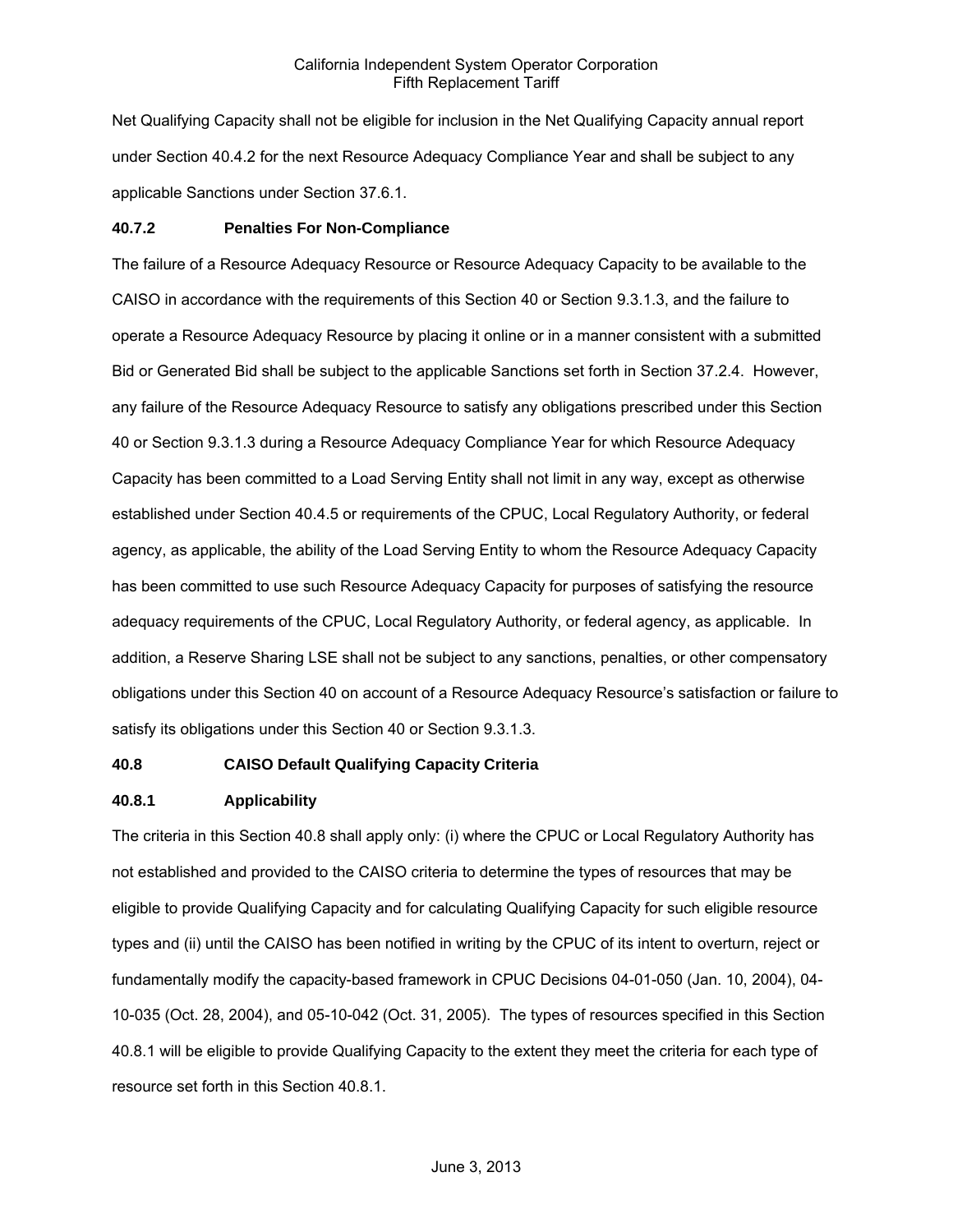# **40.8.1.2 Nuclear and Thermal**

Nuclear and thermal Generating Units, other than Qualifying Facilities with Existing QF Contracts addressed in Section 40.8.1.8 below, must be a Participating Generator or a System Unit. The Qualifying Capacity of nuclear and thermal units, other than Qualifying Facilities addressed in Section 40.8.1.8, will be based on net dependable capacity defined by NERC Generating Availability Data System information.

# **40.8.1.3 Hydro**

Hydroelectric Generating Units, other than Qualifying Facilities with Existing QF Contracts, must be either Participating Generators or System Units. The Qualifying Capacity of a pond or Pumped-Storage Hydro Unit, other than a QF, will be determined based on net dependable capacity defined by NERC GADS minus variable head derate based on an average dry year reservoir level. The Qualifying Capacity of a pond or Pumped-Storage Hydro Unit that is a QF will be determined based on historic performance during the hours of noon to 6:00 p.m., using a three-year rolling average.

The Qualifying Capacity of all run-of-river hydro units, including Qualifying Facilities, will be based on net dependable capacity defined by NERC GADS minus an average dry year conveyance flow, stream flow, or canal head derate. As used in this section, average dry year reflects a one-in-five year dry hydro scenario (for example, using the 4th driest year from the last 20 years on record).

# **40.8.1.4 Unit-Specific Contracts**

Unit-specific contracts with Participating Generators or System Units will qualify as Resource Adequacy Capacity subject to the verification that the total MW quantity of all contracts from a specific unit do not exceed the total Net Qualifying Capacity (MW) consistent with the Net Qualifying Capacity determination for that unit.

# **40.8.1.5 Contracts with Liquidated Damage Provisions**

Firm Energy contracts with liquidated damages provisions, as generally reflected in Service Schedule C of the Western Systems Power Pool Agreement or the Firm LD product of the Edison Electric Institute pro forma agreement, or any other similar firm Energy contract that does not require the seller to source the Energy from a particular unit, and specifies a delivery point internal to the CAISO Balancing Authority Area entered into before October 27, 2005 shall be eligible to count as Qualifying Capacity until the end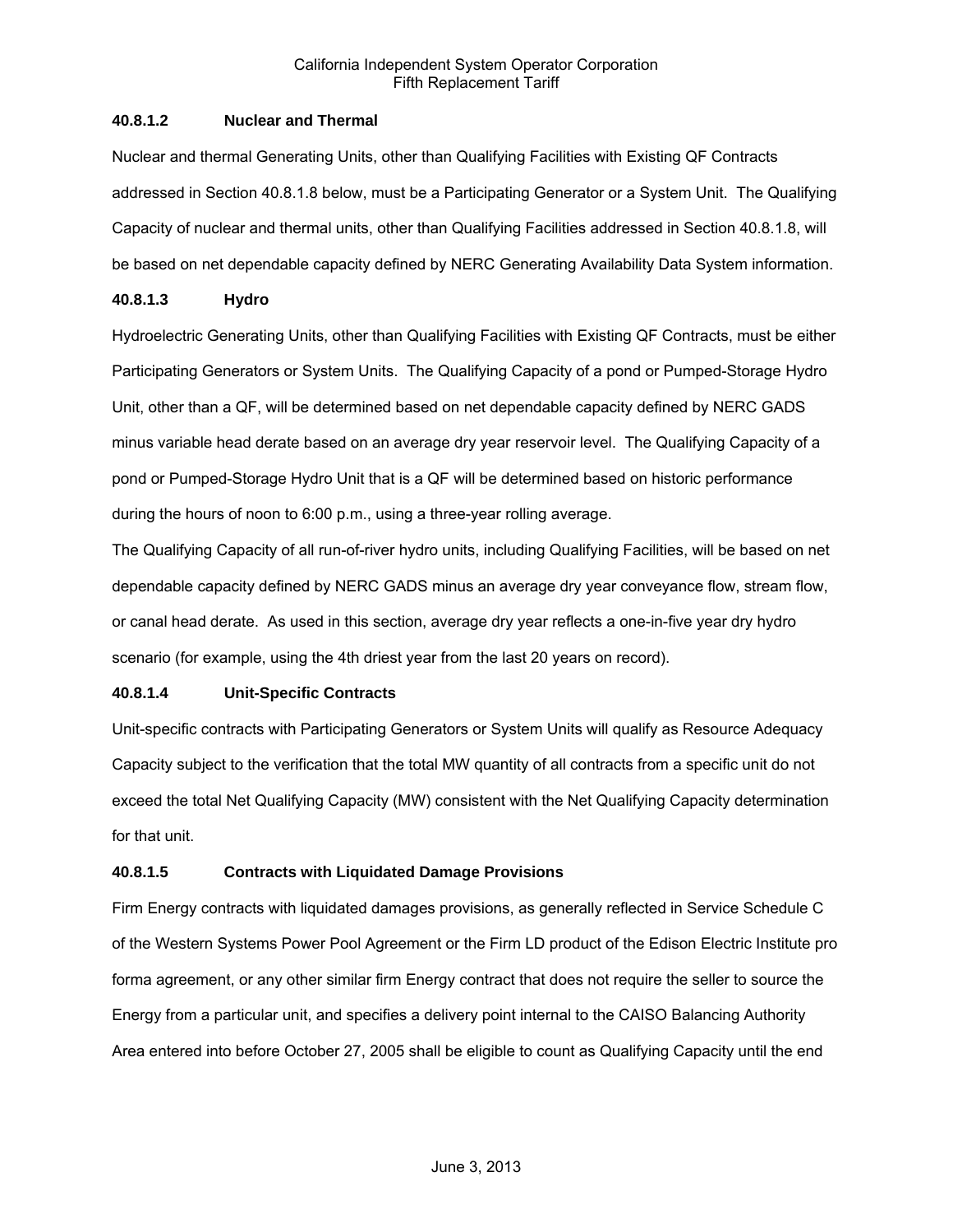of 2008. A Scheduling Coordinator, however, cannot have more than twenty-five percent (25%) of its portfolio of Qualifying Capacity met by contracts with liquidated damage provisions for 2008.

# **40.8.1.6 Wind and Solar**

As used in this Section, wind units are those wind Generating Units without backup sources of Generation and solar units are those solar Generating Units without backup sources of Generation. Wind and solar units, other than Qualifying Facilities with Existing QF Contracts, must be Participating Intermittent Resources or subject to availability provisions of Section 40.6.4.3.4.

The Qualifying Capacity of all wind or solar units, including Qualifying Facilities, for each month will be based on their monthly historic performance during that same month during the hours of noon to 6:00 p.m., using a three-year rolling average. For wind or solar units with less than three years operating history, all months for which there is no historic performance data will utilize the monthly average production factor of all units (wind or solar, as applicable) within the TAC Area, or other production data from another area determined by the CAISO to be appropriate if the unit is not within a TAC Area, in which the Generating Unit is located.

### **40.8.1.7 Geothermal**

Geothermal Generating Units, other than Qualifying Facilities with Existing QF Contracts addressed in Section 40.8.1.8, must be Participating Generators or System Units. The Qualifying Capacity of geothermal units, other than Qualifying Facilities addressed in Section 40.8.1.8, will be based on NERC GADS net dependable capacity minus a derate for steam field degradation.

# **40.8.1.8 Treatment of Qualifying Capacity for Qualifying Facilities**

Qualifying Facilities must be subject to an effective Participating Generator Agreement or Net Scheduled Participating Generator Agreement or must be System Units, unless they have an Existing QF Contract. Except for hydro, wind, and solar Qualifying Facilities addressed pursuant to Sections 40.8.1.3 and 40.8.1.6, the Qualifying Capacity of Qualifying Facilities under Existing QF Contracts, will be based on historic monthly Generation output during the hours of noon to 6:00 p.m. (net of Self-provided Load) during a three-year rolling average.

# **40.8.1.9 Participating Loads**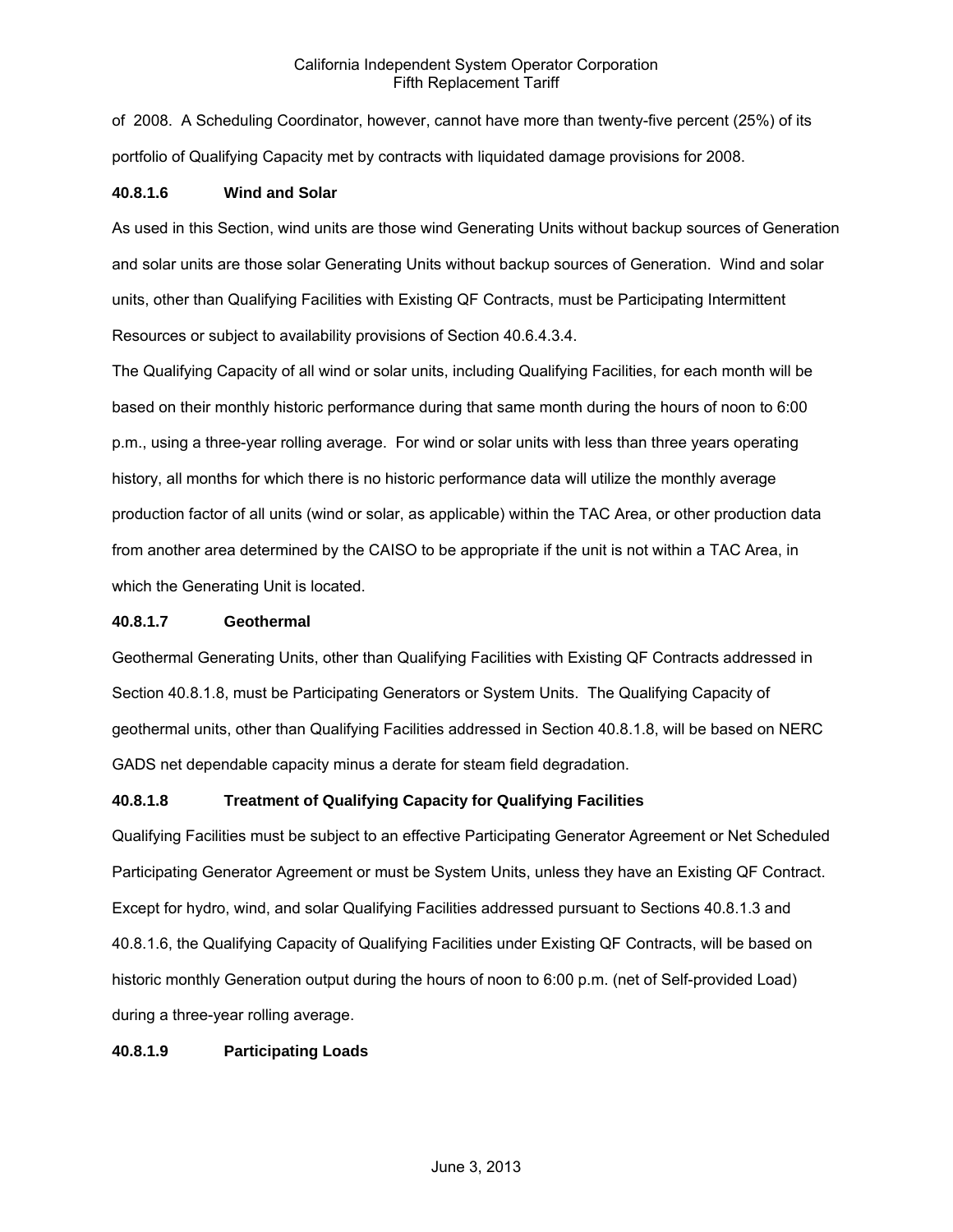The Qualifying Capacity of Participating Loads shall be the average reduction in Demand over a threeyear period on a per Dispatch basis or, if the Load does not have three years of performance history, based on comparable evaluation data using similar programs. Loads of Participating Loads must be available at least 48 hours, and if the Loads can only be dispatched for a maximum of two hours per event, then only 0.89 percent of a Scheduling Coordinator's portfolio may be made up of such Loads.

### **40.8.1.10 Jointly-Owned Facilities**

A jointly-owned facility must be either a Participating Generator or a System Unit. The Qualifying Capacity for the entire facility will be determined based on the type of resource as described elsewhere in this Section 40.8.1. In addition, the Scheduling Coordinator must provide the CAISO with a demonstration of its entitlement to the output of the jointly-owned facility's Qualified Capacity and an explanation of how that entitlement may change if the facility's output is restricted.

# **40.8.1.11 Facilities under Construction**

The Qualifying Capacity for facilities under construction will be determined based on the type of resource as described elsewhere in this Section 40.8. In addition, the facility must have been in commercial operation for no less than one month to be eligible to be included as a Resource Adequacy Resource in a Scheduling Coordinator's monthly Resource Adequacy Plan.

# **40.8.1.12 System Resources and Pseudo-Ties**

# **40.8.1.12.1 Dynamic System Resources and Pseudo-Ties**

Dynamic System Resources and Pseudo-Ties of Generating Units to the CAISO Balancing Authority Area shall be treated similar to resources within the CAISO Balancing Authority Area, except with respect to the deliverability screen under Section 40.4.6.1 and with respect to the limitation on the Qualifying Capacity of wind and solar resources set forth in Section 40.8.1.6. However, eligibility as a Resource Adequacy Resource is contingent upon a showing by the Scheduling Coordinator that the Dynamic System Resource or Pseudo-Tie of a Generating Unit to the CAISO Balancing Authority Area has secured transmission through any intervening Balancing Authority Areas for the Operating Hours that cannot be curtailed for economic reasons or bumped by higher priority transmission and that the Load Serving Entity for which the Scheduling Coordinator is submitting Demand Bids has an allocation of import capacity at the import Scheduling Point under Section 40.4.6.2 that is not less than the Resource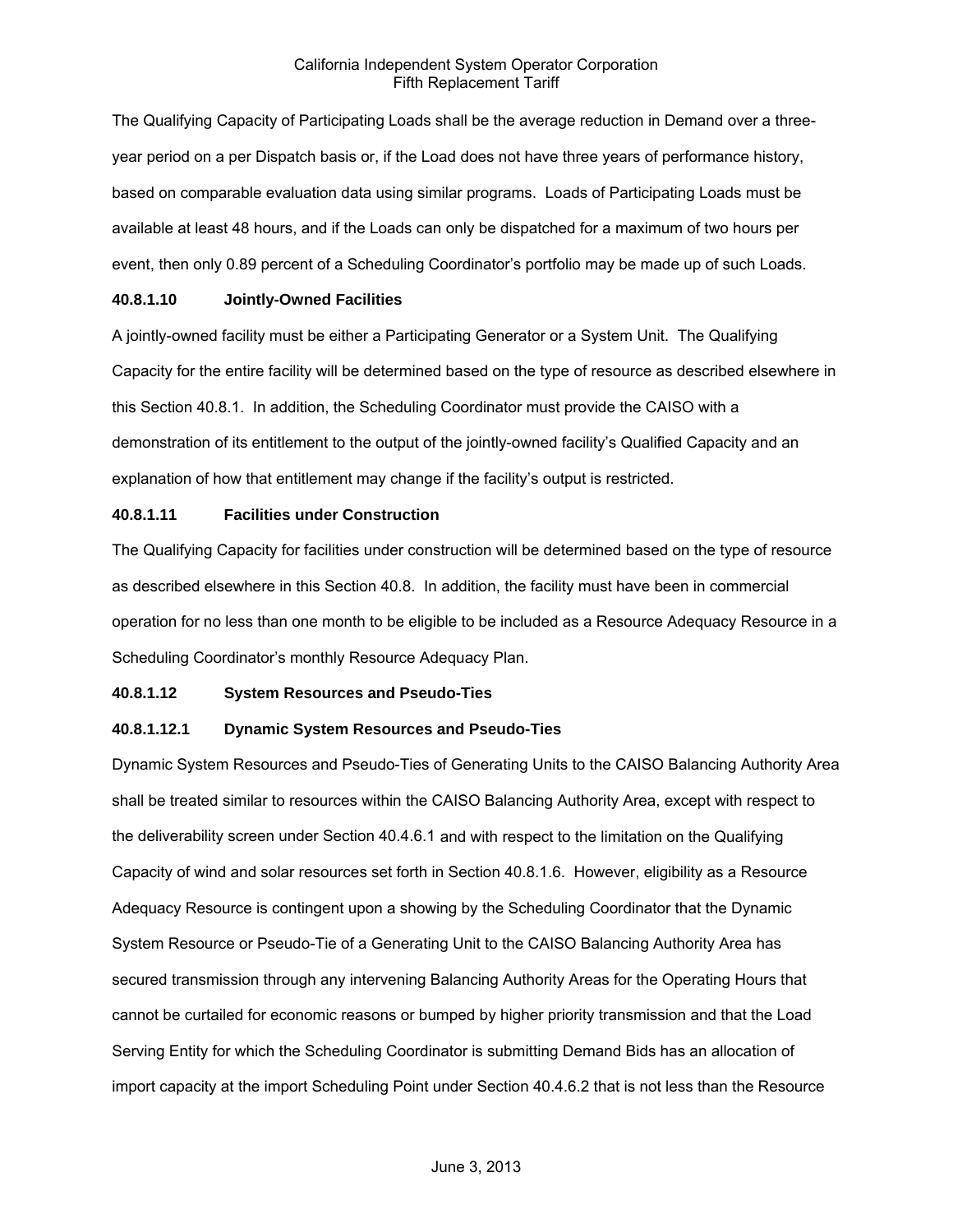Adequacy Capacity provided by the Dynamic System Resource or Pseudo-Tie of a Generating Unit to the CAISO Balancing Authority Area.

# **40.8.1.12.2 Non-Dynamic System Resources**

For Non-Dynamic System Resources, the Scheduling Coordinator must demonstrate that the Load Serving Entity for which the Scheduling Coordinator is scheduling Demand has an allocation of import capacity at the import Scheduling Point under Section 40.4.6.2 that is not less than the Resource Adequacy Capacity from the Non-Dynamic System Resource. The Scheduling Coordinator must also demonstrate that the Non-Dynamic System Resource is covered by Operating Reserves, unless unit contingent, in the sending Balancing Authority Area. Eligibility as Resource Adequacy Capacity is contingent upon a showing by the Scheduling Coordinator of the System Resource that it has secured transmission through any intervening Balancing Authority Areas for the Operating Hours that cannot be curtailed for economic reasons or bumped by higher priority transmission. With respect to Non-Dynamic System Resources, any inter-temporal constraints, such as multi-hour run blocks, must be explicitly identified in the monthly Resource Adequacy Plan, and no constraints may be imposed beyond those explicitly stated in the plan.

### **40.8.1.13 Proxy Demand Resources**

The Qualifying Capacity of a Proxy Demand Resource, for each month, will be based on the resource's average monthly historic demand reduction performance during that same month during the Availability Assessment Hours, as described in Section 40.9.3, using a three-year rolling average. For a Proxy Demand Resource with fewer than three years of performance history, for all months for which there is no historic data, the CAISO will utilize a monthly megawatt value as certified and reported to the CAISO by the Demand Response Provider; otherwise, where available, the CAISO will use the average of historic demand reduction performance data available, by month, for a Proxy Demand Resource. Proxy Demand Resources must be available at least four (4) hours per month in which they are eligible to provide RA Capacity and must be dispatchable for a minimum of thirty (30) minutes per event within each of those months.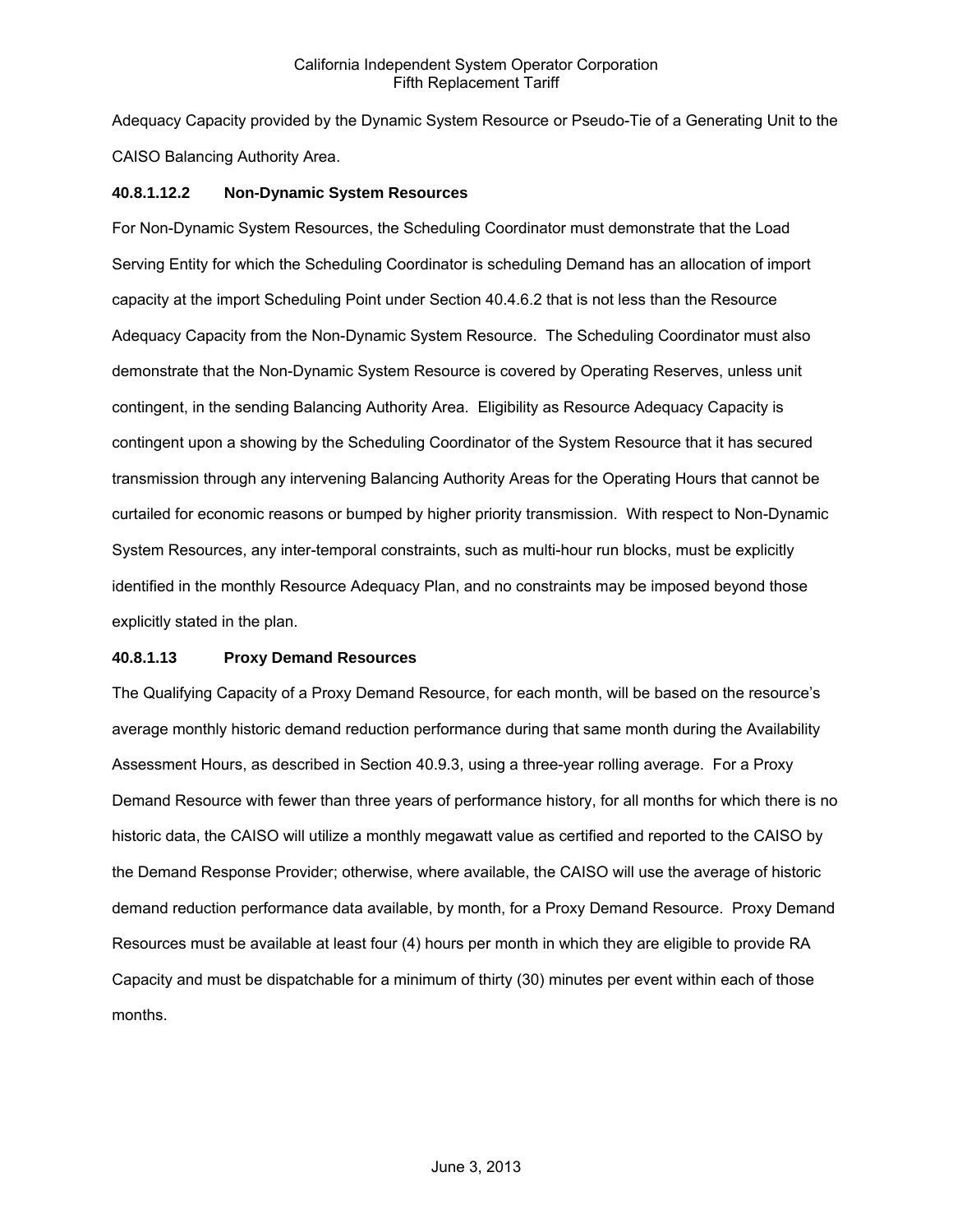# **40.9. Availability Standards And Payment; Non-Availability Charges**

### **40.9.1 General**

Except for the exemptions specified in Section 40.9.2, the CAISO will track the availability of Resource Adequacy Capacity during the Availability Assessment Hours of each month, as specified in Section 40.9.3, in order to determine the amount of Resource Adequacy Capacity that was available to the CAISO. Each non-exempt Resource Adequacy Resource will be subject to the Availability Standards determined in accordance with either Section 40.9.4 or 40.9.7, whichever is applicable, for each month during each Resource Adequacy Compliance Year, starting with the 2010 Resource Adequacy Compliance Year. Scheduling Coordinators for Resource Adequacy Resources will be subject to Non-Availability Charges or Availability Incentive Payments as specified in either Section 40.9.4 or Section 40.9.7, whichever is applicable. MW values or percentages used by the CAISO in this Section 40.9 will be calculated to no less than two decimal places.

### **40.9.2 Exemptions**

The following exemptions apply to the CAISO's Availability Standards program of this Section 40.9:

- (1) Resources with a PMax less than one (1.0) MW will not be used to determine Availability Standards, will not be subject to Non-Availability Charges or Availability Incentive Payments, and will not be subject to the additional Outage reporting requirements of this Section 40.9.
- (2) Capacity under a resource specific power supply contract that existed prior to June 28, 2009 and Resource Adequacy Capacity that was procured under a contract that was either executed or submitted to the applicable Local Regulatory Authority for approval prior to June 28, 2009, and is associated with specific Generating Units or System Resources, will not be subject to Non-Availability Charges or Availability Incentive Payments. Such contracted Resource Adequacy Capacity, except for non Resource-Specific System Resources, will be included in the development of Availability Standards and will be subject to any Outage reporting requirements necessary for this purpose. The exemption will apply only for the initial term of the contract and to the MW capacity quantity and Resource Adequacy Resources specified in the contract prior to June 28,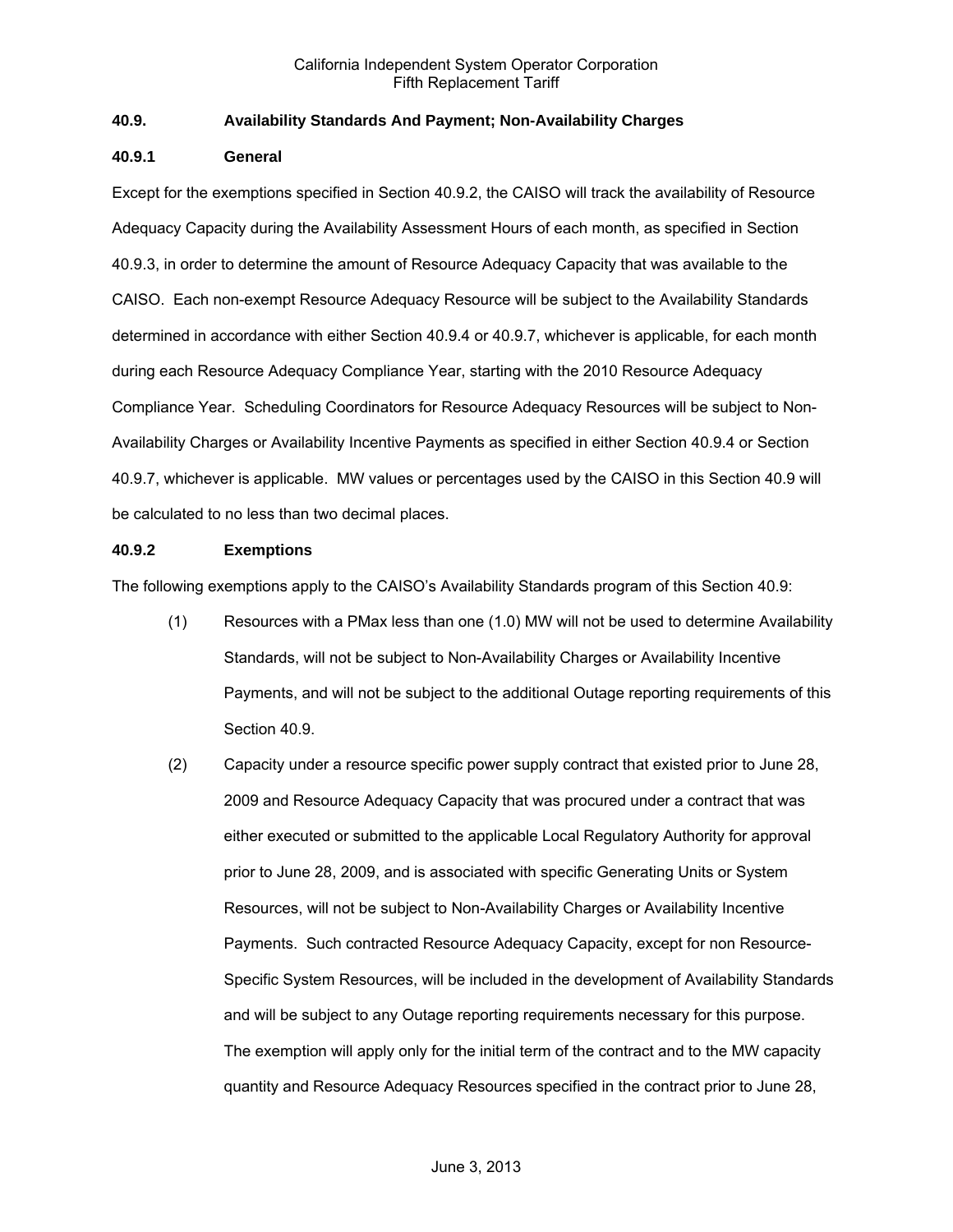2009. The exemption shall terminate upon the conclusion of the initial contract term. Exempt contracts may be re-assigned or undergo novation on or after June 28, 2009, but the exemption shall not apply for any extended contract term, increased capacity quantity or additional resource(s) beyond those specified in the contract prior to June 28, 2009, except as provided in Section 40.9.2(7) or 40.9.2(8). Scheduling Coordinators for Resource Adequacy Resources subject to these contracts will be required to certify the start date of the contract, the expiration date, the Resource ID(s), and the amount of Resource Adequacy Capacity associated with each Resource ID included in the contract. For Resource Adequacy Resources whose Qualifying Capacity value is determined by historical output, the capacity under a resource specific power supply contract or Resource Adequacy Capacity that was procured under a contract that was either executed or submitted to the applicable Local Regulatory Authority for approval that meets the requirements in this subsection (2) will not be subject to Non-Availability Charges or Availability Incentive Payments, except that the deadline date for either type of contract shall be August 22, 2010 instead of June 28, 2009.

(3) For a contract entered into prior to June 28, 2009 that provides for the amount of Resource Adequacy Capacity to increase during the original term of the contract, based on a ratio of the Resource Adequacy Resource's output or due to an addition of capacity, the exemption provided in subsection (2) of this Section 40.9.2 will apply to the additional capacity allowed under the contract; provided that the capacity increase (i) is expressly contained in the provisions of the contract, (ii) occurs during the primary term of the contract; and (iii) does not result from contract extensions or other amendments to the original terms and conditions of the contract, except as provided in Section 40.9.2(7) or 40.9.2(8). Scheduling Coordinators for Resource Adequacy Resources subject to contracts that provide for such capacity increases or additions must include in their certification, in addition to the requirements of subsection (2) of this Section 40.9.2, (i) the citation to any contract provisions that might entitle them to increased exempt Resource Adequacy Capacity from the contracted resources during the primary term of the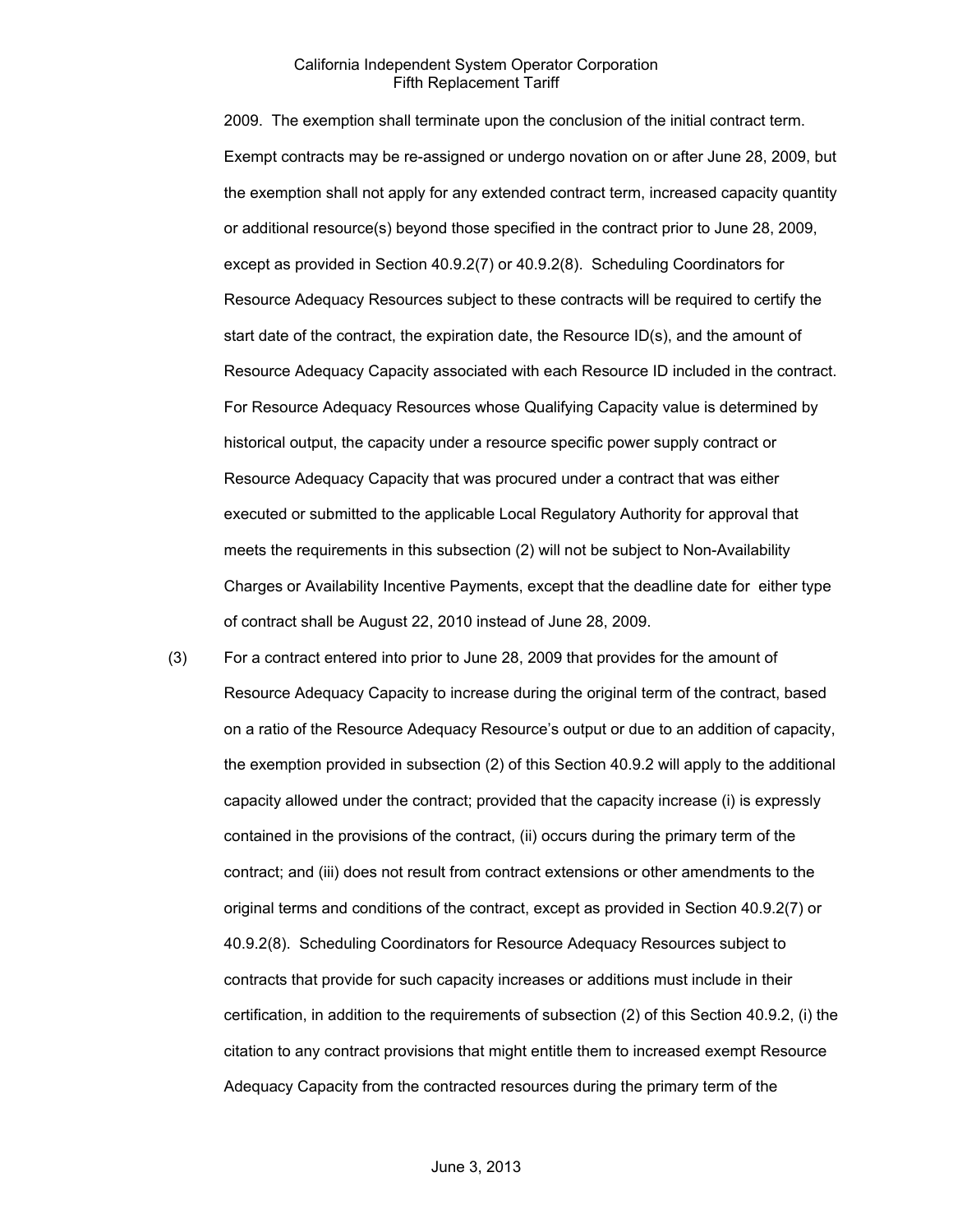contract; (ii) the amount of additional capacity to which they might be entitled; and (iii) the actual effective date of the capacity increase. If the actual amount of capacity and/or the actual effective date of the capacity increase is not known at the time of the initial certification, the Scheduling Coordinator shall provide a supplemental certification(s) when this information becomes known. For Resource Adequacy Resources whose Qualifying Capacity value is determined by historical output the exemption provided in subsection (2) of this Section 40.9.2 will apply to an increase in the capacity under a resource specific power supply contract or Resource Adequacy Capacity that was procured under a contract that was either executed or submitted to the applicable Local Regulatory Authority for approval that meets the requirements in this subsection (3), except that the deadline date for either type of contract to be exempt shall be August 22, 2010 instead of June 28, 2009.

- (4) Demand response resources will not be used to determine Availability Standards, will not be subject to Non-Availability Charges or Availability Incentive Payments, and will not be subject to the additional Outage reporting requirements of this Section 40.9.
- (5) Resource Adequacy Capacity provided through contracts for Energy from non-specified resources delivered within the CAISO Balancing Authority Area will not be used to determine Availability Standards, will not be subject to Non-Availability Charges or Availability Incentive Payments, and will not be subject to the additional Outage reporting requirements of this Section 40.9.
- (6) Resource Adequacy Resources of a Modified Reserve Sharing LSE or a Load following MSS will be used to determine the Availability Standards and will be subject to any Outage reporting requirements necessary for this purpose. Non-Local Capacity Area Resource Adequacy Resources of a Modified Reserve Sharing LSE or a Load following MSS will not be subject to Non-Availability Charges or Availability Incentive Payments, but those entities shall remain responsible for any other applicable deficiency payments under this CAISO Tariff or the applicable MSS Agreement.
- (7) Scheduling Coordinators for resources with Existing QF Contracts or Amended QF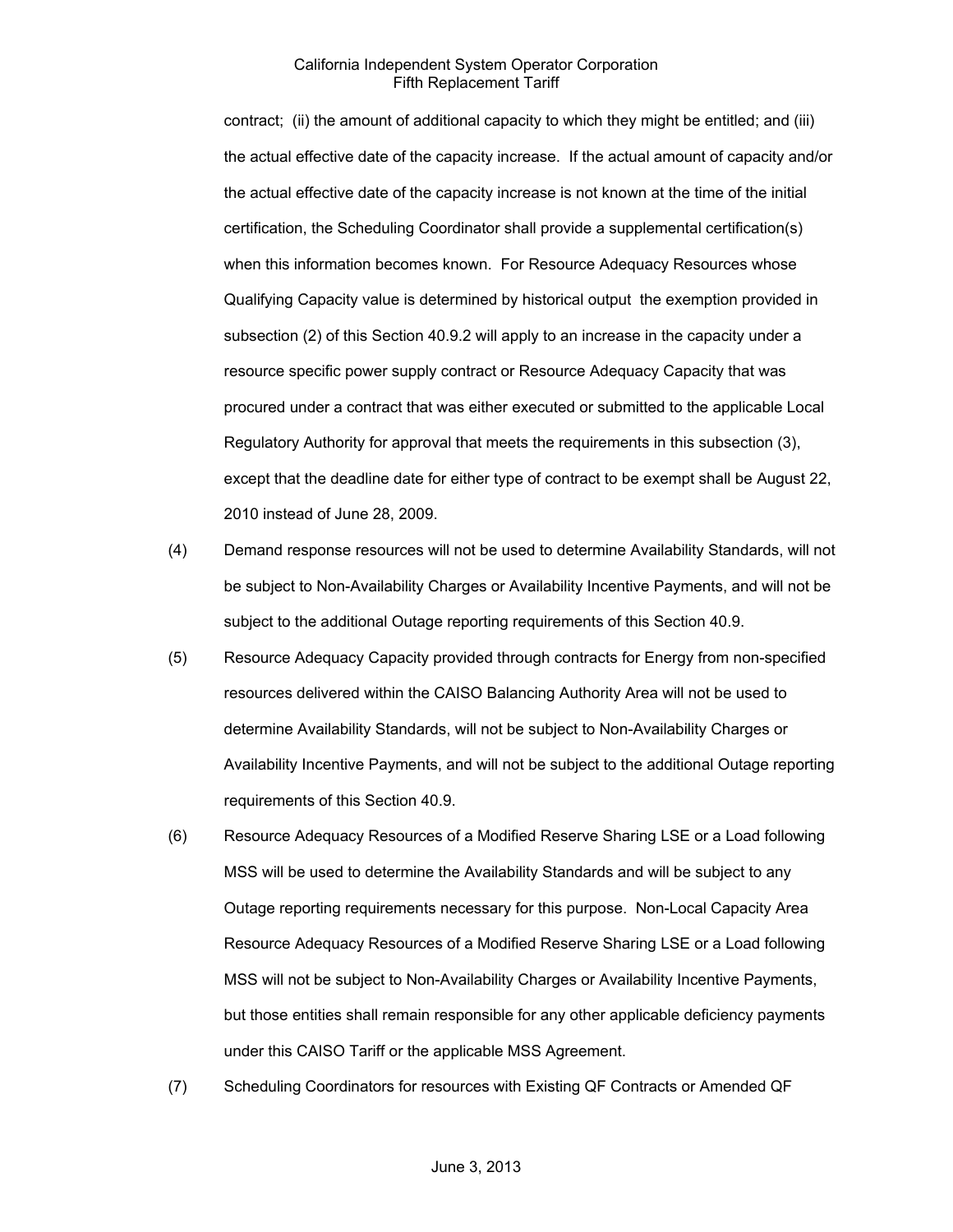Contracts that are Resource Adequacy Resources shall be exempt from the Outage reporting requirements of Section 40.9 if the resource previously provided Resource Adequacy Capacity under an Existing QF Contract that was exempt from the application of Non-Availability Charges and Availability Incentive Payments pursuant to Section 40.9.2(2) or 40.9.2(3). This exemption from the Outage reporting requirements of Section 40.9 shall end for each resource when the Existing QF Contract or Amended QF Contract terminates or it is no longer eligible for exemption under Section 40.9.2(2) or 40.9.2(3), or if requested by the Scheduling Coordinator for the resource, whichever is earlier.

(8) Scheduling Coordinators for resources with Existing QF Contracts or Amended QF Contracts that are Resource Adequacy Resources shall be exempt from the Outage reporting requirements of Section 40.9, and will not be subject to Non-Availability Charges or Availability Incentive Payments, if the QF resource previously provided Resource Adequacy Capacity pursuant to an Existing QF Contract that was executed prior to the August 22, 2010 deadline for exemption under Section 40.9.2(2), and remained in effect pursuant to California Public Utilities Commission Decision 07-09-040 that extended the term of expiring contracts until such time as the new contracts resulting from that decision are available. This exemption from the Outage reporting requirements of Section 40.9, and the Availability Incentive Payments and Non-Availability Charges, shall end for each resource when its Existing QF Contract or Amended QF Contract terminates or if requested by the Scheduling Coordinator for the resource, whichever is earlier.

Exclusions from the Availability Standards and Outage reporting requirements established in this Section 40.9 are for this Section 40.9 alone and do not affect any other obligation arising under the CAISO Tariff.

### **40.9.3 Availability Assessment Hours**

The CAISO shall establish Availability Assessment Hours applicable for each month of each Resource Adequacy Compliance Year, which shall be applied starting with Resource Adequacy Compliance Year 2010, in order to assess the extent to which each Resource Adequacy Resource has met the Availability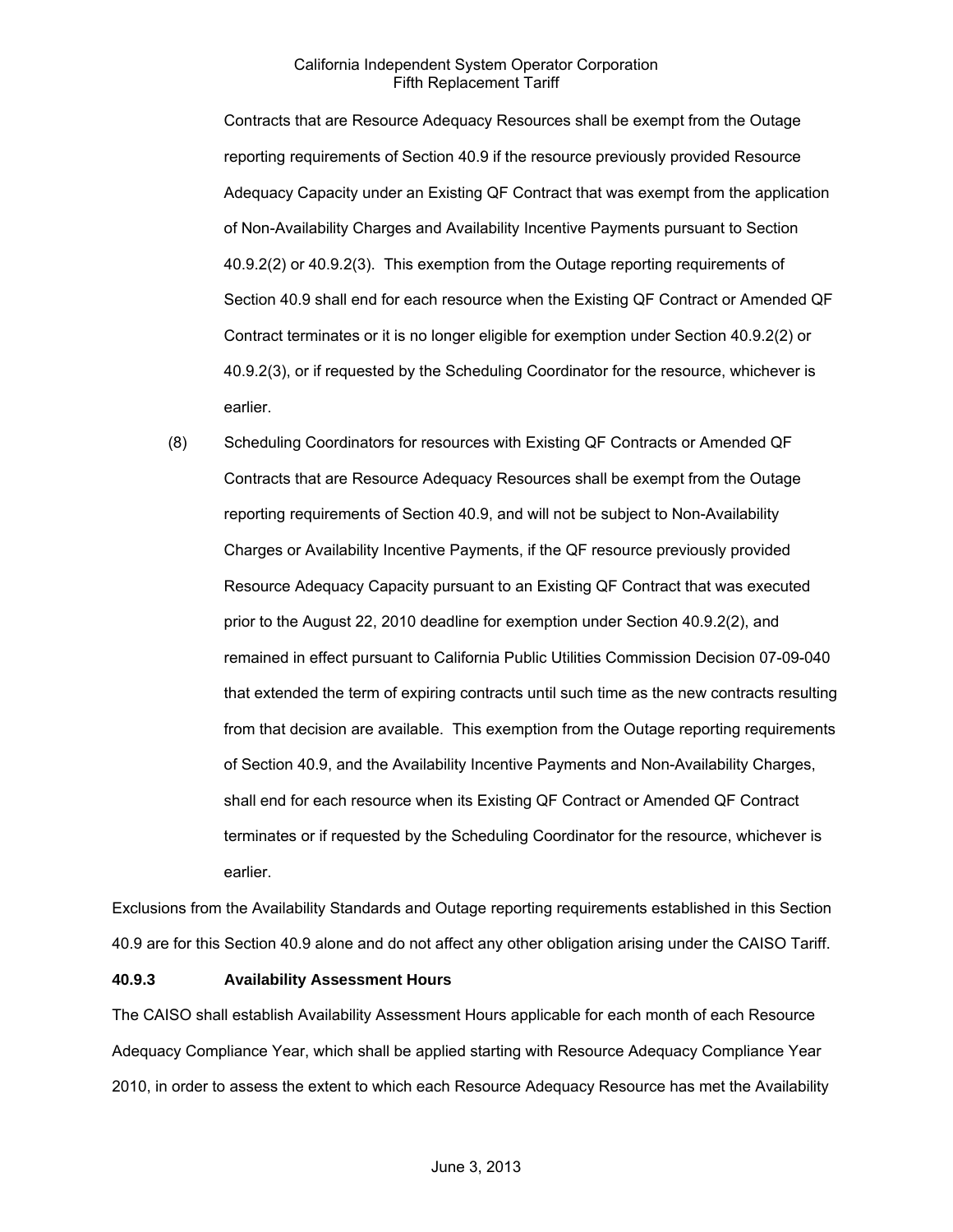Standards of this Section 40.9. The Availability Assessment Hours shall be a pre-defined set of hours in each month corresponding to the operating periods when high demand conditions typically occur and when the availability of Resource Adequacy Capacity is most critical to maintaining system reliability. The Availability Assessment Hours shall be comprised of five consecutive hours of each non-weekend, nonfederal holiday day. The five hour period will vary by season as necessary such that, based on historical actual load data, the coincident peak load hour typically falls within the five-hour range each day during the month. The CAISO shall annually determine the five hour range for the Availability Assessment Hours for each month of the next Resource Adequacy Compliance year prior to the start of each Resource Adequacy Compliance Year and shall specify them in the Business Practice Manual.

#### **40.9.4 Availability Determinations**

This Section 40.9.4 addresses availability assessment for all Resource Adequacy Capacity, including the Resource Adequacy Capacity of Resource-Specific System Resources, subject to the Section 40.9 Availability Standards program; however, this Section 40.9.4 does not apply to Resource Adequacy Capacity provided by non-Resource-Specific System Resources which are addressed in Section 40.9.7.

### **40.9.4.1 Availability Standard**

The CAISO shall calculate and publish the monthly Availability Standards for Resource Adequacy Compliance Year 2010 no later than forty five (45) days after a FERC order approving this section and by July 1 prior to each Resource Adequacy Compliance Year thereafter. For Resource Adequacy Compliance Year 2010, the monthly Availability Standards applicable to Resource Adequacy Resources subject to this Section 40.9.4 will be based on the historical availability of Resource Adequacy Resources during the Availability Assessment Hours of the corresponding months during the period from June 2006 through December 2008. For subsequent years, the monthly Availability Standards will be based on historical availability for the Availability Assessment Hours over the previous three years. Each monthly Availability Standard will be calculated as the sum of the available Resource Adequacy Capacity of the included Resource Adequacy Resources across all the Availability Assessment Hours of the month, divided by the sum of the designated Resource Adequacy Capacity for the same set of hours and resources, and multiplied by 100 to obtain a number between zero (0) and one hundred percent (100%). For the purpose of determining the available Resource Adequacy Capacity in each month, the CAISO will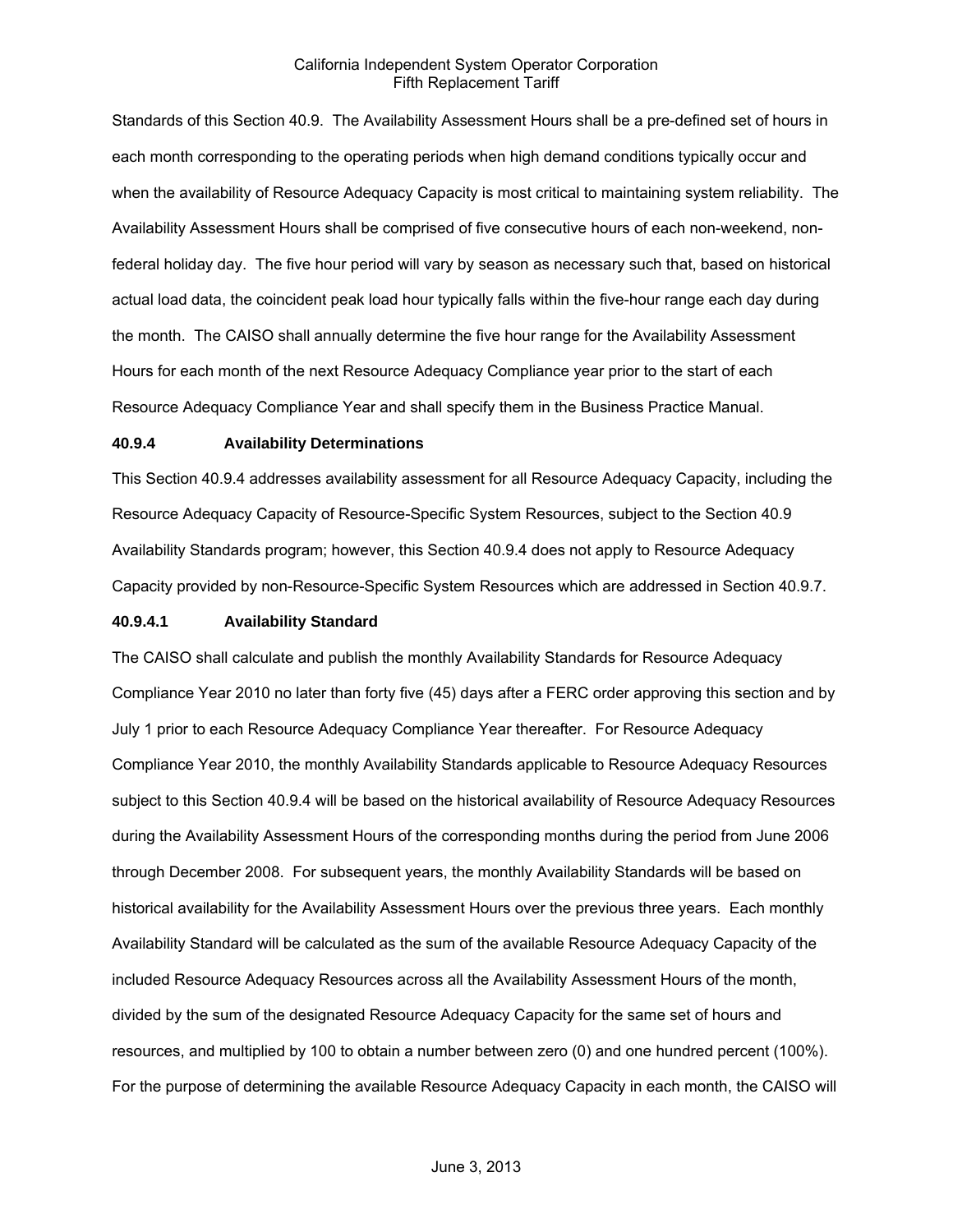use the Outage information reported in SLIC and, when available, the Outage reports submitted pursuant to Section 40.9.5. To ensure consistency between the calculation of the monthly Availability Standard and the calculation of each resource's monthly availability, the data utilized for both calculations will be in accordance with the provisions of Sections 40.9.4.2. All Resource Adequacy Resources except for the following will be included in the calculation of the Availability Standards:

- (1) Resource Adequacy Resources exempted in Section 40.9.2;
- (2) Non-Resource-Specific System Resources;
- (3) Resources between one (1) MW and ten (10) MW subject to the reporting requirements of Section 40.9.5, until such time that the CAISO has received the outage reports and can begin to utilize the data; and
- (4) Use-Limited Resources for Compliance Year 2010 and 2011.

# **40.9.4.2 Availability Calculation for a Resource Adequacy Resource**

The CAISO will calculate the monthly availability for each Resource Adequacy Resource subject to this Section 40.9.4 as follows:

The sum of the hourly available Resource Adequacy Capacity of the resource over all Availability Assessment Hours of the month, divided by the sum of the hourly Resource Adequacy Capacity of the resource as designated in the Supply Plan for the resource for those hours, and multiplied by 100 to obtain a number between zero percent (0%) and one hundred percent (100%).

- (c) A Resource Adequacy Resource will be determined to be less than one hundred percent (100%) available in a given month if it has any Forced Outages or temperature-related ambient de-rates that impact the availability of its designated Resource Adequacy Capacity during the Availability Assessment Hours of that month.
- (d) For Resource Adequacy Resources whose Qualifying Capacity value is determined by historical output, its hourly available Resource Adequacy Capacity for each Availability Assessment Hour will be determined from three components: the total actual amount of Energy the resource delivered during that hour; Resource Adequacy Capacity of the resource as designated in its Supply Plan; and the resource's Net Qualifying Capacity as reduced for that hour by the same percentage by which any Forced Outages or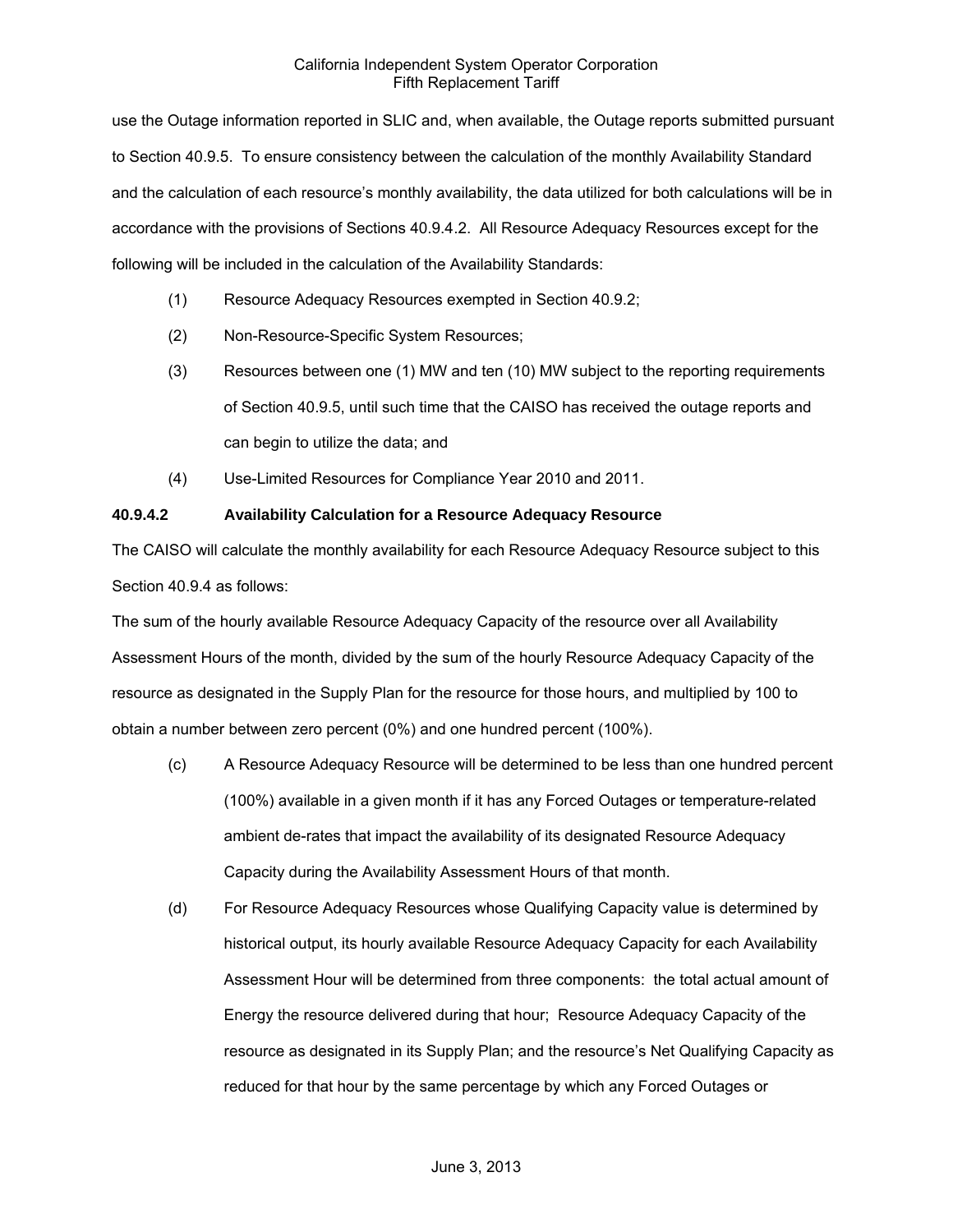temperature-related ambient de-rates reduced the resource's capacity from its PMax capacity. If the total actual amount of Energy delivered by the resource in an Availability Assessment Hour is greater than or equal to the amount of Resource Adequacy Capacity designated in the Supply Plan, the hourly available Resource Adequacy Capacity for the hour will equal the resource's Resource Adequacy Capacity as designated in its Supply Plan. If the total actual amount of Energy delivered by the resource in an Availability Assessment Hour is less than the amount of Resource Adequacy Capacity designated in the Supply Plan, the available Resource Adequacy Capacity of the resource for that hour will be the higher of the total actual Energy the resource delivered in that hour or the resource's Net Qualifying Capacity as reduced for that hour by the same percentage by which any Forced Outages or temperature-related ambient de-rates reduced the resource's capacity from its PMax capacity. The Resource Adequacy Capacity for each resource will be determined in accordance with the following formula:

Hourly Available Resource Adequacy Capacity = Min (RA Capacity, Max (Actual Energy, Proportional Derated Capacity))

Where:

RA Capacity = Resource Adequacy Capacity designated in the Supply Plan Actual Energy = Total actual Energy delivered by the resource in the Availability Assessment Hour

Proportional Derated Capacity = Resource's Net Qualifying Capacity as reduced for that hour by the same percentage by which any Forced Outages or temperature-related ambient de-rates reduced the resource's capacity from its PMax capacity

If the SC for the Resource Adequacy Resource requests to convert from a Forced Outage to a Maintenance Outage in accordance with Section 9.3.3, the SC must terminate the existing Forced Outage and submit a new request for a Maintenance Outage. In the event the CAISO rejects the request to convert from a Forced Outage to a Maintenance Outage due to reliability criteria, the Outage will not be converted and the Forced Outage will continue. Outages properly submitted for temperature-related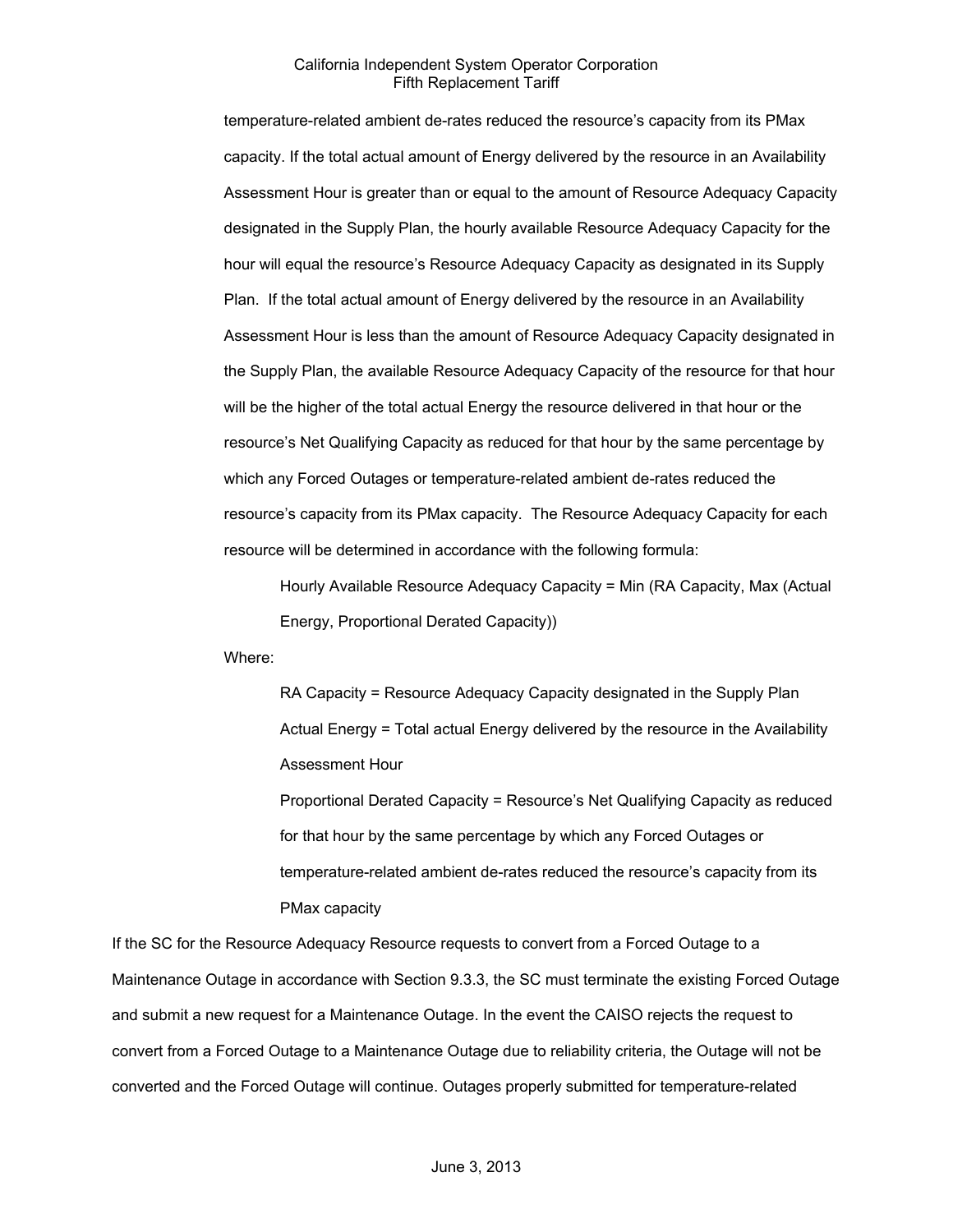ambient derates for a Use Limited Resource will be counted against its availability only until such time as the Use Limited Resource reaches its energy limit constraint, at which time such Outages or derates will no longer count against the availability of the Use Limited Resource for the relevant month. The start and end times used in calculating the availability of each resource each month will be the Outage time reported in the SLIC system or through the alternative reporting process of Section 40.9.5 for resources not included in the SLIC system.

### **40.9.4.2.1 Substitute Capacity**

A Scheduling Coordinator may substitute capacity that is not Resource Adequacy Capacity for its Resource Adequacy Capacity that is on a Forced Outage or de-rate in order to mitigate the impact of the Forced Outage or de-rate on its availability calculation. Such substitution will be accepted by the CAISO in accordance with the following procedures.

(1) For Local Capacity Area Resources. A Scheduling Coordinator providing Resource Adequacy Capacity to satisfy a Local Capacity Area requirement may pre-qualify alternate resources by providing a prequalification request in accordance with the form and schedule specified in the Business Practice Manual. If the alternate resource is located at the same bus as the Resource Adequacy Resource it would replace and has similar operational characteristics, the CAISO will approve the pre-qualification request as a substitute resource for use in the subsequent Resource Adequacy Compliance Year. Additionally, when a Local Capacity Area Resource Adequacy Resource subsequently has a Forced Outage or de-rate, the Scheduling Coordinator may, prior to the close of IFM, request to substitute a non-pre-qualified resource. The CAISO will grant the request if the alternate resource is (i) located at the same bus and meets the CAISO's operational needs, or (ii) if not located at the same bus, is located in the same Local Capacity Area, and which meets the CAISO's effectiveness and operational needs, including size of resource, as determined by the CAISO in its reasonable discretion.

(2) Non-Local Capacity Area Resources (Resource Adequacy Resources designated to meet system requirements). If a Resource Adequacy Resource that is not also a Local Capacity Area Resource has an outage that would count against its availability, the Scheduling Coordinator for that resource may, prior to the close of the IFM, request to substitute a non-Resource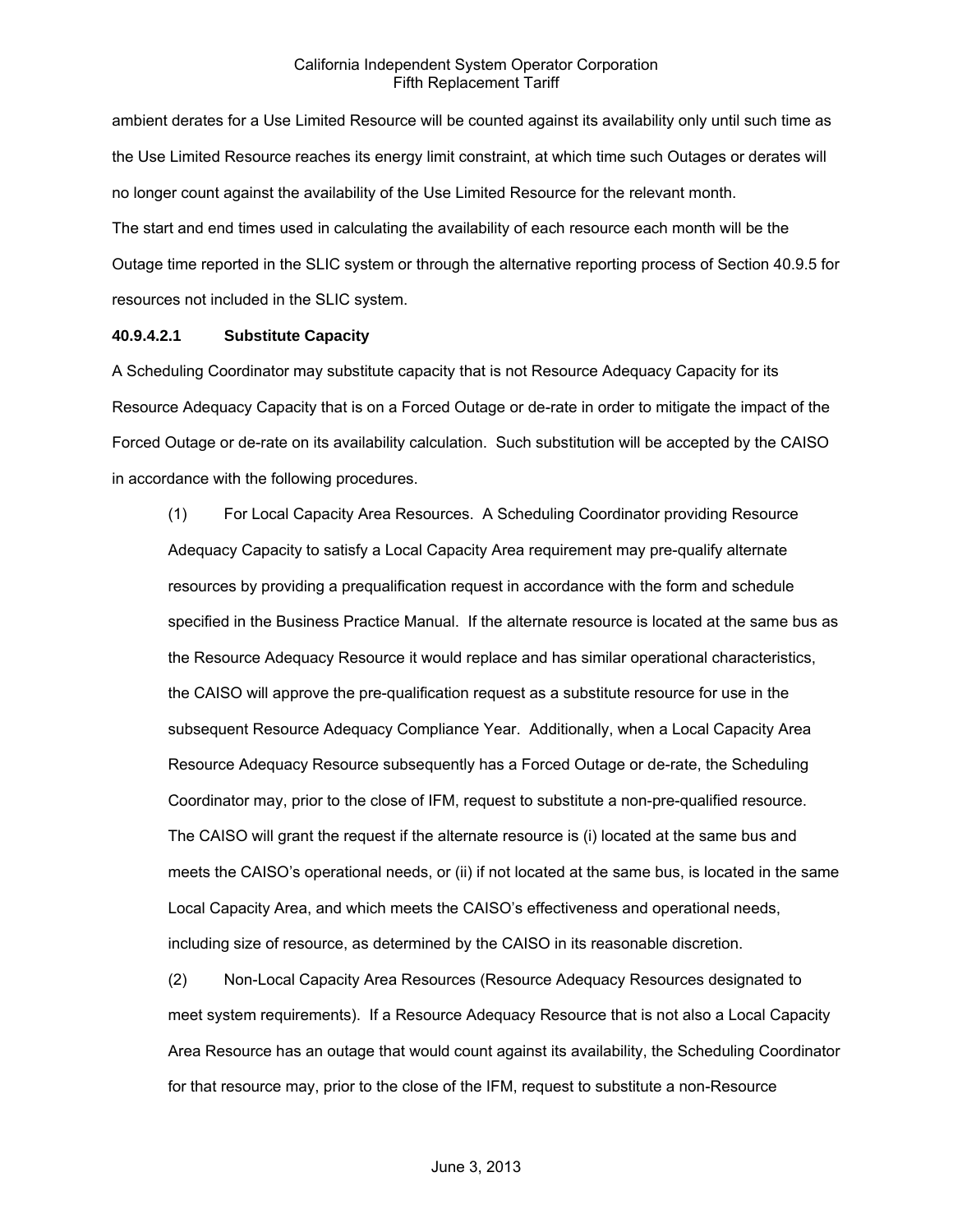Adequacy Resource to be used in the place of the original resource. A Scheduling Coordinator for a non-Resource Specific System Resource that has an outage that would count against its availability may, prior to the close of the IFM, request to substitute a non-Resource Adequacy Resource that is internal to the CAISO Balancing Area Authority (which does not include a Pseudo-Tie of a Generating Unit to the CAISO Balancing Authority Area) to be used in the place of the original resource. The CAISO shall approve the request if the substitute resource provides the same MW quantity of deliverable capacity as the original Resource Adequacy Resource.

### **40.9.4.2.2 Accounting for De-Rates**

In accounting for a de-rate of a unit that has not committed one hundred percent (100%) of its Net Qualified Capacity in its Monthly Supply Plan, the CAISO will follow the following principles:

- (1) Any de-rate will be applied first to any non Resource Adequacy Capacity of the resource; and
- (2) Any de-rate to Resource Adequacy Capacity will be applied pro-rata to any contract capacity exempt under Section 40.9.2(2) and any non-exempt Resource Adequacy Capacity commitment from that resource.

### **40.9.5 Outage Reporting**

Scheduling Coordinators for Generating Units or Resource-Specific System Resources that are also Resource Adequacy Resources with a maximum output capability of one (1) MW or more, but which do not meet the requirement to provide information on Forced Outages in accordance with Section 9.3.10, shall provide equivalent availability-related information in the form and on the schedule specified in the Business Practice Manuals. This information shall identify all Forced Outages and temperature-related ambient de-rates that have occurred over the previous calendar month and shall contain all relevant details needed to enable the CAISO to perform the availability calculation for the resource in accordance with Section 40.9.4, including: the start and end times of any Outages or de-rates, the MW availability in all Availability Assessment Hours, and the causes of any Forced Outages or de-rates. Scheduling Coordinators for Resource Adequacy Resources whose maximum output capability is ten (10) MW or more shall report Outage-related information in accordance with the reporting obligations in Section 9.3.10.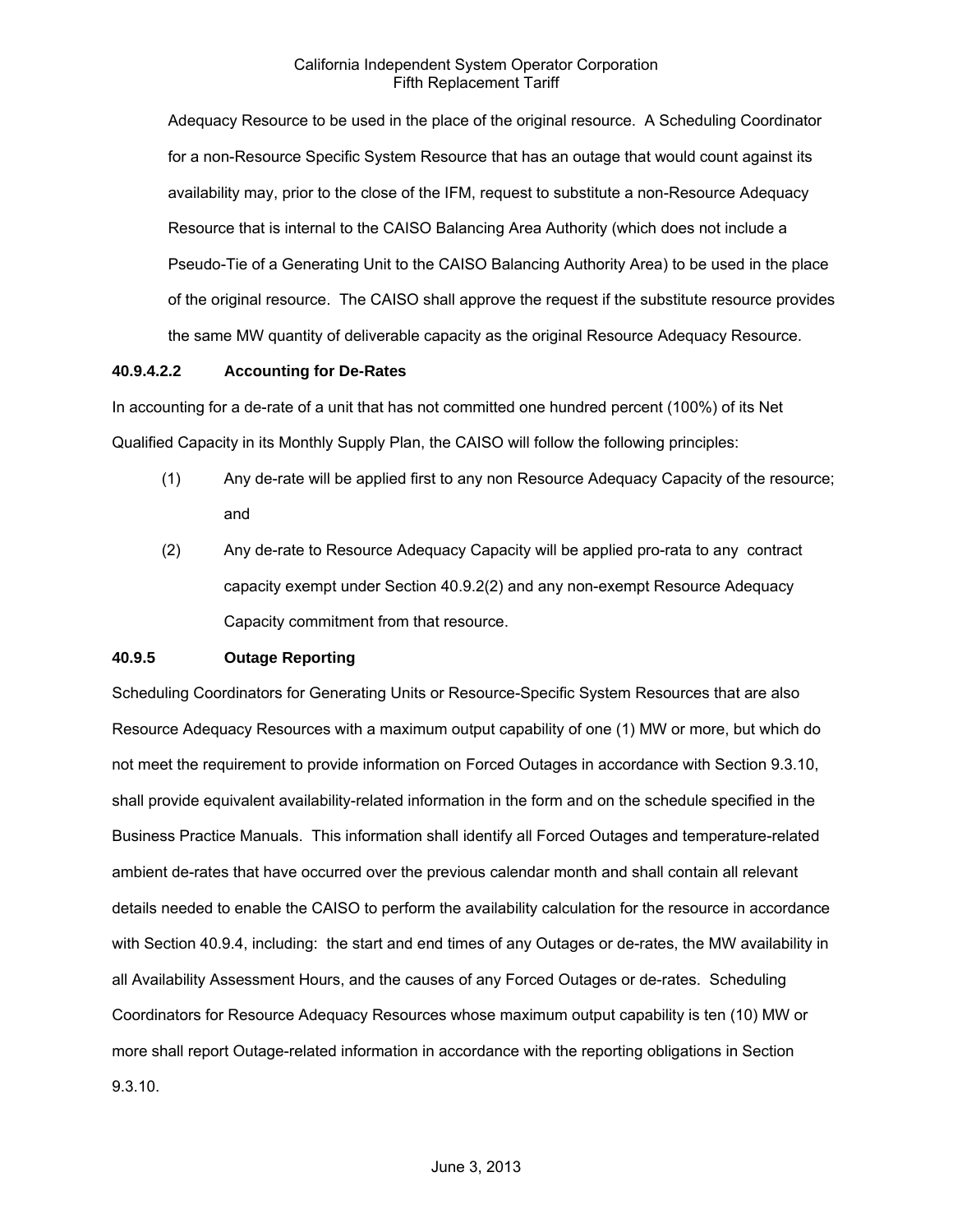# **40.9.6 Non-Availability Charges And Availability Incentive Payments**

A Resource Adequacy Resource that is subject to the availability assessment in accordance with Section 40.9.4 and whose monthly availability calculation under Section 40.9.4.2 is more than two and a half percent (2.5%) below the monthly Availability Standard will be subject to a Non-Availability Charge for the month. A Resource Adequacy Resource subject to Section 40.9.4 whose availability calculation under Section 40.9.4.2 is more than two and a half percent (2.5%) above the monthly Availability Standard will be eligible for an Availability Incentive Payment for the month. For Resources whose Qualifying Capacity is determined by their historical output, the CAISO will calculate but not apply through the settlements process the Non-Availability Charges or Availability Incentive Payments to Trading Days within the three months of January, February, and March 2011.

### **40.9.6.1 Determination of Resource Adequacy Capacity Subject to Non-Availability Charge**

The amount of Resource Adequacy Capacity of a Resource Adequacy Resource subject to the Non-Availability Charge will be determined as follows:

(1) A Resource Adequacy Resource with actual availability calculated in accordance with Section 40.9.4.2 that is less than the Availability Standard minus the tolerance band of two and a half percent (2.5%) for a given month will have the Non-Availability Charge assessed to that portion of its non-exempt Resource Adequacy Capacity determined in accordance with the following formula:

 $P = RA<sup>*</sup>(S - .025) - X$ 

Where:

- P = The RA Resource's RA Capacity subject to Non-Availability Charge
- S = Monthly Availability Standard as a fraction, so that 0 < S < 1.0
- RA = The RA Resource's RA Capacity (MW) {as designated in its Supply Plan, less any exempt capacity}
- X = The {mean of the} RA Resource's {hourly available RC Capacity over all Availability Assessment Hours of the month (MW).}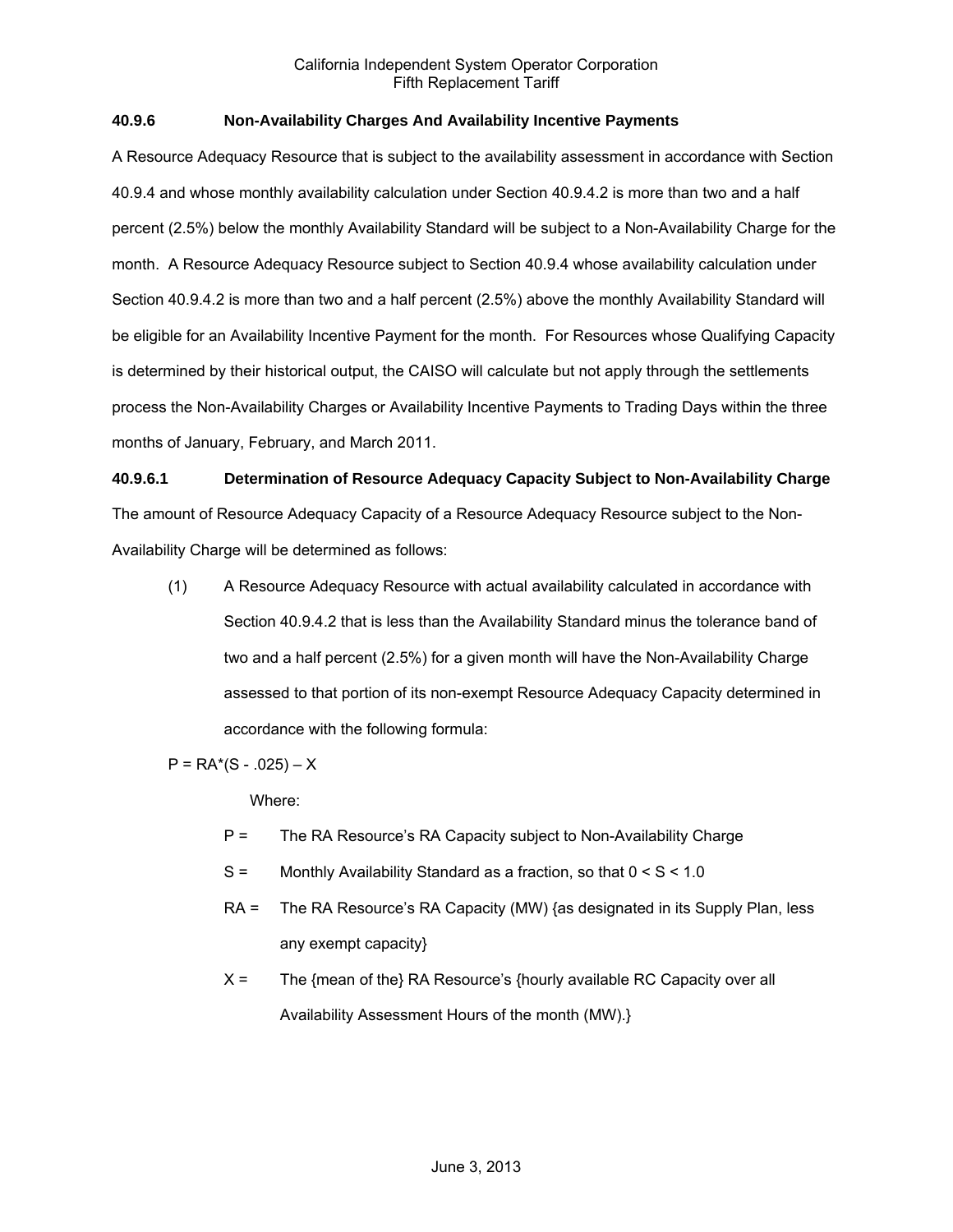- (2) No Non-Availability Charge will be applied when a Resource Adequacy Resource's actual availability, calculated in accordance with Section 40.9.4.2 for a given month, is equal to or greater than the Availability Standard less two and a half percent (2.5%).
- (3) Any Forced Outage or temperature-related ambient de-rates of a resource that the CAISO has accepted as a substitute for a Resource Adequacy Resource in accordance with Section 40.9.4.2.1 will be applied in calculating the availability of the Resource Adequacy Resource for which it is substituting.

# **40.9.6.2 Determination of the Non-Availability Charge**

The per-MW Non-Availability Charge rate will be the Monthly CPM Capacity Payment price as specified in Schedule 6 of Appendix F of this CAISO Tariff. The Non-Availability Charge for a Resource Adequacy Resource shall be determined by multiplying the resource's capacity subject to the Non-Availability Charge calculated in accordance with Section 40.9.6.1 by the Non-Availability Charge rate.

### **40.9.6.3 Availability Incentive Payment**

Scheduling Coordinators for Resource Adequacy Resources that achieve monthly availability that is more than two and a half percent (2.5%) above the monthly Availability Standard are eligible to receive the monthly Availability Incentive Payment. This payment will be funded entirely through the monthly Non-Availability Charges assessed for the same month. For each resource eligible for the Availability Incentive Payment, its eligible capacity will be that portion of its designated Resource Adequacy Capacity equal to its actual availability calculated in accordance with Section 40.9.4.2 minus the Availability Standard percent minus two and a half percent (2.5%). The monthly Availability Incentive Payment rate will equal the total Non-Availability Charges assessed for the month divided by the total Resource Adequacy Capacity eligible to receive the Availability Incentive Payment that month, provided that the Availability Incentive Payment rate shall not exceed three times the Non-Availability Charge rate. The Availability Incentive Payment the CAISO shall pay to each eligible resource will equal the product of its eligible capacity and the Availability Incentive Payment rate. Any remaining Non-Availability Charge funds that are not distributed to eligible Resource Adequacy Resources will be credited against the Real-Time neutrality charge to metered CAISO Demand for that Trade Month.

### **40.9.6.4 Monthly Settlement**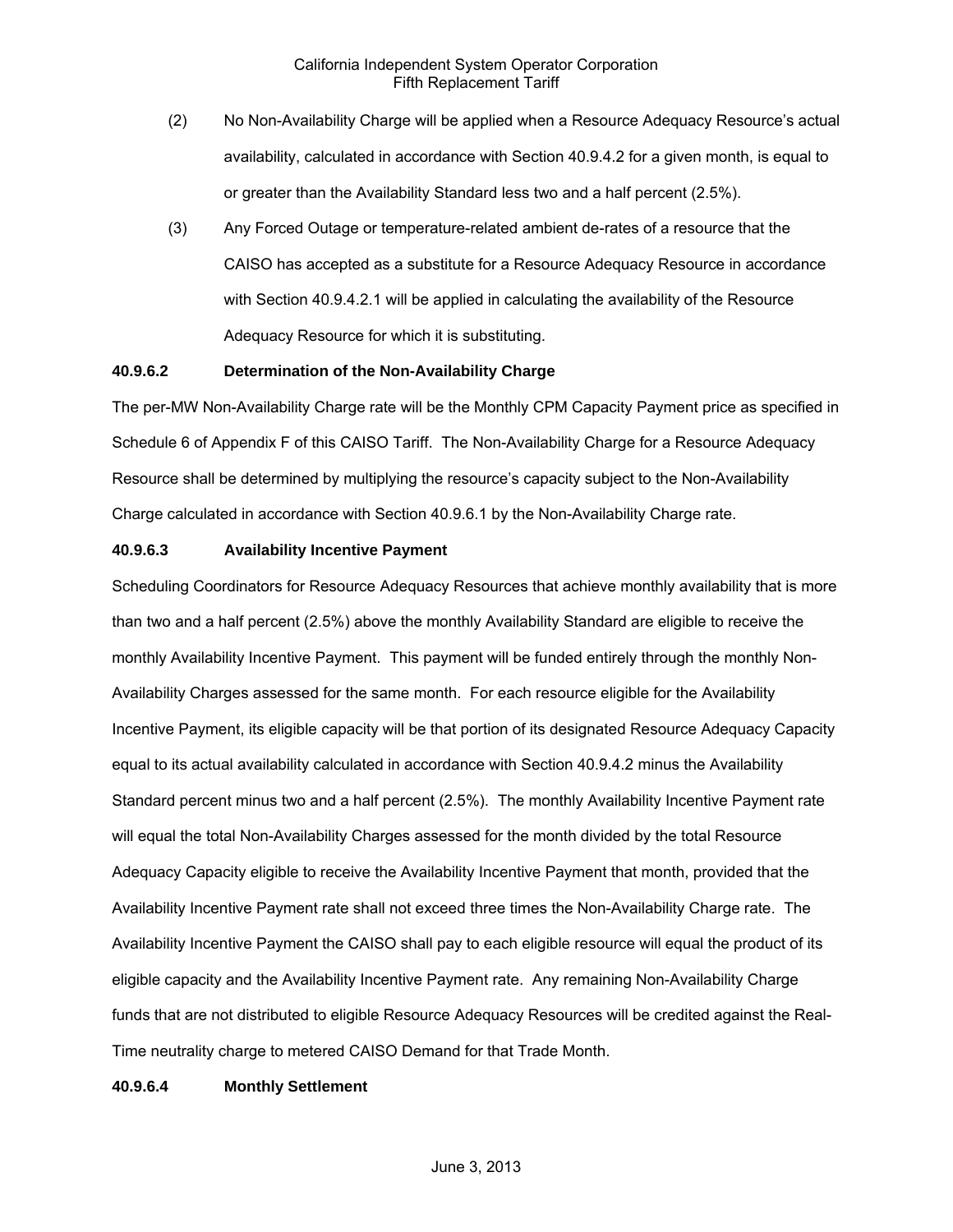The CAISO shall calculate and settle Non-Availability Charges and Availability Incentive Payments on a Trade Month basis so that all Non-Availability Charges collected for a Trade Month are allocated in accordance with Section 40.9.6.3 for that same Trade Month.

### **40.9.7 Assessment For NRS-RA Resources**

Non-Resource-Specific System Resources that provide Resource Adequacy Capacity will comprise a distinct category for purposes of the CAISO's Availability Standards program. This category will utilize the same Availability Standard determined for other Resource Adequacy Resources in accordance with Section 40.9.4.1, but will have its own availability calculations, as well as a separate account for settling Non-Availability Charges and Availability Incentive Payments.

### **40.9.7.1 Availability Standard for NRS-RA Resources**

Through Resource Adequacy Compliance Year 2015, the monthly Availability Standard for the non-Resource-Specific System Resources that provide Resource Adequacy Capacity will be the Availability Standard determined in accordance with Section 40.9.4.1. Beginning with Resource Adequacy Compliance year 2016, the monthly Availability Standard for the non-Resource-Specific System Resources that provide Resource Adequacy Capacity will be based on historical availability for the Availability Assessment Hours over the previous three years. Each monthly Availability Standard will be calculated as the sum of the available Resource Adequacy Capacity of the included non-Resource-Specific System Resources across all Availability Assessment Hours of the month, divided by the sum of the designated Resource Adequacy Capacity for the same set of hours and resources, and multiplied by one hundred (100) to obtain a number between zero (0) and one hundred (100) percent. For non-Resource-Specific System Resources that provide Resource Adequacy Capacity subject to a Subset-of-Hours Contract, the sum of the available Resource Adequacy Capacity will be based on the Availability Assessment Hours of the month that overlap the hours during which the resource is contractually obligated to make the Resource Adequacy Capacity available to the CAISO. The Availability Standard applicable to a non-Resource Specific System Resource shall not include any hours in which the resource was prohibited by Section 30.8 from bidding across an out-of-service transmission path at its designated Scheduling Point. A non-Resource Specific System Resource providing Resource Adequacy Capacity whose monthly availability calculation under Section 40.9.7.2 is more than two and a half (2.5)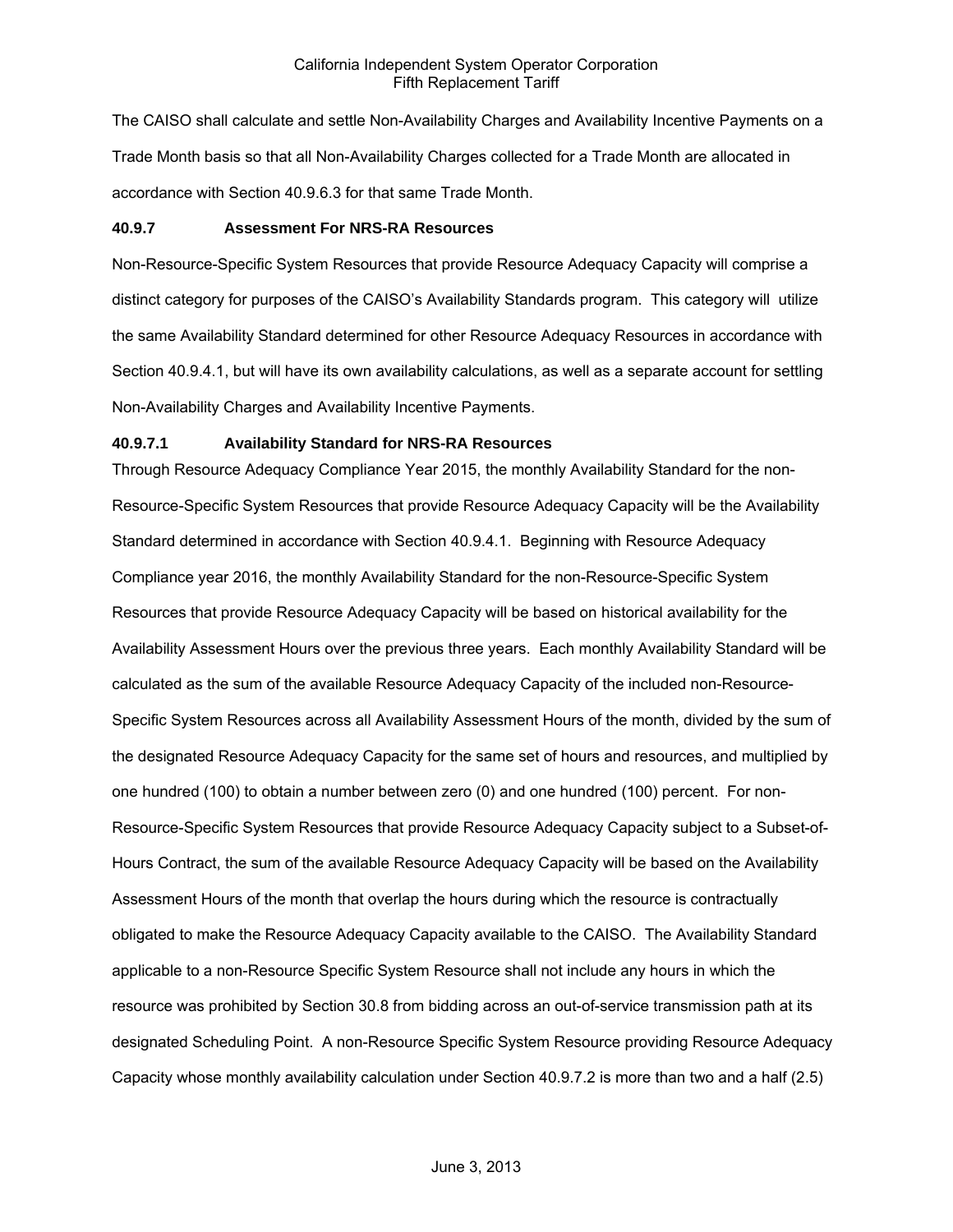percent below the monthly Availability Standard will be subject to a Non-Availability Charge for the month. A non-Resource Specific System Resource providing Resource Adequacy Capacity whose monthly availability calculation under Section 40.9.7.2 is more than two and a half (2.5) percent above the monthly Availability Standard will be eligible for Availability Incentive Payments. Non-Resource-Specific System Resources will not be included in the calculation of the Availability Standards for other Resource Adequacy Resources as determined in Section 40.9.4.

### **40.9.7.2 Availability Calculation for NRS-RA Resources**

The availability of Resource Adequacy Capacity provided by a non-Resource-Specific System Resource will be calculated as the sum of the MW-hours of the resource's available Resource Adequacy Capacity over all Availability Assessment Hours of the month, divided by the sum of the resource's designated nonexempt hourly Resource Adequacy Capacity for all Availability Assessment Hours, times one hundred (100) to obtain a number between zero (0) and one hundred (100) percent. For non-Resource-Specific System Resources that provide Resource Adequacy Capacity subject to a Subset-of-Hours Contract, the sum of the available Resource Adequacy Capacity will be based on the Availability Assessment Hours of the month that overlap the hours during which the resource is contractually obligated to make the Resource Adequacy Capacity available to the CAISO. The Scheduling Coordinator for Resource Adequacy Capacity provided by non-Resource-Specific System Resources is expected to secure sufficient transmission rights to deliver the Resource Adequacy Capacity to its designated CAISO Scheduling Point. In determining monthly availability of a non-Resource-Specific System Resource under Section 40.9.7.2, any hours in which the resource was prohibited by Section 30.8 from bidding across an out-of-service transmission path at its designated Scheduling Point will be excluded from the calculation. Scheduling Coordinators for non-Resource-Specific System Resources must submit a monthly report of such hours occurring under Section 30.8, in the format and manner described in the Business Practice Manual for Reliability Requirements.

# **40.9.7.3 Determination of Non-Availability Charges and Availability Incentive Payments for NRS-RA Resources**

A Non-Resource-Specific System Resource that provides Resource Adequacy Capacity and whose actual availability calculated in accordance with Section 40.9.7.2 is less than the Availability Standard defined in Section 40.9.7.1 minus the tolerance band of two and one-half (2.5) percent for a given month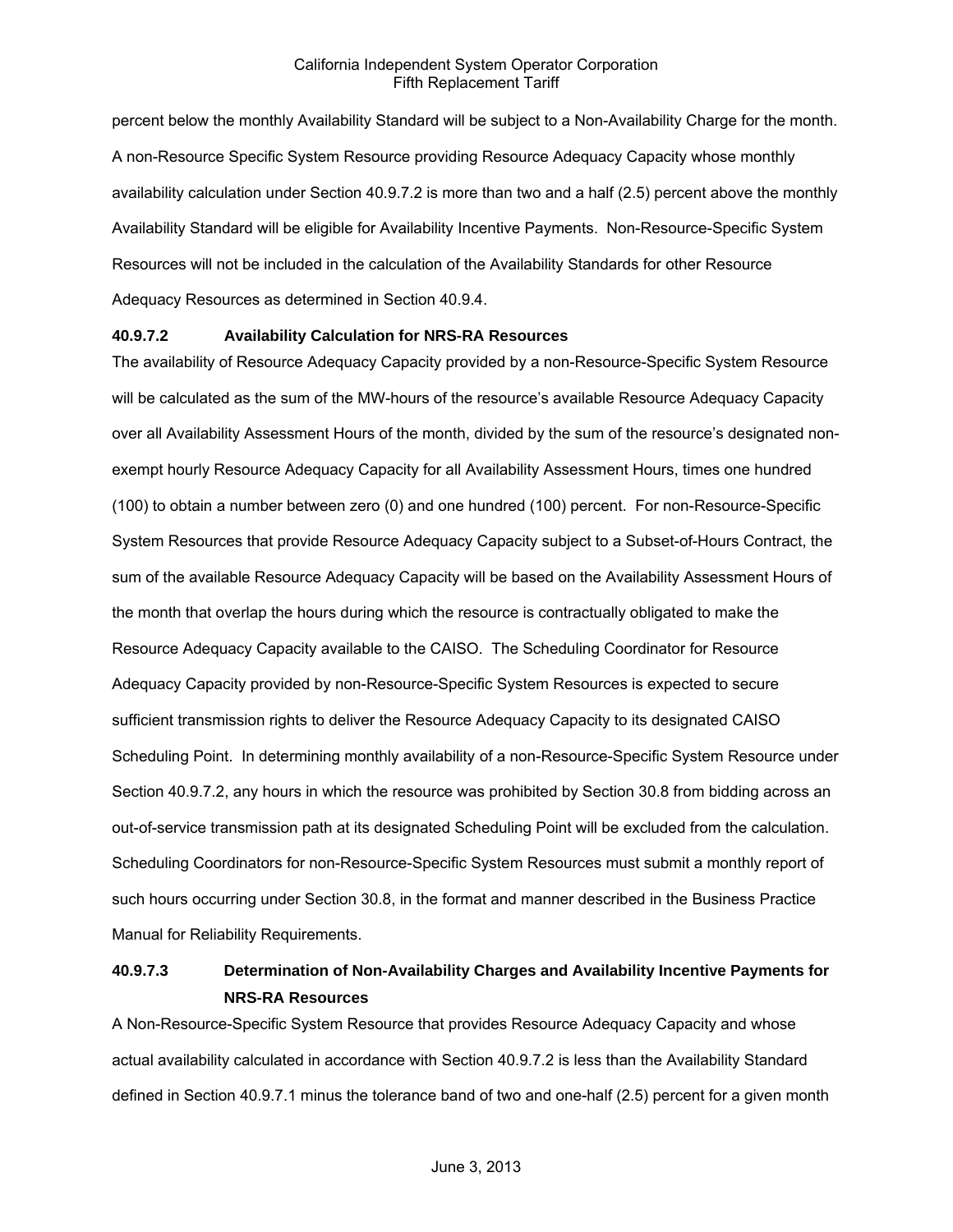shall be assessed a Non-Availability Charge. This charge for such a resource shall apply to that portion of the resource's designated non-exempt Resource Adequacy Capacity equal to one hundred (100) percent minus the ratio of its actual availability calculated in accordance with Section 40.9.7.2 to the Availability Standard minus two and one-half (2.5) percent. The Non-Availability Charge will then equal the resource's applicable capacity that is subject to Non-Availability Charges multiplied by the a Non-Availability Charge rate equal to the Monthly CPM Capacity Payment price as specified in Schedule 6 of Appendix F of this CAISO Tariff.

Funds collected for Non-Availability Charges pursuant to this Section 40.9.7.3 in a Trade Month will be used to provide Availability Incentive Payments to non-Resource-Specific System Resources providing Resource Adequacy Capacity that exceed the Availability Standard established in Section 40.9.7.1 plus the tolerance band of two and one-half (2.5) percent for that same Trade Month. The funds will be distributed to each such resource in proportion to the resource's share of the total non-exempt Resource Adequacy Capacity provided by non-Resource-Specific System Resources that are eligible for Availability Incentive Payments or the month.

Any Availability Incentive Payment to a non-Resource-Specific System Resource providing Resource Adequacy Capacity under this Section 40.9.7.3 will be capped at three times the Non-Availability Charge rate multiplied by the amount of the resource's non-exempt Resource Adequacy Capacity. Any remaining monthly surplus of Non-Availability Charges from non-Resource-Specific System Resources providing Resource Adequacy Capacity in a Trade Month will be credited against the Real-Time neutrality charge for that Trade Month in accordance with Section 11.5.2.3. Only revenues received from the assessment of Non-Availability Charges to non-Resource-Specific System Resources providing Resource Adequacy Capacity will be used to fund Availability Incentive Payments for non-Resource-Specific System Resources providing Resource Adequacy Capacity.

#### **40.9.8 Reporting**

By July 1 of each year, the CAISO will provide an informational report that will be posted on the CAISO Website and include the following information: (1) the Availability Standard value for each month of the year and (2) information on the average actual availability each month of Resource Adequacy Resources,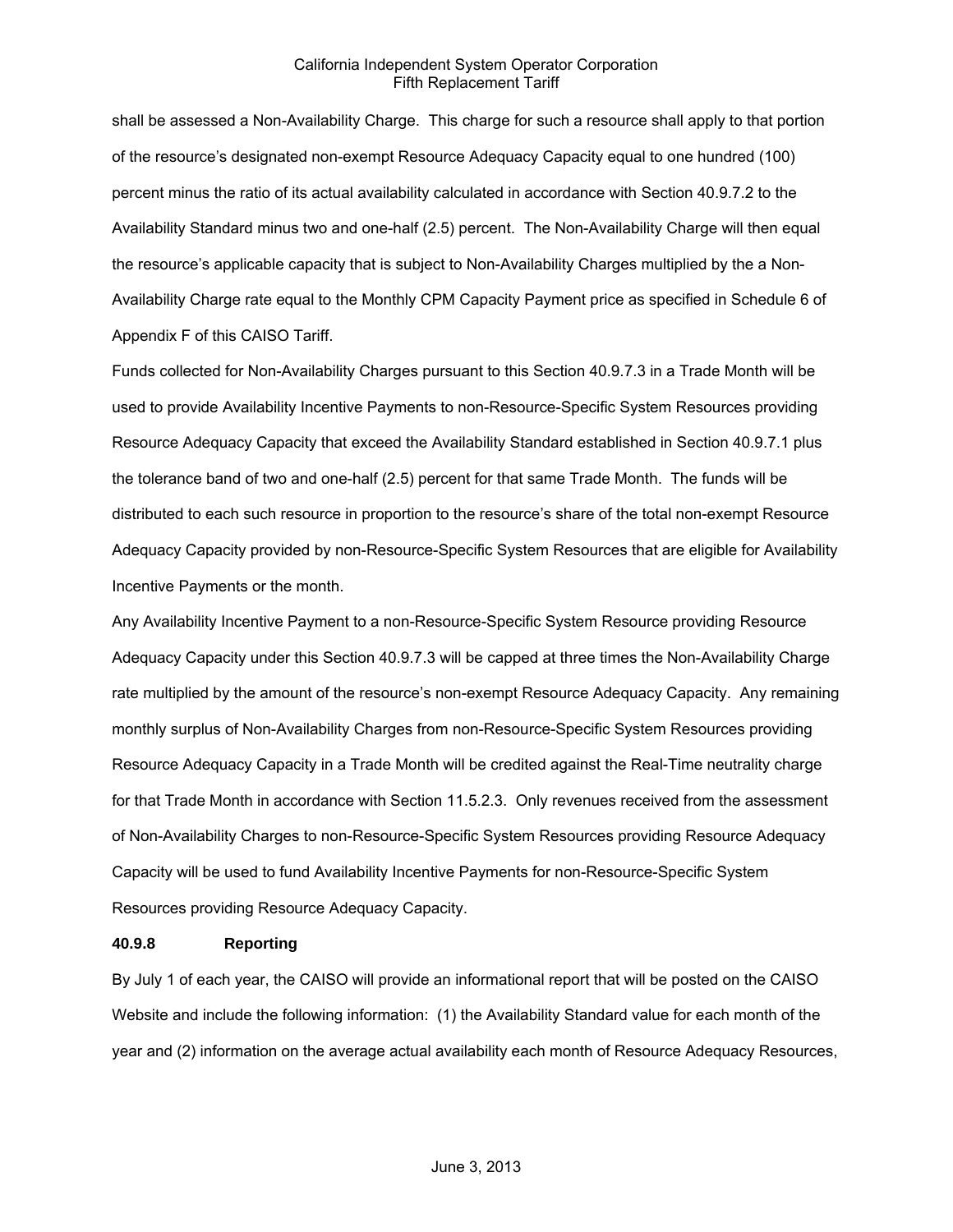the total amount of Non-Availability Charges assessed and the total amount of Availability Incentive Payments made.

# **41. Procurement Of RMR Generation**

### **41.1 Procurement Of Reliability Must-Run Generation By The CAISO**

A Reliability Must-Run Contract is a contract entered into by the CAISO with a Generator which operates a Generating Unit giving the CAISO the right to call on the Generator to generate Energy and, only as provided in this Section 41.1, or as needed for Black Start or Voltage Support required to meet local reliability needs, or to procure Ancillary Services from Potrero power plant to meet operating criteria associated with the San Francisco local reliability area, to provide Ancillary Services from the Generating Units as and when this is required to ensure that the reliability of the CAISO Controlled Grid is maintained.

# **41.2 Designation Of Generating Unit As Reliability Must-Run Unit**

The CAISO will, subject to any existing power purchase contracts of a Generating Unit, have the right at any time based upon CAISO Controlled Grid technical analyses and studies to designate a Generating Unit as a Reliability Must-Run Unit. A Generating Unit so designated shall then be obligated to provide the CAISO with its proposed rates for Reliability Must-Run Generation for negotiation with the CAISO. Such rates shall be authorized by FERC or the Local Regulatory Authority, whichever authority is applicable.

### **41.3 Reliability Studies And Determination Of RMR Unit Status**

In addition to the Local Capacity Technical Study under 40.3.1, the CAISO may perform additional technical studies, as necessary, to ensure compliance with Reliability Criteria. The CAISO will then determine which Generating Units it requires to continue to be Reliability Must-Run Units, which Generating Units it no longer requires to be Reliability Must-Run Units and which Generating Units it requires to become the subject of a Reliability Must-Run Contract which had not previously been so contracted to the CAISO. None of the Generating Units owned by Local Publicly Owned Electric Utilities are planned to be designated as Reliability Must-Run Units by the CAISO as of the CAISO Operations Date but are expected to be operated in such a way as to maintain the safe and reliable operation of the interconnected transmission system comprising the CAISO Balancing Authority Area. However, in the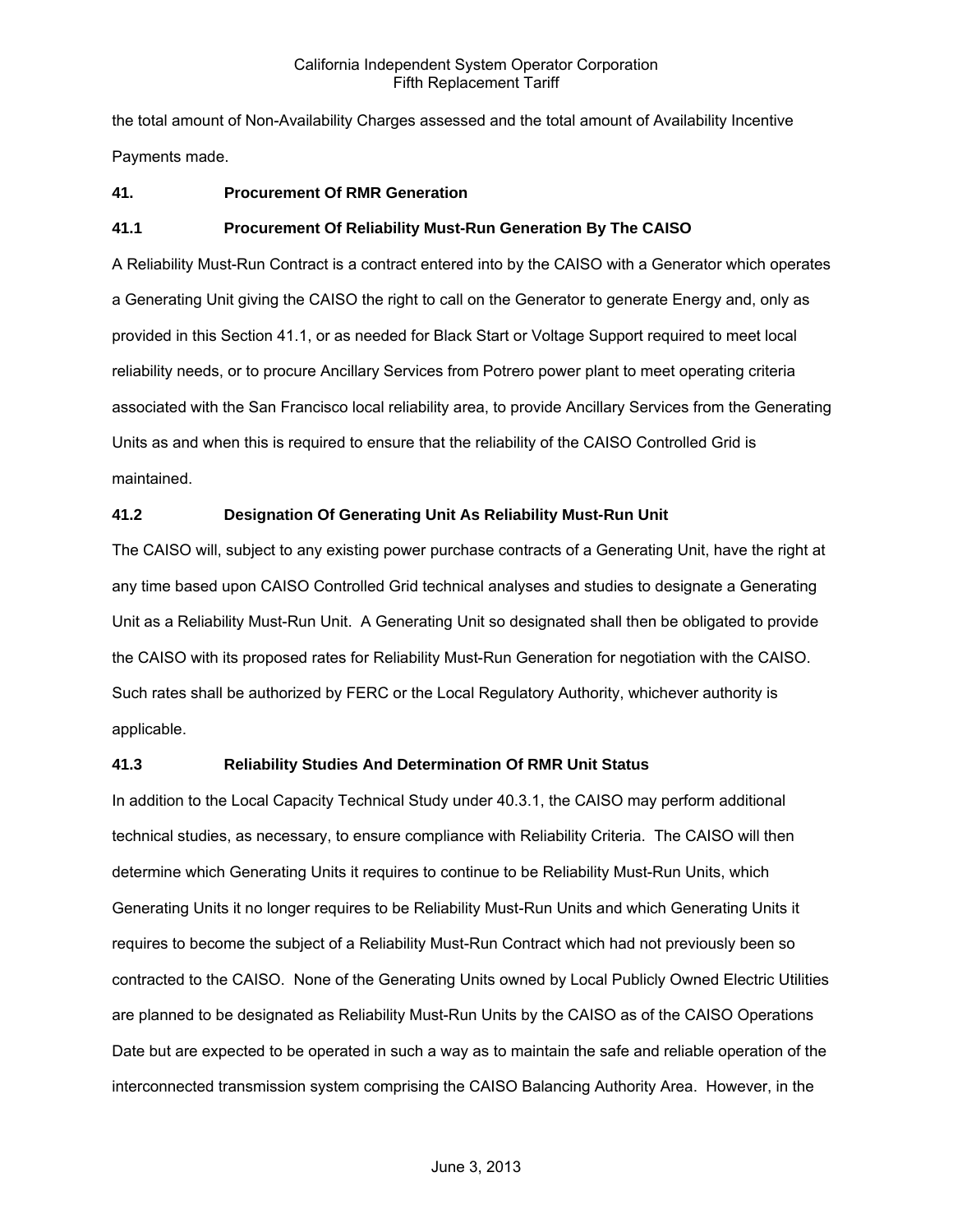future, Local Publicly Owned Electric Utilities may contract with the CAISO to provide Reliability Must-Run Generation.

### **41.4 Reliability Must-Run Contracts**

A pro forma of the Reliability Must-Run Contract is attached as Appendix G. From the CAISO Operations Date all Reliability Must-Run Units will be placed under the "As Called" conditions, but the parties may, pursuant only to the terms of the Reliability Must-Run Contract, transfer any such unit to one of the alternative forms of conditions under specific circumstances. The CAISO will review the terms of the applicable forms of agreement applying to each Reliability Must-Run Unit to ensure that the CAISO will procure Reliability Must-Run Generation from the cheapest available sources and to maintain System Reliability. The CAISO shall give notice to terminate Reliability Must-Run Contracts that are no longer necessary or can be replaced by less expensive and/or more competitive sources for maintaining the reliability of the CAISO Controlled Grid.

### **41.5 RMR Dispatch**

### **41.5.1 Day-Ahead And HASP RMR Dispatch**

RMR Dispatches will be determined in accordance with the RMR Contract, the MPM process addressed in Sections 31 and 33 and through manual RMR Dispatch Notices to meet Applicable Reliability Criteria. The CAISO will notify Scheduling Coordinators for RMR Units of the amount and time of Energy requirements from specific RMR Units in the Trading Day prior to or at the same time as the Day-Ahead Schedules and AS and RUC Awards are published, to the extent that the CAISO is aware of such requirements, through an RMR Dispatch Notice or flagged RMR Dispatch in the IFM Day-Ahead Schedule. The CAISO may also issue RMR Dispatch Notices after Market Close of the DAM and through Dispatch Instructions flagged as RMR Dispatches in the Real-Time Market. The Energy to be delivered for each Trading Hour pursuant to the RMR Dispatch Notice an RMR Dispatch in the IFM or Real-Time shall be referred to as the RMR Energy. Scheduling Coordinators may submit Bids in the DAM or the HASP for RMR Units operating under Condition 1 of the RMR Contract in accordance with the bidding rules applicable to non-RMR Units. A Bid submitted in the DAM or the HASP for a Condition 1 RMR Unit shall be deemed to be a notice of intent to substitute a market transaction for the amount of MWh specified in each Bid for each Trading Hour pursuant to Section 5.2 of the RMR Contract. In the event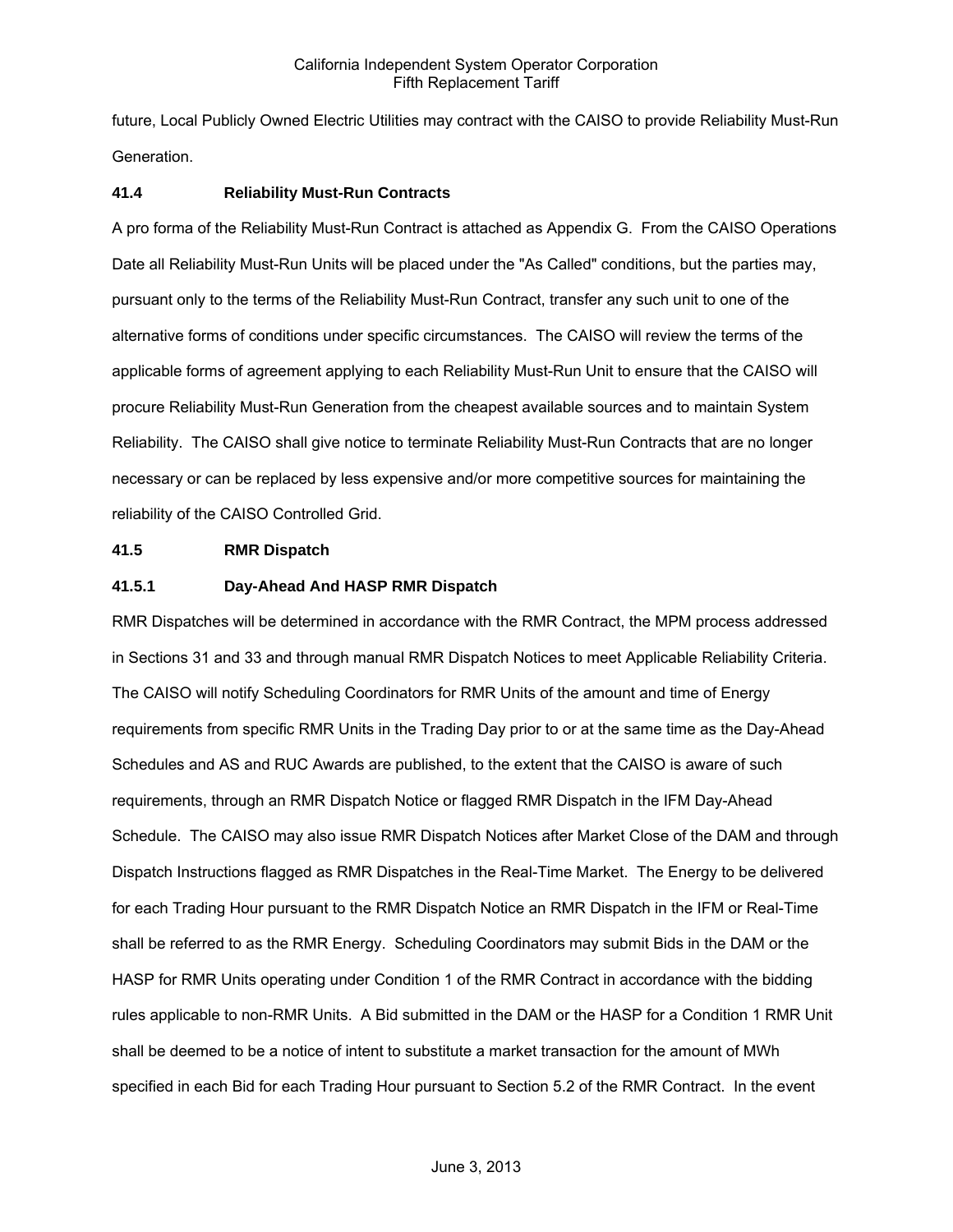the CAISO issues an RMR Dispatch Notice or an RMR Dispatch in the IFM or Real-Time Market for any Trading Hour, any MWh quantities cleared through the MPM shall be considered as a market transaction in accordance with the RMR Contract. RMR Units operating as Condition 2 RMR Units may not submit Bids until and unless the CAISO issues an RMR Dispatch Notice or issues an RMR Dispatch in the IFM, in which case a Condition 2 RMR Unit shall submit Bids in accordance with the RMR Contract in the next available market for the Trading Hours specified in the RMR Dispatch Notice or Day-Ahead Schedule.

### **41.5.2 RMR Payments**

RMR Units operating as Condition 1 RMR Units or Condition 2 RMR Units that receive an RMR Dispatch Notice will be paid in accordance with the RMR Contract.

### **41.5.3 RMR Units And Ancillary Services Requirements**

The CAISO may call upon RMR Units in any amounts that the CAISO has determined is necessary at any time after the issuance of Day-Ahead Schedules for the Trading Day if: (i) the CAISO determines that it requires more of an Ancillary Service than it has been able to procure, except that the CAISO shall not be required to accept Ancillary Services Bids that exceed the price caps specified in Section 39 or any other FERC-imposed price caps; and (ii) the CAISO has notified Scheduling Coordinators of the circumstances existing in this Section 41.5.3, and after such notice, the CAISO determines that a bid insufficiency condition in accordance with the RMR Contract exists in the HASP and the CAISO requires more of an Ancillary Service. The CAISO must provide the notice specified in sub paragraph (ii) of this Section 41.5.3 as soon as possible after the CAISO determines that additional Ancillary Services are needed for which Bids are not available. The CAISO may only determine that a Bid insufficiency exists after the Market Close of the HASP, unless an earlier determination is required in order to accommodate the RMR Unit's operating constraints. For the purposes of this Section 41.5.3, a Bid insufficiency exists in HASP if, and only if: (i) Bids in the HASP for the particular Ancillary Service that can be used to satisfy that particular Ancillary Services requirement that remain after first procuring the megawatts of the Ancillary Service that the CAISO had notified Scheduling Coordinators it would procure in the HASP ("remaining Ancillary Services requirement") represent, in the aggregate, less than two times such remaining Ancillary Services requirement; or (ii) there are less than two unaffiliated bidders to provide such remaining Ancillary Services requirement. If the CAISO determines that a Bid insufficiency condition exists as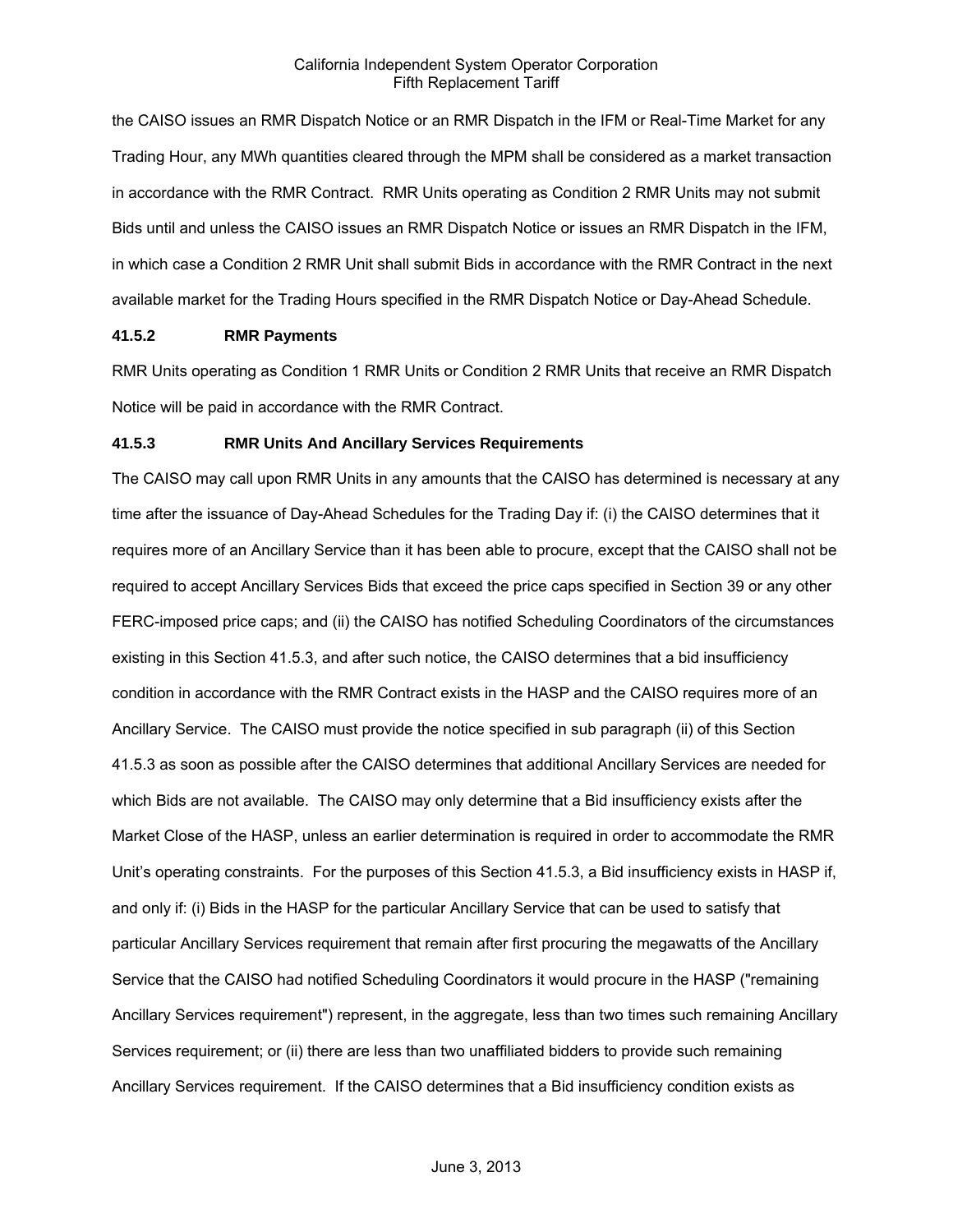described in this Section 41.5.3, the CAISO may nonetheless accept available Bids if it determines in its sole discretion that the prices specified in the Bids and the Energy Bid Curves created by the Bids indicate that the Scheduling Coordinators were not attempting to exercise market power.

### **41.6 Reliability Must-Run Charge**

The CAISO shall prepare and send to each Responsible Utility in accordance with Section 11.13, a CAISO Invoice as provided in the RMR Contract in respect of those costs incurred under each Reliability Must-Run Contract that are payable to the CAISO by such Responsible Utility or payable by the CAISO to such Responsible Utility pursuant to Section 41.7. The CAISO Invoices as provided in the RMR Contract shall reflect all reductions or credits required or allowed under or arising from the Reliability Must-Run Contract or under this Section 41.6. The CAISO Invoice as provided in the RMR Contract shall separately show the amounts due for services from each RMR Owner. Each Responsible Utility shall pay the amount due under each CAISO Invoice as provided in the RMR Contract by the due date specified in the CAISO Invoice as provided in the RMR Contract, in default of which interest shall become payable at the interest rate provided in the Reliability Must-Run Contract from the due date until the date on which the amount is paid in full. For each Reliability Must-Run Contract, the CAISO shall establish two segregated commercial bank accounts under the Facility Trust Account referred to in Section 11.13.2.1 and Article 9 of the Reliability Must-Run Contract. One commercial bank account, the RMR Owner Facility Trust Account, shall be held in trust by the CAISO for the RMR Owner. The other commercial bank account, the Responsible Utility Facility Trust Account, shall be held in trust by the CAISO for the Responsible Utility. Payments received by the CAISO from the Responsible Utility in connection with the Reliability Must-Run Contract, including payments following termination of the Reliability Must-Run Contract, will be deposited into the RMR Owner Facility Trust Account and payments from the CAISO to the RMR Owner will be withdrawn from such account, in accordance with this Section 41.6, Article 9 of the Reliability Must-Run Contract and Section 11.13. Any payments received by the CAISO from the RMR Owner in connection with the Reliability Must-Run Contract will be deposited into the Responsible Utility Facility Trust Account. Any payments due to the Responsible Utility of funds received from the RMR Owner in connection with the Reliability Must-Run Contract will be withdrawn from the Responsible Utility Facility Trust Account, in accordance with this Section 41.6, Section 11.13, and Article 9 of the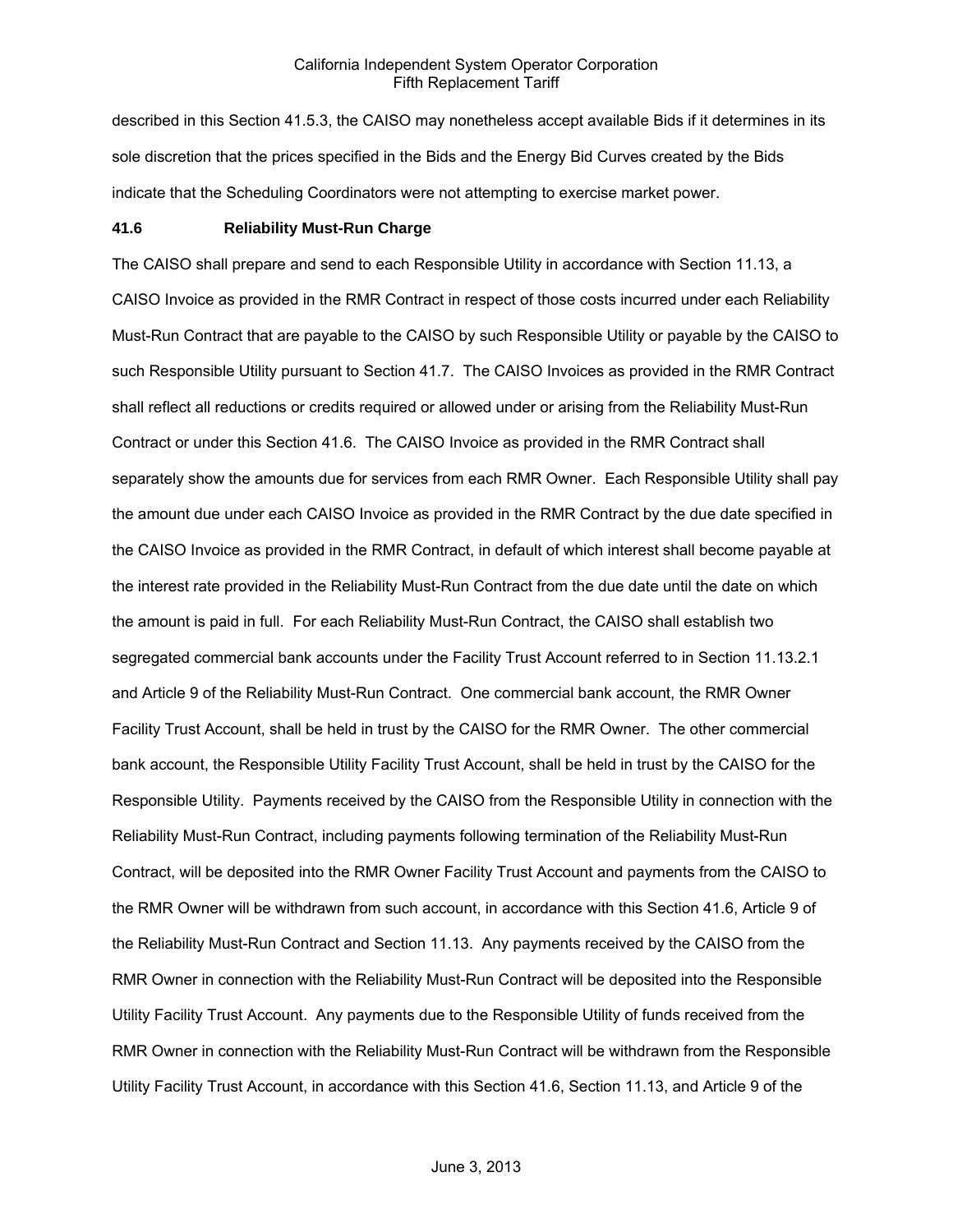Reliability Must-Run Contract. Neither the RMR Owner Facility Trust Account nor the Responsible Utility Facility Trust Account shall have other funds commingled in it at any time. The CAISO shall not modify this Section or Section 11.13 as it applies to procedures for the billing, invoicing and payment of charges under Reliability Must-Run Contracts without the Responsible Utility's consent, provided, however, that no such consent shall be required with respect to any change in the method by which costs incurred by the CAISO under RMR Contracts are allocated to or among Responsible Utilities.

### **41.6.1 No Offsets To Responsible Utility's CAISO Invoice Payments**

Except where the Responsible Utility is also the RMR Owner, the Responsible Utility's payment of the CAISO Invoice as provided in the RMR Contract shall be made without offset, recoupment or deduction of any kind whatsoever. Notwithstanding the foregoing, if the CAISO fails to deduct an amount required to be deducted under Section 41.6.2, the Responsible Utility may deduct such amount from payment otherwise due under such CAISO Invoice as provided in the RMR Contract.

### **41.6.2 Refunds Of Disputed Amounts On RMR Invoices**

If the Responsible Utility disputes a CAISO Invoice as provided in the RMR Contract, Revised Estimated RMR Invoice, or Revised Adjusted RMR Invoice, or Final Invoice, it shall pay the CAISO Invoice as provided in the RMR Contract but may pay under protest and reserve its right to seek a refund, with interest, from the CAISO. If resolution of the dispute results in an amount paid by the Responsible Utility under protest being due from the CAISO to the Responsible Utility and from the RMR Owner to the CAISO, and such amount was paid to the RMR Owner by the CAISO, then such amount, with interest at the interest rate specified in the applicable Reliability Must-Run Contract from the date of payment until the date on which the amount is repaid in full, shall be refunded by the RMR Owner to the CAISO and from the CAISO to the Responsible Utility, pursuant to Article 9 of the Reliability Must-Run Contract and Section 11.13, by the RMR Owner's inclusion of such refund amount in the appropriate invoice. If the RMR Owner does not include such refund amount (including interest) in the appropriate invoice, then such refund amount shall be deducted by the CAISO from the next succeeding amounts otherwise due from the Responsible Utility to the CAISO and from the next succeeding amounts otherwise due from the CAISO to the RMR Owner with respect to the applicable Reliability Must-Run Contract or, if such RMR Contract has terminated, such amount shall be refunded by the CAISO to the Responsible Utility;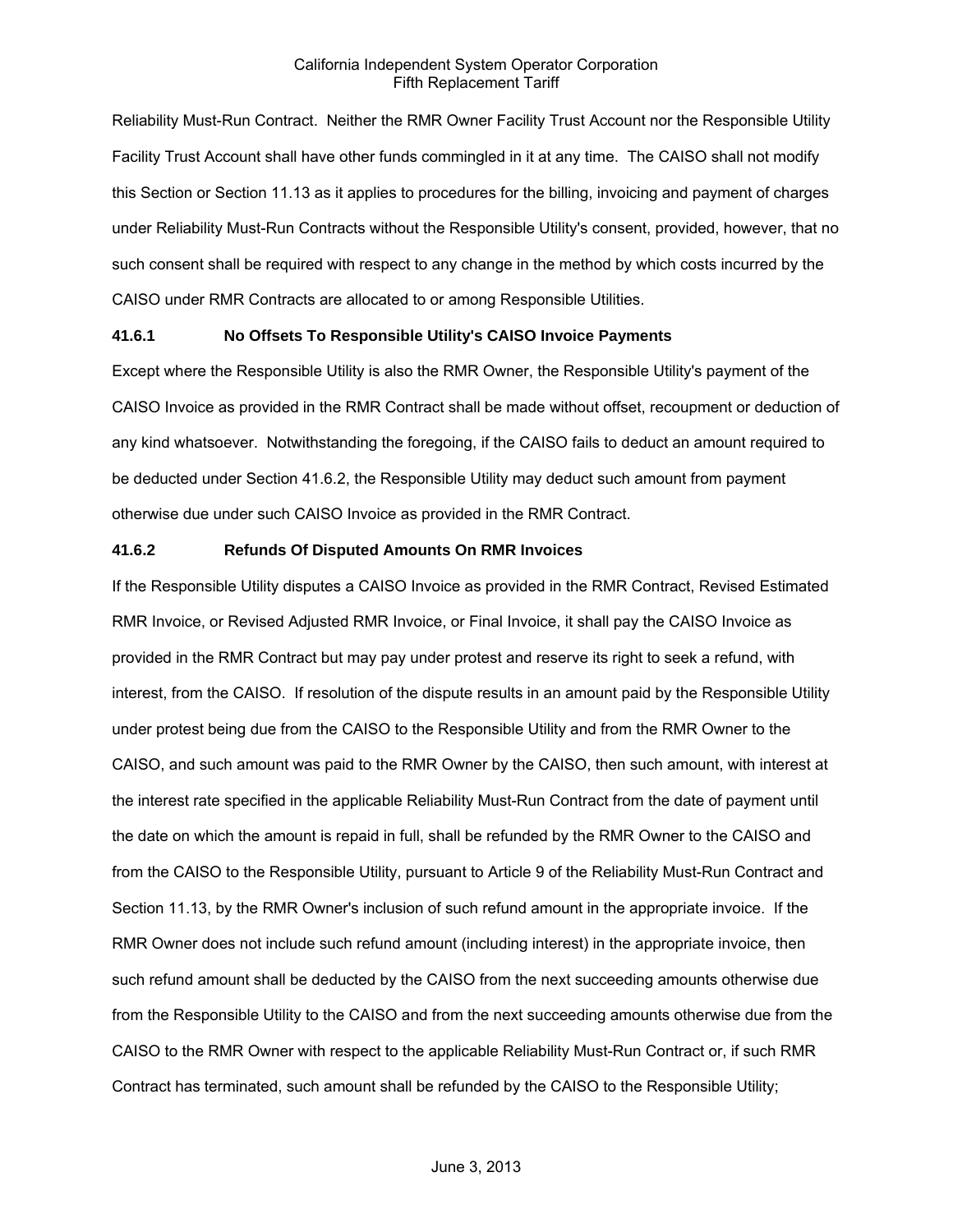provided, however, that if and to the extent that such resolution is based on an error or breach or default of the RMR Owner's obligations to the CAISO under the Reliability Must-Run Contract, then such refund obligation shall extend only to amounts actually collected by the CAISO from the RMR Owner as a result of such resolution. If resolution of the dispute requires the CAISO, but not the RMR Owner, to pay the Responsible Utility, then such award shall be recovered from any applicable insurance proceeds, provided that to the extent sufficient funds are not recoverable through insurance, the amount of the award (whether determined through settlement, or the CAISO ADR Procedures or otherwise) shall be collected by the CAISO pursuant to Section 13.5, and in any event, the award shall be paid by the CAISO to the Responsible Utility pursuant to Section 13.5.

### **41.6.3 Time-Frame For Responsible Utility To Dispute RMR Invoices**

If the Responsible Utility disputes a CAISO Invoice as provided in the RMR Contract, a Revised Estimated RMR Invoice, a Revised Adjusted RMR Invoice, or a Final Invoice, or part thereof, based in whole or in part on an alleged error by the RMR Owner or breach or default of the RMR Owner's obligations to the CAISO under the Reliability Must-Run Contract, the Responsible Utility shall notify the CAISO of such dispute within twelve (12) months of its receipt of the applicable Revised Adjusted RMR Invoice or Final Invoice from the CAISO, except that the Responsible Utility may also dispute a Revised Estimated RMR Invoice, Revised Adjusted RMR Invoice, or Final Invoice for the reasons set forth above in this Section 41.6.3, within sixty (60) days from the issuance of a final report with respect to an audit of the RMR Owner's books and accounts allowed by a Reliability Must-Run Contract.

### **41.6.4 Disputes After Operational Compliance Review**

If the Responsible Utility disputes a CAISO Invoice as provided in the RMR Contract, a Revised Estimated RMR Invoice, a Revised Adjusted RMR Invoice, or a Final Invoice, based in whole or in part on an alleged error by the CAISO or breach or default of the CAISO's obligations to the Responsible Utility, the Responsible Utility shall notify the CAISO of such dispute prior to the later to occur of: (i) the date twelve (12) months following the date on which the CAISO submitted such invoice to the Responsible Utility for payment or (ii) the date sixty (60) days following the date on which a final report is issued in connection with an operational compliance review, pursuant to Section 22.1.2.2, of the CAISO's performance of its obligations to Responsible Utilities under this Section 41.6.4 conducted by an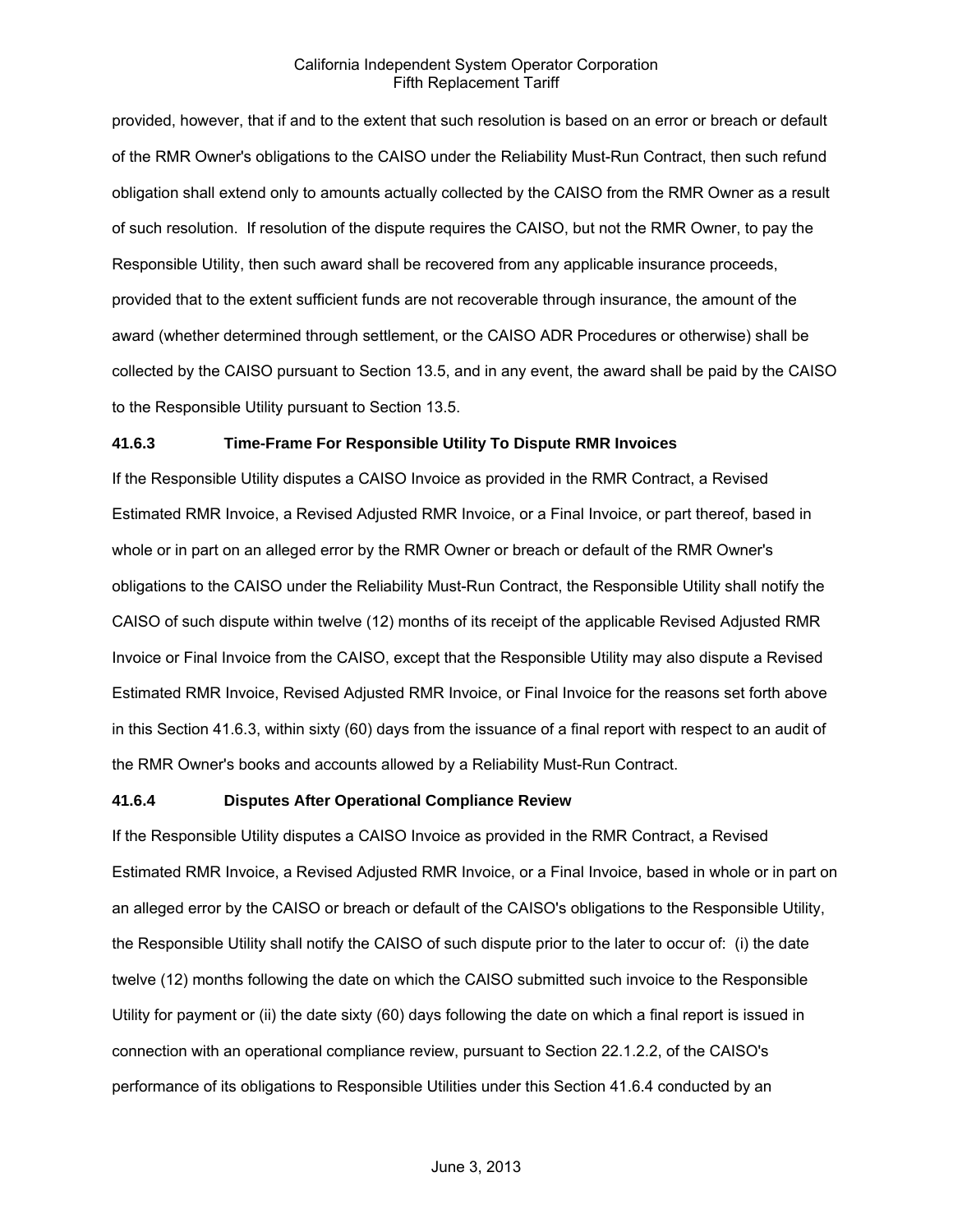independent third party selected by the CAISO Governing Board and covering the period to which such alleged dispute relates. The CAISO or any Responsible Utility shall have the right to request, but not to require, that the CAISO Governing Board arrange for such an operational compliance review at any time.

### **41.6.5 Invoice Disputes Subject To RMR Contract Resolution Process**

Notwithstanding Section 13, any Responsible Utility dispute relating to a CAISO Invoice as provided in the RMR Contract, a Revised Estimated RMR Invoice, a Revised Adjusted RMR Invoice, a Final Invoice, or a RMR Charge, RMR Payment or RMR Refund shall be resolved through the dispute resolution process specified in the relevant RMR Contract. If the Responsible Utility fails to notify the CAISO of any dispute as provided above, it shall be deemed to have validated the invoice and waived its right to dispute such invoice.

### **41.6.6 RMR Owner's Rights As A Third Party Beneficiary**

The RMR Owner shall, to the extent set forth herein, be a third party beneficiary of, and have all rights that the CAISO has under the CAISO Tariff, at law, in equity or otherwise, to enforce the Responsible Utility's obligation to pay all sums invoiced to it in the CAISO Invoices as provided in the RMR Contract but not paid by the Responsible Utility, to the extent that, as a result of the Responsible Utility's failure to pay, the CAISO does not pay the RMR Owner on a timely basis amounts due under the Reliability Must-Run Contract. The RMR Owner's rights as a third party beneficiary shall be no greater than the CAISO's rights and shall be subject to the dispute resolution process specified in the relevant RMR Contract. Either the CAISO or the RMR Owner (but not both) will be entitled to enforce any claim arising from an unpaid CAISO Invoice as provided in the RMR Contract, and only one party will be a "disputing party" under the dispute resolution process specified in the relevant RMR Contract with respect to such claim so that the Responsible Utility will not be subject to duplicative claims or recoveries. The RMR Owner shall have the right to control the disposition of claims against the Responsible Utility for non-payments that result in payment defaults by the CAISO under a Reliability Must-Run Contract. To that end, in the event of non-payment by the Responsible Utility of amounts due under the CAISO Invoice as provided in the RMR Contract, the CAISO will not take any action to enforce its rights against the Responsible Utility unless the CAISO is requested to do so by the RMR Owner. The CAISO shall cooperate with the RMR Owner in a timely manner as necessary or appropriate to most fully effectuate the RMR Owner's rights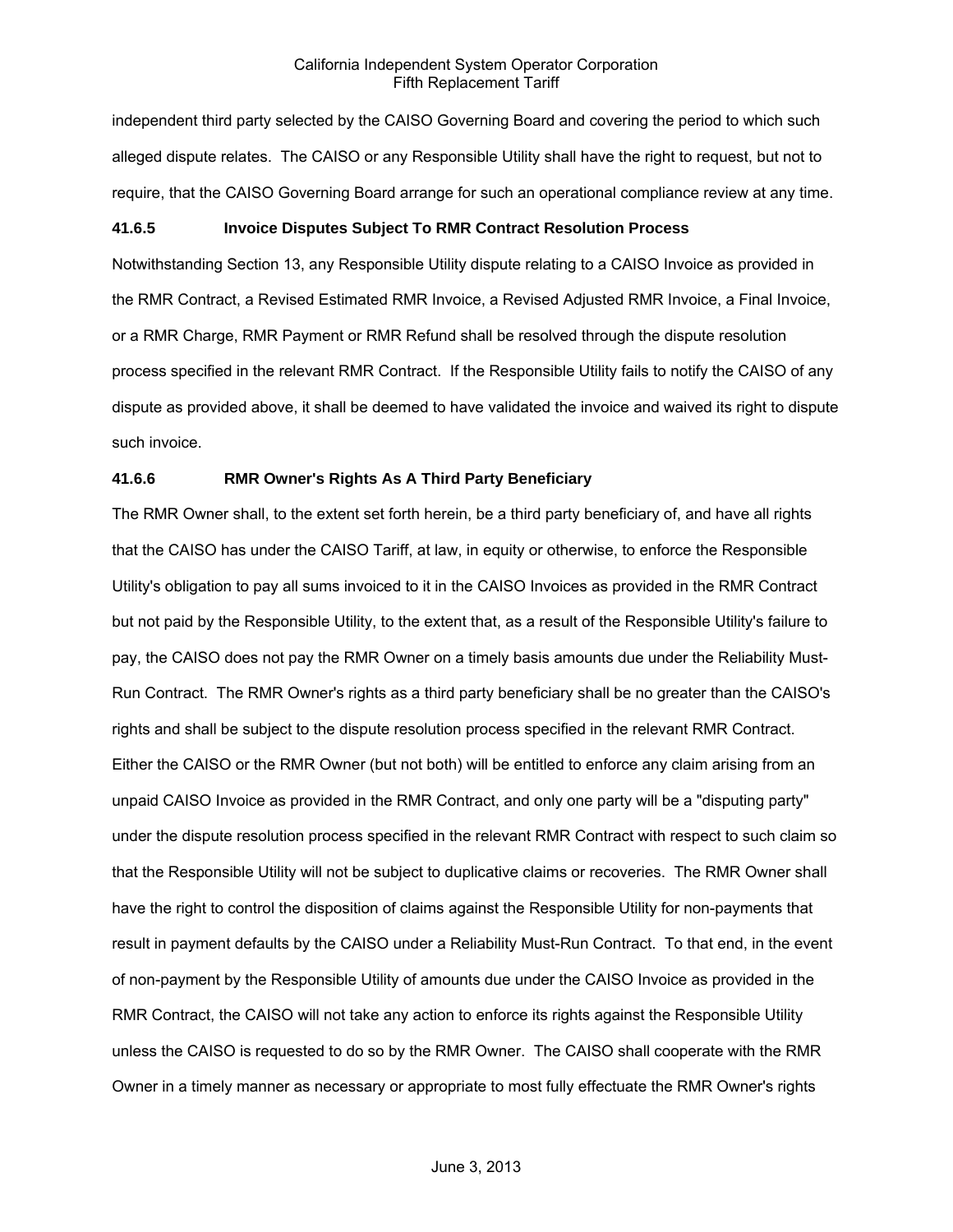related to such enforcement, including using its best efforts to enforce the Responsible Utility's payment obligations if, as, to the extent, and within the time frame, requested by the RMR Owner. The CAISO shall intervene and participate where procedurally necessary to the assertion of a claim by the RMR Owner.

# **41.7 Responsibility For Reliability Must-Run Charge**

Except as otherwise provided in Section 41.8 , the costs incurred by the CAISO under each Reliability Must-Run Contract shall be payable to the CAISO by the Responsible Utility in whose PTO Service Territory the Reliability Must-Run Units covered by such Reliability Must-Run Contract are located or, where a Reliability Must-Run Unit is located outside the PTO Service Territory of any Responsible Utility, by the Responsible Utility or Responsible Utilities whose PTO Service Territories are contiguous to the Service Area in which the Generating Unit is located, in proportion to the benefits that each such Responsible Utility receives, as determined by the CAISO. Where costs incurred by the CAISO under a Reliability Must-Run Contract are allocated among two or more Responsible Utilities pursuant to this section, the CAISO will file the allocation under Section 205 of the Federal Power Act.

# **41.8 Responsibility For RMR Charges Associated With SONGS**

If the CAISO procures Reliability Must-Run Generation from the San Onofre Nuclear Generation Station Units 2 or 3, it shall determine prior to the operation of such facilities as Reliability Must-Run Generation the appropriate allocation of associated charges, if any, among Responsible Utilities. The allocation of such charges shall be based on the reliability benefits that the CAISO reasonably identifies through studies and analysis as accruing to the respective Service Areas of the Responsible Utilities.

# **41.9 Exceptional Dispatch Of Condition 2 RMR Units**

The CAISO may Dispatch an RMR Unit that has currently selected Condition 2 of its RMR Contract to provide Energy through an Exceptional Dispatch under this CAISO Tariff for reasons other than as prescribed in the RMR Contract under the following conditions:

> (1) The CAISO projects that it will require Energy from the Condition 2 RMR Unit to (a) meet forecast Demand and operating reserve requirements or (b) manage Congestion and no other Generating Unit that is available is capable of meeting the identified requirement;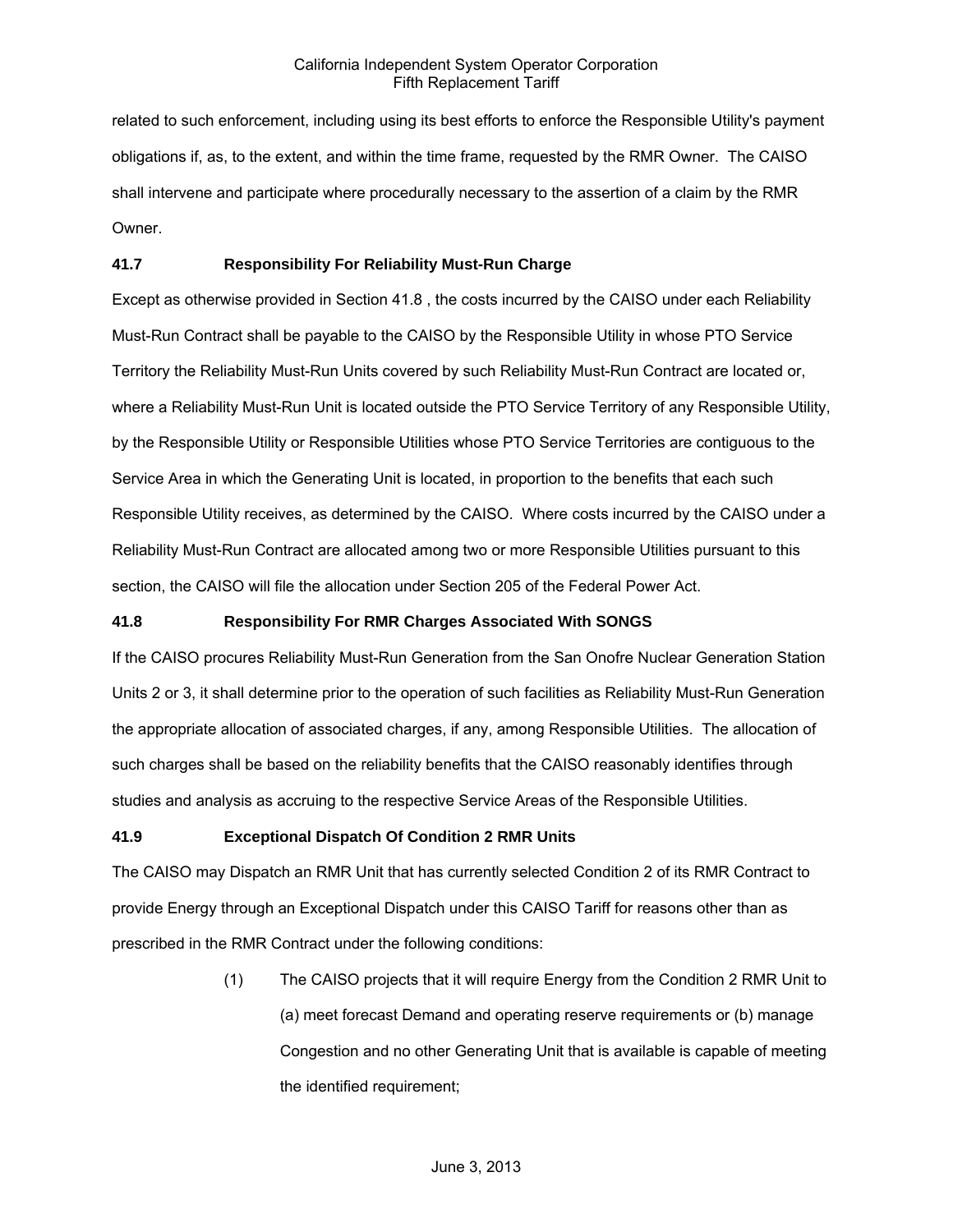# **41.9.1 Notification Required Before Condition 2 RMR Unit Dispatch**

Before dispatching a Condition 2 RMR Unit in accordance with this Section, the CAISO must notify Market Participants of (a) the situation for which the CAISO is contemplating dispatching a Condition 2 RMR Unit in accordance with this Section, and (b) the date and time the CAISO requires the Condition 2 RMR Unit so dispatched to be operating. The CAISO shall provide such notice as far in advance as practical and prior to directing the Condition 2 RMR Unit to Start-Up Notwithstanding anything to the contrary in the applicable RMR Contract, all MWh, Start-Ups and service hours provided by a Generating Unit that has currently selected Condition 2 of its RMR Contract pursuant to this Section 41.9.1 through an Exceptional Dispatch outside of the RMR Contract shall not be used to determine future "Annual Service Limits" as defined in the RMR Contract. Payment for Dispatches

pursuant to this Section 41.9.1 is governed by Section 11.

# **42. Adequacy Of Facilities To Meet Operating & Planning Reserve**

# **42.1 Generation Planning Reserve Criteria**

Generation planning reserve criteria shall be met as follows:

**42.1.1.** On an annual basis, the CAISO shall prepare a forecast of weekly Generation capacity and weekly peak Demand on the CAISO Controlled Grid. This forecast shall cover a period of twelve months and be posted on the CAISO Website and the CAISO may make the forecast available in other forms at the CAISO's option.

# **42.1.2 Applicable Reliability Criteria Met In Peak Demand**

If the forecast shows that the Applicable Reliability Criteria can be met during peak Demand periods, then the CAISO shall take no further action

# **42.1.3 Applicable Reliability Criteria Not Met In Peak Demand**

If the forecast shows that the Applicable Reliability Criteria cannot be met during peak Demand periods, then the CAISO shall facilitate the development of market mechanisms to bring the CAISO Controlled Grid during peak periods into compliance with the Applicable Reliability Criteria (or such more stringent criteria as the CAISO may impose). The CAISO shall solicit Bids in the form of Ancillary Services, shortterm Generation supply contracts of up to one (1) year with Generators, and Load curtailment contracts giving the CAISO the right to reduce the Demands of those parties that win the contracts when there is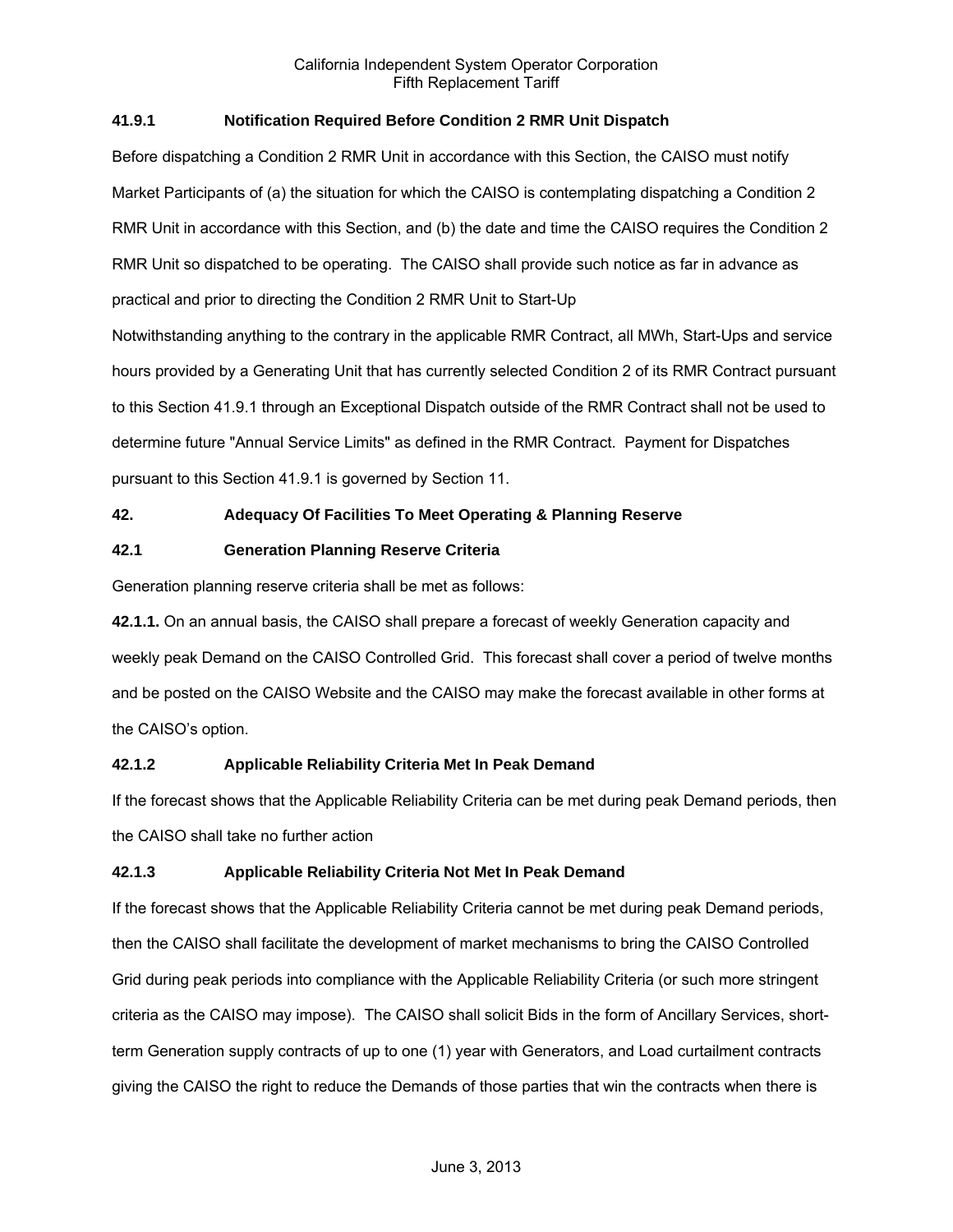insufficient Generation capacity to satisfy those Demands in addition to all other Demands. The Load curtailment contracts shall provide that the CAISO's curtailment rights can only be exercised after all available Generation capacity has been fully utilized unless the exercise of such rights would allow the CAISO to satisfy the Applicable Reliability Criteria at lower cost, and the curtailment rights shall not be exercised to stabilize or otherwise influence prices for power in the Energy markets.

# **42.1.4 Lowest Cost Bids Satisfying Applicable Reliability Criteria**

If Ancillary Services, short-term Generation supply contracts, or Load curtailment contracts are required to meet Applicable Reliability Criteria, the CAISO shall select the Bids that permit the satisfaction of those Applicable Reliability Criteria at the lowest cost.

# **42.1.5 CAISO To Take Necessary Steps To Ensure Criteria Compliance**

Notwithstanding the foregoing, if the CAISO concludes that it may be unable to comply with the Applicable Reliability Criteria, the CAISO shall, acting in accordance with Good Utility Practice, take such steps as it considers to be necessary to ensure compliance, including the negotiation of contracts through processes other than competitive solicitations. These steps can include the negotiation of contracts for Generation or Ancillary Services on a Real-Time basis.

# **42.1.6 Long Term Forecast For Information Purposes**

The CAISO may, in addition to the required annual forecast, publish a forecast of the peak Demands and Generation resources for two or more additional years. This forecast would be for information purposes to allow Market Participants to take appropriate steps to satisfy the Applicable Reliability Criteria, and would not be used by the CAISO to determine whether additional resources are necessary.

# **42.1.7 Reliance On Market Forces To Maximum Possible Extent**

In fulfilling its requirement to ensure that the applicable Generation planning reserve criteria are satisfied, the CAISO shall rely to the maximum extent possible on market forces.

# **42.1.8 Allocation Of Costs Incurred By CAISO In Trading Hour To SCs**

Except where and to the extent costs incurred by the CAISO for any contract entered into under Section 42.1.5 are recovered from Scheduling Coordinators pursuant to Sections 11.5.8, 11.10 or 42.1.9, all costs incurred by the CAISO in any Trading Hour shall be charged to each Scheduling Coordinator pro rata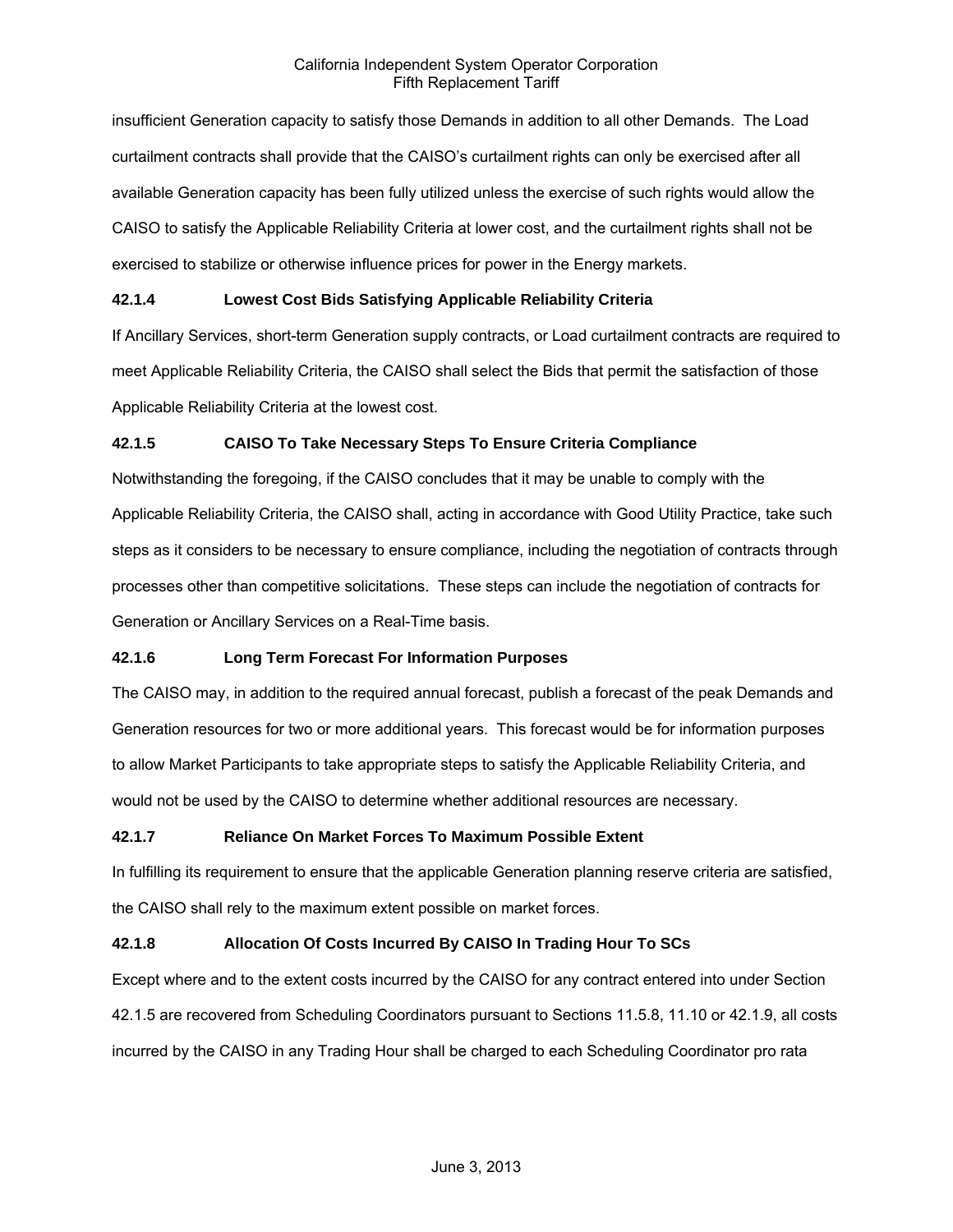based upon the same proportion as the Scheduling Coordinator's Measured Demand bears to the total Measured Demand served in that hour.

# **42.1.9 Costs For Difference In Schedules And Real-Time Deviations**

Costs incurred by the CAISO pursuant to any contract entered into under this Section for resources to meet any portion of the anticipated difference between forward Schedules and the Real-Time deviations from those Schedules shall be charged to each Scheduling Coordinator pro rata based upon the same proportion as the Scheduling Coordinator's obligation for RUC Availability Payments.

# **43. Capacity Procurement Mechanism**

# **43.1 Interim Capacity Procurement Mechanism**

The ICPM as well as changes made to other Sections to implement the ICPM shall expire at midnight on the last day of the twenty-fourth month following the effective date of this Section and shall be replaced with the CPM. ICPM designations in existence on the date the CPM becomes effective shall, as of that date, be subject to the CPM, including the provisions concerning compensation, cost allocation and Settlement, until such time as the ICPM resources have been finally compensated for their services rendered under the ICPM prior to the termination of the ICPM, and the CAISO has finally allocated and recovered the costs associated with such ICPM compensation.

# **43.1.1 Capacity Procurement Mechanism Expiration**

The CPM as well as changes made to other Sections to implement the CPM shall expire at midnight on the last day of the forty-eighth month following the effective date of this Section. CPM designations in existence on the expiration date shall continue in effect and remain subject to the CPM, including the provisions concerning compensation, cost allocation and Settlement, until such time as the CPM resources have been finally compensated for their services rendered under the CPM prior to the termination of the CPM, and the CAISO has finally allocated and recovered the costs associated with such CPM compensation.

# **43.2 Capacity Procurement Mechanism Designation**

The CAISO shall have the authority to designate Eligible Capacity to provide CPM Capacity services under the CPM to address the following circumstances, as discussed in greater detail in Section 43: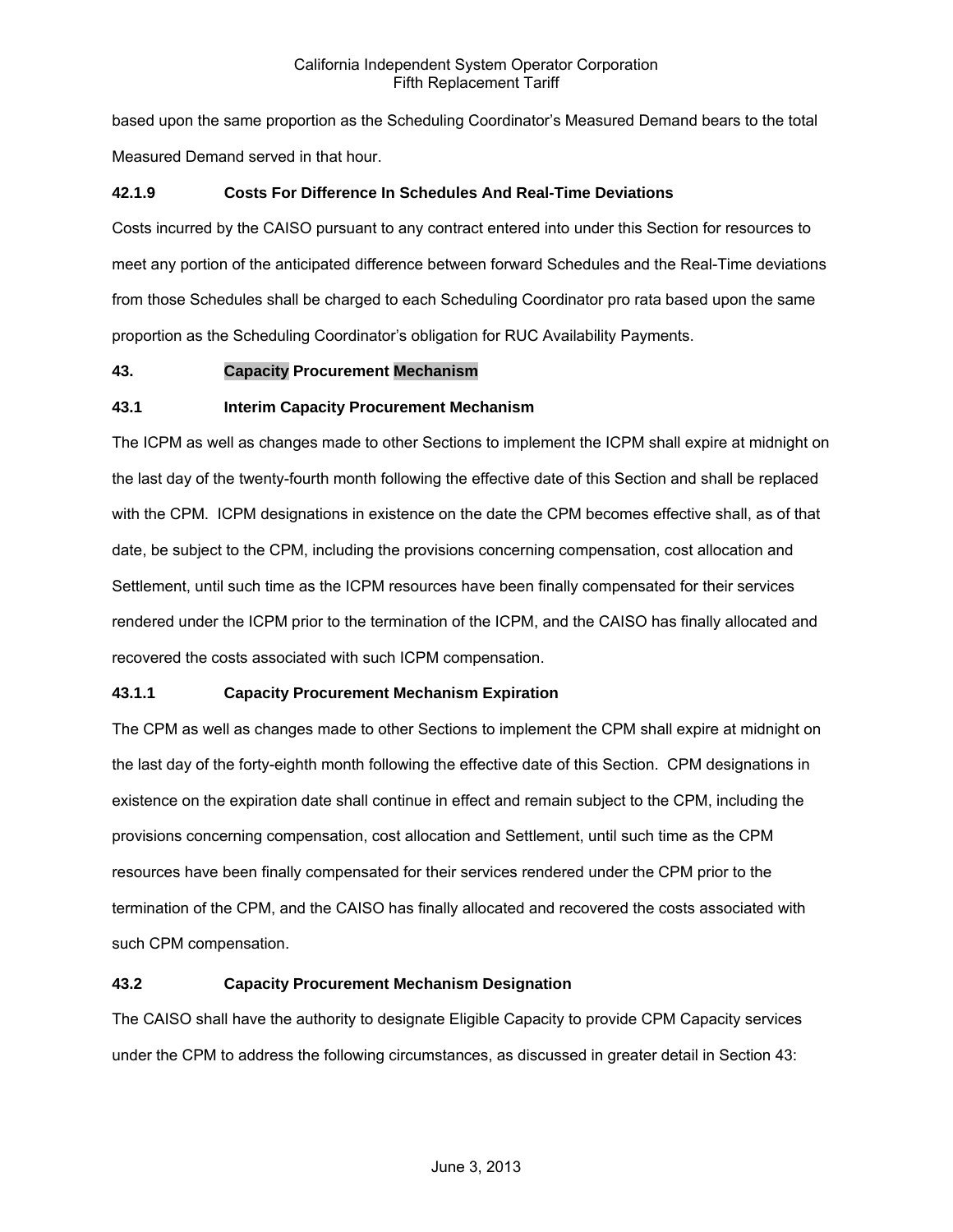- 1. Insufficient Local Capacity Area Resources in an annual or monthly Resource Adequacy Plan;
- 2. Collective deficiency in Local Capacity Area Resources;
- 3. Insufficient Resource Adequacy Resources in an LSE's annual or monthly Resource Adequacy Plan;
- 4. A CPM Significant Event;
- 5. A reliability or operational need for an Exceptional Dispatch CPM; and
- 6. Capacity at risk of retirement within the current RA Compliance Year that will be needed for reliability by the end of the calendar year following the current RA Compliance Year.

# **43.2.1 SC Failure To Show Sufficient Local Capacity Area Resources**

# **43.2.1.1 Annual Resource Adequacy Plan**

Where a Scheduling Coordinator fails to demonstrate in an annual Resource Adequacy Plan, submitted separately for each represented LSE, procurement of each LSE's share of Local Capacity Area Resources, as determined in Section 40.3.2 for each month of the following Resource Adequacy Compliance Year, the CAISO shall have the authority to designate CPM Capacity; provided, however, that the CAISO shall not designate CPM Capacity under this Section 43.2.1.1 until after the Scheduling Coordinator has had the opportunity to cure the deficiency set forth in Section 40.7. The CAISO's authority to designate CPM Capacity under this Section 43.2.1.1 is to ensure that each Local Capacity Area in a TAC Area in which the LSE serves Load has Local Capacity Area Resources in the amounts and locations necessary to comply with the Local Capacity Technical Study criteria provided in Section 40.3.1.1, after assessing the effectiveness of Generating Units under RMR Contracts, if any, and all Resource Adequacy Resources reflected in all submitted annual Resource Adequacy Plans and any supplements thereto, as may be permitted by the CPUC, Local Regulatory Authority, or federal agency and provided to the CAISO in accordance with Section 40.7, whether or not such Generating Units under RMR Contracts and Resource Adequacy Resources are located in the applicable Local Capacity Area.

# **43.2.1.2 Monthly Resource Adequacy Plan**

Where a Scheduling Coordinator fails to demonstrate in a monthly Resource Adequacy Plan, submitted separately for each represented LSE, procurement of each LSE's share of Local Capacity Area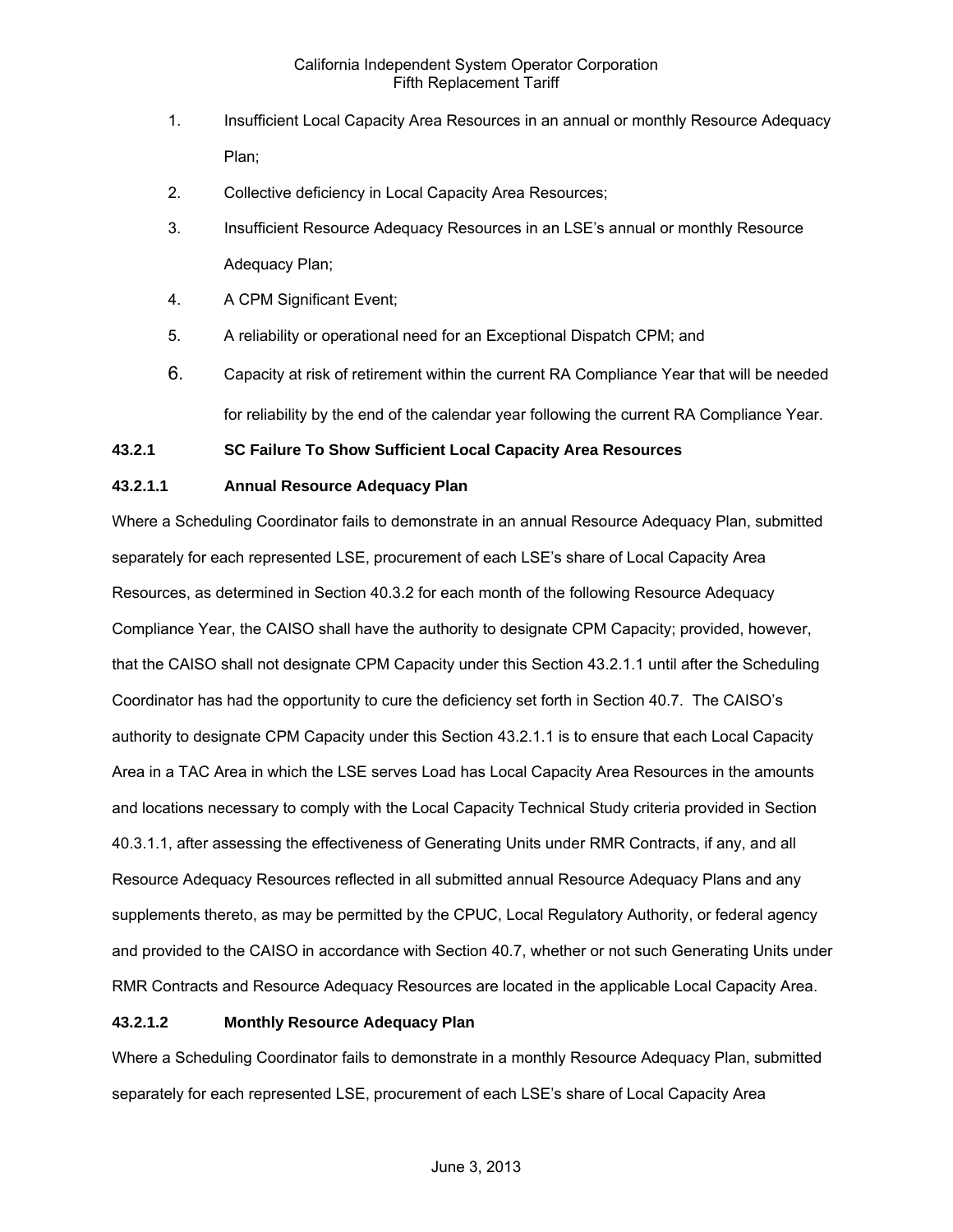Resources, as determined in Section 40.3.2 for the reported month, the CAISO shall have the authority to designate CPM Capacity; provided, however, that the CAISO shall not designate CPM Capacity under this Section 43.2.1.2 until after the Scheduling Coordinator has had the opportunity to cure the deficiency as set forth in Section 40.7. The CAISO's authority to designate CPM Capacity under this Section 43.2.1.2 is to ensure that each Local Capacity Area in a TAC Area in which the LSE serves Load has Local Capacity Area Resources in the amounts and locations necessary to comply with the Local Capacity Technical Study criteria provided in Section 40.3.1.1, after assessing the effectiveness of Generating Units under RMR Contracts, if any, and all Resource Adequacy Resources reflected in all submitted annual and monthly Resource Adequacy Plans and any supplements thereto, as may be permitted by the CPUC, Local Regulatory Authority, or federal agency and provided to the CAISO in accordance with Section 40.7, whether or not such Generating Units under RMR Contracts and Resource Adequacy Resources are located in the applicable Local Capacity Area.

### **43.2.2 Collective Deficiency In Local Capacity Area Resources**

The CAISO shall have the authority to designate CPM Capacity where the Local Capacity Area Resources specified in the annual Resource Adequacy Plans of all applicable Scheduling Coordinators, after the opportunity to cure under Section 43.2.2.1 has been exhausted, fail to ensure compliance in one or more Local Capacity Areas with the Local Capacity Technical Study criteria provided in Section 40.3.1.1, regardless of whether such resources satisfy, for the deficient Local Capacity Area, the minimum amount of Local Capacity Area Resources identified in the Local Capacity Technical Study, and after assessing the effectiveness of Generating Units under RMR Contracts, if any, and all Resource Adequacy Resources reflected in all submitted annual Resource Adequacy Plans, whether or not such Generating Units under RMR Contracts and Resource Adequacy Resources are located in the applicable Local Capacity Area. The CAISO may, pursuant to this Section 43.2.2, designate CPM Capacity in an amount and location sufficient to ensure compliance with the Reliability Criteria applied in the Local Capacity Technical Study.

# **43.2.2.1 LSE Opportunity to Resolve Collective Deficiency in Local Capacity Area Resources**

Where the CAISO determines that a need for CPM Capacity exists under Section 43.2.2, but prior to any designation of CPM Capacity, the CAISO shall issue a Market Notice identifying the deficient Local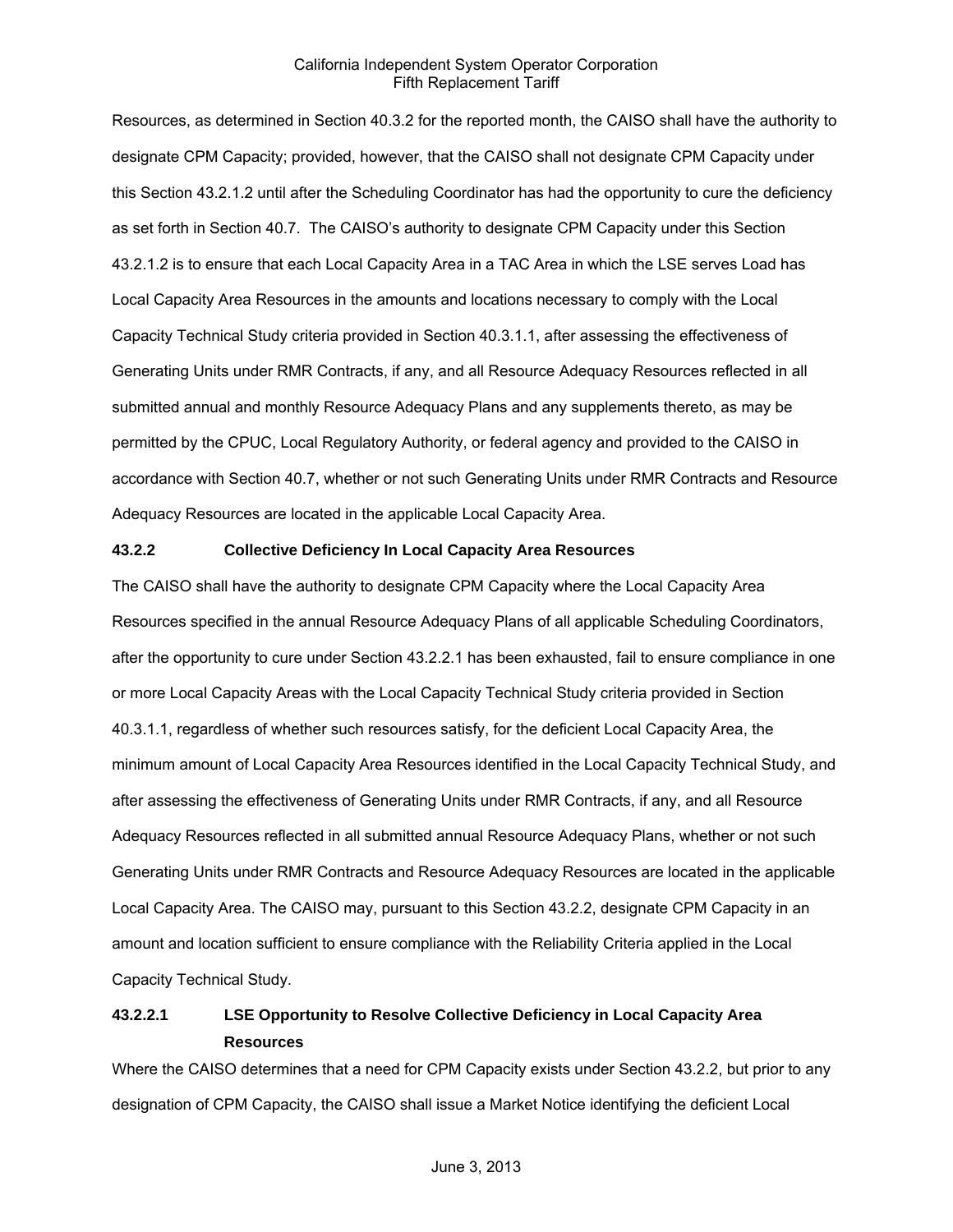Capacity Area and the quantity of capacity that would permit the deficient Local Capacity Area to comply with the Local Capacity Technical Study criteria provided in Section 40.3.1.1 and, where only specific resources are effective to resolve the Reliability Criteria deficiency, the CAISO shall provide the identity of such resources. Any Scheduling Coordinator may submit a revised annual Resource Adequacy Plan within thirty (30) days of the beginning of the Resource Adequacy Compliance Year demonstrating procurement of additional Local Capacity Area Resources consistent with the Market Notice issued under this Section.

Any Scheduling Coordinator that provides such additional Local Capacity Area Resources consistent with the Market Notice under this Section shall have its share of any CPM procurement costs under Section 43.7.3 reduced on a proportionate basis. If the full quantity of capacity is not reported to the CAISO under revised annual Resource Adequacy Plans in accordance with this Section, the CAISO may designate CPM Capacity sufficient to alleviate the deficiency.

# **43.2.3 SC Failure To Show Sufficient Resource Adequacy Resources**

The CAISO shall have the authority to designate CPM Capacity where a Scheduling Coordinator fails to demonstrate in an annual or monthly Resource Adequacy Plan, submitted separately for each represented LSE, procurement of sufficient Resource Adequacy Resources to comply with each LSE's annual and monthly Demand and Reserve Margin requirements under Section 40; provided that the CAISO shall not designate CPM Capacity under this Section 43.2.3 until after the Scheduling Coordinator has had the opportunity to cure the deficiency as set forth in Section 40.7; provide further that the CAISO shall not designate CPM Capacity under this Section 42.2.3 unless there is an overall net deficiency in meeting the total annual or monthly Demand and Reserve Margin requirements, whichever is applicable, after taking into account all LSE demonstrations in their applicable or monthly Resource Adequacy Plans.

# **43.2.4 CPM Significant Events**

The CAISO may designate CPM Capacity to provide service on a prospective basis following CPM Significant Event, to the extent necessary to maintain compliance with Reliability Criteria and taking into account the expected duration of the CPM Significant Event.

### **43.2.5 Exceptional Dispatch CPM**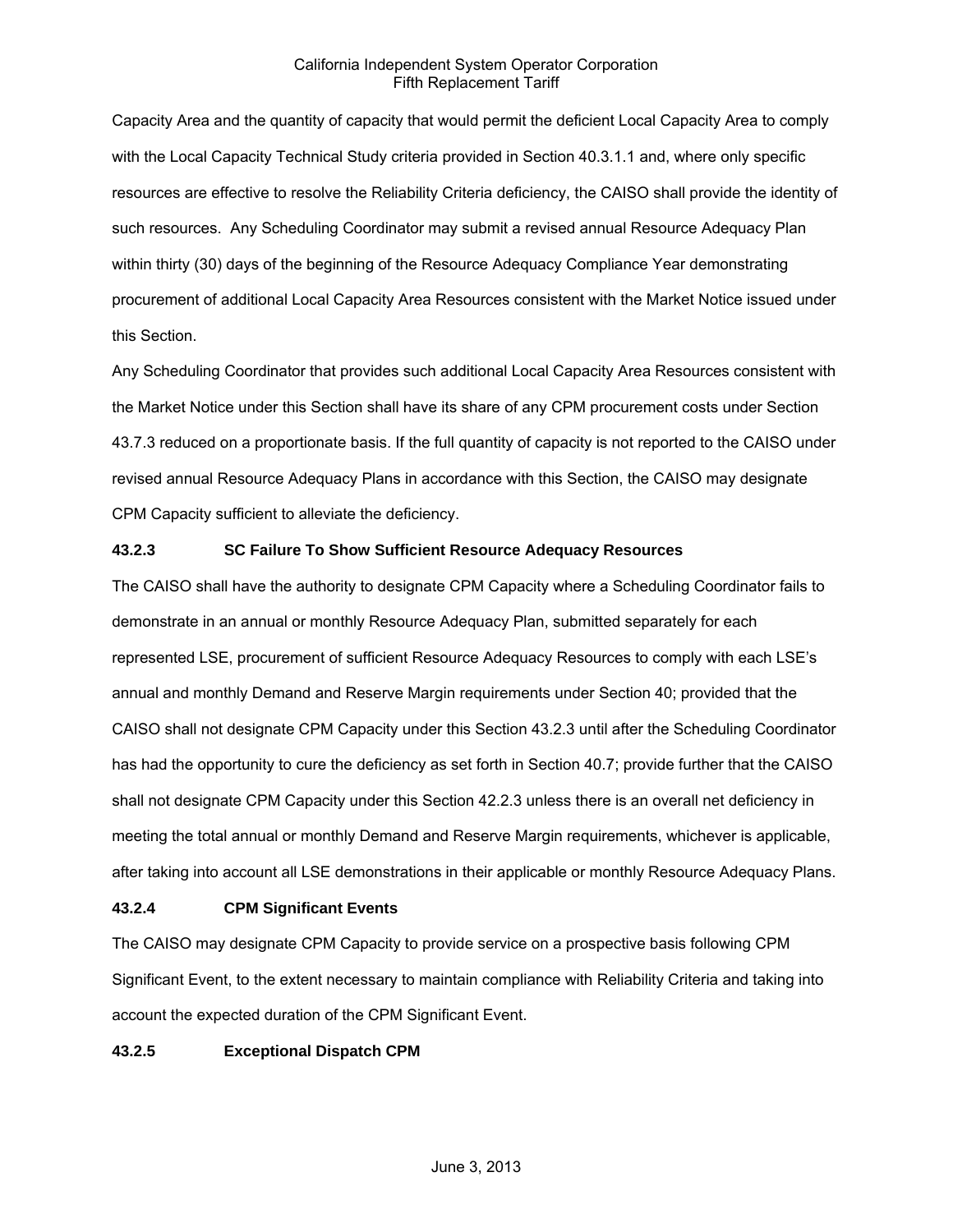Except as provided in Section 43.2.5.1, the CAISO shall designate as CPM Capacity to provide service on a prospective basis the capacity of a resource that responds to an Exceptional Dispatch if the Exceptional Dispatch is issued pursuant to Section 34.9.1, subsections (6), (9) or (10) of Section 34.9.2, or Section 34.9.3, unless the Exceptional Dispatch directs the curtailment or shut down of the resource.

# **43.2.5.1 Limitation on Eligibility for Exceptional Dispatch CPM Designation**

The following capacity is not eligible to receive an Exceptional Dispatch CPM designation under this Section 43.2.5.1:

- (1) RA Capacity, RMR Capacity, and CPM Capacity; and
- (2) Capacity of a resource that is eligible to receive supplemental revenues under Section 39.10.3 during any month for which the resource has notified the CAISO under Section 39.10.3 that it chooses to receive supplemental revenues in lieu of an Exceptional Dispatch CPM designation

# **43.2.5.2 Quantity of Capacity included in an Exceptional Dispatch CPM Designation**

**43.2.5.2.1 Exceptional Dispatch Commitments of Non RA, Non RMR and Non CPM Resources** 

If a resource does not have any self-schedule, market-based commitment, or RA, RMR or CPM Capacity and receives an Exceptional Dispatch CPM designation under Section 43.2.5 following an Exceptional Dispatch eligible for a CPM designation, the CAISO shall designate as CPM Capacity the greater of the resource's PMin or the quantity of capacity needed from the resource to address the reliability issue as determined in an engineering assessment if available at that time. For designations made in the post-day ahead timeframe, the CAISO will make an initial determination of the quantity of Exceptional Dispatch CPM Capacity and will subsequently make a post-day ahead reliability assessment of the amount of capacity needed to address the reliability issue, as set forth in the Business Practice Manuals. If the postday ahead reliability assessment shows that no additional Exceptional Dispatch CPM Capacity is needed from the resource to address the reliability issue, the resource will be compensated based on the initial quantity of capacity designated. If the post-day ahead reliability assessment shows that additional Exceptional Dispatch CPM Capacity is needed from the resource to address the reliability issue, the CAISO will designate the incremental quantity of capacity, will treat the initial and incremental quantities of the Exceptional Dispatch CPM Capacity as a single designation effective as of the date of the initial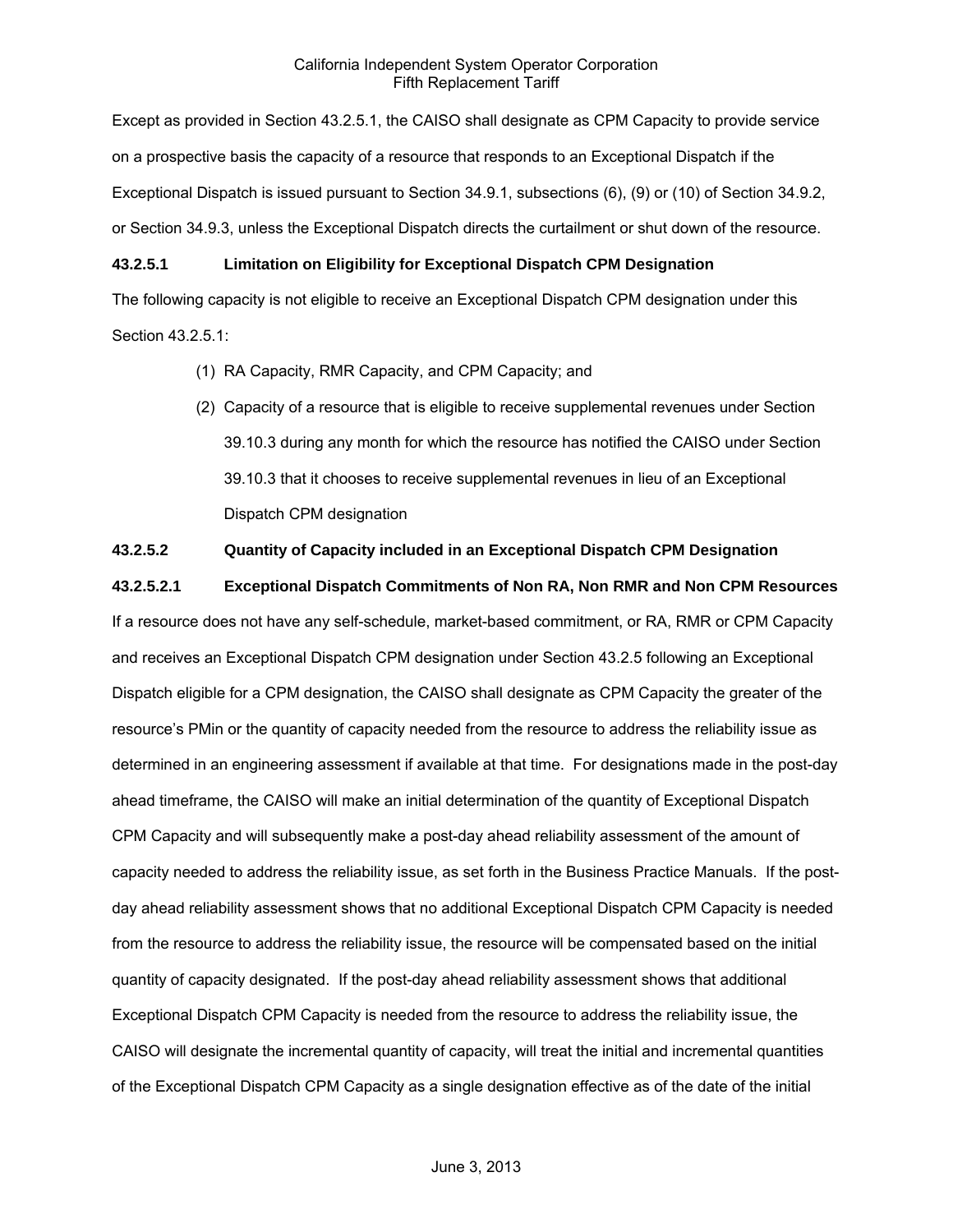designation, and will compensate the resource based on the sum of the initial and incremental quantities of the Exceptional Dispatch CPM Capacity for the term of the designation. Any incremental Exceptional Dispatch CPM Capacity designated under this section does not result in a new thirty (30) day term or sixty (60) -day term, as applicable.

# **43.2.5.2.2 Exceptional Dispatch of Partial RA, Partial CPM Unit, or Market Committed Resource**

If a resource is a Partial Resource Adequacy Resource, has a CPM designation of less than its entire capacity, has a Self Schedule or has a market based commitment, or has already received an Exceptional Dispatch CPM designation under Section 43.2.5, the CAISO shall designate as CPM Capacity the amount by which the quantity of capacity needed from the resource to address the reliability issue exceeds the greater of –

- (1) the capacity that the resources must make available to the CAISO as the result of an RA Capacity or CPM Capacity obligation; if any; and
- (2) the sum of any Self-Schedule and any market-based commitment or dispatch of the resource.

# **43.2.5.2.3 Subsequent Exceptional Dispatch**

If the CAISO, during the term of a resource's Exceptional Dispatch CPM designation, issues a subsequent Exceptional Dispatch to the resource that exceeds the sum of the resource's CPM Capacity and RA Capacity, the subsequent Exceptional Dispatch CPM Capacity shall equal the difference between the quantity of capacity needed from the resource to address the reliability issue, as determined in an engineering assessment conducted as set forth in the Business Practice Manuals, and the sum of the resource's CPM Capacity and RA Capacity, but not to exceed the resource's Eligible Capacity. The increase will be effective for the remainder of the initial Exceptional Dispatch CPM Term and retroactively to the beginning of the initial Exceptional Dispatch CPM Term or the first day of the month in which the increase occurs, whichever is later. Any incremental Exceptional Dispatch issued within any Exceptional Dispatch CPM Term does not result in a new 30-day term or 60-day term, as applicable.

# **43.2.5.2.4 Change in RA, RMR or CPM Status**

If a resource has an RA, RMR or CPM Capacity obligation that pre-existed the resource's Exceptional Dispatch CPM designation and, during the term of the resource's Exceptional Dispatch CPM designation,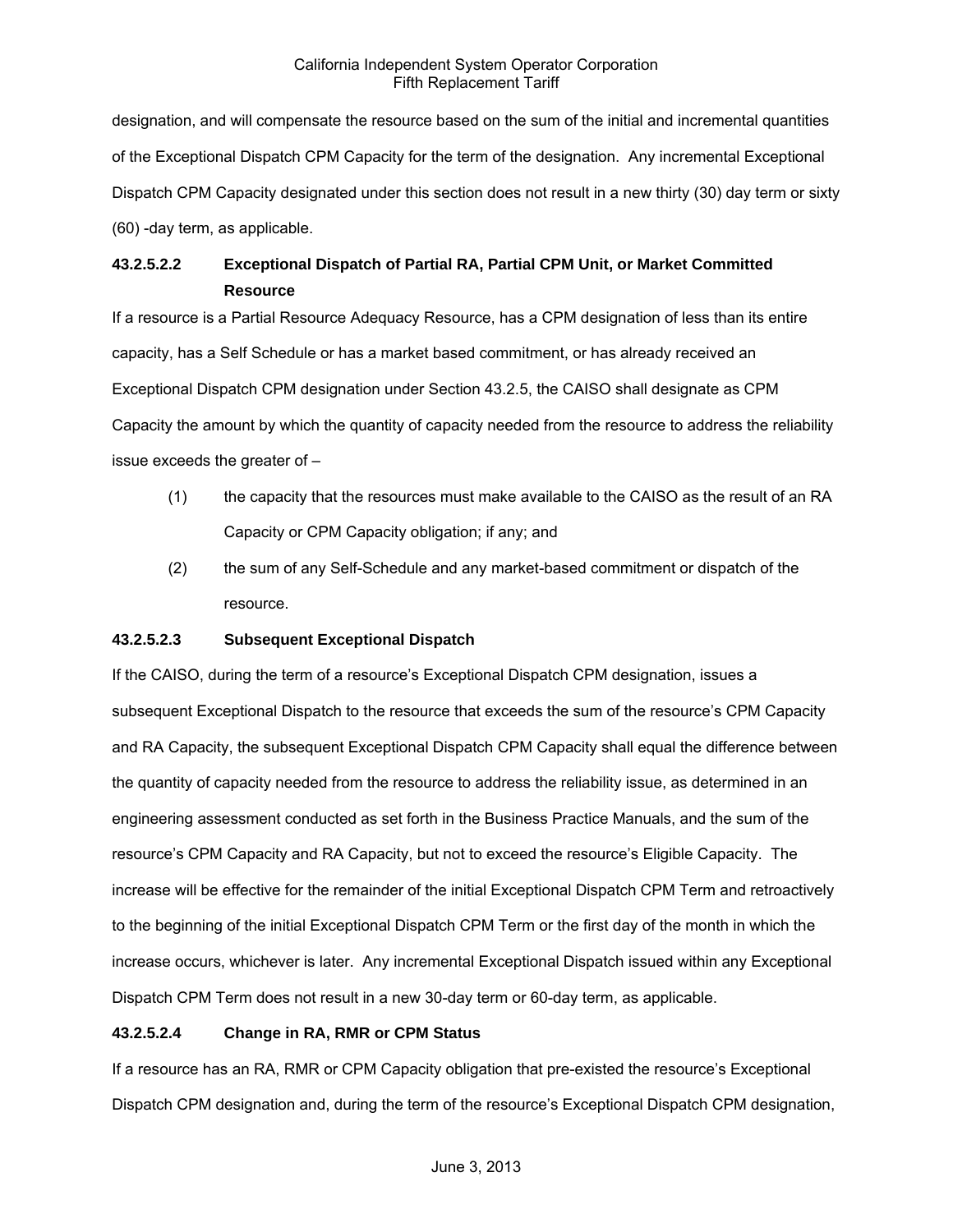the amount of the resource's RA, RMR or CPM Capacity is reduced, the CAISO will increase the CPM designation by the amount, if any, necessary to ensure that the sum of Exceptional Dispatch CPM designation quantity and any remaining RA Capacity is not less than PMin. If capacity that receives an Exceptional Dispatch CPM designation becomes RA Capacity or receives a monthly CPM designation or Significant Event designation or receives an RMR Contract as of a certain date, then the Exceptional Dispatch CPM designation shall be reduced by the amount of the new RA Capacity, CPM Significant Event designation, or RMR Contract from that date through the rest of the 30-day term.

### **43.2.6 Capacity At Risk Of Retirement Needed For Reliability**

The CAISO shall have the authority to designate CPM Capacity to keep a resource in operation that is at risk of retirement during the current RA Compliance Year and that will be needed for reliability by the end of the calendar year following the current RA Compliance Year. The CAISO may issue this risk of retirement CPM designation in the event that all of the following requirements apply:

- (1) the resource was not contracted as RA Capacity nor listed as RA Capacity in any LSE's annual Resource Adequacy Plan during the current RA Compliance Year;
- (2) the CAISO did not identify any deficiency, individual or collective, in an LSE's annual Resource Adequacy Plan for the current RA Compliance Year that resulted in a CPM designation for the resource in the current RA Compliance Year;
- (3) CAISO technical assessments project that the resource will be needed for reliability purposes, either for its locational or operational characteristics, by the end of the calendar year following the current RA Compliance Year;
- (4) no new generation is projected by the ISO to be in operation by the start of the subsequent RA Compliance Year that will meet the identified reliability need; and
- (5) the resource owner submits to the CAISO and DMM, at least 180 days prior to terminating the resource's PGA or removing the resource from PGA Schedule 1, a request for a CPM designation under this Section 43.2.6 and the affidavit of an executive officer of the company who has the legal authority to bind such entity, with the supporting financial information and documentation discussed in the BPM for Reliability Requirements, that attests that it will be uneconomic for the resource to remain in service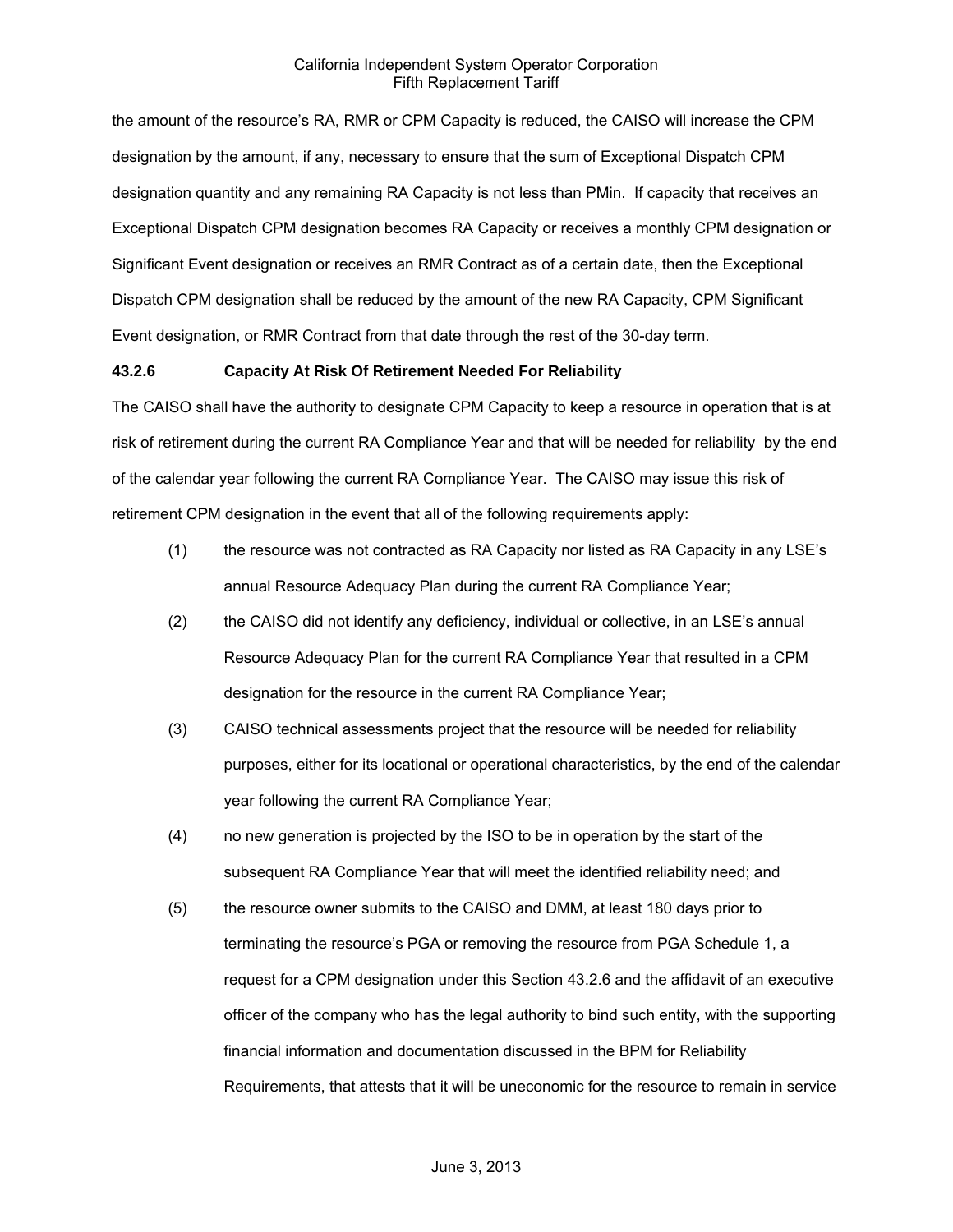in the current RA Compliance Year and that the decision to retire is definite unless CPM procurement occurs.

If the CAISO determines that all of the requirements have been met, prior to issuing the CPM designation, the CAISO shall prepare a report that explains the basis and need for the CPM designation. The CAISO shall post the report on the CAISO's Website and allow an opportunity of no less than seven (7) days for stakeholders to review and submit comments on the report and no less than thirty (30) days for an LSE to procure Capacity from the resource. If an LSE does not, within that period, procure sufficient RA Capacity to keep the resource in operation during the current RA Compliance Year, the CAISO may issue the risk of retirement CPM designation; provided that the CAISO determines that the designation is necessary and that all other available procurement measures have failed to procure the resources needed for reliable operation. The ISO will not issue CPM designations in order to circumvent existing procurement mechanisms that could adequately resolve reliability needs.

# **43.3 Terms Of CPM Designation**

# **43.3.1 SC Annual Plan Failure To Show Local Capacity Area Resources**

CPM Capacity designated under Section 43.2.1.1 shall have a minimum commitment term of one (1) month and a maximum commitment term of one (1) year, based on the period(s) of overall shortage as reflected in the annual Resource Adequacy Plans that have been submitted. The term of the designation may not extend into a subsequent Resource Adequacy Compliance Year.

### **43.3.2 SC Month Plan Failure To Show Local Capacity Area Resources**

CPM Capacity designated under Section 43.2.2.2 shall have a minimum commitment term of one (1) month. The term of the designation may not extend into a subsequent Resource Adequacy Compliance Year.

### **43.3.3 Annual Plan Collective LCA Resouces Insufficient**

CPM Capacity designated under Section 43.2.2 shall have a minimum commitment term of one (1) month and a maximum commitment term of one year, based on the period(s) of overall shortage as reflected in the annual Resource Adequacy Plans that have been submitted. The term of the designation may not extend into a subsequent Resource Adequacy Compliance Year.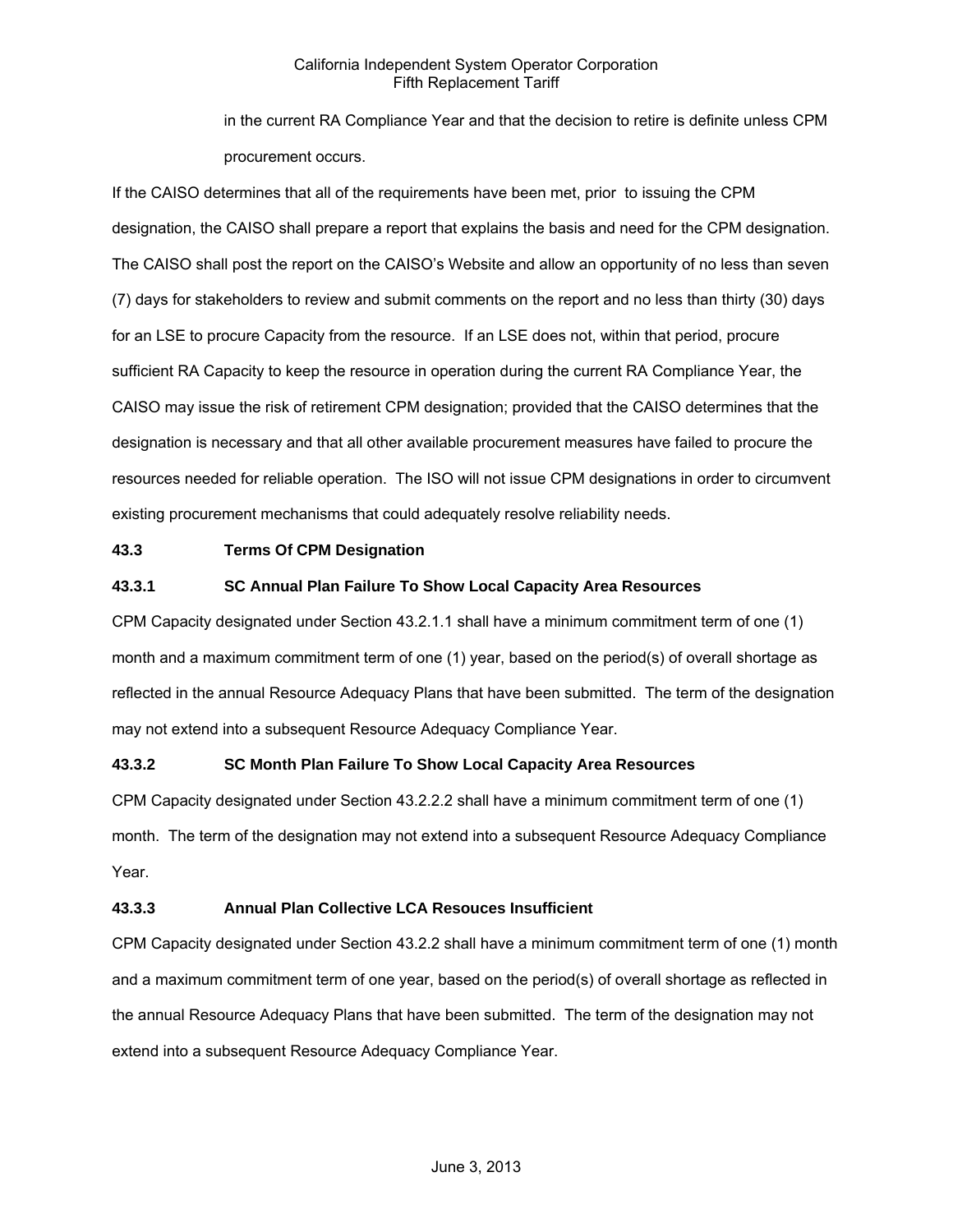# **43.3.4 SC Failure To Show Sufficient Resource Adequacy Resources**

CPM Capacity designated under Section 43.2.3 shall: (a) have a minimum commitment term of one (1) month and a maximum commitment term equal to the maximum annual procurement period established by the Local Reliability Authority based on the period of the deficiency reflected in the annual Resource Adequacy Plan or (b) have a commitment term of one (1) month if the deficiency is in the monthly Resource Adequacy Plan. The term of the designation may not extend into a subsequent Resource Adequacy Compliance Year.

# **43.3.5 Term – CPM Significant Event**

CPM Capacity designated under Section 43.2.4 shall have an initial term of thirty (30) days. If the CAISO determines that the CPM Significant Event is likely to extend beyond the thirty (30) day period, the CAISO shall extend the designation for another sixty (60) days. During this additional sixty (60) day period, the CAISO will provide Market Participants with an opportunity to provide alternative solutions to meet the CAISO's operational and reliability needs in response to the CPM Significant Event, rather than rely on the CAISO's designation of capacity under the CPM. The CAISO shall consider and implement, if acceptable to the CAISO in accordance with Good Utility Practice, such alternative solutions provided by Market Participants in a timely manner. If Market Participants do not submit any alternatives to the designation of CPM capacity that are fully effective in addressing the deficiencies in Reliability Criteria resulting from CPM Significant Event, the CAISO shall extend the term of the designation under Section 43.2.4 for the expected duration of the CPM Significant Event.

If the solutions offered by Market Participants are only partially effective in addressing the CAISO's operational and reliability needs resulting from the CPM Significant Event, the CAISO shall extend the designation under Section 43.2.4 for the expected duration of the CPM Significant Event, but only as to the amount of CPM Capacity necessary to satisfy the CAISO's operational and reliability needs after taking into account the effective capacity provided by the alternative solution. If there is a reasonable alternative solution that fully resolves the CAISO's operational and reliability needs, the CAISO will not extend the designation under Section 43.2.4.

### **43.3.6 Term – Exceptional Dispatch CPM**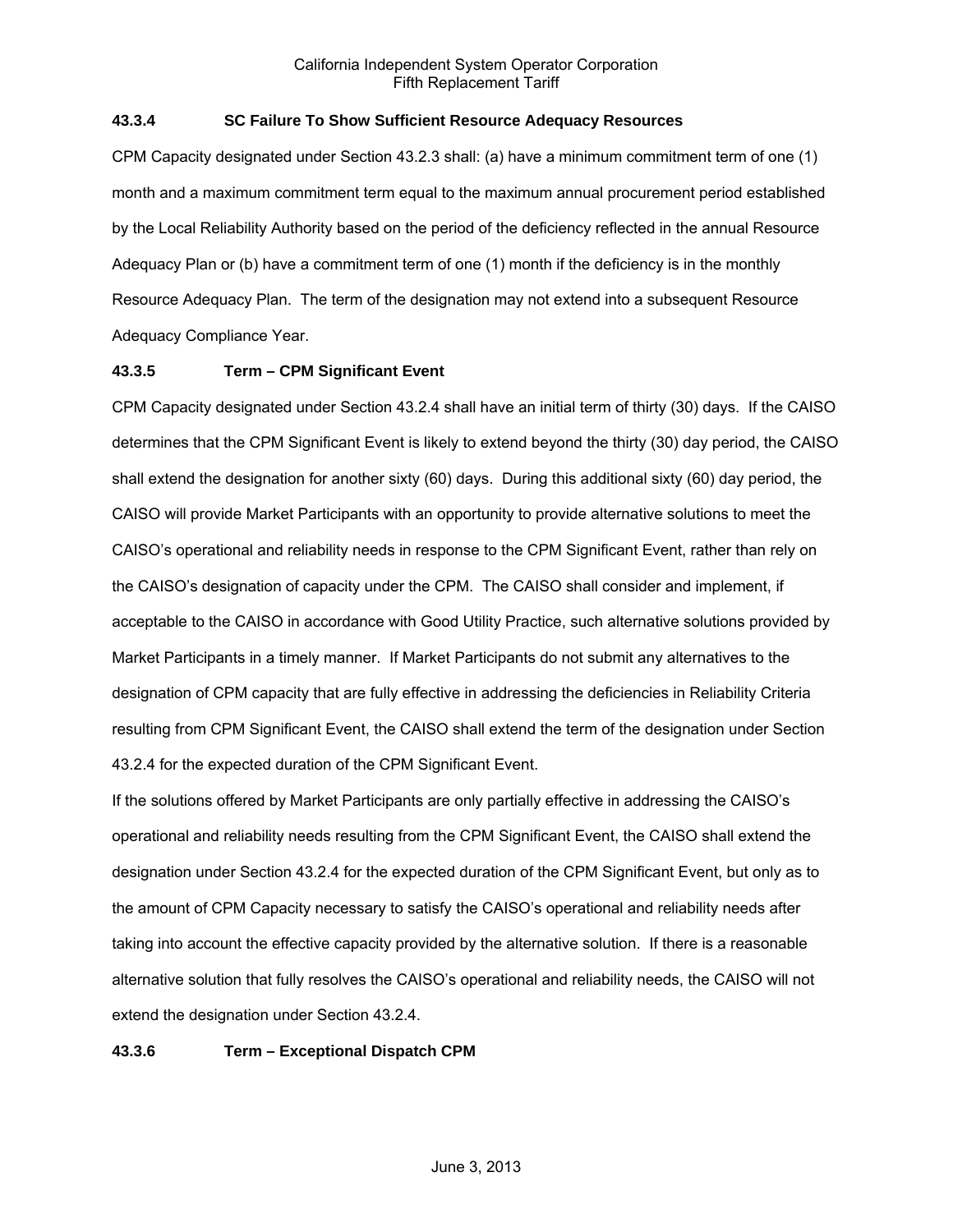The CAISO shall make an explicit determination for each initial Exceptional Dispatch CPM designation as to whether it was necessary to address an Exceptional Dispatch CPM System Reliability Need or an Exceptional Dispatch CPM Non-System Reliability Need. Exceptional Dispatch CPM Capacity designated under Section 43.2.5 for an Exceptional Dispatch CPM System Reliability Need shall have an Exceptional Dispatch CPM Term of thirty (30) days. If the CAISO determines that the circumstances that led to the Exceptional Dispatch are likely to extend beyond the initial thirty (30) day period, the CAISO shall issue an Exceptional Dispatch CPM or other CPM designation for an additional thirty (30) days. Exceptional Dispatch CPM Capacity designated under Section 43.2.5 for an Exceptional Dispatch CPM Non-System Reliability Need shall have an Exceptional Dispatch CPM Term of sixty (60) days. If the CAISO determines that the circumstances that led to the Exceptional Dispatch are likely to extend beyond the initial sixty (60) day period, the CAISO shall issue an Exceptional Dispatch CPM or other CPM designation for an additional sixty (60) days.

# **43.3.7 Term - Capacity At Risk Of Retirement Needed For Reliability**

A CPM designation for Capacity at risk of retirement under Section 43.2.6 shall have a minimum commitment term of one (1) month and a maximum commitment term of one (1) year, based on the number of months for which the capacity is to be procured within the current RA Compliance Year, The term of the designation may not extend into a subsequent Resource Adequacy Compliance Year. The CAISO shall rescind the CPM designation for any month during which the resource is under contract with an LSE to provide RA Capacity.

### **43.4 Selection Of Eligible Capacity Under The CPM**

In accordance with Good Utility Practice, the CAISO shall make designations of Eligible Capacity as CPM Capacity under Section 43.1 by applying the following criteria in the order listed:

- (1) the effectiveness of the Eligible Capacity at meeting the designation criteria specified in Section 43.2;
- (2) the capacity costs associated with the Eligible Capacity;
- (3) the quantity of a resource's available Eligible Capacity, based on a resource's PMin, relative to the remaining amount of capacity needed;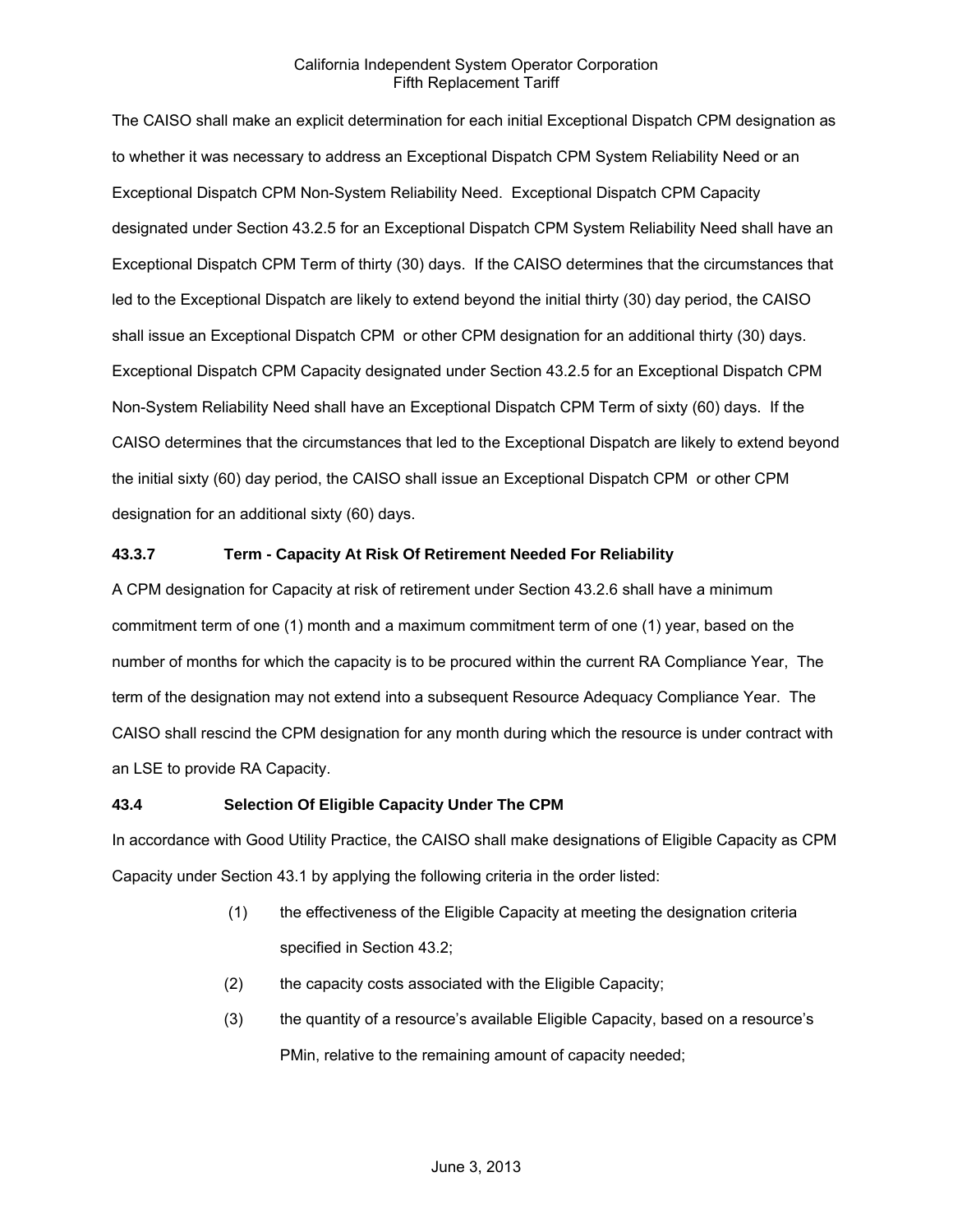- (4) the operating characteristics of the resource, such as dispatchability, Ramp Rate, and load-following capability;
- (5) whether the resource is subject to restrictions as a Use-Limited Resource; and
- (6) for designations under Section 43.2.3, the effectiveness of the Eligible Capacity in meeting local and/or zonal constraints or other CAISO system needs.

In applying these selection criteria, the goal of the CAISO is to designate lower cost resources that will be effective in meeting the reliability needs underlying the CPM designations. In making this determination, the CAISO will apply the first criterion to identify the effective Eligible Capacity by considering the effectiveness of the resources at meeting the designation criteria for the type of CPM to be issued and at resolving the underlying reliability need. The CAISO will apply the second criterion by considering the cost of the effective Eligible Capacity. The CAISO will endeavor to designate a resource at the CPM Capacity price determined in accordance with Section 43.6.1 before selecting a resource with a higher unit-specific CPM Capacity price specified under Section 43.6.2. The CAISO will endeavor to designate resources that have specified a capacity price before designating resources that have not specified a CPM Capacity price under Section 43.6.2.1. The CAISO will apply the third criterion by considering the quantity of a resource's Eligible Capacity. The CAISO will endeavor to select a resource that has a PMin at or below the capacity that is needed to meet the reliability need before selecting a resource that has a PMin that would result in over-procurement. The CAISO will apply the fourth criterion by considering specific operating characteristics of a resource, such as dispatchability, ramp rate, and load-following capability to the extent that such characteristics are an important factor in resolving the reliability need. The CAISO will apply the fifth criterion by considering whether a resource is use-limited and whether that status may restrict its ability to be available to the CAISO in the Day-Ahead Market and Real-Time Market throughout the period for which it is being procured. To the extent that use-limited resources are capable of performing the required service for the duration of the CPM designation, the CAISO will not unduly discriminate in favor of non-Use Limited resources when applying the selection criteria. The ISO will apply the sixth criterion by considering the effectiveness of the Eligible Capacity to meet local and/or zonal constraints or other CAISO system needs for CPM designations under 43.2.3. If after applying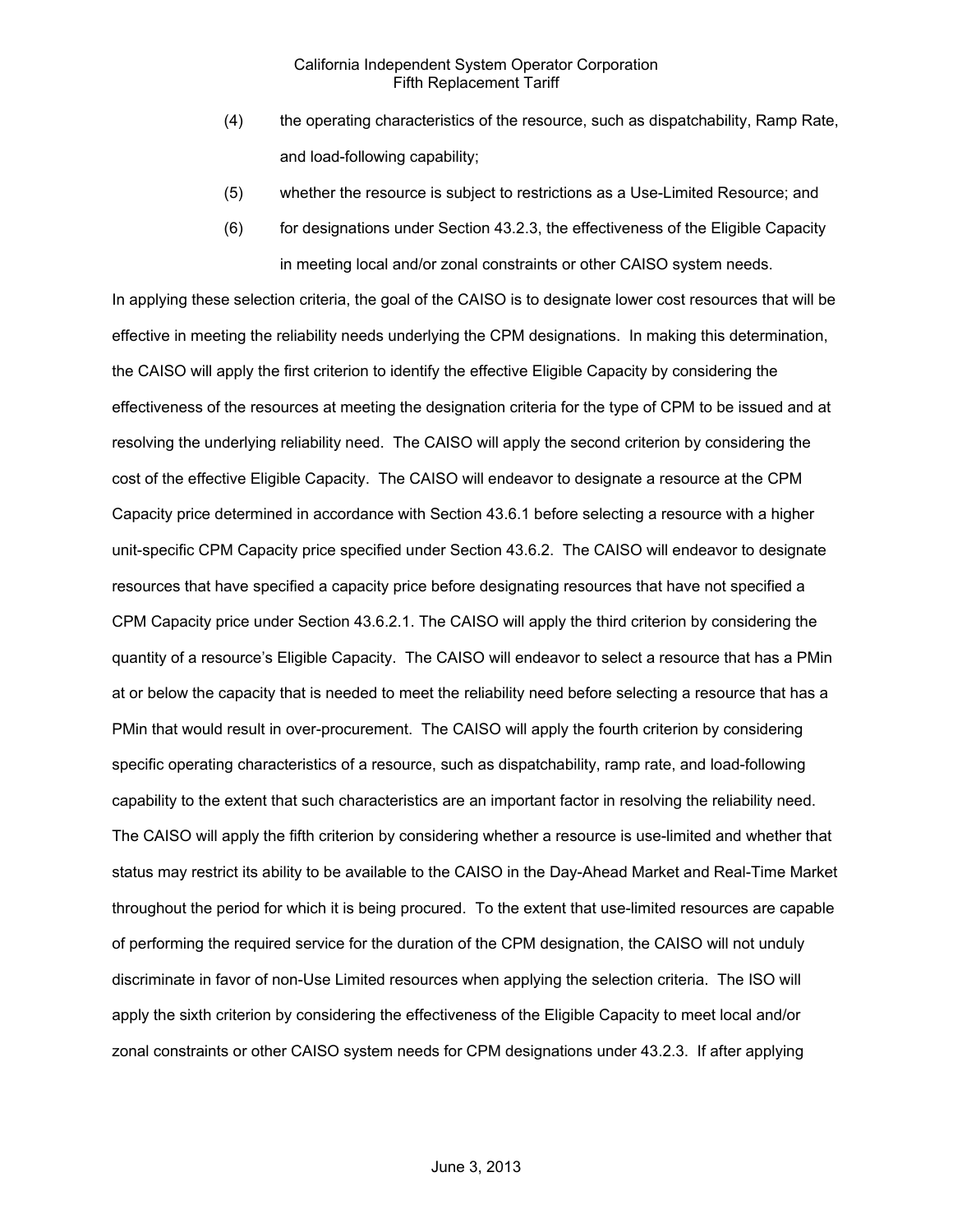these criteria, two or more resources that are eligible for designation equally satisfy these criteria, the CAISO shall utilize a random selection method to determine the designation between those resources. While the CAISO does not have to designate the full capability of a resource, the CAISO may designate under the CPM an amount of CPM Capacity from a resource that exceeds the amount of capacity identified to ensure compliance with the Reliability Criteria set forth in Section 40.3 due to the PMin or other operational requirements/limits of a resource that has available capacity to provide CPM service. The CAISO shall not designate the capacity of a resource for an amount of capacity that is less than the resource's PMin.

### **43.5 Obligations Of A Resource Designated Under The CPM**

### **43.5.1 Availability Obligations**

Capacity from resources designated under the CPM shall be subject to all of the availability, dispatch, testing, reporting, verification and any other applicable requirements imposed under Section 40.6 on Resource Adequacy Resources identified in Resource Adequacy Plans. In accordance with those requirements, CPM Capacity designated under the CPM shall meet the Day-Ahead availability requirements specified in Section 40.6.1 and the Real-Time availability requirements of Section 40.6.2. Also in accordance with those requirements, Generating Units designated under the CPM that meet the definition of Short Start Units shall have the obligation to meet the additional availability requirements of Section 40.6.3, and Generating Units designated under the CPM that meet the definition of Long Start Units will have the rights and obligations specified in Section 40.6.7.1.

If the CAISO has not received an Economic Bid or a Self-Schedule for CPM Capacity, the CAISO shall utilize a Generated Bid in accordance with the procedures specified in Section 40.6.8.

In addition to Energy Bids, resources designated under the CPM shall submit Ancillary Service Bids for their CPM Capacity to the extent that the resource is certified to provide the Ancillary Service.

### **43.5.2 Obligation To Provide Capacity And Termination**

The decision to accept an CPM designation shall be voluntary for the Scheduling Coordinator for any resource. If the Scheduling Coordinator for a resource accepts an CPM designation, it shall be obligated to perform for the full quantity and full period of the designation with respect to the amount of CPM Capacity for which it has accepted an CPM designation. If a Participating Generator's or Participating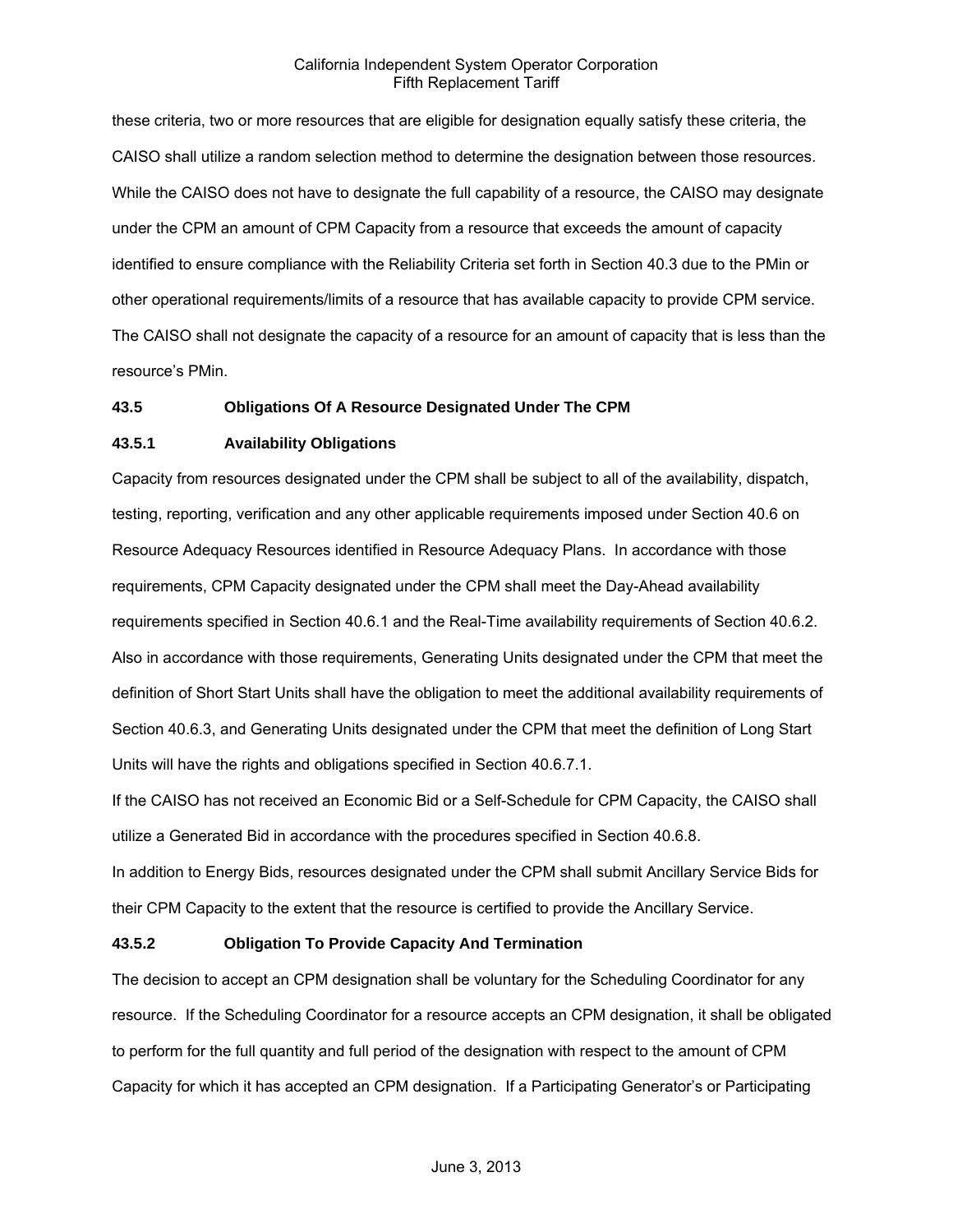Load's Eligible Capacity is designated under the CPM after the Participating Generator or Participating Load has filed notice to terminate its Participating Generator Agreement, Net Scheduled PGA, Pseudo-Tie Participating Generator Agreement, or Participating Load Agreement or withdraw the Eligible Capacity from its Participating Generator Agreement, Net Scheduled PGA, Pseudo-Tie Participating Generator Agreement, or Participating Load Agreement, and the Scheduling Coordinator for the resource agrees to provide service under the CPM, then the Scheduling Coordinator shall enter into a new Participating Generator Agreement, Net Scheduled PGA, Pseudo-Tie Participating Generator Agreement, or Participating Load Agreement, as applicable, with the CAISO.

### **43.6 Reports**

The CAISO shall publish the following reports and notices.

# **43.6.1 CPM Designation Market Notice**

The CAISO shall issue a Market Notice within two (2) Business Days of an CPM designation under Sections 43.2.1 through 43.2.6. CPM designations as a result of Exceptional Dispatches shall be subject to the reporting requirement set forth in Section 34.9.4. The Market Notice shall include a preliminary description of what caused the CPM designation, the name of the resource(s) procured, the preliminary expected duration of the CPM designation, the initial designation period, and an indication that a designation report is being prepared in accordance with Section 43.6.2. For Exceptional Dispatch CPM designations, the market notice shall additionally indicate whether the designation was made to address an Exceptional Dispatch CPM System Reliability Need or an Exceptional Dispatch CPM Non-System Reliability Need, specify the quantity of the Exceptional Dispatch CPM capacity that was procured and the Exceptional Dispatch CPM Term, and identify the engineering assessment the CAISO used to determine the quantity of capacity needed from the resource to address the reliability issue.

### **43.6.2 Designation Of A Resource Under The CPM**

The CAISO shall post a designation report to the CAISO Website and provide a Market Notice of the availability of the report within the earlier of thirty (30) days of procuring a resource under Sections 43.2.1 through 43.2.6 or ten (10) days after the end of the month. The designation report shall include the following information: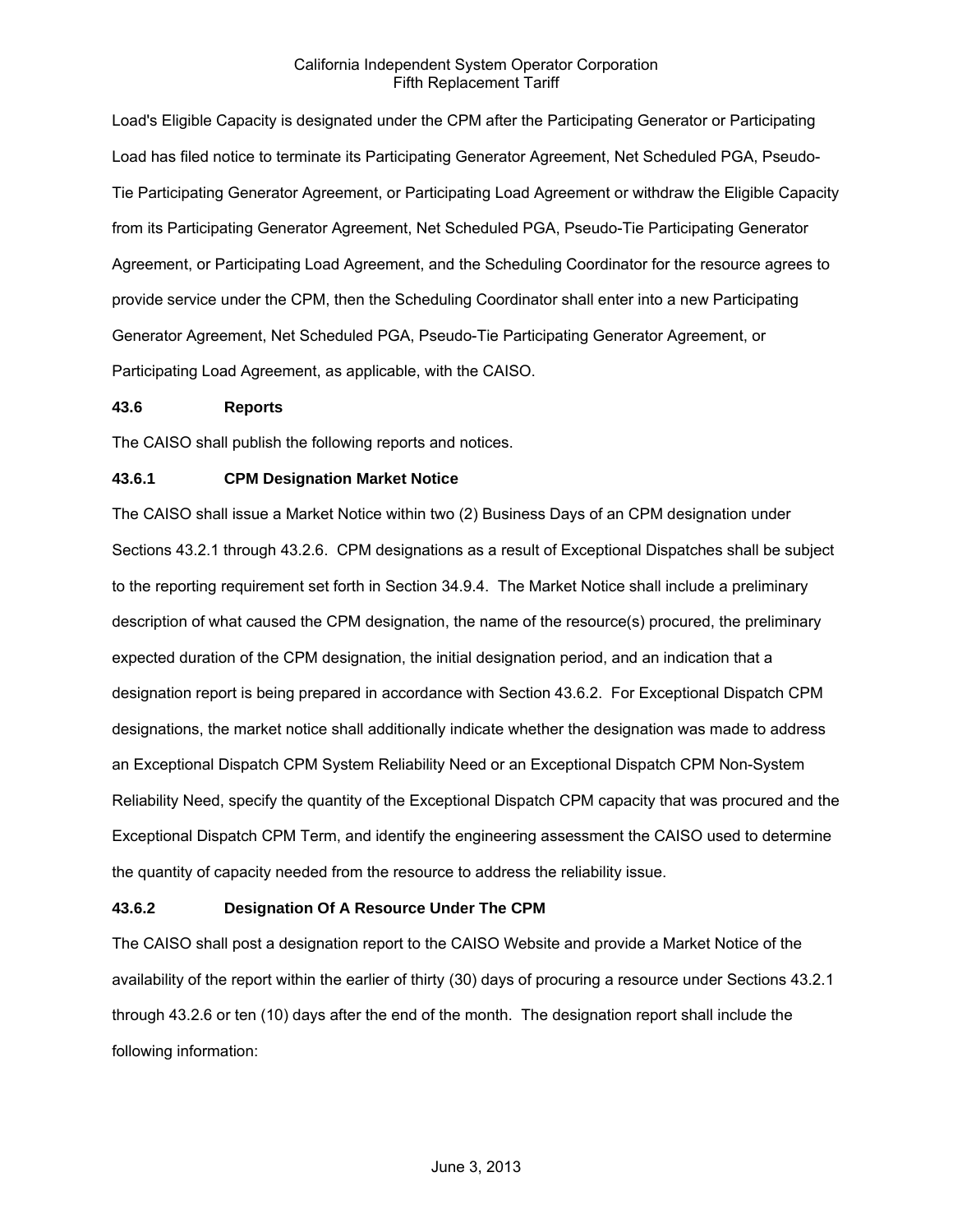- (1) A description of the reason for the designation (LSE procurement shortfall, Local Capacity Area Resource effectiveness deficiency, or CPM Significant Event), and an explanation of why it was necessary for the CAISO to utilize the CPM authority);
- (2) The following information would be reported for all backstop designations:
	- (a) the resource name;
	- (b) the amount of CPM Capacity designated (MW),
	- (c) an explanation of why that amount of CPM Capacity was designated,
	- (d) the date CPM Capacity was designated,
	- (e) the duration of the designation; and
	- (f) the price for the CPM procurement; and
- (3) If the reason for the designation is an CPM Significant Event, the CAISO will also include:
	- (a) a discussion of the event or events that have occurred, why the CAISO has procured CPM Capacity, and how much has been procured;
	- (b) an assessment of the expected duration of the CPM Significant Event;
	- (c) the duration of the initial designation (thirty (30) days); and
	- (d) a statement as to whether the initial designation has been extended (such that the backstop procurement is now for more than thirty (30) days), and, if it has been extended, the length of the extension.
- (4) If the reason for the designation is Exceptional Dispatch CPM Capacity, the CAISO will also include additional information about the CAISO's determination of the quantity and term of the designation, which supplements the information included in the market notice issued pursuant to Section 43.6.1.

# **43.6.3 Non-Market And Repeated Market Commitment Of Non-RA Capacity**

Within ten (10) calendar days after the end of each month, the CAISO shall post a report to the CAISO Website that identifies for the prior month: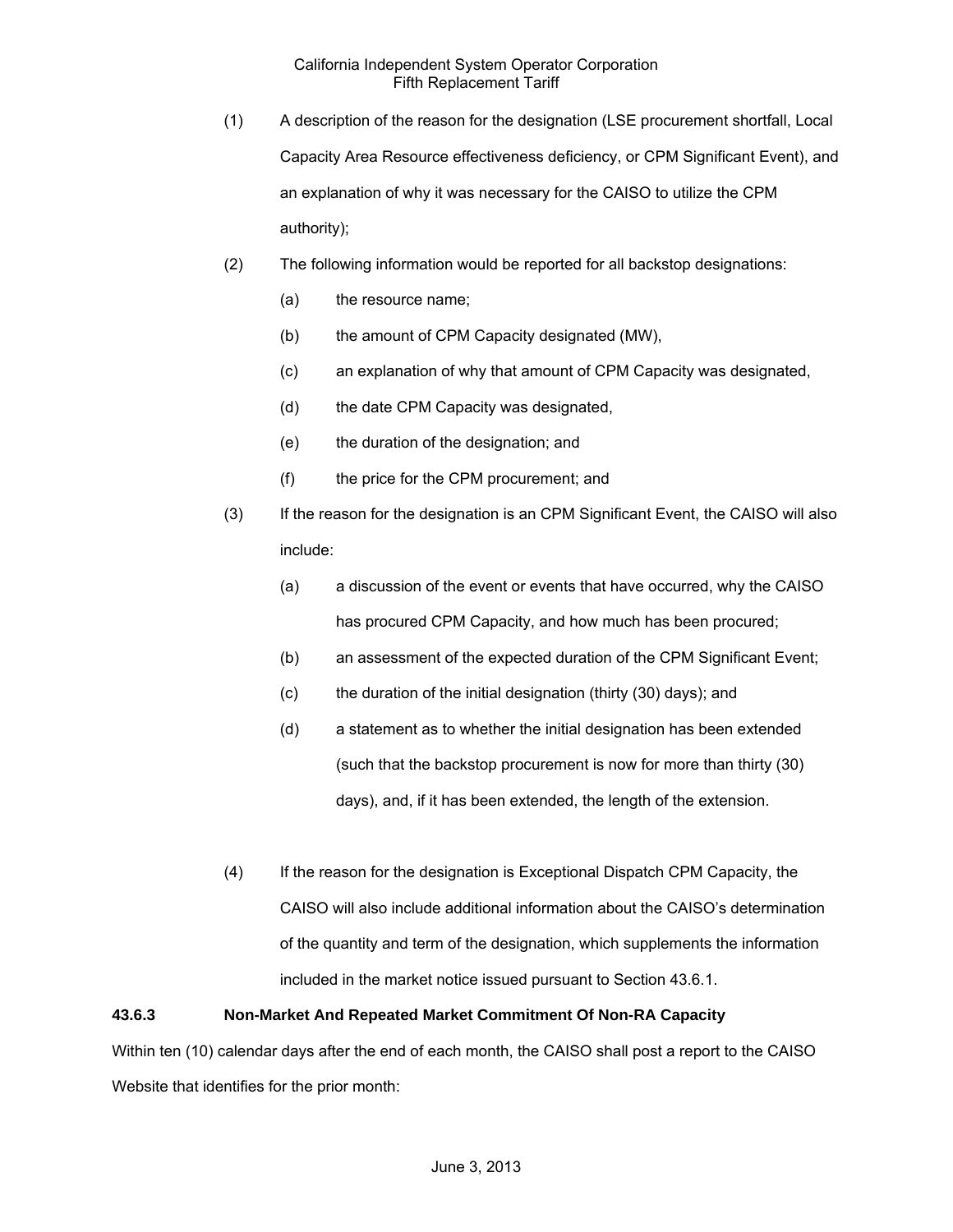- (1) Any non-market commitments of non-Resource Adequacy Capacity; and
- (2) All market commitments of non-Resource Adequacy Capacity.

The CAISO will provide a Market Notice of the availability of this report. The report will not include commitments of RMR Generation capacity, Resource Adequacy Capacity or designated CPM Capacity. The report shall include the following information:

- (a) the name of the resource;
- (b) the IOU Service Area and Local Capacity Area (if applicable);
- (c) the maximum capacity committed in response to the event (MW);
- (d) how capacity was procured (for example, by RUC or Exceptional Dispatch);
- (e) the reason capacity was committed; and
- (f) information as to whether or not all Resource Adequacy Resources and previously-designated CPM Capacity were used first and, if not, why they were not.

# **43.6.4 Board Of Governors Report**

The CAISO will include in the operations report provided to the CAISO Governing Board at each board meeting a summary of CPM costs.

# **43.7 Payments To Resources Designated Under The CPM**

Scheduling Coordinators for Eligible Capacity may submit to the CAISO an intention to be paid a monthly CPM Capacity Payment under Section 43.7.1 or Section 43.7.2. Scheduling Coordinators for Eligible Capacity will be able to change their selections annually within thirty (30) days of a CAISO Market Notice seeking such payment preferences. To the extent a Scheduling Coordinator for Eligible Capacity does not submit a selection to be compensated in accordance with Section 43.7.1, the Scheduling Coordinator shall be deemed to have selected to be paid on a resource-specific basis pursuant to Section 43.7.2, for purposes of the CAISO's CPM designation determinations.

# **43.7.1 Monthly CPM Capacity Payment**

On February 16, 2012, the fixed CPM Capacity price of \$67.50/kW-year shall become effective and shall remain in effect for two (2) years. On February 16, 2014, the fixed CPM Capacity price shall increase by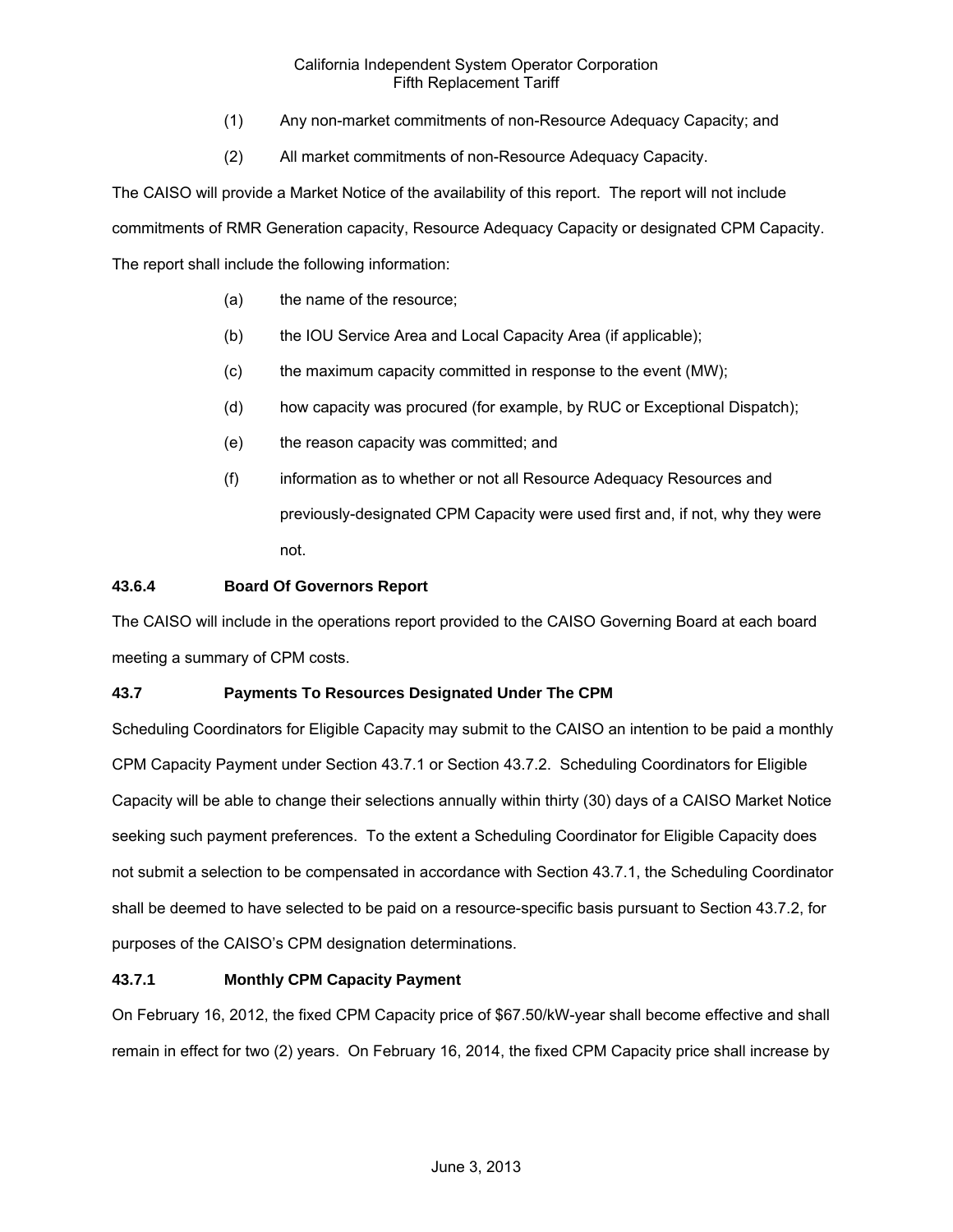five (5) percent and the effective price shall be \$70.88/kW-year, which shall remain in effect for two (2) years until February 16, 2016.

# **43.7.1.1 Calculation of Monthly CPM Capacity Payment**

Scheduling Coordinators representing resources receiving payment under Section 43.7.1 shall receive a monthly CPM Capacity Payment for each month of CPM designation equal to the product of the amount of their CPM Capacity, the relevant CPM Availability Factor for Forced Outages, as determined in accordance with Appendix F, Schedule 6, a monthly shaping factor as set forth in Appendix F, Schedule 6, the effective fixed CPM Capacity price per kW-year and the CPM Availability Percentage for Maintenance Outages, so that the formula for determining the monthly CPM Capacity Payment would be as follows:

> (CPM Capacity MW) x (CPM Availability Factor for Forced Outages) x (1/12 monthly shaping factor) x (effective fixed CPM Capacity price per kW-year) x CPM Availability Percentage for Maintenance Outages.

The CPM Availability Percentage for Maintenance Outages is equal to the ratio of: (1) the sum of the CPM Capacity MW for each hour of the month across all hours of the month, where the actual capacity MW available to the CAISO, if less than the CPM Capacity MW, shall be substituted for CPM Capacity MW for each hour the resource is not available due to a Maintenance Outage or non-temperature-related ambient de-rates to (2) the product of CPM Capacity MW and the total hours in the month. The foregoing formula shall apply to all CPM Capacity receiving monthly CPM Capacity Payments under this Section 43.7.1 except for CPM Capacity designated to respond to a CPM Significant Event or an Exceptional Dispatch CPM, in which case the monthly CPM Capacity Payment shall be based proportionately on the actual number of days the resource was designated as CPM Capacity during the month to the total number of days in the month.

For purposes of CPM designations, except for designations for CPM Significant Events and Exceptional Dispatch CPM, the CPM Availability Factor for Forced Outages shall be calculated as the ratio of: (1) the sum of the CPM Capacity MW for each hour of the month across all hours of the month, where the actual capacity MW available to the CAISO, if less than the CPM Capacity MW, shall be substituted for CPM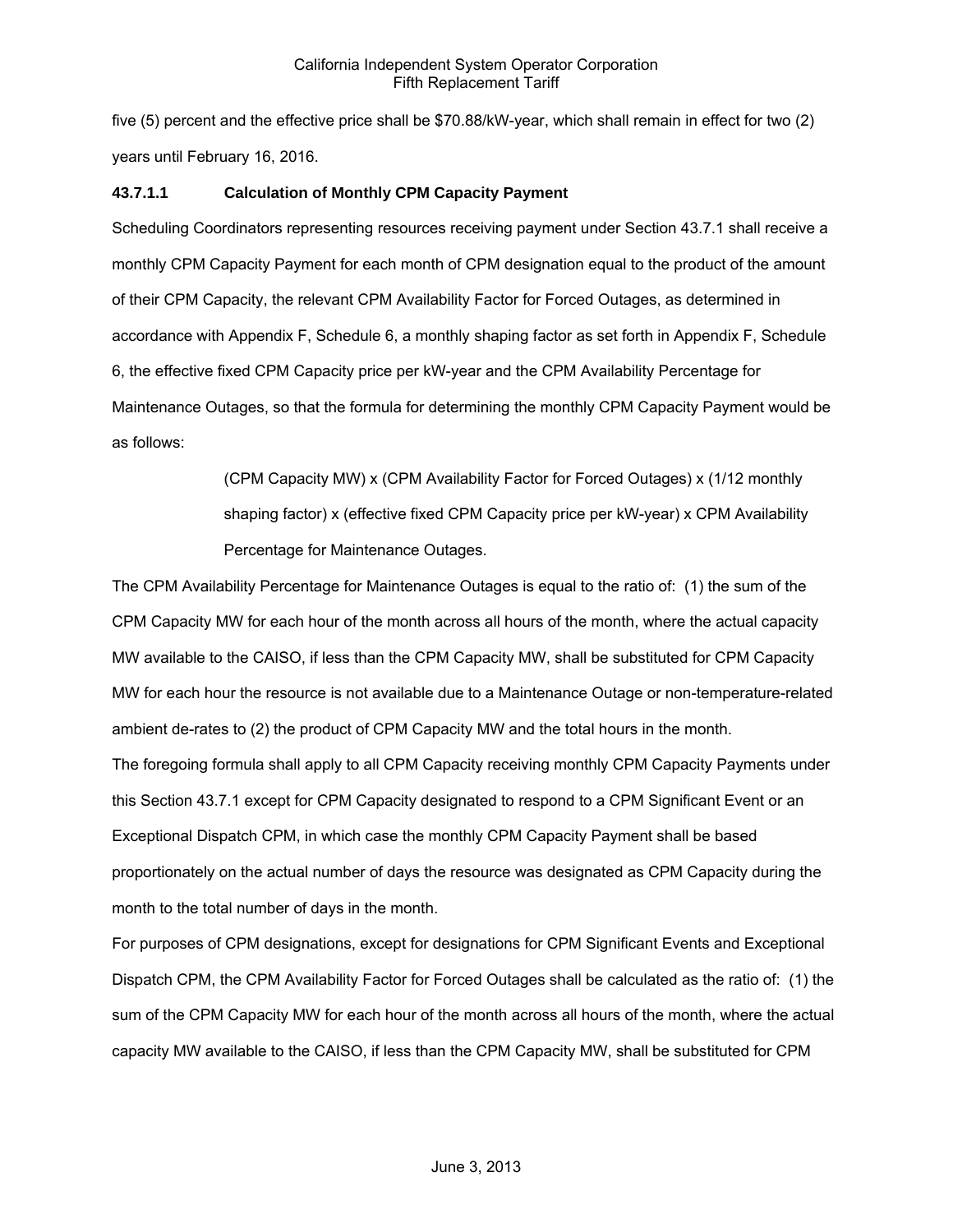Capacity MW for each hour the resource is not available due to a Forced Outage or temperature-related ambient de-rate, to (2) the product of CPM Capacity MW and the total hours in the month. For purposes of CPM designations for CPM Significant Events and Exceptional Dispatch CPM, the CPM Availability Factor for Forced Outages shall be calculated as the ratio of: (1) the sum of the CPM Capacity MW for each hour across all hours of the month or part of the month for which a unit is designated, whichever is applicable, where the actual capacity MW available to the CAISO, if less than the CPM Capacity MW, shall be substituted for CPM Capacity MW for each hour the resource is not available due to a Forced Outage or temperature-related ambient de-rate, to (2) the product of CPM Capacity MW and the total hours in the month or part of the month for which a unit is designated, whichever is applicable.

# **43.7.2 Resource-Specific CPM Capacity Payment**

If a Scheduling Coordinator for Eligible Capacity believes that the fixed CPM Capacity price per KW-year in effect under Section 43.7.1 will not compensate a resource for its going forward costs, as calculated in accordance with the formula provided in Section 43.7.2.2, the Scheduling Coordinator may annually in accordance with Section 43.7, inform the CAISO of what proposed higher CPM Capacity price would compensate the resource for its going forward costs and which the Scheduling Coordinator is willing to have the CAISO use for purposes of the CPM designation process ("going forward cost offer price").

### **43.7.2.1 Failure to Submit Going Forward Cost Offer Price**

A Scheduling Coordinator for a resource is not required to submit a specific going forward cost offer price for such resource under the process provided for in Section 43.7; however, except for an Exceptional Dispatch CPM designation, a Scheduling Coordinator that has not previously identified the going forward cost offer price for a resource must notify the CAISO of what that price is before any CAISO designation of that resource's capacity as CPM Capacity can become effective. In the case of an Exceptional Dispatch CPM designation on behalf of a resource that has not selected the supplemental revenues option, the CPM designation shall become effective notwithstanding the resource's failure to select compensation pursuant to Section 43.7.1 or to identify a going forward cost offer price pursuant to Section 43.7.2. In such a case, the CAISO shall use the compensation under Section 43.7.1 for both dispatch and compensation for the Exceptional Dispatch CPM Term. In the case of a Scheduling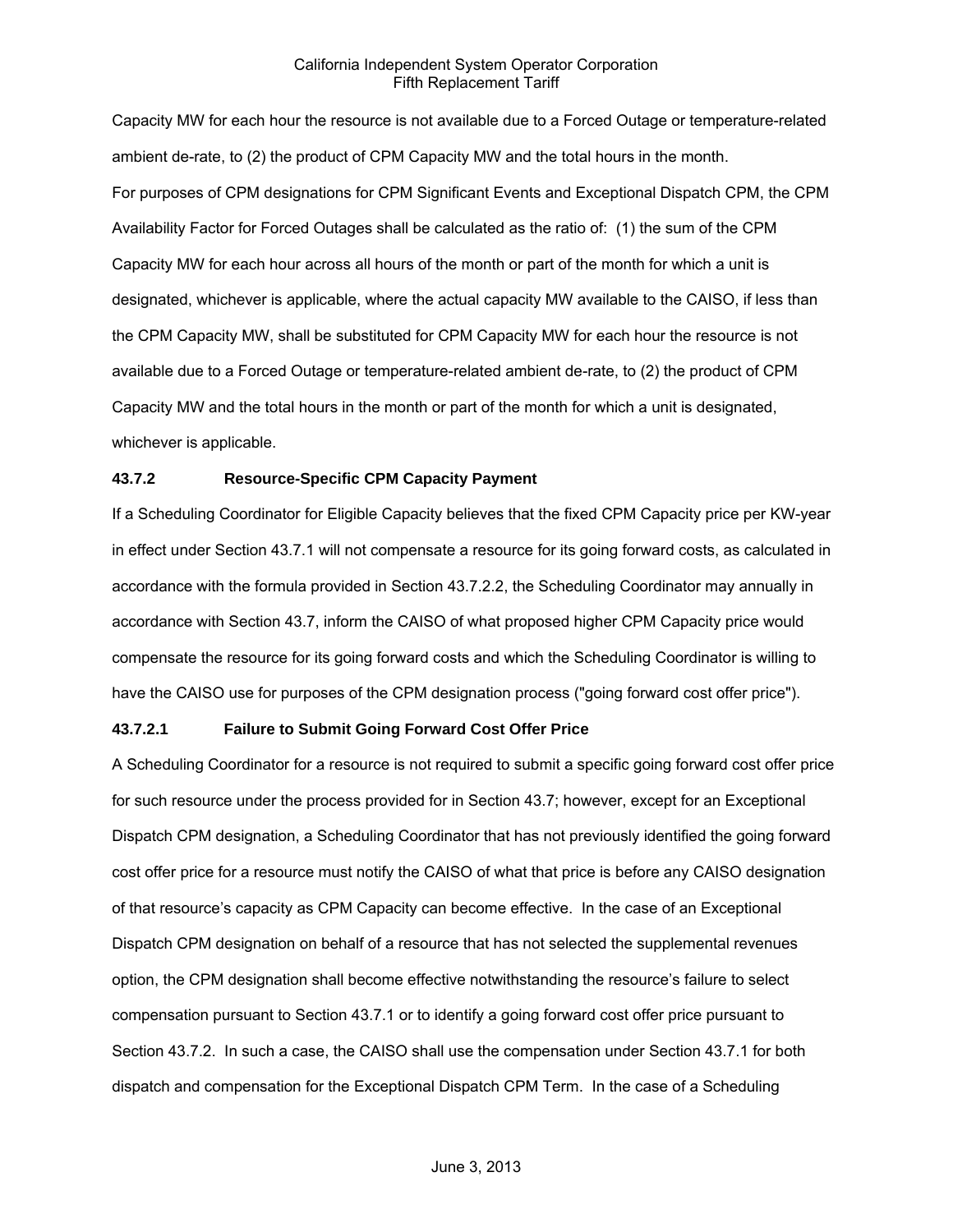Coordinator that has not previously identified the going forward cost offer price for a resource, the cap on supplemental revenues under Section 39.10.4 will be calculated using the monthly capacity payment under Section 43.7.1.

# **43.7.2.1.1 Determination of Capacity Price**

If the CAISO designates a resource that has proposed a CPM Capacity price above the fixed CPM Capacity price per kW-year in effect under Section 43.7.1, and the sales from the resource are under the jurisdiction of the FERC, the Scheduling Coordinator for the resource shall make a limited resourcespecific filing before the FERC to determine the just and reasonable capacity price for the going forward costs for the resource to be used in applying the CAISO's FERC jurisdictional monthly CPM Capacity Payment formula. If the sales from the resource are not under the jurisdiction of the FERC, the Scheduling Coordinator for the resource shall make a non-jurisdictional filing with the FERC to determine the just and reasonable capacity price for the going forward costs for the resource to be used in applying the CAISO's FERC-jurisdictional monthly CPM Capacity Payment formula.

# **43.7.2.1.2 Going Forward Cost**

In making the cost justification filing with FERC for an CPM Capacity price above the fixed CPM Capacity price per kW-year under Section 43.7.1, the Scheduling Coordinator for the resource may not propose - and shall not get paid --an amount higher than the going forward cost offer price that it had previously proposed to the CAISO as its going forward cost offer price under Section 43.7 or this Section 43.7.2, either prior to or at the time of CPM designation.

Going forward costs for any resource-specific filing under this Section shall be calculated based on the following formula:

(fixed operation & maintenance costs, plus ad valorem taxes, plus administrative & general costs,

plus ten (10) percent of the foregoing amounts),

provided such costs shall be converted to a fixed \$/kW-year amount.

# **43.7.2.2 Resource-Specific Monthly CPM Capacity Payment**

Scheduling Coordinators representing resources receiving payment under Section 43.7.2 shall receive a monthly CPM Capacity Payment for each month of CPM designation equal to the product of the amount of their CPM Capacity, the relevant CPM Availability Factor for Forced Outages as determined in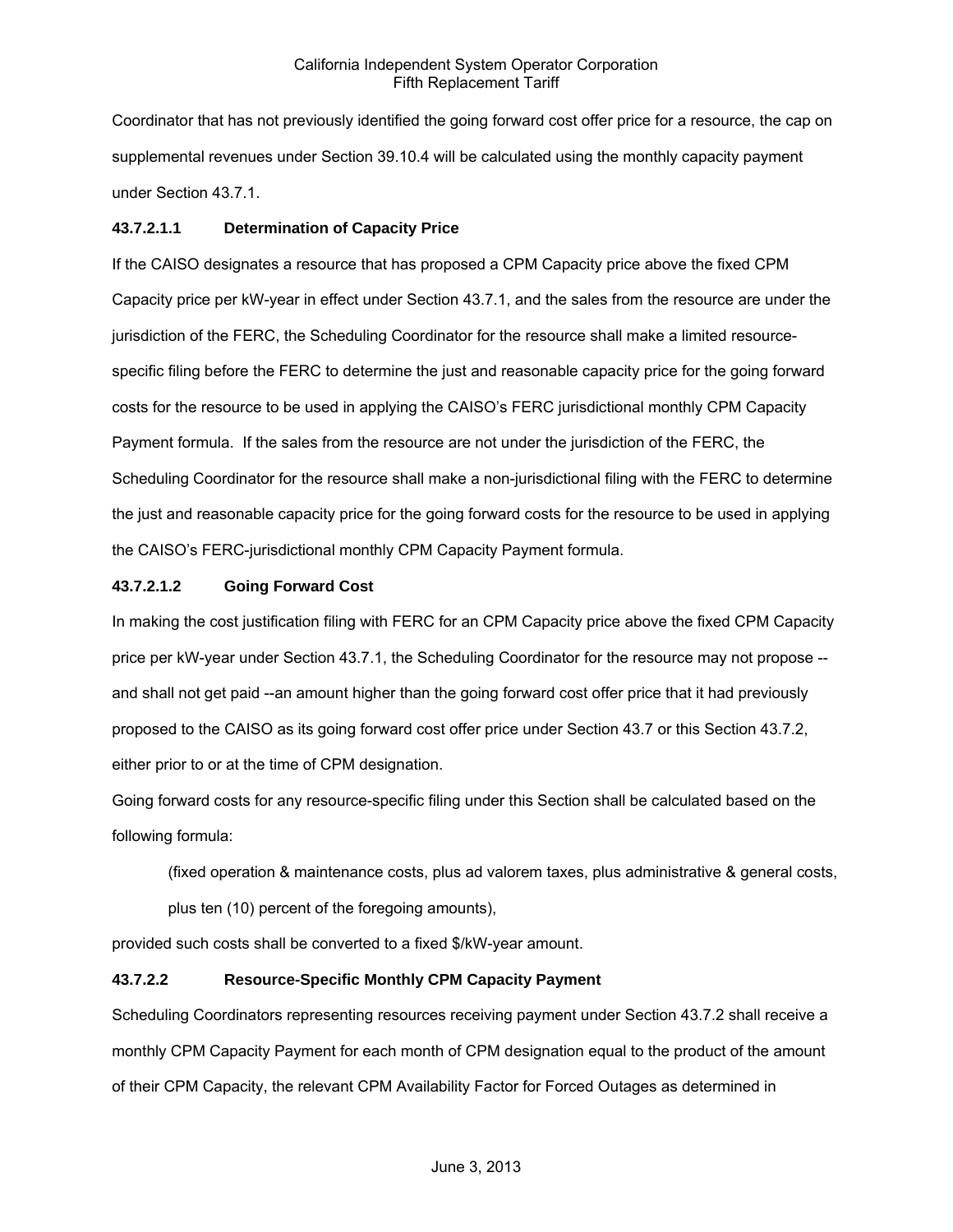accordance with Appendix F, Schedule 6, a monthly shaping factor as set forth in Appendix F, Schedule 6, the resource-specific CPM Capacity price, as determined by FERC and the CPM Availability Percentage for Maintenance Outages, in accordance with the following formula:

> (CPM Capacity MW) x (CPM Availability Factor for Forced Outages) x (1/12 monthly shaping factor) x (the resource-specific CPM Capacity price as determined by FERC) x CPM Availability Percentage for Maintenance Outages.

The CPM Availability Percentage for Maintenance Outages is equal to the ratio of: (1) the sum of the CPM Capacity MW for each hour of the month across all hours of the month, where the actual capacity MW available to the CAISO, if less than the CPM Capacity MW, shall be substituted for CPM Capacity MW for each hour the resource is not available due to a Maintenance Outage or non-temperature-related ambient de-rate to (2) the product of CPM Capacity MW and the total hours in the month.

The foregoing formula shall apply to all CPM Capacity receiving monthly CPM Capacity Payments under Section 43.7.2 except for CPM Capacity designated to respond to an CPM Significant Event or Exceptional Dispatch CPM, in which case the monthly CPM Capacity Payment shall be based proportionately on the actual number of days the resource was designated as CPM Capacity during the month and available to the CAISO to the total number of days in the month.

Prior to the determination by FERC of the resource-specific going forward costs for CPM Capacity designated and paid pursuant to Section 43.7.2, the CAISO shall proceed as follows. For the period between the CAISO's designation and the FERC's determination, the CAISO shall utilize the fixed CPM Capacity price per kW-year in effect under Section 43.7.1 for purposes of the resource-specific monthly CPM Capacity Payment for financial Settlement. This amount shall be subject to surcharge based on the outcome of the FERC proceeding so that the resource will receive any higher actual resource-specific payment as determined by FERC for the full period of the CPM designation. Once approved by FERC, the CAISO shall apply the higher of the fixed CPM Capacity price per kW-year in effect under Section 43.7.1 or the resource-specific CPM Capacity price as determined by the FERC.

For purposes of CPM designations, except for designations for CPM Significant Events, the CPM Availability Factor for Forced Outages shall be calculated as the ratio of: (1) the sum of the CPM Capacity MW for each hour of the month across all hours of the month, where the actual capacity MW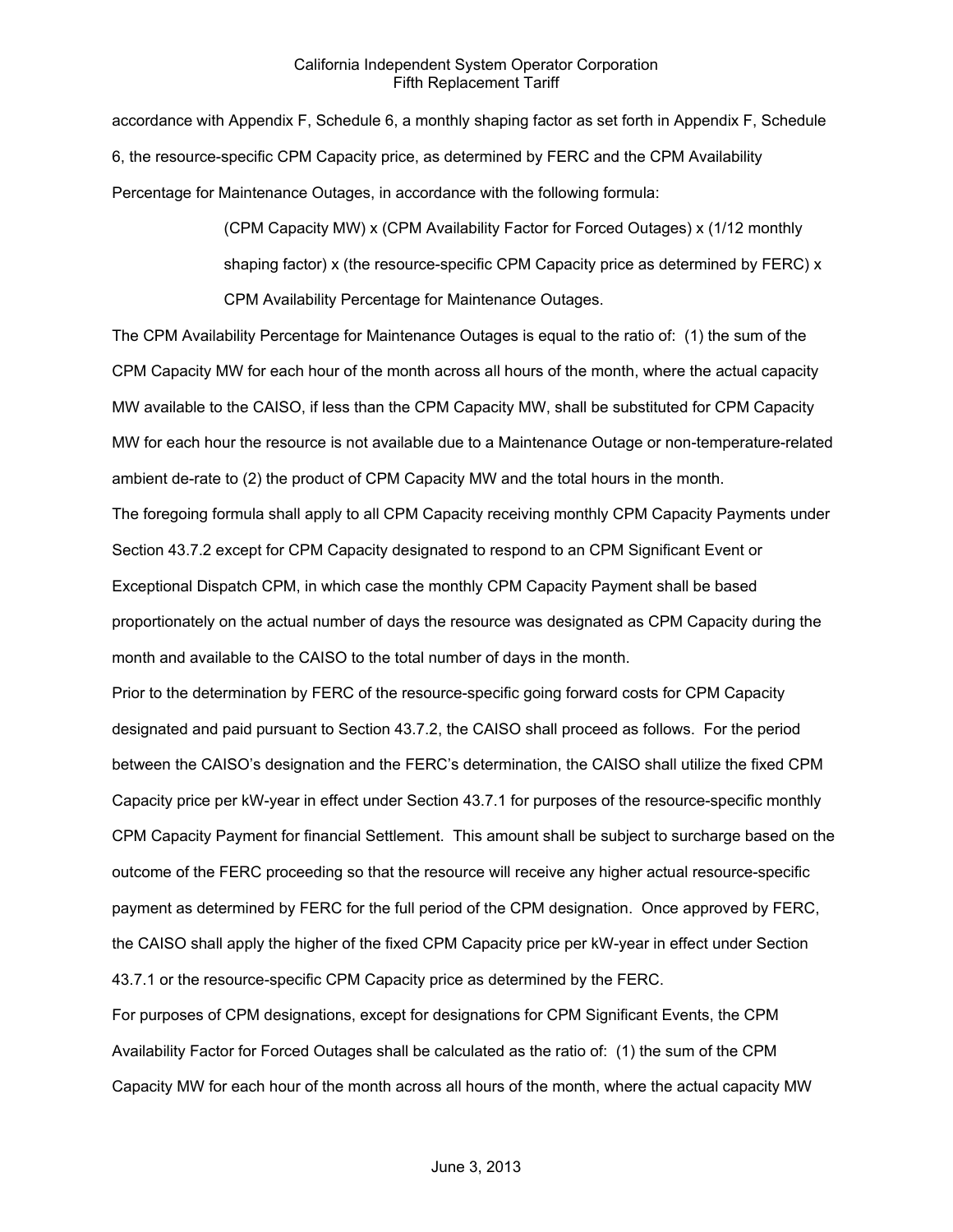available to the CAISO, if less than the CPM Capacity MW, shall be substituted for CPM Capacity MW for each hour the resource is not available due to a Forced Outage or temperature-related ambient de-rates, to (2) the product of CPM Capacity MW and the total hours in the month.

For purposes of CPM designations for CPM Significant Events, the CPM Availability Factor for Forced Outages shall be calculated as the ratio of: (1) the sum of the CPM Capacity MW for each hour across all hours of the month or part of the month for which a unit is designated, whichever is applicable, where the actual capacity MW available to the CAISO, if less than the CPM Capacity MW, shall be substituted for CPM Capacity MW for each hour the resource is not available and is not on an authorized Outage, to (2) the product of CPM Capacity MW and the total hours in the month or part of the month for which a unit is designated, whichever is applicable.

For purposes of this Section 43.7.2, an authorized Outage shall be limited to a CAISO Approved Maintenance Outage.

### **43.7.3 Market Payments**

In addition to the CPM Capacity Payment identified in Section 43.7, CPM resources shall be entitled to retain any revenues received as a result of their selection in the CAISO Markets, provided, however, that CPM resources are required to participate in the RUC process will be optimized using a zero (\$0) dollar RUC Availability Bid and are not eligible to receive compensation through the RUC process.

#### **43.8 Allocation Of CPM Capacity Payment Costs**

For each month, the CAISO shall allocate the costs of CPM Capacity Payments made pursuant to Section 43.6 as follows:

# **43.8.1 LSE Shortage Of Local Capacity Area Resources In Annual Plan**

If the CAISO makes CPM designations under Section 43.2.1.1 to address a shortage resulting from the failure of a Scheduling Coordinator for an LSE to identify sufficient Local Capacity Area Resources to meet its applicable Local Capacity Area capacity requirements in its annual Resource Adequacy Plan, then the CAISO shall allocate the total costs of the CPM Capacity Payments for such CPM designations (for the full term of those CPM designations) pro rata to each Scheduling Coordinator for an LSE based on the ratio of its Local Capacity Area Resource Deficiency to the sum of the deficiency of Local Capacity Area Resources in the deficient Local Capacity Area(s) within a TAC Area. The Local Capacity Area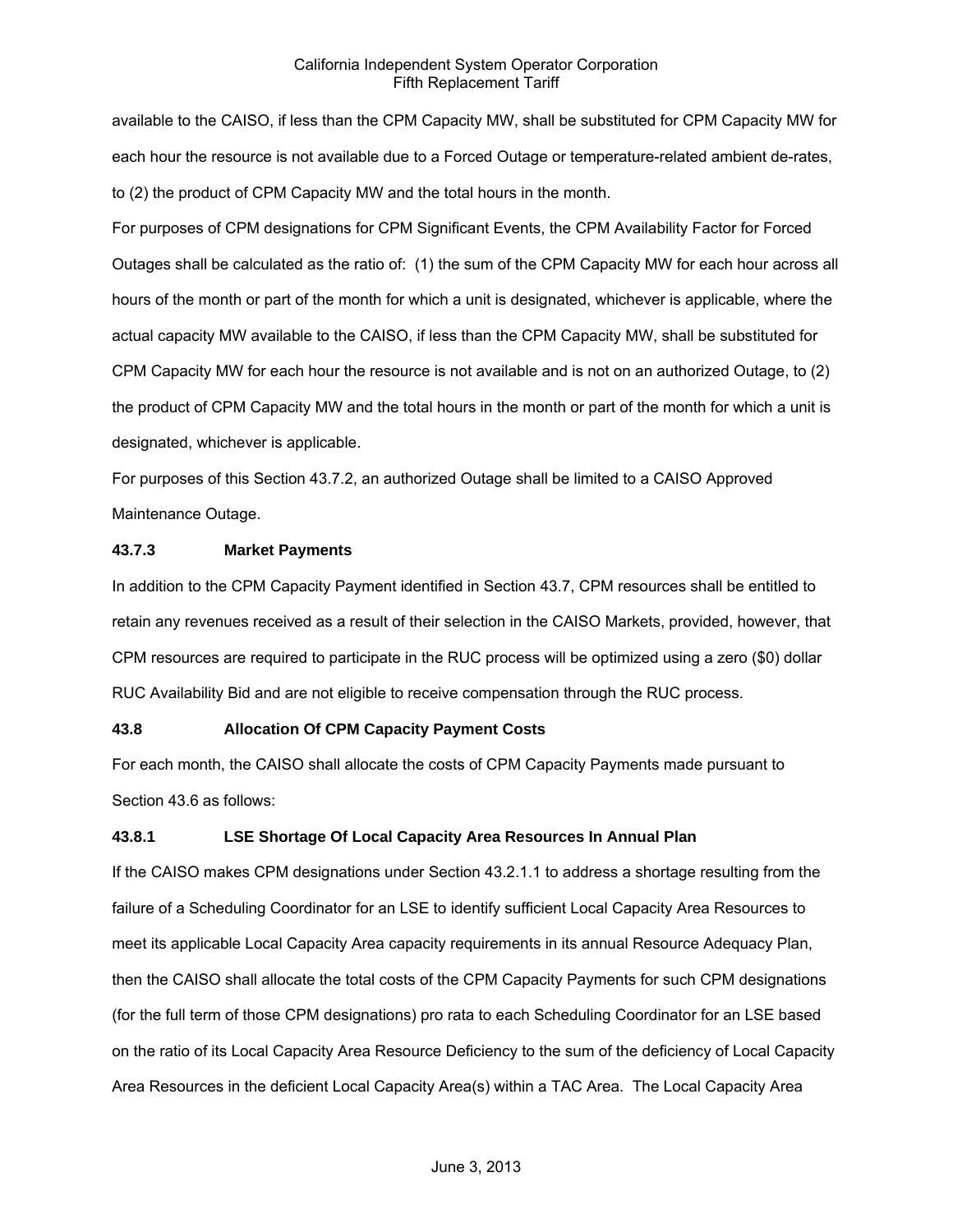Resource Deficiency under this Section shall be computed on a monthly basis and the CPM Capacity Payments allocated based on deficiencies during the month(s) covered by the CPM designation(s).

### **43.8.2 LSE Shortage Of Local Capacity Area Resources In Month Plan**

If the CAISO makes CPM designations under Section 43.2.1.2 to address a shortage resulting from the failure of a Scheduling Coordinator for an LSE to identify sufficient Local Capacity Area Resources to meet its applicable Local Capacity Area capacity requirements in its monthly Resource Adequacy Plan, then the CAISO shall allocate the total costs of the CPM Capacity Payments for such CPM designations (for the full term of those CPM designations) pro rata to each Scheduling Coordinator for an LSE based on the ratio of its Local Capacity Area Resource Deficiency to the sum of the deficiency of Local Capacity Area Resources in the deficient Local Capacity Area(s) within a TAC Area.

### **43.8.3 Collective Deficiency In Local Capacity Area Resources**

If the CAISO makes designations under Section 43.1.2 the CAISO shall allocate the costs of such designations to all Scheduling Coordinators for LSEs serving Load in the TAC Area(s) in which the deficient Local Capacity Area was located. The allocation will be based on the Scheduling Coordinators' proportionate share of Load in such TAC Area(s) as determined in accordance with Section 40.3.2, excluding Scheduling Coordinators for LSEs that procured additional capacity in accordance with Section 43.2.1.2 on a proportionate basis, to the extent of their additional procurement.

#### **43.8.4 LSE Shortage Of Demand Or Reserve Margin Requirement In Plan**

If the CAISO makes CPM designations under Section 43.1.3, then the CAISO will allocate the total costs of the CPM Capacity Payments for such CPM designations (for the full term of those CPM designations) pro rata to each LSE based on the proportion of its deficiency to the aggregate deficiency.

#### **43.8.5 Allocation Of CPM Significant Event Costs**

If the CAISO makes any CPM Significant Event designations under Section 43.2.4, the CAISO shall allocate the costs of such designations to all Scheduling Coordinators for LSEs that serve Load in the TAC Area(s) in which the CPM Significant Event caused or threatened to cause a failure to meet Reliability Criteria based on the percentage of actual Load of each LSE represented by the Scheduling Coordinator in the TAC Area(s) to total Load in the TAC Area(s) as recorded in the CAISO Settlement system for the actual days during any Settlement month period over which the designation has occurred.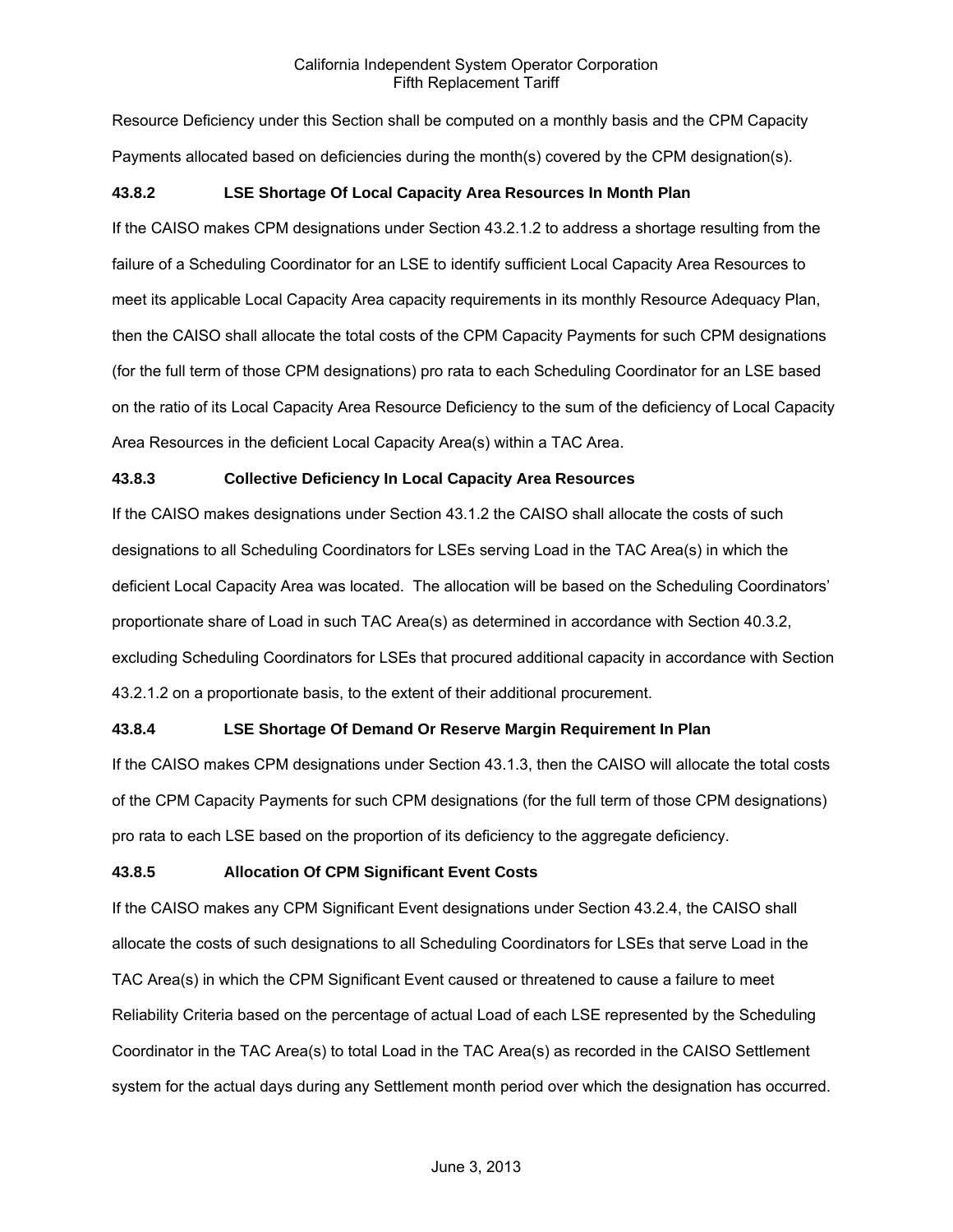### **43.8.6 Allocation Of Exceptional Dispatch CPMs**

If the CAISO makes any Exceptional Dispatch CPM designations under Section 43.2.5, the CAISO shall allocate the costs of such designations to all Scheduling Coordinators for LSEs that serve Load in the TAC Area(s) in which the need for the Exceptional Dispatch CPM arose based on the percentage of actual Load of each LSE represented by the Scheduling Coordinator in the TAC Area(s) to total Load in the TAC Area(s) as recorded in the CAISO Settlement system for the actual days during any Settlement month period over which the designation has occurred.

# **43.8.7 Allocation of CPM Costs For Resources At Risk of Retirement**

If the CAISO makes any CPM designations under Section 43.2.6 for resources at risk of retirement needed for reliability, the CAISO shall allocate the costs of such designations to all Scheduling Coordinators for LSEs that serve Load in the TAC Area(s) in which the need for the CPM designation arose based on the percentage of actual Load of each LSE represented by the Scheduling Coordinator in the TAC Area(s) to total Load in the TAC Area(s) as recorded in the CAISO Settlement system for the actual days during any Settlement month period over which the designation has occurred.

#### **43.9 Crediting Of CPM Capacity**

The CAISO shall credit CPM designations to the resource adequacy obligations of Scheduling Coordinators for Load Serving Entities as follows:

- (a) To the extent the cost of CPM designation under Section 43.2.1.1 is allocated to a Scheduling Coordinator on behalf of a LSE under Section 43.8.1, the CAISO shall provide the Scheduling Coordinator on behalf of the LSE, for the term of the designation, credit towards (1) the LSE's Local Capacity Area Resource obligation under Section 40.3.2 in an amount equal to the LSE's pro rata share of the CPM Capacity designated under Section 43.2.1.1 and (2) the LSE's Demand and Reserve Margin requirements determined under Section 40 in an amount equal to the LSE's pro rata share of the CPM Capacity designated under Section 43.2.1.1.
- (b) To the extent the cost of CAISO designation under Section 43.2.2 is allocated to a Scheduling Coordinator on behalf of a LSE under Section 43.8.3, the CAISO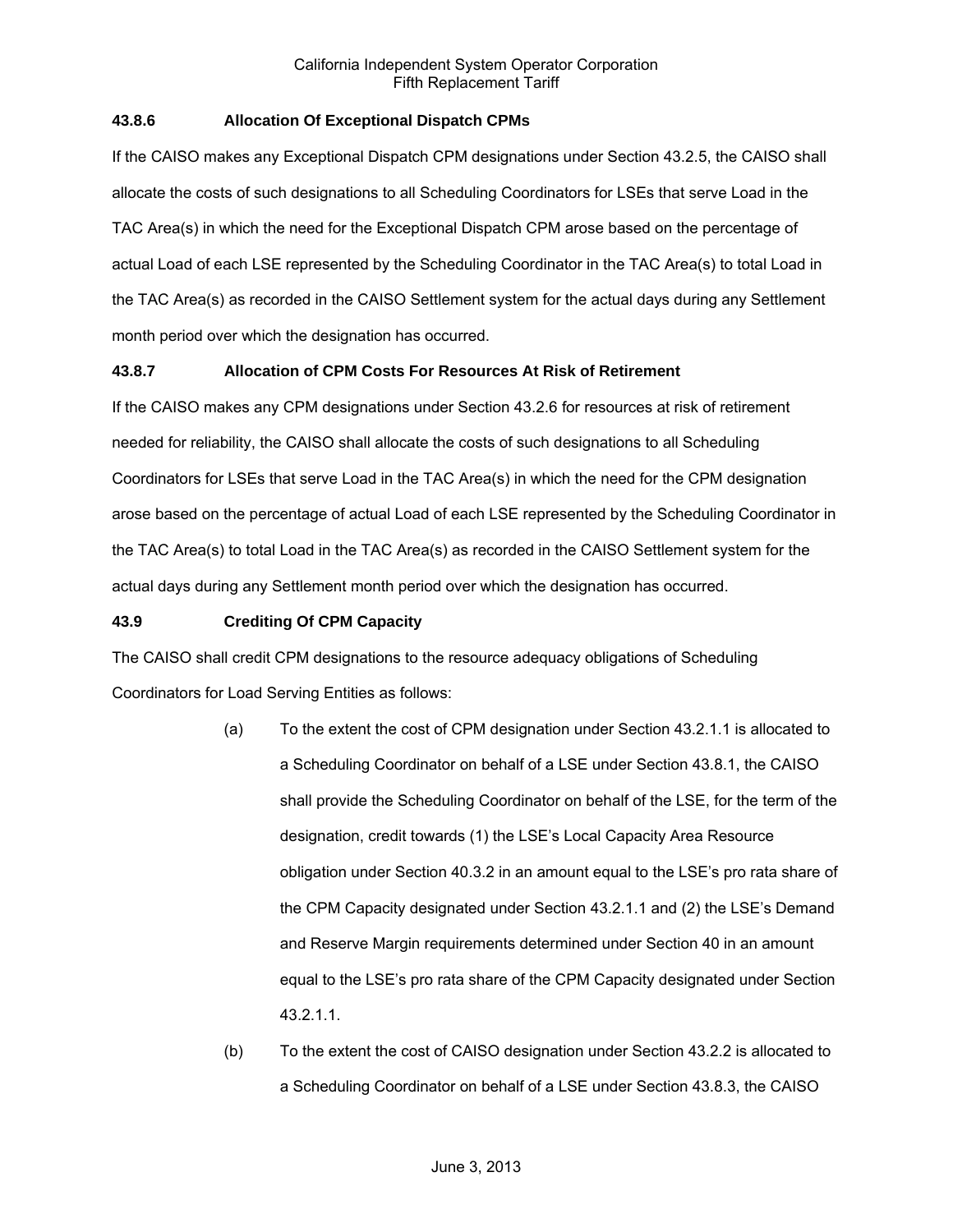shall provide the Scheduling Coordinator on behalf of the LSE, for the term of the designation, credit towards the LSE's Demand and Reserve Margin requirements determined under Section 40 in an amount equal to the LSE's pro rata share of the CPM Capacity designated under Section 43.2.2.

- (c) To the extent the cost of CPM designation under Section 43.2.3 is allocated to a Scheduling Coordinator on behalf of a LSE under Section 43.8.4, and the designation is for greater than one month under Section 43.3.4, the CAISO shall provide the Scheduling Coordinator on behalf of the LSE, for the term of the designation, credit towards the LSE's Demand and Reserve Margin requirements determined under Section 40 in an amount equal to the LSE's pro rata share of the CPM Capacity designated under Section 43.2.3.
- (d) To the extent the cost of CPM designation under Section 43.2.6 is allocated to a Scheduling Coordinator on behalf of a LSE under Section 43.8.7, and the designation is for greater than one month under Section 43.3.7, the CAISO shall provide the Scheduling Coordinator on behalf of the LSE, for the term of the designation, credit towards the LSE's Demand and Reserve Margin requirements determined under Section 40 in an amount equal to the LSE's pro rata share of the CPM Capacity designated under Section 43.2.6.
- (e) The credit provided in this Section shall be used for determining the need for the additional designation of CPM Capacity under Section 43.2 and for allocation of CPM costs under Section 43.8.
- (f) For each Scheduling Coordinator that is provided credit pursuant to this Section, the CAISO shall provide information, including the quantity of capacity procured in MW, necessary to allow the CPUC, other Local Regulatory Authority, or federal agency with jurisdiction over the LSE on whose behalf the credit was provided to determine whether the LSE should receive credit toward its resource adequacy requirements adopted by such agencies or authorities.

# **43.10 [Not Used]**